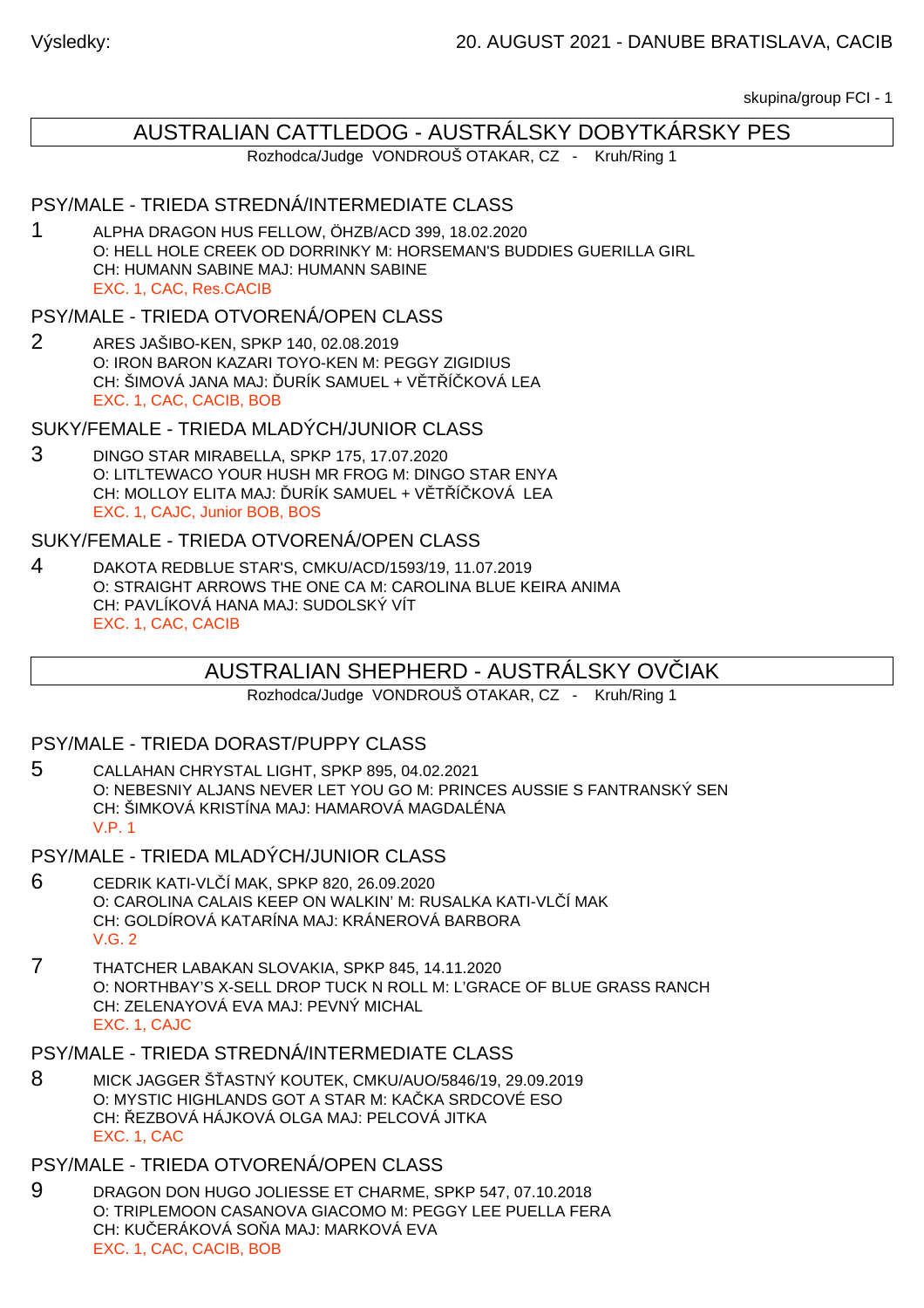#### PSY/MALE - TRIEDA ŠAMPIÓNOV/CHAMPION CLASS

- 10 CATCH THE WIND SAPHIJA, CMKU/AUO/4983/18, 12.10.2018 O: CEDAR HILL JUST LAKE MAGIC M: SAUSURREA WITHING MAGIC WHISPER CH: PHILIPPOVÁ JANA MAJ: PHILIPPOVÁ JANA + PIŽL VLADISLAV EXC. 1, CAC, Res.CACIB
- 11 DAEMON PEARL OF THE MOON, SPKP 496, 06.01.2018 O: DIEGO ŠASTNÝ KOUTEK M: BE SO CUTE CAT PEARL OF THE MOON CH: HÁJKOVÁ ŠÁRKA MAJ: HERMANOVÁ MICHAELA EXC. 2, Res.CAC

#### PSY/MALE - TRIEDA VETERÁNOV/VETERAN CLASS

12 JENDA SRDCOVÉ ESO, SPKP 144, 23.07.2013 O: STONEHAVEN BAYSHORE SECRET STRIKE M: HEARTHSIDE HAPPY MESSAGE CH: HODOVÁ ZUZANA MAJ: ŠIMKOVÉ KRISTÍNA A TEREZA EXC. 1

#### SUKY/FEMALE - TRIEDA DORAST/PUPPY CLASS

13 CLAIR DE LUNE CHRYSTAL LIGHT, SPKP 900, 04.02.2021 O: NEBESNIY ALJANS NEVER LET YOU GO M: PRINCES AUSSIE´S FATRANSKÝ SEN CH: ŠIMKOVÁ KRISTÍNA MAJ: ŠIMKOVÉ KRISTÍNA A TEREZA V.P. 1

#### SUKY/FEMALE - TRIEDA MLADÝCH/JUNIOR CLASS

- 14 BATGIRL KATI-VLČÍ MAK, SPKP 817, 24.09.2020 O: COLOR YOUR LIFE SAPHIJA M: RUMBA KATI-VL Í MAK CH: GOLDÍROVÁ KATARÍNA MAJ: PETRÁŠ KAROL V.G. 3
- 15 BLACK ROSE WALTARIUS, CMKU/AUO/6648/20, 23.07.2020 O: APPLE WHITE POPPY MEADOWVILLE M: ALKA BARBASTELLA CH: MELICHAR ALEŠ MAJ: HAMAROVÁ MAGDALÉNA EXC. 1, CAJC, Junior BOB
- 16 PATRICIA ŠTASTNÝ KOUTEK, CMKU/AUO/6853/20, 10.10.2020 O: DIZZY MARBLE AMORE MIO M: WASSA SRDCOVÉ ESSO CH: EZBOVÁ HÁJKOVÁ OLGA MAJ: PHILIPPOVÁ JANA EXC. 2
- 17 TEQUILLA MALÝ BYSTEREC, SPKP 765, 09.05.2020 O: MAGNÁT SRDCOVÉ ESO M: ECSTATIC BLISS LABAKAN SLOVAKIA CH: MEDVECKÝ UBOŠ MAJ: PEVNÝ MICHAL ABS.

### SUKY/FEMALE - TRIEDA STREDNÁ/INTERMEDIATE CLASS

- 18 BUBBLE IN THE AIR BLOSSOM ORANGE, SPKP 713, 26.11.2019 O: PREEMINENT LINE LEGACY´S TOP OF THE CLASS M: IMPRESIVEIRIS IRIS LABAKAN SLOVAKIA CH: RAVAS RÓBERT MAJ: RAVAS RÓBERT EXC. 2, Res.CAC
- 19 DAISETTA OF RAMBLING RIVER RANCH, SPKP 719, 11.11.2019 O: MANY RIVERS TO CROSS DES TERRES DE KHAIRYACA M: BELLE OF RAMBLING RIVER RANCH CH: STEIN LAURA MAJ: JESENSKÁ MARTA V.G. 4
- 20 FUNNY GIRL HEAVENLY LOVE, SPKP 903, 23.12.2019 O: NOW OR NEWER CARCASSONNE TOLUGO M: MON CHERI GREAT LADY CH: SEDLÁKOVÁ KV. TOSLAVA MAJ: NÉMETHOVÁ GABRIELA V.G. 3
- 21 RAISHA LABAKAN SLOVAKIA, SPKP 706, 29.10.2019 O: CAROLINA CALAIS TAH DAAAH M: THORNAPPLE COWGIRL SHINE CH: ZELENAYOVÁ EVA MAJ: KIRCHNER RÓBERT + KIRCHNEROVÁ SO EXC. 1, CAC, Res.CACIB

SUKY/FEMALE - TRIEDA OTVORENÁ/OPEN CLASS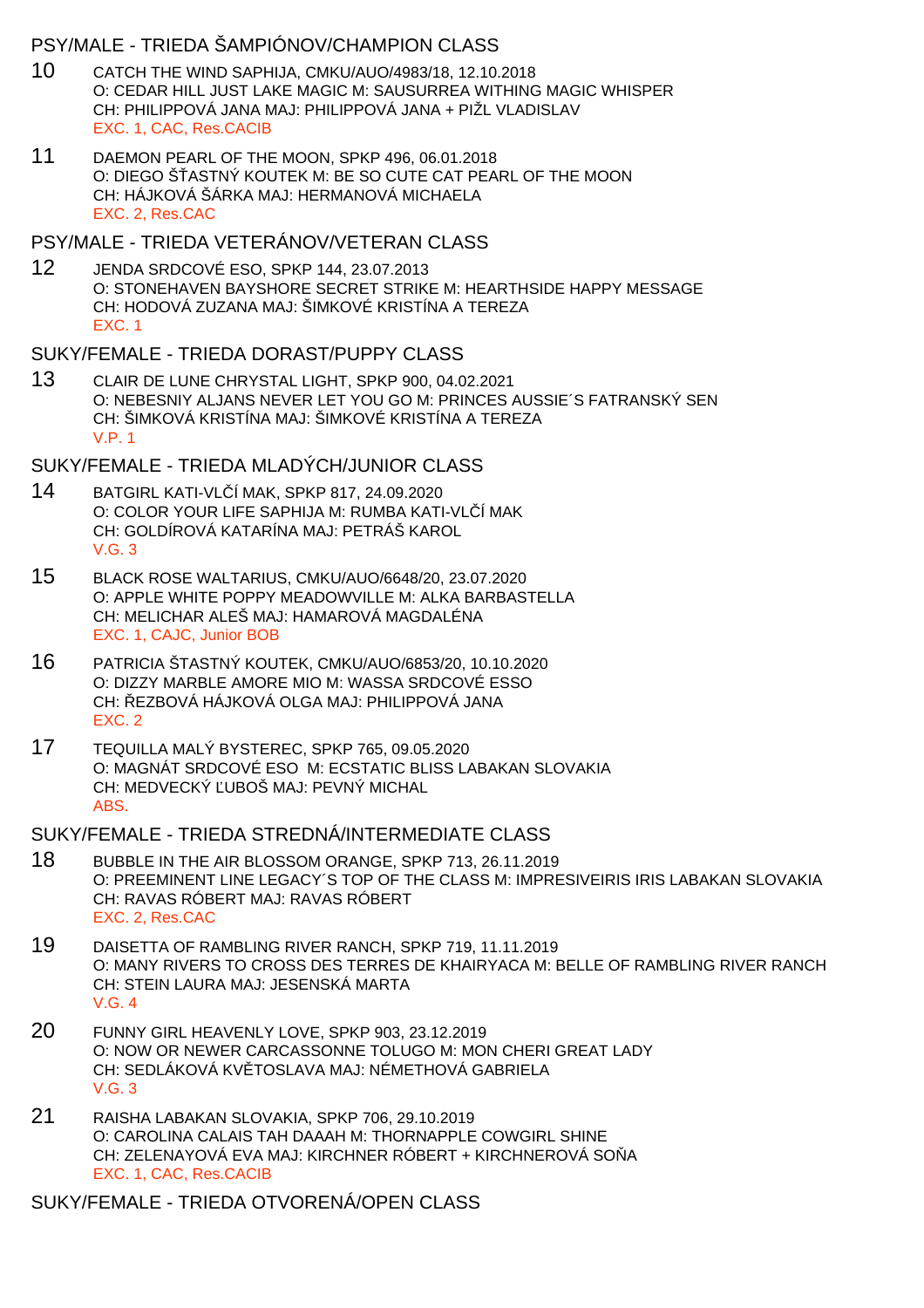- 22 ABOUT FAERIE AT MYSTIC FIRE, SPKP 616, 11.02.2019 O: MCMATT'S SHADES OF BAYOULAND M: BRIARRIDGE'S QUEEN BEE AT MYSTIC FIRE CH: ŠABLIJ DARINA VICTORIA MAJ: PARK SEHEE EXC. 2, Res.CAC
- 23 ANGEL OF ROSE OD PLNO NÍ KRÁSKY, SPKP 775, 20.04.2020 O: BRIARRIDGE BESTOFLUCK M: HOT CHOCOLATE OD HALÍ Ú CH: ŠVEHLOVÁ MONIKA MAJ: BALÁŽOVÁ HANA EXC. 4
- 24 BONIE BELLA SOFIA'S CHOICE, SPKP 613, 18.03.2019 O: TRIPLEMOON HOT APPLE CIDER M: GORGEOUS CARCASSONNE TOLUGO CH: NÁSADOVÁ SOFIA MAJ: ŠABÍKOVÁ ELENA EXC. 3
- 25 DAMASK ROSE JOLIESSE ET CHARME, SPKP 549, 07.10.2018 O: TRIPLEMOON CASANOVA GIACOMO M: PEGGY LEE PUELLA FERA CH: KU ERÁKOVÁ SO A MAJ: KU ERÁKOVÁ SO A EXC. 1, CAC, CACIB, BOS

#### SUKY/FEMALE - TRIEDA VETERÁNOV/VETERAN CLASS

26 EJVA SRDCOVÉ ESO, SPKP 42, 28.09.2011 O: A EMINNEM NEW ACRO M: CARAMEL KISSES COOKIE OF CRYSTAL LAKE CH: HODOVÁ ZUZANA MAJ: GAŠPAROVÁ ALEXANDRA + RUŽA JURAJ EXC. 1

# BEARDED COLLIE

Rozhodca/Judge VONDROUŠ OTAKAR, CZ - Kruh/Ring 1

# PSY/MALE - TRIEDA MLADÝCH/JUNIOR CLASS

27 FARMARENS HIGHLAND FLING, PKR.I-97171, 06.10.2020 O: OLD SMUGGLER'S SUBZERO HERO M: HONEYTASTE FASHION STAR CH: SANDBERG CHARLOTT & OLSSON URLICA MAJ: KOZŁOWSKA AGNIESZKA + KOZŁOWSKA ROKSANA EXC. 1, CAJC, Junior BOB

#### PSY/MALE - TRIEDA ŠAMPIÓNOV/CHAMPION CLASS

28 ALISTAIR´S DRESSES TO THE NINES, CMKU/BEC/3198/-19/18, 28.02.2018 O: ALISTAIR´S KING OF THE CASTLE M: ALISTAIR´S XELLENT XAMPLE CH: ANDERSSON LONNER NINA MAJ: ZDA IL JAN + MACHÁ KOVÁ PAVLA EXC. 1, CAC, CACIB, BOB

### SUKY/FEMALE - TRIEDA STREDNÁ/INTERMEDIATE CLASS

29 NOBILITY HAPPY ANGEL, CMKU/BD/3233/-20/20, 18.02.2020 O: GLENSPEY BLUE DISCO M: NOBILITY ALPHABETTY CH: UFER BIRGID UND MANFRED MAJ: NÁPLAVOVÁ LUCIE EXC. 1, CAC, Res.CACIB

#### SUKY/FEMALE - TRIEDA OTVORENÁ/OPEN CLASS

- 30 ADELPHI SPEYSIDE TULLIBEARDIE, SPKP 367, 24.08.2018 O: TV VANILKA M: DACOTA LIGORETTO CH: BROŽ JAN MAJ: HORVÁTHOVÁ MARTA V.G. 1
- 31 FLANAGAN KASITERIT, SPKP 388, 08.08.2019 O: EDWARD KASITERIT M: JUST KASITERIT DE CHESTER CH: PILNÁ MONIKA MAJ: MURÁNSKA UBICA  $V$  G  $2$

# SUKY/FEMALE - TRIEDA ŠAMPIÓNOV/CHAMPION CLASS

32 CHARLOTTE SOMETIMES DEL CUORE IMPAVIDO, PKR.I-91876, 04.11.2018 O: VA PENSIERO DEL CUORE IMPAVIDO M: AOQUA AZZURRA AOQUA CHIARA DEL CUORE IMPAVIDO CH: RIPOLI FILIPPO MAJ: KOZŁOWSKA AGNIESZKA EXC. 2, Res.CAC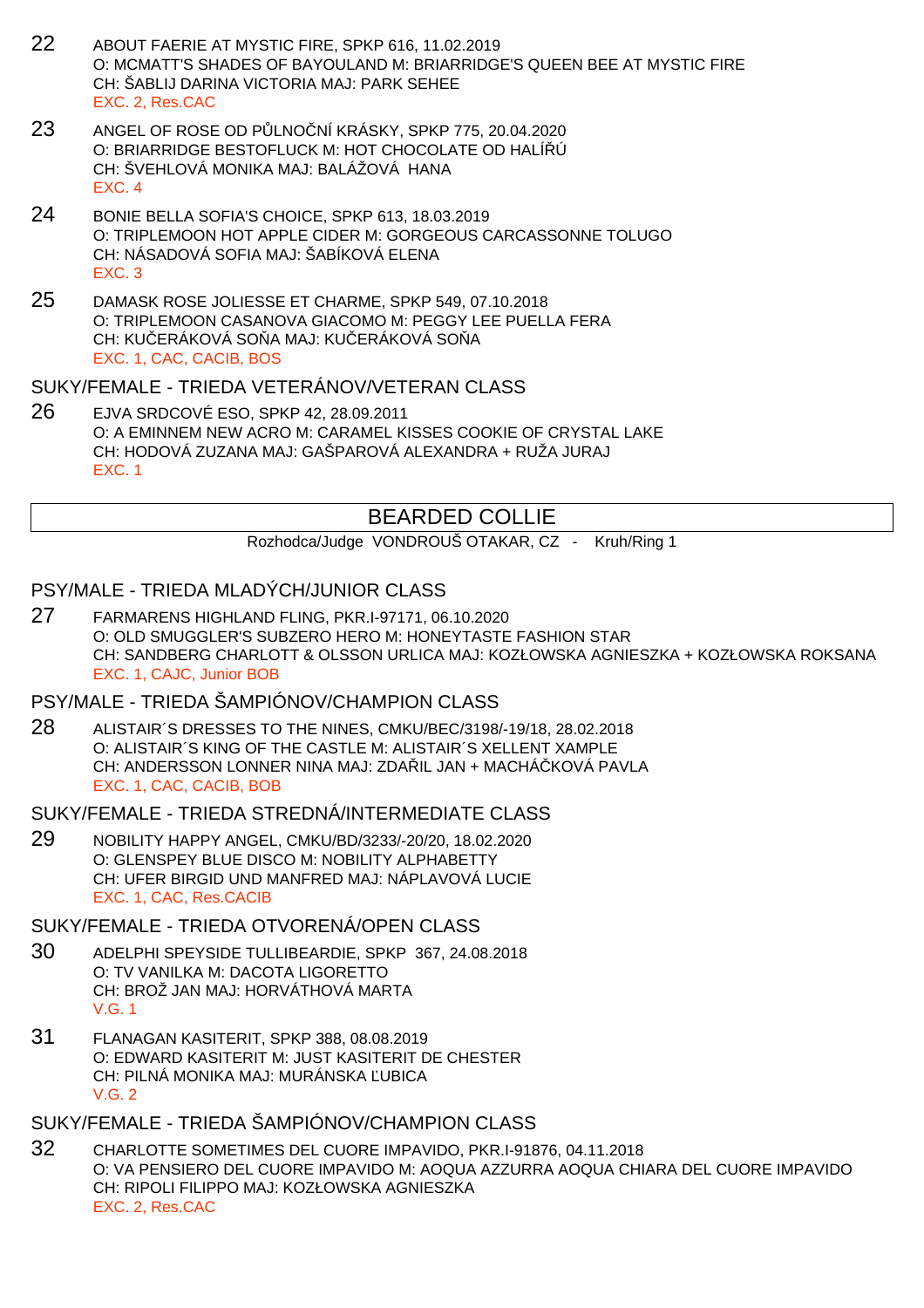33 FIRSTPRIZEBEARS QJENNIFERLOPEZ, LV-BAK-3/18, 04.10.2017 O: BEARDMARKED'S SIGHT FOR SORE EYES M: FIRSTPRIZEBEARS MERYL STREEP CH: ROELAND PAUL MAJ: GINTERE MARITA EXC. 1, CAC, CACIB, BOS

# BEAUCERON

Rozhodca/Judge VONDROUŠ OTAKAR, CZ - Kruh/Ring 1

## PSY/MALE - TRIEDA MLADÝCH/JUNIOR CLASS

34 LUCKY Z BABANOVHO V ŠKA, 1970/12113, 04.04.2020 O: SOKRATES MELODIA SZCZUROLAPA M: DITA Z BABANOVHO V ŠKA CH: MOZOLOVÁ VIERA MAJ: APEK IVAN EXC. 1, CAJC, Junior BOB

#### PSY/MALE - TRIEDA STREDNÁ/INTERMEDIATE CLASS

35 MERRIC Z BABANOVHO V ŠKA, SPKP 1973, 05.04.2020 O: MOCCA DU DRAGON NOIR M: FAY Z BABANOVHO V ŠKA CH: MOZOLOVÁ VIERA MAJ: MOZOLOVÁ VIERA EXC. 1, CAC, Res.CACIB

# PSY/MALE - TRIEDA ŠAMPIÓNOV/CHAMPION CLASS

- 36 BIAS CANIS MAYRAU, SPKP 1904, 23.01.2016 O: A´YAGO DU MURIER DE SORDEILLE M: HEROINE DES GARDIENS AUX COEURS TENDRES CH: VOKATÁ KATE INA MAJ: Š ASTNÁ DANKA EXC. 2, Res.CAC
- 37 GUCCI L´ AMI NOIR, CMKU/BC/5135/14, 01.12.2014 O: HECTOR BLEU DU SERMENT DES BRUMES M: BARBAREÉ L´ AMI NOIR CH: ERNÁ DAGMAR MAJ: UHLÍKOVÁ ALENA EXC. 1, CAC, CACIB, BOB

# SUKY/FEMALE - TRIEDA MLADŠÍ DORAST/MINOR PUPPY CLASS

38 AMBROISEA ROLANN SLOVAKIA, SPKP 1982, 21.03.2021 O: AME MAGNANIME GARDIEN ICARIOS M: ENIXA CANIS MAYRAU CH: ROLKOVÁ ANNA MAJ: HURAJTOVÁ ALEXANDRA V.P. 1

#### SUKY/FEMALE - TRIEDA STREDNÁ/INTERMEDIATE CLASS

- 39 FEMME FATALE CARSKÝ KLENOT, CMKU/BC/5920/20, 30.01.2020 O: N´LEWIS L´AMI DE LA CAMPAGNE M: CADENCE CARSKÝ KLENOT CH: ZIMOVÁ DENISA MAJ: ZIMOVÁ DENISA EXC. 1, CAC
- SUKY/FEMALE TRIEDA ŠAMPIÓNOV/CHAMPION CLASS
- 40 JEWEL Z BABANOVHO V ŠKA, SPKP 1951, 02.07.2018 O: DAGASSE Z DORKY M: BRIANA Z BABANOVHO V ŠKA CH: MOZOLOVÁ VIERA MAJ: MALOVCOVÁ DANIELA EXC. 1, CAC, CACIB, BOS

# BERGER BLANC SUISSE - BIELY ŠVAJ IARSKY OVIJAK

Rozhodca/Judge VONDROUŠ OTAKAR, CZ - Kruh/Ring 1

PSY/MALE - TRIEDA MLADÝCH/JUNIOR CLASS

41 ASLAN ALBA PATRONUS, SPKP 921, 19.11.2020 O: ARDEN SOL BECKHAM NATHAN PRADEIRO M: ADRIA WHITE KLEMENTINO CH: SABOLOVÁ TATIANA MAJ: SABOLOVÁ TATIANA EXC. 1, CAJC, Junior BOB

#### PSY/MALE - TRIEDA STREDNÁ/INTERMEDIATE CLASS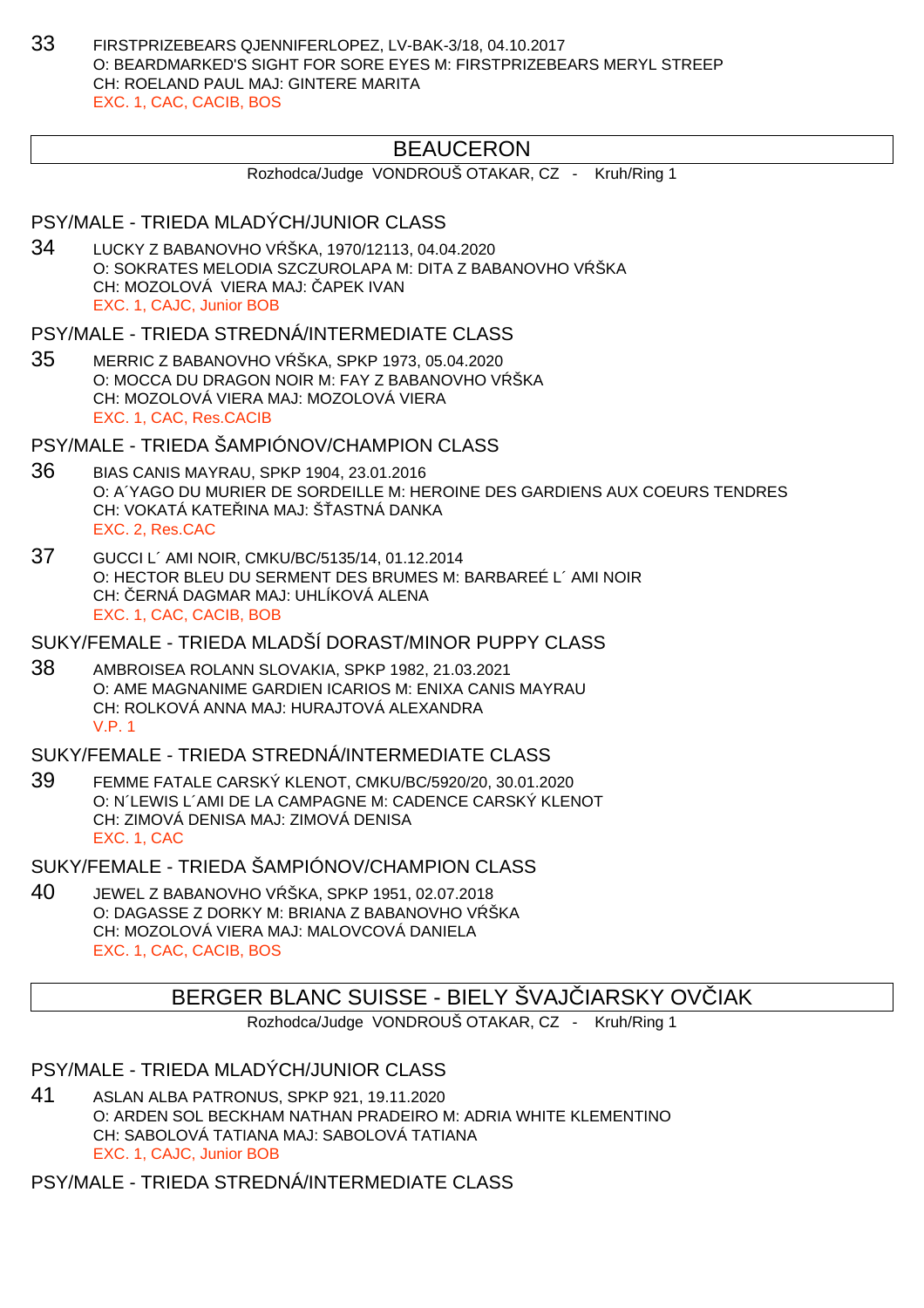- 42 LARGO LUMINOUS STAR ROYAL DIGNITY, CMKU/ACO/5257/-20/19, 08.09.2019 O: BORN TO WIN WARRIOR TITAN M: ERIKA-ESCADA ROYAL DIGNITY CH: SYMONENKO MARYNA MAJ: BERKOVÁ HANA EXC. 1, CAC, CACIB, BOB
- 43 PLATO OF TREBONS BERGER BLANC, DK03920/2020, 25.01.2020 O: ALL I WANT OF TREBONS BERGER BLANC M: AUGUSTEAS ABBA CH: ULLA WARDEN NICHOLAS WARDEN MAJ: MATEJKA JURAJ + MIKLÁNKOVÁ MÁRIA V.G. 2
- PSY/MALE TRIEDA OTVORENÁ/OPEN CLASS
- 44 NORAH ARTAY OD SEMBERIJE, BHR 348965 BŠO, 26.03.2019 O: ANDY WHITE BONE M: NIAGARA AKBO PARCHOVANY CH: OKOLI ÁNYI PAVEL MAJ: OKOLI ÁNYI PAVEL V.G. 2
- 45 OZZY KAY OD SEMBERIJE, CMKU/ACO/4938/-19/19, 11.06.2019 O: BRUCE ARTAY OF HIGHLAND M: ICE PRINCESS OD SEMBERIJE CH: PAJI RADE MAJ: KOPE NÁ LUCIE V.G. 1
- SUKY/FEMALE TRIEDA DORAST/PUPPY CLASS
- 46 BELLA BEETLE NIKTEL, CMKU/ACO/5504/21, 15.01.2021 O: AXEL DONNEVARA M: VENDETTA OD BIJELIH ANDELA CH: LAJBNER ERIK MAJ: LAJBNER ERIK V.P. 1

SUKY/FEMALE - TRIEDA MLADÝCH/JUNIOR CLASS

47 AMIGA ANGEL NIKTEL, CMKU/ACO/5349/20, 16.10.2020 O: AXEL DONNEVARA M: OF TREBONS BERGER BLANC FROZEN CH: LAJBNER ERIK MAJ: LAJBNER ERIK V.G. 1

SUKY/FEMALE - TRIEDA OTVORENÁ/OPEN CLASS

- 48 AMEY SALLI SAMBATRAE, CMKU/ACO/4717/19, 06.04.2019 O: IXO AKBO-PARCHOVANY M: KYLIE STAR Z RAN
E MONTARA CH: SLOVÁ KOVÁ PETRA MAJ: VRTÍK MARIAN EXC. 3
- 49 DANA VOM KIRAGRUND, ÖHZB/BBS 1808, 11.04.2019 O: SHAMROCK SHEPHERDS' CHINOOK M: AMY VOM KIRAGRUND CH: LEHNER TINA MAJ: PÜHRINGER KATHARINA EXC. 2, Res.CAC
- 50 FIELISS ZOUMA HAPPY KURT, CMKU/ACO/4956/-20/19, 08.07.2019 O: JASPER FIELISS IZ OKEANA UDACHI M: FIELISS NIKA PERFECTION ITSELF CH: TAMBOVTCEVA OLGA MAJ: BERKOVÁ HANA EXC. 1, CAC, Res.CACIB

SUKY/FEMALE - TRIEDA ŠAMPIÓNOV/CHAMPION CLASS

51 VENDETTA OD BIJELIH ANDELA, CMKU/ACO/4561/-18/18, 24.07.2018 O: ICE ECHO DU BOS DES TERNES M: NAOMI OD BIJELIH ANDELA CH: DUSPARA TIHANA MAJ: LAJBNER ERIK EXC. 1, CAC, CACIB, BOS

# BERGER DE BRIE FAUVE-GRIS - BRIARD PLAVÝ ŠEDÝ

Rozhodca/Judge VONDROUŠ OTAKAR, CZ - Kruh/Ring 1

### PSY/MALE - TRIEDA OTVORENÁ/OPEN CLASS

52 LOVE AND BE LOVED MORAVIA CAMPANELLA, CMKU/BRI/7058/19, 23.03.2019 O: ADONIS NOEL V. SCHONEN SCHWABACHTAL M: TRIANNS SOMETHING SPECIAL 4 MC CH: FIRLOVÁ PAVLA MAJ: FIRLOVÁ PAVLA EXC. 1, CAC, CACIB, BOB

PSY/MALE - TRIEDA ŠAMPIÓNOV/CHAMPION CLASS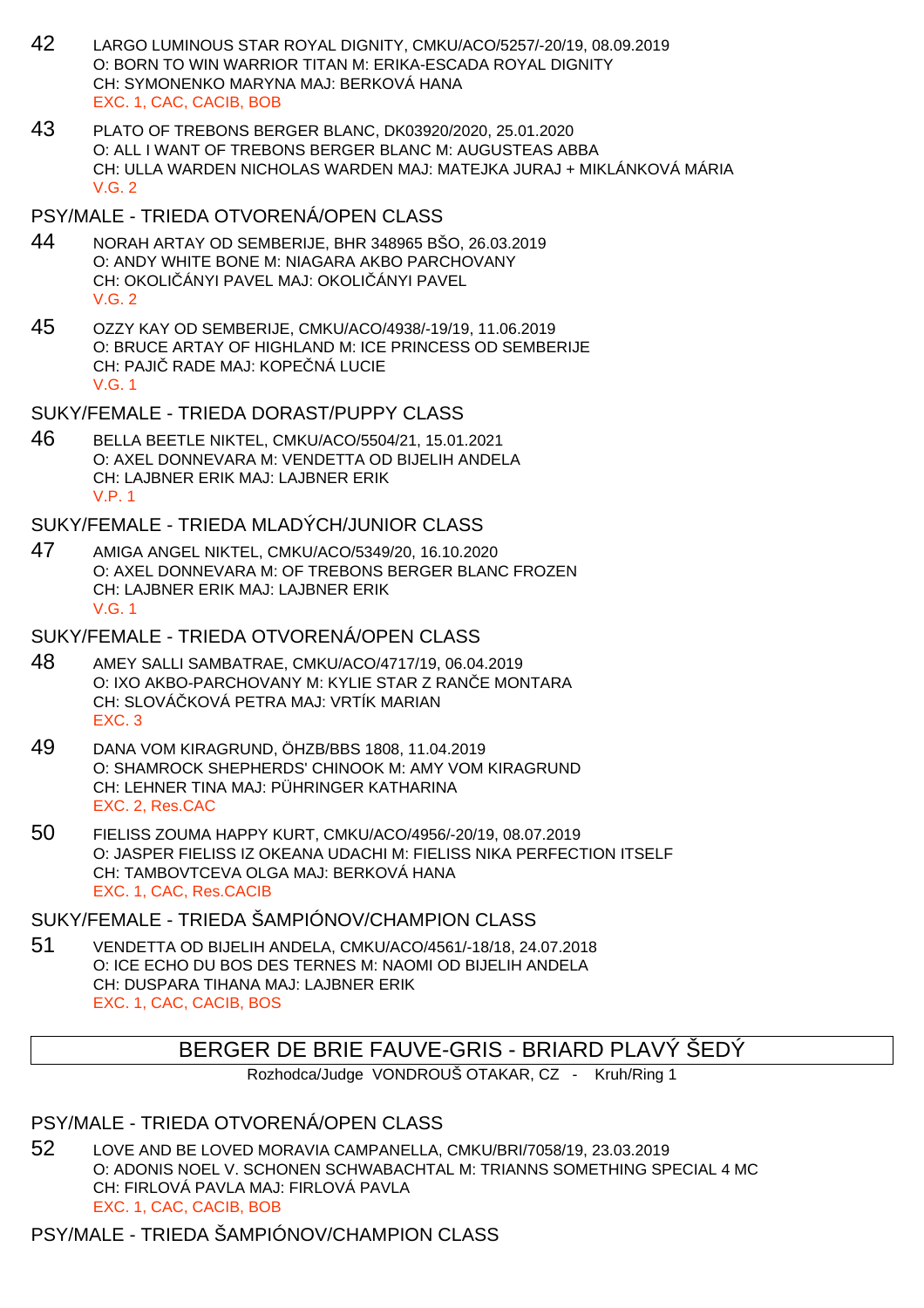53 RUSTY HEAVEN DEVIL, CMKU/BRI/7009/18, 03.11.2018 O: KINGLOUIE DU MANOIR NOBLE M: HARMONY OD LABÍČKA CH: PROCHÁZKOVÁ SVATOSLAVA MAJ: MIKULOVÁ MARTINA EXC. 1, CAC, Res.CACIB

#### SUKY/FEMALE - TRIEDA MLADÝCH/JUNIOR CLASS

54 ALMIRA LEYLA TEQUILA PUPPY, SPKP 984, 19.10.2020 O: FINALLY THE BEST VELMOND M: I'M THE ONLY ONE MORAVIA CAMPANELLA CH: HUDE EKOVÁ KATARINA MAJ: WAHID MOHAMAD FAROQ + RADOSOVÁ ALEXANDRA EXC. 1, CAJC, Junior BOB

#### SUKY/FEMALE - TRIEDA OTVORENÁ/OPEN CLASS

55 JUST THE WAY YOU ARE MORAVIA CAMPANELLA, CMKU/BRI/6989/18, 17.06.2018 O: FAUSTO V. WALKESBERG M: NO CHANCE TO LOSE MORAVIA CAMPANELLA CH: FIRLOVÁ PAVLA MAJ: FIRLOVÁ PAVLA EXC. 1, CAC, Res.CACIB

#### SUKY/FEMALE - TRIEDA ŠAMPIÓNOV/CHAMPION CLASS

56 SHAMIRA HEAVEN DEVIL, CMKU/BRI/7152/19, 20.10.2019 O: ONE MORE DANCE ZLOTA ELITA M: LAURA HEAVEN DEVIL CH: PROCHÁZKOVÁ SVATOSLAVA MAJ: MIKULOVÁ MARTINA EXC. 1, CAC, CACIB, BOS

### BERGER DE BRIE NOIR ARDOISE - BRIARD IERNY

Rozhodca/Judge VONDROUŠ OTAKAR, CZ - Kruh/Ring 1

#### PSY/MALE - TRIEDA PRACOVNÁ/WORKING CLASS

57 ERICK AU-AURIGA BRIE, CMKU/BRI/6957/18, 14.05.2018 O: CZAPPA VAN WUFF &COKG M: BIBA CHANTAL AVEC LA FORCE-DE-L´OURS CH: VAGEROVÁ VLASTA MAJ: VAGEROVÁ VLASTA EXC. 1, CAC

# BORDER COLLIE

Rozhodca/Judge VONDROUŠ OTAKAR, CZ - Kruh/Ring 1

PSY/MALE - TRIEDA MLADŠÍ DORAST/MINOR PUPPY CLASS

58 FOLLOW MY SHADOW BORDER BLACK, SPKP 1419, 30.03.2021 O: YONDER OAKS MADE IN HEAVEN M: YOUTUBE AT REAL PEARL CH: VOLFOVÁ ADRIÁNA MAJ: VOLFOVÁ ADRIÁNA V.P. 1

PSY/MALE - TRIEDA MLADÝCH/JUNIOR CLASS

- 59 LOYAL TEDDY BEAR BOHEMIA ALKÉ, CMKU/BOC/14280/20, 26.07.2020 O: HEAVENLY REBEL JEFFIJA M: XARRA CONSTANCE BOHEMIA ALKÉ CH: GRYGAROVÁ ALEXANDRA MAJ: NOHEJLOVÁ ŠÁRKA EXC. 1, CAJC
- 60 VIKINGVISION DONAVAN, ÖHZB/BORC 5633, 02.11.2020 O: NEW DREAM'S BORDER WELL DONE M: GLAENDALE DOUBLE DELIGHT CH: FÜRST KATJA MAJ: FÜLLENHALS ADRIANA EXC. 2

PSY/MALE - TRIEDA OTVORENÁ/OPEN CLASS

- 61 DANNY GRANIA ALEGRE, CMKU/BOC/12034/18, 22.10.2018 O: KINGLY DANCER JEFFIJA M: AFINITY GRANIA ALEGRE CH: MACHACZEK ZDISLAV MAJ: KONE NÝ LUCAS EXC. 2, Res.CAC
- 62 KORELLA BEYOND TH SHADOWS, ÖHZB/BORC 4676, 30.05.2017 O: KORELLA CASTA SHADOW M: JASTCAN DREAM GIRL CH: MATHEW ROSS MAJ: FÜRST KATJA EXC. 1, CAC, Res.CACIB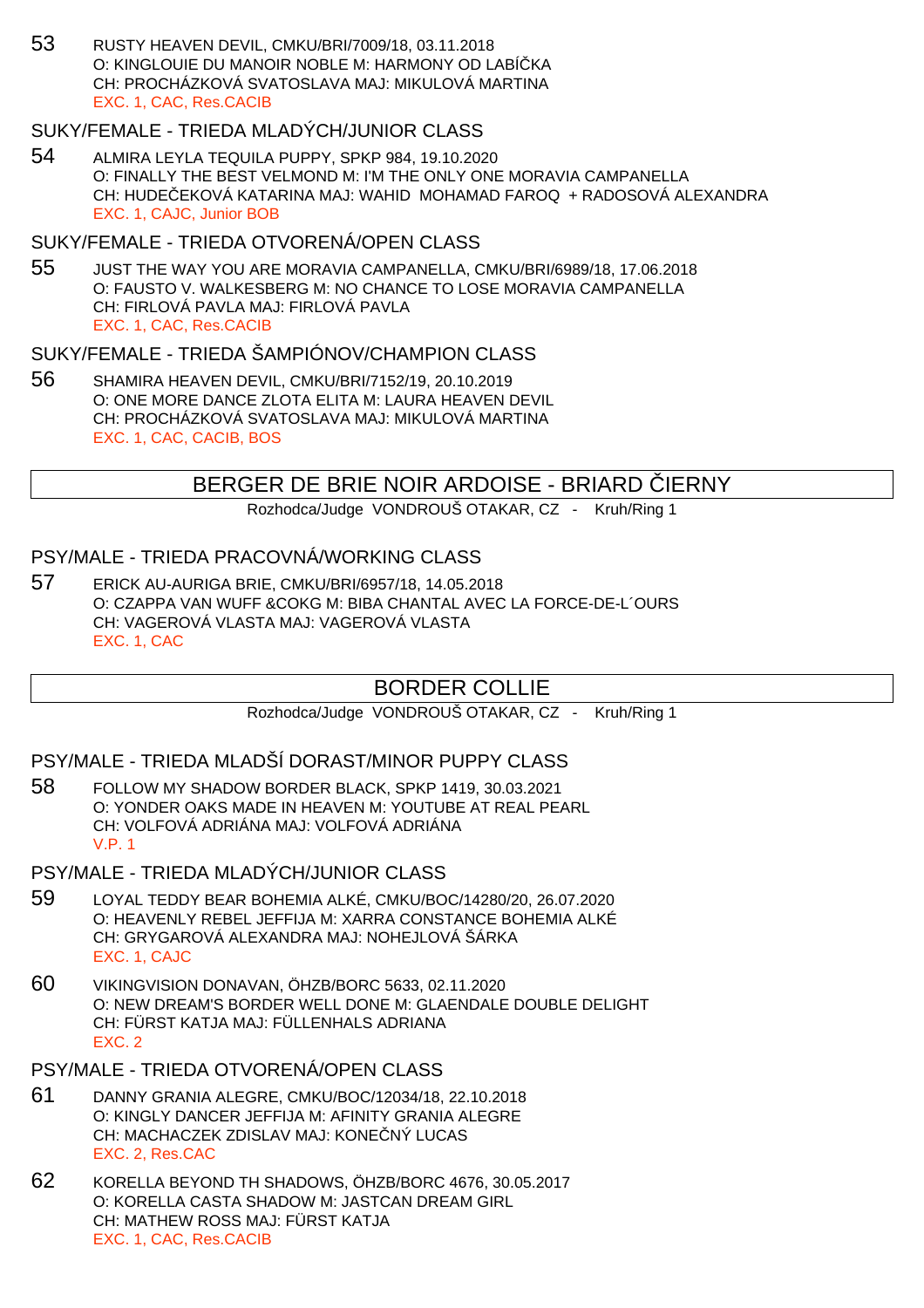#### PSY/MALE - TRIEDA PRACOVNÁ/WORKING CLASS

- 63 WONDER OF THE HEAVEN ALL I NEED, CMKU/BOC/11331/-18/17, 22.10.2017 O: BORDERTON THE SANDMAN M: FLOWER OF OLD HILL MELANI CH: MOLNÁR TICIANA MAJ: ŠINDELÁ OVÁ MICHAELA EXC. 1, CAC
- 64 XARRO DOUGLAS BOHEMIA ALKÉ, CMKU/BOC/10161/17, 12.03.2017 O: WENDEVICK KEEPSAKE M: MY JACKIE BOHEMIA ALKÉ CH: GRYGAROVÁ ALEXANDRA MAJ: NOHEJLOVÁ ŠÁRKA EXC. 2, Res.CAC

#### PSY/MALE - TRIEDA ŠAMPIÓNOV/CHAMPION CLASS

- 65 AMBER GLOW ZAFA FLAME, CMKU/BOC/9183/16, 29.03.2016 O: BAZENTILLS DOT´N DASHES M: ZAFIRAH AMBER FOXY FOX CH: KOUCKÁ KAROLÍNA MAJ: NERADOVÁ MARKÉTA EXC. 2, Res.CAC
- 66 LUCKY FOR YOU MR. BLACK, CMKU/BOC/12999/-19/19, 13.01.2019 O: RIVEREDGE THE GENERAL OF STONESRIVER M: LOCHEIL I´M LUCKY FOR YOU CH: BÉNYI KRISTÓF MAJ: GRYGAROVÁ ALEXANDRA EXC. 1, CAC, CACIB, BOB

#### SUKY/FEMALE - TRIEDA DORAST/PUPPY CLASS

67 LUCKY FOR YOU JESSIE, MET.BORDER COL.4050/21, 11.02.2021 O: RIVEREDGE THE GENERAL OF STONESRIVER M: LUCKY FOR YOU OMBRA CH: BÉNYI KRISTÓF MAJ: ÁRENDÁS JURAJ V.P. 1

# SUKY/FEMALE - TRIEDA MLADÝCH/JUNIOR CLASS

- 68 DESTINY OF MY LADY BORDER BLACK, SPKP 1309, 21.04.2020 O: MOONDUST RED HOT VALKYRIE M: JOURNEY IN WILD JEFFIJA CH: VOLFOVÁ ADRIÁNA MAJ: VOLFOVÁ ADRIÁNA EXC. 3
- 69 DOROTHY MY STAR ZAFA FLAME, CMKU/BOC/13592/20, 24.02.2020 O: GLAMDRING´S GLOW OF BORDERTREOWE M: BOND MY HEART ZAFA FLAMA CH: KOUCKÁ KAROLINA MAJ: VOJT ŠKOVÁ KATE INA EXC. 2
- 70 VIKINGVISION DIAMOND HIT, OHZB/BORC 5635, 02.11.2020 O: NEW DREAM'S BORDER WELL DONE M: GLAENDALE DOUBLE DELIGHT CH: FÜRST KATJA MAJ: SCHMUTTERER ANJA EXC. 1, CAJC, Junior BOB

### SUKY/FEMALE - TRIEDA STREDNÁ/INTERMEDIATE CLASS

- 71 CASSIOPEIA MAGIC BOND, CMKU/BOC/13347/19, 08.12.2019 O: ING FOXY FOX M: XI-XAO RUNNER Z ERNOBÍLÝCH CH: KOLVEKOVÁ IRENA MAJ: FUJANOVÁ DENISA EXC. 1, CAC
- 72 GRACE OF ANGEL´S HOME XPLOSION OF LOVE, CMKU/BOC/15290/-21/20, 13.03.2020 O: TEHYA TWICE TOLD TALE M: GRACE OF ANGEL´S HOME QUOTE OF BLISS CH: JOHR MANDY MAJ: ŠINDELÁ OVÁ MICHAELA V.G. 2

#### SUKY/FEMALE - TRIEDA OTVORENÁ/OPEN CLASS

- 73 BELLATRIX L´AMICO DEVOTO, SPKP 1194, 16.07.2019 O: HIGH DIVING OF MICHELES GARDEN M: ATLANTA ABBIEGREEN FODERRA CH: VAJSOVÁ MIROSLAVA MAJ: VAJSOVÁ MIROSLAVA EXC. 4
- 74 CASSIE MY LOVE ZAFA FLAME, CMKU/BOC/12621/19, 07.05.2019 O: KALEIDOSCOPE BE MY MASTERPIECE M: ZAFIRAH AMBER FOXY FOX CH: KOUCKÁ KAROLINA MAJ: KOUCKÁ KAROLINA EXC. 1, CAC, Res.CACIB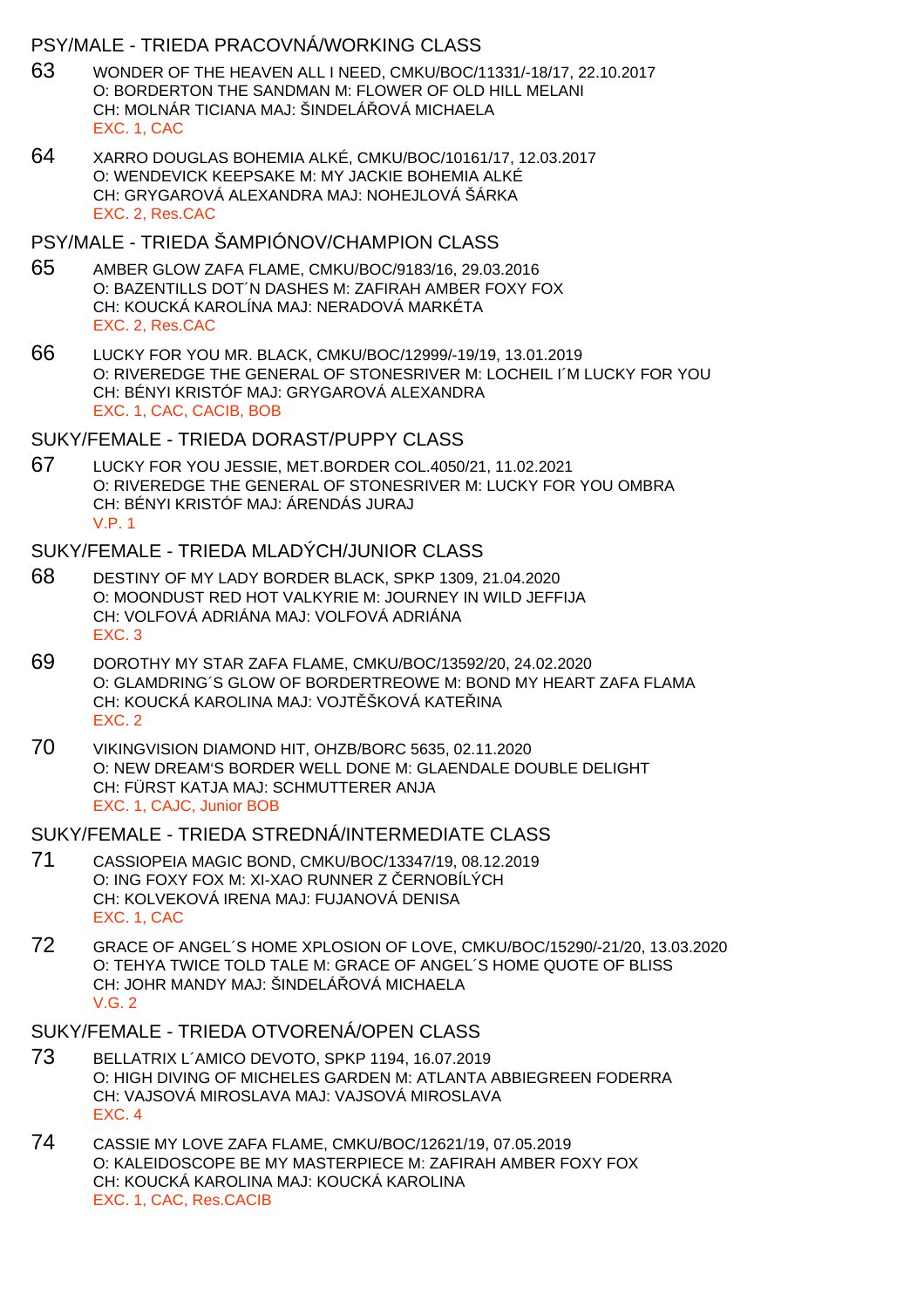- 75 CLOE CHARLOTTE BORDER BLACK, SPKP 1023, 14.01.2018 O: JOHN LENNON TENNANT M: JOURNEY IN WILD JEFFIJA CH: VOLFOVÁ ADRIÁNA MAJ: VOLFOVÁ ADRIÁNA EXC. 2, Res.CAC
- 76 GLAENDALE DOUBLE DELIGHT, ÖHZB/BORC 4909, 22.07.2018 O: SIMARO BRUCE DARNELL M: BORDERLINE COUNTRY WINNINGSTYLE CH: NEUSCHITZER MONIKA UND NINA MAJ: FÜRST KATJA EXC. 3

#### SUKY/FEMALE - TRIEDA PRACOVNÁ/WORKING CLASS

77 TABBY TENNANT, CMKU/BOC/12626/19, 06.05.2019 O: HEART-BREAKER Z RNOBÍLÝCH M: OUR SWEET DREAM TENNANT CH: VAJCOVÁ ŠÁRKA MAJ: BALOGOVÁ STANISLAVA EXC. 1, CAC

# SUKY/FEMALE - TRIEDA ŠAMPIÓNOV/CHAMPION CLASS

78 TOUCH OF THE LIGHT OF DASHING DAWN, PKR.I-93054, 01.07.2019 O: HIGH DIVING OF MICHEL?S GARDEN M: HEAVEN'S ON FIRE OF DASHING DAWN CH: DEZS TIMEA MAJ: TOMASZEWSKA AGNIESZKA EXC. 1, CAC, CACIB, BOS

# BOUVIER DES FLANDRES - FLÁMSKY BOUVIER

Rozhodca/Judge HAVELKA TIBOR, SK - Kruh/Ring 2

## SUKY/FEMALE - TRIEDA ŠAMPIÓNOV/CHAMPION CLASS

79 ARGENTINA-WIZZLE RYZMBURK, CMKU/FBO/1107/17, 12.02.2017 O: NICOLAS BLACK MYSTIC LEGEND M: WIZZLE-QUINCY V.D. VANENBLIKHOEVE CH: BERKOVCOVÁ KATE INA MAJ: BERKOVCOVÁ KATE INA EXC. 1, CAC, CACIB, BOB

#### CANE DA PASTORE BERGAMASCO - BERGAMSKÝ PASTIERSKY PES

Rozhodca/Judge HAVELKA TIBOR, SK - Kruh/Ring 2

#### PSY/MALE - TRIEDA ŠAMPIÓNOV/CHAMPION CLASS

80 PERILLO DEI LUPERCALI, OHZB/CPB 25, 03.04.2019 O: ERMIPPO DEI LUPERCALI M: LOTIDE DEI LUPERCALI CH: MARIANI CARNELLI MARIA EMY MAJ: RESCH EVELYN EXC. 1, CAC, CACIB, BOB

PSY/MALE - TRIEDA ESTNÁ/HONOUR CLASS

81 CONTE, OHZB/CPB 24, 28.03.2017 O: ARTU M: ALMA CH: NAVA FABRIZIO MAJ: RESCH WERNER EXC. 1

# ESKOSLOVENSKÝ VL JAK

Rozhodca/Judge VONDROUŠ OTAKAR, CZ - Kruh/Ring 1

#### PSY/MALE - TRIEDA DORAST/PUPPY CLASS

82 BLUE EYES LUPUS AUREA, SPKP 4248, 26.11.2020 O: GOGO VIKVEL WOLF M: CHLOE LUPUS ARDOR CH: ROSENBERGER KLAUDIA MAJ: LAJPRIKOVÁ MILOSLAVA V.P. 1

# PSY/MALE - TRIEDA MLADÝCH/JUNIOR CLASS

83 FALCON ODIN MIRACLE MIA, SPKP 4214, 03.05.2020 O: LESZY II Z PERONOWKI M: ASTA Z OPOJA POD HÁJOM CH: PAVLÍKOVÁ MIRIAM MAJ: ANTAL ALEXEJ EXC. 2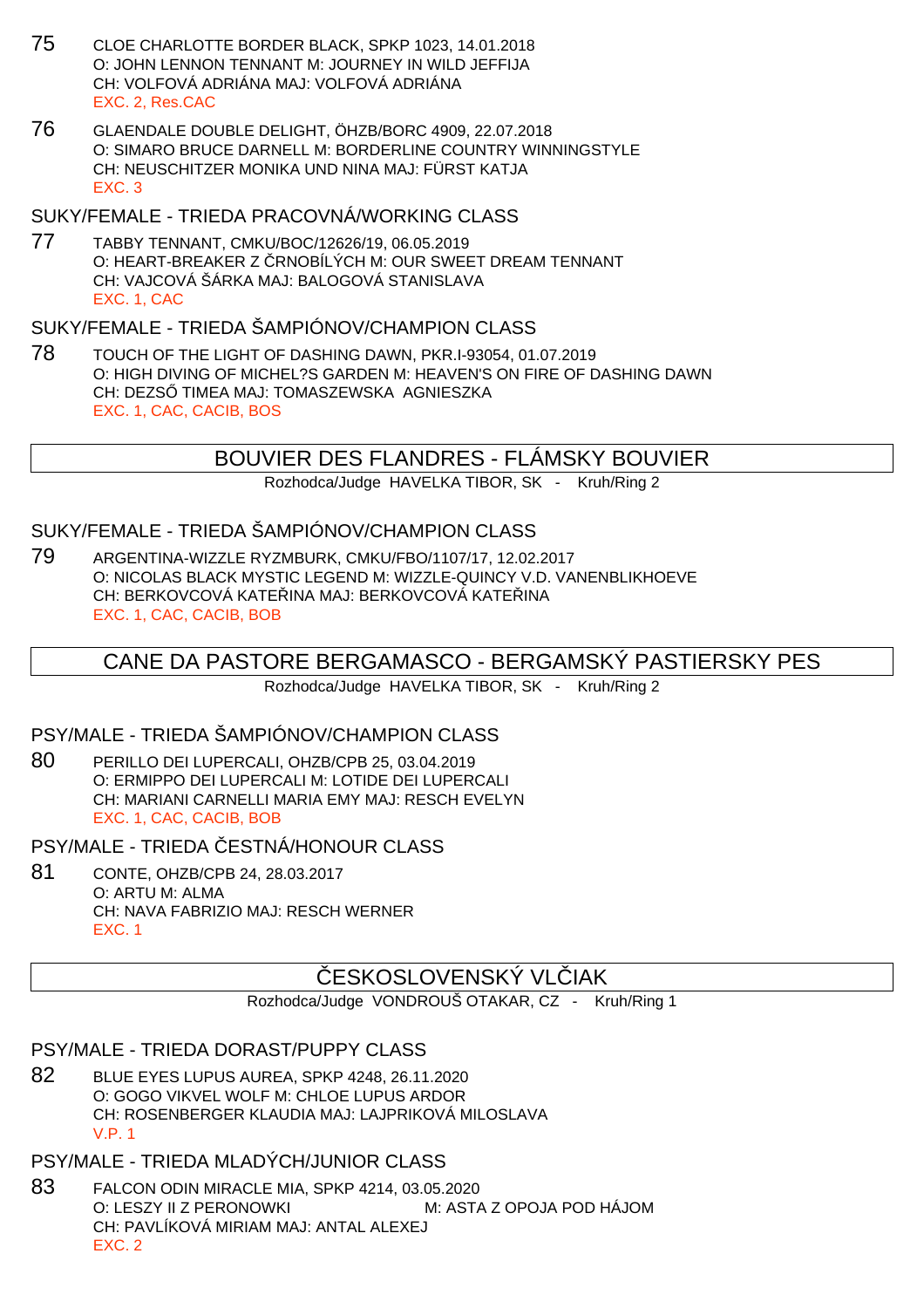84 HAYAD DIOR MIRACLE MIA, SPKP 4244, 18.10.2020 O: IR OSKÁR DÓR M: DAYA ZO SLOVENSKEJ ROZPRÁVKY CH: PAVLÍKOVÁ MIRIAM MAJ: PAVLÍKOVÁ MIRIAM EXC. 1, CAJC, Junior BOB

#### PSY/MALE - TRIEDA OTVORENÁ/OPEN CLASS

- 85 ARGO VLK Z PODSTRÁN, CMKU/CSV/5664/19, 06.01.2019 O: KRAKEN KUKLÍK M: AISHA Z VLÍ ÍŠE CH: ODVÁRKOVÁ ZLATA MAJ: KOLENY MARIA V.G. 2
- 86 ASPEN LUPUS AUREA, SPKP 4029, 24.05.2019 O: TARANIS SPOD UMBIERA M: AURA Z ÚDOLIA VLKOV CH: ROSENBERGEROVÁ KLAUDIA MAJ: TRAJTE OVÁ MARTINA V.G. 3
- 87 HIERONYMO CORDA ELIZABETH LUPORUM, SPKP 3834, 19.11.2017 O: DOXO OD STARKEJ M: CLOUWIE VLÍNAD JE CH: I MANCOVÁ ELIŠKA MAJ: I MANCOVÁ ELIŠKA V.G. 1
- PSY/MALE TRIEDA PRACOVNÁ/WORKING CLASS
- 88 AVALANCHE VL IA STOPA, SPKP 3988, 06.01.2019 O: BRIT Z DUBNI ANKY M: AITHLIN KALIMERO BOHEMICA CH: ŠTÁTNIK LUKÁŠ MAJ: NECPALOVÁ KATARÍNA EXC. 1, CAC, Res.CACIB
- 89 ELOVE CORDA ELIZABETH LUPORUM, SPKP 3664, 03.11.2016 O: MAX SPOD UMBIERA M: ARYSA CORDA ELIZABETH LUPORUM CH: I MANCOVÁ ELIŠKA MAJ: KADLEC MIROSLAV + I MANCOVÁ ELIŠKA EXC. 2, Res.CAC

### PSY/MALE - TRIEDA ŠAMPIÓNOV/CHAMPION CLASS

- 90 CULLEN MIRACLE MIA, SPKP 3721, 04.01.2017 O: ERON LUPUS ARDOR M: ASTA Z OPOJA POD HÁJOM CH: PAVLÍKOVÁ MIRIAM MAJ: PAVLÍKOVÁ MIRIAM EXC. 1, CAC, CACIB, BOB
- 91 MUFASA ŠEDÝ POKLAD, CMKU/CSV/5922/19, 01.12.2019 O: FINN Z KATUSICKÉHO DVORA M: ENIGMA ŠEDÝ POKLAD CH: KUNC RADEK MAJ: BURIÁNOVÁ DOMINIKA EXC. 2, Res.CAC

#### SUKY/FEMALE - TRIEDA DORAST/PUPPY CLASS

92 ODESSA CORDA ELIZABETH LUPORUM, SPKP 4336, 18.01.2021 O: GOGO VIKVEL WOLF M: BRENDA Z BA OVEJ SVORKY CH: I MANCOVÁ ELIŠKA MAJ: KADLEC MIROSLAV V.P. 1

### SUKY/FEMALE - TRIEDA MLADÝCH/JUNIOR CLASS

- 93 GRACE MIRACLE MIA, SPKP 4243, 12.10.2020 O: MAX SPOD UMBIERA M: BELLA EZER MIRACLE MIA CH: PAVLÍKOVÁ MIRIAM MAJ: HARGAŠOVÁ VANDA EXC. 3
- 94 LETY SIA CORDA ELIZABETH LUPORUM, SPKP 4199, 23.02.2020 O: EDIE SRDCERVÁČ M: ALYSIA CORDA ELIZABETH LUPORUM CH: I MANCOVÁ ELIŠKA MAJ: I MANCOVÁ ELIŠKA EXC. 1, CAJC
- 95 NATAN´S HEAVEN CORINKA ITALIAN BEAUTY, SPKP 4246, 30.08.2020 O: ONER ONE LUPIMAX M: ARIMMINUM DEHA CH: COMMONE GENNARO MAJ: TÁBORSKÁ TEREZA EXC. 2

SUKY/FEMALE - TRIEDA STREDNÁ/INTERMEDIATE CLASS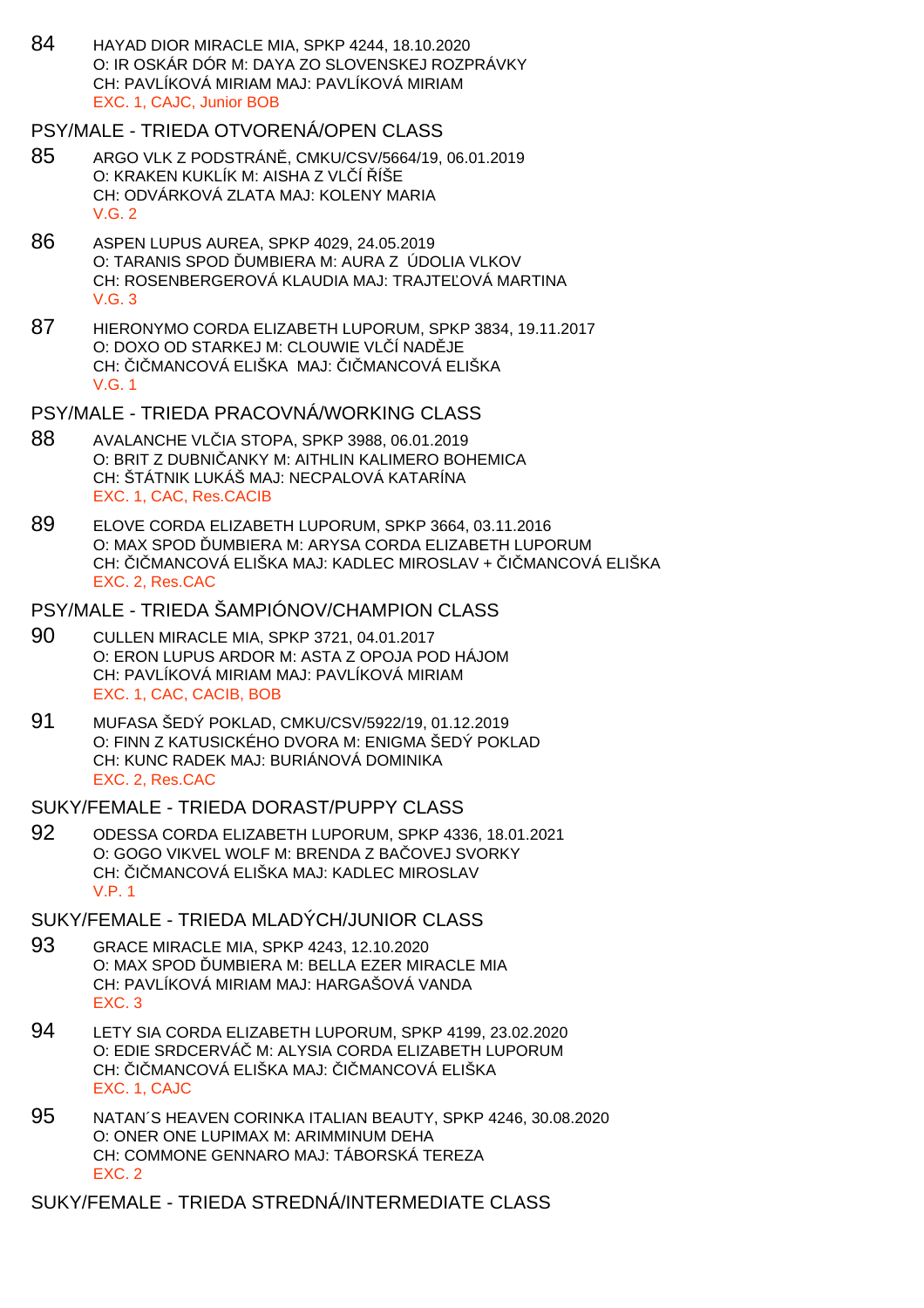96 AMIA OD CARCOOLKY, CMKU/CSV/5804/19, 30.09.2019 O: DESPERÁT BOHEMIAN LUARO M: EL CARCOOLKA Z MOLU ES CH: KRÁLOVÁ JANA MAJ: BREZNICKÝ PETER EXC. 1, CAC

## SUKY/FEMALE - TRIEDA OTVORENÁ/OPEN CLASS

97 EN'ENRA III Z PERONOWKI, PKR.I-90337, 27.11.2018 O: LAHASH II Z PERONOWKI M: PEYMAKILIR Z PERONOWKI CH: PERON MALGORZATA MAJ: HANAOKA GOH JING EXC. 1, CAC

#### SUKY/FEMALE - TRIEDA PRACOVNÁ/WORKING CLASS

- 98 ARIA Z NOVEJ VSI, SPKP 3940, 07.12.2018 O: BYRON Z KAĽANKY M: DIXI ZO SLOVENSKEJ ROZPRÁVKY CH: SALITRIK JÁN MAJ: HRAŠKA ERIK + HRAŠKOVÁ KATARÍNA EXC. 2, Res.CAC
- 99 AYRA LUPUS AUREA, SPKP 4036, 24.05.2019 O: TARANIS SPOD UMBIERA M: AURA Z ÚDOLIA VLKOV CH: ROSENBERGEROVÁ KLAUDIA MAJ: ROSENBERGEROVÁ KLAUDIA EXC. 1, CAC

### SUKY/FEMALE - TRIEDA ŠAMPIÓNOV/CHAMPION CLASS

- 100 CEYRA CORDA ELIZABETH LUPORUM, SPKP 3530, 23.09.2015 O: BARY ST ÍBRNÝ ÚPLN K M: ALYSIA CORDA ELIZABETH LUPORUM CH: I MANCOVÁ ELIŠKA MAJ: I MANCOVÁ ELIŠKA EXC. 2, Res.CAC, Res.CACIB
- 101 LEGENDA MOAI ŠEDÝ POKLAD, CMKU/CSV/5718/19, 09.03.2019 O: CHEWBE M: CINDY GREY ŠEDÝ POKLAD CH: KUNC RADEK MAJ: KUNC RADEK EXC. 1, CAC, CACIB, BOS

# CHIEN DE BERGER BELGE - GROENENDAEL - BELGICKÝ OV IAK -GROENENDAEL

Rozhodca/Judge VONDROUŠ OTAKAR, CZ - Kruh/Ring 1

#### PSY/MALE - TRIEDA STREDNÁ/INTERMEDIATE CLASS

102 ZEN'S VIEW Z KOVÁRNY, CMKU/BOG/11907/20, 18.01.2020 O: GIRO Z KOVÁRNY M: NONIX BLACK Z KOVÁRNY CH: PISAR ÍKOVÁ HANA MAJ: RAMEL KARIN-ANDREA EXC. 1, CAC, CACIB, BOB

#### CHIEN DE BERGER BELGE - MALINOIS - BELGICKÝ OVČIAK - MALINOIS

Rozhodca/Judge VONDROUŠ OTAKAR, CZ - Kruh/Ring 1

### PSY/MALE - TRIEDA PRACOVNÁ/WORKING CLASS

- 103 EROS DE ALPHAVILLE BOHEMIA, CMKU/BOM/11029/19, 11.02.2019 O: CIRO MALEVIL BOHEMIA M: MONA LISA Z OSTROVA BABER CH: POSPÍCHALOVÁ JITKA MAJ: SÍBOVÁ MICHAELA EXC. 1, CAC, CACIB, BOB
- SUKY/FEMALE TRIEDA MLADÝCH/JUNIOR CLASS
- 104 ALBA DALLA FAMIGLIA CORLEONE, SPKP 6307, 18.11.2020 O: ALCOSETHA´S JACKSON M: AIRIN DEKIM LEXUS CH: RIGÓ IMRE MAJ: MIŠURA MARTIN EXC. 1, CAJC, Junior BOB, BOS

#### SUKY/FEMALE - TRIEDA STREDNÁ/INTERMEDIATE CLASS

105 BISOUS Z CHEJLAVY, SPKP 6126, 29.03.2020 O: ANSO SHARPEND M: ELLEN Z ÚDOLÍ LESKAVY CH: ŠRÁMEK ZDEN K MAJ: ZELENÁKOVÁ LEA EXC. 1, CAC, CACIB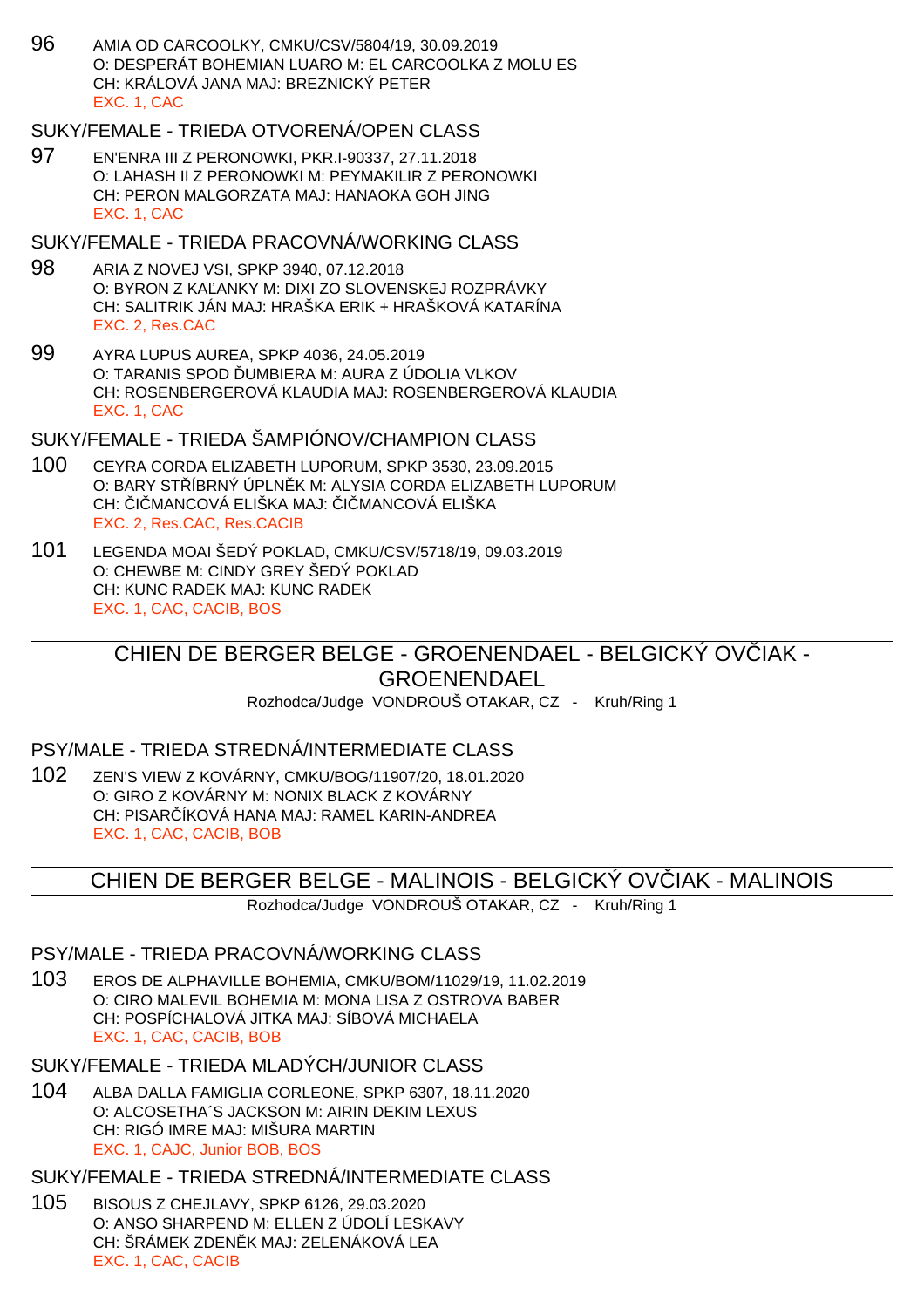# CHIEN DE BERGER BELGE - TERVUEREN - BELGICKÝ OVČIAK - TERVUEREN

Rozhodca/Judge VONDROUŠ OTAKAR, CZ - Kruh/Ring 1

#### SUKY/FEMALE - TRIEDA STREDNÁ/INTERMEDIATE CLASS

106 STAR NOIR BRIA, COR A 407-20/015, 18.11.2019 O: C-ZEUS M: BLACK OBSIDIAN ELISE CH: SINCA EDWARD GERALD MAJ: GU AN ONDREJ EXC. 1, CAC, CACIB, BOB

#### SUKY/FEMALE - TRIEDA OTVORENÁ/OPEN CLASS

107 SAYEMI OF HAKINKA'S HOME, LOSH1289252, 22.04.2019 O: JACKE DE KOROSTI M: KAYZA OF HAKINKA'S HOME CH: DE FOUR SILVIE MAJ: SALJII SINDIJE + SALJII MARA EXC. 1, CAC, Res.CACIB

# CHODSKÝ PES

Rozhodca/Judge HAVELKA TIBOR, SK - Kruh/Ring 2

#### SUKY/FEMALE - TRIEDA OTVORENÁ/OPEN CLASS

108 DAISY MAGNOLIA PASSCO, SPKP 288, 10.04.2019 O: CAEZARE CHUCKY OD MALÉHO KOSÍ E M: GLORIA REGENIA BOHEMIA CH: DOMANÍKOVÁ KATARÍNA MAJ: DOMANÍKOVÁ KATARÍNA V.G. 1

# COLLIE ROUGH - ŠKÓTSKY OV IAK DLHOSRSTÝ

Rozhodca/Judge HAVELKA TIBOR, SK - Kruh/Ring 2

#### PSY/MALE - TRIEDA MLADÝCH/JUNIOR CLASS

- 109 NYITRAMENTI EVEREST, MET.COLL.1063/20, 25.03.2020 O: NYITRAMENTI CLARINS OF RADWAY M: NYITRAMENTI AIRY-FAIRY CH: BALÁZSOVITS JÁNOS MAJ: FRZONOVÁ LUCIA EXC. 1
- PSY/MALE TRIEDA OTVORENÁ/OPEN CLASS
- 110 ARIENWEN GOLDEN PRINCE OF SUN, SPKP 1164, 31.05.2019 O: ANGIE´S ANGELS FIRST FOR LOLO M: PRINCE OF SUNLIGHT READY FOR ARIENWEN CH: LABSKÁ NIKOLETA MAJ: TINÁK PAVOL EXC. 1

#### SUKY/FEMALE - TRIEDA MLADŠÍ DORAST/MINOR PUPPY CLASS

111 IN TOUCH OF L´OCCITA CELESTIAL GLAMOUR, CMKU/CD/25446/21, 25.04.2021 O: CIB NICOLAYSEN´S XXL XANTOS M: FOLLOW ME SWEETIE CELESTIAL GLAMOUR CH: VÁCHOVÁ MARCELA MAJ: VÁCHOVÁ MARCELA V.P. 1

### SUKY/FEMALE - TRIEDA MLADÝCH/JUNIOR CLASS

112 ILLUSION OF PERFECTION OF EMIBER, CMKU/CD/25349/-21/20, 12.04.2020 O: BELDONES NAPOLEON M: ZEXWOOD LOVE OF MY LIFE CH: STOPPINI ROBERTO MAJ: VÁCHOVÁ MARCELA EXC. 1, CAJC, Junior BOB, BOB

### SUKY/FEMALE - TRIEDA OTVORENÁ/OPEN CLASS

113 BILLIE JEAN YALESS BLUE, SPKP 972, 03.03.2017 O: DAMIEN BLACK AMNIS RHEI M: ALL I WANT IS YOU YALESS BLUE CH: BROSSMANNOVÁ JANA MAJ: BROSSMANNOVÁ JANA EXC. 1

SUKY/FEMALE - TRIEDA ŠAMPIÓNOV/CHAMPION CLASS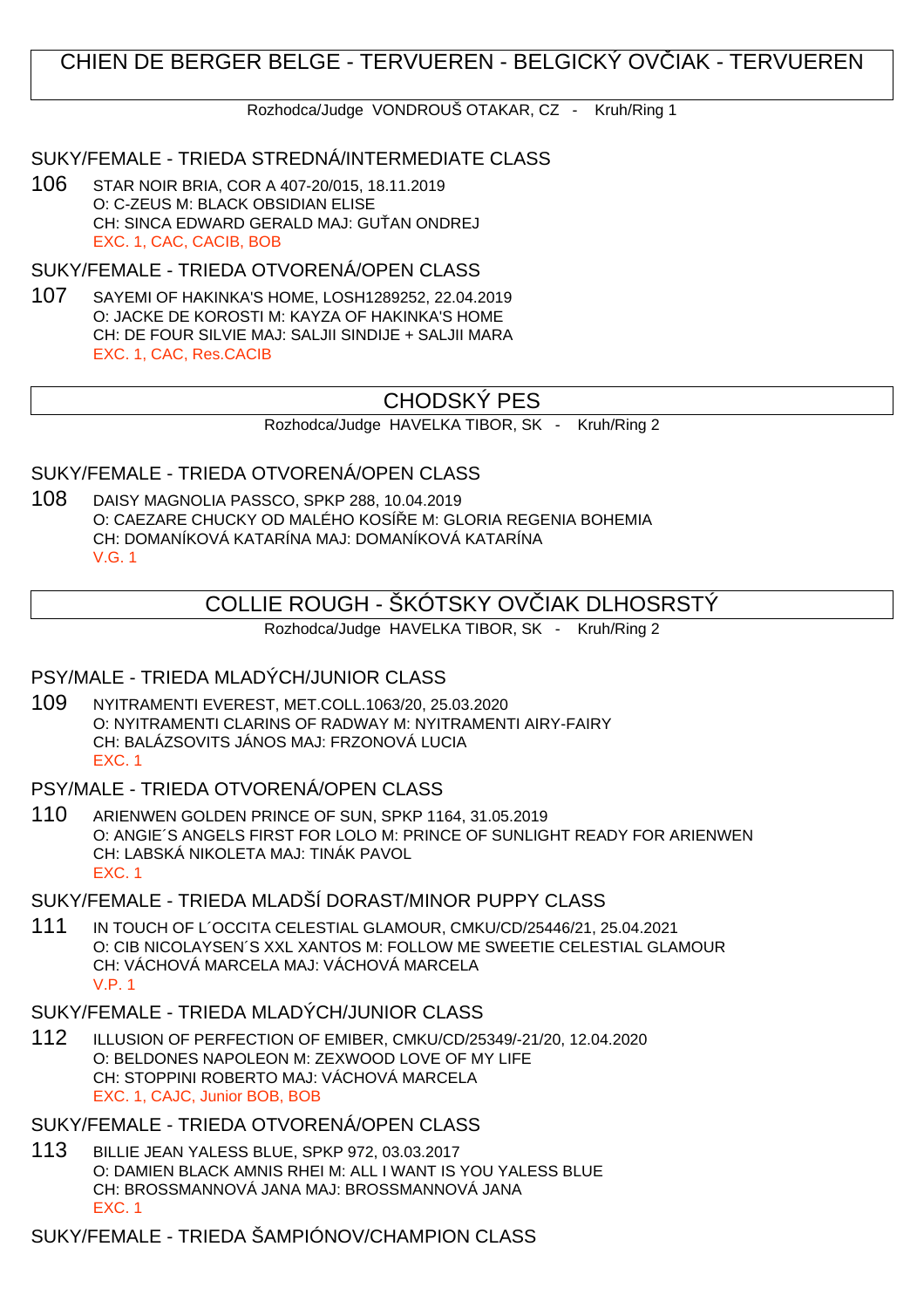114 GRACE KELLY BLUES DU CLOS DE SEA-WIND, SPKP 684, 05.10.2011 O: EROS BLUE DU CHEMIN DES RANDONNÉES M: BETTY BOOP DU CLOS DE SEA-WIND CH: MERVANT GILLES MAJ: BROSSMANNOVÁ JANA EXC. 1, CAC, CACIB

# COLLIE SMOOTH - ŠKÓTSKY OV IAK KRÁTKOSRSTÝ

Rozhodca/Judge HAVELKA TIBOR, SK - Kruh/Ring 2

# PSY/MALE - TRIEDA MLADŠÍ DORAST/MINOR PUPPY CLASS

115 AKIRA JOTIMA, SPKP 126, 13.03.2021 O: VALLEY KRÁSNA LOUKA M: AMBRA ANELISO CH: LINKEOVÁ EVA MAJ: ILAVSKÝ STANISLAV V.P. 1

## PSY/MALE - TRIEDA STREDNÁ/INTERMEDIATE CI ASS

116 ARTEX ENERGY - SPIRIT, SPKP 112, 17.09.2019 O: KANGASVUOKON LUMO M: WIFI KRÁSNÁ LOUKA CH: MALÍKOVÁ LUCIA MAJ: NOVÁKOVÁ O GA EXC. 1, CAC, CACIB, BOB

#### SUKY/FEMALE - TRIEDA MLADÝCH/JUNIOR CLASS

117 MIGHTY´S SPRING MEADOW ULA UNITY, CMKU/CK/1754/-21/20, 25.09.2020 O: C.I.B. KANGASVUOKON LUMO M: CH MIGHTY´S SPRING MEADOW REA RIANNE CH: SEMIANOVÁ JANA MAJ: VÁCHOVÁ MARCELA EXC. 1, CAJC, Junior BOB, BOS

### SUKY/FEMALE - TRIEDA STREDNÁ/INTERMEDIATE CLASS

118 BEITRIS AISLING AGAM, SPKP 116, 05.03.2020 O: MIGHTY'S SPRING MEADOW IO ILARIO M: AIMER LE BLUE LAGO BENEA CH: HOR ÁKOVÁ PETRA MAJ: HOR ÁKOVÁ PETRA EXC. 1, CAC, CACIB

# DEUTSCHER SCHÄFERHUND KURZHAARIG - NEMECKÝ OV<sub>L</sub>IAK KRÁTKOSRSTÝ

Rozhodca/Judge HAVELKA TIBOR, SK - Kruh/Ring 2

### PSY/MALE - TRIEDA MLADÝCH/JUNIOR CLASS

119 BACARDI BLUE JAVAEL BOHEMIA, SUCHNO 81828/20, 04.04.2020 O: KARO Z ÚDOLÍ ÚPY M: ARNA ABRAKADABRA JAVAEL BOHEMIA CH: KOVÁRNOVÁ TEREZA MAJ: KNIEŽOVÁ JAROSLAVA V.G. 1

#### PSY/MALE - TRIEDA OTVORENÁ/OPEN CLASS

- 120 EGON MIPE-GA, SUCHNO 80708/20, 09.01.2020 O: RODEO PROVOCATIVO M: AGA MIPE-GA CH: GARDOŇ PETER MAJ: KALIŠÍK VLADIMÍR + HARIŠ PAVOL V.G. 1
- 121 SANDRO SIVÝ TIMOTEJ, SUCHNO 77873/18, 30.08.2018 O: ORI Z GET-PET M: PAULÍNKA SIVÝ TIMOTEJ CH: MAZÚCHOVÁ MIROSLAVA MAJ: KAŠICKÝ FRANTIŠEK V.G. 2

#### SUKY/FEMALE - TRIEDA MLADÝCH/JUNIOR CLASS

- 122 ARCA SCHLOSSHOF SLOVAKIA, SUCHNO 81287/20, 11.05.2020 O: JORKAN VON DER PLANWARTE M: REBEKA Z LIJAVY CH: SCHLOSSER RÓBERT MAJ: URIŠOVÁ BIANKA V.G. 2
- 123 NATHALI PERUNIUS BOHEMIA, CMKU/DS123708/20, 01.08.2020 O: MONTES Z LINTICHU M: HAIDY PEUNIUS BOHEMIA CH: GROMBI ÍK ZDEN K MAJ: KALIŠÍK VLADIMÍR EXC. 1, CAJC, Junior BOB, BOB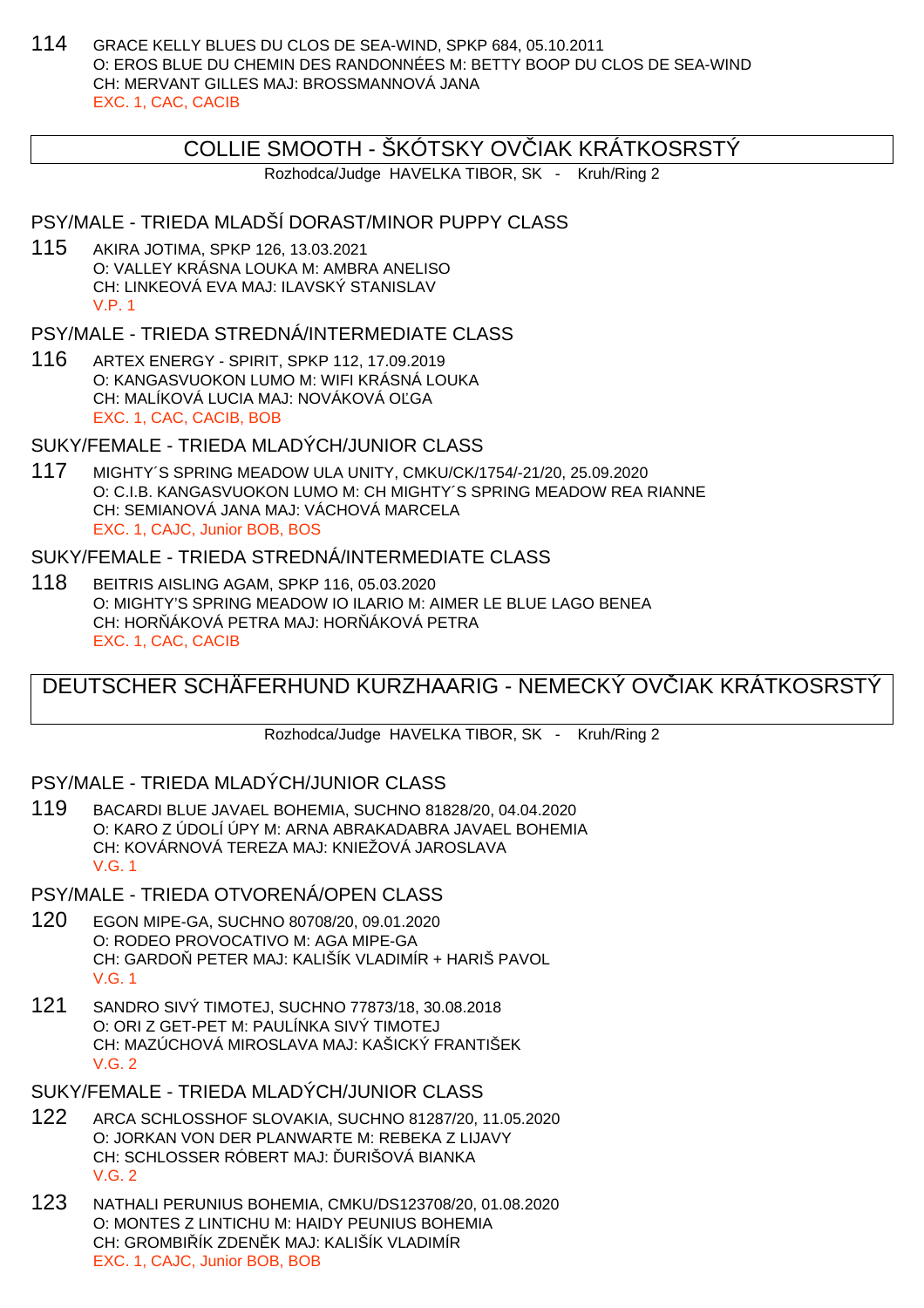### SUKY/FEMALE - TRIEDA ŠAMPIÓNOV/CHAMPION CLASS

124 HADŽIS LAU-MENTOS, SUCHNO 74530/17, 15.01.2017 O: KLAUS VON TRONJE M: BEA LAU-MENTOS CH: ONDO-EŠTOK MÁRIO MAJ: BA O MIROSLAV EXC. 1, CAC, CACIB

# DEUTSCHER SCHÄFERHUND LANGHAARIG - NEMECKÝ OVČIAK DLHOSRSTÝ

Rozhodca/Judge HAVELKA TIBOR, SK - Kruh/Ring 2

## PSY/MALE - TRIEDA MLADÝCH/JUNIOR CLASS

125 HORUS Z LINTICHU, SUCHNO 81984/20, 29.07.2020 O: SAŠA Z LINTICHU M: COCOLATE Z LINTICHU CH: KOČAJDA IVAN MAJ: POTHEOVÁ ZLATICA ABS.

#### PSY/MALE - TRIEDA VETERÁNOV/VETERAN CLASS

126 CONAN ROSSBURG, SUCHNO 66248/12, 25.09.2012 O: MENTOS VOM OSTERBERGER-LAND M: SELI Z AGÍRU BOHEMIA CH: LETKO DALIBOR MVDR. MAJ: DUDOVÁ ZUZANA EXC. 1, BOB

SUKY/FEMALE - TRIEDA DORAST/PUPPY CLASS

127 IRIS SPIRIT WOLF, SUCHNO 82791/21, 01.01.2021 O: JIMMI BEST OF THE GODS M: MARILYN Z AGÍRU BOHEMIA CH: DUDOVÁ ZUZANA MAJ: LOVÍŠKOVÁ LENKA + LOVÍŠEK JÁN V.P. 1

# HOLLANDSE HERDERSHOND KORTHARIGE - HOLANDSKÝ OVČIAK KRÁTKOSRSTÝ

Rozhodca/Judge VONDROUŠ OTAKAR, CZ - Kruh/Ring 1

#### SUKY/FEMALE - TRIEDA STREDNÁ/INTERMEDIATE CLASS

128 LITTLEWOOD JOAN WAPINI VON FOLGE, CMKU/HHK/680/20, 18.03.2020 O: HAVREVINGENS ICE M: ISTOMINOV ILJINI NA WAPINI VON FOLGE CH: ROKOSOVÁ EVA MAJ: ROKOSOVÁ EVA EXC. 1, CAC, CACIB, BOB

#### SUKY/FEMALE - TRIEDA OTVORENÁ/OPEN CLASS

129 ANNE MAUD FROM THE STONE CROSS, SPKP 50, 19.11.2018 O: LARS-LEGOLAS MET FRASNAY´S FLAIR M: AGNES HOPEN OF JENNY´S SMILE CH: VINDUŠKOVÁ MARKÉTA MAJ: DUDO OVÁ ANNA EXC. 1, CAC, Res.CACIB

#### KOMONDOR

Rozhodca/Judge HAVELKA TIBOR, SK - Kruh/Ring 2

#### SUKY/FEMALE - TRIEDA MLADÝCH/JUNIOR CLASS

130 KOVATVORI CINTIA, SPKP 344, 21.10.2020 O: HÉT SZILVAFÁS-MENTI KÁRPÁT M: KOVATVORI BÍBORKA CH: KOVÁCS PETER MAJ: KOVÁCS PETER EXC. 1, CAJC, Junior BOB

SUKY/FEMALE - TRIEDA OTVORENÁ/OPEN CLASS

131 ÖREGHEGYI KÓCOS ÁNGYOM, SPKP 327, 30.06.2018 O: MÁTYÁS KIRÁLY UDVARI LEGÉNY M: SZABÓRÉTI CSAHOS CH: POGÁCSÁS MÓNIKA MAJ: CSOMOR ŠTEFAN + CSOMOR PATRIK EXC. 1, CAC, CACIB, BOB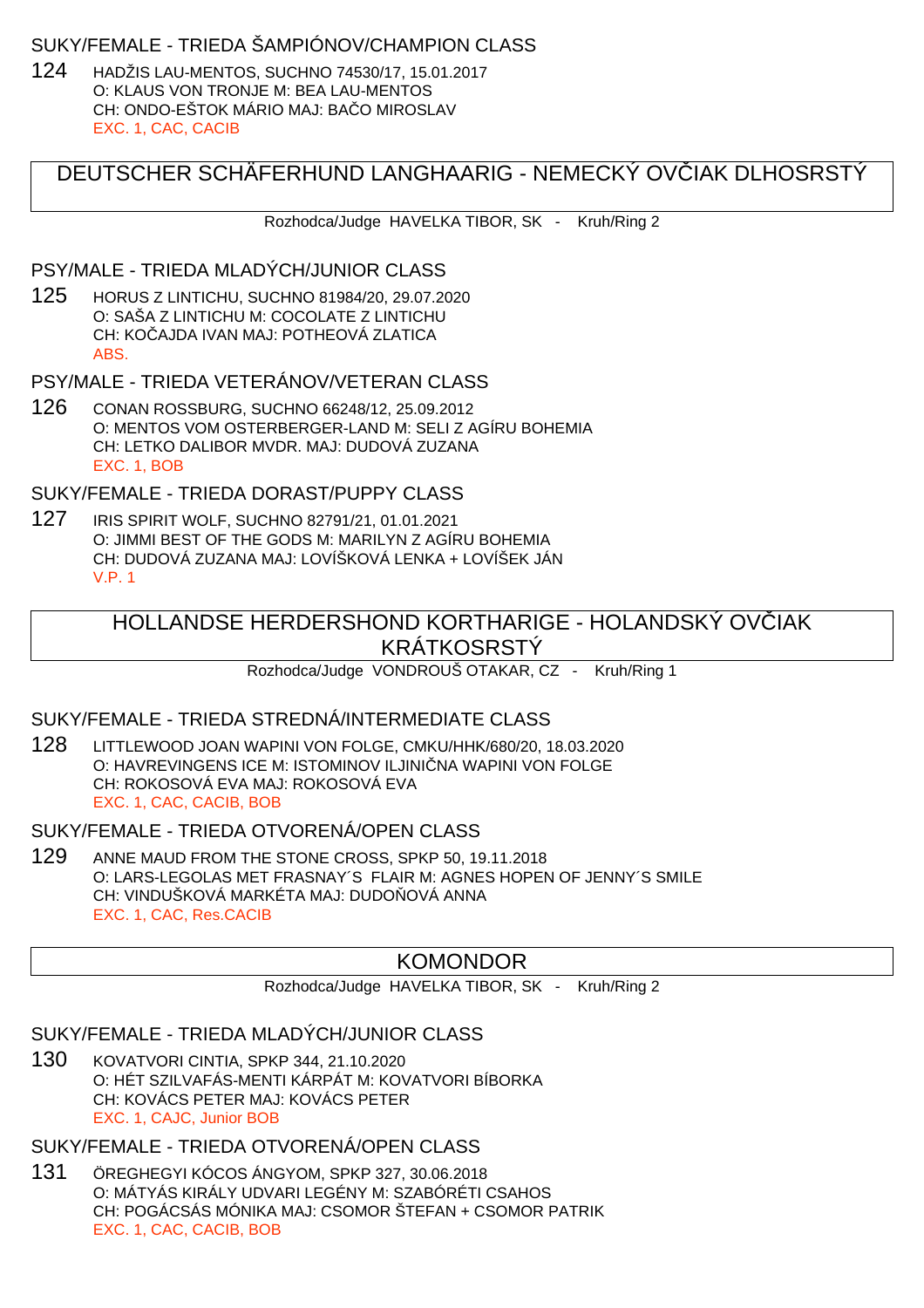# KUVASZ

Rozhodca/Judge HAVELKA TIBOR, SK - Kruh/Ring 2

# SUKY/FEMALE - TRIEDA ŠAMPIÓNOV/CHAMPION CLASS

132 NÁDAS-KINCSE CSERMELY, MET.KU.869/18, 16.01.2018 O: EDELÉNY KERTI NIMRÓD 2 M: NÁDAS-KINCSE ALKONY CH: HORVÁTH ANGÉLA MAJ: HORVÁTH ANGÉLA EXC. 1, CAC, CACIB, BOB

## MINIATURE AMERICAN SHEPHERD - MINIATÚRNY AMERICKÝ OVČIAK

Rozhodca/Judge HAVELKA TIBOR, SK - Kruh/Ring 2

#### PSY/MALE - TRIEDA STREDNÁ/INTERMEDIATE CLASS

- 133 BLUE ELKS HIGH VELOCITY, AKC DN81944202, 21.03.2020 O: CH MOONBABY'S FROST ON TOP M: AWAY TO ME A TRACE OF LACE CH: SENEK ALLYSON MAJ: TAKÁCS KATA EXC. 1, CAC, CACIB, BOB
- 134 MINIMARK BUCKET LIST, SPKP 15, 20.03.2020 O: IVIE FARMS HEZ TOTALLY TUBULAR M: PEACEFUL ACRES SECRET IN THE GARDEN CH: IVETT FRITTMANN IVETT FRITTANN MAJ: PAU OVÁ DOMINIKA ABS.

#### **MUDI**

Rozhodca/Judge HAVELKA TIBOR, SK - Kruh/Ring 2

#### PSY/MALE - TRIEDA DORAST/PUPPY CLASS

135 PEREKEDI PERGÖS ALJAS, MET.MU.2418/R/21, 13.02.2021 O: BARANYAI ÜGYES FICKÓ M: BOGÁR CH: PUSZTAI DI8NA MAJ: PÁLENÍK PETER V.P. 1

# OLD ENGLISH SHEEPDOG - BOBTAIL

Rozhodca/Judge VONDROUŠ OTAKAR, CZ - Kruh/Ring 1

SUKY/FEMALE - TRIEDA ŠAMPIÓNOV/CHAMPION CLASS

136 AMÁLKA CHLUPATÝ MÉĎA, CMKU/BOB/2847/14, 06.09.2014 O: HOTNSPICY AUS DEM ELBE-URSTROMTAL M: GEMA Z DOBŘIŠSKÉ TRATI CH: AKOVÁ JANA MAJ: AKOVÁ JANA EXC. 1, CAC, CACIB, BOB

# POLSKI OWCZAREK NIZINNY - POĽSKÝ NÍŽINNÝ OVĽIAK

Rozhodca/Judge HAVELKA TIBOR, SK - Kruh/Ring 2

# SUKY/FEMALE - TRIEDA ŠAMPIÓNOV/CHAMPION CLASS

137 PONWOOD'S WHITNEY, CMKU/PON/513/-19/19, 01.01.2019 O: PONWOOD'S USTINOV M: LARA VIA RIVENDALL CH: STAMP WOLFGANG & BRUNS BARBARA MAJ: KÖRNEROVÁ PAVLA EXC. 1, CAC, CACIB, BOB

PUMI

Rozhodca/Judge HAVELKA TIBOR, SK - Kruh/Ring 2

#### PSY/MALE - TRIEDA OTVORENÁ/OPEN CLASS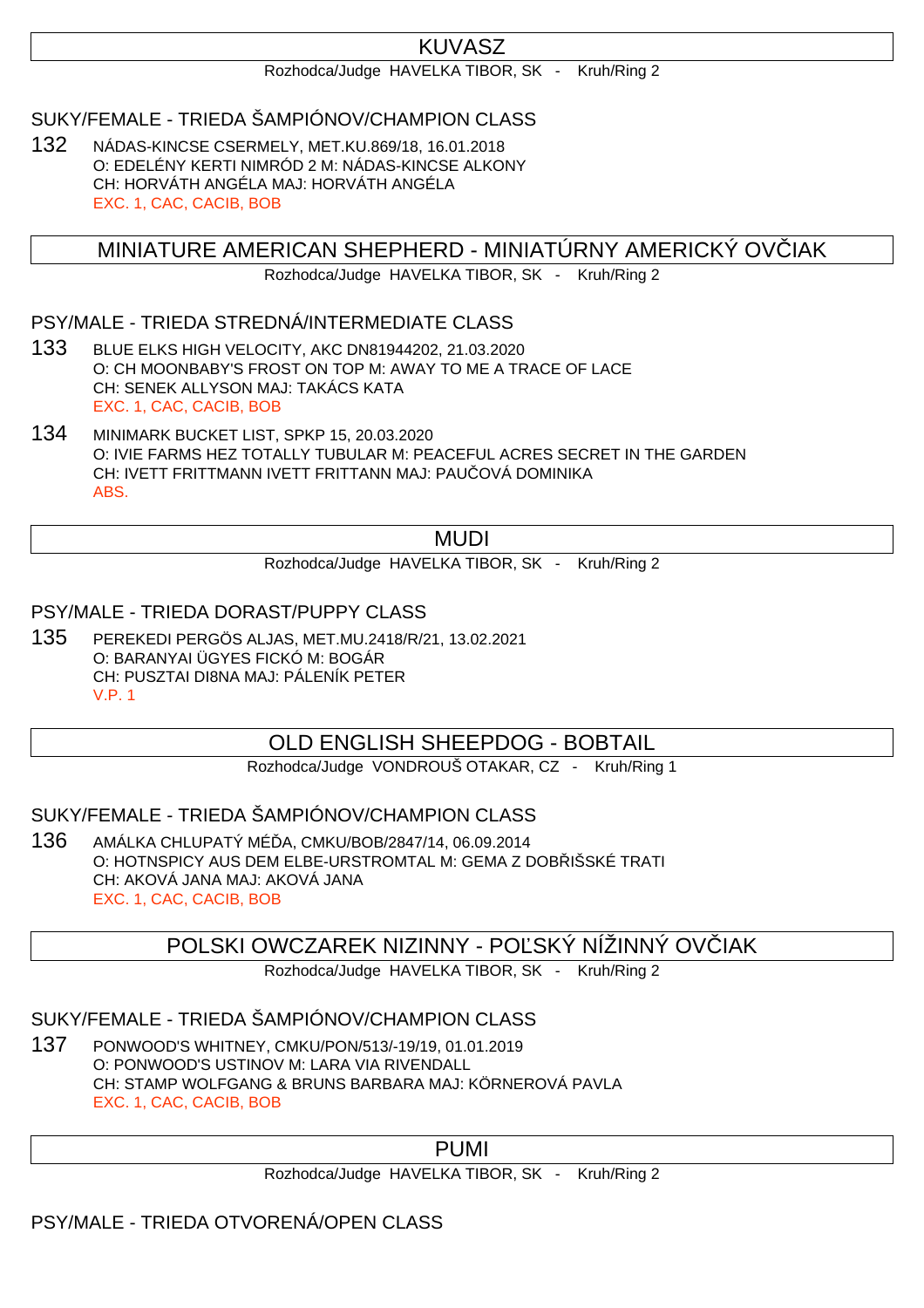138 CSÚNYATELEPI BATYU, MET.PM.1116/19, 21.06.2019 O: PETIT FOU-FOU ARGÓ M: CSÚNYATELEPI ÜDVÖS CH: PUSKÁS CSILLA MAJ: KÖVECSES ÁRPÁDNÉ EXC. 1, CAC, CACIB, BOB

## SAARLOOSWOLFHOND - SARLOSKÝ VL JAK

Rozhodca/Judge HAVELKA TIBOR, SK - Kruh/Ring 2

# PSY/MALE - TRIEDA MLADÝCH/JUNIOR CLASS

139 ARYAM SAI VLČÍ POUTO, CMKU/SAV/386/20, 18.04.2020 O: HAROLD LOUIS DE IN FINE MUNDI M: BRIA MOON ROSENWOLF CH: P IBYLOVÁ ROMANA MAJ: BARTÁKOVÁ ŠÁRKA EXC. 1, CAJC, Junior BOB

PSY/MALE - TRIEDA OTVORENÁ/OPEN CLASS

140 DANTE PETT'S WOLF, CMKU/SAV/274/18, 29.08.2018 O: CHUMANI'S JOHN LOKI M: ELITE PETT'S WOLF MIRAJA CH: BARTO KOVÁ PETRA MAJ: STRE KOVÁ ANNA + STRE KO ADRIAN EXC. 1, CAC, CACIB, BOS

SUKY/FEMALE - TRIEDA ŠAMPIÓNOV/CHAMPION CLASS

141 BAYLA BYALA PETT´S WOLF, CMKU/SAV/144/15, 13.10.2015 O: HALIFAX DE LA COMPAGNIE DU LOUP GRIS M: BLUE EYES PRINCESS Z MOLU ES CH: BARTO KOVÁ PETRA MAJ: SMÉKAL LADISLAV EXC. 1, CAC, CACIB, BOB

# SCHIPPERKE - ŠIPERKA

Rozhodca/Judge HAVELKA TIBOR, SK - Kruh/Ring 2

# PSY/MALE - TRIEDA OTVORENÁ/OPEN CLASS

142 AKIM DE DUCOR AS BLACK AS INK, CMKU/SIP/715/19, 29.06.2019 O: GRAI VEST CHEROKKI VIN DIESEL M: XS OD PRACHOVSKÝCH SKAL CH: OBŽEROVÁ JANA MAJ: VÍTKOVÁ MARIE EXC. 1, CAC, CACIB, BOB

# SHETLAND SHEEPDOG - ŠETLANDSKÝ OV<sub>L</sub>IAK (ŠELTIA)

Rozhodca/Judge HAVELKA TIBOR, SK - Kruh/Ring 2

PSY/MALE - TRIEDA MLADŠÍ DORAST/MINOR PUPPY CLASS

143 DADDY S BOY PURE NATURE, SPKP 738, 26.03.2021 O: SHAGGI POD BOROVÚ HORU M: ISSY MORAVSKÉ SRDCE CH: KOVÁ OVÁ KRISTINA MAJ: BARTKOVI OVÁ BLANKA ABS.

PSY/MALE - TRIEDA MLADÝCH/JUNIOR CLASS

144 MYSTERY BLACK PEARL SNEŽNÝ TYGR, CMKU/SHE/12468/20, 01.11.2020 O: EVERYTHING NICE ZE SHETLAND M: FEYANAD SNEŽNÝ TYGR CH: DRESLEROVÁ ŠÁRKA MAJ: BRYNDZA DÁRIUS EXC. 1, CAJC, Junior BOB

PSY/MALE - TRIEDA STREDNÁ/INTERMEDIATE CLASS

145 RIIKITIKIITAKI Z HEŘMANOVA DVORA, CMKU/SHE/12219/20, 09.05.2020 O: CH COACH CARTER MARALUMI M: CIB WHISPERIG OF SPRING Z HE MANOVA DVORA CH: HEŘMANOVÁ MICHAELA MAJ: HEŘMANOVÁ MICHAELA EXC. 1, CAC, Res.CACIB

PSY/MALE - TRIEDA OTVORENÁ/OPEN CLASS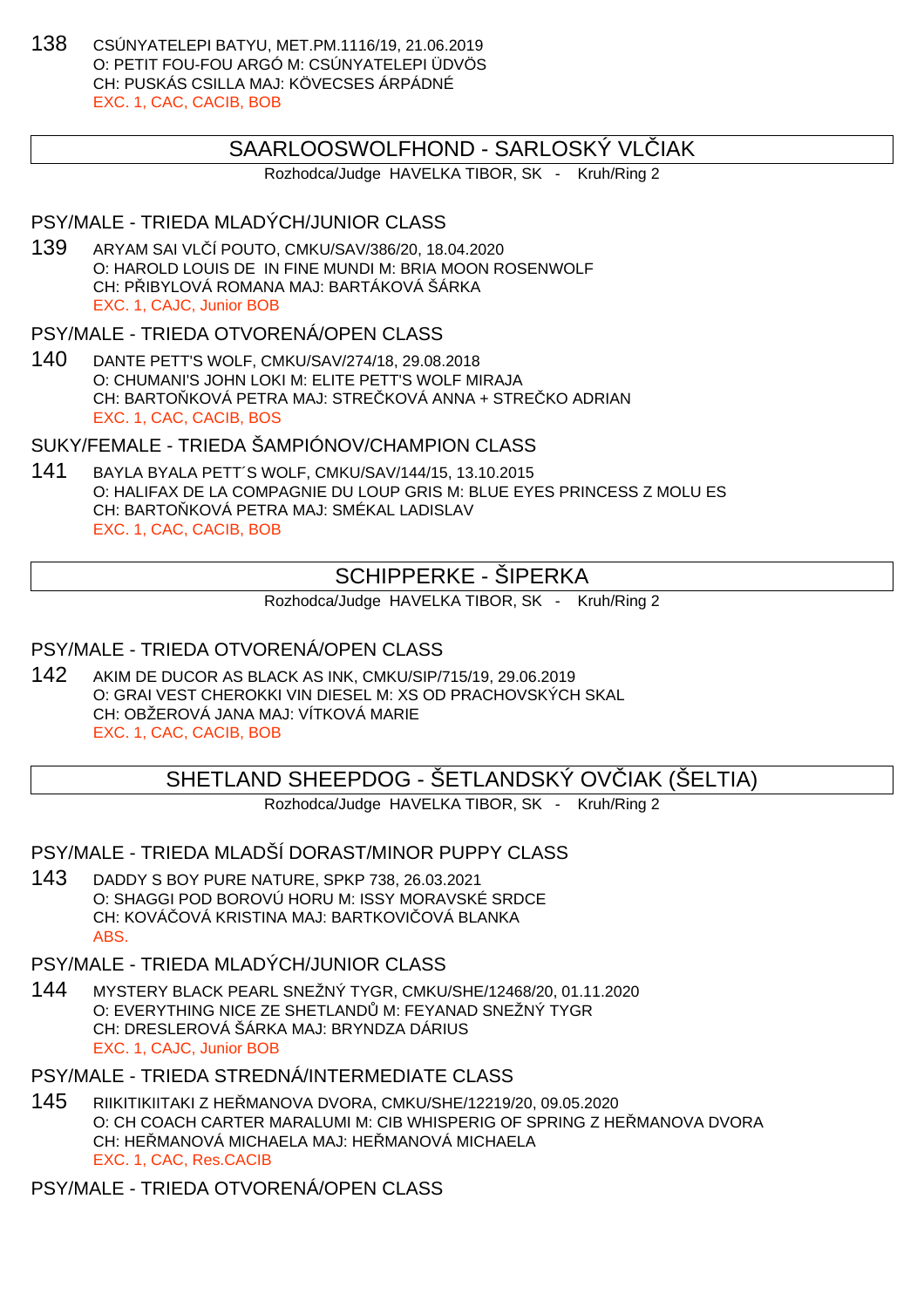146 TYCANCY ZUPERHERO, ÖHZB/SHET 3038, 10.05.2018 O: KETRIN'S MACHO BOY M: TYCANCY LET'S SHINE CH: DORER CHRISTINA MAJ: SCHATZL DENISE EXC. 1, CAC, CACIB, BOS

### SUKY/FEMALE - TRIEDA MLADÝCH/JUNIOR CLASS

- 147 MARASKA MARBLED SNĚŽNÝ TYGR, CMKU/SHE/12469/20, 01.11.2020 O: CH EVERYTHING NICE ZE SHETLAND M: CH FAYANAD SN ŽNÝ TYGR CH: DRESLEROVÁ ŠÁRKA MAJ: DRESLEROVÁ ŠÁRKA EXC. 2
- 148 UNLOCKED LOVE Z HEŘMANOVA DVORA, CMKU/SHE/12445/20, 19.10.2020 O: CH COACH CARTER MARALUMI M: CIB COLOUR OF LOVE Z HE MANOVA DVORA CH: HEŘMANOVÁ MICHAELA MAJ: HEŘMANOVÁ MICHAELA EXC. 1, CAJC

### SUKY/FEMALE - TRIEDA STREDNÁ/INTERMEDIATE CLASS

149 V-TRIXIE BI BLACK FATRANSKÝ SEN, SPKP 665, 05.05.2020 O: CH MARVEL POD BOROV HORU M: GYPSY EYES ZE SHETLAND CH: BRYNDZA DARIUS MAJ: DRESLEROVÁ ŠÁRKA + BRYNDZA DARIUS EXC. 1, CAC

# SUKY/FEMALE - TRIEDA OTVORENÁ/OPEN CLASS

- 150 ANGEL AGNES DAISY OF HIGHLAND, CMKU/SHE/11914/19, 18.10.2019 O: JERI Z DAČE M: KALLIOPÉ Z ÁBLOVY STUDÁNKY CH: SORNER ILONA MAJ: SORNER ILONA EXC. 1, CAC, Res.CACIB
- 151 JANNIE BLACK MALÁ MAGURA, SPKP 591, 22.04.2019 O: ARES Z FAUSTOVY ZÁHRADKY M: EBONY BLACK MALÁ MAGURA CH: GATIALOVÁ ANDREA MAJ: VANERKOVÁ VIKTÓRIA V.G. 2

#### SUKY/FEMALE - TRIEDA ŠAMPIÓNOV/CHAMPION CLASS

152 ELEGANCKA W'RÓŽKA ASKETILA, PKR.I-91159, 11.03.2019 O: ART FELICITY TINY LOVE M: CIB REALLY WITH YOU ASKETILA CH: WI NIEWSKA JADWIGA & SZAREK DOROTA MAJ: HAJDU ELIZA EXC. 1, CAC, CACIB, BOB

# SLOVENSKÝ LIVA

Rozhodca/Judge HAVELKA TIBOR, SK - Kruh/Ring 2

#### PSY/MALE - TRIEDA OTVORENÁ/OPEN CLASS

- 153 CHYRO NA STAROM MLYNISKU, SPKP 10702, 18.08.2019 O: CAR Š ASTNÁ BUDOUCNOST M: KYRA MAPA CH: HUDÁKOVÁ HELENA MAJ: ZMIJOVÁ RENÁTA EXC. 1, CAC, CACIB, BOB
- 154 JETTY CAR CARIN DOM, SPKP 10633, 14.09.2018 O: CAIRRY Z OVIÍCH PASTVÍN M: DAIDA CARIN DOM CH: BUZÁKOVÁ ANNA MAJ: JESENSKÁ MARTA V.G. 2

### SUKY/FEMALE - TRIEDA MLADÝCH/JUNIOR CLASS

155 LANEA JAROSLAVOV DVOR, SPKP 10854, 02.10.2020 O: RUNY JANIN RAN M: CARMÍNA Š ASTNÁ BUDOUCNOST CH: BERTA JAROSLAV MAJ: TURINI OVÁ MÁRIA EXC. 1

## SUKY/FEMALE - TRIEDA OTVORENÁ/OPEN CLASS

156 CHORRA NA STAROM MLYNISKU, SPKP 10705, 18.08.2019 O: CAR Š ASTNÁ BUDOUCNOST M: KYRA MAPA CH: HUDÁKOVÁ HELENA MAJ: VANERKA PETER V.G. 1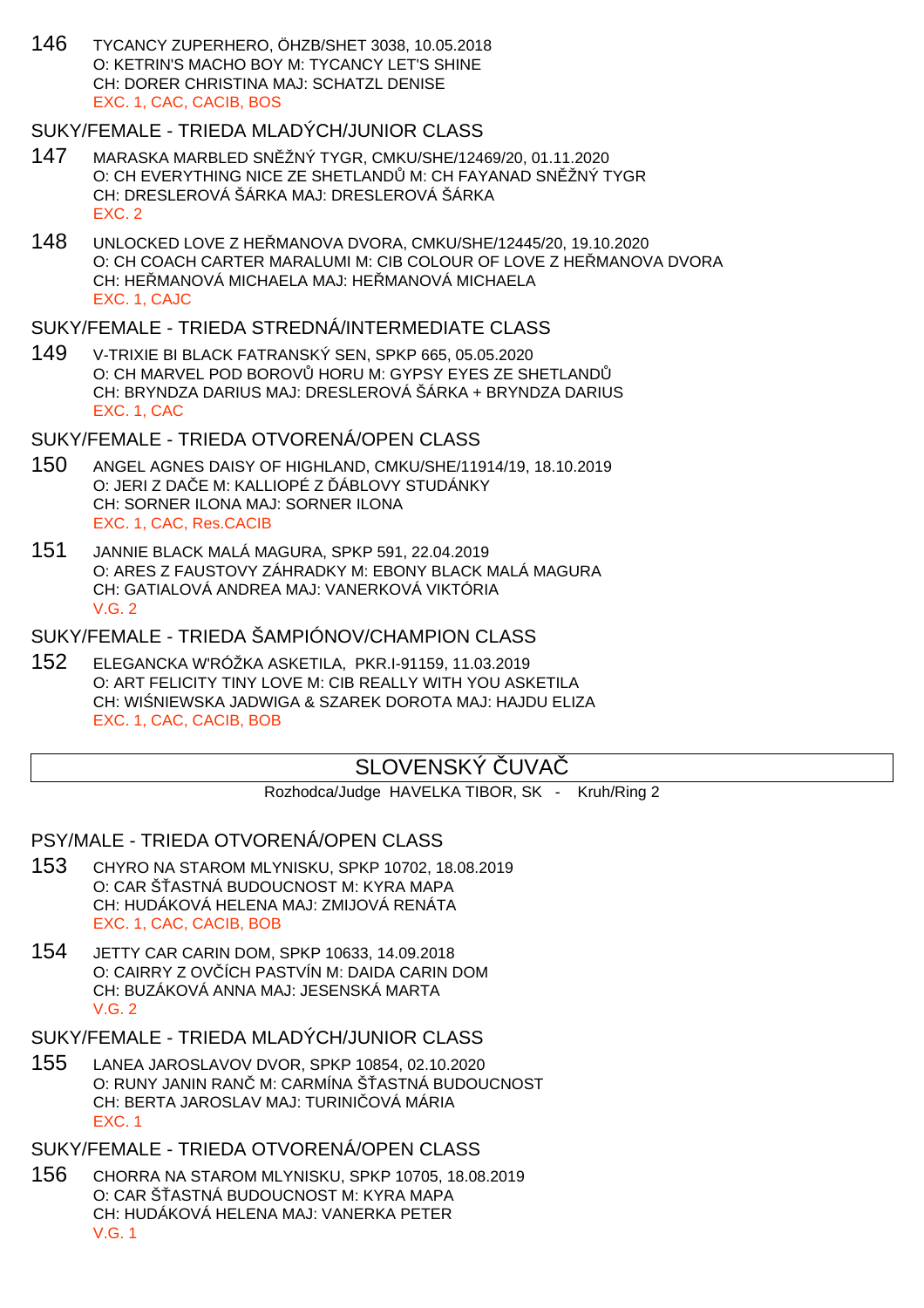# WELSH CORGI CARDIGAN

Rozhodca/Judge HAVELKA TIBOR, SK - Kruh/Ring 2

## PSY/MALE - TRIEDA OTVORENÁ/OPEN CLASS

157 NOMAAD KASHU CORLAN GI, SPKP 77, 02.01.2020 O: GAMAY CORLAN GI M: FIREWALL DUMMLES CH: ERNÁ LENKA MAJ: SEMJAN ŠTEFAN + ERVENÁKOVÁ DANA EXC. 1, CAC, CACIB, BOB

#### SUKY/FEMALE - TRIEDA DORAST/PUPPY CLASS

158 ARTEMIS DAGONET, SPKP 80, 20.02.2021 O: ARCHIMEDES TAILORSCARDI M: FEST THEORY OF LOVE CH: TURO OVÁ PATRÍCIA MAJ: TURO OVÁ PATRÍCIA + HAMBALKO GABRIEL V.P. 1

# WELSH CORGI PEMBROKE

Rozhodca/Judge HAVELKA TIBOR, SK - Kruh/Ring 2

#### PSY/MALE - TRIEDA DORAST/PUPPY CLASS

159 CHOICE OF THE QUEEN ZENIT, SPKP 457, 16.02.2021 O: ALENCLAUD FELIPE M: LAIF SPRING BEATRICHE CH: POMOGALOVA OKSANA MAJ: DANILOVÁ NATÁLIA V.P. 1

#### PSY/MALE - TRIEDA MLADÝCH/JUNIOR CLASS

- 160 BORN TO BE YOUR KINDER MAXIKING, MET.W.CORGI327/20, 20.04.2020 O: GINGER ELF YAHONT M: BORN TO BE YOUR MOONLIGHT SHADOW CH: TREFAN-TÖRÖK ALEXANDRA MAJ: STEIGER JUDIT EXC. 1, CAJC, Junior BOB
- 161 DAG SPIRIT OF WALES, SPKP 373, 20.05.2020 O: BYTHAM GIZMO M: FOXY UNIQUA 17TH MERIDIAN CH: BANKOVICH ANDREJ MAJ: BANKOVICH ANDREJ + ŠK REK JOSEF EXC. 3
- 162 DAMON SPIRIT OF WALES, SPKP 377, 20.05.2020 O: BYTHAM GIZMO M: FOXY UNIQUA 17TH MERIDIAN CH: BANKOVICH ANDREJ MAJ: ONDRUŠKOVÁ ANDREA EXC. 4
- 163 LIONSACE COUNTRY SONG, SPKP 385, 16.06.2020 O: BYTHAM GIZMO M: KENOSHA KISS OF KINBERGER´S CH: ROSÍVALOVÁ ELENA MAJ: ZÁHUMENSKÁ ALENA EXC. 2

# PSY/MALE - TRIEDA OTVORENÁ/OPEN CLASS

- 164 BARTY DREAM OF YOUTH, SPKP 248, 11.04.2017 O: ANNLINE'S HARD TO HANDLE M: ARYA DREAM OF YOUTH CH: GARAJ MICHAL MAJ: PE OVSKÝ ŠTEFAN EXC. 2
- 165 NORD FANTASY BRILLIANT IN DARK, RKF 5643667, 30.05.2019 O: BRILLIANCE RED IZ YUTABUR ENS M: ZOLOTO SAMARY ELITA BEST FOR NORD FANTASY CH: TIMOCHKINA NATALIA MAJ: DELIEVA INNA EXC. 1, CAC, CACIB, BOS

#### SUKY/FEMALE - TRIEDA MLADÝCH/JUNIOR CLASS

166 CORNATELLO ANGEL DUST, SPKP 404 , 30.07.2020 O: BYTHAM GIZMO M: ONORINE FROM SAXE DES SALINES DE GOUPIL CH: DANILOVA NATALIA MAJ: DANILOVÁ NATÁLIA EXC. 2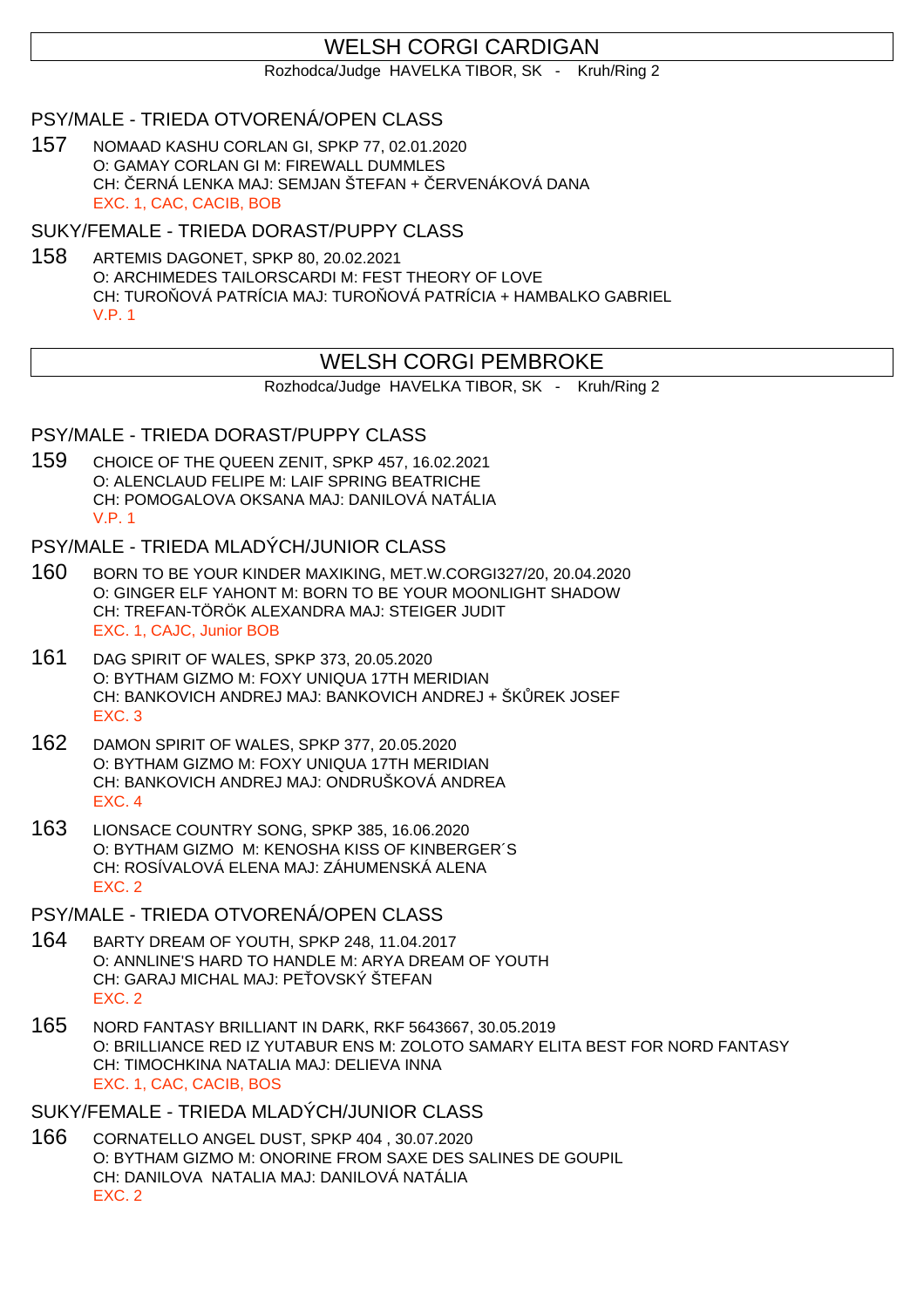- 167 DAENERYS SPIRIT OF WALES, SPKP 378, 20.05.2020 O: BYTHAM GIZMO M: FOXY UNIQUA 17TH MERIDIAN CH: BANKOVICH ANDREJ MAJ: BANKOVICH ANDREJ V.G. 4
- 168 LUKOS STYLE DAIQUIRU, SPKP 446, 07.06.2020 O: AMSBURG´S OWN THINKING OUT LOUD M: ANDVOL ARVEN CH: KOSASHVILI L.V. MAJ: DANILOVÁ NATÁLIA EXC. 3
- 169 RAVNELE RING MY BELL, JR 70247 WKP, 05.04.2020 O: HONEYHOUSE CURRANT OF MAY M: SIBERIAN SHEPHERD ABSOLUTE POWER FOR RAVNELE CH: MILANOVI MILAN MAJ: IVÁN JESSICA EXC. 1, CAJC

### SUKY/FEMALE - TRIEDA STREDNÁ/INTERMEDIATE CLASS

170 SCARLETT WAKIZASHI OF TIANITO, SPKP 344, 13.10.2019 O: BORN TO BE YOUR HAROLD WILSON M: KAMILLA Z KROVIA CH: TÓTH TIBOR MAJ: URBANOVÁ ZUZANA EXC. 1, CAC

#### SUKY/FEMALE - TRIEDA OTVORENÁ/OPEN CLASS

- 171 LIONSACE BACK BECAUSE OF YOU, SPKP 323, 10.05.2019 O: BYTHAM GIZMO M: KENOSHA KISS OF KINBERGER'S CH: SKOVAJSOVÁ ROSÍVALOVÁ ELEN MAJ: DANILOVÁ NATÁLIA EXC. 3
- 172 NEFERTITI DELL´ANGELINA TEX, ROI 19/82912, 10.03.2019 O: AURORUS LUNARIS EX VALHALOS SARGAS M: PENELOPE PEMS PASSION CH: MASI ELEONORA MAJ: KRIVÍKOVÁ MÁRIA EXC. 2
- 173 PRAYDA, SPKP 335, 09.12.2018 O: LUCIANO PAVAROTTI DES COUNTAMINES M: SHELPRIZ VENEZIA BEAUTY CH: ISHMIKHAMETOVA E.I. MAJ: KEREŠKÉNIYOVÁ RADKA EXC. 1, CAC, Res.CACIB

### SUKY/FEMALE - TRIEDA ŠAMPIÓNOV/CHAMPION CLASS

174 CILMIERI SILVER MANGO, SPKP 329, 25.03.2019 O: BALLETCOR KNIGHTS CRUSADE M: BALLETCOR SILVER DAWN CH: JAMES C. T. & S. E. MAJ: GARAJ MICHAL EXC. 1, CAC, CACIB, BOB

skupina/group FCI - 2

# AFFENPINSCHER - OPI Í PIN

Rozhodca/Judge LOZI ŽELJKO, SRB - Kruh/Ring 3

#### PSY/MALE - TRIEDA STREDNÁ/INTERMEDIATE CLASS

175 SAJATIN ORKAN, IS30568/21, 09.12.2019 O: CH STAR GRIFF OSKAR PRIZE M: CH JASMINE ALLURE SENSUELLE CH: KUS IWONA MAJ: PETURSDOTTIR FRIDUR EXC. 1, CAC, CACIB, BOB

# BERNER SENNENHUND - BERNSKÝ SALAŠNÝ PES

Rozhodca/Judge HAVELKA TIBOR, SK - Kruh/Ring 2

### PSY/MALE - TRIEDA STREDNÁ/INTERMEDIATE CLASS

176 GRÜNSCHNABEL-BERNER DARWIN, MET.BSH.1083/20, 19.02.2020 O: XANDER RIOMADEA GRANDE M: GRÜNSCHNABEL-BERNER WILLA CH: SEMSEY BEATRIX MAJ: SEMSEY BEATRIX + SEMSEY BEATRIX EXC. 1

PSY/MALE - TRIEDA OTVORENÁ/OPEN CLASS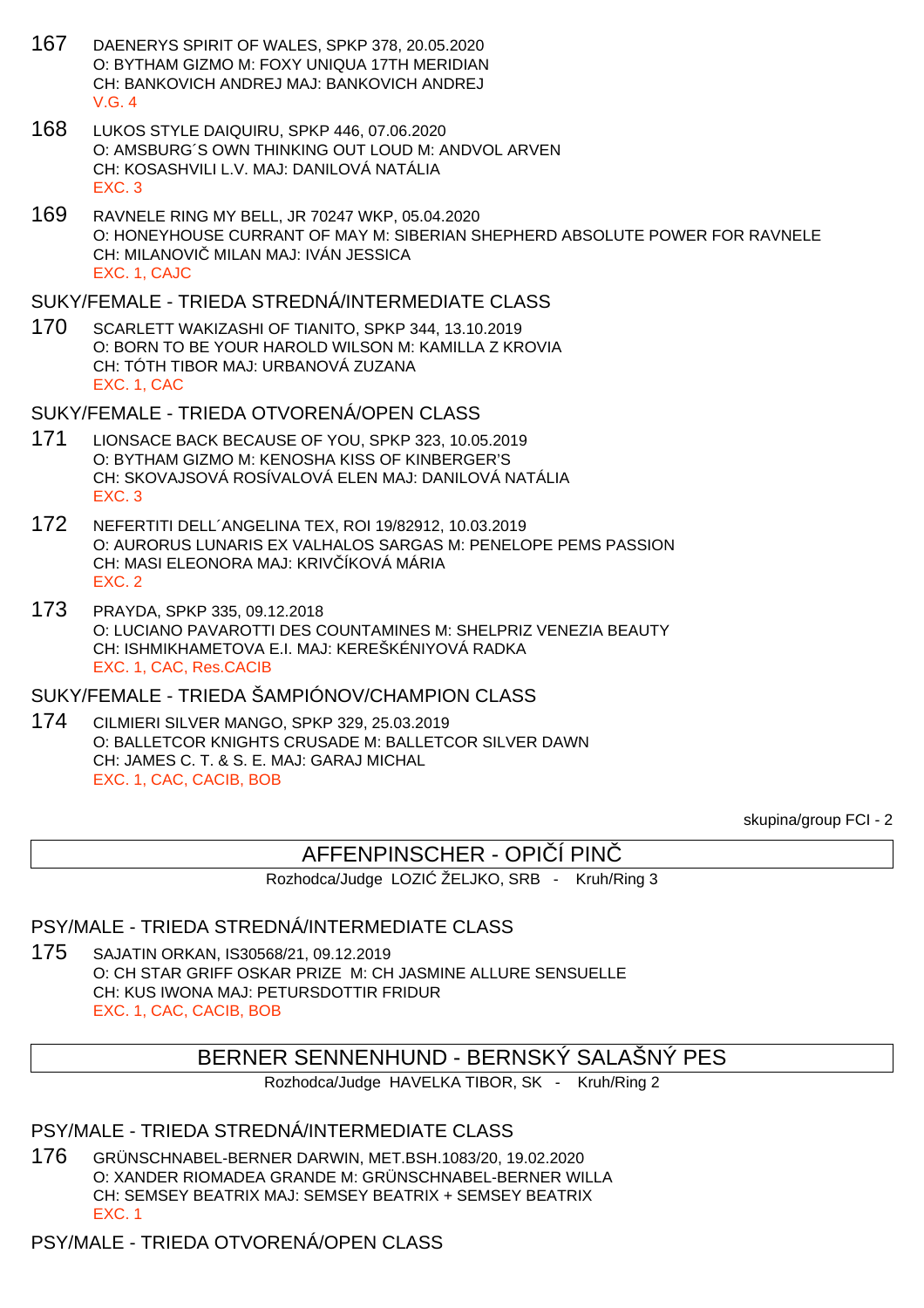- 177 CONAN ATTILA OD ZLATÉHO JINANU, CMKU/BSP/13310/18, 29.09.2018 O: ATTILA M: AJRÍN IVER OD ZLATÉHO JINANU CH: VIZNAR PETR MAJ: VIZNAR PETR + VIZNAROVÁ ŠT. PÁNKA EXC. 1, CAC, Res.CACIB
- 178 EBEN ZO SIELNICE, SPKP 3892, 19.02.2017 O: ALFOLD-SZEPE BERNI AMOR M: LUCKY LOLLIPOP IERNA HVIEZDA CH: NOSKO VLADIMIR MAJ: LEN OVÁ MONIKA V.G. 3
- 179 MILLENIUM STAR HUGO BOSS, CMKU/BSP/14221/-20/19, 24.05.2019 O: MILLENIUM STAR TURRON M: MILLENIUM STAR RAPUNZEL CH: PALAGINA OLGA MAJ: PULTAROVÁ NELA EXC. 2

#### PSY/MALE - TRIEDA ŠAMPIÓNOV/CHAMPION CLASS

- 180 BERNEWA´S HARMONY BY LOHENGRIN, CMKU/BSP/13423/-18/18, 18.10.2018 O: JERMANN-WHERE THE DREAMS HAVE NO END M: BERNEWA´S DOLCE MANETTE CH: VARGA BRANISLAV MAJ: MRÁZKOVÁ PAVLA EXC. 1, CAC, CACIB, BOB
- 181 DOLLAR ZE STAROBĚLSKÉ SAMOTY, CMKU/BSP/12257/17, 04.01.2017 O: ERATO HARD RIVER M: MA BAKER AV HISELFOSS CH: B ENEK ROMAN MAJ: ŠEMBEROVÁ MIROSLAVA EXC. 2

## SUKY/FEMALE - TRIEDA MLADŠÍ DORAST/MINOR PUPPY CLASS

182 ASHLEY FROM LUTENA OF SILESIA, CMKU/BSP/14787/21, 07.04.2021 O: DOLLAR ZE STAROB LSKÉ SAMOTY M: PRINCESS Z MOKROVOUS CH: ŠEMBEROVÁ MIROSLAVA MAJ: ŠEMBEROVÁ MIROSLAVA V.P. 1

# SUKY/FEMALE - TRIEDA MLADÝCH/JUNIOR CLASS

- 183 BELLA´SI HONEY MORAVIA, CMKU/BSP/14175/20, 05.04.2020 O: GRCH VENYIM GYÖNGYE HUDSON M: CH ATTRACTIVE MIA MADYBERN CH: DYDEK ROMAN MAJ: DYDEK ROMAN EXC. 1, CAJC, Junior BOB
- 184 GEORGINA Z PERUCKÝCH LESŮ, CMKU/BSP/14135/20, 29.03.2020 O: KINGSMAN DE LLOBU ASTUR M: ARIA Z MELÍC CH: KŘEPŘÍKOVÁ ŠÁRKA MAJ: KŘEPŘÍKOVÁ ŠÁRKA V.G. 2

#### SUKY/FEMALE - TRIEDA STREDNÁ/INTERMEDIATE CLASS

185 AGROS LOBIS ONION WARRIOR, MET.BSH.1123/H/20, 31.01.2020 O: LIONHEART WARRIOR FROM ARÉS OKTAVA M: ARGOS LOBIS NUTELLA LUKA CH: DUDINA JELENA MAJ: SEMSEY BEATRIX + SEMSEY BEATRIX EXC. 1, CAC, CACIB, BOS

### SUKY/FEMALE - TRIEDA OTVORENÁ/OPEN CLASS

- 186 AMICUSBERN ALMA, SPKP 4017, 24.06.2018 O: FERRARI ROJAUS BERNAS M: INDY BERMONDO BOHEMIA CH: ŠUTKOVÁ JANA MAJ: ŠUTKOVÁ JANA V.G. 2
- 187 EUPHROSYNE CAPTAIN KOSTOFRANK, SPKP 4180, 17.12.2018 O: ANASTAZIA´S MEDAL OF HONOR M: DALIDA KOSTOFRANK CH: BOCHOVÁ ALENA MAJ: KRIŽAN TIBOR ABS.
- 188 NUTELLA BERMONDO BOHEMIA, CMKU/BSP/13708/19, 25.05.2019 O: WERNER WIX RONALDO M: KIMBA BERMONDO BOHEMIA CH: OU ADOVÁ KATE INA MAJ: LAGOVÁ LUCIE EXC. 1

SUKY/FEMALE - TRIEDA ŠAMPIÓNOV/CHAMPION CLASS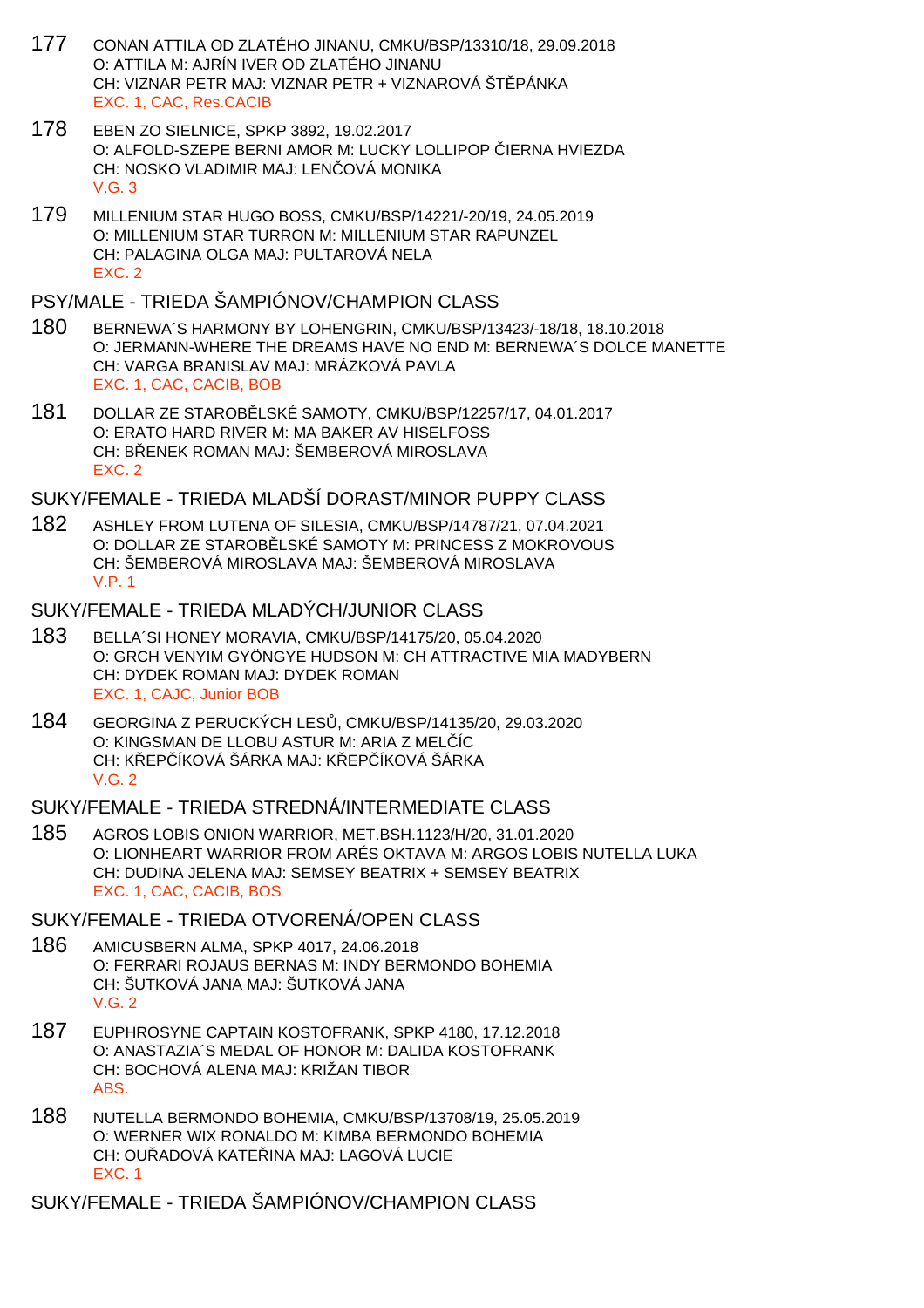- 189 INDY BERMONDO BOHEMIA, SPKP 3725, 22.04.2015 O: DOREMIS QUARTERBACK MCD M: EMMA BERMONDO BOHEMIA CH: OU ADOVÁ KATE INA MAJ: ŠUTKOVÁ JANA EXC. 2
- 190 KEYSI OD ZLATÉHO ROXE, CMKU/BSP/12659/17, 28.06.2017 O: RIDON HENNET ROBINSON M: HAIDY BELL OD ZLATÉHO ROXE CH: KULHAVÁ MARIE MAJ: PULTAROVÁ NELA EXC. 1, CAC, Res.CACIB

SUKY/FEMALE - TRIEDA VETERÁNOV/VETERAN CLASS

191 AURELIA MORAVICUS THESAURUS, CMKU/BSP/9530/12, 02.05.2012 O: C.I.B. CIRO HAF Z JUNDROVA M: INNOCENT IDEA IERNA HVIEZDA CH: ŠTIP ÁKOVÁ EVA MAJ: ŠTIP ÁKOVÁ EVA + ŠTIP ÁK JAROSLAV EXC. 1

# BULLDOG

Rozhodca/Judge DENK CSABA, HU - Kruh/Ring 4

PSY/MALE - TRIEDA MLADÝCH/JUNIOR CLASS

192 THORR STORM BRITCHERST DOG, SPKP 4391, 10.09.2020 O: MIKANTRIBE GIBSON M: FREYA BEAUTY BRITCHERST DOG CH: KMINIAK ROBERT MAJ: KMINIAK RÓBERT + KMINIAKOVÁ RADKA EXC. 1, CAJC, Junior BOB

PSY/MALE - TRIEDA OTVORENÁ/OPEN CLASS

193 BLACK-TREASURE DOGS NEWTON, MET.ANG.BULL 2559/19, 04.03.2019 O: GOLDEN-BULL LUCAS M: BLACK-TREASURE DOGS SIDRA CH: BOROSS MÓNIKA MAJ: KOVÁCS GÁBOR EXC. 1, CAC, CACIB, BOB

PSY/MALE - TRIEDA ŠAMPIÓNOV/CHAMPION CLASS

194 COLIN WHITE SHAXAREE, CMKU/AB/7660/19, 27.02.2019 O: GREAT SNOWMAN GE A LENEYCO M: ROYAL REGINA SHAXAREE CH: DRKULOVÁ LUCIE MAJ: GAVALIEROVA DENISA EXC. 1, CAC, Res.CACIB

SUKY/FEMALE - TRIEDA MLADÝCH/JUNIOR CLASS

195 EMINE SPOD VL IEHO KAME A, SPKP 4401, 24.09.2020 O: BLACK-TREASURE DOGS KENNEDY M: YASMIN SPOD VL IEHO KAME A CH: MASRNA TOMÁŠ MAJ: BENKO TOMÁŠ V.G. 1

SUKY/FEMALE - TRIEDA STREDNÁ/INTERMEDIATE CLASS

196 XILLI SLNE NÝ LÚ, SPKP 4233, 16.09.2019 O: GOLDEN-BULL LUCAS M: BUBBLE ILLIMON CH: KYSE OVÁ LUCIA MAJ: PONISTOVA MIROSLAVA + DESAT MICHAL EXC. 1, CAC, Res.CACIB

SUKY/FEMALE - TRIEDA OTVORENÁ/OPEN CLASS

197 GALAXY ILLIMON, SPKP 4253, 06.10.2019 O: C-JUNIOR LARGE GARDEN BULLS M: O´HARA ILLIMON CH: MELICHOVÁ ILDIKÓ+MONIKA MAJ: UREJOVÁ MONIKA + MELICHOVÁ ILDIKÓ EXC. 1, CAC

SUKY/FEMALE - TRIEDA ŠAMPIÓNOV/CHAMPION CLASS

198 UMA TURMAN BRITCHERST DOG, SPKP 3972, 14.04.2017 O: XTREME POWER VON TEUFELHÖHLE M: KATIE ELIZABETH BRITCHERST DOG CH: KMINIAK RÓBERT MAJ: KMINIAK RÓBERT EXC. 1, CAC, CACIB, BOS

# BULLMASTIFF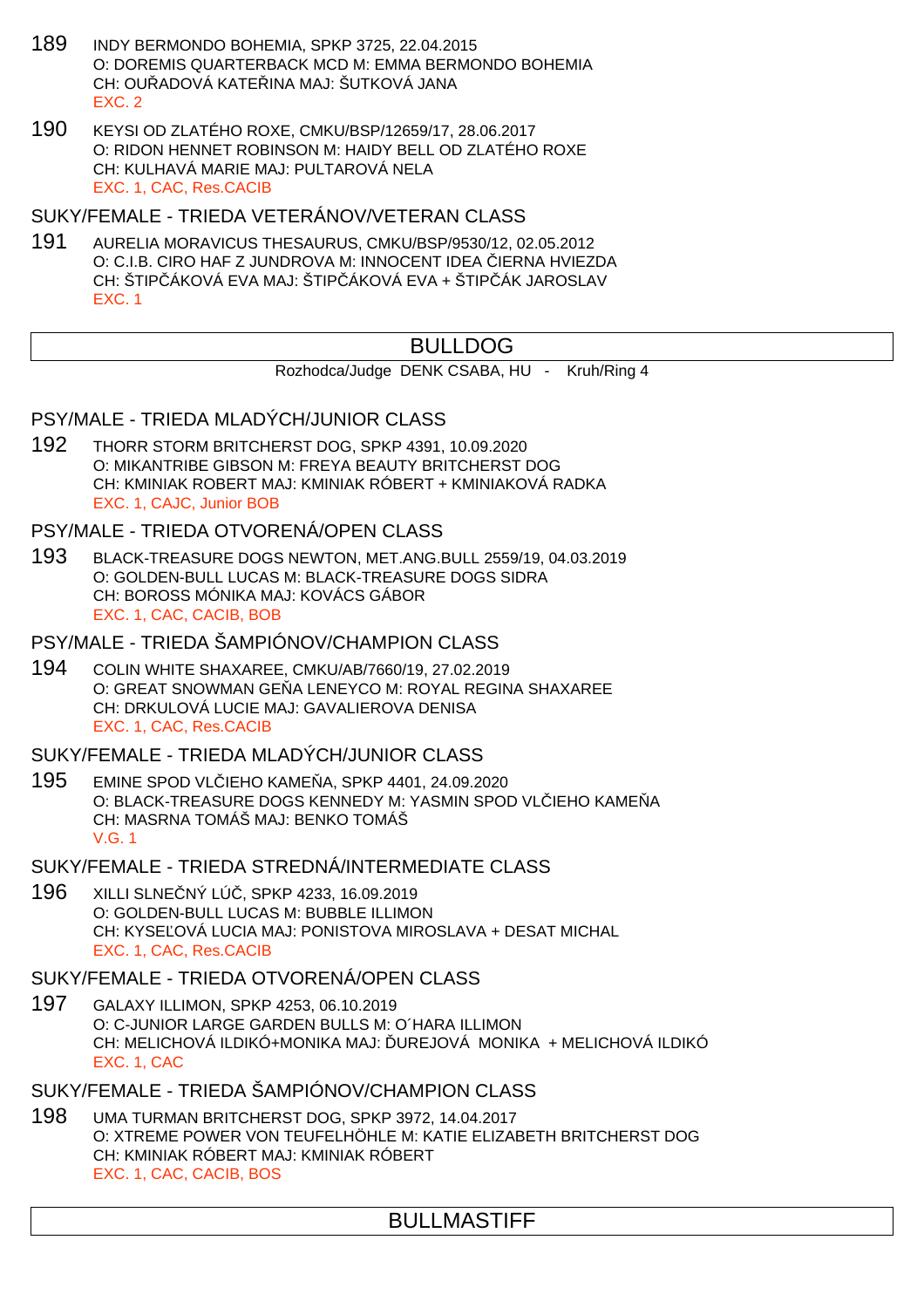### PSY/MALE - TRIEDA MLADÝCH/JUNIOR CLASS

- 199 CEZAR OF HILLSIDE GUARDIAN, SPKP:800, 14.06.2020 O: MAGIC FORCE IMPORTANT IN LIFE M: BELLA NIGHT SENTRY CH: NIŽNÍK MATÚŠ MAJ: OKŠA MAROŠ EXC. 2
- 200 SAFETY OF FLATLAND XANDER CAGE, MET.BULLM.1206/20, 06.03.2020 O: SAFETY OF FLATLAND MAN IN THE MIRROR M: SAFETY OF FLATLAND XPERIA CH: KÓZEL GYULA MAJ: KÓZEL GYULA EXC. 1, CAJC, Junior BOB, BOS

#### PSY/MALE - TRIEDA STREDNÁ/INTERMEDIATE CLASS

- 201 BRADLEY OF HILLSIDE GUARDIAN, SPKP 790, 09.03.2020 O: MAGIC FORCE IMPORTANT IN LIFE M: ARISHA HEART OF WARRIOR CH: NIŽNÍK MATÚŠ MAJ: MONKA JÁN + NIŽNÍK MATÚŠ EXC. 1, CAC, Res.CACIB
- 202 BRUTUS THE BOSS OF HILLSIDE GUARDIAN, CMKU/BM/3036/-20/20, 09.03.2020 O: MAGIC FORCE IMPORTANT IN LIFE M: ARISHA HEART OF WARRIOR CH: NIŽNÍK MATÚŠ MAJ: JAN OVÁ ADÉLA EXC. 2, Res.CAC

#### PSY/MALE - TRIEDA OTVORENÁ/OPEN CLASS

- 203 ANGUS HILLSIDE GUARDIAN, SPKP 762, 29.01.2019 O: MAGIC FORTE NPORTANT IN LIVE M: BELLA NIGHT SENTRY CH: NIŽNÍK MATÚŠ MAJ: ECH MAREK EXC. 2, Res.CAC
- 204 BENN DARWIN Z DUBAN, CMKU/BM/2945/19, 04.02.2019 O: GUCCI Z WILD-JENISU M: ARIE ALGINO - BULL CH: WINKLER ROBERT MAJ: HOŠTÁK DUŠAN EXC. 1, CAC

#### PSY/MALE - TRIEDA ŠAMPIÓNOV/CHAMPION CLASS

- 205 BE MY KEEPER FLOAT LIKE A BUTTERFLY STING LIKE A BEE, SPKP 766, 15.03.2019 O: VENI VIDI VICI IS DVARISKIU M: BIG GEMS DOLLY FOR I BRAVY RAGAZZI CH: BY MY KEPEER ALLEVAMENTO MAJ: TUNEGA ONDREJ EXC. 2, Res.CAC
- 206 SAFETY OF FLATLAND SILVERADO, MET.BULLM.1059/19, 11.05.2019 O: GORDON MASTER OF THE NIGHT M: SAFETY OF FLATLAND TRINITY CH: KÓZEL GYULA MAJ: KÓZEL GYULA EXC. 1, CAC, CACIB

#### SUKY/FEMALE - TRIEDA DORAST/PUPPY CLASS

207 SAFETY OF FLATLAND AVA LORD, MET.BULLM.1423/21, 11.02.2021 O: SAFETY OF FLATLAND MAN IN THE MIRROR M: SAFETY OF FLATLAND VAMPIRE KISS CH: KÓZEL GYULA MAJ: KÓZEL GYULA V.P. 1

#### SUKY/FEMALE - TRIEDA MLADÝCH/JUNIOR CLASS

208 CARKA OF HILLSIDE GUARDIAN, SPKP 798, 14.06.2020 O: MAGIC FORCE IMPORTANT IN LIVE M: BELLA NIGHT SENTRY CH: NIŽNÍK MATÚŠ MAJ: KROKVI KOVÁ GABRIELA EXC. 1, CAJC

### SUKY/FEMALE - TRIEDA STREDNÁ/INTERMEDIATE CLASS

209 BONAVENTURA OF HILLSIDE GUARDIAN, SPKP 793, 09.03.2020 O: MAGIC FORCE IMPORTANT IN LIFE M: ARISHA HEART OF WARRIOR CH: NIŽNÍK MATÚŠ MAJ: CHOVANEC DANIEL EXC. 2, Res.CAC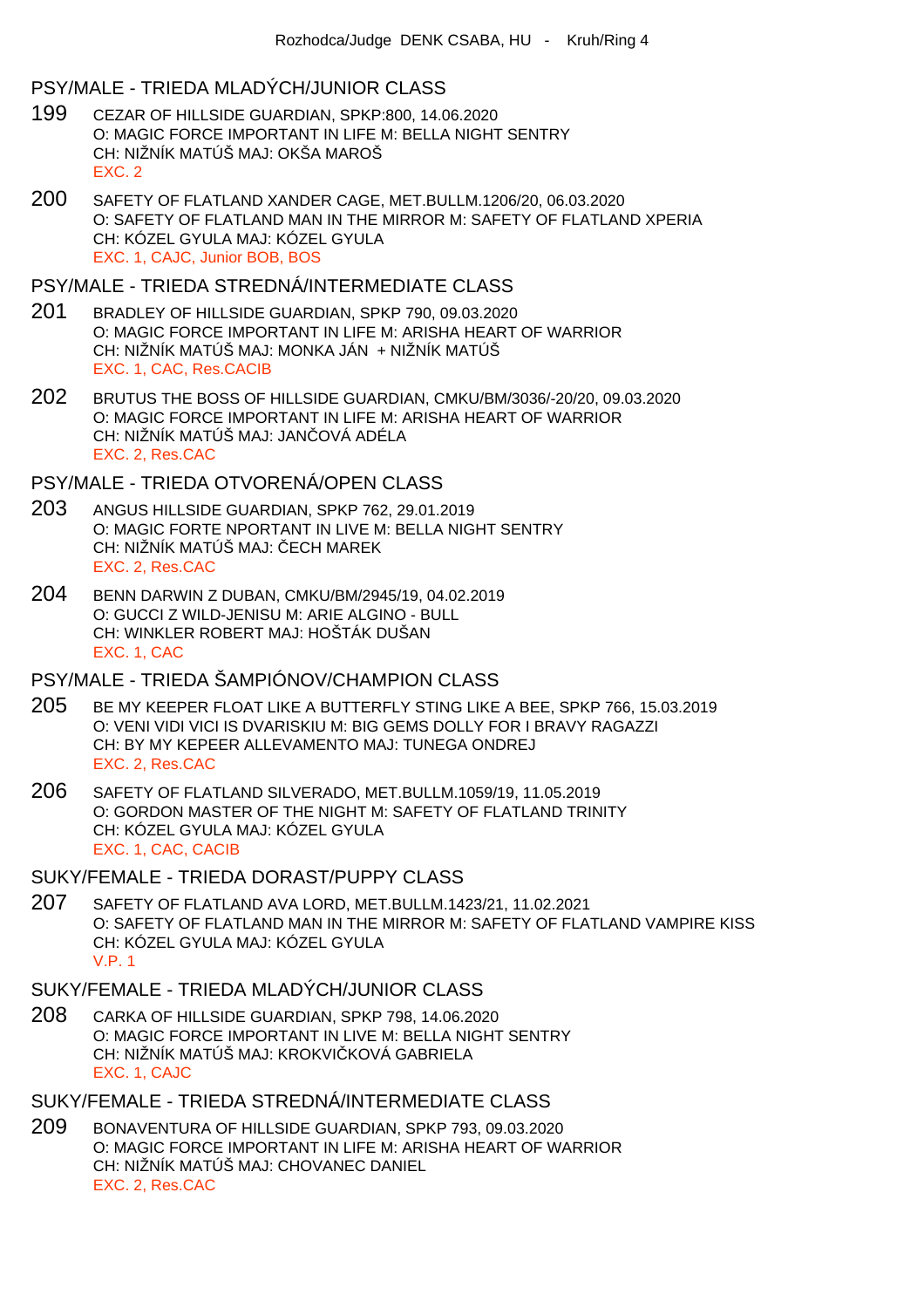210 EVELYN BRUSATI'S LOVE, SPKP 783, 10.12.2019 O: ALITHE GREATEST M: GINI MADBULL FARM CH: ASTULÍKOVÁ ALENA MAJ: HOŠTÁK DUŠAN EXC. 1, CAC, Res.CACIB

SUKY/FEMALE - TRIEDA OTVORENÁ/OPEN CLASS

211 BLACKBERRY MALLAHE, CMKU/BM/2926/18, 11.11.2018 O: GUCCI Z WILD-JENISU M: FARAH FREYA GUINESIS STAR CH: ŠIMKOVÁ HELENA MAJ: ŠIMKOVÁ HELENA EXC. 1, CAC

SUKY/FEMALE - TRIEDA ŠAMPIÓNOV/CHAMPION CLASS

212 SAFETY OF FLATLAND SELENE FROM UNDERWORLD, MET.BULLM.1064/19, 11.05.2019 O: GORDON MASTER OF THE NIGHT M: SAFETY OF FLATLAND TRINITY CH: KÓZEL GYULA MAJ: KÓZEL GYULA EXC. 1, CAC, CACIB, BOB

# CANE CORSO

Rozhodca/Judge DENK CSABA, HU - Kruh/Ring 4

#### PSY/MALE - TRIEDA MLADŠÍ DORAST/MINOR PUPPY CLASS

213 TOKYO DE GREY BLOOD J.M., SPKP 2542, 25.03.2021 O: G ALKAROS GDA M: SURIA DE GREY BLOOD J.M. CH: SASULA KAMILA MAJ: CELERIK TOMÁŠ V.P. 1

PSY/MALE - TRIEDA DORAST/PUPPY CLASS

- 214 EDGAR ATISON, CMKU/CC/4686/21, 09.02.2021 O: TIRANNO DELLA VALLE DEI LORD M: SOFIE ATISON CH: KOUBÍ EK JOSEF MAJ: TULACH VÁCLAV ABS.
- PSY/MALE TRIEDA MLADÝCH/JUNIOR CLASS
- 215 NESSOS CUSTODE DEL TRONO, SPKP 2319, 02.07.2020 O: CARRO DELLA VALLE DEI LORD M: SOFIA CH: SOJÁK DALIBOR MAJ: SOJÁK DALIBOR EXC. 1, CAJC, Junior BOB, BOB
- 216 TANO, ROI 20/163451, 16.09.2020 O: RIVALE M: MAIORCA DI CASA CESARO CH: MORRA ALFREDO MAJ: MRÁZOVÁ ALENA EXC. 2
- PSY/MALE TRIEDA STREDNÁ/INTERMEDIATE CLASS
- 217 APOLLO BELLA TESTA, CMKU/CC/4360/19, 22.10.2019 O: BLÚ PETTO LARGP M: CERES CONNY GEMMA NERA CH: TULACH VÁCLAV MAJ: TULACH VÁCLAV EXC. 2, Res.CAC
- 218 ASTRO, SPKP 2526, 22.04.2020 O: COSMOPOLITAN M: OXANA DEI MOLOSSI ARETUSEI CH: SOFIA ALESSANDRO MAJ: SOJÁK DALIBOR EXC. 1, CAC
- PSY/MALE TRIEDA OTVORENÁ/OPEN CLASS
- 219 BARDAMU, ROI 19/48674, 02.01.2019 O: IVAN M: QUEPASION DELL´ANTICO CERBERUS CH: CRISTALDI STEFANO MAJ: PALÁRIK HENRICH EXC. 1, CAC, Res.CACIB

PSY/MALE - TRIEDA ŠAMPIÓNOV/CHAMPION CLASS

220 RE MANFREDI ALOEVERA, EST-03299/18, 25.06.2018 O: CEASARIO OF SOUL GUARD M: RE MANFREDI VILMA CH: RENZULLO PAOLO MAJ: BEDNÁRIKOVÁ ZORA EXC. 1, CAC, CACIB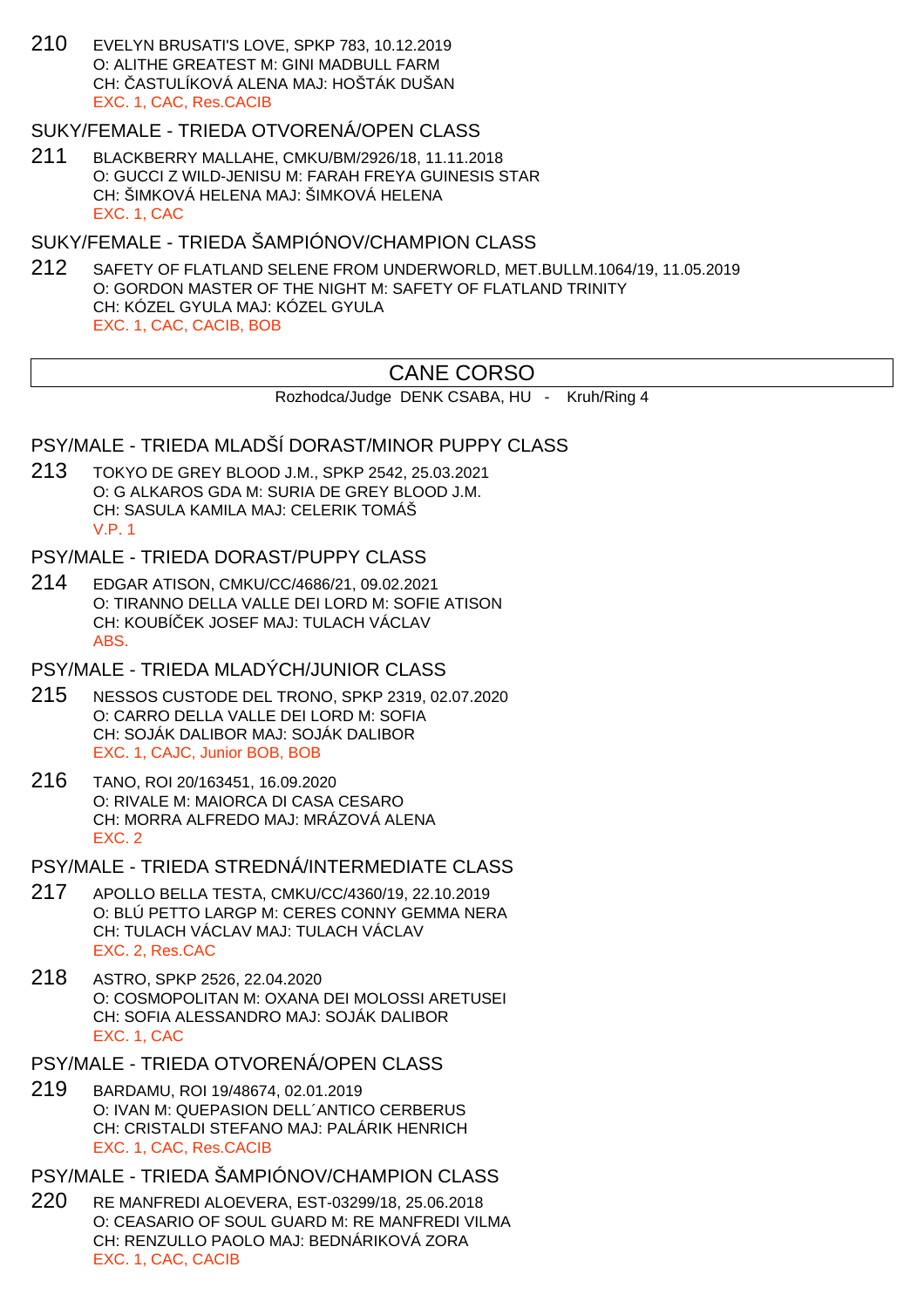# SUKY/FEMALE - TRIEDA MLADÝCH/JUNIOR CLASS

- 221 EL'A ESCA ANNA VITA DA CAPO, SPKP 2467, 06.11.2020 O: DROGO KHAL CUSTODE DEL TRONO M: AMARETTA VITA DA CAPO CH: CELERIK TOMÁŠ MAJ: HORNÁ KOVÁ KATARÍNA EXC. 3
- 222 EL´A STELLA MARIA VITA DA CAPO, SPKP 2471, 06.11.2020 O: DROGO KHAL CUSTODE DEL TRONO M: AMARETTA VITA DA CAPO CH: CELERIK TOMÁŠ MAJ: CELERIK TOMÁŠ EXC. 1, CAJC
- 223 MAORA SOUL GUARD, SPKP 2266, 06.06.2020 O: DROGO KHAL CUSTODE DEL TRONO M: CARINA OF SOUL GUARD CH: BLESÁKOVÁ KATARÍNA MAJ: RYCHNAVSKÁ IVANA EXC. 4
- 224 NERIA CUSTODE DEL TRONO, SPKP 2325, 02.07.2020 O: CARRO DELLA DEL LORD M: SOFIA CH: SOJAK DALIBOR MAJ: ZUBEK RUDOLF EXC. 2
- SUKY/FEMALE TRIEDA STREDNÁ/INTERMEDIATE CLASS
- 225 EFFIE ZAZU DOG MSZ, SPKP 2226, 19.02.2020 O: PAKO DELL ANTICO CERBERUS M: OCILIA ANDRAX GOLD CH: ZAHURANEC MARTIN MAJ: WAHID MOHAMAD FAROQ EXC. 2, Res.CAC
- 226 LIMEIRA CUSTODE DEL TRONO, CMKU/CC/4542/-20/20, 30.03.2020 O: ESCOBAR CUSTODE DEL TRONO M: DAENERYS CUSTODE DEL TRONO CH: SOJÁK DALIBOR MAJ: TULACH VÁCLAV EXC. 3
- 227 NATASHA SILVER LAKE KOJI, CMKU/CC/4560/-20/20, 08.03.2020 O: JAGHUAR CUSTODI NOS M: STACEY CH: KOJI BOJAN MAJ: TULACH VÁCLAV EXC. 1, CAC

### SUKY/FEMALE - TRIEDA OTVORENÁ/OPEN CLASS

- 228 AMARETTA VITA DA CAPO, SPKP 1986, 17.09.2018 O: ARGUS NATHAN GEMMA NERA M: LARI VIKTORIO ESTER OT NOCHNOGO DOZORA CH: CELERIK TOMÁŠ MAJ: CELERIK TOMÁŠ EXC. 1, CAC, CACIB, BOS
- 229 CHANEL DEI GRAUSI, ROI 20/77365, 24.03.2020 O: URBAN DEI GRAUSI M: ZANCA DEI GRAUSI CH: MAGGINI MONIA MAJ: MRÁZOVÁ ALENA EXC. 2, Res.CAC

SUKY/FEMALE - TRIEDA ŠAMPIÓNOV/CHAMPION CLASS

- 230 STELLA LUMINOSA AKELA, MET.CANE343/19, 09.06.2019 O: AQUILA DORATA ECLIPSE M: AQUILA DORATA PANTHEA CH: BÁLINT ZOLTÁN MAJ: TIBAY NORBERT + BÁLINT ZOLTÁN EXC. 2, Res.CAC
- 231 XIRRA ATISON, CMKU/CC/3661/16, 31.10.2016 O: PERCY ATISON M: SOFIE ATISON CH: KOUBÍ EK JOSEF MAJ: NOVÁKOVÁ KLÁRA EXC. 1, CAC, Res.CACIB

CHIEN DE MONTAGNE DES PYRÉNÉES - PYRENEJSKÝ HORSKÝ PES

Rozhodca/Judge LOZI ŽELJKO, SRB - Kruh/Ring 3

PSY/MALE - TRIEDA MLADŠÍ DORAST/MINOR PUPPY CLASS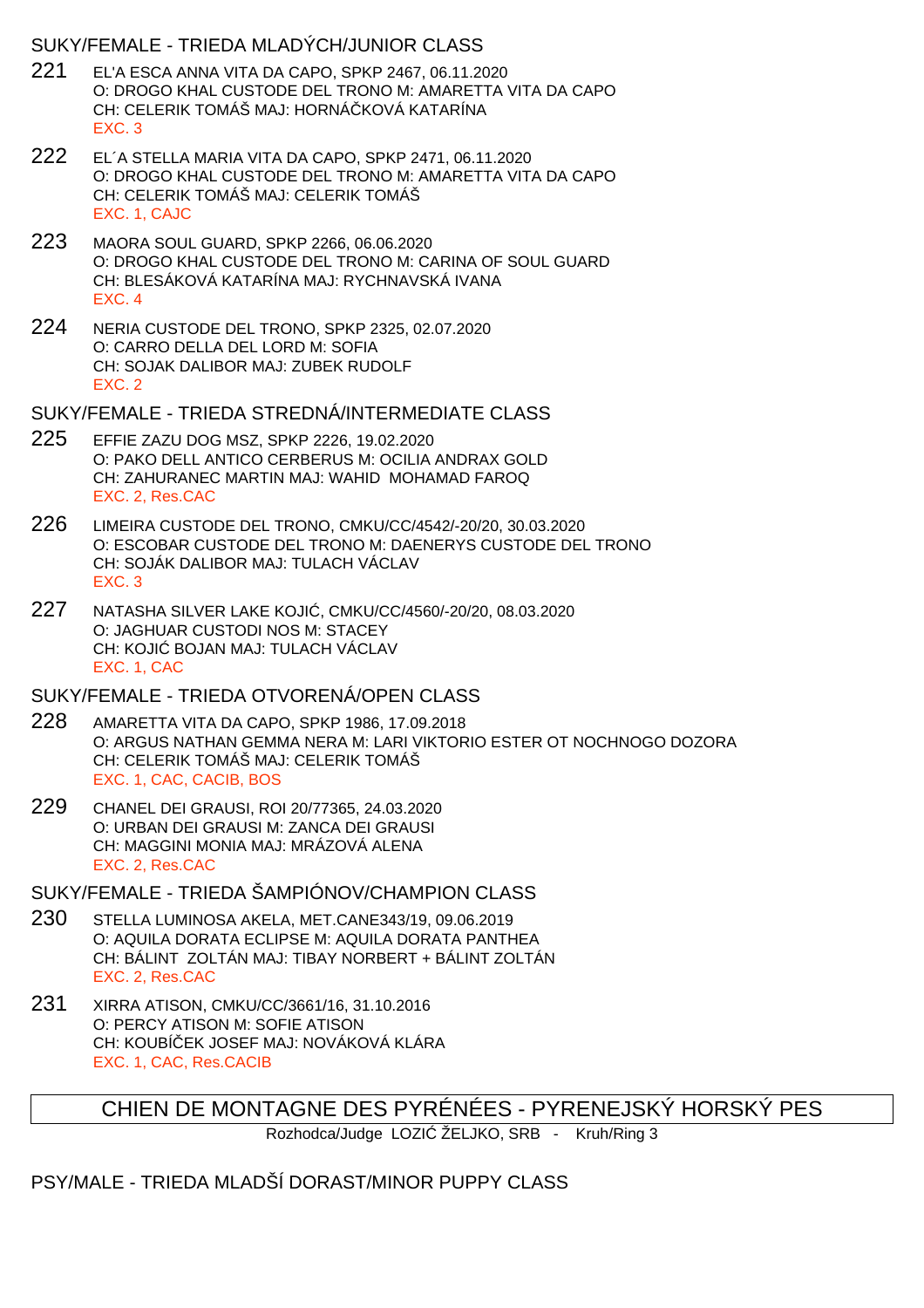232 SOUMOULOU DU MASSIF DE L´ESTEREL, SPKP 391, 15.03.2021 O: AMINES M: PASTOURE DU MASSIF DE L´ESTEREL CH: BROUTARD JULIE MAJ: VALENTOVI OVÁ ADRIANA V.P. 1

# PSY/MALE - TRIEDA MLADÝCH/JUNIOR CLASS

233 DU DOMAINE DE BLANCHE-NEIGE DENNY, CMKU/PHP/2107/-21/20, 27.07.2020 O: DU GRAND TENDRE PASTORE ROMEO M: DE ALBA DE LOS DANZANTES FORMIGAL CH: ROMBOUT DE LANGE BELINDA MAJ: FILIPOVÁ LENKA EXC. 1, CAJC, Junior BOB

# PSY/MALE - TRIEDA STREDNÁ/INTERMEDIATE CLASS

234 GABASTON BOY FROM PYRLANDIA, SPKP 357, 10.01.2020 O: JASON DE LA VALLLEE DE LA LIVENNE M: AMIE LINELLE FROM PYRLANDIA CH: KOMINKOVÁ JANA MAJ: TREFNÁ MICHAELA EXC. 1, CAC, CACIB, BOS

# SUKY/FEMALE - TRIEDA OTVORENÁ/OPEN CLASS

- 235 CINNAMON RED SUNSET, SPKP 350, 23.08.2019 O: COUDY BABYLON BOHEMIA M: ANGIE RED SUNSET CH: VALENTOVICOVÁ ADRIANA MAJ: VALENTOVICOVÁ ADRIANA EXC. 2, Res.CAC, Res.CACIB
- 236 ELEANOR BABYLON BOHEMIA, CMKU/PHP/1866/19, 19.05.2019 O: MALCOU DU VAL DE PYRENE M: BELINDA BABYLON BOHEMIA CH: PETR J DUŠAN MAJ: PETR J DUŠAN + PETR JOVÁ ROMANA EXC. 1, CAC, CACIB, BOB

# DANSK-SVENSK GARDSHUND

Rozhodca/Judge DENK CSABA, HU - Kruh/Ring 4

# SUKY/FEMALE - TRIEDA ŠAMPIÓNOV/CHAMPION CLASS

237 COLLY STAR Z RANČE MONTARA, CMKU/DSF/21/20, 26.01.2020 O: LOUIE LESTRADE DOBGUN´S M: KATHERINE THE GREAT DOBGUN´S CH: ŽÁKOVÁ DAGMAR MAJ: KADLECOVÁ ALENA EXC. 1, CAC, CACIB, BOB

# DEUTSCHE DOGGE BLAU - NEMECKÁ DOGA MODRÁ

Rozhodca/Judge LOZI ŽELJKO, SRB - Kruh/Ring 3

PSY/MALE - TRIEDA STREDNÁ/INTERMEDIATE CLASS

238 CEDRAGON CRYSTAL BLUE DIAMOND, SPKP 1769, 13.02.2020 O: DRAGO JON DORI GRINOL M: AZIRA CRYSTAL BLUE DIAMOND CH: TAKÁCSOVÁ KATARÍNA MAJ: SKOKAN MARCEL EXC. 1, CAC

# PSY/MALE - TRIEDA OTVORENÁ/OPEN CLASS

239 BELROY CRYSTAL BLUE DIAMOND, SPKP 1712, 31.07.2019 O: ELROY HROMADOG BRUNENSIS M: ANIFE CLIODOG CH: TAKÁ OVÁ KATARÍNA MAJ: KAHLEROVÁ LENKA EXC. 1, CAC

PSY/MALE - TRIEDA ŠAMPIÓNOV/CHAMPION CLASS

- 240 ADONIS SAPHIRA´S ROYAL HEART, SPKP 1588, 08.09.2018 O: ICH BIN V.HAUS TIEFENBACH M: BUTTERFLY SLOVAKIAN GREAT HEARTH CH: ÚJVÁRY DARINA MAJ: SLANÝ PETER EXC. 2, Res.CAC, Res.CACIB
- 241 ALCHEMILLIO VON BELCAMDOG, SPKP 1694, 01.05.2019 O: ELROY HROMADOG BRUNENSIS M: CIARA VON LUDWIGA BLAU CH: KUBJATKOVÁ NATÁLIA MAJ: KUBJATKOVÁ NATÁLIA EXC. 1, CAC, CACIB, BOB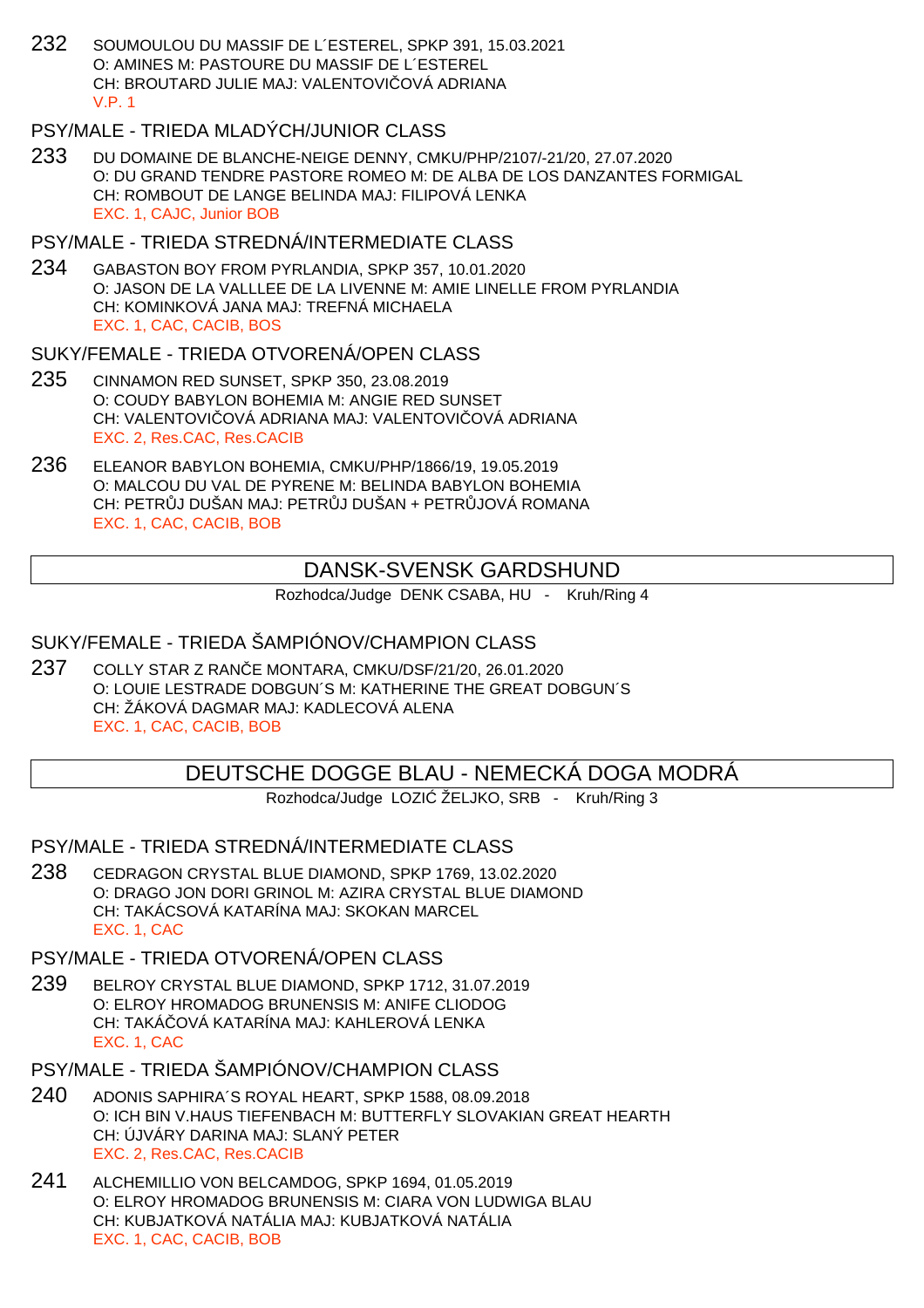242 CAMARO BADAN-SLOVAKIA, SPKP 1654, 17.04.2019 O: AIRBORNE SHADOW MIRABILIS GEMMA M: AURA COLLOREDO TILIA CH: BAEK DANIEL MAJ: BAEK DANIEL EXC. 3

# SUKY/FEMALE - TRIEDA MLADÝCH/JUNIOR CLASS

243 CHASTELLAIN BRIXEN, SPKP 1826, 09.05.2020 O: ELROY HROMADOG BRUNENSIS M: FERGIE BRIXEN CH: RYBNÍ EK RADIM MAJ: KUBJATKOVÁ NATÁLIA EXC. 1, CAJC, Junior BOB

#### SUKY/FEMALE - TRIEDA STREDNÁ/INTERMEDIATE CLASS

244 CARAMIA CRYSTAL BLUE DIAMOND, SPKP 1773, 13.02.2020 O: DRAGO JON DORI GRINOL M: AZIRA CRYSTAL BLUE DIAMOND CH: TAKÁCSOVÁ KATARÍNA MAJ: TAKÁCSOVÁ KATARÍNA EXC. 1, CAC, CACIB, BOS

#### SUKY/FEMALE - TRIEDA OTVORENÁ/OPEN CLASS

245 CAIRO BADAN-SLOVAKIA, SPKP 1660, 17.04.2019 O: AIRBORNE SHADOW MIRABILIS GEMMA M: AURA COLLOREDO TILIA CH: BAEK DANIEL MAJ: BAEK DANIEL V.G. 1

#### SUKY/FEMALE - TRIEDA ŠAMPIÓNOV/CHAMPION CLASS

246 DARMIN BEAUTIFUL BLUE BALLERINES, SPKP 1542, 14.02.2018 O: FILIP DONALDSKÝ DV R M: AKIRA BEAUTIFUL BLUE BALLERINES CH: EREŠ ÁKOVÁ KATARÍNA MAJ: KAJSOVÁ MONIKA ABS.

# DEUTSCHE DOGGE GEFLECKT - NEMECKÁ DOGA ŠKVRNITÁ

Rozhodca/Judge LOZI ŽELJKO, SRB - Kruh/Ring 3

#### PSY/MALE - TRIEDA OTVORENÁ/OPEN CLASS

247 BONSAI HEBARGO, SPKP 1715, 29.07.2019 O: COLIN VON GUT NEUBOURG M: ANDRAGORA HEBARGO CH: LÚČANOVÁ PETRA MAJ: DIVIŠOVÁ ZUZANA EXC. 1, CAC, Res.CACIB

### PSY/MALE - TRIEDA ŠAMPIÓNOV/CHAMPION CLASS

248 BEST OF EUROPEAN GREAT STARS, SPKP 1723, 16.05.2019 O: RAY OF LIGHT EUROPEAN GREAT STARS M: REINE DE LˇAMOUR OF AUSTRIA GREAT STARS CH: BUXBAUM OLIVER MAJ: HALABURDOVÁ JAROSLAVA V.G. 1

## SUKY/FEMALE - TRIEDA STREDNÁ/INTERMEDIATE CLASS

249 ELEANOR FROM GRAY ELIZABETH´S MEADOWS, SPKP 1778, 22.01.2020 O: ISILDUR FROM DEMMA DOG M: BIBIANNA FROM GRAY ELIZABETH´S MEADOWS CH: BARAN JÁN MAJ: SOPKOVÁ GABRIELA + SOPKO VLADIMÍR V.G. 1

#### SUKY/FEMALE - TRIEDA OTVORENÁ/OPEN CLASS

250 COCO CHANEL LA REGINA BIANCA, SPKP 1645, 11.02.2019 O: BONO VOX ORA DYNASTY M: BARUNKA LA REGINA BIANCA CH: MOLNÁROVÁ BARBORA MAJ: HALÁSOVÁ LENKA V.G. 1

### SUKY/FEMALE - TRIEDA ŠAMPIÓNOV/CHAMPION CLASS

251 YOHANA WITH RED RIBBON, SPKP 1721, 08.06.2019 O: TORCIK OBROWSKA TRADYCJA M: RICOTTA WITH RED RIBBON CH: WALASIEWICZ MAGDALENA MAJ: GAŠPAROVI OVÁ ANDREA EXC. 1, CAC, CACIB, BOB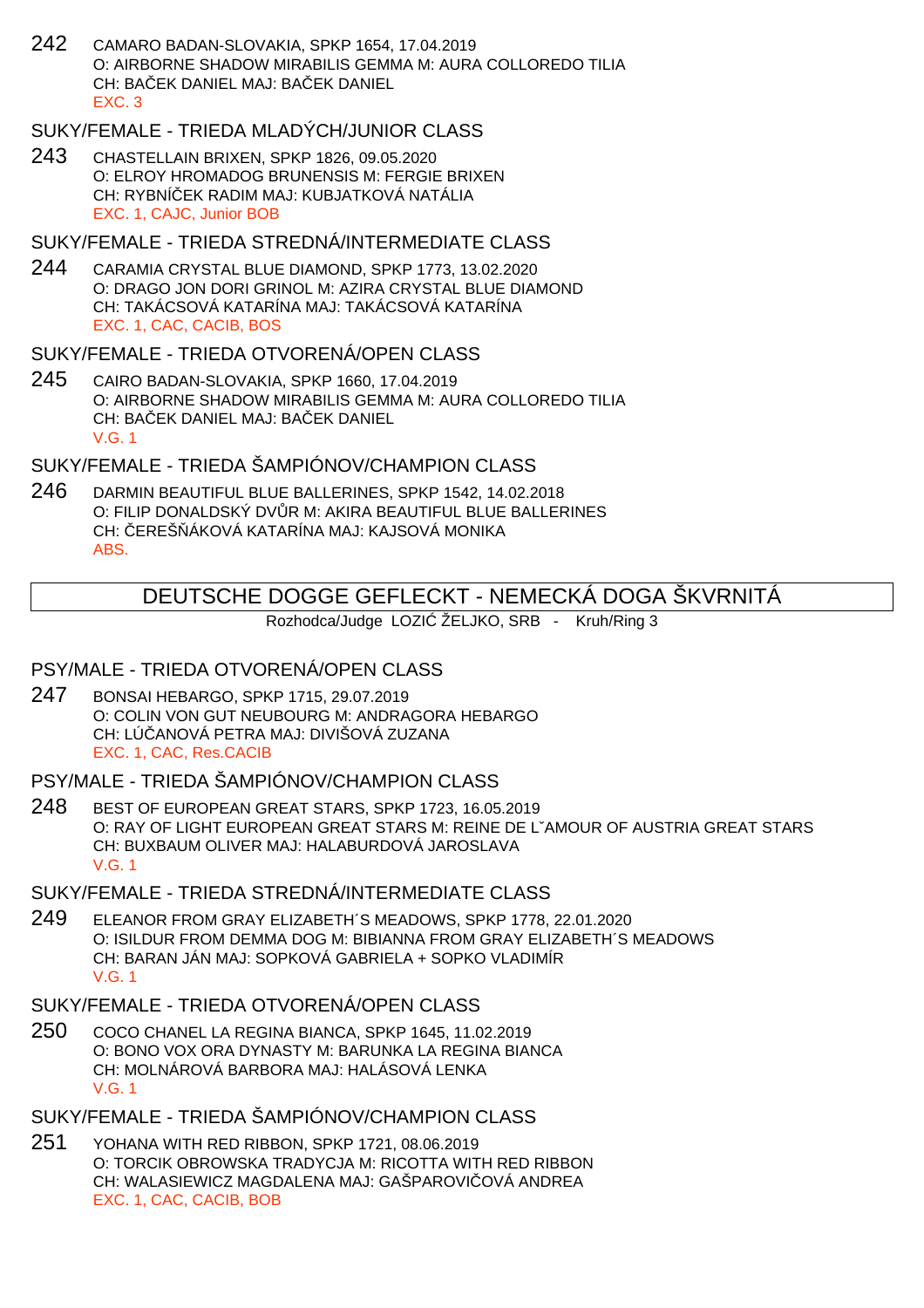# DEUTSCHE DOGGE GELB - NEMECKÁ DOGA ŽLTÁ

Rozhodca/Judge LOZI ŽELJKO, SRB - Kruh/Ring 3

## PSY/MALE - TRIEDA MLADÝCH/JUNIOR CLASS

252 FARID FROM GOLD ELIZABETH´S MEADOWS, SPKP 1836, 28.08.2020 O: URANDO BIG LORD M: HANA-F DELLA BAIA AZZURRA CH: BARAN JÁN MAJ: SLANÝ PETER EXC. 1, CAJC

SUKY/FEMALE - TRIEDA ŠAMPIÓNOV/CHAMPION CLASS

253 MELODY-F DELLA BAIA AZZURRA, ROI 19/170123, 27.05.2019 O: ITXARO DU BOIS DU CHANT DES ROSSIGNOLS M: HEIDY-T DELLA BAIA AZZURRA CH: DONATI PATRIZIO MAJ: STRÍŽ PETER EXC. 1, CAC, CACIB, BOS

DEUTSCHE DOGGE GESTROMT - NEMECKÁ DOGA PÁSIKAVÁ

Rozhodca/Judge LOZI ŽELJKO, SRB - Kruh/Ring 3

#### PSY/MALE - TRIEDA ŠAMPIÓNOV/CHAMPION CLASS

254 LENOX LEWIS NUO GRAŽUČIU, MET.DOG1569/H/19, 21.04.2019 O: LUT SZCZESCIA Z KUZNI NAPOLEONSKIEJ M: HERERA NUO GRAŽUCČU CH: VOSYLIÜTÉ VIOLETA MAJ: NOVÁK JETTA EXC. 1, CAC, CACIB, BOB

#### SUKY/FEMALE - TRIEDA MLADÝCH/JUNIOR CLASS

255 ZLATO'A RUSSIANA, RKF 5989461, 14.07.2020 O: ZLATO'A KOROLEVICH ELISEY M: ITALIKA DELLA BAIA AZZURRA CH: POPOVA ANNA MAJ: BENI IAKOVÁ VLADIMÍRA EXC. 1, CAJC, Junior BOB

# DEUTSCHE DOGGE SCHWARZ - NEMECKÁ DOGA LIERNA

Rozhodca/Judge LOZI ŽELJKO, SRB - Kruh/Ring 3

#### PSY/MALE - TRIEDA OTVORENÁ/OPEN CLASS

256 BREST HEBARGO, SPKP 1717, 29.07.2019 O: COLIN VON GUT NEUBOURG M: ANDRAGORA HEBARGO CH: LÚČANOVÁ PETRA MAJ: LÚČANOVÁ PETRA EXC. 1, CAC, CACIB, BOS

SUKY/FEMALE - TRIEDA MLADÝCH/JUNIOR CLASS

- 257 ELIZA ELEGANCE DOG, SPKP 1795, 15.05.2020 O: LUTECELLO D´ISKANDAR M: DOROTKA ELEGANCE DOG CH: HALKOVI ŠTEFAN MAJ: NÉ PETER V.G. 2
- 258 PANDORA-N DELL´ALTO FEUDO, SPKP 1878, 01.10.2020 O: STRAUSS-A DELL´ALTO FEUDO M: Y-MARUZZELLA-N DELL´ALTO FEUDO CH: CONTRADA FEUDO RIZZO GIUSEPPE MAJ: HALABURDOVÁ JAROSLAVA V.G. 1

# DEUTSCHER BOXER GELB - BOXER ZLATÝ

Rozhodca/Judge HAVELKA TIBOR, SK - Kruh/Ring 2

PSY/MALE - TRIEDA MLADÝCH/JUNIOR CLASS

259 CHRIS DEUTSCH ALGAR, SPKP 6090, 29.03.2020 O: BARACHIEL FLOYD FENDER EDDA M: DAISY PRINZESSIN DEUTSCH ALGAR CH: MLYNKOVÁ LENKA MAJ: FEKETE PETER V.G. 2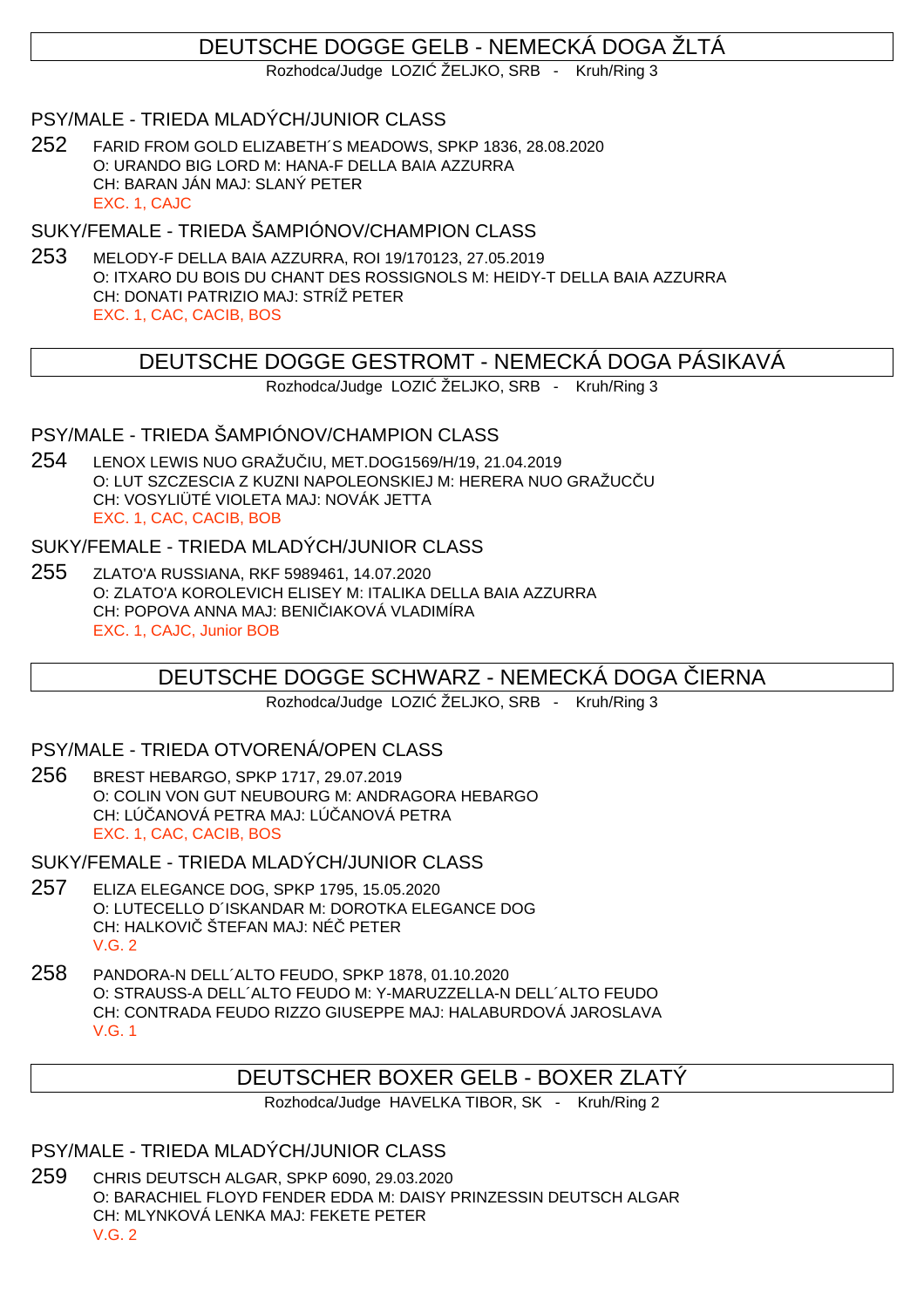260 LOTHAR OPTIMA GRATA, CMKU/BOX/18197/20, 27.10.2020 O: HORION DE YU BOX M: REBECA OPTIMA GRATA CH: NOVOTNÝ VÁCLAV MAJ: CHMELA JOSEF EXC. 1, CAJC, Junior BOB

#### PSY/MALE - TRIEDA STREDNÁ/INTERMEDIATE CLASS

261 ANGUS INFINITUM BOX, SPKP 6001, 05.10.2019 O: URICANE OPTIMA GRATA M: CHANEL PÁLAVA BOX CH: DOKUPILOVÁ IVANA MAJ: KVAS OVSKÝ KAMIL EXC. 1, CAC

#### PSY/MALE - TRIEDA OTVORENÁ/OPEN CLASS

262 ZENO JISUKO, CMKU/BOX/17192/19, 11.01.2019 O: CH GELSO DEL COLLE DELL' INFINITO M: CH VENEZIA JISUKO CH: SUCHÝ JI Í MAJ: SUCHÝ JI Í EXC. 1, CAC, CACIB, BOS

#### PSY/MALE - TRIEDA PRACOVNÁ/WORKING CLASS

263 ZACK Z KAŠTÝLKU, CMKU/BOX/16708/18, 06.01.2018 O: AIDAN DE VILLALCOR M: XARINA Z KAŠTÝLKU CH: BAUMANNOVÁ LUDMILA MAJ: CHMELA JOSEF EXC. 1, CAC, Res.CACIB

### PSY/MALE - TRIEDA ŠAMPIÓNOV/CHAMPION CLASS

264 JACK PÁLAVA BOX, CMKU/BOX/16547/17, 24.10.2017 O: CIB BAKÍR PÁLAVA BOX M: CIB EVETTE OPTIMA GRATA CH: PROKEŠOVÁ ESTMÍRA MAJ: KOSTELECKÝ JI Í EXC. 1, CAC

#### SUKY/FEMALE - TRIEDA MLADÝCH/JUNIOR CLASS

- 265 DEBORAH BOHEMIA AMON, CMKU/BOX/18140, 20.10.2020 O: BECKS DEL CABEZO DE LA JARA M: CHRISTINE CONGO NIGRANS CH: RENDLOVÁ MARTINA MAJ: SLÁDEKOVÁ BARBORA EXC. 2
- 266 SEPHORA NIK BOX, MNE 1019/20 NB, 29.04.2020 O: ROMEO D´ALAN BOX M: HANNA DE DIOSA DE LA AURORA CH: KRIVOKAPI DJOKO MAJ: POLIAKOVÁ MONIKA EXC. 1, CAJC

### SUKY/FEMALE - TRIEDA STREDNÁ/INTERMEDIATE CLASS

- 267 BABBU SANOBER, SPKP 5963, 23.09.2019 O: ZOCO KARMAPA M: GRACE KELLY ARGA LÚ CH: HRA KOVÁ JANA MAJ: HRA KOVÁ JANA EXC. 1, CAC
- 268 ETHERNITY VANBOX, SPKP 5994, 30.08.2019 O: LEVIATHAN Z RINGU M: BARBIELA FLOYD FENDER EDDA CH: VANŽA SERGEJ MAJ: FEDOTOVA ILONA + LIPKOVA ANDREA EXC. 2, Res.CAC

#### SUKY/FEMALE - TRIEDA OTVORENÁ/OPEN CLASS

- 269 FALLORA PRINZESSIN DEUTSCH ALGAR, SPKP 5792, 25.01.2019 O: COSMO DI CASA BARTOLINI M: NITIKA FENDER EDDA CH: MLYNKOVÁ LENKA MAJ: MLYNKOVÁ LENKA EXC. 2, Res.CAC
- 270 MIA PÁLAVA BOX, CMKU/BOX/17876/20, 27.04.2020 O: ZACK Z KAŠTÝLKU M: GWENN PÁLAVA BOX CH: PROKEŠOVÁ ESTMÍRA MAJ: KOSTELECKÝ JI Í EXC. 1, CAC, Res.CACIB

SUKY/FEMALE - TRIEDA ŠAMPIÓNOV/CHAMPION CLASS

271 KETTY PÁLAVA BOX, CMKU/BOX/16624/17, 09.11.2017 O: CH LEVIATHAN Z RINGU M: CIE, CIB ANDRA PÁLAVA BOX CH: PROKEŠOVÁ ESTMÍRA MAJ: KOSTELECKÝ JI Í EXC. 1, CAC, CACIB, BOB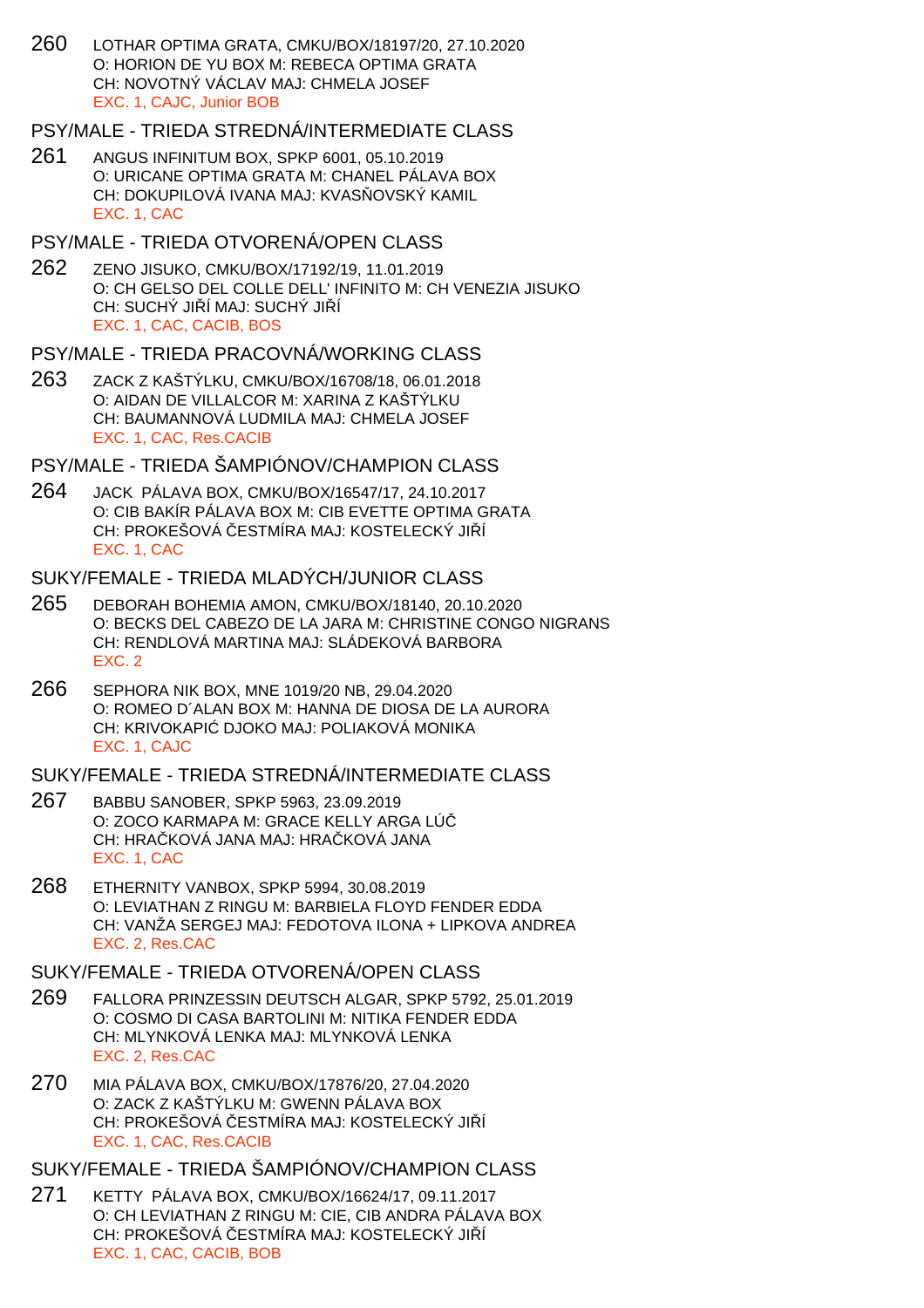272 YENNA JISUKO, CMKU/BOX/16583/17, 22.10.2017 O: CH GELSO DEL COLLE DELL´INFINITO M: CH VEGGIE JISUKO CH: SUCHÝ JI Í MAJ: SUCHÝ JI Í EXC. 2, Res.CAC

# DOBERMANN BRAUN UND ROT - DOBERMAN HNEDÝ S PÁLENÍM

Rozhodca/Judge DENK CSABA, HU - Kruh/Ring 4

### PSY/MALE - TRIEDA OTVORENÁ/OPEN CLASS

273 XERO XERXES MORGANTINA, SPKP 3110, 31.01.2019 O: MAXIM BLACK IRON WARRIOR M: SUMMER SUNNY MORGANTINA CH: ERGHOVÁ MARTINA MAJ: RUS ÁKOVÁ VERONIKA + RUS ÁK PETER EXC. 1, CAC

# DOBERMANN SCHWARZ UND ROT - DOBERMAN IERNY S PÁLENÍM

Rozhodca/Judge DENK CSABA, HU - Kruh/Ring 4

#### PSY/MALE - TRIEDA STREDNÁ/INTERMEDIATE CLASS

274 ALTEREGO DI RIVANERA, SPKP 3130, 17.09.2019 O: TAHI-RÉME ZEUS M: WIZARD OF WALLAKIA TAYRA CH: MALERBA MARCELLO MAJ: MALERBA M&M + LUKNAR JANA EXC. 1, CAC, Res.CACIB

# PSY/MALE - TRIEDA ŠAMPIÓNOV/CHAMPION CLASS

- 275 DURA LEX POLONIA MOZER, PKR.II-134675, 06.07.2018 O: AYK VON ELBTHOR M: DURA LEX POLONIA JULIA CH: BUJOK WŁODZIMIERZ MAJ: MAJEWSKI BARTOSZ EXC. 1, CAC, CACIB, BOS
- SUKY/FEMALE TRIEDA STREDNÁ/INTERMEDIATE CLASS
- 276 ADRENALINA DI RIVANERA, SPKP 3133, 17.09.2019 O: TAHI-RÉME ZEUS M: WIZARD OF WALLAKIA TAYRA CH: MALERBA MARCELLO MAJ: DI RIVA NERA + MALERBA MAURIZIO EXC. 2, Res.CAC
- 277 CINDERELLA VALLE DI ROSE, SPKP 3191, 10.05.2020 O: MYTHOS DEL RIO BIANCO M: GHANA VELKY JAROK CH: AMGWERDOVÁ LAURA MAJ: AMGWERDOVÁ LAURA EXC. 1, CAC, Res.CACIB
- SUKY/FEMALE TRIEDA OTVORENÁ/OPEN CLASS
- 278 BELLARIS REVADOG, SPKP 3066, 18.02.2018 O: DURA LEX POLONIA HUSSARO AQUILAE ALA M: RENA REGINA MORGANTINA CH: RÉVAI ROMAN MAJ: KUBA ÁK MICHAL + GAŠŠOVÁ NIKOLA EXC. 1, CAC
- 279 COLLETTE VALLE DI ROSE, SPKP 3192, 10.05.2020 O: MATHOS DEL RIOBIANCO M: GHANA VE KÝ JAROK CH: AMGWERDOVÁ LAURA MAJ: ZEMAN ÍKOVÁ SÁRA EXC. 2, Res.CAC

SUKY/FEMALE - TRIEDA PRACOVNÁ/WORKING CLASS

280 PALOMA DIPERLANERA, MET.DOB.1208/18, 20.08.2018 O: COLT DIPERLANERA M: GINARA GIOIA DIPERLANERA CH: RADA ISTVÁN MAJ: RADA ISTVÁN EXC. 1, CAC, CACIB, BOB

# SUKY/FEMALE - TRIEDA ŠAMPIÓNOV/CHAMPION CLASS

281 VERA VERENA MORGANTINA, SPKP 3026, 19.06.2017 O: TOSCANO DEL DIAMANTE NERO M: THELMA TEA MORGANTINA CH: ERGHOVÁ MARTINA MAJ: MURGAŠOVÁ ALŽBETA EXC. 1, CAC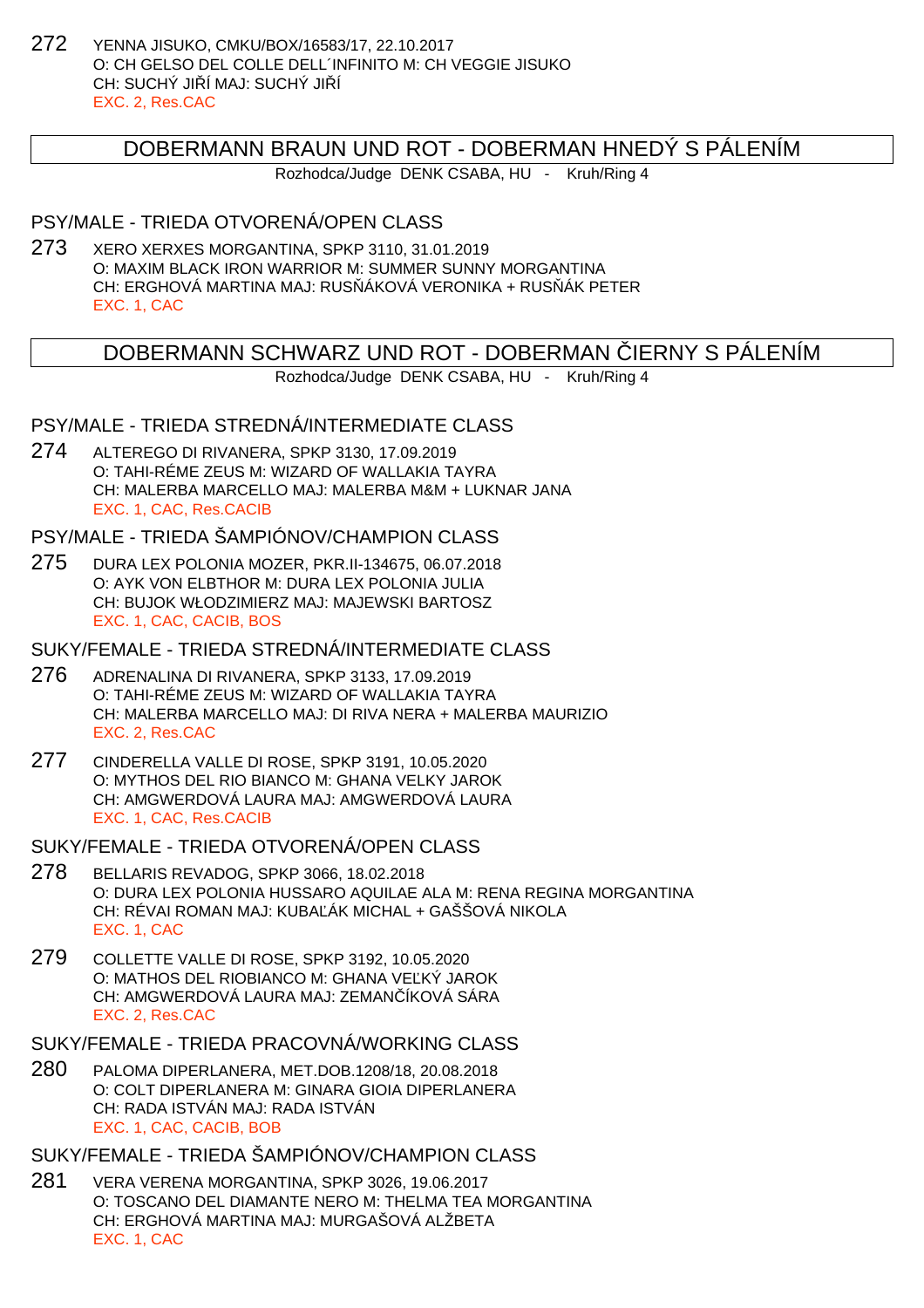# DOGO ARGENTINO - ARGENTÍNSKA DOGA

Rozhodca/Judge HAVELKA TIBOR, SK - Kruh/Ring 2

### SUKY/FEMALE - TRIEDA MLADÝCH/JUNIOR CLASS

282 BAMBI DE LOS TEJMILOS, CMKU/AD/1819/20, 08.04.2020 O: YOU ARE M: CONNIE DEL TURUL CH: BENÁ KOVÁ SIMONA MAJ: MACHNYK TOMÁŠ EXC. 1

### SUKY/FEMALE - TRIEDA OTVORENÁ/OPEN CLASS

- 283 BARRACUDA SAMAR LINE, CMKU/AD 1724/18, 30.04.2018 O: BRONKO LAS ALCANAS M: MONA LISA DI CASA NARDINI CH: SANDAL MARIAN MAJ: MRÁ KOVÁ ELIŠKA EXC. 1, CAC, CACIB, BOB
- 284 DESPINA SAMAR LINE, CMKU/AD/1790/19, 15.06.2019 O: BRONKO LAS ALCANAS M: MONA LISA DI CASA NARDINI CH: SANDAL MARIAN MAJ: MRÁČKOVÁ ELIŠKA V.G. 2

# DOGUE DE BORDEAUX - BORDEAUXSKÁ DOGA

Rozhodca/Judge HAVELKA TIBOR, SK - Kruh/Ring 2

### SUKY/FEMALE - TRIEDA MLADÝCH/JUNIOR CLASS

285 BELLE DE BORDEAUX ARIELLA, SPKP 1884, 09.10.2020 O: TANAKAJD SZÉPE APOLLO CREED M: TSARSKAYA IDILLIA ZHENEVA CH: SÓKI JÁNOS MAJ: OŠTROM PETER EXC. 1

# DO-KHYI - TIBETSKÁ DOGA

Rozhodca/Judge LOZI ŽELJKO, SRB - Kruh/Ring 3

# PSY/MALE - TRIEDA ŠAMPIÓNOV/CHAMPION CLASS

286 DJAMCCHO ALTAN-CORGO, CMKU/TD/3799/18, 13.12.2018 O: DRAKYI TITAN ALTAN-CORGO M: KURULTÁJ CSILLU CH: SCHNEIDER TOMÁŠ MAJ: BE VÁ OVÁ JAROSLAVA EXC. 1, CAC, CACIB, BOS

#### SUKY/FEMALE - TRIEDA DORAST/PUPPY CLASS

287 CELINE DADIOR PERFEKTA, SPKP 1239, 09.02.2021 O: INESH DOR-JEE DHARMAPALA M: BURMA HENRIET'S GARDEN CH: GAŠPAROVÁ VLADIMÍRA MAJ: GAŠPAROVÁ VLADIMÍRA V.P. 1

# SUKY/FEMALE - TRIEDA STREDNÁ/INTERMEDIATE CLASS

288 ANNIE FROM RAINBOW RANCH, CMKU/TD/4193/20, 12.01.2020 O: KURULTÁJ BOTOND M: UMACHANDRA ALTAN-CORGO CH: ORLITOVÁ MICHAELA MAJ: BE VÁ OVÁ JAROSLAVA EXC. 1, CAC, CACIB, BOB

#### SUKY/FEMALE - TRIEDA OTVORENÁ/OPEN CLASS

289 WANGA JOMO DHARMAPALA, CMKU/TD/3976/19, 12.01.2019 O: A'POSO ARHAT MAMPA AROG M: PRINCESS JOMO DHARMAPALA CH: JIRGAL PETR MAJ: JIRGAL PETR EXC. 1, CAC, Res.CACIB

#### SUKY/FEMALE - TRIEDA ŠAMPIÓNOV/CHAMPION CLASS

290 SEBA SIDDHA PRINCESS DHARMAPALA, CMKU/TD/3431/17, 06.01.2017 O: DAGPO SANG SE SANG M: BÓDHI ITTA SIDDHA DHARMAPALA CH: JIRGAL PETR MAJ: JIRGAL PETR V.G. 1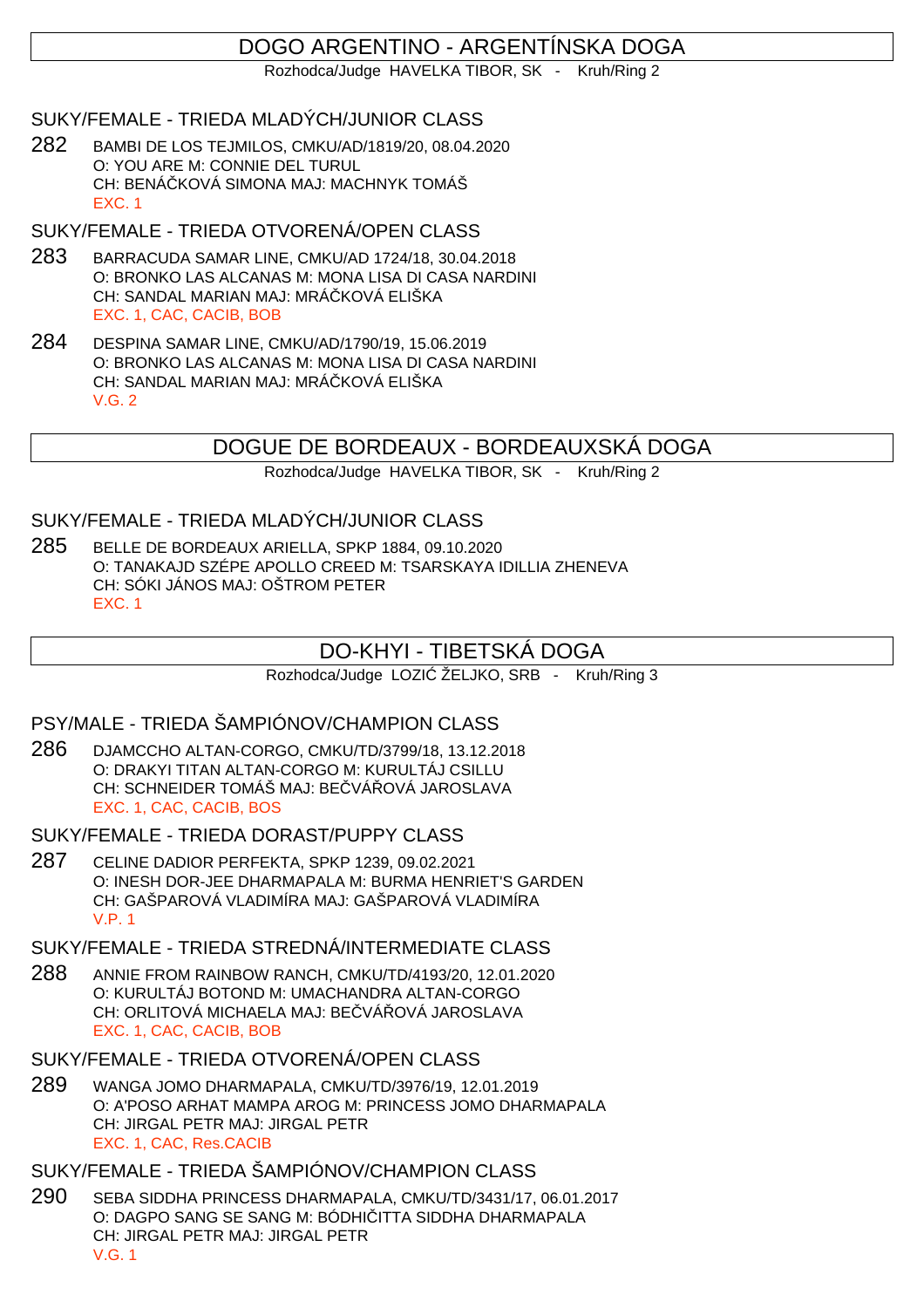# ENTLEBUCHER SENNENHUND - ENTLEBUŠSKÝ SALAŠNÝ PES

Rozhodca/Judge DENK CSABA, HU - Kruh/Ring 4

### SUKY/FEMALE - TRIEDA OTVORENÁ/OPEN CLASS

291 COLLET OD ALMILI, SPKP 547, 24.07.2019 O: BENJAMIN RÁJ NA VYSO INE M: AGNES OD ALMILI CH: VESELÝ MIROSLAV MAJ: CENIGOVÁ MONIKA EXC. 1, CAC, CACIB, BOB

## FILA BRASILEIRO - BRAZÍLSKA FILA

Rozhodca/Judge DENK CSABA, HU - Kruh/Ring 4

# PSY/MALE - TRIEDA ŠAMPIÓNOV/CHAMPION CLASS

- 292 KARAI E DO SERFAS, MET.FILA.107/H/17, 12.08.2016 O: RUBI EROS VIII DE RICALE M: VILLIER ULMO YUCUMA FB CH: SERFAS ENRIQUE MAJ: SZ KE LÁSZLÓ SÁNDORNÉ EXC. 1, CAC, CACIB, BOS
- 293 RONALDO FI-BOX, SPKP 628, 10.10.2017 O: FIEL LPARA SEMPRE BRUNO M: NADIRA FI-BOX CH: ERNÁ DANA MAJ: WUSCHEROVÁ BEATA EXC. 2, Res.CAC, Res.CACIB

SUKY/FEMALE - TRIEDA ŠAMPIÓNOV/CHAMPION CLASS

294 POLLY PARA ALMA, MET.FILA.241/H/20, 16.06.2019 O: LEO MA HACIENDA LA SOLEDAD M: TIANA PRIORA PARA ALMA CH: BURI-BURIMSKAYA IRINA MAJ: KISS SÁNDOR EXC. 1, CAC, CACIB, BOB

# GROSSER SCHWEIZER SENNENHUND - VE KÝ ŠVAJ IARSKY SALAŠNÝ PES

Rozhodca/Judge LOZI ŽELJKO, SRB - Kruh/Ring 3

#### PSY/MALE - TRIEDA OTVORENÁ/OPEN CLASS

295 BRIX FROM BELLS VALLEY, SPKP 1022, 09.02.2019 O: ENZO IRVING M: ALMA Z ALMINEJ ZÁHRADY CH: JORDÁNOVÁ SIMONA MAJ: PLAVEC JÁN EXC. 1, CAC, Res.CACIB

PSY/MALE - TRIEDA ŠAMPIÓNOV/CHAMPION CLASS

296 URKÁN ANDY QUARTERWORLD, SPKP 756, 28.08.2014 O: DEVIL KARANTANSKI M: LAURA QUARTERWORLD CH: BUREŠOVÁ PAVLA MAJ: BALOG JÁN EXC. 1, CAC, CACIB, BOS

### PSY/MALE - TRIEDA VETERÁNOV/VETERAN CLASS

297 DIAMOND BARROW GOLDEN BOHEMICA, CMKU/VSP/1926/13, 03.07.2013 O: DEVIL KARANTANSKI M: AISCHA ROUSE GOLDEN BOHEMICA CH: SMEJKAL DAVID MAJ: DOFKOVÁ PETRA EXC. 1

SUKY/FEMALE - TRIEDA MLADÝCH/JUNIOR CLASS

298 ENNY FROM NINA´S FARM, SPKP 1112, 25.04.2020 O: GOODSPEED FROM SWISS STAR M: CUTE HOLLY FROM NINA´S FARM CH: VYMAZAL JILÍ MAJ: LIPTÁKOVÁ GABRIELA EXC. 2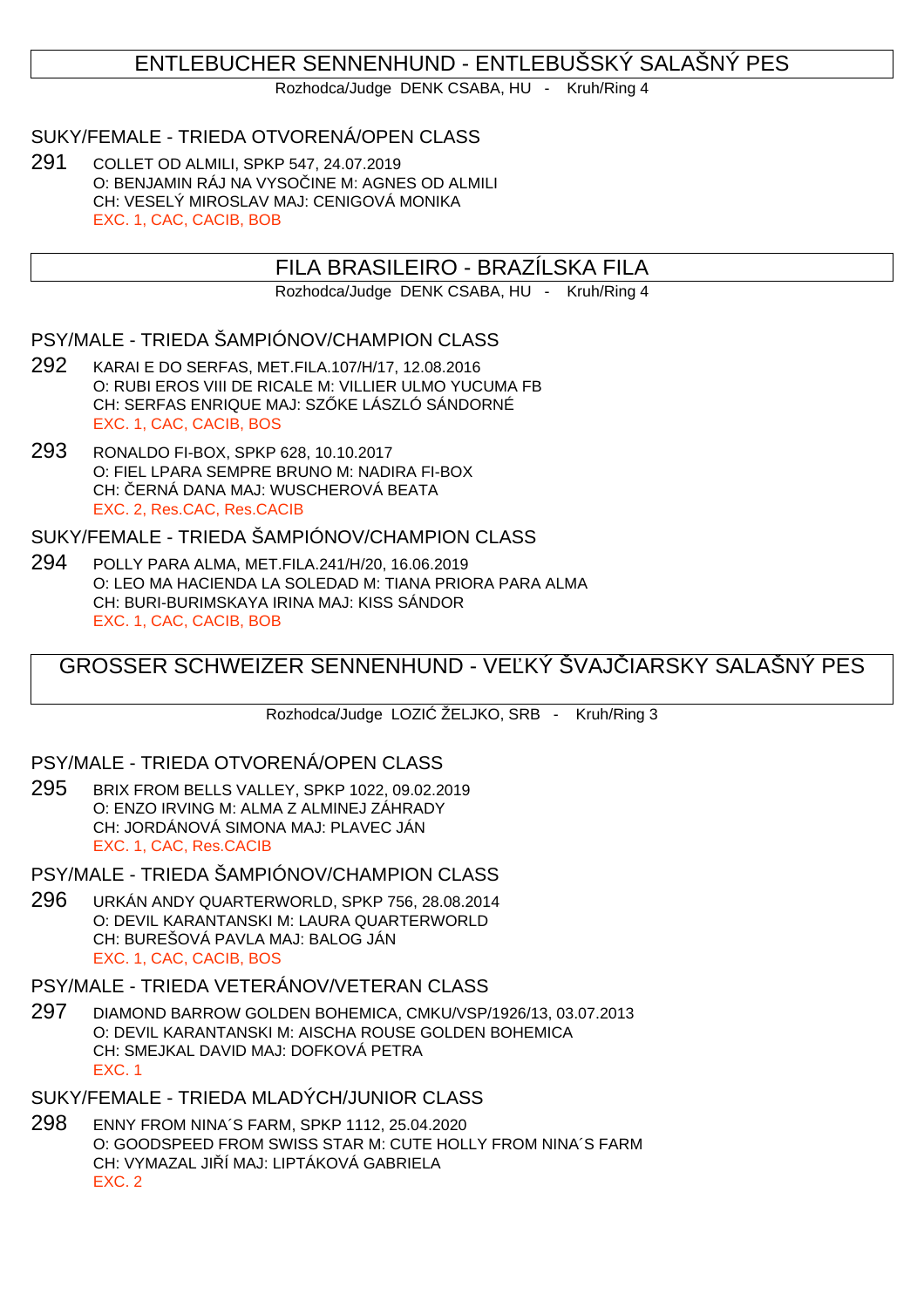299 MOLLY MY WILD BEAUTY CLARK S FUTURE, CMKU/VSP/4115/20, 13.03.2020 O: BALIHARA RANCH´S ARTIM OF TANGLECROSS M: DJAKARTA CLARK S FUTURE CH: B. HULOVÁ JANA MAJ: DOFKOVÁ PETRA EXC. 1, CAJC, Junior BOB, BOB

#### SUKY/FEMALE - TRIEDA STREDNÁ/INTERMEDIATE CLASS

300 I'M ALLY OUR CHAMPIONS, CMKU/VSP/4005/19, 31.12.2019 O: NABUCCO VALATHECA M: ANASTACIA STAR QUARTERWORLD CH: MACKOVÁ LUCIE MAJ: GRYGAR PETR EXC. 1, CAC, CACIB

SUKY/FEMALE - TRIEDA OTVORENÁ/OPEN CLASS

301 HONEY SUNNY OUR CHAMPIONS, CMKU/VSP/3919/19, 12.09.2019 O: CASIUS CLAY OUR CHAMPIONS M: FESTINA LENTE HOLLY DOLLY CH: MACKOVÁ LUCIE MAJ: RUSZÓ PETRA ABS.

# HOVAWART

Rozhodca/Judge DENK CSABA, HU - Kruh/Ring 4

#### PSY/MALE - TRIEDA MLADÝCH/JUNIOR CLASS

- 302 PADDY ALDEON, SPKP 1696, 28.04.2020 O: PLATTENSEE-WART CORTEZ M: CHARLOTTE ALDEON CH: KUSKA PAVEL MAJ: BARANOVSKÝ BRANISLAV EXC. 1, CAJC, Junior BOB, BOS
- 303 YENKIS KRÁĽOVSKÁ STRÁŽ, SPKP 1705, 17.06.2020 O: CH CANNY CARPATHIA HEART M: CIE JAMAICA KRÁ OVSKÁ STRÁŽ CH: BABÍKOVÁ MARTINA MAJ: SEDLÁČEK MARTIN EXC. 2

#### PSY/MALE - TRIEDA STREDNÁ/INTERMEDIATE CLASS

304 LUCKY LUKE DEBBIE-ANN, SPKP 1674, 17.09.2019 O: COOPER DEBBIE-ANN M: DERRIN DEBBIE-ANN CH: BANERTOVÁ KRISTÝNA MAJ: SIDORJÁKOVÁ RENATA + SIDORJÁKOVÁ VERONIKA EXC. 1, CAC, CACIB

#### PSY/MALE - TRIEDA OTVORENÁ/OPEN CLASS

- 305 CYRIL ANJELSKÁ STRÁŽ, SPKP 1628, 14.04.2019 O: HAVEL VOM WILDWEIBCHENSTEIN M: JASMINE KRÁ OVSKÁ STRÁŽ CH: BACIGÁL JAROSLAV MAJ: ZHORELICKY ANGELA EXC. 1, CAC
- PSY/MALE TRIEDA ŠAMPIÓNOV/CHAMPION CLASS
- 306 CASPER ANJELSKÁ STRÁŽ, SPKP 1624, 14.04.2019 O: HAVEL VOM WILDWEIBCHENSTEIN M: JASMINE KRÁ OVSKÁ STRÁŽ CH: BACIGÁL JAROSLAV MAJ: BACIGÁL JAROSLAV + BACIGÁLOVÁ JANA EXC. 1, CAC, Res.CACIB

SUKY/FEMALE - TRIEDA MLADÝCH/JUNIOR CLASS

- 307 JOYA MISTA JASWIN, SPKP 1724, 23.10.2020 O: MEFISTO ALDEON M: HAJA HOVI-RAJ CH: ERVE OVÁ M.AS. MAJ: TURCSÁNYI UDOVÍT EXC. 1, CAJC
- SUKY/FEMALE TRIEDA STREDNÁ/INTERMEDIATE CLASS
- 308 BLUE STELLA MY ARDEEN, SPKP 1691, 03.02.2020 O: PLATTENSEE-WART CORTEZ M: LUNA ALDEON CH: DUJSÍKOVÁ ĽUBOMÍRA MAJ: KOZÁK MARTIN EXC. 1, CAC

SUKY/FEMALE - TRIEDA OTVORENÁ/OPEN CLASS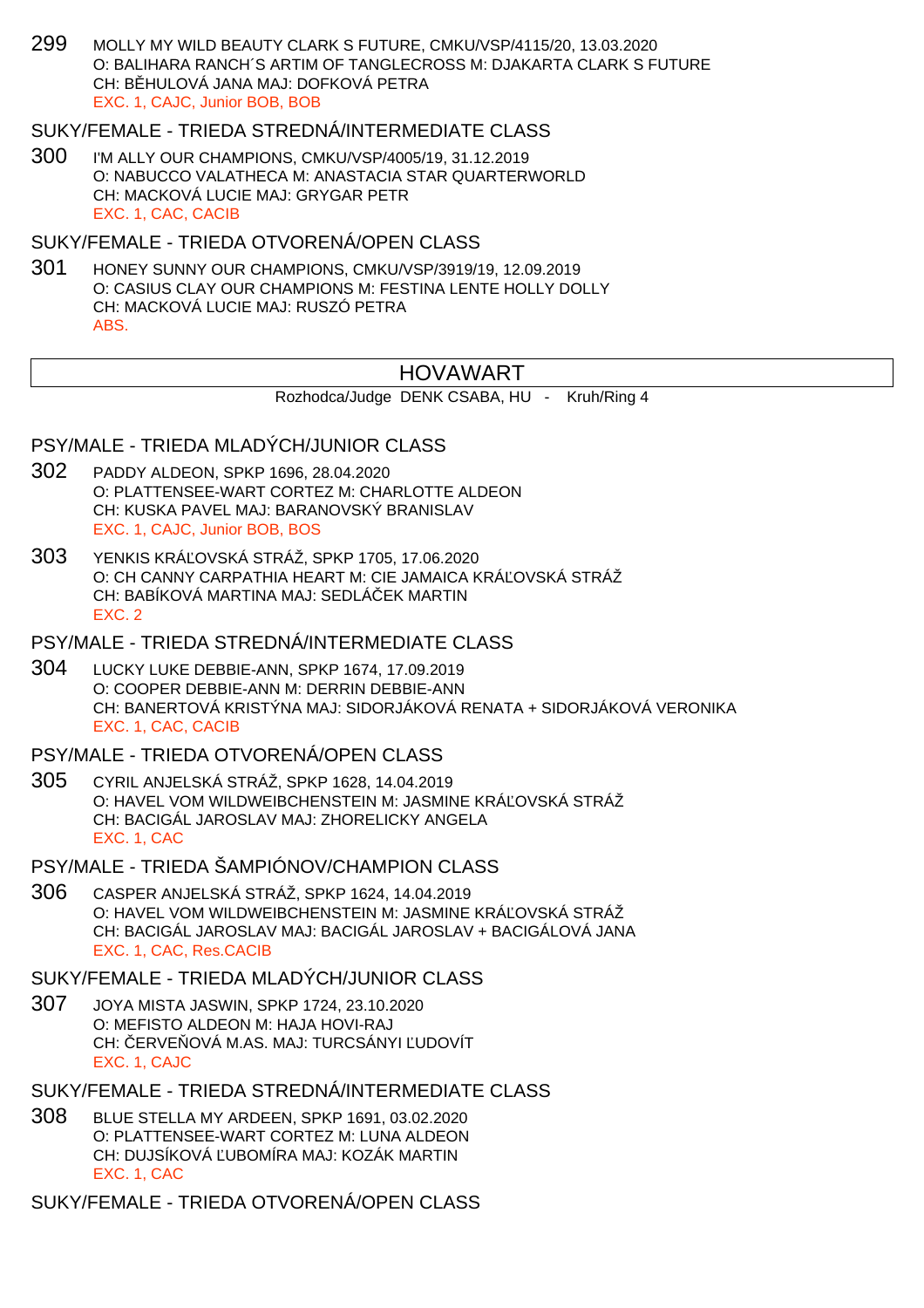- 309 CORINA ANJELSKÁ STRÁŽ, SPKP 1631, 14.04.2019 O: HAVEL VOM WILDWEIBCHENSTEIN M: JASMINE KRÁ OVSKÁ STRÁŽ CH: BACIGÁL JAROSLAV MAJ: BACIGÁL JAROSLAV EXC. 2, Res.CAC
- 310 DANIELLE EBRITTE, SPKP 1610, 23.01.2019 O: ANTEK VOM EIBENBOGEN M: ABBIE EBRITTE CH: VARGOVÁ KATARÍNA MAJ: CHOMOVÁ TATIANA EXC. 1, CAC, CACIB, BOB
- 311 TILLY VOM HAUSE LUKA, SPKP 1603, 14.11.2018 O: ARKO VON DER SPREEAUE M: RUNA VOM HAUSE LUKA CH: DENDL ELISABETH MAJ: ONDRÁŠKOVÁ MARTINA EXC. 4
- 312 XAMINA KRÁ OVSKÁ STRÁŽ, SPKP 1645, 21.05.2019 O: CH LEROY ALDEON M: CH NIAGARA KRÁ OVSKÁ STRÁŽ CH: BABÍKOVÁ MARTINA MAJ: BABÍKOVÁ MARTINA EXC. 3

## SUKY/FEMALE - TRIEDA ŠAMPIÓNOV/CHAMPION CLASS

313 VIRGINIA KRÁĽOVSKÁ STRÁŽ, SPKP 1525, 27.06.2017 O: LEROY VON DER HOFREITE M: JAMAICA KRÁ OVSKÁ STRÁŽ CH: BABÍKOVÁ MARTINA MAJ: BABÍKOVÁ MARTINA EXC. 1, CAC, Res.CACIB

# KAVKAZSKAIA OVTCHARKA - KAUKAZSKÝ OVČIAK

Rozhodca/Judge LOZI ŽELJKO, SRB - Kruh/Ring 3

## PSY/MALE - TRIEDA MLADÝCH/JUNIOR CLASS

315 ATILA LEINADIPAD-PDDPS, SPKP 1914, 03.08.2020 O: MIA CAOKO MIA CEFAN M: MARILYN MOUNT CHÁN CH: ŠKIRDA PATRIK MAJ: BACULÍKOVÁ KRISTÍNA + BACULÍK JÁN EXC. 1, CAJC, Junior BOB

### PSY/MALE - TRIEDA ŠAMPIÓNOV/CHAMPION CLASS

314 K HEGY-SZÉPE FLYNN, MET.KAUK.JUH.789/18, 26.06.2018 O: BATTYÁNI DÖNCI NÉRÓ M: K HEGY-SZÉPE EMIRA CH: PERECZES ZSOLT MAJ: PERECZES ZSOLT + PERECZES ALEXANDRA EXC. 1, CAC, CACIB, BOB

# SUKY/FEMALE - TRIEDA ŠAMPIÓNOV/CHAMPION CLASS

316 K HEGY-SZÉPE FIBY, MET.KAUK.JUH.791/18, 26.06.2018 O: BATTYÁNI DÖNCI NÉRÓ M: K HEGY-SZÉPE EMIRA CH: PERECZES ZSOLT MAJ: PERECZES ZSOLT + PERECZES ALEXANDRA EXC. 1, CAC, CACIB, BOS

# LANDSEER

Rozhodca/Judge LOZI ŽELJKO, SRB - Kruh/Ring 3

# PSY/MALE - TRIEDA ŠAMPIÓNOV/CHAMPION CLASS

317 ABDUL TOBI MIRACLE STAR, SPKP 410, 09.01.2018 O: ANUBIS VON DEN LUCKY GIANTS M: DAFRA Z LADEROVA CH: UHROVÁ IVETA MAJ: UHROVÁ IVETA EXC. 1, CAC, CACIB, BOB

# SUKY/FEMALE - TRIEDA ŠAMPIÓNOV/CHAMPION CLASS

318 CATHERINE CARPATHIAN VALLEY, SPKP 429, 22.02.2019 O: ELVIS VON DES BACHES RAUSCHEN M: CORY POD SVATOU HOROU CH: ERNAJOVÁ IVANA MAJ: ERNAJOVÁ IVANA EXC. 1, CAC, CACIB, BOS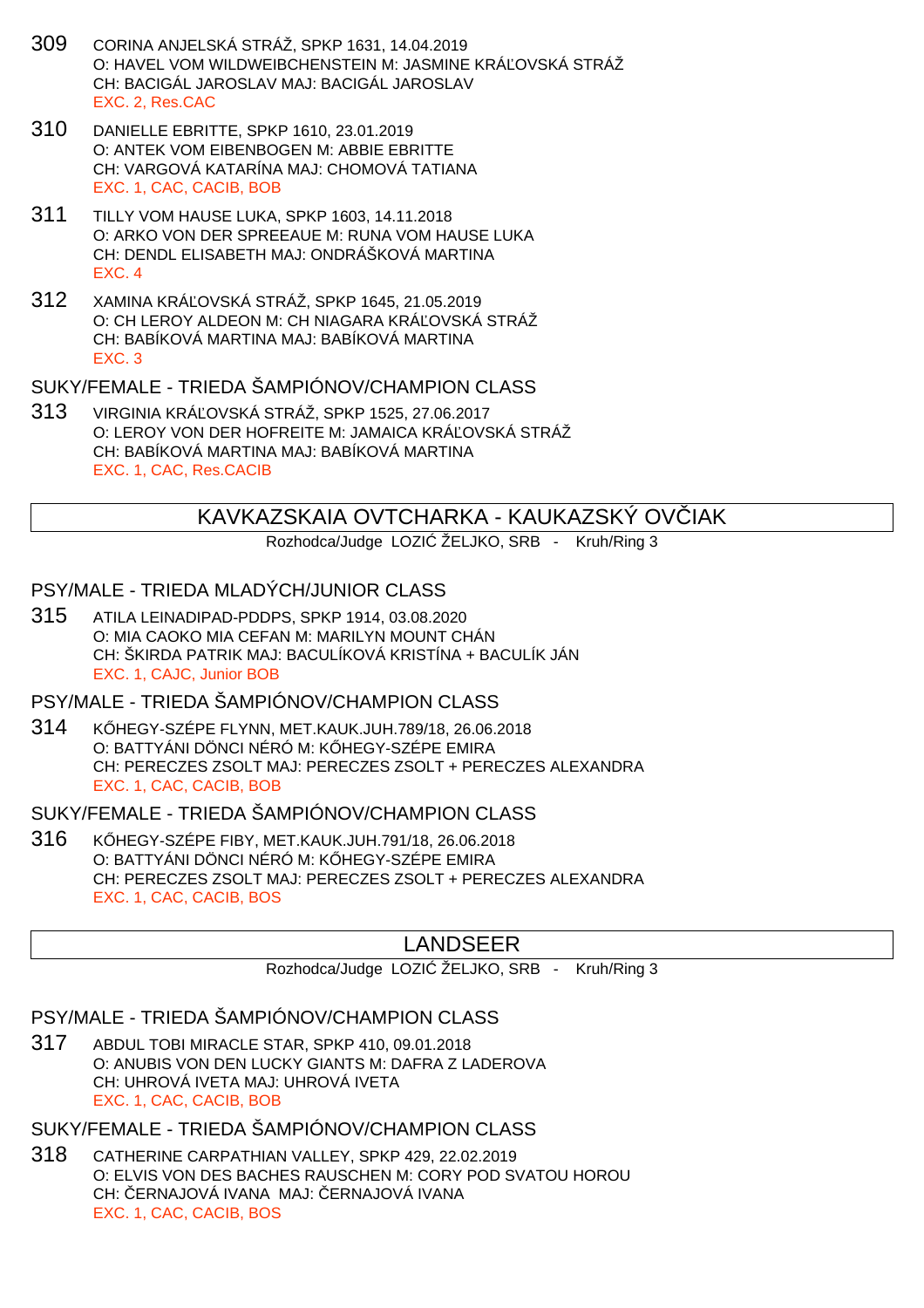# LEONBERGER

Rozhodca/Judge LOZI ŽELJKO, SRB - Kruh/Ring 3

#### PSY/MALE - TRIEDA STREDNÁ/INTERMEDIATE CLASS

319 GORDON MAX MAXILEV, SPKP 1763, 09.04.2020 O: A´GARDEN ALMOND DOVELET M: DELFI LADY MAXILEV CH: OROLÍNOVÁ JANA MAJ: KUŠNIEROVÁ ADRIANA EXC. 1, CAC, CACIB, BOS

### SUKY/FEMALE - TRIEDA MLADÝCH/JUNIOR CLASS

320 BUSHY LEO TAYRA FROM ARWILAND, CMKU/L/6294/20, 31.07.2020 O: JASON VOM NONNENWALD M: ARWEN ORO BETA GRUIS CH: PEL ÁKOVÁ MARTINA MAJ: PEL ÁKOVÁ MARTINA EXC. 1

### SUKY/FEMALE - TRIEDA STREDNÁ/INTERMEDIATE CLASS

321 GLORY GRACE MAXILEV, SPKP 1765, 09.04.2020 O: A´GARDEN ALMOND DOVELET M: DELFI LADY MAXILEV CH: OROLÍNOVÁ JANA MAJ: OROLÍNOVÁ JANA EXC. 1, CAC

#### SUKY/FEMALE - TRIEDA OTVORENÁ/OPEN CLASS

- 322 AGREE WITH TORY FROM ARWILAND, CMKU/L/6112/19, 10.04.2019 O: KINGLORD MR DORIAN M: ARWEN ORO BETA GRUIS CH: PELČÁKOVÁ MARTINA MAJ: FIŠEROVÁ HANA ABS.
- 323 BELINDA ALMOND DOVELET, SPKP 1747, 15.04.2019 O: JIMINY JAMPPA DU CHATEAU DES LYS M: BAMBI LADY MAXILEV CH: SOPIROVÁ ALEXANDRA MAJ: SOPIROVÁ ALEXANDRA EXC. 1, CAC, CACIB, BOB

SUKY/FEMALE - TRIEDA ŠAMPIÓNOV/CHAMPION CLASS

324 SKUTESJÖNS DUDLEYA DREAM OF ATUIN, CMKU/L/6095/-19/19, 14.01.2019 O: ATUIN NANDO BUDWEISER CAVALIER M: MEDVEBERGI MASZKOS KHALEESI CH: SKARNEHALL MARGARETA MAJ: BAREŠOVÁ VERONIKA + BARES PETR EXC. 1, CAC, Res.CACIB

# MASTIFF

Rozhodca/Judge LOZI ŽELJKO, SRB - Kruh/Ring 3

#### SUKY/FEMALE - TRIEDA DORAST/PUPPY CLASS

325 XENA POD SLOVÁCKÝM NEBEM, CMKU/EM/1596/21, 25.01.2021 O: EDWARD DOLCE VITA BOHEMIA M: DOLORES DOLCE VITA BOHEMIA CH: DAN K MARTIN MAJ: VALLOVÁ VIERA V.P. 1

# MASTÍN ESPA OL - ŠPANIELSKY MASTIN

Rozhodca/Judge LOZI ŽELJKO, SRB - Kruh/Ring 3

#### SUKY/FEMALE - TRIEDA STREDNÁ/INTERMEDIATE CLASS

326 CALLISIA DE KAMASTINO, CMKU/ME/1572/20, 13.01.2020 O: BIAR MARQUES DE TRAMASTERRA M: BIANCA DE KAMASTINO CH: KAPLANOVÁ MICHAELA MAJ: KAPLANOVÁ MICHAELA EXC. 1, CAC, Res.CACIB

#### SUKY/FEMALE - TRIEDA OTVORENÁ/OPEN CLASS

327 ULTRA UMBRA LU DAREVA, PKR.II-138373, 02.06.2019 O: GITANO DE LA CALELLA DE OTUR M: SANGRIA LU DAREVA CH: JASINSKA EWA JANIK DARIA MAJ: JASINSKA EWA + JANIK DARIA EXC. 1, CAC, CACIB, BOB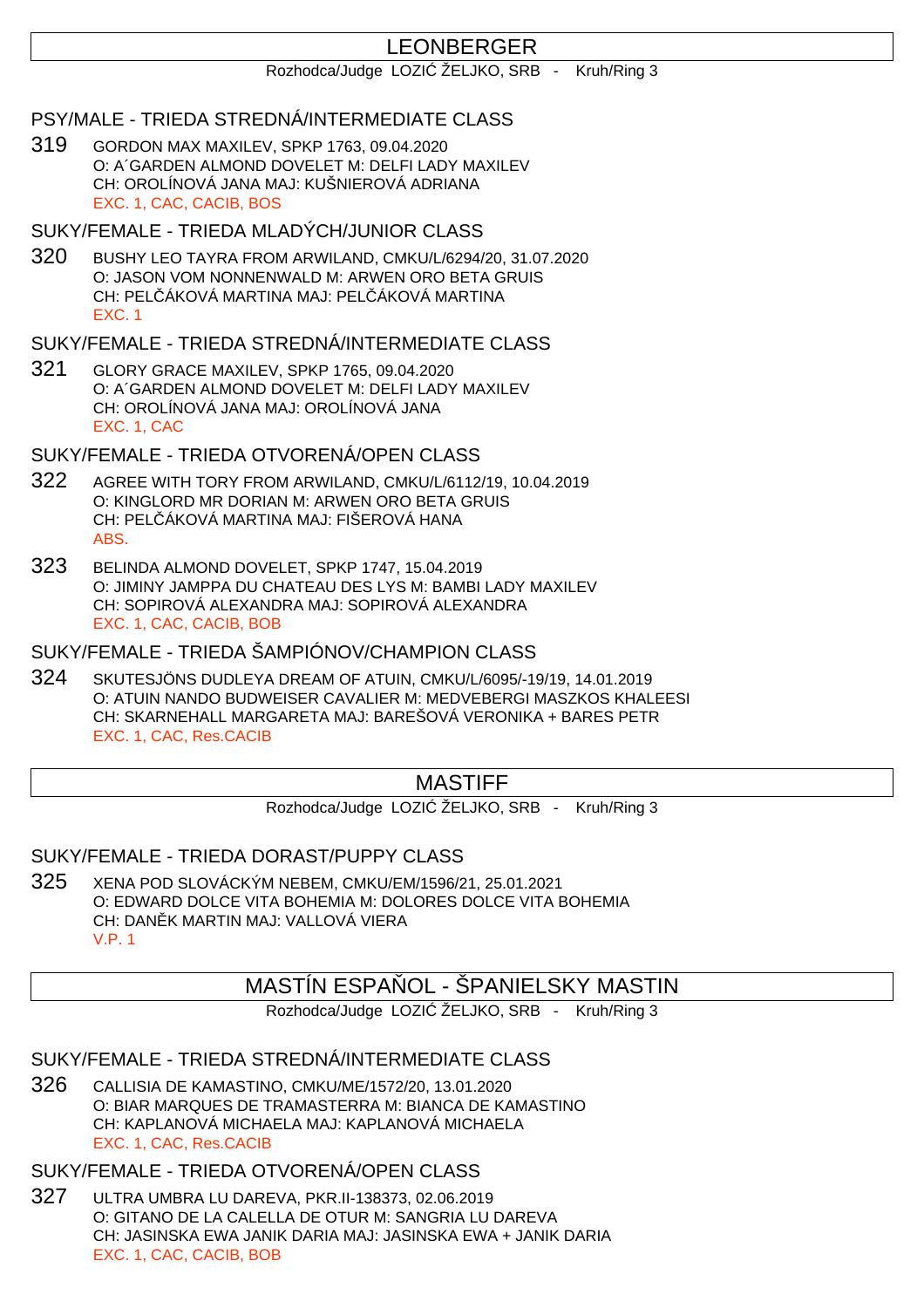# NEWFOUNDLAND - NOVOFUNDLANDSKÝ PES

Rozhodca/Judge LOZI ŽELJKO, SRB - Kruh/Ring 3

#### PSY/MALE - TRIEDA STREDNÁ/INTERMEDIATE CLASS

328 DAYBREAKER'S ILLUSIONIST, CMKU/NF/6836/-21/20, 16.05.2020 O: PACYFIK BIS DUET WICHROWE LAKI M: OUKAYA FOREVER NOBODY CAN STOP DAYBREAKER'S CH: ZIÓLKOWSKI MACIEJ MAJ: P NI KOVÁ LADISLAVA EXC. 1, CAC, Res.CACIB

### PSY/MALE - TRIEDA OTVORENÁ/OPEN CLASS

- 329 FORREST GUMP CRAZY CLIFF, CMKU/NF/6658/19, 20.08.2019 O: BLACK BOOMER ANGELS GABOO M: AQUATORIYA KELVIN ISEDGE OF GLORY CH: VLČKOVÁ ANITA MAJ: VLČKOVÁ ANITA EXC. 2, Res.CAC
- 330 XAROS CYGA SKIE NIED WIADKI, SPKP 2179, 05.01.2019 O: DARKFLIGHT IRVING FOR RIESRAND M: JAGA CYGA SKIE NIED WIADKI CH: PLOCHACKA MAGDALENA MAJ: HRONCOVÁ ADRIANA EXC. 1, CAC

# PSY/MALE - TRIEDA ŠAMPIÓNOV/CHAMPION CLASS

331 ARMANI E.S.O. CZECH DOG, CMKU/NF/6467/17, 01.09.2017 O: SENT-DJONS PERFECT FOR VANTOLLA M: AVENSIS BEAR OF THE MONK CH: PANCNER OTAKAR MAJ: PĚNIČKA JIŤ + PĚNIČKOVÁ LADISLAVA EXC. 1, CAC, CACIB, BOB

## SUKY/FEMALE - TRIEDA DORAST/PUPPY CLASS

332 JULLY SAVAGE BLOW, CMKU/NF/6822/20, 06.12.2020 O: CHARLS JOHNSON BÄR VOM WASSERHÄUSEL M: GILLI SAVAGE BLOW CH: DUDEK MARTIN MAJ: DUDEK MARTIN V.P. 1

### SUKY/FEMALE - TRIEDA MLADÝCH/JUNIOR CLASS

333 CHELLY SAVAGE BLOW, CMKU/NF/6741/20, 20.03.2020 O: DORIEN DE SHAWN Z POVODÍ SVRATKY M: TIFFANY OD TROJSKÉ SKÁLY CH: DUDEK MARTIN MAJ: DUDEK MARTIN EXC. 1, CAJC, Junior BOB, BOS

### SUKY/FEMALE - TRIEDA STREDNÁ/INTERMEDIATE CLASS

334 GOLDEN GIRL CRAZY CLIFF, CMKU/NF/6712/20, 30.01.2020 O: SENT-DJONS ZEUS M: ABIGALE CRAZY CLIFF CH: VLČKOVÁ ANITA MAJ: VLČKOVÁ ANITA V.G. 1

## SUKY/FEMALE - TRIEDA OTVORENÁ/OPEN CLASS

335 ELISE LOGRUS, CMKU/NF/6633/-19/18, 06.11.2018 O: COBRA COMMANDER M: CATCH BEAM FROM HELL AVANGLION CH: GRABOWSKA ANNA MAJ: KOLLERTOVÁ MICHAELA EXC. 1

# RIESENSCHNAUZER PFEFFERSALZ - BRADÁ VE KÝ KORENIE A SO

Rozhodca/Judge DENK CSABA, HU - Kruh/Ring 4

# PSY/MALE - TRIEDA STREDNÁ/INTERMEDIATE CLASS

336 PARSIFAL KELADOR, SPKP 2180, 04.04.2020 O: IKARUS VOM LUTHER SEE M: LORRAINE KELADOR CH: STRAKOVÁ ZUZANA MAJ: BEZECNÝ PETER EXC. 1, CAC, CACIB, BOS

#### SUKY/FEMALE - TRIEDA MLADÝCH/JUNIOR CLASS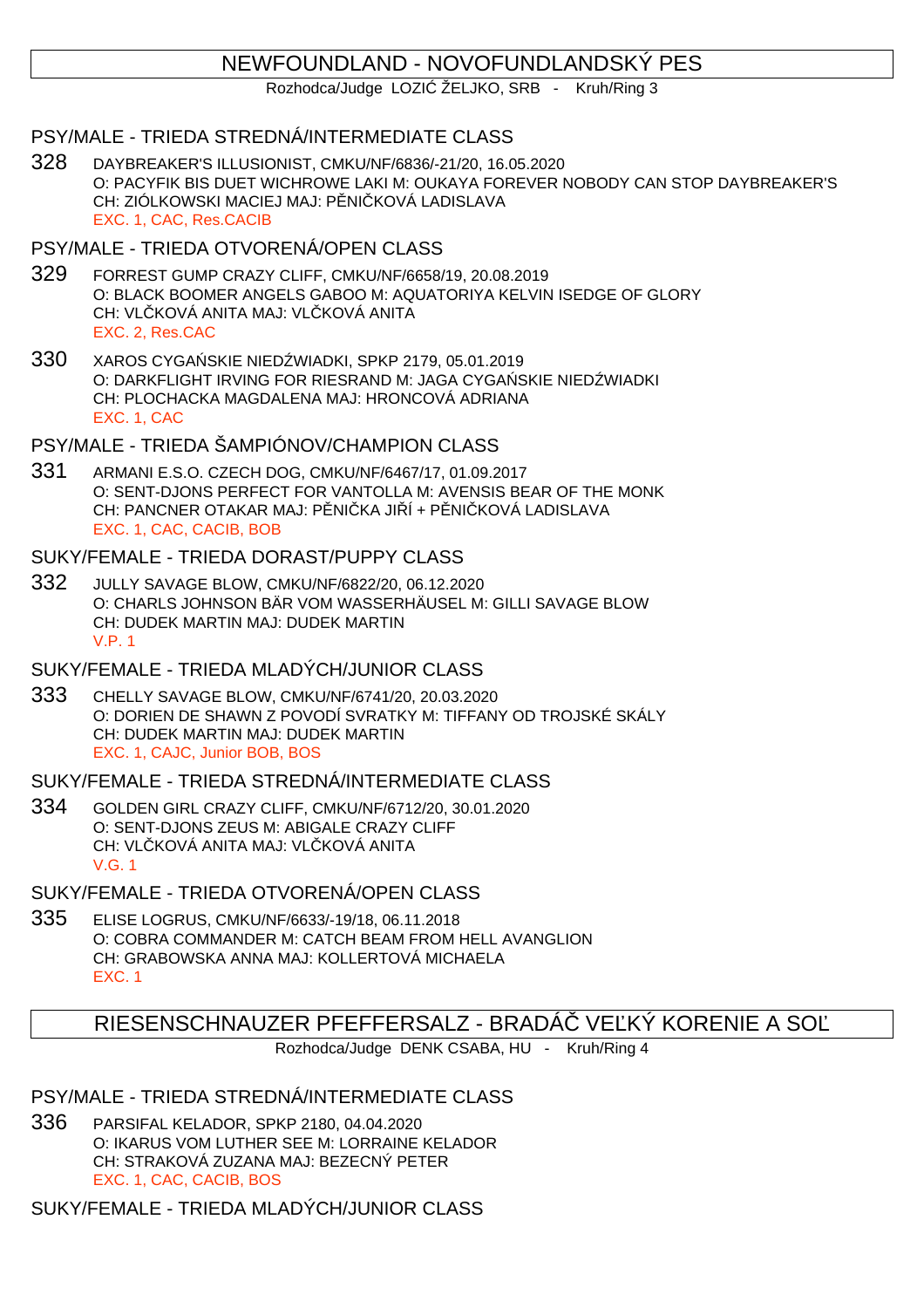337 PENELOPE KELADOR, SPKP 2184, 04.04.2020 O: IKARUS VOM LUTHER SEE M: LORRAINE KELADOR CH: STRAKOVÁ ZUZANA MAJ: SKOKANOVÁ KREMPASKÁ LUCIA EXC. 1, CAJC, Junior BOB, BOB

#### SUKY/FEMALE - TRIEDA OTVORENÁ/OPEN CLASS

338 PARIS KELADOR, SPKP 2183, 04.04.2020 O: IKARUS VOM LUTHER SEE M: LORRAINE KELADOR CH: STRAKOVÁ ZUZANA MAJ: VÁCLAV IMRICH EXC. 1, CAC

# RIESENSCHNAUZER SCHWARZ - BRADÁ VE KÝ JERNY

Rozhodca/Judge DENK CSABA, HU - Kruh/Ring 4

#### PSY/MALE - TRIEDA STREDNÁ/INTERMEDIATE CLASS

339 CRASH TEST PAULLA GANG, CMKU/KV/7944/20, 10.01.2020 O: HANNIBAL BARKAS RADINIE M: AL FAWARIS PAULLA GANG CH: Z BKOVÁ PAVLA MAJ: BE OVÁ ALICA EXC. 1, CAC, Res.CACIB

#### PSY/MALE - TRIEDA OTVORENÁ/OPEN CLASS

340 SIMPLY SNICKERS GOLDEST DANUBIUS, CMKU/KV/7816/19, 23.02.2019 O: LETO LARAN GOLDEST DANUBIUS M: SIMONETTE VON BLACKMOORE CH: ROHLENOVÁ PETRA MAJ: NYKODYMOVÁ PETRA EXC. 1, CAC, CACIB, BOS

### SUKY/FEMALE - TRIEDA MLADÝCH/JUNIOR CLASS

341 GENTLY BORN TRANQUIL LIFE, RKF 6150788, 20.10.2020 O: GENTLY BORN EVERYDAY HIT M: GENTLY BORN JUST FOR YOU CH: VLASOVA ANNA MAJ: NYKODYMOVÁ PETRA EXC. 1, CAJC, Junior BOB

#### SUKY/FEMALE - TRIEDA OTVORENÁ/OPEN CLASS

342 DEJNA KALIMANTANA, SPKP 2160, 18.03.2019 O: FRODO DYAS POLAND M: BERTA KALIMANTANA CH: KOCTÚROVÁ JANKA MAJ: KOCTÚROVÁ JANKA EXC. 1, CAC, Res.CACIB

# SUKY/FEMALE - TRIEDA ŠAMPIÓNOV/CHAMPION CLASS

- 343 ANAIS VON RIESENBART, MET.O.SCHN.415/H/19, 23.03.2018 O: GENTLEMAN GLENN VON ANN-CHATEAU M: NADEL ESSY RADINIE CH: DOSA E. BEATA MAJ: KOZMA DOROTTYA EDINA EXC. 2, Res.CAC
- 344 DÁRIUS-BRILL FRANCESCA, MET.Ó.SCHN.432/19, 28.04.2019 O: GENTLY BORN CHRISTIAN DIOR M: BACCARA VON DER TALMÜHLE CH: LÁNGH RAJMUND MAJ: TIBAY NORBERT + LANGH RAJMUND EXC. 1, CAC, CACIB, BOB

#### SUKY/FEMALE - TRIEDA VETERÁNOV/VETERAN CLASS

345 BERTA KALIMANTANA, SPKP 1888, 19.06.2012 O: DEVIL DENNY GOLDEST DANUBIUS M: ASMAR MISS KALIMANTANA CH: KOCTÚROVÁ JANKA MAJ: KOCTÚROVÁ JANKA EXC. 1

# ROTTWEILER

Rozhodca/Judge LOZI ŽELJKO, SRB - Kruh/Ring 3

PSY/MALE - TRIEDA MLADÝCH/JUNIOR CLASS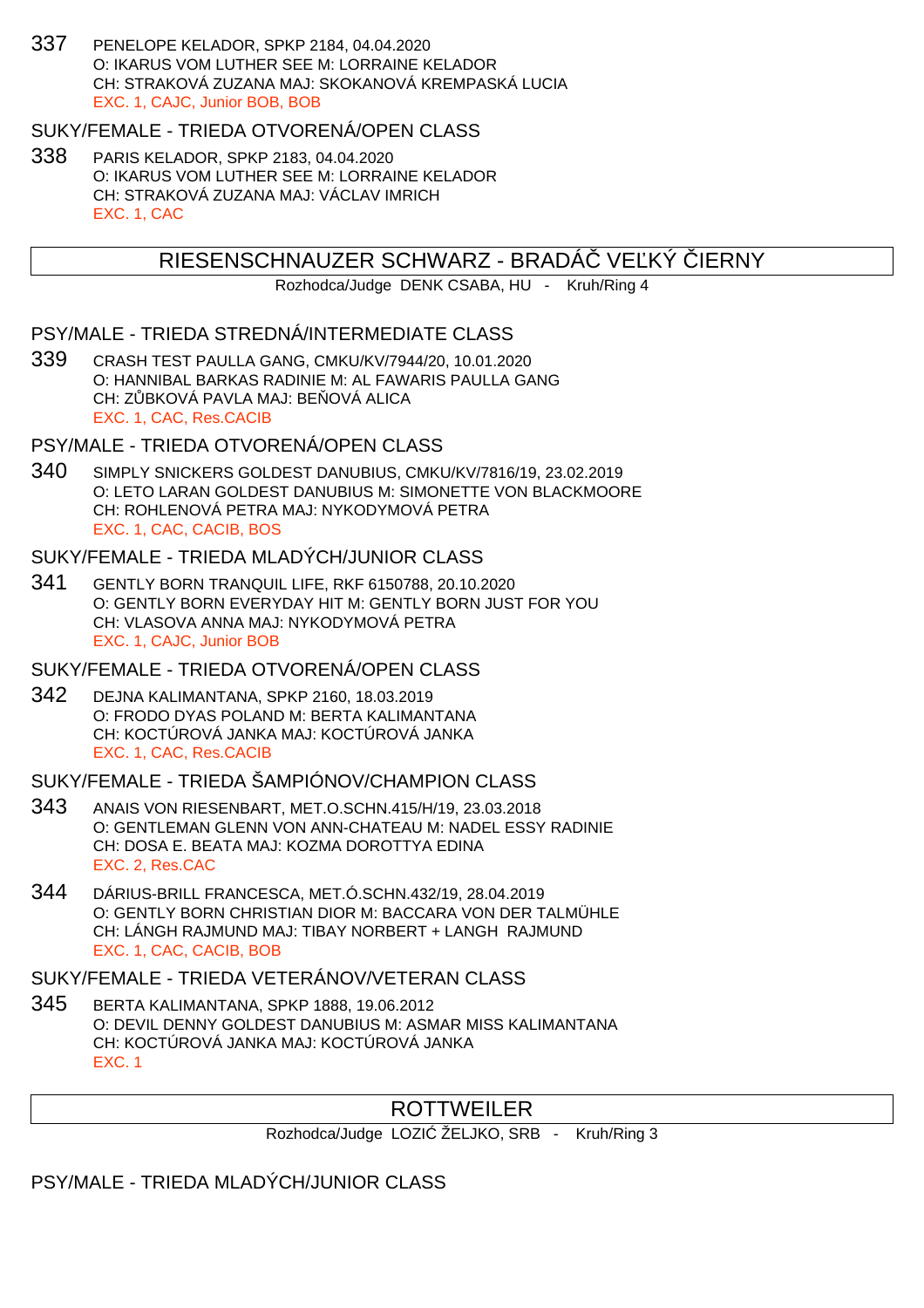346 CERES OLI ROTTY, SPKP 3245, 05.04.2020 O: ANGAROS RINGER ROTT M: GINGER MARMAK-ROTTI CH: AKLOŠ PETER MAJ: ROD BRANISLAV V.G. 1

# PSY/MALE - TRIEDA ŠAMPIÓNOV/CHAMPION CLASS

347 RAFALE FOR RPH NEKAR VOM IGLENBURG, SPKP 3002, 20.02.2016 O: BLEPER´S MIG M: ZHEZA VOM IGLENBURG CH: PAVLOVA E.N. MAJ: MAJGOTOVÁ IVETA EXC. 1, CAC, CACIB, BOB

#### SUKY/FEMALE - TRIEDA MLADÝCH/JUNIOR CLASS

348 TILLY VOM GROSSEN TAL, JR 704199 RW, 31.10.2020 O: RUDI VOM HAUSE NEUBRAND III. M: YUKI VOM GROSSEN TAL CH: GAGI ALEKSANDAR MAJ: TAKÁ IGOR V.G. 1

#### SUKY/FEMALE - TRIEDA STREDNÁ/INTERMEDIATE CLASS

349 MADLEN ORINT, SPKP 3209, 31.08.2019 O: CAM LIB-VACH M: JAGGA ORINT CH: VARGA MARIÁN MAJ: KOVÁCSOVÁ RENÁTA V.G. 1

SUKY/FEMALE - TRIEDA OTVORENÁ/OPEN CLASS

350 HONEY GIRA MAROL-MAY, SPKP 3197, 18.05.2019 O: BLITZ VOM TAMRIEL M: FRANCISS MARTINIK CH: MENDEL MARIÁN MAJ: ZLATNICKÝ PATRIK EXC. 1

# RUSSKIY TCHIORNY TERRIER - RUSKÝ ČIERNY TERIÉR

Rozhodca/Judge LOZI ŽELJKO, SRB - Kruh/Ring 3

#### PSY/MALE - TRIEDA MLADÝCH/JUNIOR CLASS

351 VEGAS TER'AVALON, UKU.0501320, 30.10.2020 O: SHAMAN TER'AVALON M: BEDOVAYA DEVCHONKA TER'AVALON CH: LIUBNYTSKA OLENA MAJ: FOŁTA-NIEDZIELCZYK SABINA + ŁAGOWSKI ANDRZEJ EXC. 1, CAJC, Junior BOB

#### PSY/MALE - TRIEDA STREDNÁ/INTERMEDIATE CLASS

352 DANTE JERNY SEN, SPKP 373, 26.08.2019 O: PATRIOT IZ RUSSKOI DINASTII M: GLAFIRA S ZOLOTOGO GRADA CH: HELDOVÁ SO A MAJ: HELDOVÁ LUCIA EXC. 1, CAC, Res.CACIB

#### PSY/MALE - TRIEDA OTVORENÁ/OPEN CLASS

353 ADORABLE MAGNATERIA, PKR.II-139609, 15.06.2019 O: NEZHNY ZVER GARANT M: WERONA MAGNATERIA CH: MROZI SKA AGNIESZKA MAJ: MROZINSKA AGNIESZKA EXC. 1, CAC, CACIB, BOS

#### SUKY/FEMALE - TRIEDA STREDNÁ/INTERMEDIATE CLASS

354 BLACK DIAMOND MAGNATERIA, PKR.II-139048, 01.10.2019 O: BLACK JACK WSPOMNIENIE O TIGRZE M: SOCHI MAGNATERIA CH: MROZI SKA AGNIESZKA MAJ: MROZINSKA AGNIESZKA EXC. 1, CAC, CACIB, BOB

#### SUKY/FEMALE - TRIEDA OTVORENÁ/OPEN CLASS

355 ENYA NIGER VENUSTAS, PKR.II-138799, 11.03.2019 O: MONOMAH NOCH NA KUPALU M: DYNASTIA NIGER VENUSTAS CH: FOLTA-NIEDZIELCZYK SABINA MAJ: SZKARADOWSKI ZBIGNIEW EXC. 1, CAC, Res.CACIB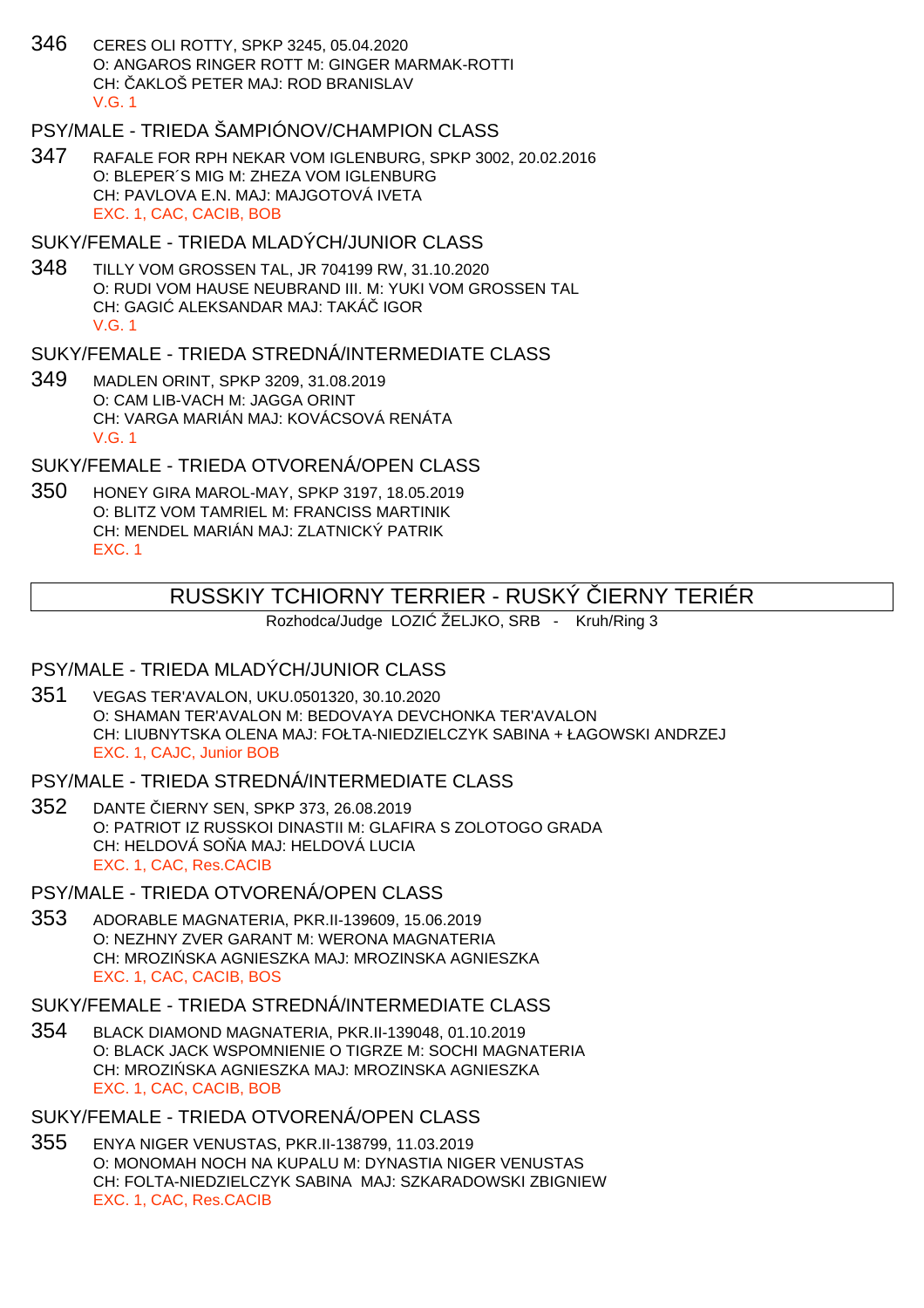# SCHNAUZER PFEFFERSALZ - BRADÁ STREDNÝ KORENIE A SO

Rozhodca/Judge DENK CSABA, HU - Kruh/Ring 4

## PSY/MALE - TRIEDA MLADÝCH/JUNIOR CLASS

356 RUBIN GAGATEK, CMKU/KS/9957/21, 25.09.2020 O: KSANTIA AMBASSADOR M: ALTEZZA MASSIMA REALITY CH: STELMACH ALINA MAJ: JAKEŠOVÁ HANA EXC. 1, CAJC, Junior BOB, BOB

#### PSY/MALE - TRIEDA STREDNÁ/INTERMEDIATE CLASS

357 DAX Z PEKNÉHO POĽA, SPKP 1559, 12.04.2020 O: FRANK A FINTA F MORAVA M: BERTA Z PEKNÉHO PO A CH: KOLLÁROVÁ ZUZANA MAJ: KOLLÁROVÁ ZUZANA EXC. 1, CAC, CACIB

## PSY/MALE - TRIEDA OTVORENÁ/OPEN CLASS

358 LABYRINT ALARM BESKYD, CMKU/KS/9198/18, 27.01.2018 O: NEWTON ARTAX´S ANGELS M: LOLITTA ALARM BESKYD CH: FAJKUSOVÁ LENKA MAJ: KALIŠÍK VLADIMÍR + FABRY IVAN EXC. 1, CAC, Res.CACIB

### PSY/MALE - TRIEDA ŠAMPIÓNOV/CHAMPION CLASS

359 KVIDO A FINTA F MORAVA, SPKP 1566, 28.04.2020 O: FRANK A FINTA F MORAVA M: GEENA ALARM BESKYD CH: BENEŠOVSKÁ JITKA MAJ: HARGAŠ PETER EXC. 1, CAC

## SUKY/FEMALE - TRIEDA OTVORENÁ/OPEN CLASS

- 360 ALTEZZA MASSIMA REALITY, PKR.II-135979, 04.08.2018 O: ANKOR KURAZH NAIL M: ALTEZZA MASSIMA TOP DELLA VITTORIA CH: GARBUZOVA SVIETLANA MAJ: STELMACH ALINA EXC. 2, Res.CAC, Res.CACIB
- 361 CINDY Z PEKNÉHO PO A, SPKP 1528, 14.06.2018 O: NEWTON ARTAX´S ANGELS M: ANETT Z PEKNÉHO POĽA CH: KOLLÁROVÁ ZUZANA MAJ: KOLLÁROVÁ ZUZANA EXC. 1, CAC, CACIB, BOS

## SCHNAUZER SCHWARZ - BRADA STREDNÝ JERNY

Rozhodca/Judge DENK CSABA, HU - Kruh/Ring 4

## PSY/MALE - TRIEDA ŠAMPIÓNOV/CHAMPION CLASS

362 CABALLERO OD DALAJSKÉHO POTOKA, SPKP 1546, 01.07.2018 O: QUERUBIN OD DALAJSKÉHO POTOKA M: TINA OD DALAJSKÉHO POTOKA CH: KAPRÁLKOVÁ MARTINA MAJ: BÚRANOVÁ DANICA + LACHKOVIČ RUDOLF EXC. 1, CAC, CACIB, BOB

## SUKY/FEMALE - TRIEDA MLADŠÍ DORAST/MINOR PUPPY CLASS

363 BEAUTY GIRL ALDIX, CMKU/KS/9929/21, 30.03.2021 O: CABALLERO OD DALAJSKÉHO POTOKA M: APASSIONATA OD DALAJSKÉHO POTOKA CH: MICHÁLKOVÁ ALICE MAJ: DANKOVÁ JELA V.P. 1

## SUKY/FEMALE - TRIEDA STREDNÁ/INTERMEDIATE CLASS

364 POLKA DOT GAGATEK, PKR.II-144753, 25.02.2020 O: POMIAN BLACK GRAND CALVERA M: KANADA GAGATEK CH: STELMACH ALINA MAJ: STELMACH AGATA EXC. 1, CAC, CACIB, BOS

## SHAR-PEI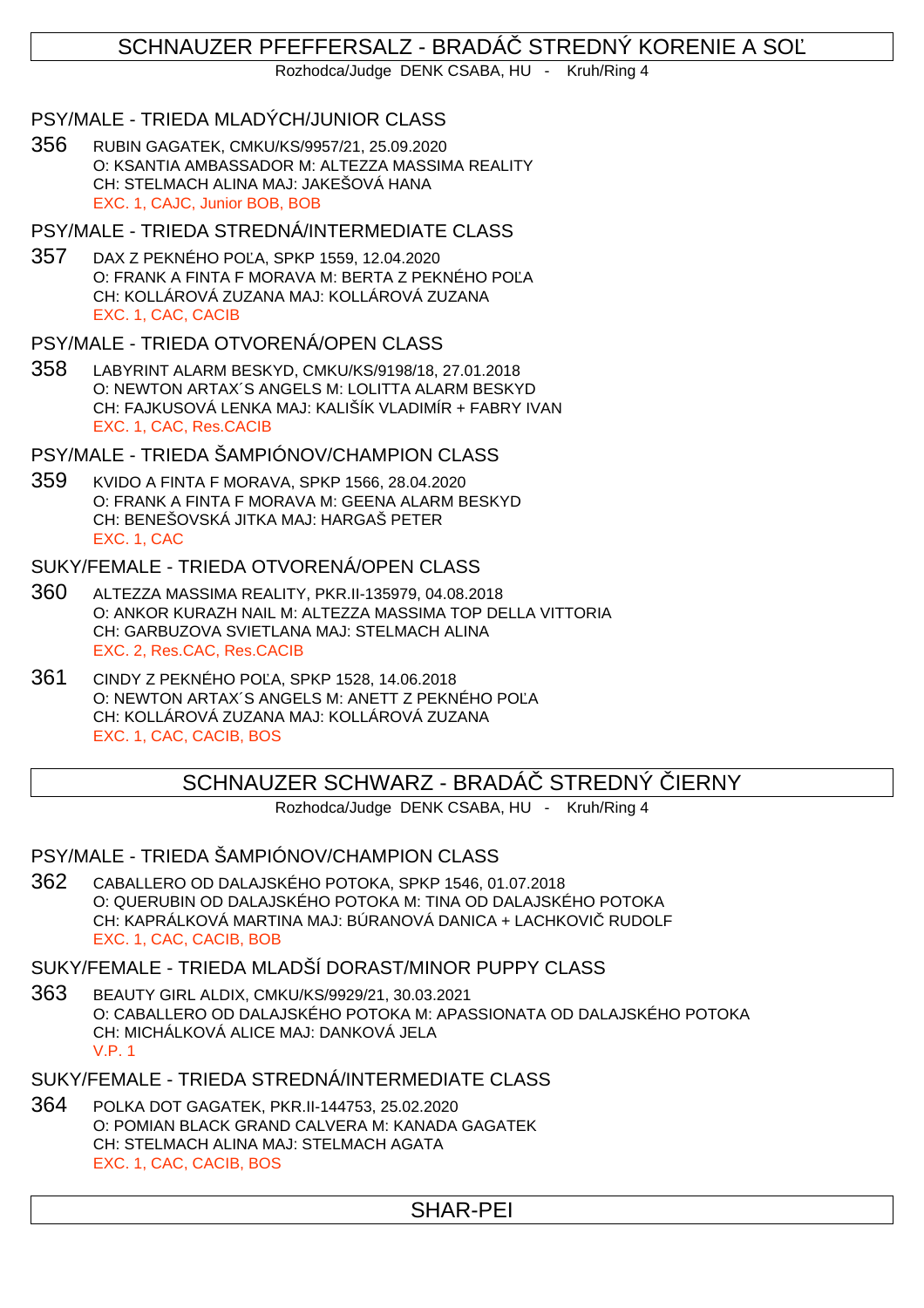### PSY/MALE - TRIEDA ŠAMPIÓNOV/CHAMPION CLASS

365 ALMOND DREAM EDITION, SPKP 1158, 31.10.2017 O: IN ANGELDUST WE TRUST PEI ATTENTION M: DRIVE ME CRAZY FOR RUZI IZ DOMA BSS CH: ADAMCOVÁ RUŽENA MAJ: BART KOVÁ PETRA EXC. 1, CAC, CACIB, BOS

SUKY/FEMALE - TRIEDA ŠAMPIÓNOV/CHAMPION CLASS

366 CLEMENTINE BRAMASOLE, SPKP 1174, 23.10.2018 O: POES LITTLE POEM LELA SHAR PEI M: ADORE BRAMASOLE CH: ABEID KRISTINA MAJ: ABEID KRISTÍNA EXC. 1, CAC, CACIB, BOB

# SREDNEASIATSKAIA OVTCHARKA - STREDOÁZIJSKÝ OVÍJAK

Rozhodca/Judge LOZI ŽELJKO, SRB - Kruh/Ring 3

## PSY/MALE - TRIEDA MLADŠÍ DORAST/MINOR PUPPY CLASS

367 ERON CAO IT, SPKP 9469, 02.03.2021 O: NIRAD GJULCITAJ TUBAJ BEJ M: TANA BARSKYI DVOR CH: ONDROVI RUDOLF MAJ: ONDROVI RUDOLF V.P. 1

PSY/MALE - TRIEDA DORAST/PUPPY CLASS

- 368 BRUTAL BIELY BOJOVNÍK, SPKP 9401, 27.12.2020 O: AK-MAGASH MAZHOR DLYA SHAH-AZIM M: ALFA BIELY BOJOVNÍK CH: KIKUŠOVÁ NIKOLA MAJ: KIKUŠOVÁ NIKOLA V.P. 1
- PSY/MALE TRIEDA MLADÝCH/JUNIOR CLASS
- 369 F´AGIR CHORASAN, SPKP 9292, 27.10.2020 O: AK-MAGASH MAZHOR DLYA SHAH-AZIM M: ZIMA CHORASAN FERUDUSH CH: VARGOVÁ DENISA MAJ: FABIANOVÁ BOŽENA EXC. 1, CAJC

PSY/MALE - TRIEDA STREDNÁ/INTERMEDIATE CLASS

- 370 RENESMEE TENERIS CASAN, SPKP 9157, 10.12.2019 O: ARYSTAN ALGA LAKIN M: AGDANA SUPER AGENT CH: CSERI MIROSLAV MAJ: PETR J ZDEN K EXC. 1
- PSY/MALE TRIEDA OTVORENÁ/OPEN CLASS
- 371 RENESMEE TENERIS AMAR, SPKP 8841, 08.12.2018 O: ARYSTAN ALGA LAKIN M: ALI ALADJA CHAYNAYA ROZA CH: CSERI MIROSLAV MAJ: CSERI MIROSLAV EXC. 1, CAC, Res.CACIB

PSY/MALE - TRIEDA ŠAMPIÓNOV/CHAMPION CLASS

372 VIRAJ ZUL-KADAR, SPKP 8864, 09.11.2017 O: KHAN ORDA NABARD M: PRADA KARA-YULDUZ CH: BARANIUK MYKOLA MAJ: MIKÓCZI VLADIMÍR EXC. 1, CAC, CACIB, BOB

SUKY/FEMALE - TRIEDA DORAST/PUPPY CLASS

- 373 BLAŽENA VERLAD ADMAROL, SPKP 9458, 15.02.2021 O: ADIL GAYAZ ZAKHINLI M: TAMARA IZ RUSKOG IZVORA CH: DUNICKOVÁ VERONIKA MAJ: DUNICKOVÁ VERONIKA V.P. 2
- 374 BOYEVAYA BIELY BOJOVNÍK, SPKP 9405, 27.12.2020 O: AK-MAGASH MAZHOR DLYA SHAH-AZIM M: ALFA BIELY BOJOVNÍK CH: KIKUŠOVÁ NIKOLA MAJ: KIKUŠOVÁ NIKOLA V.P. 1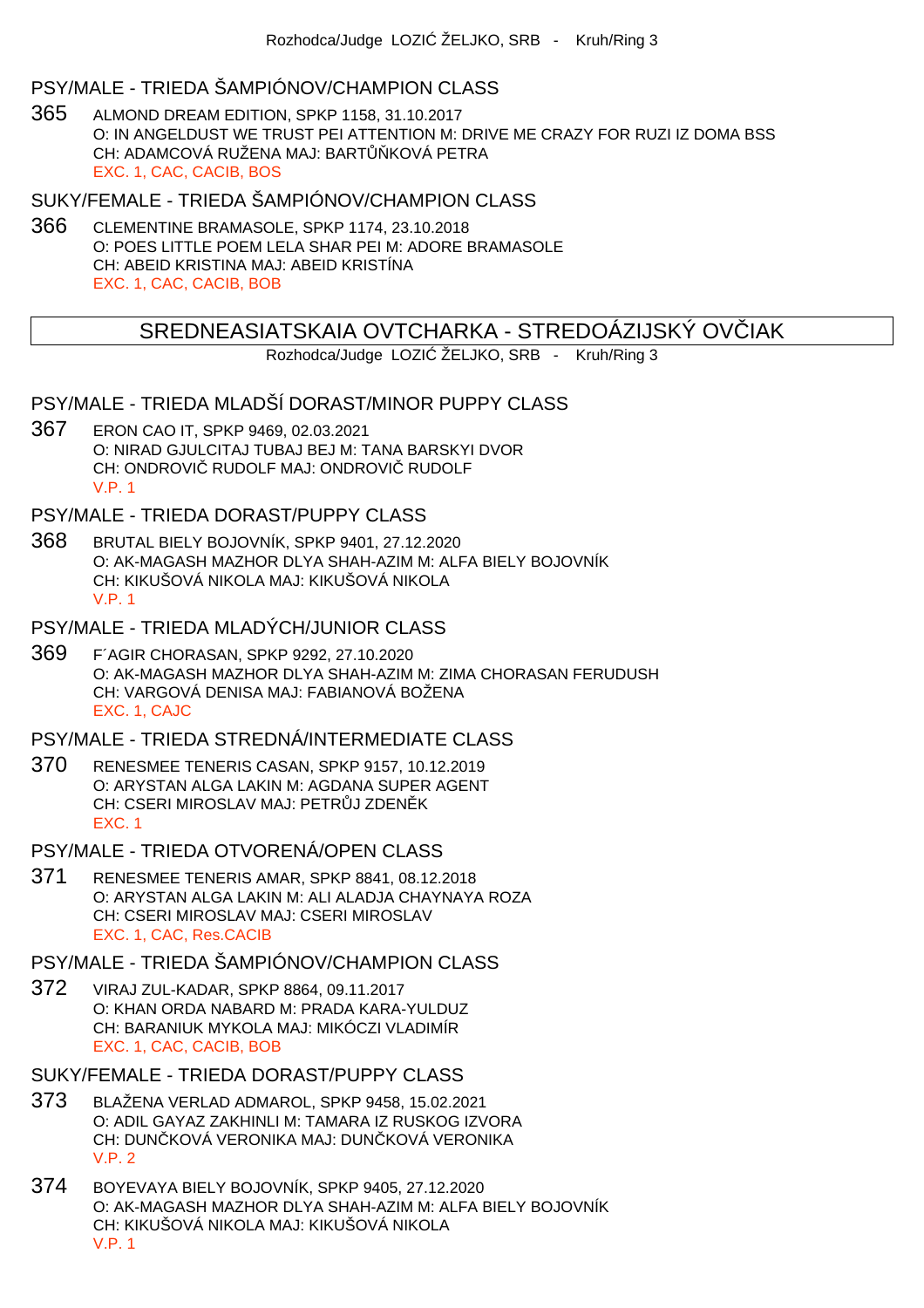## SUKY/FEMALE - TRIEDA MLADÝCH/JUNIOR CLASS

375 DZANA CAO IT, SPKP 9223, 10.04.2020 O: BELIY LEKAR LEDOGOR M: AKKIN CAO IT CH: ONDROVI RUDOLF MAJ: ONDROVI RUDOLF EXC. 1, CAJC, Junior BOB, BOS

SUKY/FEMALE - TRIEDA OTVORENÁ/OPEN CLASS

- 376 NASLEDIE VOINA ARTEMIDA, SPKP 9071, 26.07.2019 O: VELIKIY VOIN M: EL SABUDZHAY AFINA TISEO CH: KUTOVSKIY ARTEM MAJ: FUTÁK MICHAL EXC. 1, CAC, CACIB
- 377 TIMERTASH JUDZHINIYA DUSHA MOYA, SPKP 9346, 14.08.2019 O: TIMERTASH ILYA MUROMETS M: TIMERTASH SAMO SOVERSHENTSTVO CH: SIRAZUTDINOVA ZULFIA MAJ: NAGY ZDENKO ABS.

# ST. BERNHARDSHUND LANGHAARIG - SVÄTOBERNARDSKÝ PES DLHOSRSTÝ

Rozhodca/Judge LOZI ŽELJKO, SRB - Kruh/Ring 3

### PSY/MALE - TRIEDA OTVORENÁ/OPEN CLASS

378 GUARDIAN ANGEL ELIŠČINO KRÁLOVSTVÍ, CMKU/SB/4561/19, 21.05.2019 O: JOKER OD STRÁŽCU HOR M: EVA OD STRÁŽCU HOR CH: VÁVROVÁ IVA MAJ: ŠAŠTINSKÁ PAULÍNA EXC. 1, CAC, CACIB, BOB

### SUKY/FEMALE - TRIEDA STREDNÁ/INTERMEDIATE CLASS

379 VETARA BOGDANA BRUNO, RKF 5842562, 24.11.2019 O: VELKONT IZ DOMA BENNETTI M: DATVE TAMINA CHARMING CH: VOROTYNSKIY G.V. MAJ: DANILOVÁ NATÁLIA EXC. 1, CAC, Res.CACIB

## SUKY/FEMALE - TRIEDA OTVORENÁ/OPEN CLASS

380 EVITA GOLDEN BOHEMICA, CMKU/SB/4473/18, 14.04.2018 O: ALPINE DREAM BELFORT M: QUEEN OF BOHEMICA OD STRÁŽCŮ HOR CH: SMEJKAL DAVID MAJ: MIKULA PETR EXC. 1, CAC, CACIB, BOS

## TORNJAK

Rozhodca/Judge LOZI ŽELJKO, SRB - Kruh/Ring 3

## PSY/MALE - TRIEDA ŠAMPIÓNOV/CHAMPION CLASS

381 ACHERON V. COTOPAXI TOR BOHEMIA, CMKU/TO/6/14, 12.05.2014 O: TERAN VALA LIBURNA M: CH ELECTRA BOSS TOR CH: PETLACH JASMINA MAJ: KU EROVÁ SABINA EXC. 1, CAC, CACIB, BOB

### SUKY/FEMALE - TRIEDA OTVORENÁ/OPEN CLASS

382 FLORENTINA KUBUSIOWE LASY, CMKU/TO/74/19, 27.10.2018 O: ACHERON V. COTOPAXI TOR BOHEMIA M: KING OF TERRIERS NIKITA WITH BUTTERFLY CH: KUBÓW RAFAL MAJ: KU EROVÁ SABINA + ŠINOVÁ PETRA EXC. 1, CAC, CACIB, BOS

## TOSA

Rozhodca/Judge LOZI ŽELJKO, SRB - Kruh/Ring 3

## PSY/MALE - TRIEDA MLADÝCH/JUNIOR CLASS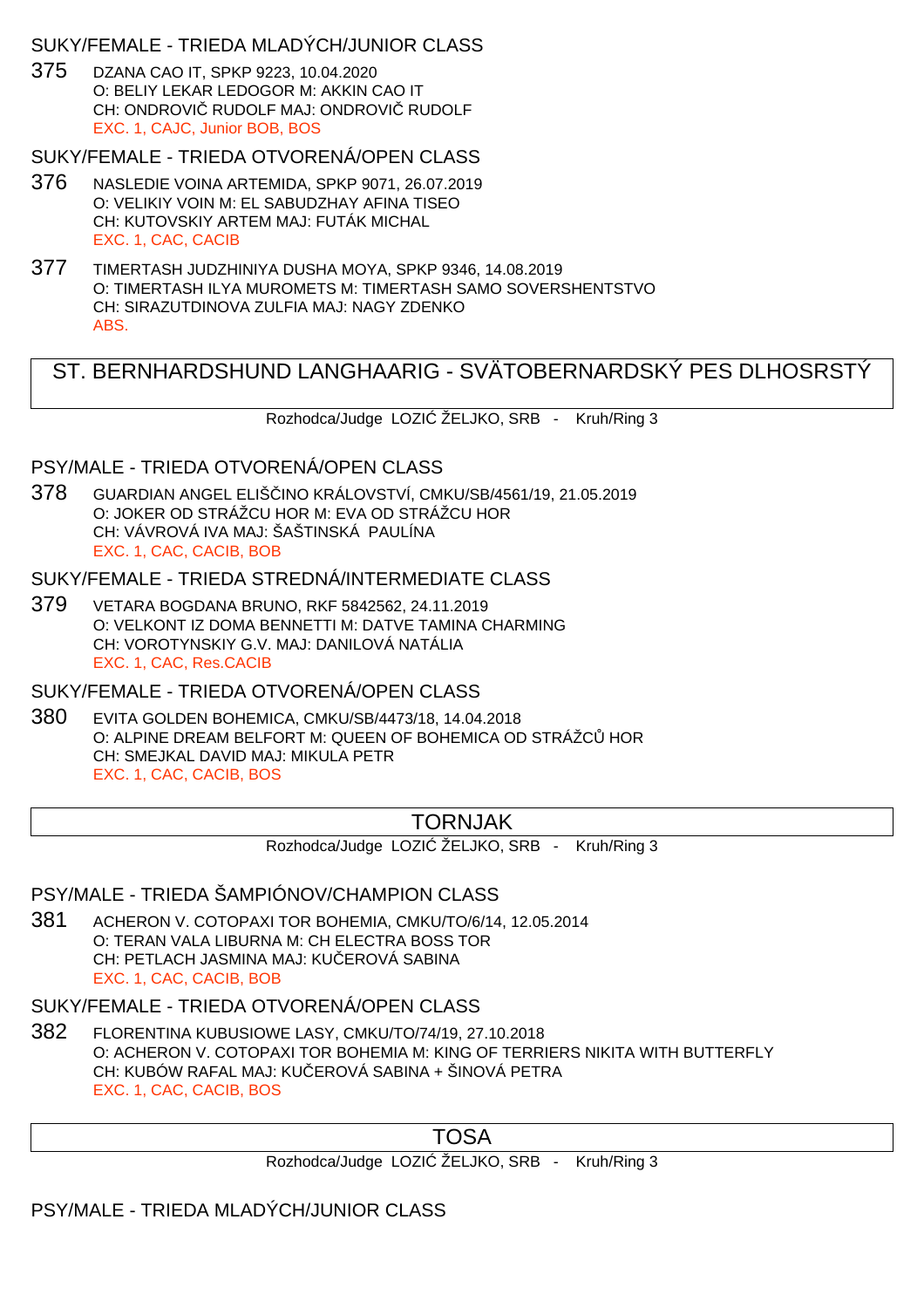383 BI-TAKASHI BENJI AZARIO, SPKP 276, 29.03.2020 O: ABENJI BIG LUCK M: HIDEKO MAZURSKI SAMURAJ CH: JURASOVÁ TATIANA MAJ: JURASOVÁ TATIANA ABS.

## PSY/MALE - TRIEDA ŠAMPIÓNOV/CHAMPION CLASS

384 AI-ASHURA KATSURO AZARIO, SPKP 265, 22.04.2018 O: PAWS UP GENTA OD JANUSÓW M: HIDEKO MAZURSKI SAMURAJ CH: JURASOVÁ TATIANA MAJ: URIŠ TOMÁŠ + JURASOVÁ TATIANA EXC. 1, CAC, CACIB, BOB

#### SUKY/FEMALE - TRIEDA STREDNÁ/INTERMEDIATE CLASS

385 EIWA TOSADAR, CMKU/TI/2986/19, 01.09.2019 O: ISOSHI MAZURSKI SAMURAJ M: DAISY TOSADAR CH: BLAHÁ KOVÁ ANEŽKA MAJ: ZOUHAROVÁ MARCELA EXC. 1, CAC, CACIB, BOS

#### SUKY/FEMALE - TRIEDA OTVORENÁ/OPEN CLASS

386 CECILIA R.S.G. TOSA KECSKEMÉT, MET.TOSA.180/19, 04.11.2018 O: IGASHU JAGARI OF MALIZI DOGHOUSE M: BEATRICE TAIRA SAMURAI CH: SZUNDY ISTVÁN MAJ: VRZALOVÁ KATE INA V.G. 1

## ZWERGPINSCHER SCHWARZROT - MALÝ HLADKOSRSTÝ PINČ ČIERNY S PÁLENÍM

Rozhodca/Judge LOZI ŽELJKO, SRB - Kruh/Ring 3

#### PSY/MALE - TRIEDA ŠAMPIÓNOV/CHAMPION CLASS

387 FARON VOM SCHÜTZENGRUND, VDH19ZP 02003173, 04.05.2019 O: HOMER DEGLI SVEVI DI BARION M: YELENA VOM SCHÜTZENGRUND CH: SCHÜTZE KRISTINA MAJ: GNAUCK LUKAS EXC. 1, CAC, CACIB, BOB

## SUKY/FEMALE - TRIEDA MLADÝCH/JUNIOR CLASS

388 GRAND VIZA GARDARIKA GREAT, RKF 6081341, 19.09.2020 O: VOLSHEBNAYA MECHTA IRTYSH M: SLAVJANKA DIASPORA CH: PACHINA NATALYA MAJ: GNAUCK KATRIN EXC. 1, CAJC, Junior BOB

#### SUKY/FEMALE - TRIEDA OTVORENÁ/OPEN CLASS

389 SKY LARRA VON MASTERHOF, CMKU/MHP/5499/-20/19, 01.07.2019 O: SEREBRY ANIY VEK M: LINA VON MASTERHOF CH: VESIC RADE MAJ: STA KOVÁ ZUZANA EXC. 1, CAC, CACIB, BOS

## ZWERGSCHNAUZER PFEFFERSALZ - BRADÁ MALÝ KORENIE A SO

Rozhodca/Judge DENK CSABA, HU - Kruh/Ring 4

### PSY/MALE - TRIEDA MLADÝCH/JUNIOR CLASS

- 390 CASPER OD KOMÁŘÍ VÍŽKY, CMKU/KM/12204/20, 09.03.2020 O: KRISTIAN ERNST ASTRONAUT M: KISS ME CAROLINE Z KOSÍ SKÝCH HVOZDU CH: KROUPOVÁ ZLATUŠE MAJ: SZETEIOVÁ ZDENKA EXC. 2
- 391 LORD OF THE RINGS OF DOLINA RIVENDELL, PKR.II-143002, 16.11.2020 O: GK KENNEL JASON MEX. M: ICELANDIC VIKING QUEEN IN DOLINA RIVENDELL CH: PODOLSCY IZABELA&RAFAŁ MAJ: PODOLSKA IZABELA EXC. 1, CAJC, Junior BOB, BOS

PSY/MALE - TRIEDA ŠAMPIÓNOV/CHAMPION CLASS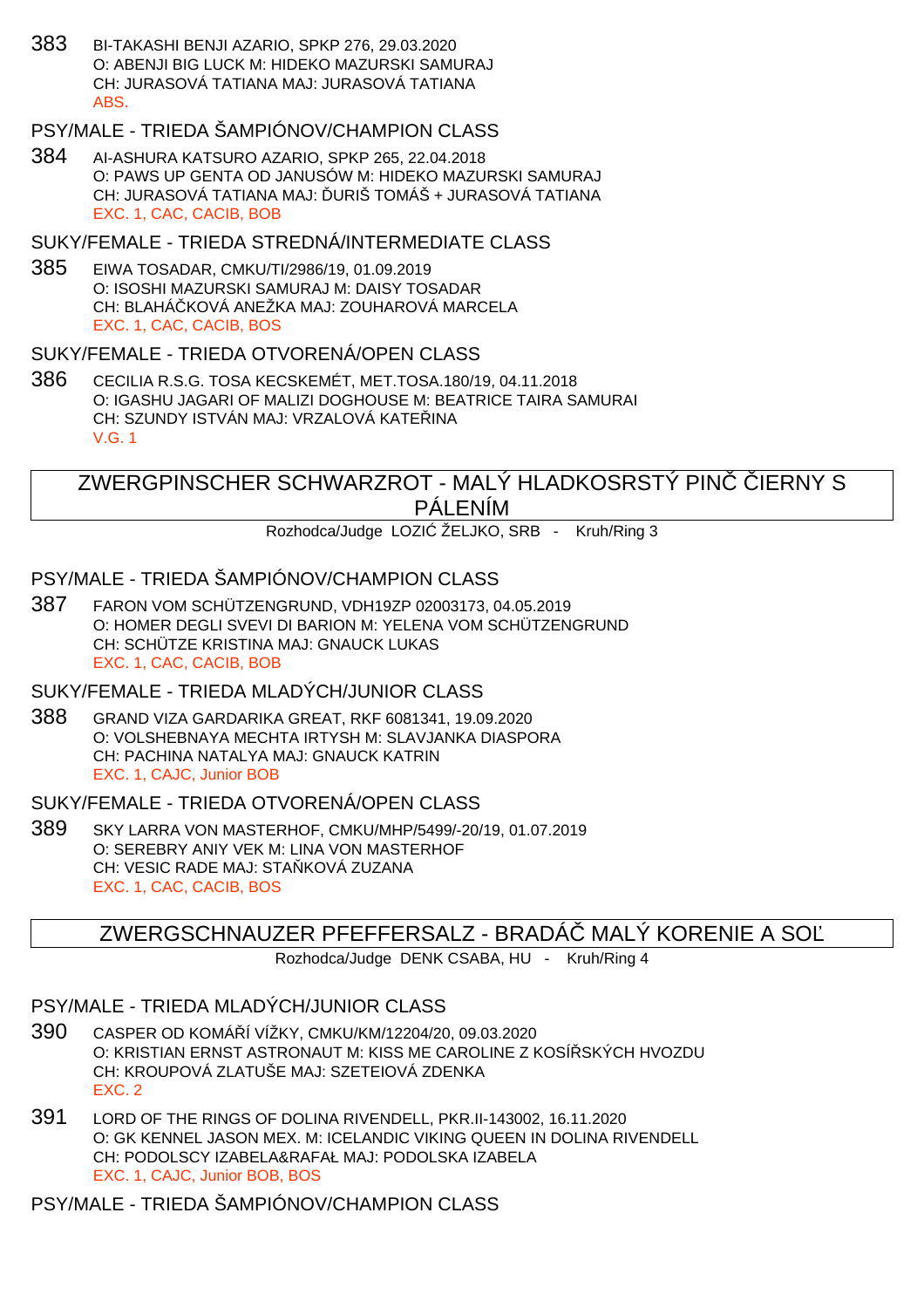392 NEMO DENTIS, PKR.II-137279, 09.02.2019 O: SUMMUS DENTIS M: DEWIZA TOSTOM CH: SITKIEWICZ EWA & TOMASZ MAJ: SITKIEWICZ EWA & TOMASZ EXC. 1, CAC, CACIB

#### SUKY/FEMALE - TRIEDA STREDNÁ/INTERMEDIATE CLASS

393 ROSA DENTIS, PKR.II-140329, 23.12.2019 O: YUPPIE MENGO CELEBRATION M: ANIMA DENTIS CH: SITKIEWICZ EWA & TOMASZ MAJ: SITKIEWICZ EWA & TOMASZ EXC. 1, CAC, CACIB, BOB

### SUKY/FEMALE - TRIEDA OTVORENÁ/OPEN CLASS

- 394 ICELANDIC VIKING QUEEN IN DOLINA RIVENDELL, PKR.II-135841, 24.08.2018 O: CARLSBERG DE LORDSHIP`S M: BRIDGET JONES BLUE BRICASSART CH: PODOLSCY IZABELA I RAFAŁ MAJ: PODOLSKA IZABELA EXC. 1, CAC, Res.CACIB
- 395 SILVER SENATOR FIONABELLA, SPKP 2879, 06.10.2017 O: SILVER RAINBOW OLAF BER M: SILVER SENATOR THIRSA CH: SZÖLLÓSI ANIKÓ MAJ: MOLNÁROVÁ ŠTEFÁNIA EXC. 2, Res.CAC

SUKY/FEMALE - TRIEDA ŠAMPIÓNOV/CHAMPION CLASS

396 LEGE ARTIS DENTIS, PKR.II-132606, 30.12.2017 O: SUMMUS DENTIS M: DEWIZA TOSTOM CH: SITKIEWICZ EWA & TOMASZ MAJ: SITKIEWICZ EWA & TOMASZ EXC. 1, CAC

## ZWERGSCHNAUZER SCHWARZ - BRADÁ MALÝ JERNY

Rozhodca/Judge DENK CSABA, HU - Kruh/Ring 4

## PSY/MALE - TRIEDA MLADŠÍ DORAST/MINOR PUPPY CLASS

397 BIRMINGHAM RAGENDORF, SPKP 3129, 22.03.2021 O: LEO YANK WILD RANE M: FELHIT ASMARA SUGAR WILD RANE CH: KESZELY MARCO MAJ: KESZELY MARCO + CANNER JÁN V.P. 1

### PSY/MALE - TRIEDA OTVORENÁ/OPEN CLASS

- 398 MOTTO Z BRACTWA ODWAŻNYCH, PKR.II-137211, 29.10.2018 O: CARLSBERG DE LORDSHIP'S M: HAPPY LITTLE STAR Z BRACTWA ODWA NYCH CH: OPOKA MONIKA MAJ: OPOKA MONIKA EXC. 1, CAC, Res.CACIB
- PSY/MALE TRIEDA ŠAMPIÓNOV/CHAMPION CLASS
- 399 JOSHUA MY LOVE ANDROIS, CMKU/KM/11517/18, 23.09.2018 O: DREAMKISS ILLUSION COMES TRUE M: HARMONY ANDROIS CH: ZAORALOVÁ ANDREA MAJ: ZAORALOVÁ ANDREA EXC. 1, CAC, CACIB, BOS

#### SUKY/FEMALE - TRIEDA MLADÝCH/JUNIOR CLASS

- 400 JAIMIE PHANTOM OF EUROPE, SPK P 3123, 21.10.2020 O: ASTERIX REZLARK M: FANTASIA PHANTOM OF EUROPE CH: ZELENKOVÁ MIROSLAVA MAJ: VARADZINOVÁ IVETA EXC. 1
- SUKY/FEMALE TRIEDA STREDNÁ/INTERMEDIATE CLASS
- 401 AURA RAGENDORF, SPKP 3017, 24.09.2019 O: OFFSET REZLARK M: FELHIT ASMARA SUGAR WILD RANE CH: KESZELY MARCO MAJ: KESZELY MARCO EXC. 1, CAC
- SUKY/FEMALE TRIEDA OTVORENÁ/OPEN CLASS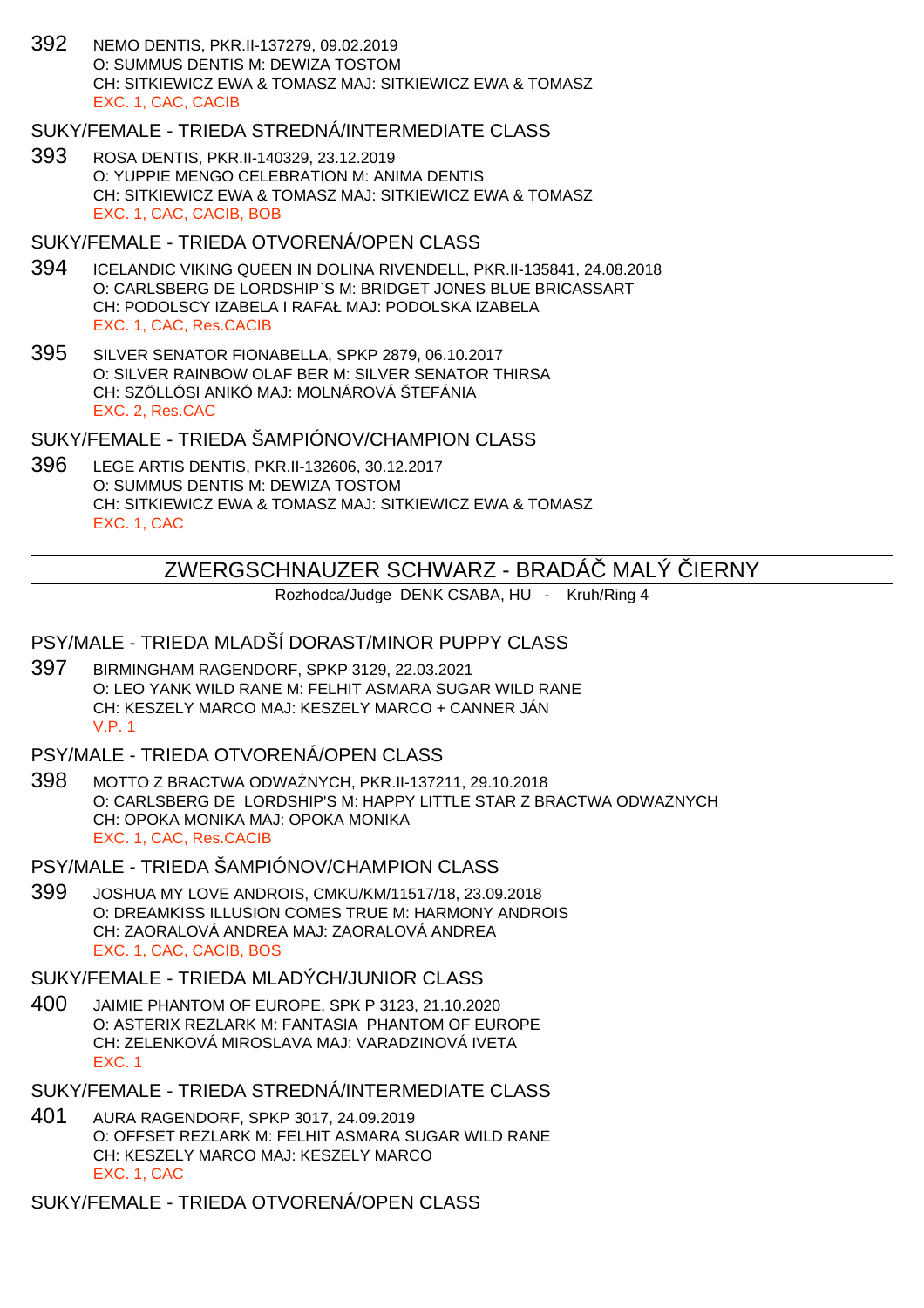- 402 ARNICA IT'S MY WORLD NOW, PKR.II-138472, 22.02.2019 O: DEN SCHWARZEN WIRBEL KAIROS M: STAR'S OF WHITE NIGHT ZENONA CH: ZUEVSKAYA N.N. MAJ: OPOKA MONIKA EXC. 2, Res.CAC, Res.CACIB
- 403 ODETTA BLACK LEGION, PKR.II-141294, 30.03.2020 O: GLORIS OLAF M: ISKRA BLACK LEGION CH: FLORCZUK ADAM MAJ: CZYZ-LYJAK MONIKA EXC. 1, CAC, CACIB, BOB

SUKY/FEMALE - TRIEDA ŠAMPIÓNOV/CHAMPION CLASS

404 JOSEPHINA ANDROIS, CMKU/KM/11520/18, 23.09.2018 O: DREAMKISS ILLUSION COMES TRUE M: HARMONY ANDROIS CH: ZAORALOVÁ ANDREA MAJ: ZAORALOVÁ ANDREA EXC. 1, CAC

## ZWERGSCHNAUZER SCHWARZ-SILBER - BRADÁ MALÝ JERNOSTRIEBORNÝ

Rozhodca/Judge DENK CSABA, HU - Kruh/Ring 4

### PSY/MALE - TRIEDA MLADÝCH/JUNIOR CLASS

405 EVENING STAR Z ŠARDANU , JR 75931 PŠ, 08.09.2020 O: I´M YOURS DARLING Z ŠARDANU M: HEROINE PADME AMIDALA FROM DOLINA RIVENDELL CH: KOLLÁROVÁ ŠÁRKA MAJ: SÝKOROVÁ OĽGA EXC. 1, CAJC, Junior BOB, BOB

PSY/MALE - TRIEDA STREDNÁ/INTERMEDIATE CLASS

- 406 QUICK SILVER DARNEY KELADOR, SPKP 3048, 28.04.2020 O: C.I.B WHISPER OF WIND HYPERSONIC M: C.I.B CHANEL QUICK SILVER AGAPE CH: STRAKOVÁ ZUZANA MAJ: ACHBERGEROVÁ LUJZA A JANA EXC. 1, CAC
- PSY/MALE TRIEDA OTVORENÁ/OPEN CLASS
- 407 JA KNIAŹ DZIKIE POLA, PKR.II-135280, 09.10.2018 O: SWEET SCHNAUZERS GLADIATOR M: ZAISTA DZIKIE POLA CH: SZPOTOWICZ AGNIESZKA, MARTA MAJ: SZPOTOWICZ AGNIESZKA + SZPOTOWICZ MARTA EXC. 1, CAC, CACIB
- 408 WONDERFUL WORLD Z DOLLNAXU , CMKU/KM/11080/17, 03.10.2017 O: ON THE TOP Z DIXIE M: INNOCENT ROSE Z DOLLNAXU CH: STRNADOVÁ ZDE KA MAJ: STRNADOVÁ ZDE KA V.G. 2

PSY/MALE - TRIEDA ŠAMPIÓNOV/CHAMPION CLASS

- 409 IAGO SILVER GRAND CALVERA, CMKU/KM/11367/18, 08.04.2018 O: ALWAYS ON TOP BS FROM RAINBOWLAND M: CUTE LILLY GRAND CALVERA CH: HAVELKOVÁ DENISA MAJ: KOLÁ KOVÁ DITA EXC. 2, Res.CAC
- 410 JAREMA DZIKIE POLA, PKR.II-135484, 09.10.2018 O: SWEET SCHNAUZERS GLADIATOR M: ZAISTA DZIKIE POLA CH: SZPOTOWICZ AGNIESZKA,MARTA MAJ: SZPOTOWICZ AGNIESZKA + SZPOTOWICZ MARTA EXC. 1, CAC, Res.CACIB

PSY/MALE - TRIEDA VETERÁNOV/VETERAN CLASS

411 FOX MULDER Z DOLLNAXU, CMKU/KM/6669/09, 18.10.2009 O: DABBLER-APRIL V.D.N´OPPASSER M: BOR VKA Z DOLLNAXU CH: STRNADOVÁ ZDE KA MAJ: STRNADOVÁ ZDE KA EXC. 1

SUKY/FEMALE - TRIEDA MLADŠÍ DORAST/MINOR PUPPY CLASS

412 BELLISSIMA RAGENDORF, SPKP 3130, 22.03.2021 O: LEO YANK WILD RANE M: FELHIT ASMARA SUGAR WILD RANE CH: KESZELY MARCO MAJ: KESZELY MARCO V.P. 1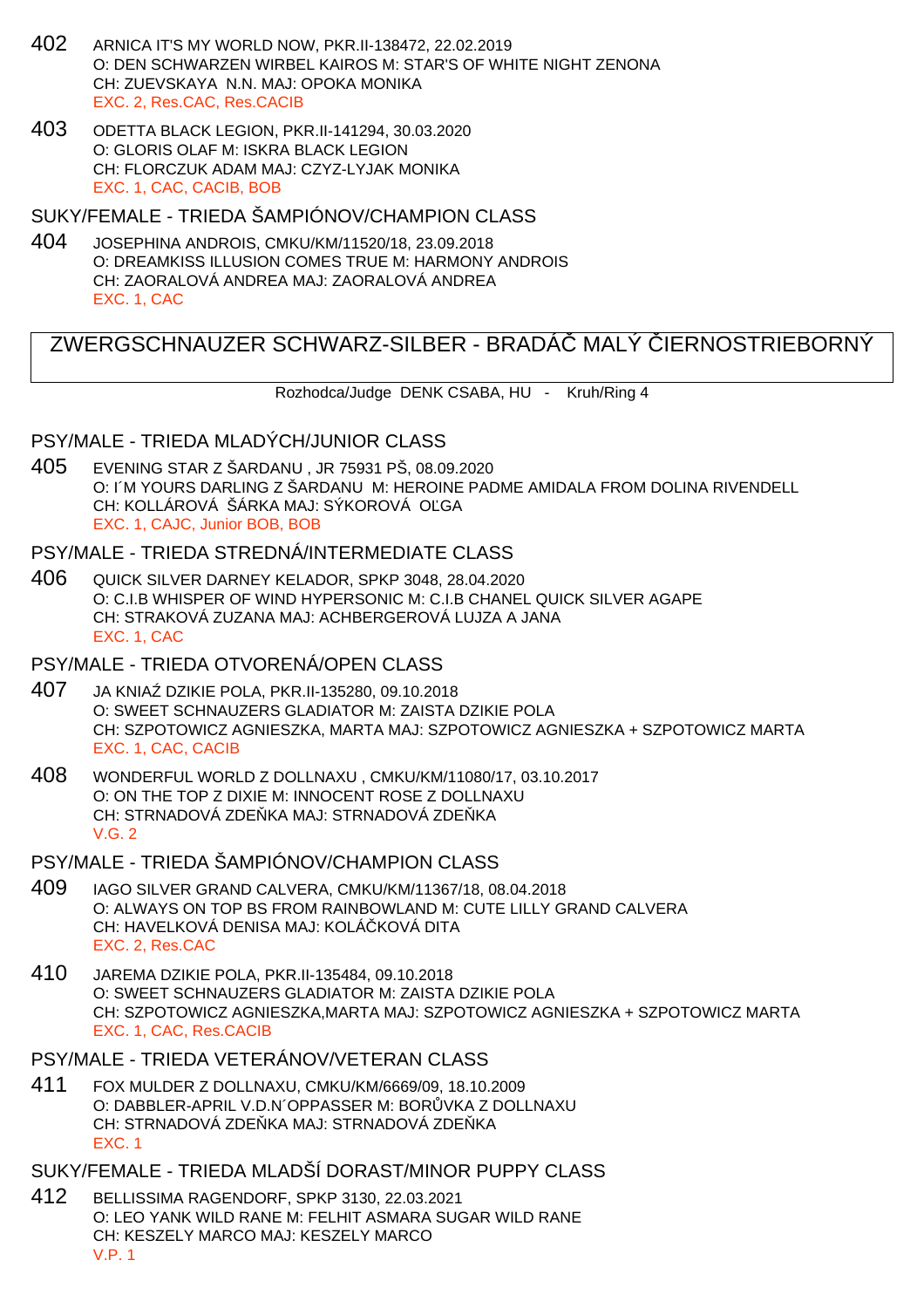### SUKY/FEMALE - TRIEDA DORAST/PUPPY CLASS

413 DEENA POSLEDNÍ SKAUT, CMKU/KM/12678/20, 13.12.2020 O: RIGHT REASON Z DIXIE M: XENDY POSEDNÍ SKAUT CH: KÚŽOVÁ MARCELA MAJ: JAN IKOVÁ HENRIETA V.P. 1

## SUKY/FEMALE - TRIEDA MLADÝCH/JUNIOR CLASS

414 ISABELLA CHRISTINKA AGAPE, SPKP 3068, 02.05.2020 O: SCEDIR TRUMAN CAPOTE M: CHRISTINA ATÉ AGAPE CH: KROČANOVÁ MARTA MAJ: KROČANOVÁ MARTA EXC. 1, CAJC, BOS

## SUKY/FEMALE - TRIEDA STREDNÁ/INTERMEDIATE CI ASS

415 ART´MARANT TRUE TO TYPE, CMKU/KM/12402/20, 03.12.2019 O: ART´MARANT CROSSFIRE M: ART´MARANT ON POINT CH: KROTOVA MARIA MAJ: KOLÁ KOVÁ DITA EXC. 1, CAC, CACIB

### SUKY/FEMALE - TRIEDA ŠAMPIÓNOV/CHAMPION CLASS

416 HAJDA DZIKIE POLA, PKR.II-134158, 06.12.2017 O: WLANIMU'S FEEL THE LOVE AGAIN M: ICH FILDALE NIRVANA CH: SZPOTOWICZ AGNIESZKA MARTA MAJ: SZPOTOWICZ AGNIESZKA + SZPOTOWICZ MARTA EXC. 1, CAC, Res.CACIB

## ZWERGSCHNAUZER WEISS - BRADÁČ MALÝ BIELY

Rozhodca/Judge DENK CSABA, HU - Kruh/Ring 4

### PSY/MALE - TRIEDA STREDNÁ/INTERMEDIATE CLASS

417 CHIVAS REGAL FROM DOLINA RIVENDELL, SPKP 3096, 30.04.2020 O: AWESOME MARSHALL Z BIELEHO DOMU M: BACKOUT´S LUVATON LYSTI CH: PODOLSCY IZABELA A RAFAL MAJ: AJKOVÁ LENKA ABS.

## PSY/MALE - TRIEDA OTVORENÁ/OPEN CLASS

418 ARSENE Z DOMU HOBITA, SPKP 3034, 03.02.2020 O: BOLTRES HUGO BOSS M: IZZI Z BIELEHO DOMU CH: VARGA PETER MAJ: STRAKOVÁ ZUZANA EXC. 1, CAC, CACIB, BOS

## SUKY/FEMALE - TRIEDA MLADÝCH/JUNIOR CLASS

- 419 CURA CAO FROM DOLINA RIVENDELL, SPKP 3095, 30.04.2020 O: ICH AWESOME MARSHALL Z BIELEHO DOMU M: BACKOUT´S LUVATON LYSTI CH: PODOLSZKY IZABELLA A RAFAL MAJ: STANÍK MIROSLAV EXC. 1, CAJC, Junior BOB, BOB
- 420 JOY WHITE-GOLD MADONNA, SPKP 3124, 11.08.2020 O: STAR'S OF WHITE NIGHT O'NEIL YUDZHIN M: ELEENA N.D.LILI WHITE-GOLD MADONNA CH: POLOSKEI ZOLTÁN MAJ: VANDOVÁ KAROLÍNA + VANDOVÁ ANDREA EXC. 2

### SUKY/FEMALE - TRIEDA STREDNÁ/INTERMEDIATE CLASS

- 421 ALBA Z DOMU HOBITA, SPKP 3036, 03.02.2020 O: BOLTRES HUGO BOSS M: IZZI Z BIELEHO DOMU CH: VARGA PETER MAJ: ZEZULÁKOVÁ MARTINA EXC. 2, Res.CAC
- 422 CREME DE CASSIS FROM DOLINA RIVENDELL, PKR.II-141012, 30.04.2020 O: AWESOME MARSHALL Z BIELEHO DOMU M: BACKOUT'S LUVATION LYSTI CH: PODOLSCY IZABELA&RAFAŁ MAJ: PODOLSKA IZABELA EXC. 1, CAC, CACIB

SUKY/FEMALE - TRIEDA OTVORENÁ/OPEN CLASS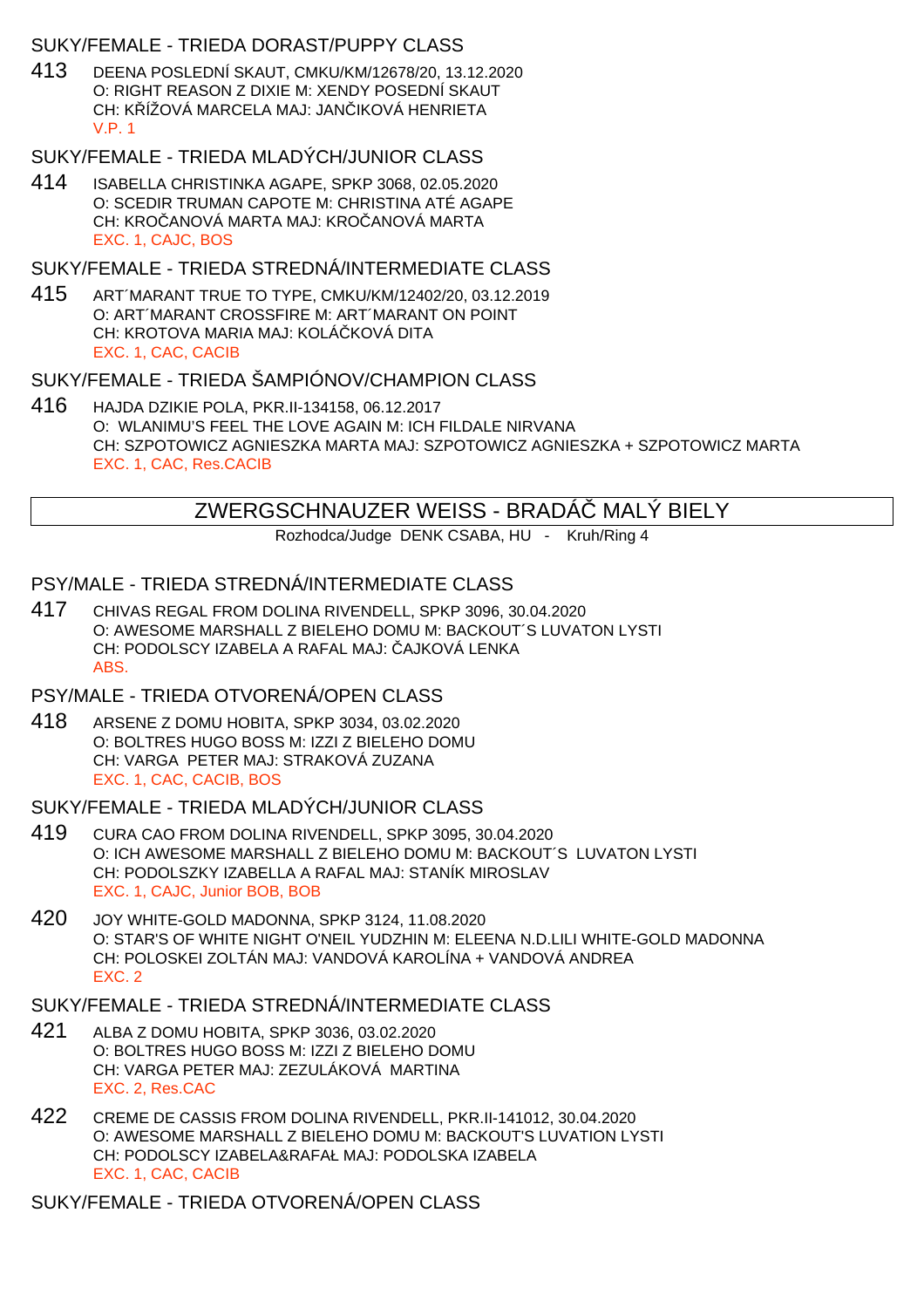423 PRIMAVERA SHADOW WHITE DE PEPA, SPKP 2929, 27.09.2018 O: DRACO WHITE STAR OF RAINBOWLAND M: BLAYLOCK IS MAGIC CH: ŠICHNÁRKOVÁ IVA MAJ: SKALOŠOVÁ ZUZANA ABS.

## SUKY/FEMALE - TRIEDA ŠAMPIÓNOV/CHAMPION CLASS

424 LADY GAGA Z BIELEHO DOMU, SPKP 3011, 13.08.2019 O: AWESOME MARSHALL Z BIELEHO DOMU M: FUTURE PRINCESS Z BIELEHO DOMU CH: STANÍK MIROSLAV MAJ: STANÍK MIROSLAV EXC. 1, CAC, Res.CACIB

skupina/group FCI - 3

## AIREDALE TERRIER

Rozhodca/Judge UHLÍKOVÁ MONIKA, SK - Kruh/Ring 10

## SUKY/FEMALE - TRIEDA ŠAMPIÓNOV/CHAMPION CLASS

425 AISHA PRIMASERENISSIMA, MET.AT.204/18, 03.07.2018 O: STIRLING SKEANDHU M: ZAFIRA VOM DIPPOLD CH: DALMAI KRISZTINA MAJ: DALMAI KRISZTINA EXC. 1, CAC, CACIB, BOB

## AMERICAN STAFFORDSHIRE TERRIER

Rozhodca/Judge UHLÍKOVÁ MONIKA, SK - Kruh/Ring 10

### PSY/MALE - TRIEDA MLADŠÍ DORAST/MINOR PUPPY CLASS

426 SKYGLOWS LOCKED AWAY, SPKP 3660, 06.05.2021 O: C´EST LA VIE DE MANDRAKA M: DIDI BLUE FIRE DIAMOND CH: URGOŠOVÁ ERIKA MAJ: URGOŠOVÁ ERIKA V.P. 1

## PSY/MALE - TRIEDA MLADÝCH/JUNIOR CLASS

- 427 CAESAREO FOR GODDES TOUCH, SPKP 3618, 29.07.2020 O: JC RING ANGELS IMPERATOR M: MEL DE CAN GUASCH CH: IARIA SIMONE MAJ: IŠTOKOVÁ MARTINA + RÁCZOVÁ JANA EXC. 3
- 428 DIAMOND STAR SHELBYAMSTAFF, CLP/AST/12324, 14.08.2020 O: SKYGLOWS ZOOM M: GOODHUNTING GINA IN LOVE CH: NOVÁK ZDENIK MAJ: MALÍKOVÁ JANA EXC. 1, CAJC, Junior BOB
- 429 VENI VIDI VICI HIGHWAY CHILE, SPKP 3560, 09.07.2020 O: TO BE CONTINUED RU HIGHWAY CHILE M: MICHL R RUBIES N DIAMOND CH: KOLLÁR MIROSLAV MAJ: JAKUŠ BORIS EXC. 2

### PSY/MALE - TRIEDA STREDNÁ/INTERMEDIATE CLASS

- 430 CAMERON CRAZY SMILE, CMKU/AST/12073/20, 15.03.2020 O: ART'IS STAFF BLACK BEAR M: BLACK MAYA CRAZY SMILE CH: ŠNAJDROVÁ LUCIE MAJ: ŠNAJDROVÁ LUCIE EXC. 1, CAC
- PSY/MALE TRIEDA OTVORENÁ/OPEN CLASS
- 431 BIG MAC VOM HAUSE MANHARTSBERG, ÖHZB/AST 2217, 15.05.2017 O: PATROKLES RUFFIAN JOANNIDIS M: WIZAGE EXELION'S EXCLUSIVE EDITION CH: OSWALD D. & MERTENS A. MAJ: OSWALD DANIELA EXC. 2, Res.CAC
- 432 BONUS SPECIAL OF FIANNA TEAM, MET.AMST.184/18, 12.12.2017 O: GÉNIUS OF FIANNA TEAM M: VALENTINE'S BABY OF FIANNA TEAM CH: TIBAY NORBERT MAJ: BAURAND ROBERT EXC. 1, CAC, CACIB, BOB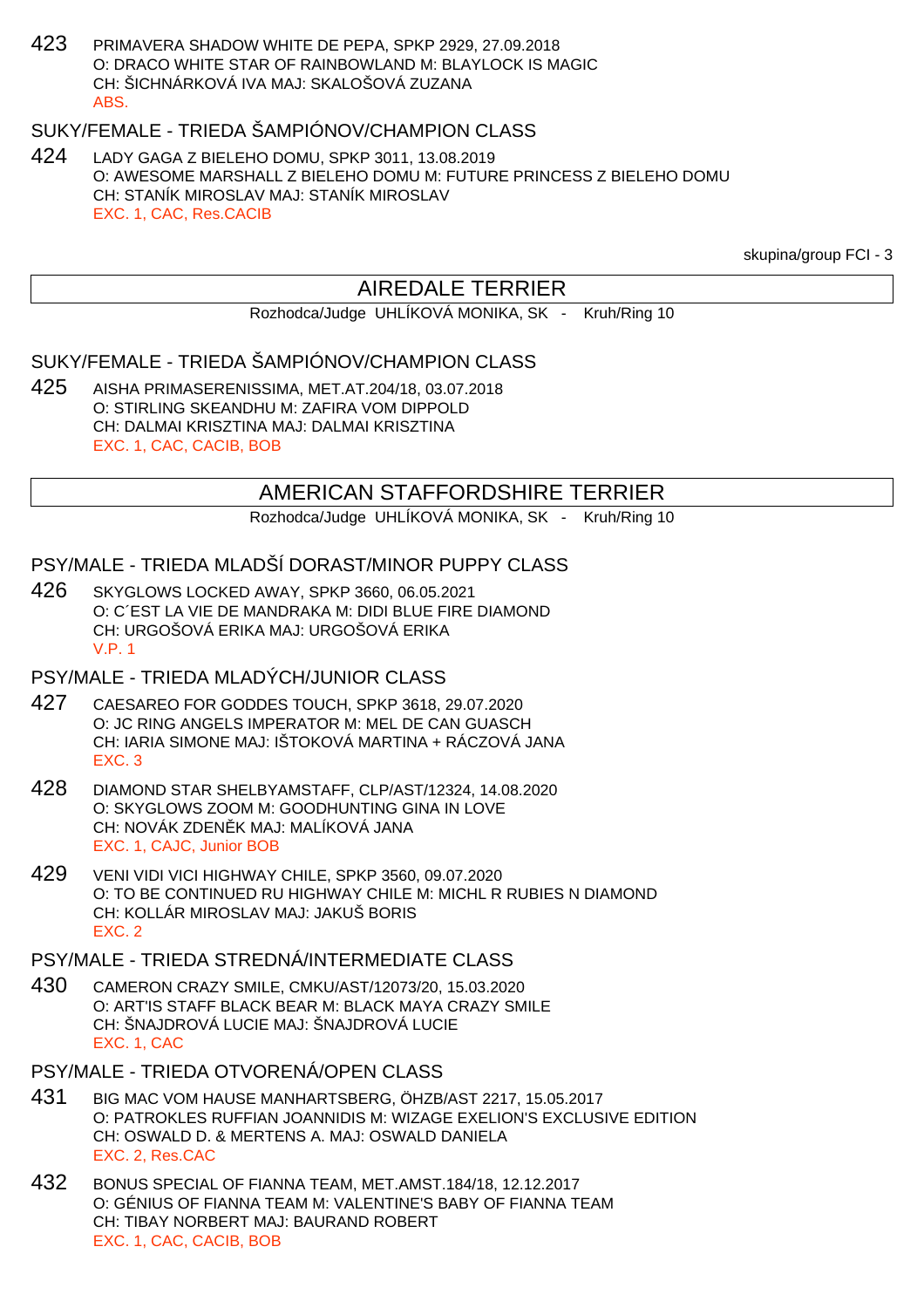433 SKYGLOWS ZOOM, SPKP 3263, 14.09.2018 O: SKYGLOWS TWILIGHT M: SKYGLOWS SHAPE OF YOU CH: URGOŠOVÁ ERIKA MAJ: URGOŠOVÁ ERIKA EXC. 3

## PSY/MALE - TRIEDA ŠAMPIÓNOV/CHAMPION CLASS

- 434 ARTUR ALEXIS WORLD WINNER, PKR.III-85405, 01.08.2018 O: ANIKORD YOU'RE MY REASON FOR PRIDE M: BERENIKA BARBETTA CH: APTSIAURI M.V MAJ: KARPIUK KAMILA EXC. 3
- 435 CHAOS DE MANDRAKA, JR 712359 AST, 13.11.2019 O: BUSTER SHINING FIELD LONG STEP M: FRANSTAL´S C´EST SI BON CH: LOZI ŽELJKO MAJ: LOZI VIKTÓRIA EXC. 1, CAC, Res.CACIB
- 436 MY GOLD STANDARD PRESBURG STAFF, SPKP 3183, 11.06.2018 O: CH MR RUMBA OF RED RUN HIGHWAY CHILE M: CH FAIRY TALE PRESBURG STAFF CH: GRÉKOVÁ PETRA MAJ: GRÉKOVÁ PETRA EXC. 2, Res.CAC

SUKY/FEMALE - TRIEDA DORAST/PUPPY CLASS

- 437 CAPOEIRA DARK FOX, SPKP 3617, 28.01.2021 O: GAME OF THRONES FER-STAFF M: DARK RED TIPIT Z HANKY CH: HARAZINOVÁ KATARÍNA MAJ: KOBES IVETA ABS.
- 438 STELLA MINI BIG DOG, SPKP 3588, 05.01.2021 O: SKYGLOWS ZOOM M: DONA DARIA FATRANSKÝ SEN CH: ŠOKOVÁ MONIKA MAJ: ŠOKOVÁ MONIKA V.P. 1
- 439 SUZANE MINI BIG DOG, SPKP 3594, 05.01.2021 O: SKYGLOWS ZOOM M: DONA DARIA FATRANSKÝ SEN CH: ŠOKOVÁ MONIKA MAJ: BAJCAR PAVOL PROM.

#### SUKY/FEMALE - TRIEDA MLADÝCH/JUNIOR CLASS

- 440 AMERICAN 4VID PHOENIX, OHZB AST 2656, 07.09.2020 O: BAKARORO END ITUBORI HONOR 4 V.I.D. M: SHINEONYOUCRAZYDIAMOND CH: BONGIORNI ULISSE MAJ: SALZER KATHARINA EXC. 1, CAJC
- 441 ARTEMIS AND LSKÝ LOVEC, CLP/AST/12210, 28.06.2020 O: SECRET TOUCH A SINGLE MAN M: ANGELA NA KOMÁ ÍM VRCHU CH: BENEŠOVÁ IVA MAJ: TVRDÁ ALICA + DURA INSKÝ ŠTEFAN EXC. 3
- 442 CAMPUS DEI SERENA JAMEKA WILL, MNE 1028/20 AST, 20.06.2020 O: CH PIAI TZH RED RUM M: BELLA HARLEY BROWN FOR CAMPUS DEI CH: ELEBI ŽELJKO MAJ: DEMCHUK OKSANA EXC. 2
- 443 EXCLUSIVE EDITION VOM HAUSE MANHARTSBERG, ÖHZB/AST 2618, 05.11.2020 O: CARMICHAEL´S FOR YOUR EYES ONLEY M: BIG PURPLE DOT VOM HAUSE MANHARTSBERG CH: OSWALD DANIELA MAJ: JUDT LISA-MARIA + OSWALD DANIELA V.G. 4
- SUKY/FEMALE TRIEDA STREDNÁ/INTERMEDIATE CLASS
- 444 NARDAI HURRIKAN SEE YA, MET.AMST.25/20, 08.11.2019 O: HADES DE CANS JUANSA M: NARDAI HURRIKAN JUST FLY WITH ME CH: ANTAL ATTILA MAJ: BRTKOVÁ MIROSLAVA + ANTAL ATTILA EXC. 2, Res.CAC, Res.CACIB
- 445 NARDAI HURRIKÁN U R THE REASON, MET.AMST.247/20, 19.05.2020 O: JUSTLIKE NIGHTMARE BY DESIGN M: NARDAI HURRIKÁN EXCLUSIVE OFFER CH: ANTAL ATTILA MAJ: TIBAY NORBERT + LEONARDO BACELLAR DA SILVA EXC. 1, CAC, CACIB

### SUKY/FEMALE - TRIEDA OTVORENÁ/OPEN CLASS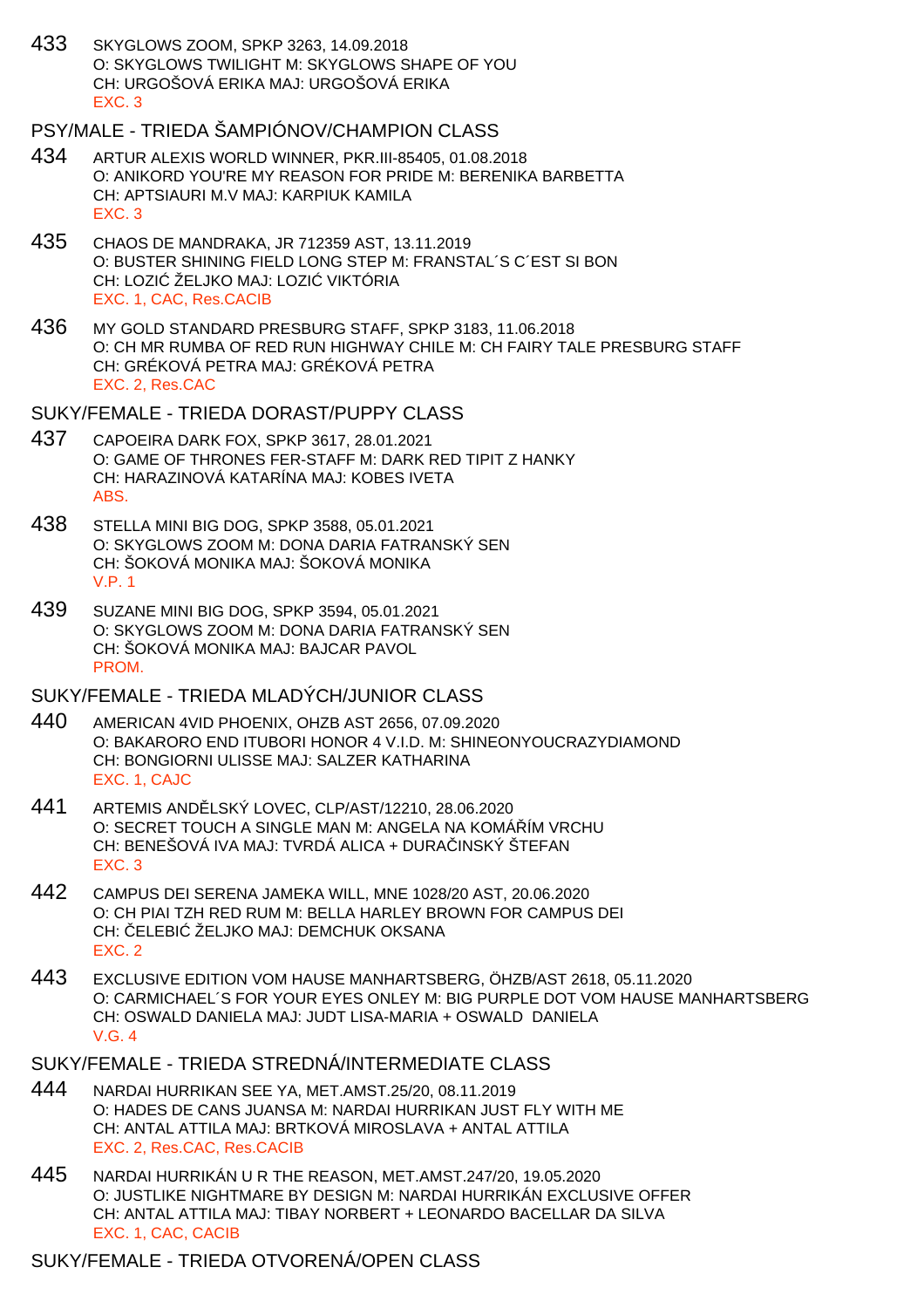446 SUNRISE S ALMAZNOGO OSTROVA, CMKU/AST/11837/-19/19, 24.03.2019 O: CEDARLEAF OZ LEGO M: YURIKO S ALMAZNOGO OSTROVA CH: PEREGUDA LIUDMYLA MAJ: DOR ÁKOVÁ KATELINA EXC. 1, CAC

### SUKY/FEMALE - TRIEDA VETERÁNOV/VETERAN CLASS

447 FAIRY TALE PRESBURG STAFF, SPKP 2478, 08.04.2013 O: ROYAL COURTS TIPIT Z CALVIN M: WILD CAT TIPIT Z HANKY CH: GRÉKOVÁ PETRA MAJ: GRÉKOVÁ PETRA EXC. 1, BOS

## AUSTRALIAN SILKY TERRIER

Rozhodca/Judge UHLÍKOVÁ MONIKA, SK - Kruh/Ring 10

## PSY/MALE - TRIEDA VETERÁNOV/VETERAN CLASS

448 HOHEIT HAMLET VOM ZERBSTER SCHLOSS, VDH/KFT 20/0002505, 12.10.2012 O: CH CÄSAR VOM ZERBSTER SCHLOSS M: CH DAKOTHA BLUE OF DANUBIAN CHANNEL CH: HÖHNE INES MAJ: HÖHNE INES EXC. 1, BOS

SUKY/FEMALE - TRIEDA ŠAMPIÓNOV/CHAMPION CLASS

449 LARRYS EMMY VOM MINITRAUM, VDH/KFT 20/0002662, 05.11.2017 O: LORD LARRY VOM ZERBSTER SCHLOSS M: DANA VOM MINITRAUM CH: SCHURAT MARGITTA MAJ: HÖHNE INES EXC. 1, CAC, CACIB, BOB

## AUSTRALIAN TERRIER

Rozhodca/Judge UHLÍKOVÁ MONIKA, SK - Kruh/Ring 10

#### SUKY/FEMALE - TRIEDA MLADÝCH/JUNIOR CLASS

450 VICTORIA QUEEN VOM ZERBSTER SCHLOSS, VDH/KFT 02/0002361, 22.09.2020 O: XERXES VOM ZERBSTER SCHLOSS M: IMPRESS IZ ZVEDNOGO GRAFSTVA CH: HOEHNE INES MAJ: HÖHNE INES + CONWAY PAUL EXC. 1, CAJC, BOB

## BEDLINGTON TERRIER

Rozhodca/Judge UHLÍKOVÁ MONIKA, SK - Kruh/Ring 10

PSY/MALE - TRIEDA MLADŠÍ DORAST/MINOR PUPPY CLASS

451 BLUE WIND GARDEN CALYPSA, SPKP 218, 22.04.2021 O: HELIX GARDEN CALYPSA M: XOLA GARDEN CALYPSA CH: HRTÁNEK ROMAN MAJ: BÚŠFYOVÁ MARTA V.P. 1

PSY/MALE - TRIEDA STREDNÁ/INTERMEDIATE CLASS

- 452 MAGIC MIKE MAVERTIGO, MET.BEDL 59/H/20, 14.01.2020 O: JUMPER HUNTER HOPEFUL SPRING M: KINTERRA PARADISE APPLE CH: PATUCHA-POLOK MARTYNA MAJ: SZILFAI BARBARA EXC. 1, CAC, CACIB, BOB
- PSY/MALE TRIEDA ŠAMPIÓNOV/CHAMPION CLASS
- 453 STING GARDEN CALYPSA, SPKP 147, 08.03.2017 O: HELIX GARDEN CALYPSA M: KITTY KITE GARDEN CALYPSA CH: HRTÁNEK ROMAN MAJ: GÜNTHER MARKO ABS.

SUKY/FEMALE - TRIEDA STREDNÁ/INTERMEDIATE CLASS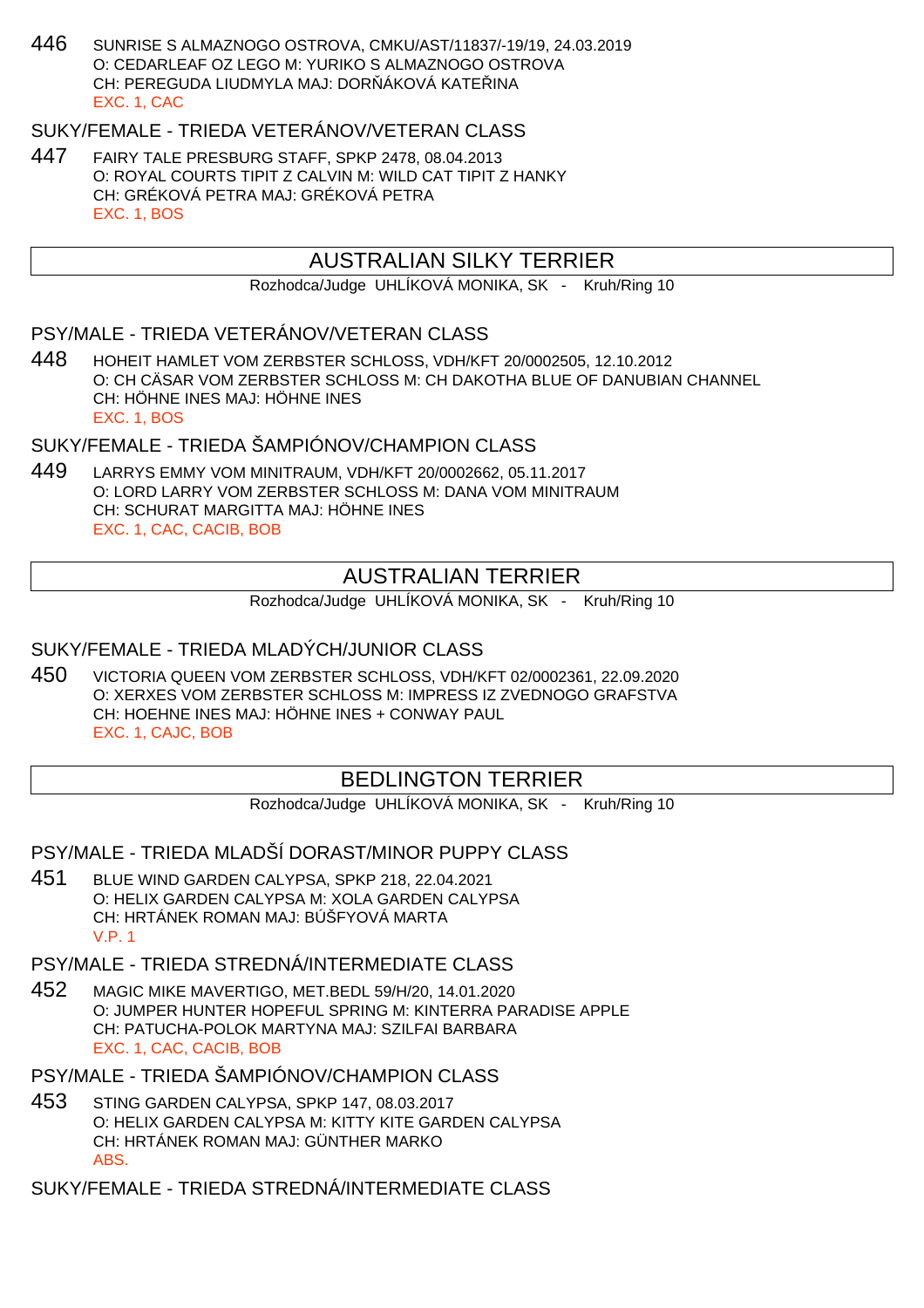454 MALEFICENT MAVERTIGO, PKR.III-88693, 14.01.2020 O: JUMPER HUNTER HOPEFUL SPRING M: PARADISE APPLE KINTERRA CH: PATUCHA-POLOK MARTYNA MAJ: HAWRO MARCIN EXC. 1, CAC, CACIB, BOS

## BORDER TERRIER

Rozhodca/Judge UHLÍKOVÁ MONIKA, SK - Kruh/Ring 10

### PSY/MALE - TRIEDA MLADÝCH/JUNIOR CLASS

- 455 BESIK AVALANCHE SLOVAKIA, SPKP 1490, 26.04.2020 O: PORT SLOVAKIA LUTRA M: AVALANCHE SLOVAKIA ROYAL HUNTER CH: BURIAN PETER MAJ: UVÍROVÁ BIBIANA EXC. 2
- 456 GARDENRING ZICK ZACK THE HURRIKAN, MET.BORD:T.155/H/21, 25.06.2020 O: CEDARHILL NO EXCUSE NEEDED M: GARDENRING WILD ORGANIC CH: TYOMENTSEVA SVETLANA MAJ: BRTKOVÁ MIROSLAVA + ANTAL ATTILA EXC. 1, CAJC, Junior BOB, BOS

#### PSY/MALE - TRIEDA OTVORENÁ/OPEN CLASS

- 457 AVAR STERLING MORAVIA, CLP/BRT/8480, 06.03.2018 O: BADAMTAM´S FLERET M: GABA Z MŠENSKÉ CIHELNY CH: ŠPA EK LUKÁŠ MAJ: MALÍ OVÁ ANNA EXC. 1, CAC, CACIB
- 458 VOLDEMORT FLERET MORAVIA, CLP/BRT/8805, 20.09.2018 O: BUBBLES FLERET MORAVIA M: LESPOIR DU GRAND BABIN CH: ŠIM NEK VLADIMÍR MAJ: P IKRYL PAVEL EXC. 2, Res.CAC, Res.CACIB

#### PSY/MALE - TRIEDA PRACOVNÁ/WORKING CLASS

459 AMOR SLOVAKIA ROYAL HUNTER, SPKP 1179, 12.04.2015 O: JUST FIERY LUCIFER M: KONTRA FIERY LUCIFER CH: MELKNEROVÁ BARBORA MAJ: MELKNEROVÁ HELENA + FURDOVÁ BOŽENA EXC. 1, CAC

#### SUKY/FEMALE - TRIEDA MLADÝCH/JUNIOR CLASS

460 ANEMOON THE BRITISH NOBLESSE, SPKP 1526, 31.10.2020 O: CH MEADOWLAKE ONE WAY OR ANOTHER M: CH BAILEY DE MARCO´S HUNTER CH: JÁVORKA KITTY MAJ: JÁVORKA KITTY EXC. 1, CAJC

#### SUKY/FEMALE - TRIEDA OTVORENÁ/OPEN CLASS

461 DEISY ZIMNÍ VRCH, CLP/BRT/9013, 15.03.2019 O: BUBBLES FLERET MORAVIA M: MERYL FLERET MORAVIA CH: ŠIMBERA STANISLAV MAJ: ŠIM NEK VLADIMÍR EXC. 1, CAC, CACIB, BOB

#### SUKY/FEMALE - TRIEDA VETERÁNOV/VETERAN CLASS

462 KONTRA FIERY LUCIFER, SPKP 1014, 02.07.2009 O: GAMEWAY CHARLES DICKENS M: BLUES PAWSTON CH: KUBÍK ZBYN K MAJ: MELKNEROVÁ BARBORA EXC. 1

## BULL TERRIER

Rozhodca/Judge UHLÍKOVÁ MONIKA, SK - Kruh/Ring 10

#### PSY/MALE - TRIEDA STREDNÁ/INTERMEDIATE CLASS

463 XAMPARI ARNOLD SCHWARZENEGER, SPKP 3535, 23.01.2020 O: TEIRWGWYN WHITE CHAOS M: FAMILY SONG'S XAMPARI CH: ĎURIŠ BRANISLAV MAJ: ORAVCOVÁ JANA EXC. 1, CAC, Res.CACIB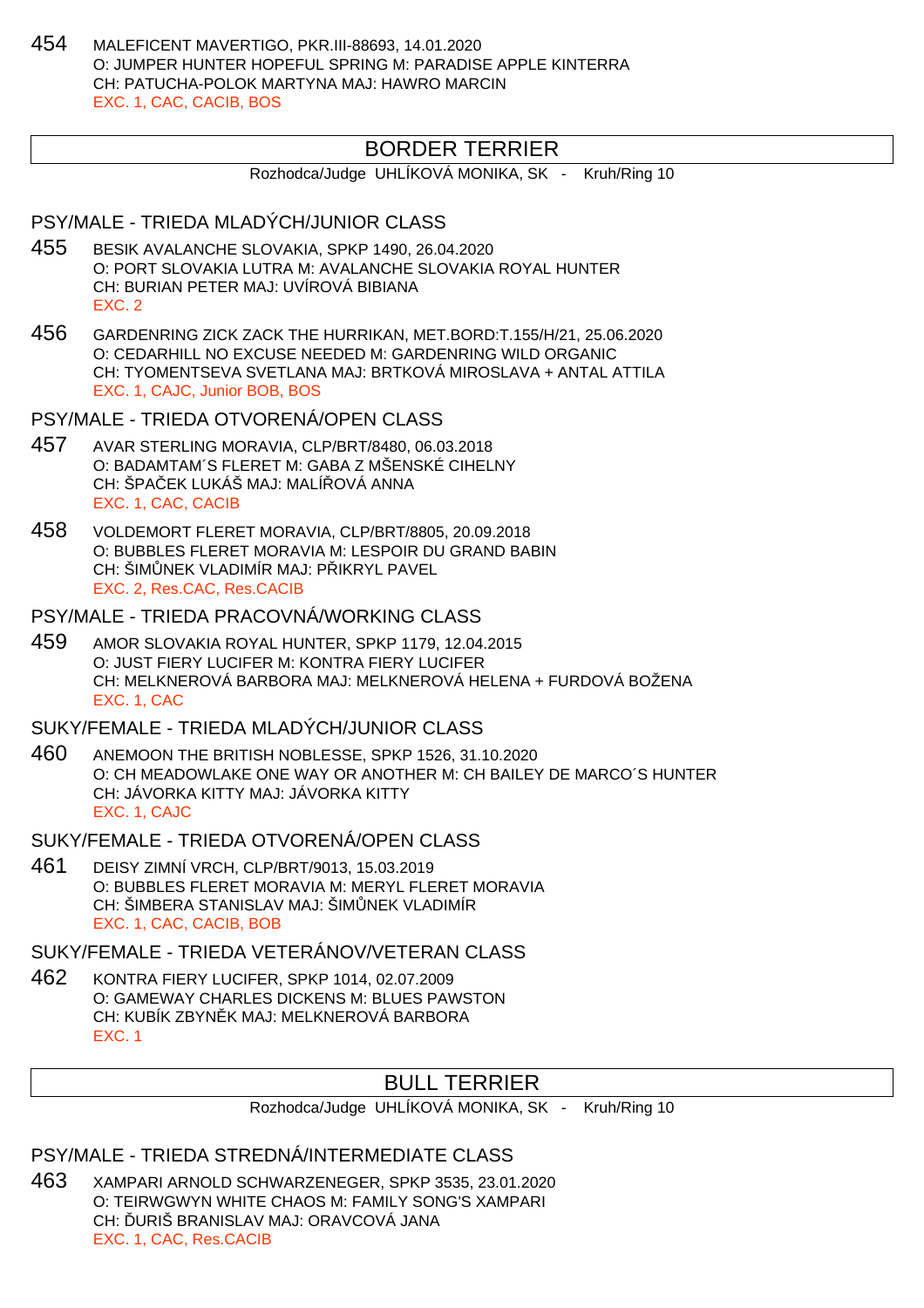### PSY/MALE - TRIEDA OTVORENÁ/OPEN CLASS

- 464 CASPER OD GERADZE, SPKP 3548, 12.02.2020 O: DARK JOKER REMERBULL M: G ONE GIRL THE CONGUEROR BULL CH: ŠKODA MIROSLAV MAJ: BAKOŠOVÁ ANNA V.G. 1
- 465 JERICHO THE CONQUEROR BULL, SPKP 3377, 25.11.2018 O: TEIRWGWYN WHITE CHAOS M: RASELS BULL TRUE CH: KAPOLKA RASTISLAV MAJ: KAPOLKA RASTISLAV ABS.
- PSY/MALE TRIEDA ŠAMPIÓNOV/CHAMPION CLASS
- 466 BONAPARTE AMIKANTO, SPKP 3264, 02.11.2017 O: RAGNAROK FORSETI M: AMBRA AMIKANTO CH: KUBÍNOVÁ JANA MAJ: KUBÍNOVÁ JANA EXC. 1, CAC, CACIB, BOS

#### SUKY/FEMALE - TRIEDA DORAST/PUPPY CLASS

- 467 BLACKBERRY KRONOS BULL, SPKP 3646, 07.01.2021 O: ALEX ALERT ARGO BULL M: DARLING KOVO'S GLADIATORS CH: ZÁHOREC ROMAN MAJ: ŠKODÁKOVÁ MÁRIA V.P. 1
- 468 MY WAY THE CONQUEROR BULL, SPKP 3632, 26.12.2020 O: JERICHO THE CONQUEROR BULL M: HEIDI THE CONQUEROR BULL CH: KAPOLKA RASTISLAV MAJ: KAPOLKA RASTISLAV ABS.

#### SUKY/FEMALE - TRIEDA MLADÝCH/JUNIOR CLASS

469 BRICKFIELD DIVING CATCH, SPKP 3576, 29.02.2020 O: CARANTHIR BUTEO M: BRICKFIELD BREAD & BUTTER CH: HORVÁTH TATIANA MAJ: PITTNEROVÁ JARMILA EXC. 1, CAJC, Junior BOB

SUKY/FEMALE - TRIEDA STREDNÁ/INTERMEDIATE CLASS

- 470 BRICKFIELD DONG, SPKP 3578, 29.02.2020 O: CH CARANTHIR BUTEO M: BRICKFIELD BREAD & BUTTER CH: HORVÁTH TATIANA MAJ: HORVÁTH T & O EXC. 2, Res.CAC, Res.CACIB
- 471 CUKINA AMIKANTO, SPKP 3518, 11.12.2019 O: BILBOEN YOUNG GUN AT BULLYVIEW M: AMBRA AMIKANTO CH: KUBÍNOVÁ JANA MAJ: KUBÍNOVÁ JANA EXC. 1, CAC, CACIB, BOB
- 472 XAMPARI ANGEL PIPA, SPKP 3537, 23.01.2020 O: TEIRWGWYN WHITE CHAOS M: FAMILY SONGS´S XAMPARI CH: URIŠ BRANISLAV MAJ: URIŠ BRANISLAV V.G. 3

## BULL TERRIER MINIATURE

Rozhodca/Judge UHLÍKOVÁ MONIKA, SK - Kruh/Ring 10

PSY/MALE - TRIEDA MLADŠÍ DORAST/MINOR PUPPY CLASS

473 JEHOEL BERENICA DOMIN-JR, SPKP 598, 04.03.2021 O: U2 MARSO M: BERENICA JAMAICA INN DOMIN-JR CH: RIDOŠKOVÁ ANDREA MAJ: RIDOŠKOVÁ ANDREA V.P. 1

## PSY/MALE - TRIEDA DORAST/PUPPY CLASS

474 BERYLIUM MIRACLE GARDEN, SPKP 577, 24.11.2020 O: EXTRAVERT ALTER EGO M: BUTTERFIELD MRAJA CH: VYHLÍDAL DUDÁŠOVÁ MICHAELA MAJ: L MANOVÁ NINA PROM.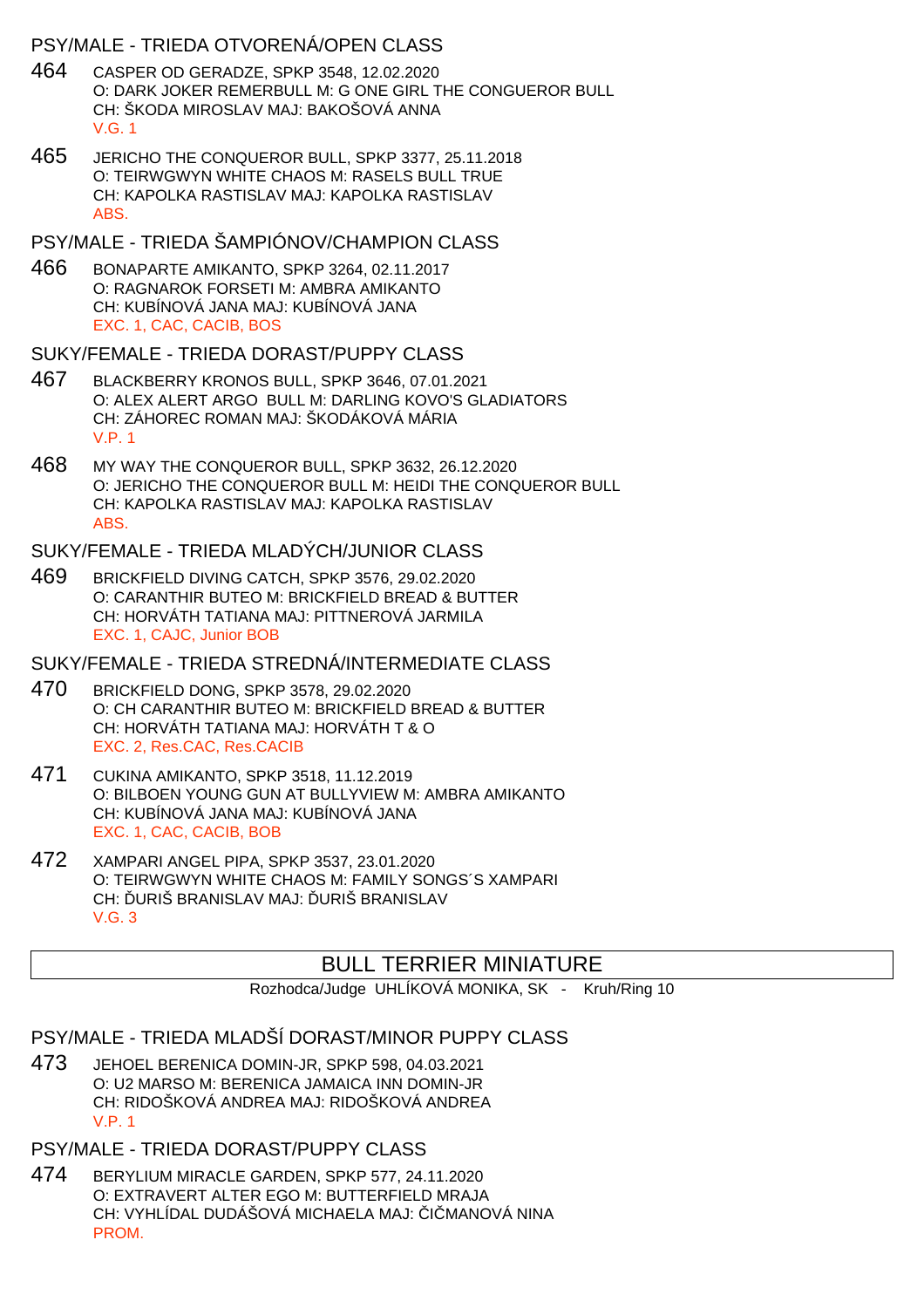475 FAVORITE OF GENRE CRYSTAL JAW, SPKP 573, 15.12.2020 O: SHAKE IT CAMPARI SODA GEMMA GEMMARUM M: CAMILLE CRYSTAL JAW CH: MATIASZEWSKA SLÁVKA MAJ: MATIASZEWSKA SLÁVKA **PROM** 

## PSY/MALE - TRIEDA MLADÝCH/JUNIOR CLASS

476 ALL EYEZ ON ME BUZZER BEATER WILD RED GUARDIAN, PKR.III-90198, 26.10.2020 O: BULLCREEKS DADDY COOL M: CAN´T TURN BACK WILD RED GUARDIAN CH: BRACHACKA MAJA MAJ: BRACHACKA MAJA + REKAWEK DAWID EXC. 1

### SUKY/FEMALE - TRIEDA MLADŠÍ DORAST/MINOR PUPPY CLASS

- 477 ARGA MANITO BULLS, SPKP 603, 12.03.2021 O: DINGO ENEL FENOMEN M: DICHILLI ZÓNA BULLS CH: SCHWARTZ ANDREA MAJ: PETRUŠOVÁ EVA ABS.
- 478 JABBAH BERENICA DOMIN-JR, SPKP 599, 04.03.2021 O: MARSO U2 M: BERENICA JAMAICA INN DOMIN-JR CH: RIDOŠKOVÁ ANDREA MAJ: RIDOŠKOVÁ ANDREA PROM.

SUKY/FEMALE - TRIEDA MLADÝCH/JUNIOR CLASS

479 EXTRAVERT ONE STOP, SPKP 559, 29.09.2020 O: NON STOP MARSO M: EXTRAVERT GOO GOO GAGA CH: TATÁROVÁ NORA MAJ: KOLLÁROVÁ ŠÁRKA EXC. 1, CAJC, Junior BOB, BOB

## SUKY/FEMALE - TRIEDA STREDNÁ/INTERMEDIATE CLASS

480 DÁMA CRYSTAL JAW, SPKP 539, 13.03.2020 O: GLITTER STARS DAY DREAMER M: ICH MARILYN MONROE VON HUNNEN KONIG CH: MATIASZEWSKA SLAVOMÍRA MAJ: MATIASZEWSKA SLÁVKA EXC. 1

## SUKY/FEMALE - TRIEDA OTVORENÁ/OPEN CLASS

- 481 EXTRAVERT JPEG, SPKP 503, 19.05.2019 O: OMEGA´S WHITE KNIGHT M: I´M EXTRAVERT MARSO CH: TATÁROVÁ NORA MAJ: KOLLÁROVÁ ŠÁRKA EXC. 1, CAC, CACIB
- 482 XENA PRINCESS MARSO, SPKP 479, 24.07.2018 O: I´M MINIBULL MARSO M: CHECK IN MARSO CH: LINHART LUKÁŠ MAJ: SURMAN MICHAL ABS.

## CAIRN TERRIER

Rozhodca/Judge UHLÍKOVÁ MONIKA, SK - Kruh/Ring 10

### PSY/MALE - TRIEDA MLADÝCH/JUNIOR CLASS

483 CAIRN BRIES CALLE PRINCIPAL, PKR.III-89779, 26.03.2020 O: ROTTRIVER'S MONEY MAKER M: CAIRN BRIES CARLOTTA CH: BRIESKE SIMONE & FRANK MAJ: SOBCZYK MICHAŁ EXC. 1, CAJC, Junior BOB, BOB

#### SUKY/FEMALE - TRIEDA OTVORENÁ/OPEN CLASS

484 CHARLOTTE SLOVAK DIAMOND, SPKP 633, 13.05.2019 O: FRODO ZO SENGETOVA M: GREAT LOVE FOR SLOVAK DIAMOND CH: KRATOCHVÍLOVÁ JANA MAJ: KRATOCHVÍLOVÁ JANA EXC. 1, CAC, CACIB, BOS

#### SUKY/FEMALE - TRIEDA VETERÁNOV/VETERAN CLASS

485 ENERGY POWER FOR SLOVAK DIAMOND, SPKP 440, 13.05.2012 O: LIMECASTLE´S JOY FOR SOLIPE M: EXTRA COLLECTION FOR SOLIPE CH: KRATOCHVÍLOVÁ JANA MAJ: KRATOCHVÍLOVÁ JANA EXC. 1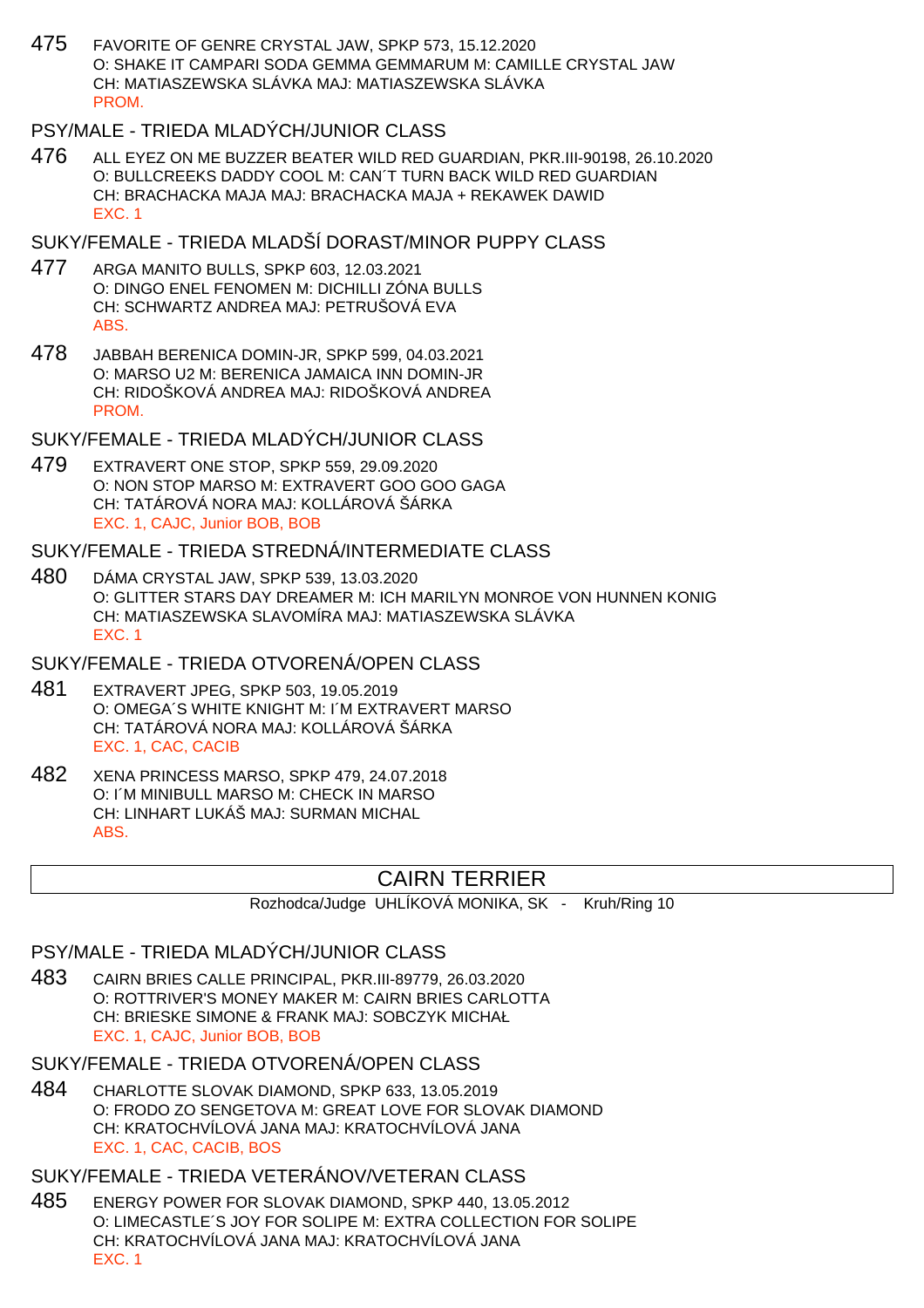# ČESKÝ TERIÉR

Rozhodca/Judge UHLÍKOVÁ MONIKA, SK - Kruh/Ring 10

### PSY/MALE - TRIEDA ŠAMPIÓNOV/CHAMPION CLASS

486 ANTON PUPULU, CMKU/CT/2778/18, 12.08.2018 O: ALBERTO OD CEKARÁ KA M: BUTTERFLY KALIFA BOHEMICA CH: ŠAFA ÍKOVÁ VÁCLAVA MAJ: HANZELKA KAREL EXC. 1, CAC, CACIB, BOB

### DANDIE DINMONT TERRIER

Rozhodca/Judge UHLÍKOVÁ MONIKA, SK - Kruh/Ring 10

#### SUKY/FEMALE - TRIEDA STREDNÁ/INTERMEDIATE CLASS

487 BARTON DANDIES CANDICE RENOIR, CLP/DDT/1084, 11.10.2019 O: GLAHMS COL BRANDON OF BARTON M: ELFWISH SUZI Q AT BARTON DANDIES CH: BATISTE IGLESIAS MARIA DE LAS MERCEDES MAJ: PRAUSOVÁ BLANKA EXC. 1, CAC, CACIB, BOB

## ENGLISH TOY TERRIER

Rozhodca/Judge UHLÍKOVÁ MONIKA, SK - Kruh/Ring 10

### PSY/MALE - TRIEDA ESTNÁ/HONOUR CLASS

488 AZZARO CANDYS BOHEMICA, CLP/ATT/29, 18.10.2017 O: CITRUS COOLER WINNER'TOUCH M: DESERT DAISY X-PECTED DINE MITES CH: MALIKOVÁ ROMANA MAJ: HESOVÁ NIKOLA EXC. 1

## FOX TERRIER SMOOTH (HLADKOSRSTÝ)

Rozhodca/Judge UHLÍKOVÁ MONIKA, SK - Kruh/Ring 10

#### PSY/MALE - TRIEDA DORAST/PUPPY CLASS

- 489 HURIKÁN SLOVAKIA IGOR II, SPKP 3145, 30.12.2020 O: HURIKÁN SLOVAKIA NERO II M: HURIKÁN SLOVAKIA GERDA CH: FÜRI JÁN MAJ: MANETOVÁ BEÁTA + MANET FRANTIŠEK V.P. 1
- PSY/MALE TRIEDA STREDNÁ/INTERMEDIATE CLASS
- 490 ELIOT II LEMART, ÖHZB FTG 14795, 16.03.2020 O: CLIF OD JEST ABÍ TVRZE M: FAIRIN LEMART CH: ŠTEFEK MARIAN MAJ: GROESSINGER MARTIN & JEITLER KALINKA EXC. 1

## PSY/MALE - TRIEDA OTVORENÁ/OPEN CLASS

- 491 EGON OD JESTŘÁBÍ TVRZE, CLP/FXH/38640, 21.09.2018 O: CLIF OD JESTŘÁBÍ TVRZE M: IDARAT LEMART CH: ŠLOSAR JAN MAJ: ŠLOSAR JAN EXC. 2, Res.CAC
- 492 PARKER V. SACHSENLAND, VDH/DFZB 18 1263, 18.12.2018 O: JUNGLE FIGHTER V. SACHSEN M: FANCY FLAME V. SACHSENLAND CH: ERLER EVELYN MAJ: ROSCH FRANK & EVELYN EXC. 1, CAC, Res.CACIB

PSY/MALE - TRIEDA ŠAMPIÓNOV/CHAMPION CLASS

493 RIDDICK V. SACHSENLAND, VDH/DFZB 20 1030, 15.02.2020 O: PARKER V. SACHSENLAND M: MAID OF MAGIC V. SACHSEN CH: ERLER EVELYN MAJ: ROSCH FRANK & EVELYN EXC. 1, CAC, CACIB, BOB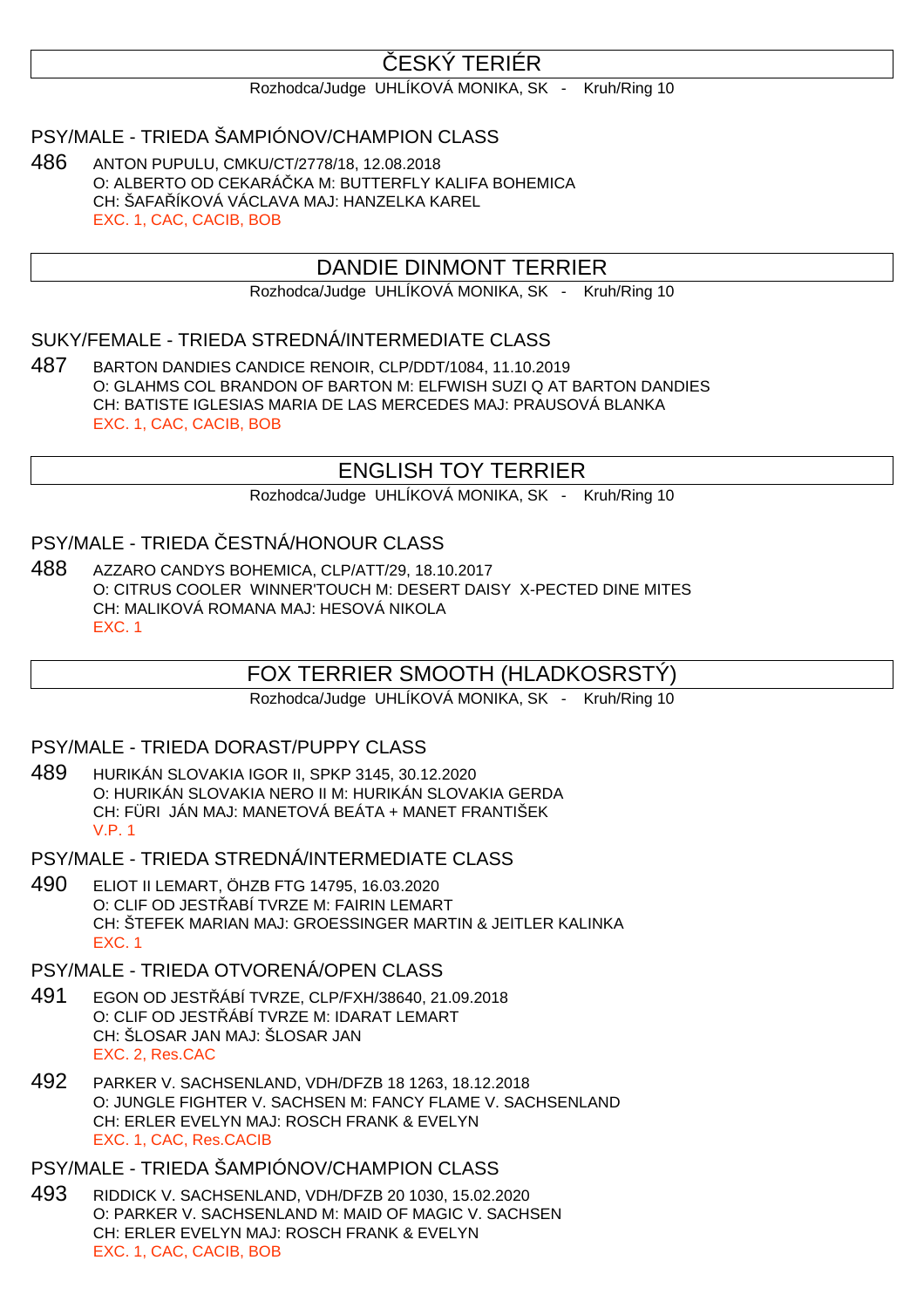## SUKY/FEMALE - TRIEDA MLADŠÍ DORAST/MINOR PUPPY CLASS

- 494 WOLFHEART KEZIA, FI20879/21, 26.02.2021 O: CH NIKON FOKS PEPER M: CH WOLFHEART GELSOMINA CH: HEIKKINEN-LEHKONEN PAULA MAJ: FINTORA OLEG V.P. 1
- SUKY/FEMALE TRIEDA MLADÝCH/JUNIOR CLASS
- 495 CARAMELKA OD MÁNIKY, CLP/FXH/39095, 28.03.2020 O: MILOU JUNIOR DU MANOIR SAINT ADRIEN M: AN A OD MÁNICKY CH: ZBOŽÍNKOVÁ JEŽKOVÁ MARTINA MAJ: MAJZÚNOVÁ MIROSLAVA EXC. 2
- 496 GHASTLY'S SADIE ADLER, CLP/FXH/39504, 18.11.2020 O: EVERLONG M: PANYA LEMART CH: HANSSON LENA MAJ: ŠLOSAR JAN EXC. 1, CAJC, Junior BOB

#### SUKY/FEMALE - TRIEDA ŠAMPIÓNOV/CHAMPION CLASS

497 O'SOLE MIO V. SACHSEN , VDH/DFZB 18 1211, 24.08.2018 O: FIRESTONE V. SACHSENLAND M: GRACELYN V. SACHSEN CH: ROSCH FRANK MAJ: ROSCH FRANK & EVELYN EXC. 1, CAC, CACIB, BOS

## FOX TERRIER WIRE (HRUBOSRSTÝ)

Rozhodca/Judge UHLÍKOVÁ MONIKA, SK - Kruh/Ring 10

#### PSY/MALE - TRIEDA STREDNÁ/INTERMEDIATE CLASS

498 ZEN Z KULIARU, SPKP 3988, 08.05.2020 O: NETHERTONION OPTIMIST M: STELLA Z KULIARU CH: KUBA A JAROSLAV MAJ: BA ALÍKOVÁ NATÁLIA EXC. 1, CAC, CACIB, BOS

SUKY/FEMALE - TRIEDA OTVORENÁ/OPEN CLASS

499 YDA Z KULIARU, SPKP 3971, 24.07.2019 O: GENERAL V.D SHONEN BERGER M: IDA Z KULIARU CH: KUBA A JAROSLAV MAJ: PAŠEKOVÁ INGRID EXC. 1, CAC, CACIB, BOB

## IRISH SOFT COATED WHEATEN TERRIER

Rozhodca/Judge UHLÍKOVÁ MONIKA, SK - Kruh/Ring 10

#### PSY/MALE - TRIEDA ŠAMPIÓNOV/CHAMPION CLASS

500 ENRICO Z TRŽIŠT, CLP/SCT/766, 24.01.2016 O: HOUSE OF SOFTY ORLANDO M: BABY Z TRŽIŠT CH: ŠMÍDOVÁ MARCELA MAJ: ELIÁŠOVÁ PAVLA EXC. 1, CAC, CACIB, BOS

### SUKY/FEMALE - TRIEDA STREDNÁ/INTERMEDIATE CLASS

501 ANGEL'S CHARLI BAYRA TENKS, PKR.III-88385, 04.09.2019 O: ANGEL'S CHARLI ONTARIO VOM BARENREICH M: ANGEL'S CHARLI THEA DEVINE CH: KARYAKINA ELENA MAJ: STELMACH AGATA EXC. 1, CAC, Res.CACIB

## SUKY/FEMALE - TRIEDA OTVORENÁ/OPEN CLASS

502 GOFORIT QUAPAW, CLP/SCT/925, 25.07.2019 O: GOFORIT LIMITED EDITION M: GOFORIT MOCKING JAY CH: LUNDELL ASA MAJ: TOLNAYOVÁ ANDREA EXC. 1, CAC

SUKY/FEMALE - TRIEDA ŠAMPIÓNOV/CHAMPION CLASS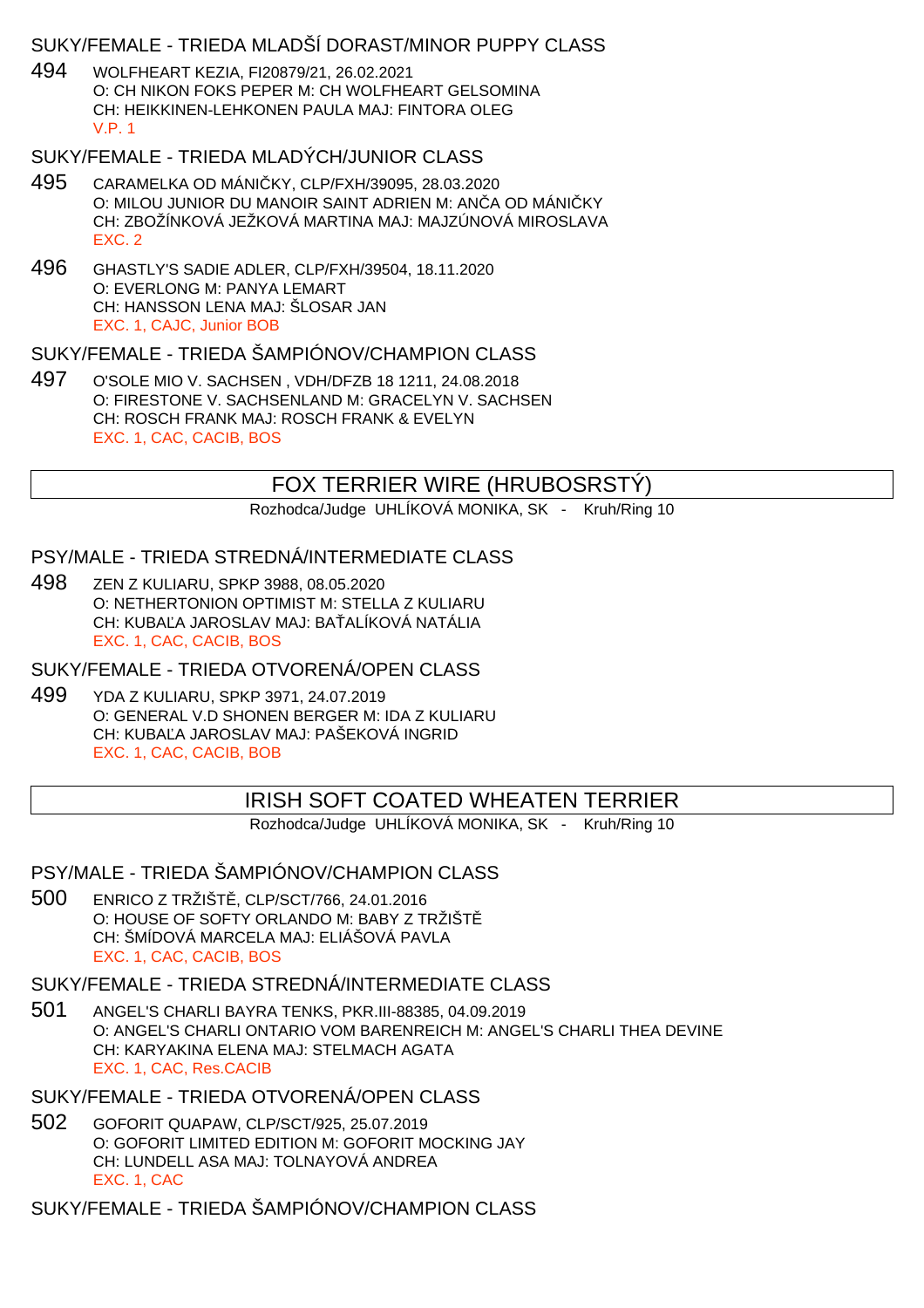503 MADISSON MADDIE WANTON BUDDY´S, CLP/SCT/875, 09.06.2018 O: Ó NEAMH MICKAEL AN GRA AIBREAN M: ELIS OF MY HEART WANTON BUDDY´S CH: BRADÁ ČOVÁ PAVLÍNA MAJ: BRADÁ ČOVÁ PAVLÍNA EXC. 1, CAC, CACIB, BOB

## JACK RUSSELL TERRIER

Rozhodca/Judge UHLÍKOVÁ MONIKA, SK - Kruh/Ring 10

## PSY/MALE - TRIEDA MLADÝCH/JUNIOR CLASS

504 PRETTY LITTLE MONSTERS CENTAURI, MET.JACK R.T.712/20, 31.07.2020 O: KASZAVÖLGYI-FÜRGE ULF M: KASZAVÖLGYI-FÜRGE GINA CH: GICZI DÁVID MAJ: DARIDA TIBOR EXC. 1, CAJC, Junior BOB

#### PSY/MALE - TRIEDA OTVORENÁ/OPEN CLASS

- 505 AMOR OF LONGITAL´S FAMILY, SPKP 792, 01.02.2019 O: DOUBLECROSS ARTICHOKE DIP M: MALA MI BIESZCZADZKIE LESZCZE CH: BADUROVÁ DANIELA MAJ: BADUROVÁ DANIELA EXC. 2, Res.CAC
- 506 GOLDJUMP BOW WOW, SPKP 818, 31.05.2019 O: KNOTTELITEN´S STONE ROCK M: ASHAI MONSTER TUFT DESTINY SOUL CH: BLAŽOVÁ NIKOLETA MAJ: VATERKOVÁ NIKOLETA EXC. 1, CAC, CACIB, BOS

## PSY/MALE - TRIEDA ŠAMPIÓNOV/CHAMPION CLASS

507 CRASH BANDICOOT WHITE STAR BOHEMIA, CLP/JRT/4860, 18.01.2019 O: DARWIN FUNNY PACK M: GENTLE GOLDIE BOHEMIA WHITE HUNTER CH: KAPLANOVÁ LEONA MAJ: KAPLANOVÁ LEONA EXC. 1, CAC, Res.CACIB

## SUKY/FEMALE - TRIEDA MLADŠÍ DORAST/MINOR PUPPY CLASS

508 AMONI FIFI WON DARKA, SPKP 967, 06.05.2021 O: OMAR COLOSSEUM M: HOMARLAKI HARCOS ZIZI CH: DARIDA TIBOR MAJ: DARIDA TIBOR V.P. 1

#### SUKY/FEMALE - TRIEDA DORAST/PUPPY CLASS

509 LOOK AT ME V. PARADISE OF WIND, VDH/KFT 29/0001210, 21.01.2021 O: TOUCHSTAR NEVER ENDING STORY M: MRS. KILLER QUEEN V. PARADISE OF WIND CH: BAUER JÖRG MAJ: BAUER MARTINA U JÖRG + BAUER MARTINA V.P. 1

#### SUKY/FEMALE - TRIEDA MLADÝCH/JUNIOR CLASS

510 HOMÁRLAKI HARCOS EURO, MET.JACK R.T.699/20, 24.07.2020 O: OMAR COLOSSEUM M: KASZAVÖLGYI-FÜRGE BÍBOR CH: HOLIK MÁRTON MAJ: DARIDA TIBOR EXC. 1, CAJC

## SUKY/FEMALE - TRIEDA STREDNÁ/INTERMEDIATE CLASS

511 KASIA OF KENGI´S HOME, SPKP 857, 31.03.2020 O: IRSAI OLIVER BIG SCOTTY´S DREAM M: FEMME FATALE OF KENGI´S HOME CH: KLOKNEROVÁ MÁRIA MAJ: JANKOVI OVÁ DUŠANA EXC. 1, CAC

## SUKY/FEMALE - TRIEDA OTVORENÁ/OPEN CLASS

- 512 NUTELLA V. PARADISE OF WIND, VDH/KFT 29/0000609, 30.05.2017 O: TOUCHSTAR UNDISPUTED MATTER M: TOUCHSTAR POPSTAR CH: BAUER JÖRG MAJ: BAUER MARTINA U JÖRG + BAUER MARTINA EXC. 2, Res.CAC, Res.CACIB
- 513 ONE MORE TIME BOHEMIAN TOUCH , SPKP 956, 24.12.2019 O: TOUCHSTAR MORE THAN ENOUGH M: EVER MONA LISA BOHEMIAN TOUCH CH: MIČULKOVÁ JIČINA MAJ: KANDEROVÁ ALŽBETA EXC. 1, CAC, CACIB, BOB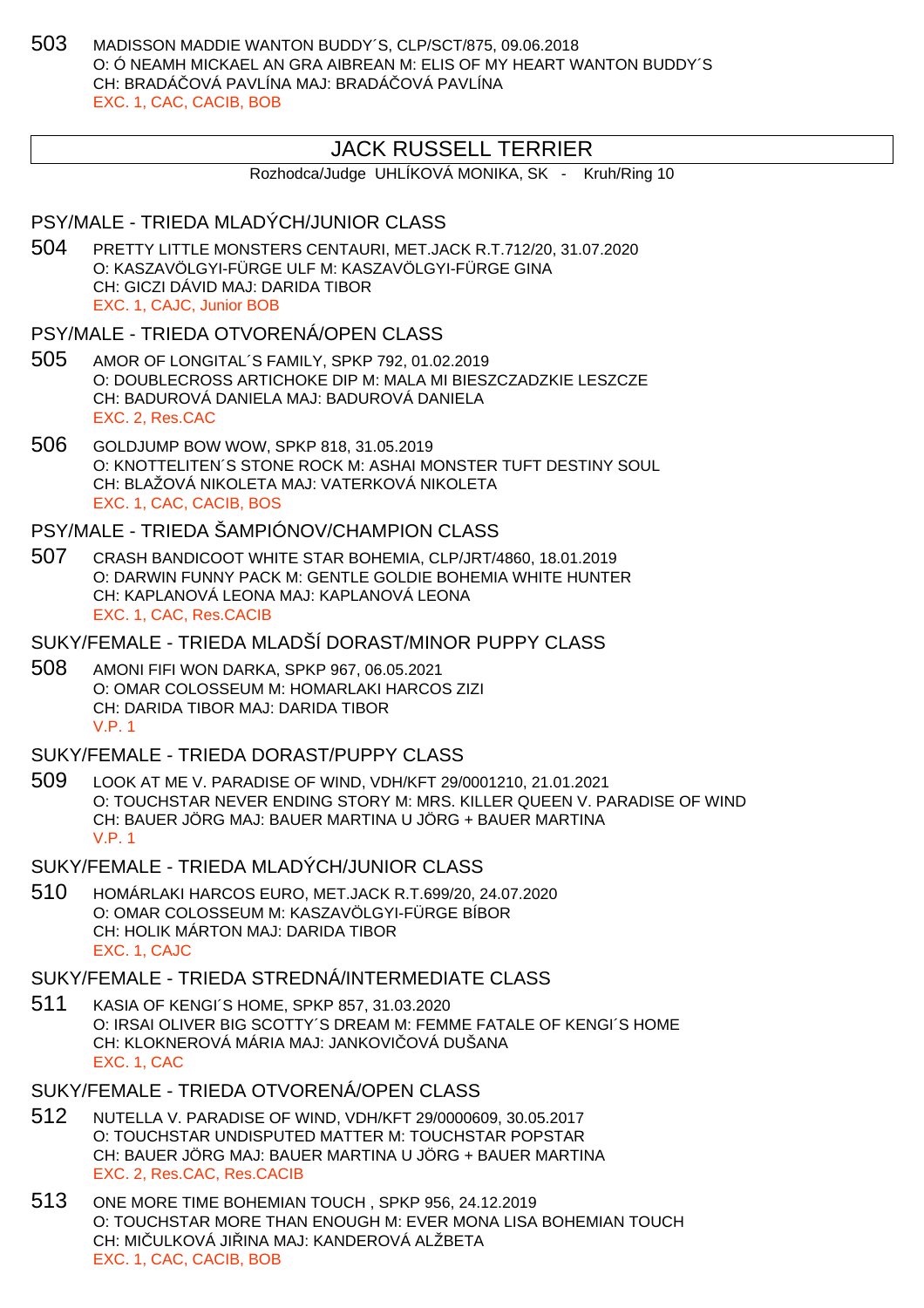### SUKY/FEMALE - TRIEDA ŠAMPIÓNOV/CHAMPION CLASS

- 514 ALLBA OF LONGITAL´S FAMILY, SPKP 795, 01.02.2019 O: DOUBLECROSS ARTICHOKE DIP M: MALA MI BIESZCZADZKIE LESZCZE CH: BADUROVÁ DANIELA MAJ: BADUROVÁ DANIELA EXC. 1, CAC
- 515 B-READY V. PARADISE OF WIND, VDH/KFT 29/0001018, 23.12.2019 O: I´AM HERE V. PARADISE OF WIND M: NUTELLA V. ARADISE OF WIND CH: BAUER JÖRG MAJ: BAUER MARTINA U JÖRG + BAUER MARTINA EXC. 2, Res.CAC

# KERRY BLUE TERRIER

Rozhodca/Judge SEMAN PAVOL, SK - Kruh/Ring 9

PSY/MALE - TRIEDA OTVORENÁ/OPEN CLASS

516 ESPRIT ACTIVE GIOTTO, PKR.III-84498, 13.04.2018 O: ESPRIT ACTIVE BUENO M: ESPRIT ACTIVE DÉLICE CH: KAPFERER DORIS MAJ: KRAUZE ANNA EXC. 1, CAC, CACIB, BOS

PSY/MALE - TRIEDA ŠAMPIÓNOV/CHAMPION CLASS

517 STATEMENT WAPINI DVOMARO, CLP/KBT/2493, 06.07.2018 O: SHYLOCH STATEMENT M: NAREENE BLUE STAR DVOMARO CH: NETÍKOVÁ MARKÉTA MAJ: B. HALOVÁ LUCIE EXC. 1, CAC, Res.CACIB

SUKY/FEMALE - TRIEDA OTVORENÁ/OPEN CLASS

518 SAIMI QUEEN WAPINI DVOMARO, CLP/KBT/2494, 06.07.2018 O: SHYLOCH STATEMENT M: NAREENE BLUE STAR DVOMARO CH: NETÍKOVÁ MARKÉTA MAJ: ROKOSOVÁ EVA EXC. 1, CAC, Res.CACIB

SUKY/FEMALE - TRIEDA ŠAMPIÓNOV/CHAMPION CLASS

519 DINNYÉSVÁROSI WALKING ON THE MOON, MET.KBT.90/19, 14.06.2019 O: DINNYÉSVAÁOSI UNDERCOVER AGENT M: DINNYÉSVÁROSI STILL LOVING YOU CH: TAJTINÉ BUROVINCZ KATALIN MAJ: SZOVÉNYIOVÁ ZUZANA + TAJTINÉ BUROVINCZ KATALIN EXC. 1, CAC, CACIB, BOB

# NORFOLK TERRIER

Rozhodca/Judge SEMAN PAVOL, SK - Kruh/Ring 9

## PSY/MALE - TRIEDA STREDNÁ/INTERMEDIATE CLASS

520 GRASCO´S FAFNIR AT TT, ROI 20/40278, 18.01.2020 O: RED KING´S LYNN WEIZEN M: DEA´S NINA NAJA CH: SCOFONE MONICA MAJ: LADICKÁ ADRIANA + LAMATOVA BARBARA EXC. 1, CAC, CACIB, BOB

# PSY/MALE - TRIEDA ŠAMPIÓNOV/CHAMPION CLASS

521 TWEEDLEDEE TEDDY AS HUMBLE GATSBY, SPKP 238, 21.02.2016 O: MAINLY ELFIN FOXGLOVE M: BELLEVILLE NUTTY RED HEAVEN CH: LADICKÁ ADRIANA MAJ: KONŠTIAKOVÁ ZUZANA EXC. 1, CAC, Res.CACIB

# NORWICH TERRIER

Rozhodca/Judge SEMAN PAVOL, SK - Kruh/Ring 9

PSY/MALE - TRIEDA MLADÝCH/JUNIOR CLASS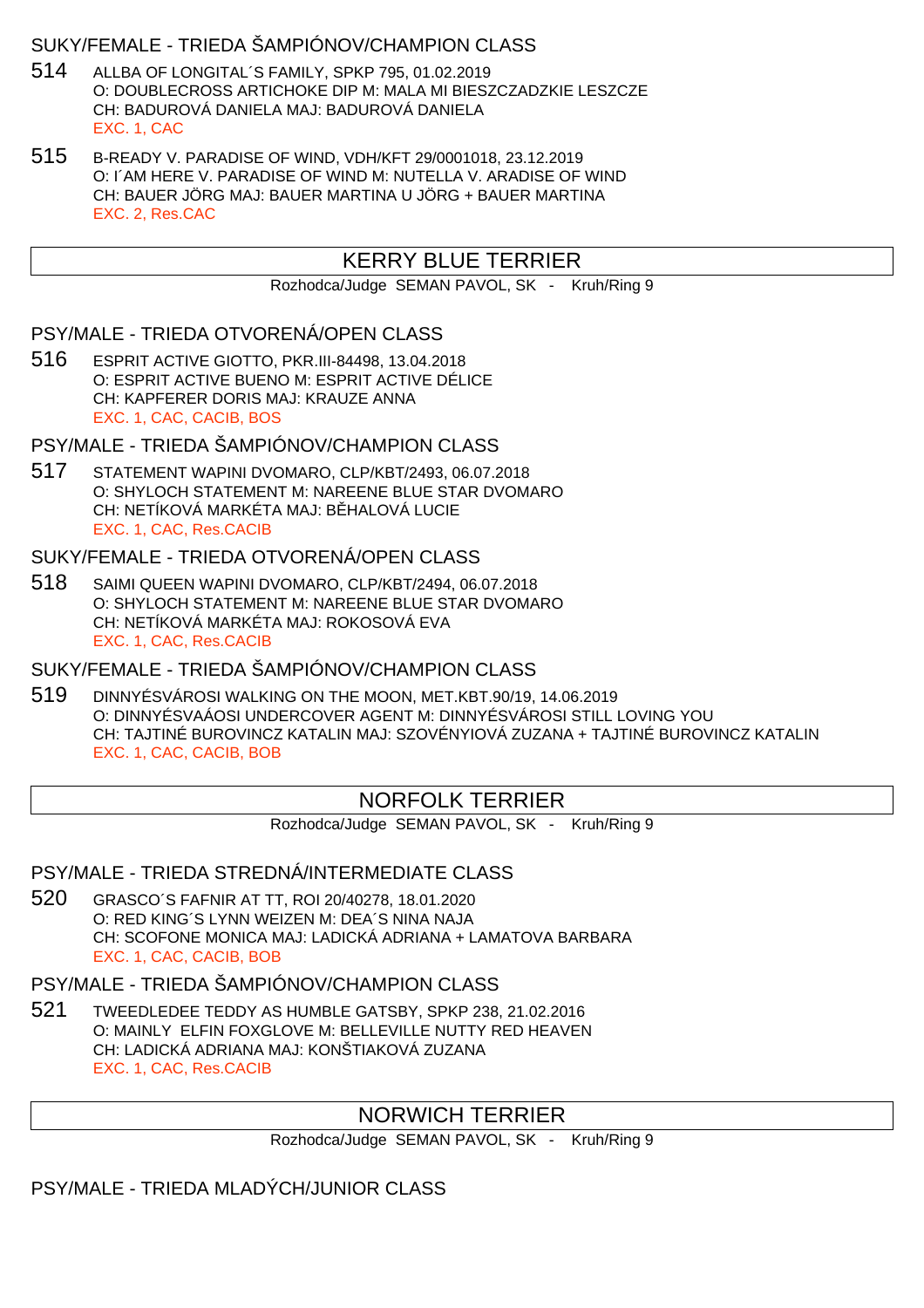522 WILD DEVILS QUANTUM TROST, OHZB NWT 377, 08.11.2020 O: GUARDANGEL CAPPUCCINO M: WILD DEVILS KYLIE MINOGUE CH: RUCK JENS MAJ: RUCK LIANE & JENS ABS.

## PSY/MALE - TRIEDA OTVORENÁ/OPEN CLASS

523 WILD DEVILS IRON MAN, OHZB/NWT 341, 24.11.2018 O: CH WILD DEVILS WHITE SNAKE M: WIND TRAVEL YAPONSKAYA VISHNYA CH: RUCK JENS MAJ: RUCK LIANE & JENS ABS.

### PSY/MALE - TRIEDA ŠAMPIÓNOV/CHAMPION CLASS

524 NIXLINE STELLAR SKY, CLP/NOT/454, 16.05.2018 O: BRAIT NOUZ DAIZ OF DREAM M: PORRIGITO JAIPONGAN CH: ROBI NIKOLA MAJ: SÝKOROVÁ KATE INA EXC. 1, CAC, CACIB, BOB

## SUKY/FEMALE - TRIEDA MLADÝCH/JUNIOR CLASS

525 BUFFY II VON DEN ZWEI EICHEN, OHZB NWT 372, 22.06.2020 O: CH MADMAX VON DEN ZWEI EICHEN M: VICTORIA VON DEN ZWEI EICHEN CH: RUCK LIANE MAJ: RUCK LIANE & JENS ABS.

#### SUKY/FEMALE - TRIEDA STREDNÁ/INTERMEDIATE CLASS

526 WILD DEVILS MELANIE THORNTON, OHZB/NWT 361, 29.12.2019 O: WILD DEVILS BLACK SABBATH M: WIND TRAVEL YAPONSKYA VISHNYA CH: RUCK JENS MAJ: SOMMERLECHNER DANIEL EXC. 1, CAC

#### SUKY/FEMALE - TRIEDA OTVORENÁ/OPEN CLASS

527 WILD DEVILS DOLLY PARTON, OHZB NWT 312, 07.08.2017 O: CH RAGUS JUMP TO IT M: CH AURELIA VOM TANNENTHALBAD CH: RUCK JENS MAJ: RUCK LIANE & JENS ABS.

### SUKY/FEMALE - TRIEDA ŠAMPIÓNOV/CHAMPION CLASS

- 528 BELLEVILLE ALL DRESSED UP, SPKP 50, 07.05.2018 O: TINKAVE I´M THE MAN M: RAGUS ALL GOOD THINGS CH: THOMPSON-MORGAN CATHY MAJ: BLUBLOVÁ LENKA EXC. 2, Res.CAC, Res.CACIB
- 529 LETTY JESS TERRY-WESTIE, CLP/NOT/487, 16.06.2019 O: ABRAXAS TENDER'S VITO CORLEONE M: JESSICA HAPPY NAUX CH: KLIMENT JOSEF MAJ: KLIMENT JOSEF EXC. 1, CAC, CACIB, BOS

## PARSON RUSSELL TERRIER

Rozhodca/Judge SEMAN PAVOL, SK - Kruh/Ring 9

### PSY/MALE - TRIEDA STREDNÁ/INTERMEDIATE CLASS

530 PARSONISK COFFEE WAFER, SPKP 415, 13.10.2019 O: AMICO TERRIER´S NOUGAT WAFER M: PARSONISK ADELA CH: GROMOVÁ VLADIMÍRA MAJ: GROMOVÁ VLADIMÍRA EXC. 1, CAC, Res.CACIB

## PSY/MALE - TRIEDA OTVORENÁ/OPEN CLASS

- 531 BLASER SPOD BARANCA, SPKP RG 372, 12.07.2017 O: ALF GENIUS LOCI M: CWN ANNWFN GWENDOLYN CH: KALATOVÁ KLÁRA MAJ: KALÁTOVÁ KLÁRA EXC. 2, Res.CAC
- 532 DIABOLO VOM SCHWARZWALD POLAND, PKR.III-83321, 09.12.2017 O: SONY VOM SCHWARZWALD POLAND M: NOCK RIVER'S HAPPY VALENTINE CH: FILIPECKA JOANNA MAJ: FILIPECKA JOANNA EXC. 1, CAC, CACIB, BOB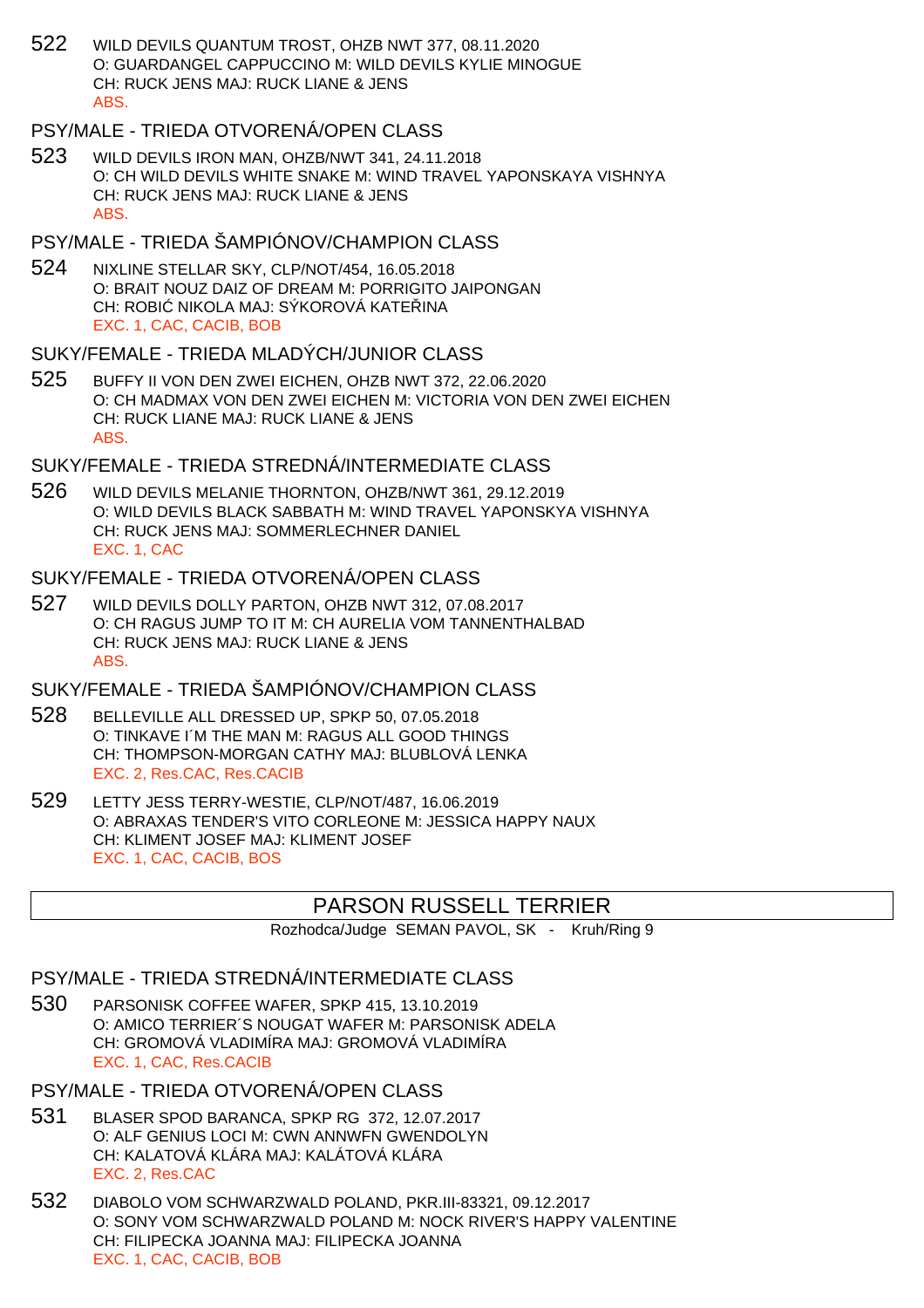533 GANDALF GURDAU, CLP/PRT/3295, 28.12.2018 O: BAX Z NÁRAMECKÝCH RYBNÍKU M: ALMA OD PÁTÉHO JEZERA CH: UNVERDORBEN PAVEL MAJ: HATOK ONDREJ EXC. 3

## PSY/MALE - TRIEDA ŠAMPIÓNOV/CHAMPION CLASS

534 ATTRACTIVE ARAMIS OF GREEN SPIRITS, ÖHZB PRT 3057, 10.01.2020 O: CIB ABYSMAL STARFISH TO PEARCH HILL M: CIB UNBELIEVABLE LILLI FEE VON CONTESSA CH: GANZER ROLAND&EMANUEL MAJ: GANZER ROLAND EXC. 1, CAC

## SUKY/FEMALE - TRIEDA MLADŠÍ DORAST/MINOR PUPPY CLASS

535 BOURBON VANILLE OF GREEN SPIRITS, ÖHZB/PRT 3232, 24.02.2021 O: NUGGET KOZLÍK RITAKIM M: CIB UNBELIEVABLE LILLI FEE VON CONTESSA CH: GANZER ROLAND&EMANUEL MAJ: GANZER ROLAND V.P. 1

#### SUKY/FEMALE - TRIEDA STREDNÁ/INTERMEDIATE CLASS

536 KSANDI EQUUS, ÖHZB/PRT 3125, 04.11.2019 O: PAN PUDZIAN MYSIA ZAGLADA M: SIMBA EQUUS MYSIA ZAGLADA CH: BILI SKA ANETA MAJ: GANZER EMANUEL EXC. 1, CAC, CACIB, BOS

### SUKY/FEMALE - TRIEDA ŠAMPIÓNOV/CHAMPION CLASS

537 UNBELIEVABLE LILLI FEE VON CONTESSA, ÖHZB/PRT 2779, 29.07.2017 O: REDNOCK MYOWN POINT OF VIEW M: KINDLY KIRA VON CONTESSA CH: PETERS SILVIA MAJ: GANZER ROLAND EXC. 1, CAC, Res.CACIB

## SCOTTISH TERRIER

Rozhodca/Judge SEMAN PAVOL, SK - Kruh/Ring 9

#### SUKY/FEMALE - TRIEDA MLADÝCH/JUNIOR CLASS

538 HERRIETH BELINDA MAJESCO, CLP/ST/4223, 10.04.2020 O: BRUEIK ´S SUPER HERO BY BERRYBREEZE M: FARIELA FUORI CH: N ME KOVÁ IVA MAJ: N ME KOVÁ IVA EXC. 1, CAJC, BOB

### SUKY/FEMALE - TRIEDA OTVORENÁ/OPEN CLASS

539 GERALDINE DAISY MAJESCO, CLP/ST/4197, 14.02.2019 O: DON DEXIGO MAJESCO M: MY BE GRAN PRIX CH: NŘMEČKOVÁ IVA MAJ: NŘMEČKOVÁ IVA V.G. 1

## STAFFORDSHIRE BULL TERRIER

Rozhodca/Judge SEMAN PAVOL, SK - Kruh/Ring 9

## PSY/MALE - TRIEDA MLADÝCH/JUNIOR CLASS

540 AUDAX GRIFFIN SUB SOLE, CMKU/SBT/14717/20, 22.08.2020 O: ADWIN STAR SALLYSTAFF M: KENAITEEN MERRYMAKER CH: ČEJKOVÁ DENISA MAJ: JANDA PETR + KUMMEROVÁ ADÉLA EXC. 1, CAJC, Junior BOB

## PSY/MALE - TRIEDA STREDNÁ/INTERMEDIATE CLASS

541 BRAN BONO SANNY STAFF, SPKP 1777, 14.03.2020 O: COEN RASCAL BULL M: OLLI OD ŠIFÁKU CH: SZALAIOVÁ VIKTÓRIA MAJ: NÍZKA MIRIAMA EXC. 2, Res.CAC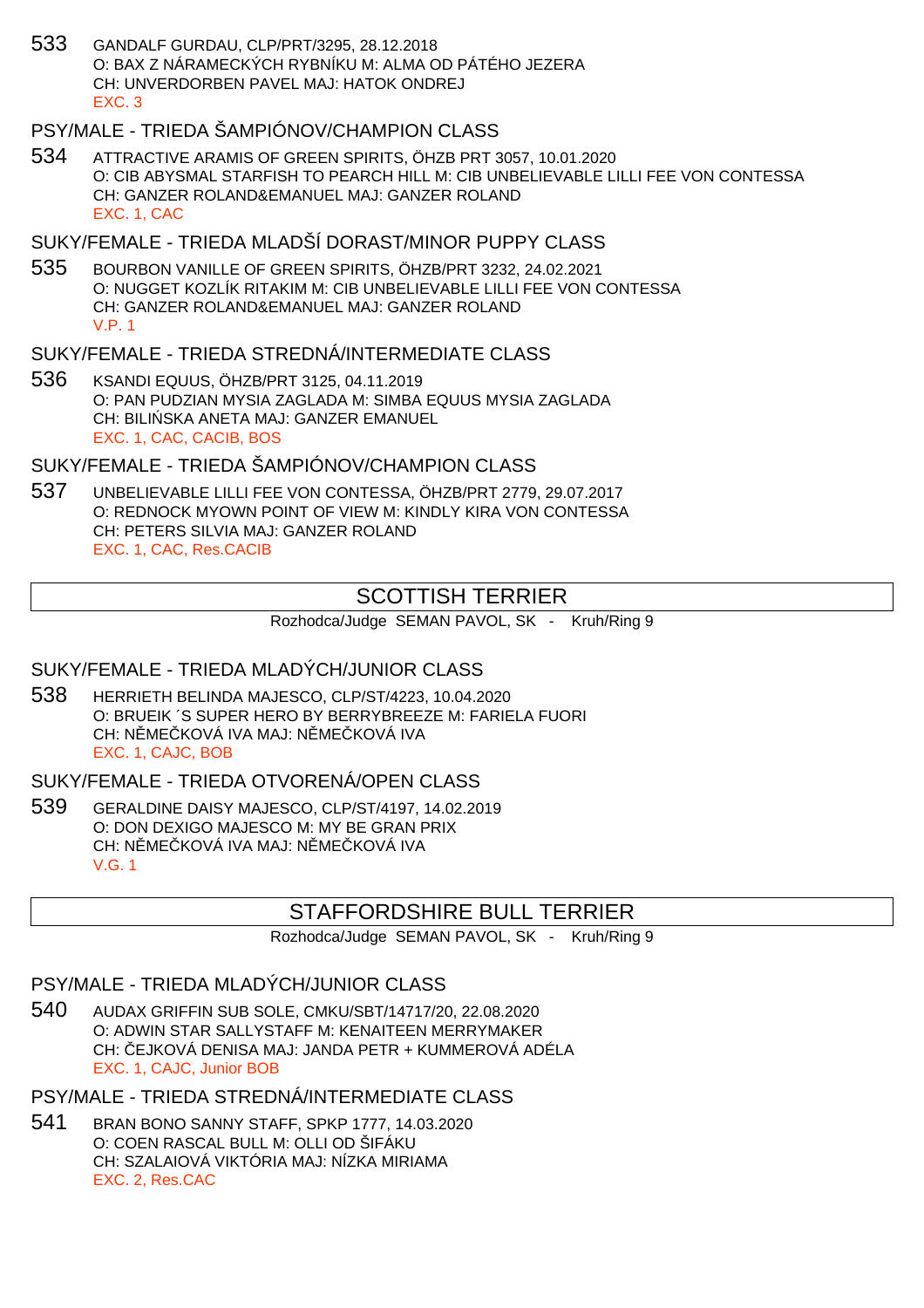542 BRAVE SPIRIT KEY SOUL PLAYER, RKF 5873492, 16.12.2019 O: EARTHQUAKE STAFF`S TWIN TURBO SPIRIT BRAVE M: BRAVE SPIRIT FLOR DE LIRIO BLANCO CH: GURYEVSKAYA T MAJ: TIBAY NORBERT + TATIANA KATOMINA EXC. 1, CAC, Res.CACIB

### PSY/MALE - TRIEDA OTVORENÁ/OPEN CLASS

- 543 ADELESTAFF APOLLO FROM, SPKP 1393, 30.03.2017 O: SATIP SORBOSS AT VRABARBULL M: ADELE BLACK ROSE STAFF CH: FU EKOVÁ IVANA MAJ: SZALAIOVÁ VIKTÓRIA + KOPUNCEC RENÉ EXC. 3
- 544 CIMON ESOSTAFF, SPKP 1708, 19.05.2019 O: Z-SUIT STRONG BOY FRANSIMO BOHEMIA M: E BARINEA ESO BOHEMIA CH: TOMEŠEK JI Í MAJ: MELIŠOVÁ MARTINA EXC. 2, Res.CAC
- 545 KOFI CRAZY MAGIC, SPKP 1632, 15.02.2019 O: BREMBO ACHERON SLOVAKIA M: VICTORIA CRAZY MAGIC CH: IADA ŠTEFAN MAJ: GALLOVÁ KATARÍNA EXC. 1, CAC
- PSY/MALE TRIEDA ŠAMPIÓNOV/CHAMPION CLASS
- 546 BREMBO ACHERON SLOVAKIA, SPKP 1388, 05.04.2017 O: JOLI KAF DU DOMAINE D´ISHTAR M: AIRA RASCAL BULL CH: ODNECHTA RADOVAN MAJ: ODNECHTA RADOVAN EXC. 1, CAC, CACIB, BOB
- 547 CAESAR CRAZY MAGIC, SPKP 1361, 08.11.2016 O: ASTON RASCAL BULL M: JETTA CRAZY MAGIC CH: IADA ŠTEFAN MAJ: MASARIK ONDREJ + IADA ŠTEFAN EXC. 2, Res.CAC
- 548 CHARLIE TANGO CHESWAY, CMKU/SBT/13640/19, 02.11.2019 O: ALBERT II. EILATAN M: ALIZÉE VON CHESWAY CH: MINA ÍKOVÁ ANETA MAJ: HAŠKOVÁ PAVLA ABS.
- SUKY/FEMALE TRIEDA MLADŠÍ DORAST/MINOR PUPPY CLASS
- 549 ADELINE STEIN LOVE, SPKP 1964, 03.05.2021 O: CÉZAR BLACK ROSE STAFF M: UZZI Z NÁVRŠÍ CH: ŠTEINHÜBEL CHRISTIAN MAJ: ZELENÁKOVÁ NADEŽDA V.P. 1
- SUKY/FEMALE TRIEDA MLADÝCH/JUNIOR CLASS
- 550 BALADEVA BELLISSIMA SANNY STAFF, SPKP 1780, 14.03.2020 O: COEN RASCAL BULL M: OLLI OD ŠIFÁKU CH: SZALAIOVÁ VIKTÓRIA MAJ: SZALAIOVÁ VIKTÓRIA V.G. 3
- 551 FREYA VANR OF MORAVIA LORD, CMKU/SBT/14423/20, 20.05.2020 O: ALBY VECCHIO GENTLE BULL M: TRUE LOVE OF MORAVIA LORD CH: PROKOPOVÁ PETRA MAJ: GULA MILAN + KATI OVÁ RENÁTA EXC. 1, CAJC
- 552 JANET FRANSIMO BOHEMIA, CMKU/SBT/15017/20, 10.11.2020 O: DIAMONDS OF BLANCH WHITE BEAR M: FB EVOLUTION SPECIES FRANSIMO BOHEMIA CH: LAHODOVÁ SIMONA MAJ: TOMEŠKOVÁ NA A V.G. 2
- SUKY/FEMALE TRIEDA STREDNÁ/INTERMEDIATE CLASS
- 553 ALFA VON LAPLASIAN, SPKP 1803, 12.05.2020 O: FOREVER BULL CESAR M: DAIRRA IVET ACHERON SLOVAKIA CH: MALI ÁKOVÁ MICHAELA MAJ: MALI ÁKOVÁ MICHAELA EXC. 1, CAC
- 554 YANY ESO BONATOM, CMKU/SBT/13542/19, 29.10.2019 O: PERRY STAFFTÜRK M: GILLI CHILLI ESO BONATOM CH: TOMEŠKOVÁ NA LA MAJ: TOMEŠKOVÁ NA LA EXC. 2, Res.CAC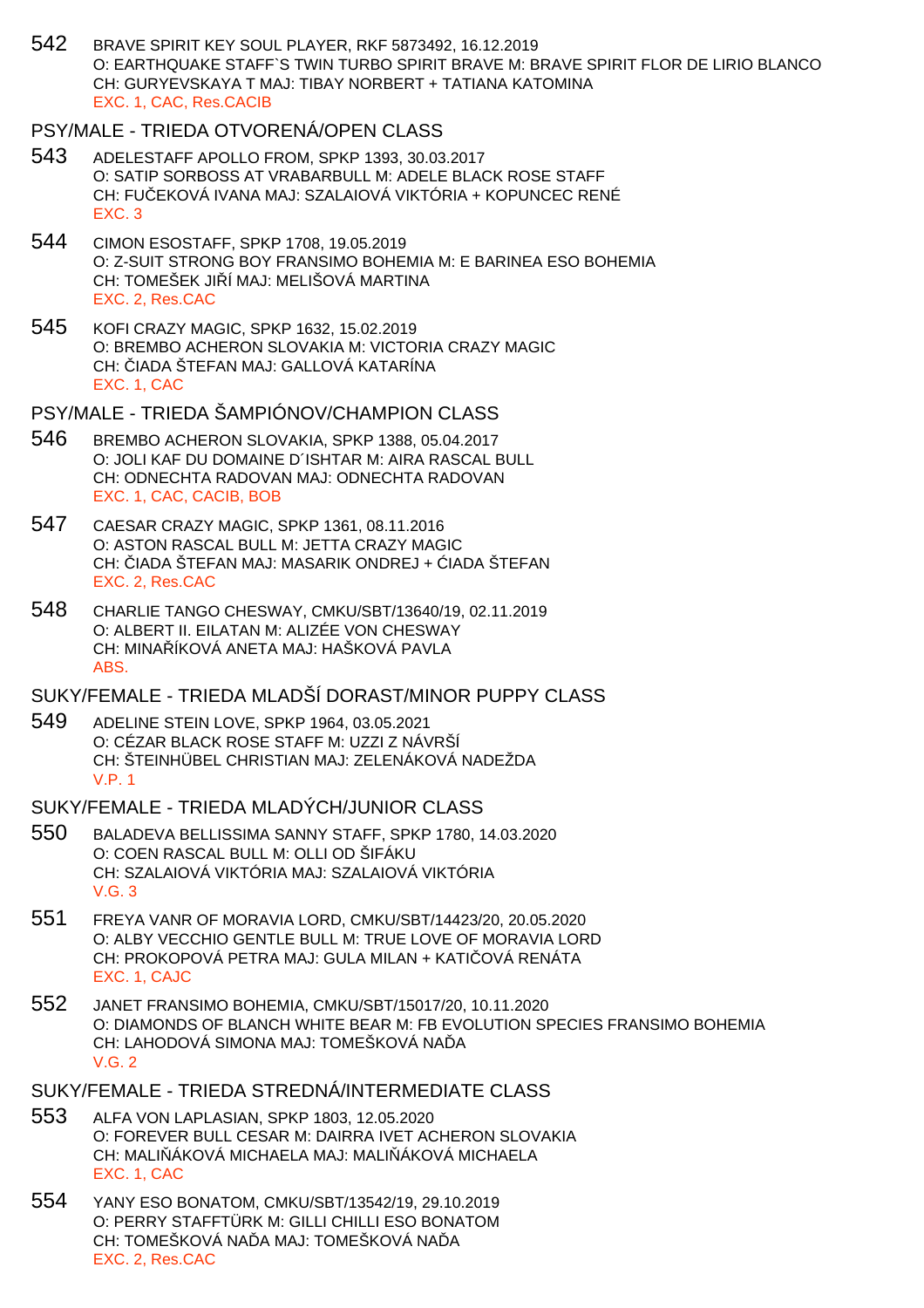## SUKY/FEMALE - TRIEDA OTVORENÁ/OPEN CLASS

- 555 ABIGAIL BUDÚCE HVIEZDY, SPKP 1683, 18.06.2019 O: BREMBO ACHERON SLOVAKIA M: ORIS CRAZY MAGIC CH: BACULÍKOVÁ KRISTÍNA MAJ: BACULÍKOVÁ KRISTÍNA EXC. 3
- 556 BIBI RUTH WINNERSTAFF, SPKP 1630, 26.01.2019 O: LANLUAIN PRECIOUS BLOOD M: ANGEL CHIRA WINNERSTAFF CH: NAGY ALEXANDER MAJ: RUDOLFOVÁ ERIKA EXC. 1, CAC, CACIB, BOS
- 557 FERAJNA HUSARIA STAFF, CMKU/SBT/13731/-19/19, 17.07.2019 O: THE MIGHTY TYRION M: NEFRETETE CANAVERAL-STAFF CH: MAGDO PATRYCJA MAJ: VELI KOVÁ EVA EXC. 2, Res.CAC
- 558 HEDA SVOB-MIL, SPKP 1591, 05.09.2018 O: EASY FAUST KAVALÍ Í KVARTETO M: ADÉLKA BULL RESORT CH: SVOBODA MILOŠ MAJ: KUMMEROVÁ MADLENA EXC. 4

SUKY/FEMALE - TRIEDA ŠAMPIÓNOV/CHAMPION CLASS

559 TROJANSTAFF WET KISSES, LOE 2460244, 17.09.2018 O: ANTROBOSS TEMPESTA NERA M: DIAMONDS OF BLANCH VIKING SPIRIT CH: ALBIOL ADRIAN MAJ: BARIAKOVÁ MICHAELA EXC. 1, CAC, Res.CACIB

## WELSH TERRIER

Rozhodca/Judge SEMAN PAVOL, SK - Kruh/Ring 9

## PSY/MALE - TRIEDA STREDNÁ/INTERMEDIATE CLASS

560 TVANTENGEN WHISKEY ON ROKS, PKR.III-89439, 19.09.2019 O: MALVADO'S TIME TO RANGEL M: TVANTENGEN PERFECT RARITY CH: NIKOLAENKOVA SVETLANA MAJ: KARPINSKA-JETTKA LARYSA + JETTKA NATALIA EXC. 1, CAC, CACIB, BOS

### SUKY/FEMALE - TRIEDA ŠAMPIÓNOV/CHAMPION CLASS

561 PRETTY WOMAN BLUE BRICASSART, PKR.III-86673, 22.01.2019 O: TOTOLOTEK ALUZJA M: NUT IN THE SUN BLUE BRICASSART CH: KARPINSKA-JETTKA LARYSA & JETTKA NATALIA MAJ: WOJCIK-WONORSKA KAROLINA + WONORSKI ARTUR EXC. 1, CAC, CACIB, BOB

## WEST HIGHLAND WHITE TERRIER

Rozhodca/Judge SEMAN PAVOL, SK - Kruh/Ring 9

## PSY/MALE - TRIEDA STREDNÁ/INTERMEDIATE CLASS

562 GERMAN SAMURAI V. PARADISE OF WIND, VDH/KFT 24/0056472, 20.12.2019 O: FLASHLIGHT THUNDER V. PARADISE OF WIND M: BOGARHAZI MADAME SCANDALE CH: JÖRG BAUER MAJ: BAUER MARTINA U JÖRG + BAUER MARTINA EXC. 1, CAC

## PSY/MALE - TRIEDA OTVORENÁ/OPEN CLASS

563 INNOCENT LOVE BOGARHAZI, CLP/WHW/8682, 12.11.2018 O: CH BOGARHAZI HYPNOTIC POSION M: CH SURPRISE WESTIE ROYAL ROMANCE CH: KOTLAS ZITA MAJ: NOVÁ HANA EXC. 1, CAC, CACIB, BOB

## PSY/MALE - TRIEDA ŠAMPIÓNOV/CHAMPION CLASS

564 JIMMY GIVE ME FIVE WHITE CRYSTAL GI&GI, SPKP 1455, 28.03.2015 O: CHAROSMACK COLD PLAY M: ELIZABETH QUEEN WHITE CRYSTAL GI&GI CH: CHRIAŠTE OVÁ INGRID MAJ: HARANGOZÓ ÁGNES EXC. 2, Res.CAC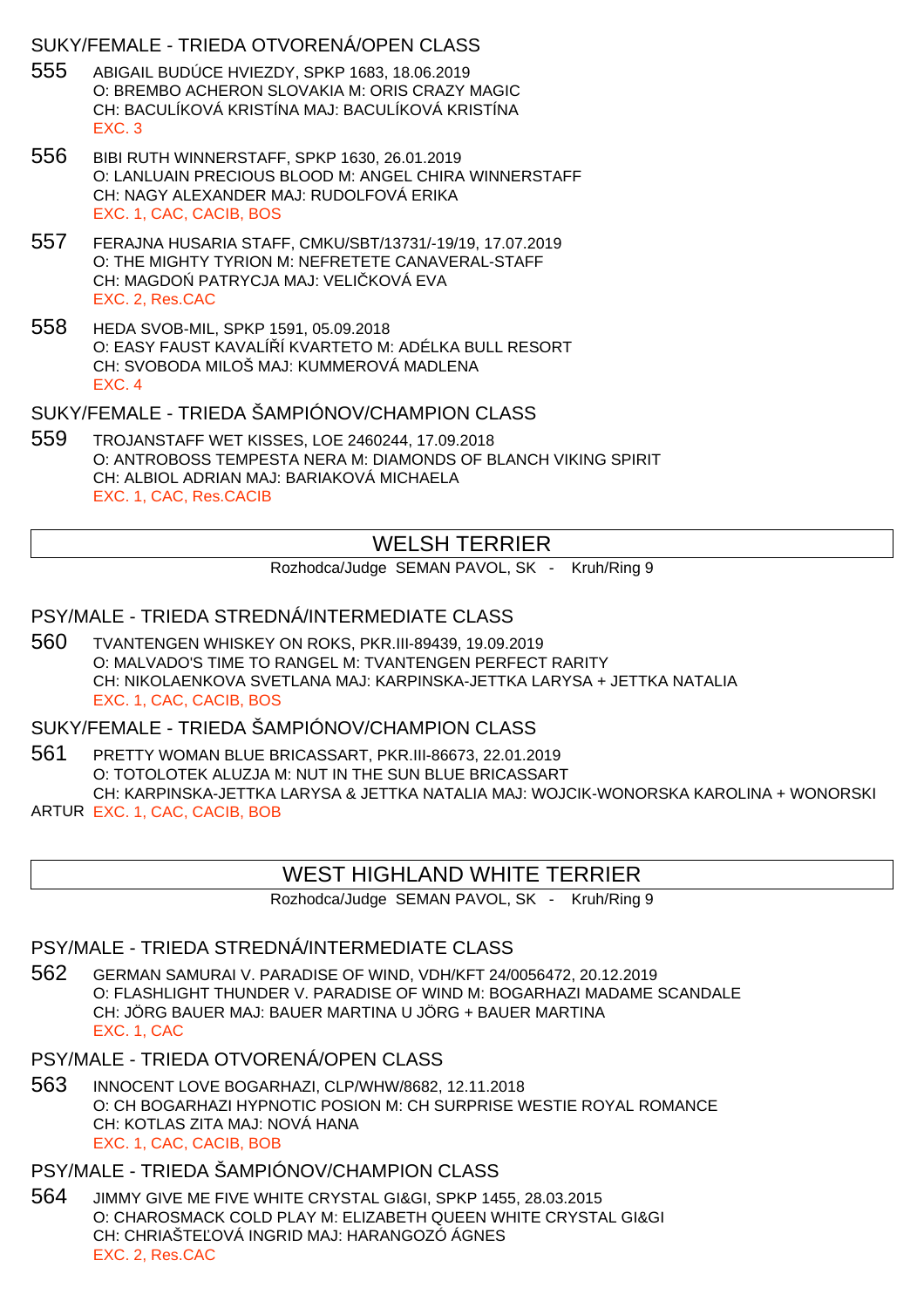565 MAGIC BOY FROM SUPERB DREAMS, PKR.III-84729, 12.10.2017 O: SHOWMAN FROM SUPERBIA M: AMORETTE LITTLE LOVE SUPERB DREAMS CH: KASZOWSKA EDYTA MAJ: KASZOWSKA EDYTA EXC. 1, CAC, Res.CACIB

#### SUKY/FEMALE - TRIEDA MLADÝCH/JUNIOR CLASS

566 MY LITTLE DEVIL PREEMINENT WHITE DOG, PKR.III-89571, 04.05.2020 O: WONDER WHY SUNSHINE CELEBRATION M: FRAZANDMITCH SUMMER LOVE CH: FRONCZYK MAGDALENA MAJ: HAWRO MARCIN EXC. 1, CAJC, Junior BOB

SUKY/FEMALE - TRIEDA STREDNÁ/INTERMEDIATE CLASS

567 HEAVENLY ROSE BLATAJ, CLP/WHW/8852, 04.04.2020 O: CH WILD SPIRIT OF BLATAJ M: CH YOLANDA KALISMA CH: NOVÁ HANA MAJ: NOVÁ HANA EXC. 1, CAC

#### SUKY/FEMALE - TRIEDA OTVORENÁ/OPEN CLASS

- 568 JACKIE STAR WEST, CLP/WHW/8563, 03.07.2018 O: WESTICON HIGHLAND HUNTER M: DYNAMICA STAR WEST CH: STÁTECKÁ MONIKA MAJ: KUCHA LOVÁ JANA + KUCHA LOVÁ GABRIELA  $V$  G  $3$
- 569 NEFRETETE ADAMANTINA CORDA, PKR.III-81495, 19.11.2016 O: I'M THE BEST SUPERBIA M: MY HAIRY BRAVEHEART UNBREAK MY HEART CH: MAŁEK ROBERT MAJ: KASZOWSKA EDYTA + KASZOWSKA EDYTA EXC. 2, Res.CAC
- 570 SI PASSIONE V. PARADISE OF WIND, VDH/KFT 24/0055771, 22.09.2018 O: BOGARHAZI PURE PASSION M: BOGARHAZI MADAM SCANDAL CH: BAUER MARTINA U. JORG MAJ: BAUER MARTINA U JÖRG + JÖRG BAUER EXC. 1, CAC, CACIB, BOS

SUKY/FEMALE - TRIEDA ŠAMPIÓNOV/CHAMPION CLASS

- 571 MAFIA OD BOBIKA, CLP/WHW/8685, 19.11.2018 O: STING SUNSHINE CELEBRATION M: OH I¨M SO PRETTY OD BOBIKA CH: ILCZYK EWA MAJ: BAREŠOVÁ VERONIKA EXC. 2, Res.CAC
- 572 YOLANDA KALISMA, CLP/WHW/8621, 18.08.2018 O: CH YUMPER BLATAJ M: CH ART WIN DONNA LIZA CH: KALSZEWICZ MARIKA MAJ: NOVÁ HANA EXC. 1, CAC, Res.CACIB

## YORKSHIRE TERRIER

Rozhodca/Judge SEMAN PAVOL, SK - Kruh/Ring 9

PSY/MALE - TRIEDA MLADÝCH/JUNIOR CLASS

- 573 MAGIC MOON MONITE CIARA, SPKP 9884, 03.07.2020 O: NEVILL DARK LUNA M: FABER GE MONITE CIARA CH: MIKLOVIČOVÁ NATAŠA MAJ: ŠKRKOVÁ ADRIÁNA + POPELKA MATEJ EXC. 2
- 574 PICKWICK CRYSTAL OF THE YORK, CMKU/YT/09349/20, 11.06.2020 O: LEON CRYSTAL OF THE YORK M: YESSI CRYSTAL OF THE YORK CH: PETRÁK IVAN MAJ: MARTINKOVÁ JANA EXC. 3
- 575 RICHIE OF MARYON'S HOME, SPKP 9895, 06.07.2020 O: VALENTIN GOOGLE OF MARYON'S HOME M: COLETTE OD PEKELSKÉ BRÁNY CH: HILMEROVÁ BABIANNE MAJ: KUNOVI OVÁ SIMONA EXC. 1, CAJC

PSY/MALE - TRIEDA STREDNÁ/INTERMEDIATE CLASS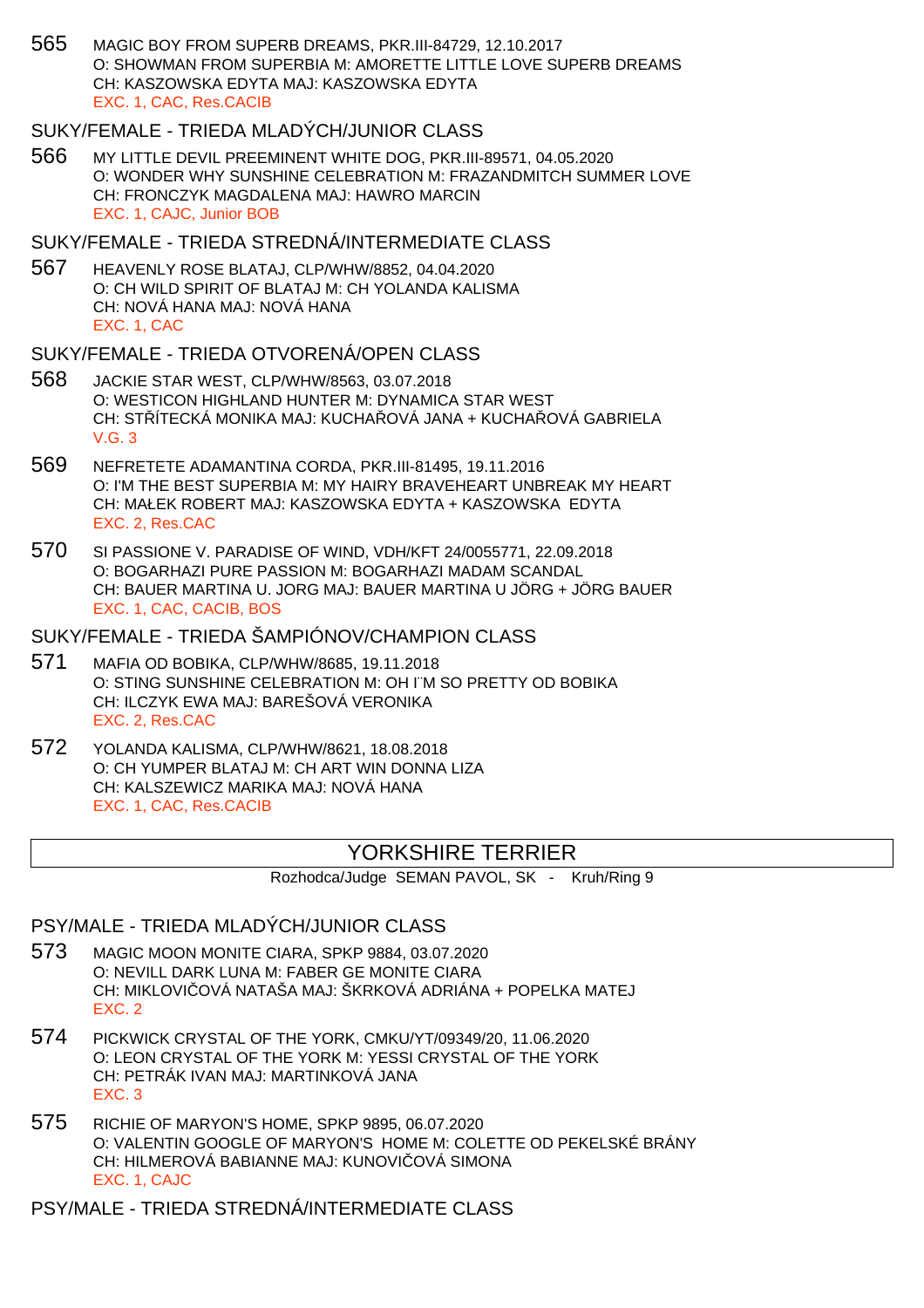- 576 GIVE A LITTLE LOVE STŘÍBRNÉ PŘÁNÍ, CMKU/YT/08994/20, 01.05.2020 O: ICH YOU ARE MY ONE STŘÍBRNÉ PŘÁNÍ M: BEAUTY ALICE STŘÍBRNÉ PŘÁNÍ CH: BYSTRIANSKÁ ALENA MAJ: BYSTRIANSKÁ ALENA EXC. 2, Res.CAC
- 577 KALINKO MONITE CIARA, SPKP 9742, 14.02.2020 O: RACHID MONITE CIARA M: VICTORY OF SUN DARK LUNA CH: MIKLOVI OVÁ NATAŠA MAJ: MIKLOVI OVÁ NATAŠA EXC. 1, CAC
- PSY/MALE TRIEDA OTVORENÁ/OPEN CLASS
- 578 GREAT GALAXY SHARBEST, CMKU/YT/98430/19, 01.09.2019 O: DELIGHTFUL SECRET ST ÍBRNÉ PÁNÍ M: SHARMNATAN'S GRACE VALERIE CH: MORARU RUSLANA MAJ: MORARU RUSLANA EXC. 2, Res.CAC
- 579 KAYO ZLATÁ ORCHIDEJ, CMKU/YT/76152/17, 15.06.2017 O: NEW YORK ST ÍBRNÉ PÁNÍ M: IBY ZLATÁ ORCHIDEJ CH: HORVÁTHOVÁ DANA MAJ: HORVÁTHOVÁ DANA EXC. 1, CAC
- PSY/MALE TRIEDA ŠAMPIÓNOV/CHAMPION CLASS
- 580 CAMPARIS COLDRIVER, VDH/CYT 03572, 03.02.2019 O: CH CAMPARIS COASTWIND M: CH CAMPARIS PENNY LANE CH: ACKERMANN BEATE MAJ: HILMEROVÁ BABIANNE EXC. 1, CAC, CACIB, BOB
- 581 HARRY POTTER STŘÍBRNÉ PŘÁNÍ, CMKU/YT/87606/18, 23.11.2018 O: YOU ARE MERLINS SON STÍBRNÉ PŘÁNÍ M: READY FOR LOVE STÍBRNÉ PŘÁNÍ CH: BYSTRIANSKA ALENA MAJ: MORARU RUSLANA EXC. 2, Res.CAC, Res.CACIB

#### SUKY/FEMALE - TRIEDA MLADÝCH/JUNIOR CLASS

- 582 BELLA DONNA CRYSTAL OF THE YORK, SPKP 9999, 28.10.2020 O: FERRARI ENZO CRYSTAL OF THE YORK M: ICHIGO CRYSTAL OF THE YORK CH: PETRÁK IVAN MAJ: PETRÁKOVÁ ZUZANA EXC. 1, CAJC, Junior BOB
- 583 GUDYORK FABIOLA, SPKP 9825, 17.04.2020 O: GUDYORK DANIEL M: GUDYORK ELLI-LUE CH: GUDERNOVÁ EVA MAJ: GUDERNOVÁ EVA ABS.
- 584 HAVANAS OF JORANZA, SPKP 9914, 10.06.2020 O: NIKI CRYSTAL OF THE YORK M: RUBY OF JORANZA CH: ORBANOVÁ ZUZANA MAJ: ŠKRKOVÁ ADRIÁNA EXC. 3
- 585 SCARLET OF MARYON´S HOME, SPKP 9938, 11.08.2020 O: GUEMART GIORGIO ARMANI M: SISSI OF MARYON´S HOME CH: HILMEROVÁ BABIANNE MAJ: HILMEROVÁ BABIANNE EXC. 2
- SUKY/FEMALE TRIEDA STREDNÁ/INTERMEDIATE CLASS
- 586 BEATRIX MODRÁ LUNA, SPKP 9637, 04.09.2019 O: WOODY MODRÁ LUNA M: AMAZING AMY HEAVENLY ANGEL CH: ŠEDIVÁ LIVIA MAJ: ŠEDIVÁ LÍVIA EXC. 2, Res.CAC
- 587 VALENTINE ROSE STÍBRNÉ PÁNÍ, CMKU/YT/98585/19, 27.09.2019 O: ANGEL'S FANTASY GIVENCHY M: BEAUTY ALICE ST ÍBRNÉ PÁNÍ CH: BYSTRIANSKÁ ALENA MAJ: BYSTRIANSKÁ ALENA EXC. 1, CAC
- SUKY/FEMALE TRIEDA OTVORENÁ/OPEN CLASS
- 588 LADONNA CRYSTAL OF THE YORK, SPKP 9219, 21.12.2017 O: GUDYORK STARLIGHT M: SUNSHINE CRYSTAL OF THE YORK CH: PETRÁK IVAN MAJ: PETRÁKOVÁ ZUZANA EXC. 2, Res.CAC, Res.CACIB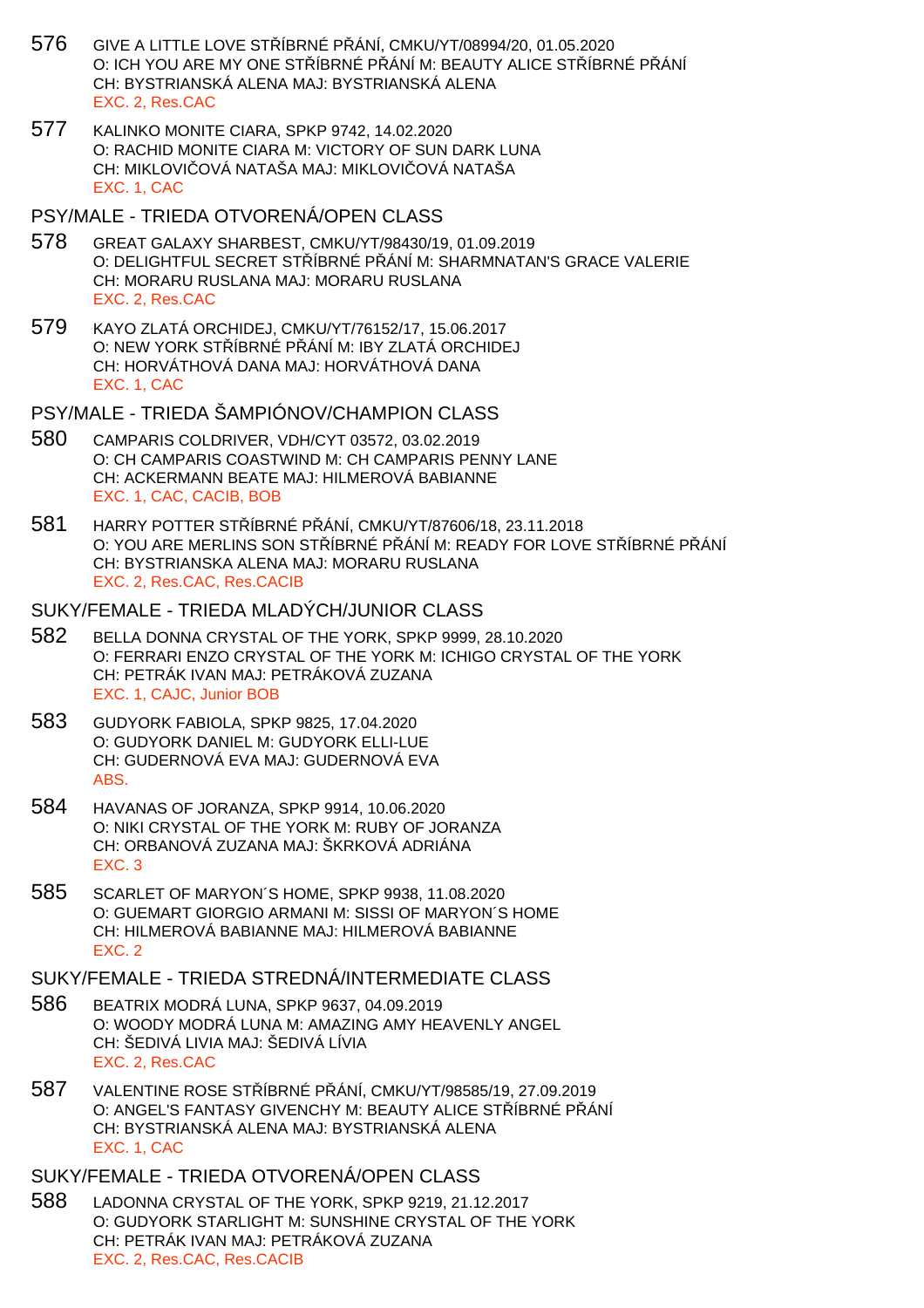589 WINKIE OF MARYON´S HOME, SPKP 9543, 07.05.2019 O: OMER OF MARYON´S HOME M: CH AFRODITHE OF MARYON´S HOME CH: HILMEROVÁ BABIANNE MAJ: HILMEROVÁ BABIANNE EXC. 1, CAC, CACIB, BOS

## SUKY/FEMALE - TRIEDA ŠAMPIÓNOV/CHAMPION CLASS

590 ADELAIDE STAR OF ANDREA´S HOME, SPKP 9792, 30.12.2019 O: COMEBACK ROYAL DAISY M: KAROLINE OF MARYON´S HOME CH: MICHALCOVÁ ANDREA MAJ: HILMEROVÁ BABIANNE EXC. 1, CAC

skupina/group FCI - 4

### DACHSHUND KURZHAAR - JAZVE ÍK HLADKOSRSTÝ

Rozhodca/Judge FIDRICHOVÁ MARCELA, SK - Kruh/Ring 7

#### SUKY/FEMALE - TRIEDA MLADÝCH/JUNIOR CLASS

591 PROUD HUNTER KATANA, MET.RT.2579/21, 28.10.2020 O: PROUD HUNTER EASY RIDER M: PROUD HUNTER CHARDONAY CH: ATTILANE JULING MAJ: GLINIECKA JANA EXC. 1, CAJC, Junior BOB

#### SUKY/FEMALE - TRIEDA STREDNÁ/INTERMEDIATE CLASS

592 COR CANIS STEFKA Z FULAROWEJ KLIKI, PKR.IV-29643 KS, 18.10.2019 O: SPELLBOUND'S BLACK THE AFFAIR M: ELITA KŁODA CH: FULARA MICHALINA MAJ: FULARA MICHALINA EXC. 1, CAC, CACIB, BOB

#### SUKY/FEMALE - TRIEDA OTVORENÁ/OPEN CLASS

593 ANNA KARENINA Z HAJNÁČKY, SPKP 7687, 13.11.2018 O: ASTOR M: JESSIE PRIEVIDZA CH: BODNÁR PATRIK MAJ: PANGRÁCOVÁ SOPHIA G.

## DACHSHUND KURZHAAR KANINCHEN - JAZVE ÍK HLADKOSRSTÝ KRÁLICÍ

Rozhodca/Judge FIDRICHOVÁ MARCELA, SK - Kruh/Ring 7

### PSY/MALE - TRIEDA OTVORENÁ/OPEN CLASS

594 DAMIEN DUDLEY GILOVAM, CLP/JTK/98674, 30.04.2019 O: NOVAYA LEGENDA TSEZAR M: MIRANDA RED GIRL GILOVAM CH: ARTNEROVÁ JITKA MAJ: ARTNEROVÁ JITKA EXC. 1, CAC, CACIB, BOB

## SUKY/FEMALE - TRIEDA OTVORENÁ/OPEN CLASS

595 STAR'S TORI PRINCESS, CLP/JTK/99913, 17.06.2019 O: STAR'S TORI KLONDIKE M: LINSI SAMYI LUTCHIY DROUG CH: SVISTUN VIKTORIIA MAJ: PAZDERNÍK JIÁ + PAZDERNÍKOVÁ LADA EXC. 1, CAC, CACIB, BOS

## DACHSHUND KURZHAAR ZWERG - JAZVE ÍK HLADKOSRSTÝ TRPASLIÍ

Rozhodca/Judge FIDRICHOVÁ MARCELA, SK - Kruh/Ring 7

#### PSY/MALE - TRIEDA STREDNÁ/INTERMEDIATE CLASS

596 JUPITER GILOVAM, CLP/JTK/100745, 07.05.2020 O: MCH MESSI S DVINY M: EKZOTIK ASSORTI ZEFIRKA CH: ARTNEROVÁ JITKA MAJ: ARTNEROVÁ JITKA EXC.

PSY/MALE - TRIEDA ŠAMPIÓNOV/CHAMPION CLASS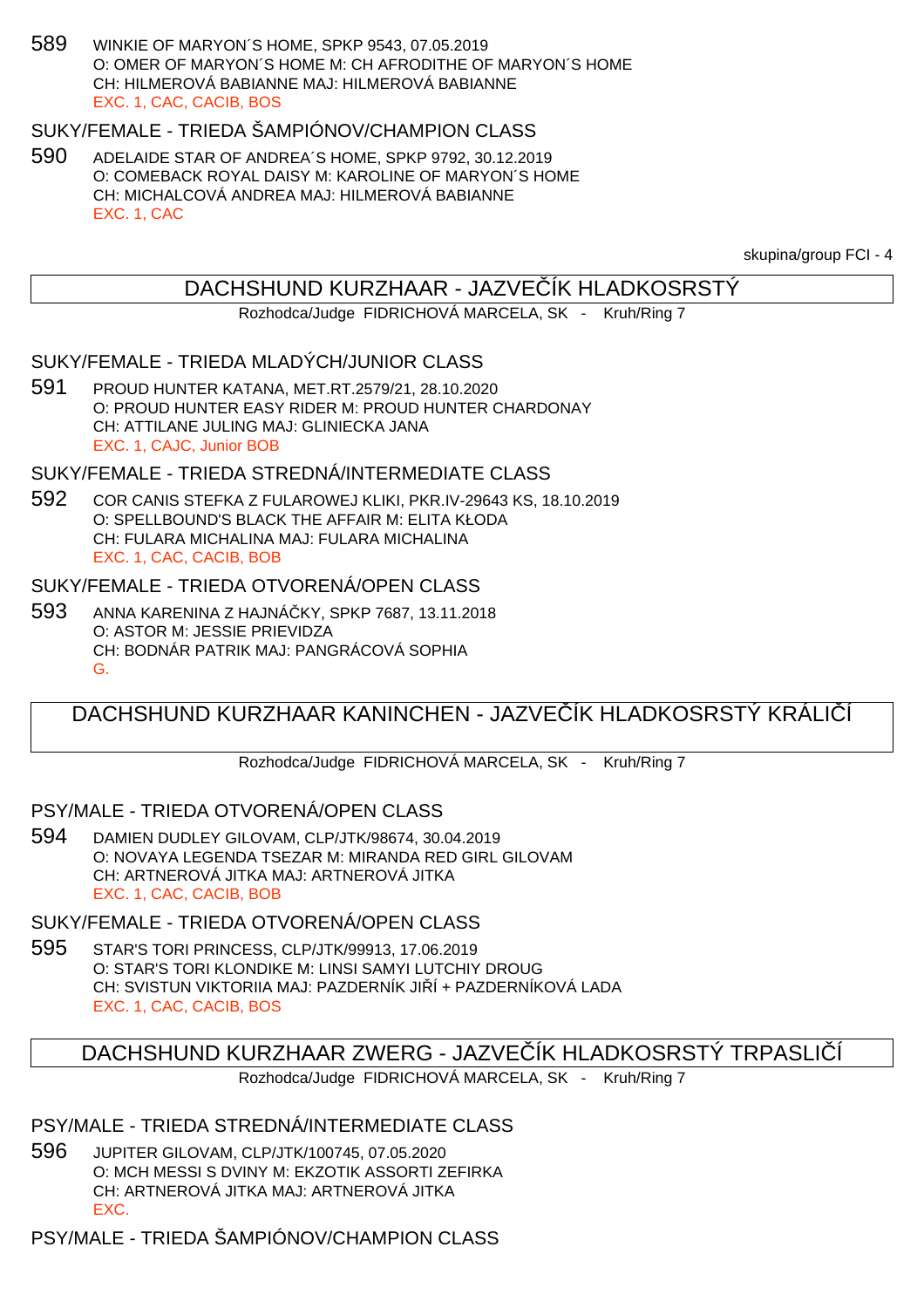597 DEW SANTO DIABOLICO, PKR.IV-29310 KM, 07.11.2018 O: FREELANCE AB IMO PECTORE M: ZIMERBUDE ZAYKA CH: KURKOWSKI ALBERT WOJCIECH MAJ: FULARA MICHALINA EXC. 1, CAC, CACIB, BOS

### SUKY/FEMALE - TRIEDA MLADŠÍ DORAST/MINOR PUPPY CLASS

598 HANNY BENCILLA , CLP/JTK/102380, 06.03.2021 O: JR.WALDEMAR PRO-EURO M: CAYENNE BENCILLA CH: HERIANOVÁ IVANA MAJ: HERIANOVÁ IVANA V.P. 1

#### SUKY/FEMALE - TRIEDA DORAST/PUPPY CLASS

599 BERNADETTE BEST GIRL Z KAMZI EJ LÚKY, SPKP 6783, 14.12.2020 O: TUDOR OWEN JANTAR DEVIL M: DOREEN GILOVAM CH: KOVA I OVÁ MARCELA MAJ: KOVA I OVÁ MARCELA V.P. 1

### SUKY/FEMALE - TRIEDA MLADÝCH/JUNIOR CLASS

600 BARTHA VOM HOUSE LANEY, SPKP 6784, 05.08.2020 O: BARTHA VOM HOUSE GY Z M: BARTHA VOM HOUSE JENNI CH: BARTHA ZSOLT MAJ: SZ?KEOVÁ KATARÍNA EXC. 1, CAJC, Junior BOB

#### SUKY/FEMALE - TRIEDA STREDNÁ/INTERMEDIATE CLASS

601 JABBAH GILOVAM, CLP/JTK/100746, 07.05.2020 O: MCH MESSI S DVINY M: EKZOTIK ASSORTI ZEFIRKA CH: ARTNEROVÁ JITKA MAJ: ARTNEROVÁ JITKA EXC. 1, CAC, CACIB, BOB

## SUKY/FEMALE - TRIEDA OTVORENÁ/OPEN CLASS

- 602 AIMÉE MY GIRL Z KAMZI EJ LÚKY, SPKP 6693, 29.09.2018 O: QUEER AS FOLK ONYX MORAVIA M: DOREEN GILOVAM CH: KOVA I OVÁ MARCELA MAJ: KOVA I OVÁ MARCELA EXC. 2, Res.CAC
- 603 CAYENNE BENCILLA, CLP/JTK/98110, 30.01.2019 O: DAVE PRO-EURO M: BENETTA Z ÚPL KU CH: HERIANOVÁ IVANA MAJ: HERIANOVÁ IVANA EXC. 3
- 604 PICOLLO TECKEL WILD ROSE, SPKP 6744, 08.07.2019 O: PICOLLO TECKEL SOMERSET M: PICOLLO TECKEL ELLE GIRL CH: PIKUL EKATERINA S. MAJ: TATÁR NORA EXC. 1, CAC, Res.CACIB

SUKY/FEMALE - TRIEDA PRACOVNÁ/WORKING CLASS

605 ANNABELL UNIVERSE DOG, SPKP 6713, 17.05.2019 O: QUEER AS FOLK ONYX MORAVIA M: NUFFI Z BÔRICKEJ CESTY CH: KURUŠTOVÁ JULIANA MAJ: SZ?KEOVÁ KATARÍNA EXC. 1

SUKY/FEMALE - TRIEDA ŠAMPIÓNOV/CHAMPION CLASS

606 BENETTA Z ÚPL KU, CLP/JTK/91240, 13.05.2015 O: GOTHINGAM OREST M: SERENA GG PRO-EURO CH: CHRPA STANISLAV MAJ: HERIANOVÁ IVANA EXC. 1, CAC

## DACHSHUND LANGHAAR - JAZVE ÍK DLHOSRSTÝ

Rozhodca/Judge FIDRICHOVÁ MARCELA, SK - Kruh/Ring 7

PSY/MALE - TRIEDA STREDNÁ/INTERMEDIATE CLASS

607 ERAGON REIBERRY, CLP/J/99806, 26.10.2019 O: FAITH FÉNIX SIAMON M: GARIANDA SIAMON CH: REITLOVÁ V RA MAJ: REITLOVÁ V RA EXC. 1, CAC, CACIB, BOB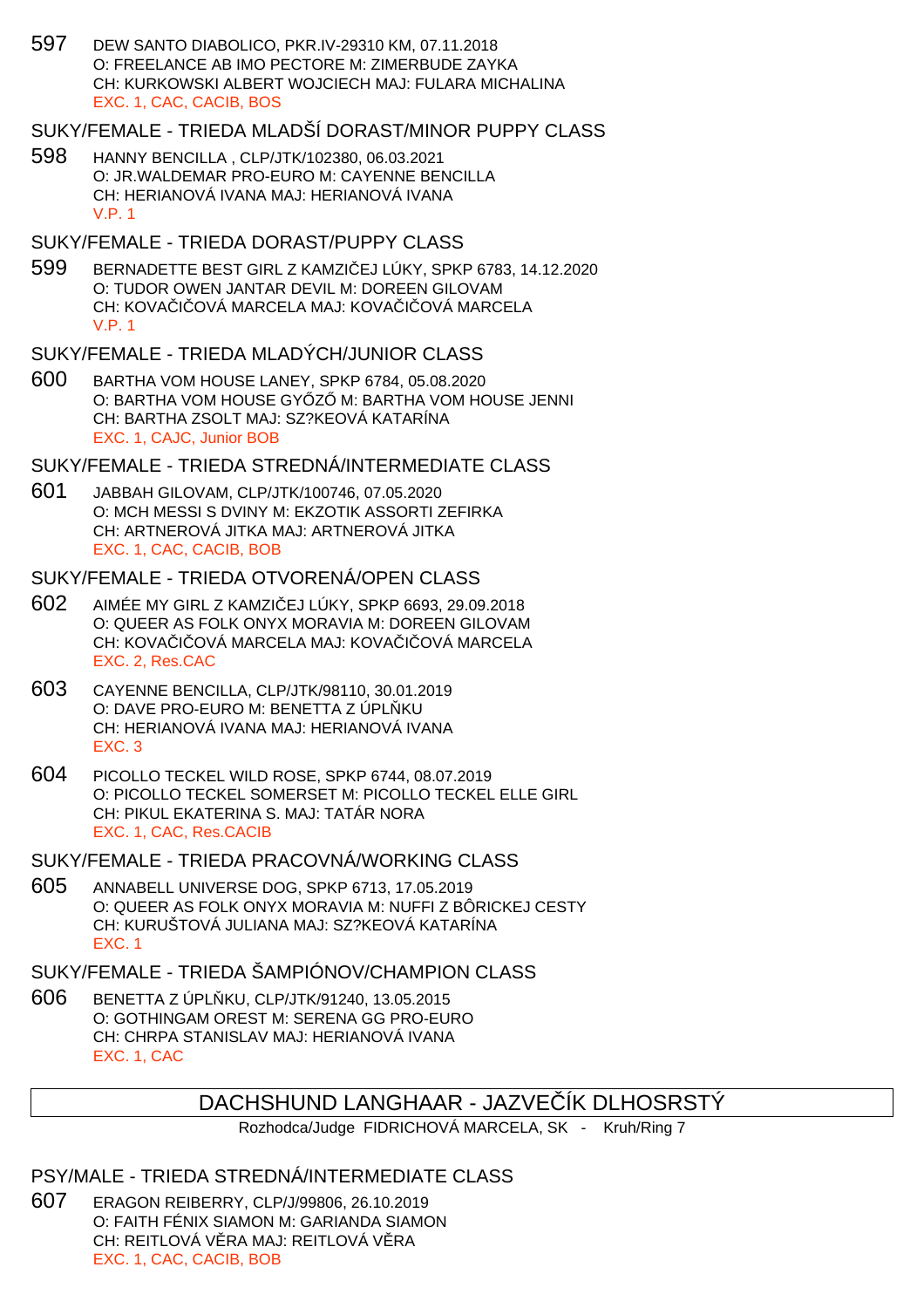## SUKY/FEMALE - TRIEDA OTVORENÁ/OPEN CLASS

608 DOROTHEA REIBERRY, CLP/J/98136, 08.02.2019 O: FAITH FÉNIX SIAMON M: SYNDY Z LODÍNSKÝCH LUH CH: REITLOVÁ V RA MAJ: REITLOVÁ V RA EXC. 1, CAC, Res.CACIB

## SUKY/FEMALE - TRIEDA ŠAMPIÓNOV/CHAMPION CLASS

609 EOS KOMETA JOSEPHINE, CLP/J/100696, 19.07.2019 O: ARMARILA'S STYLE VERSE OF EOS LOVE M: EOS KOMETA DAMASCUS ROSE CH: SUDINTIENÉ AUŠRA MAJ: REITLOVÁ V. RA EXC. 1, CAC, CACIB, BOS

# DACHSHUND LANGHAAR KANINCHEN - JAZVEĆÍK DLHOSRSTÝ KRÁLICÍ

Rozhodca/Judge FIDRICHOVÁ MARCELA, SK - Kruh/Ring 7

## SUKY/FEMALE - TRIEDA MLADŠÍ DORAST/MINOR PUPPY CLASS

610 GALATEA THALEIA Z DISVORTU, SPKP 6962, 09.04.2021 O: ZORO Z LOPENICKÝCH KOPCU M: DAYA DENETH FOREST ENGEL DIANETTE CH: SVORE OVÁ TRUCOVÁ IVANA MAJ: PODMANICKÁ MARIANNA V.P. 1

## SUKY/FEMALE - TRIEDA MLADÝCH/JUNIOR CLASS

611 DISNEY MA KOV DVOR, SPKP 6956, 29.08.2020 O: MY MINI MOLE TOKLARAMA'S M: SANAY GOLD MADEIRA CH: PASERINOVÁ ZUZANA MAJ: MALICHOVÁ BLANKA EXC. 1, CAJC, Junior BOB

### SUKY/FEMALE - TRIEDA STREDNÁ/INTERMEDIATE CLASS

612 MARVEL GREIT TAKARA, SPKP 6927, 10.10.2019 O: LEKOLL BOBBI SHARM HERE COMES THE SUN M: MARVEL GREIT OLERI STARS LIFE CH: MARINA N.V. MAJ: KOVALICKÁ LINDA EXC. 1, CAC, CACIB, BOB

## DACHSHUND LANGHAAR ZWERG - JAZVE ÍK DLHOSRSTÝ TRPASLIÍ

Rozhodca/Judge FIDRICHOVÁ MARCELA, SK - Kruh/Ring 7

## PSY/MALE - TRIEDA MLADÝCH/JUNIOR CLASS

- 613 CHUCK NORRIS LUARAN, SPKP 6941, 27.04.2020 O: ICONIC WINNER VOM MARGELCHOPF M: AISHA LUARAN CH: SÝKORA UBOŠ MAJ: RE NÝ FRANTIŠEK EXC. 1, CAJC, Junior BOB
- 614 DIEGO MA KOV DVOR, SPKP 6953, 29.08.2020 O: MY MINI MOLE TOKLARAMA'S M: SANAY GOLD MADEIRA CH: PASERINOVÁ ZUZANA MAJ: MISTRIKOVA MONIKA EXC. 2

# PSY/MALE - TRIEDA ŠAMPIÓNOV/CHAMPION CLASS

- 615 BANDI ADACAIS AUGUS, CLP/JTK/94128, 31.12.2016 O: KRÓNOS ELIMAR DOUBRAVA M: CAISY Z DVORKU AMOURKU CH: AUGUSTIN JOSEF MAJ: PAVLONKOVÁ LUCIE EXC. 2, Res.CAC, Res.CACIB
- 616 COOPER ICONIC ADACAIS AUGUS, CLP/JTK/95614, 04.09.2017 O: ICONIC WINNER VOM MARGELCHOPF M: CAISY Z DVORKU AMOURKU CH: AUGUSTIN JOSEF MAJ: SEČKAŘ JAN + SEČKAŘOVÁ KAROLÍNA EXC. 1, CAC, CACIB, BOB

## SUKY/FEMALE - TRIEDA OTVORENÁ/OPEN CLASS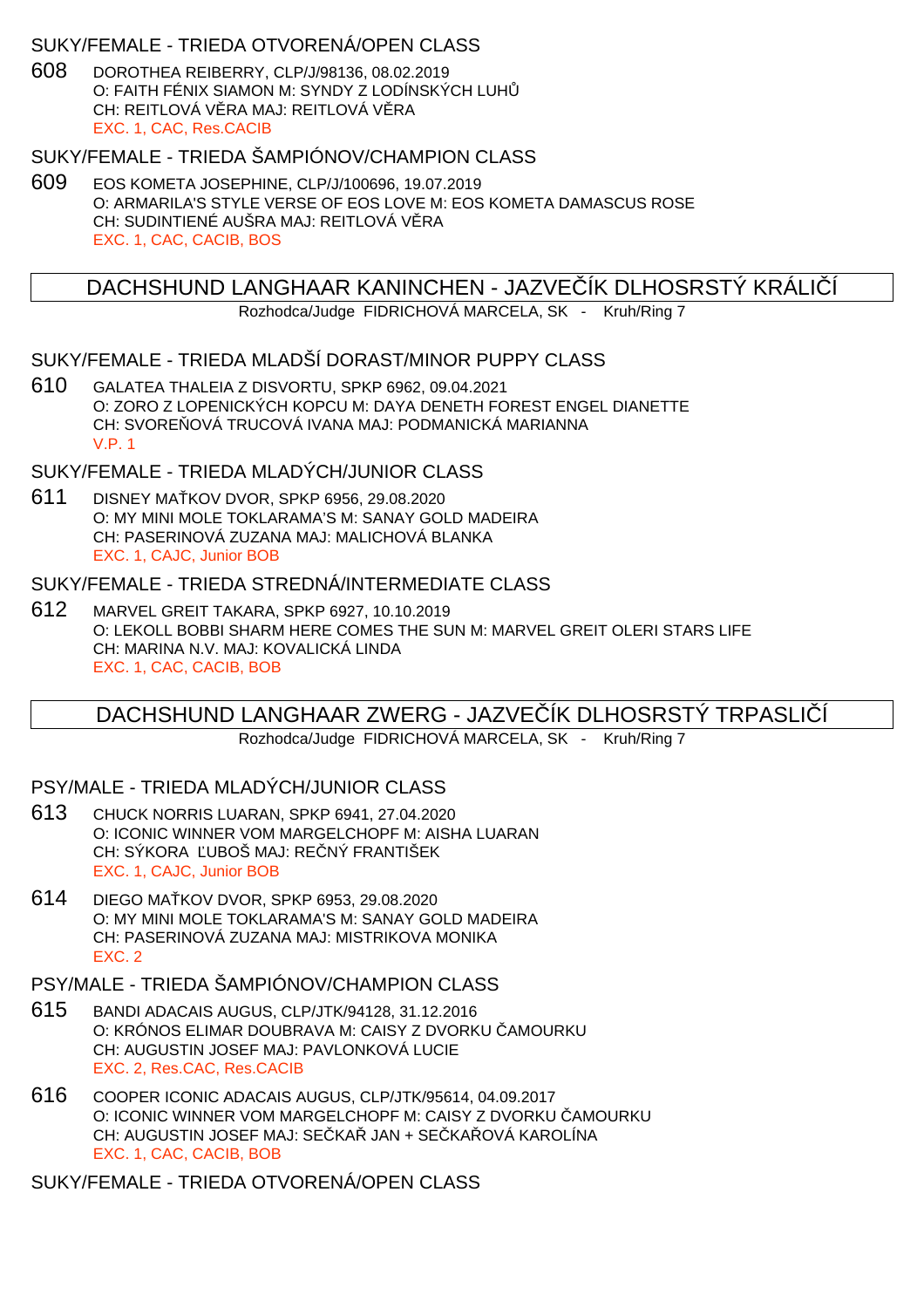617 DIZEILE Z DISVORTU, SPKP 6908, 02.04.2019 O: UWE VON ARANMANOTH M: WYANETTA VELVET ANAMSUNAMON CH: SVORE OVÁ TRUCOVÁ IVANA MAJ: SVORE OVÁ TRUCOVÁ IVANA EXC. 1, CAC, CACIB, BOS

## SUKY/FEMALE - TRIEDA ŠAMPIÓNOV/CHAMPION CLASS

618 BENGIE BATYLDA ADACAIS AUGUS, CLP/JTK/94130, 31.12.2016 O: KRÓNOS ELIMAR DOUBRAVA M: CAISY Z DVORKU AMOURKU CH: AUGUSTIN JOSEF MAJ: PAVLONKOVÁ LUCIE EXC. 1, CAC, Res.CACIB

### DACHSHUND RAUHAAR KANINCHEN - JAZVE ÍK HRUBOSRSTÝ KRÁLIÍÍ

Rozhodca/Judge FIDRICHOVÁ MARCELA, SK - Kruh/Ring 7

## PSY/MALE - TRIEDA ŠAMPIÓNOV/CHAMPION CLASS

619 BY MY FRIEND CELL HASAJA, SPKP 6806, 11.05.2018 O: GELIOS OT MARINY KURANOVOY M: HÉRA DU-PA ZEXOV DVOR CH: HALÁS JAKUB MAJ: HALÁSOVÁ ALEXANDRA + HALÁS JAKUB EXC. 1, CAC, CACIB, BOB

SUKY/FEMALE - TRIEDA DORAST/PUPPY CLASS

620 ELISSA CARINAE HASAJA, SPKP 6880, 03.02.2021 O: BY MY FRIEND CELL HASAJA M: MRS LEISO UNDER SETT CH: HALÁS JAKUB MAJ: JORDÁNOVÁ SIMONA V.P. 1

#### SUKY/FEMALE - TRIEDA OTVORENÁ/OPEN CLASS

621 DESIREE DOGABO, CLP/JTK/99447, 03.08.2019 O: USE THE FORCE VITORAZ M: MEGGIE DOGABO CH: HANILCOVÁ ŠÁRKA MAJ: HANILCOVÁ ŠÁRKA EXC. 1, CAC, Res.CACIB

SUKY/FEMALE - TRIEDA PRACOVNÁ/WORKING CLASS

622 MRS LESIO UNDER SETT, SPKP 6824, 13.10.2018 O: HULK DEL WANHELSING M: EG-SARA Z PIASTOWSKICH BORÓW CH: ZAR BA MAŁGORZATA MAJ: HALÁSOVÁ ALEXANDRA + HALÁS JAKUB EXC. 1, CAC, CACIB, BOS

### DACHSHUND RAUHHAAR - JAZVE ÍK HRUBOSRSTÝ

Rozhodca/Judge FIDRICHOVÁ MARCELA, SK - Kruh/Ring 7

#### PSY/MALE - TRIEDA STREDNÁ/INTERMEDIATE CLASS

623 GAS Z RYŽOVÝCH POLÍ, SPKP 14548, 02.01.2020 O: CALWIN Z RYŽOVÝCH POLÍ M: BEGY SPOD SENIANSKEHO V ŠKU CH: LÖRINC ANDREJ MAJ: BUŠO PETER EXC. 1, CAC, CACIB, BOB

#### PSY/MALE - TRIEDA OTVORENÁ/OPEN CLASS

- 624 LEO DORKIN REVÍR, SPKP 14518, 17.10.2019 O: ARGO Z DVORA NAD JAZEROM M: BREYA OD CÁROVEJ CH: ZADŽORA JOZEF MAJ: ZADŽORA JOZEF EXC. 1, CAC
- PSY/MALE TRIEDA PRACOVNÁ/WORKING CLASS
- 625 NYK Z RATÍŠKOVSKÝCH VINOHRADŮ, CLP/J/94287/18, 12.02.2017 O: KOBEDDUS DOURAK M: FELI Z LOKTE CH: BÁBÍK FRANTIŠEK MAJ: P IBÁ OVÁ MICHAELA + BÁBÍK FRANTIŠEK EXC. 1, CAC, Res.CACIB

SUKY/FEMALE - TRIEDA DORAST/PUPPY CLASS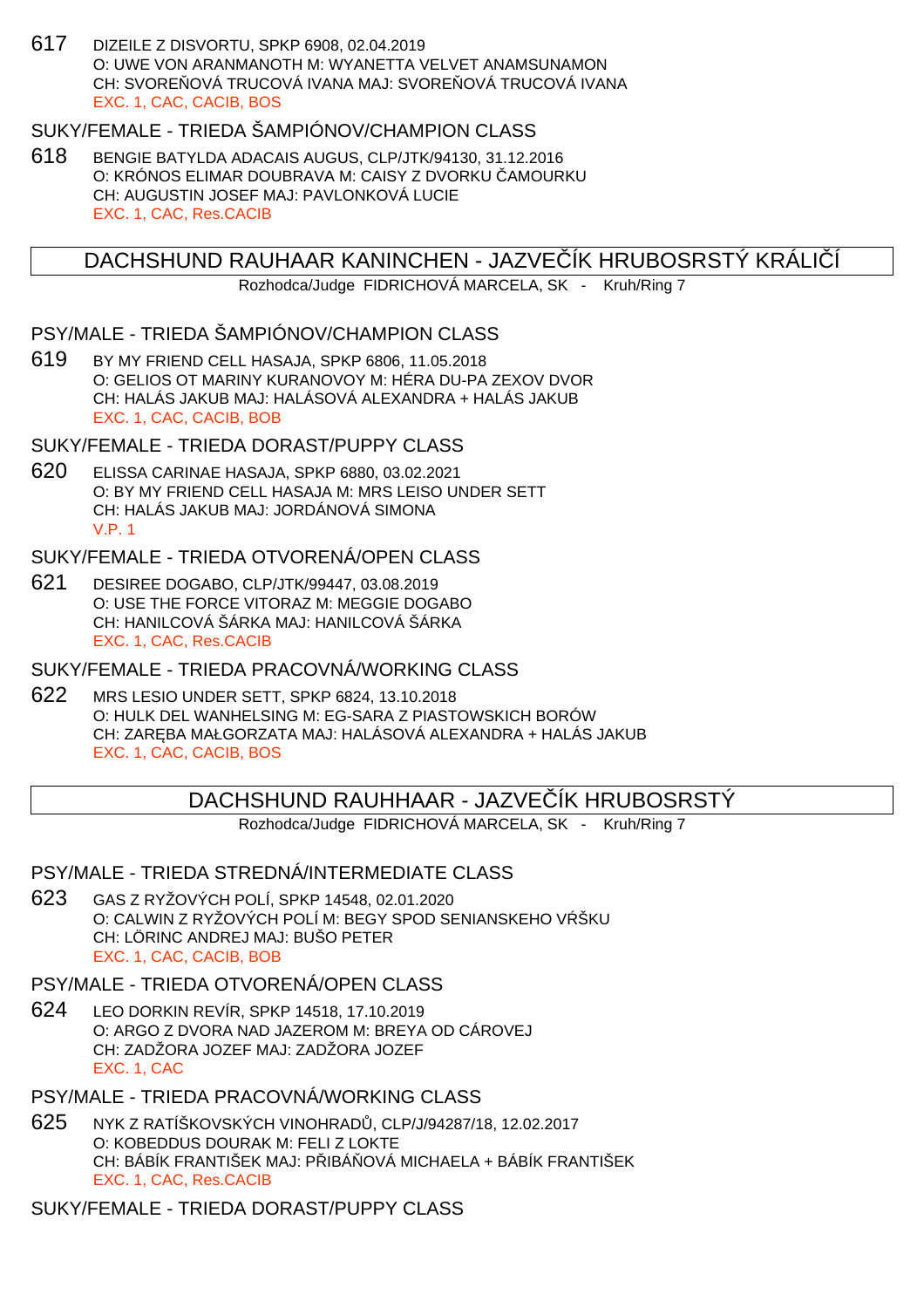626 FREYA Z DVORA NAD JAZEROM, SPKP 14915, 01.01.2021 O: ASMAN Z PÁNSKYCH LÚK M: RUBY ZO ŠUCHOVHO DVORA CH: FRIDRICH MICHAL MAJ: BÁLINT LUKÁŠ + ASTALOŠOVÁ ERIKA V.P. 1

### SUKY/FEMALE - TRIEDA MLADÝCH/JUNIOR CLASS

- 627 AIDA DUBOVÝ HÁJ, SPKP 14700, 05.05.2020 O: ASMAN Z PÁNSKYCH LÚK M: CORA OD RAB ICKÝCH BOROV CH: UKROP JÁN MAJ: UKROP JÁN + UKROP LUKÁŠ EXC. 2
- 628 QUEEN Z RATÍŠKOVSKÝCH VINOHRADŮ, CLP/J/101111, 25.06.2020 O: FELIX Z PERNŠTEJNSKÉHO PODHRADÍ M: KESY Z RATÍŠKOVSKÝCH VINOHRADŮ CH: BÁBÍK FRANTIŠEK MAJ: BÁBÍK FRANTIŠEK EXC. 1

#### SUKY/FEMALE - TRIEDA STREDNÁ/INTERMEDIATE CLASS

- 629 INEZ Z HRUŠTÍNSKEJ POĽANY, SPKP 14491, 09.09.2019 O: KVID KAMENNÉ HONY M: BORA Z HRUŠTÍNSKEJ POĽANY CH: GENŠOR ALEXANDER MAJ: CHRAPPA MATEJ + CHRAPPA PATRIK V.G. 2
- 630 PAYE PAS DE-MINE DE L'ECHO D'ELODIE, LOF 4 TEC. 255669, 09.12.2019 O: CH SHAKESPEARE DELLA VAL VEZZENO M: CH JILUMINE DE L'ECHO D'ELODIE CH: BONNET MICHEL ET NATHALIE MAJ: BONNET MICHEL ET NATHALIE EXC. 1, CAC

#### SUKY/FEMALE - TRIEDA OTVORENÁ/OPEN CLASS

- 631 LOTTA ČERVENÝ HRUN, SPKP 14481, 02.09.2019 O: ESO KAMENNÝ POTOK M: ELZA ERVENÝ HRUN CH: ZAVATZKA ZUZANA MAJ: KOZMON JOZEF V.G. 2
- 632 NERMINE DE L'ECHO D'ELODIE, LOF 4 TEC. 248167/0, 11.10.2017 O: CH NEWTON Z DZIADA PRADZIADA M: CH JILUMINE DE L'ECHO D'ELODIE CH: BONNET MICHEL ET NATHALIE MAJ: BONNET MICHEL ET NATHALIE EXC. 1, CAC

## SUKY/FEMALE - TRIEDA PRACOVNÁ/WORKING CLASS

633 ADELHEID VON DEN EISNERS, ÖHZB/RD 25857A, 19.09.2019 O: GAUDENTIUS VON DER BISMARCK-EICHE M: BRUNHILDE VOM WEIKERLSEE CH: EISNER KATHRIN MAJ: EISNER KATHRIN EXC. 1, CAC, CACIB, BOS

## SUKY/FEMALE - TRIEDA ŠAMPIÓNOV/CHAMPION CLASS

634 MAFIA KAMENNÝ POTOK, SPKP 14225, 07.11.2018 O: INDUS Z KRŠŤANSKEJ ZÁHRADY M: TESSA KAMENNÝ POTOK CH: POLJAK VLADIMÍR MAJ: POLJAK VLADIMÍR EXC. 1, CAC, Res.CACIB

## DACHSHUND RAUHHAAR ZWERG - JAZVE ÍK HRUBOSRSTÝ TRPASLIÍ

Rozhodca/Judge FIDRICHOVÁ MARCELA, SK - Kruh/Ring 7

### PSY/MALE - TRIEDA OTVORENÁ/OPEN CLASS

- 635 ATOS PINKY LINE, SPKP 6790, 24.02.2018 O: FENDI LINE PRO-EURO M: KAYA YOPA CH: PINKOVÁ SILVIA MAJ: BALÁŽ ROMAN EXC. 1, CAC, CACIB, BOS
- 636 ELDORADO GILOVAM, CLP/JTK/99219, 02.07.2019 O: MCH TRIUMPH IZ DIVNOGORJA M: CH NOREEN FOR MEN GILOVAM CH: ARTNEROVÁ JITKA MAJ: ARTNEROVÁ JITKA EXC. 2, Res.CAC, Res.CACIB

#### SUKY/FEMALE - TRIEDA STREDNÁ/INTERMEDIATE CLASS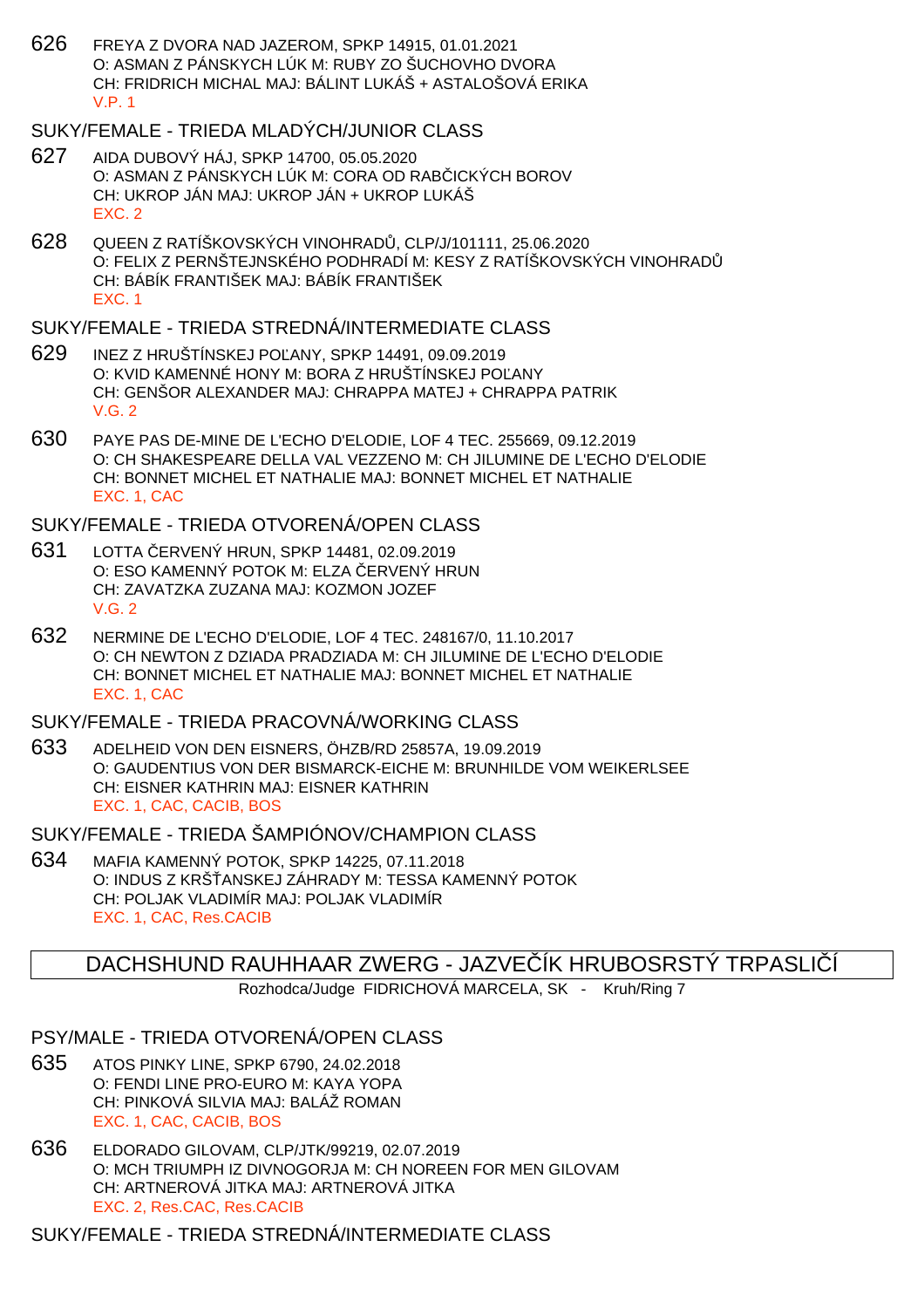637 JAZZMEENAH VITORAZ, SPKP 6882, 09.05.2020 O: DRIVE ME TO SWEET BRONX VELTURIS M: RUDOLFINA MADAMME CHIC VITORAZ CH: BUŠTA JAN MAJ: KANÁSOVÁ MARTINA EXC. 1, CAC, CACIB, BOB

### SUKY/FEMALE - TRIEDA OTVORENÁ/OPEN CLASS

638 AYRA KAMENNÉ MORIA, SPKP 6819, 14.12.2018 O: DON CORLEONE OF ROSMERY DEL WANHELSING M: JOY YOPA CH: POLÁKOVÁ KATARÍNA MAJ: KOS ANSKÁ VANDA EXC. 1, CAC, Res.CACIB

#### SUKY/FEMALE - TRIEDA PRACOVNÁ/WORKING CLASS

639 CINKYLINKY VALENTINKA, SPKP 6838, 03.03.2019 O: SLANE EK VALENTINKA M: EDKVI KA VALENTINKA CH: BENEDIKTOVÁ KATE<sub>LINA MAJ:</sub> VAŠEKOVÁ MONIKA EXC. 1, CAC

## SUKY/FEMALE - TRIEDA ŠAMPIÓNOV/CHAMPION CLASS

640 WEBIENNE DOGABO, CLP/JTK/95027/20, 04.06.2017 O: QUINN DOGABO M: MEGGIE DOGABO CH: HANILCOVÁ ŠÁRKA MAJ: HANILCOVÁ ŠÁRKA EXC. 1, CAC

skupina/group FCI - 5

### AKITA

Rozhodca/Judge VOLÁRIKOVÁ LINDA, SK - Kruh/Ring 8

#### PSY/MALE - TRIEDA MLADÝCH/JUNIOR CLASS

- 641 ANJI SUTAIRU KENSHA, SPKP 1738, 14.05.2020 O: C´CHIRO GO TOMADOCHI M: GAYA PETAKI KENSHA CH: KOVÁ IKOVÁ ANETA MAJ: NOVÁK LUKÁŠ ABS.
- 642 GOKUJUNSUI GO OODATE SANNOMARUSOU, CMKU/AI/4069/21/20, 24.05.2020 O: AZUMAGENJI GO KISARAZU NOMURA M: SATSUKI GO OODATE SANNOMARUSOU CH: ITAY ANGEL MAJ: CAGAŠOVÁ JANA EXC. 1, CAJC, Junior BOB

#### PSY/MALE - TRIEDA OTVORENÁ/OPEN CLASS

- 643 ROUYAZAN GO MIRYOKU KAT, CMKU/AI/3807/-20/19, 10.05.2019 O: C-HAKURYU ZIPANGU M: SAYURI HANABATAKE CH: OLEINIK KATYA MAJ: STARÁ PETRA EXC. 2, Res.CAC, Res.CACIB
- 644 YAMAZAKURA GO WATAKY KENSHA, CMKU/AI/3916/-20/19, 28.06.2019 O: TORA KOUN GO DI CASA SAPORITO M: SATSUKI HIME GO SHUN YOU KENSHA CH: CANO RODICIO JON MAJ: CAGAŠOVÁ JANA EXC. 1, CAC, CACIB, BOB

### PSY/MALE - TRIEDA ŠAMPIÓNOV/CHAMPION CLASS

645 NORIYO GO KATOU BROTHERS, CMKU/AI/3983/-20/19, 21.08.2019 O: KANNARI NO RYUU GO KANNARISOU M: AWA KAREN GO JR. MATSUNAGA CH: KATO AIKI MAJ: CAGAŠOVÁ JANA EXC. 1, CAC

## SUKY/FEMALE - TRIEDA MLADŠÍ DORAST/MINOR PUPPY CLASS

- 646 CUBOMI GO KEN'ICHI AI, CMKU/AI/4085/21, 08.05.2021 O: YAMAZAKURA GO WATAKY KENSHA M: MAEMI MIRAY CH: CAGAŠOVÁ JANA MAJ: CAGAŠOVÁ JANA + TÓTH ROBERT V.P. 1
- 647 KAYAKASUMII GO YAMAWARU KENSHA, CMKU/AI/4107/-21/21, 17.03.2021 O: HAMARYU GO MINO KOKEISOU M: HOSHIKO GO FUEN NO OKA CH: UDVARDY ANDRÁS MAJ: STARÁ PETRA V.P. 2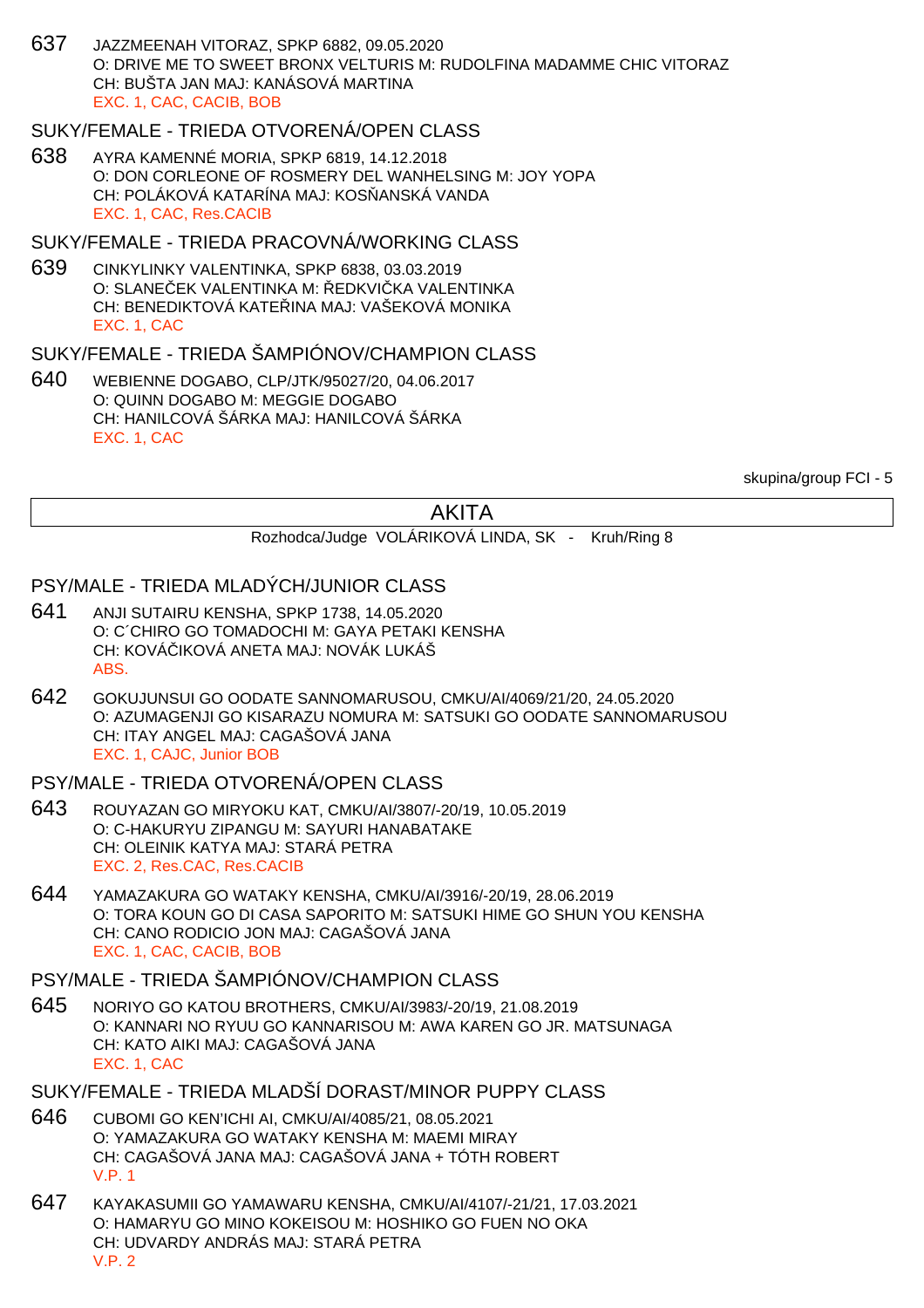### SUKY/FEMALE - TRIEDA DORAST/PUPPY CLASS

648 BYAKUREIHIME GO KEN'ICHI AI, CMKU/AI/3988/20, 08.12.2020 O: TENZANRYUU GO MURASAKISOU M: WAKESHIMA SAKURA NO SONO CH: CAGAŠOVÁ JANA MAJ: CAGAŠOVÁ JANA V.P. 1

## SUKY/FEMALE - TRIEDA STREDNÁ/INTERMEDIATE CLASS

649 KAORI GO SHENSHI SHIMAI, CMKU/AI/3906/-20/19, 09.12.2019 O: RASHOMON GO FUEN NO OKA M: YUKIDAMA GO FUEN NO OKA CH: PIECHACZYK- MATEUSIAK JOANNA MAJ: STARÁ PETRA EXC. 1, CAC, CACIB, BOS

### SUKY/FEMALE - TRIEDA OTVORENÁ/OPEN CLASS

650 SHIAWASEHIME GO DI CASA SAPORITO, ROI 19/136841, 21.05.2019 O: ASAHI GO ISOSUZUEN M: SHOUKA GO SENSHUU TAKASHINOHAMASOU CH: SAPORITO ANTONINO MAJ: CAGAŠOVÁ JANA EXC. 1, CAC

### SUKY/FEMALE - TRIEDA ŠAMPIÓNOV/CHAMPION CLASS

651 ECSTATIC YOAKE GO, CMKU/AI/3591/-18/18, 05.04.2018 O: NIHONMARU GO MAIMU M: SUMI YOKO GO SHUN'YOU KENSHA CH: GASPARINATOS SOKRATIS MAJ: NAVRÁTILOVÁ NIKOLA EXC. 1, CAC, Res.CACIB

#### SUKY/FEMALE - TRIEDA VETERÁNOV/VETERAN CLASS

652 DOSHI ATEMI-RYU, CMKU/AI/2603/12, 18.01.2012 O: KOZEKI KEN PA-LIS M: DOSHI NIPPÓN-RÝU CH: MAT JEC MARTIN MAJ: NAVRÁTILOVÁ NIKOLA EXC. 1

## ALASKAN MALAMUTE - ALJAŠSKÝ MALAMUT

Rozhodca/Judge VOLÁRIKOVÁ LINDA, SK - Kruh/Ring 8

### PSY/MALE - TRIEDA OTVORENÁ/OPEN CLASS

653 BEAM´S BOY NEW ARCTIC STORM, SPKP 2161, 20.06.2019 O: BREATHTALKING DANCING BEAM OF UNESDALA M: MOONLIGHT SHADOW STORMYTH CH: MARCOVÁ ERIKA MAJ: KOTVASOVÁ ELENA V.G. 1

### PSY/MALE - TRIEDA ŠAMPIÓNOV/CHAMPION CLASS

654 KURJAK N NOJE, JR 71584 ALJ, 16.02.2019 O: VON WEISE STEIM HEKTOR M: KURJAK K NYMERIA CH: DIMITRIJEVI NENAD MAJ: TOMÁŠIKOVÁ ANDREA + SEIDLOVÁ KATE INA EXC. 1, CAC, CACIB, BOB

### SUKY/FEMALE - TRIEDA MLADÝCH/JUNIOR CLASS

655 MAGIC MALS AURORA, MET.AL.MAL.171/20, 28.07.2020 O: BREATHTAKING DANCING BEAM OF UNESDALA M: CHEYENNE T PYTIVÝ SNÍH CH: DÖLLER ZSUZSANNA MAJ: SZEIFOVÁ RÉKA + MÉSZÁROS ÁDÁM ABS.

### SUKY/FEMALE - TRIEDA STREDNÁ/INTERMEDIATE CLASS

656 PS I´M SWEET BUT PSYCHO DE LAOUEN KI, CMKU/AM/8279/-20/19, 07.11.2019 O: SNO KLASSIC SHAMANROCK THE BEST IS YET TO COME M: ONCE-IN-A NEW YORK MINUTE DE LAOUEN CH: FAIVRE DIDIER MAJ: MYNÁ PAVEL + SEIDLOVÁ KATE INA

EXC. 1, CAC, CACIB, BOS

## AMERICAN AKITA - AMERICKÁ AKITA

Rozhodca/Judge VOLÁRIKOVÁ LINDA, SK - Kruh/Ring 8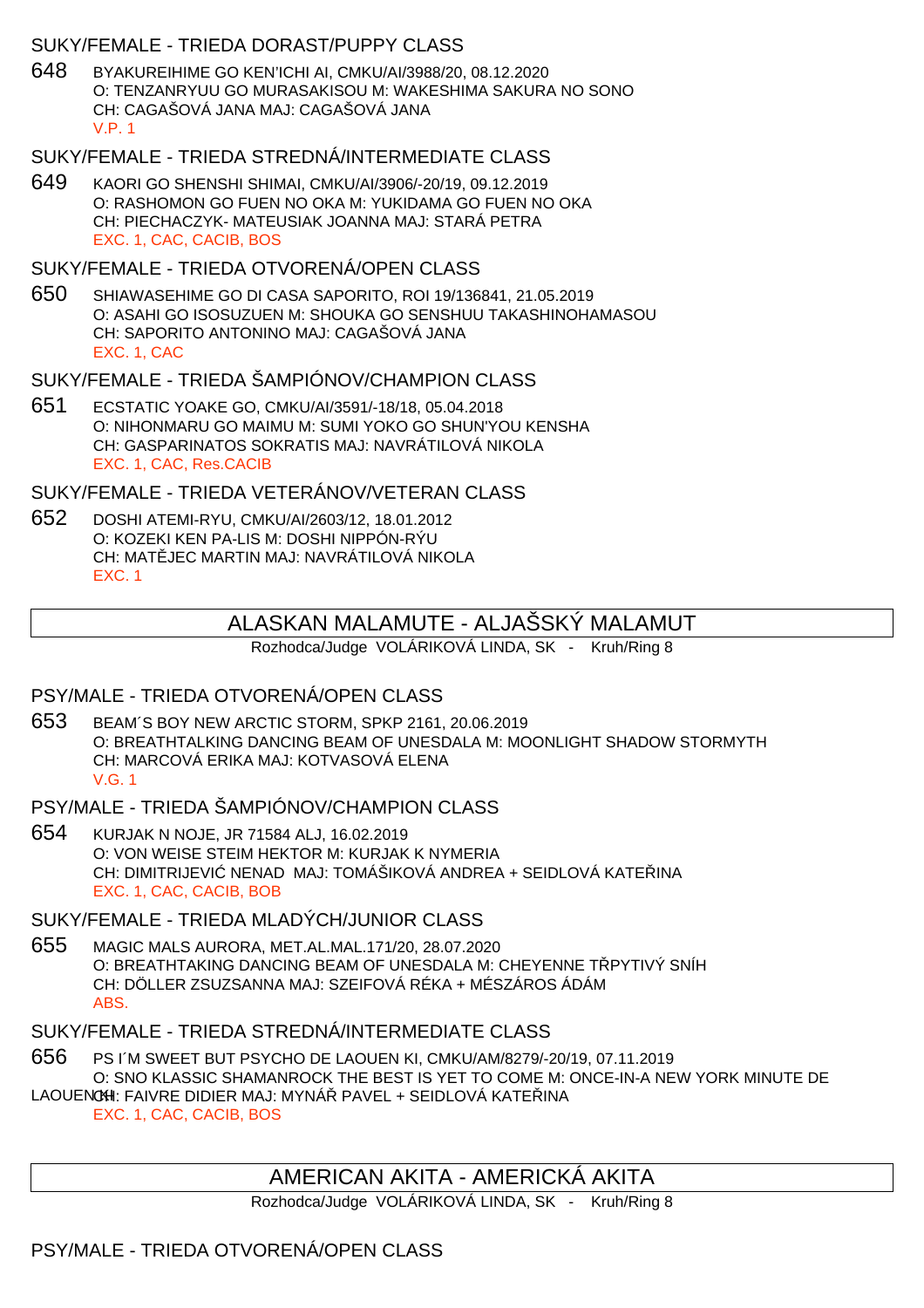657 PETER PANN BIKIN DVOR, SPKP 597, 11.09.2018 O: LADHARMAYA DREAM OF BIKIN DVOR M: FEMME FATALE ANGEL IN FUR CH: HAVLÍKOVÁ ZUZANA MAJ: BLAHOVÁ DOMINIKA + ORAVEC ADRIÁN V.G. 1

## PSY/MALE - TRIEDA ŠAMPIÓNOV/CHAMPION CLASS

658 TAMONTEN AMADEUS & MIGHTY FELLOWS, RKF 4773266, 29.10.2016 O: CH ZHENIH CHTO NADO M: AMFASHION WAY TO VICTORY CH: LOBOVA E.E. MAJ: FRANKENHUIZEN JAN & ROGLER-FRANKENHUIZEN MICHAELA EXC. 1, CAC, CACIB, BOB

#### SUKY/FEMALE - TRIEDA MLADÝCH/JUNIOR CLASS

659 AKIRA Z OLEXOVHO DVORA, SPKP 636, 19.09.2020 O: BAROUNS DASTAN BLADE M: REDIENT ELECTRA AT OLEXAS CH: OLEXA ŠTEFAN MAJ: ROSA UBOŠ EXC. 1, CAJC, Junior BOB

#### SUKY/FEMALE - TRIEDA OTVORENÁ/OPEN CLASS

- 660 AMERICAN DREAM POMPERRITOS, CMKU/VJP/916/18, 04.11.2018 O: ECPLIPSE OF THE SUN ANGEL IN FUR M: CELEBRITY COAT FROM ARLETA GARDEN CH: GÄRTNEROVÁ NIKOLA MAJ: PLUCNAROVÁ PAVLÍNA + GÄRTNEROVÁ NIKOLA EXC. 1, CAC, CACIB, BOS
- 661 GABRI THO'S TWO VAJANA, OHZB/AA 374, 25.07.2019 O: JAPONSKIY SAD MISTER SUNSHINE M: GABRI THO'S TWO ABIGAIL SCIUTO CH: THOMA ERNST MAJ: THOMA GABRIELE ABS.
- 662 MIGHTY FELLOWS ETERNATY CAN WAIT, VDH/AC 18/01401271, 04.06.2018 O: TAMONTEN AMADEUS & MIGHTY FELLOWS M: AMERICAN DREAM DEVIL´S DAWN CH: FRANKENHUIZEN JAN & ROGLER-FRANKENHUIZEN MICHAELA MAJ: FRANKENHUIZEN JAN & ROGLEREX RANKEN HUIZER MAICHAELA

## BASENJI

Rozhodca/Judge VOLÁRIKOVÁ LINDA, SK - Kruh/Ring 8

#### PSY/MALE - TRIEDA DORAST/PUPPY CLASS

- 663 BOITUMELO YAYU TABANGWA, CLP/BSN/1155, 05.01.2021 O: KWAME EKIBONDO M: ALAYSHA ZAKIA TABANGWA CH: SOLNA OVÁ KATE INA MAJ: HELEŠOVÁ DENISA V.P. 1
- PSY/MALE TRIEDA STREDNÁ/INTERMEDIATE CLASS
- 664 RIVER SONG DANNY PINK , CLP/BSN/1079, 16.10.2019 O: JOKUBA C-QUEST RED STORM RISING M: TIM SPIRIT OMEGA POINT CH: ZEVYAKIN DMITRIJ MAJ: LAZAROVOVÁ ALENA EXC. 1, CAC, CACIB, BOB

## PSY/MALE - TRIEDA OTVORENÁ/OPEN CLASS

665 BENGU BAOBAB IN KALAHARI, SPKP 111, 16.12.2019 O: DUMISANI CHANZO CHA NILE M: ALLUSCHKA BAOBAB IN KALAHARI CH: SÖRÖSOVÁ DENISA MAJ: SÖRÖSOVÁ DENISA WITHOUT GRADE

## PSY/MALE - TRIEDA ŠAMPIÓNOV/CHAMPION CLASS

666 COTTY BE FREE TO FLY EWO, CLP/BSN/964, 12.12.2017 O: BANGO XIMBIR EWO M: DIARA ALEXANDRIAN SUN DOG CH: LAZAROVOVÁ ALENA MAJ: LAZAROVOVÁ ALENA EXC. 1, CAC, Res.CACIB

SUKY/FEMALE - TRIEDA DORAST/PUPPY CLASS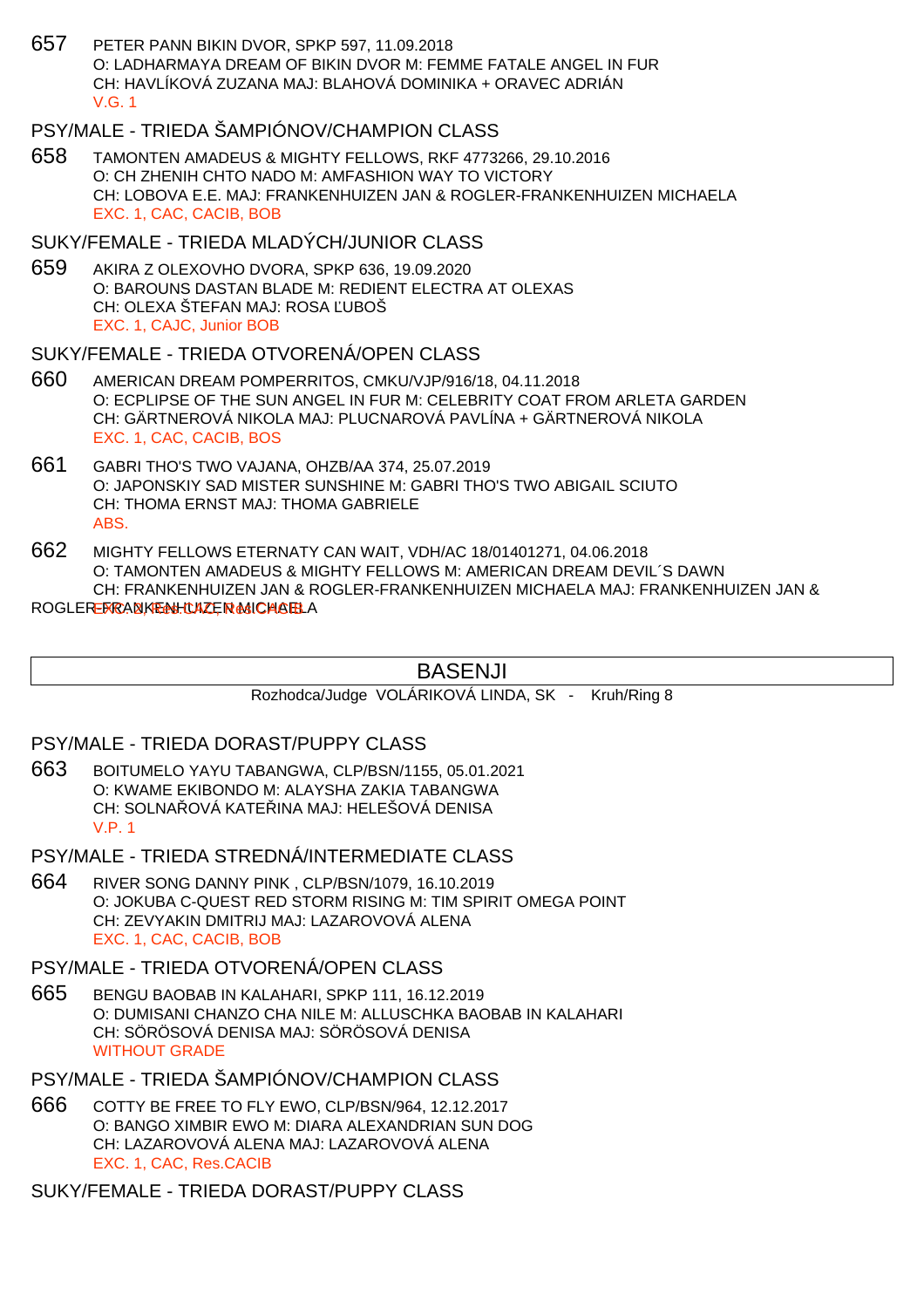- 667 DAR BONY-SONA ROXY, CLP/BSN/1170, 04.01.2021 O: JAKOBA C-QUEST RED STORM RISING M: DAR BONY-SONA MIRACULOUS WIN GOLD CH: BANCHUKOVA MARINA MAJ: ZLÁMALOVÁ JANA  $V.P. 2$
- 668 SYMPHONY MYSTERIOUS TALISMAN, SPKP 128, 10.12.2020 O: ADEBANKE´S EVERYBODY DANCE M: OLLIOLLI MYSTERIOUS TALISMAN CH: MOGYLEVSKAYA ZLATKINA I. MAJ: MEDEKOVÁ MÁRIA V.P. 1

### SUKY/FEMALE - TRIEDA MLADÝCH/JUNIOR CLASS

669 HALIMA ADEN CHANZO CHA NILE, SPKP 127, 01.10.2020 O: TAME PRIDE EL BOSCO M: BOYOMA CHANZO CHA NILE CH: POLÁŠEK ONDŘEJ MAJ: BELOVI OVÁ ANETTA EXC. 1, CAJC, Junior BOB

#### SUKY/FEMALE - TRIEDA STREDNÁ/INTERMEDIATE CLASS

670 AMERICAN BEAUTY FROM ZAINABU, SPKP 132, 06.12.2019 O: JADAKA MEISTERHAUS SILVER LEGACY M: NATURE´S MASTERPIECE HAPPY FOR ZAINABU CH: CHUDZI SKA KRYSTYNA MAJ: PATAKYOVÁ ŠPA ÚROVÁ ZUZANA EXC. 1, CAC, CACIB, BOS

### SUKY/FEMALE - TRIEDA OTVORENÁ/OPEN CLASS

671 UBYNKA WAKIZASHI OF TIANITO, SPKP 118, 20.12.2019 O: VUBURU LERNY DYM M: ADELAILE ADEBOMI OF PARNAS CH: TÓTH TIBOR MAJ: BELOVI OVÁ ANETTA EXC. 1, CAC

#### SUKY/FEMALE - TRIEDA ŠAMPIÓNOV/CHAMPION CLASS

672 CAMI MAKE ME HAPPY EWO, CLP/BSN/966, 12.12.2017 O: BANGO XIMBIR EWO M: DIARA ALEXANDRIAN SUN DOG CH: LAZAROVOVÁ ALENA MAJ: LAZAROVOVÁ ALENA EXC. 1, CAC, Res.CACIB

CHOW-CHOW RED AND OTHERS - AU- AU ERVENÝ A OSTATNÍ

Rozhodca/Judge VOLÁRIKOVÁ LINDA, SK - Kruh/Ring 8

### PSY/MALE - TRIEDA MLADÝCH/JUNIOR CLASS

673 MAJESTIC SANDIAL I AM JUPITER, ÖHZB/CHOW 2752, 02.10.2020 O: MAJESTIC SANDIAL ELROND M: GIULIA ON MY MIND DEI LEONI IMPERIALI CH: PALAGHIE-JORS ALEXANDRA MAJ: KREIL CHRISTINA UND HANS EXC. 1, CAJC, Junior BOB, BOB

SUKY/FEMALE - TRIEDA MLADÝCH/JUNIOR CLASS

674 MADONNA SHEN TE CHOWS, JR 73568 CHO, 18.07.2020 O: ORCHARD IN BLOOM M: ZUNA SHEN TE CHOWS CH: JURCAN ANDREA MAJ: MASRNA TOMÁŠ V.G. 1

### SUKY/FEMALE - TRIEDA STREDNÁ/INTERMEDIATE CLASS

675 BON TRIUMPH BE SO GOOD, SPKP 443, 25.02.2020 O: BON TRIUMPH ONCE AGAIN M: BON TRIUMPH CROWN HEAVEN CH: VEKOVISCHEVA MARIA MAJ: MASRNA TOMÁŠ V.G. 1

## CIRNECO DELL´ETNA

Rozhodca/Judge VOLÁRIKOVÁ LINDA, SK - Kruh/Ring 8

PSY/MALE - TRIEDA ESTNÁ/HONOUR CLASS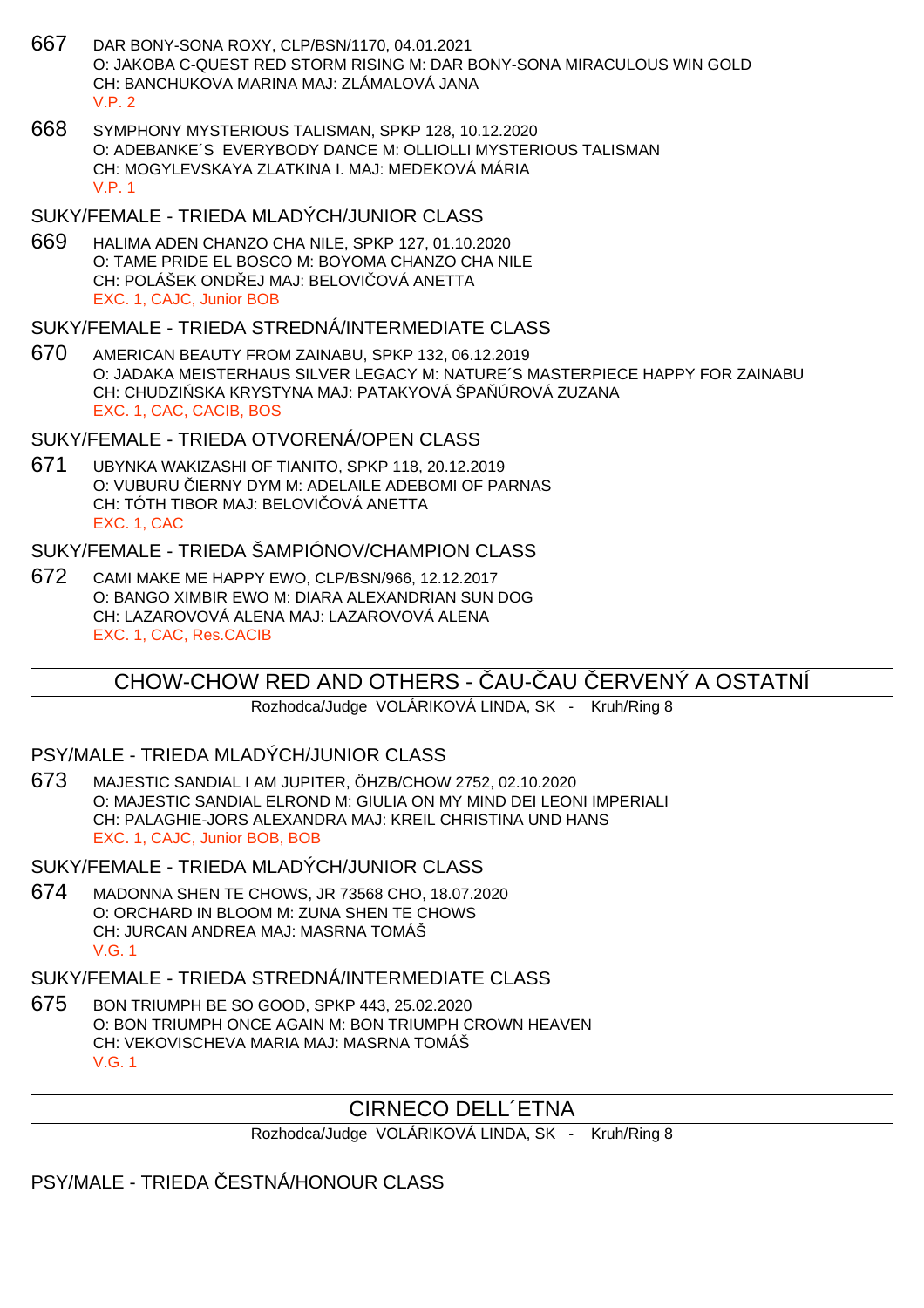676 ASLAN BARNECO STAR OF HIGHLANDS, SPKP 10, 15.04.2017 O: TRUCKER'S BITE THE DUST M: ANGELINA LAVA DELL'ETNA CH: GVOŽDIAK JOZEF MAJ: KNIEŽOVÁ JAROSLAVA EXC. 1

# DEUTSCHER KLEINSPITZ NEUFARBEN - NEMECKÝ ŠPIC MALÝ NOVÉ FARBY

Rozhodca/Judge VOLÁRIKOVÁ LINDA, SK - Kruh/Ring 8

#### PSY/MALE - TRIEDA OTVORENÁ/OPEN CLASS

677 MILESSANDRA DARIE-I-NOOR'S SPLENDOUR, CMKU/NS/16702/-19/18, 20.12.2018 O: PRESTIZH CANE FORTUNA M: MILESSANDRA ABSOLUTE BEAUTY CH: PETROVA A.P. MAJ: DÜRSCHMIED RENÁTA V.G. 1

#### PSY/MALE - TRIEDA ŠAMPIÓNOV/CHAMPION CLASS

- 678 G-ATHOS IM-KA, SPKP 1604, 30.06.2018 O: NICE ALLIN I K M: GITA MARIADOLF CH: SOPKO PETER MAJ: SOPKO PETER + SOPKO HANA EXC. 1, CAC, CACIB, BOB
- 679 VASCO DA GAMA BOBROLANDIA, CMKU/NS/15603/-18/17, 11.11.2017 O: NAJKI WSPOLNY DOM M: IMPOSSIBLE GIRL BOBROLANDIA CH: BOBER BOGUMILA MAJ: HEJNOVÁ LUDMILA EXC. 2, Res.CAC, Res.CACIB

### SUKY/FEMALE - TRIEDA MLADÝCH/JUNIOR CLASS

- 680 KIMBERLI BIMBA IZ CLANA TIMURLANA, UKU.0483733, 27.08.2020 O: YOUR ROBY BAGGIO IZ CLANA TIMURLANA M: MARILYN DASHER IZ CLANA TIMURLANA CH: DOROFEIEVA OLHA MAJ: GRABKOVÁ MICHAELA EXC. 2
- 681 LOTTA STAR BOBROLANDIA, CMKU/NS/17518/-20/20, 18.04.2020 O: CYPRIANEK RED HORSES M: IMPOSSIBLE GIRL BOBROLANDIA CH: BOBER BOGUMILA MAJ: DÜRSCHMIED RENÁTA EXC. 1, CAJC, Junior BOB

#### SUKY/FEMALE - TRIEDA STREDNÁ/INTERMEDIATE CLASS

682 NIKA RINORA ROSSO PERLA, CMKU/NS/17382/-20/20, 03.02.2020 O: SPITZ-SOLTI ZÉNÓ M: BECKY RINORA ROSSO PERLA CH: MOLNÁROVÁ NORA MAJ: DÜRSCHMIED RENÁTA EXC. 1, CAC, Res.CACIB

#### SUKY/FEMALE - TRIEDA OTVORENÁ/OPEN CLASS

683 G-ARIA IM-KA, SPKP 1605, 30.06.2018 O: NICE ALLIN I K M: GITA MARIADOLF CH: SOPKO PETER MAJ: SOPKO PETER + SOPKO HANA EXC. 1, CAC, CACIB, BOS

DEUTSCHER KLEINSPITZ SCHWARZ-BRAUN - NEMECKÝ ŠPIC MALÝ IERNY A **HNEDÝ** 

Rozhodca/Judge VOLÁRIKOVÁ LINDA, SK - Kruh/Ring 8

### SUKY/FEMALE - TRIEDA OTVORENÁ/OPEN CLASS

684 KAYANNA DILBECKIE LUKATO GOLD, CMKU/NS/16084/18, 08.08.2018 O: GATES BILL Z DIKINKY M: MYSTERY COCOA GIRL LUKATO GOLD CH: FIDLEROVÁ OLGA MAJ: DÜRSCHMIED RENÁTA EXC. 1, CAC, CACIB, BOB

DEUTSCHER ZWERGSPITZ (POMERANIAN) - NEMECKÝ ŠPIC TRPASLI Í (POMERANIAN)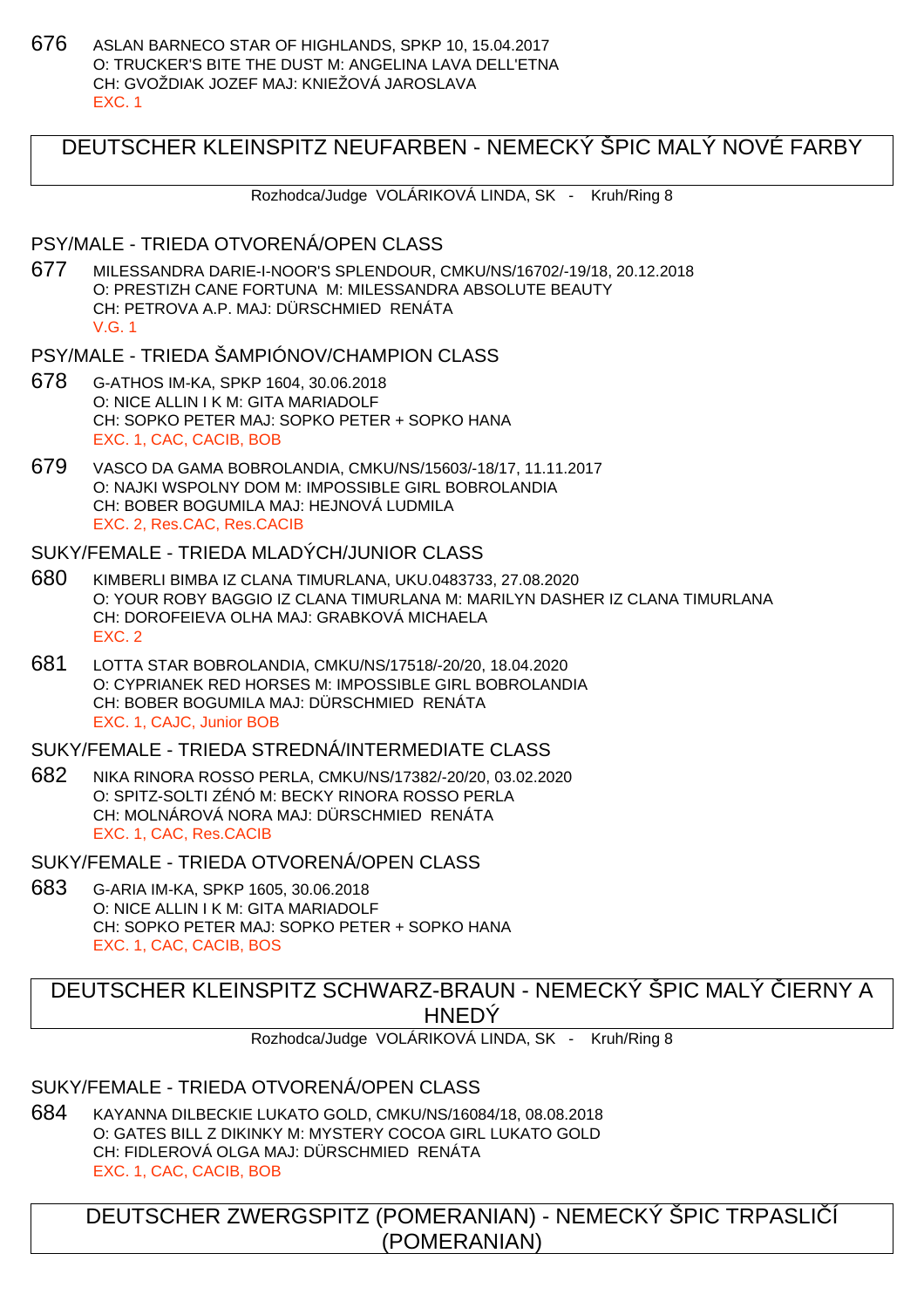## PSY/MALE - TRIEDA MLADÝCH/JUNIOR CLASS

- 685 ETERNAL FLAME MOONEY POMPOM´S DREAM, CMKU/NS/17394/20, 30.07.2020 O: PIPKIN´S NP ABSOLUTE ARROGANCE M: MONIKA CRYSTAL GEM CH: KNOBOVÁ VERONIKA MAJ: KNOBOVÁ VERONIKA EXC. 1, CAJC, Junior BOB, BOB
- 686 HONZÍK POM REJNA, SPKP 2078, 23.10.2020 O: KOLIBRIPOM ALEX MAQUEEN M: OXANA JESSICA REJNA CH: OLÁHOVÁ EDITA MAJ: JANUŠKOVÁ IVANA V.G. 2

## PSY/MALE - TRIEDA ŠAMPIÓNOV/CHAMPION CLASS

687 VELVET D'AMOUR COLORADO, CMKU/NS/15917/-18/17, 10.07.2017 O: TRUDY'S SPIRIT OF THE NORTHERN SKY AT ELUSIVE M: VELVET D´AMOUR LIGHTNING CH: DINKOV NIKOLAI MAJ: BRABCOVÁ ADÉLA EXC. 1, CAC, CACIB

### SUKY/FEMALE - TRIEDA DORAST/PUPPY CLASS

688 MAJESTAS VESTRA ABSOLUTE'S OBSESSION, BCU 097 - 022416, 06.02.2021 O: MAJESTAS VESTRA VICTORIOUS M: MAJESTAS VESTRA AVRORA CH: HOMETS OLGA MAJ: BRABCOVÁ ADÉLA V.P. 1

## SUKY/FEMALE - TRIEDA MLADÝCH/JUNIOR CLASS

689 FLAFY BLAGORODSTVO S YUGA, UKU.0486355, 05.07.2020 O: DALLINAIRE J´ADORE INJOY M: IVETTA O´MELLI BLAGORODSTVO S YUGA CH: KRISENKO IRYNA MAJ: UPTÁKOVÁ KATARÍNA EXC. 1, CAJC

## SUKY/FEMALE - TRIEDA STREDNÁ/INTERMEDIATE CLASS

690 FENDI POM REJNA, SPKP 1921, 15.02.2020 O: LEANTO PIERRE RICHARD M: OXANA JESSICA REJNA CH: OLÁHOVÁ EDITA MAJ: OLÁHOVÁ EDITA EXC. 1, CAC, CACIB, BOS

### SUKY/FEMALE - TRIEDA OTVORENÁ/OPEN CLASS

691 MONIKA CRYSTAL GEM, CMKU/NS/15957/-18/17, 23.09.2017 O: FAVORIT SMOLGIV M: VIV´EN CHANEL CH: NEBOHA NATALIIA MAJ: KNOBOVÁ VERONIKA V.G. 1

## EURASIER

Rozhodca/Judge VOLÁRIKOVÁ LINDA, SK - Kruh/Ring 8

## SUKY/FEMALE - TRIEDA DORAST/PUPPY CLASS

692 ANGELICA FROM WINGS OF DAWN, MET.EURASIER 18/21, 21.01.2021 O: LEM-OSCO VON DER ALTEN WOLFSANGEL M: FEHÉRPARTI ARYA CH: GALAMBOS NÓRA MAJ: GALAMBOS NÓRA V.P. 1

## SUKY/FEMALE - TRIEDA OTVORENÁ/OPEN CLASS

693 FEHÉRPARTI ARYA, MET.EURASIER4/17, 08.01.2017 O: ARIKARION VOM STEPPENWIND M: HENNA FILUARIS DES LEGENDES DE RETZ CH: ORLIK ANDRÁS MAJ: GALAMBOS NÓRA V.G. 1

# HOKKAIDO

Rozhodca/Judge VOLÁRIKOVÁ LINDA, SK - Kruh/Ring 8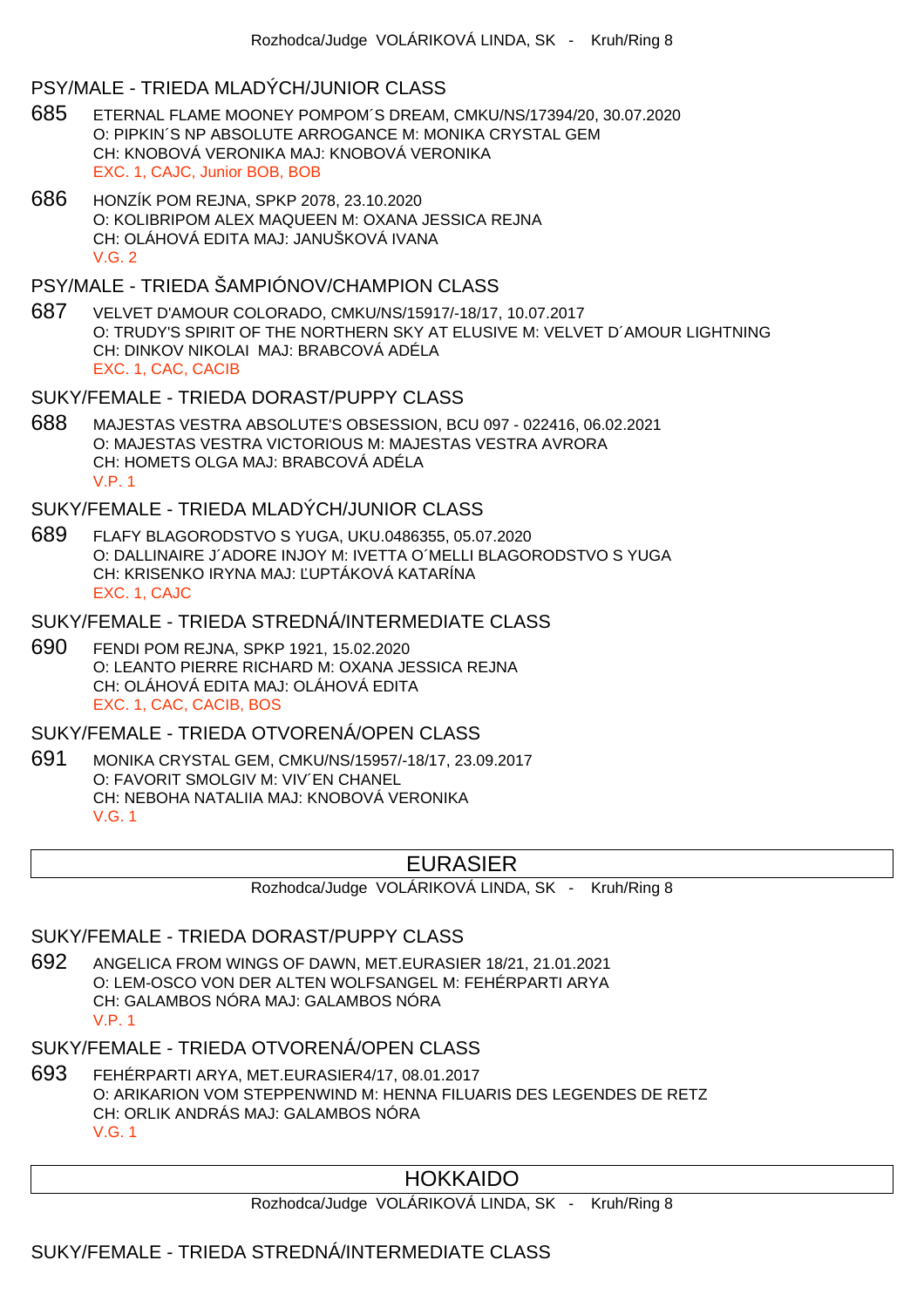694 AIRI BEZDREVSKÁ PERLA, CMKU/HOK/105/19, 12.09.2019 O: AMATERASU'S EIJI M: CUBOMI CHIEMI RINA AMICO DI BOEMIA CH: ŠTUMBAUEROVÁ MARIE MAJ: VOBĚRKOVÁ EVA EXC. 1, CAC, CACIB, BOB

# KISHU

Rozhodca/Judge VOLÁRIKOVÁ LINDA, SK - Kruh/Ring 8

SUKY/FEMALE - TRIEDA DORAST/PUPPY CLASS

695 MIYABI NO SHIZUKA GO SUNEN MIYABISOU, JKC-JMK-00001/21-0, 15.01.2021 O: TAICHI GO MIYAMACHISOU M: KAZE NO TAOHIME GO TAKATSU FUURINSOU CH: KATSUHIKO YAMASHITA SHIMADASHI MAJ: NAVRÁTILOVÁ NIKOLA V.P. 1

## LAIKA ZAPADNO-SIBIRSKAIA - LAJKA ZÁPADOSIBÍRSKA

Rozhodca/Judge VOLÁRIKOVÁ LINDA, SK - Kruh/Ring 8

PSY/MALE - TRIEDA MLADÝCH/JUNIOR CLASS

696 ADELIT Z PIŠTOVHO DVORA, SPKP RG 741, 14.05.2020 O: VIZAR M: ASTA ZE SIBÍ SKÉ TAJGY CH: ZELE ÁK ŠTEFAN MAJ: MATEJOVI RADOVAN EXC. 1, CAJC, Junior BOB, BOB

PSY/MALE - TRIEDA OTVORENÁ/OPEN CLASS

- 697 ARGO SKALNÁ ALPA, SPKP 719, 11.02.2020 O: AVAR KAMÍRO VALACHIA M: AJA SPOD CHYŽE CH: CHYLA PAVOL MAJ: MELICH BORIS V.G. 1
- SUKY/FEMALE TRIEDA OTVORENÁ/OPEN CLASS
- 698 BERTA RADOVÉ SKALY, SPKP 715, 14.02.2020 O: ERZAS M: ANNIE SAMVARA ORIGIN CH: JA ÁK JURAJ MAJ: PALO KO ANTON EXC. 1, CAC, CACIB, BOS

## PERRO SIN PELO DEL PERÚ MEDIO - PERUÁNSKY NAHÁČ STREDNÝ

Rozhodca/Judge VOLÁRIKOVÁ LINDA, SK - Kruh/Ring 8

SUKY/FEMALE - TRIEDA DORAST/PUPPY CLASS

699 ZAHARA TAWITA PAZZDA, CMKU/PEN/1709/21, 25.01.2021 O: BAY'S BUSHYFUR IZHI - WAYRA M: ACLLA HUASI PARAMATMA CH: LINHART JI Í MAJ: LÍPOVÁ VERONIKA V.P. 1

### SUKY/FEMALE - TRIEDA OTVORENÁ/OPEN CLASS

700 MELISSA CEDERIKON, CMKU/PEN/1550/19, 13.03.2019 O: LLOQUE YUPANQUI PAZZDA M: FREEDOM OF THE MIND CEDERIKON CH: DEMETEROVÁ PETRA MAJ: LÍPOVÁ VERONIKA EXC. 1, CAC, CACIB, BOB

## PODENCO IBICENCO ROUGH HAIRED - IBIZSKÝ CHRT HRUBOSRSTÝ

Rozhodca/Judge VOLÁRIKOVÁ LINDA, SK - Kruh/Ring 8

PSY/MALE - TRIEDA STREDNÁ/INTERMEDIATE CLASS

701 WOLF DE LA SIERRA DE AVILA, RRC0178395, 15.05.2020 O: LISTO DE LA SIERRA DE AVILA M: LISTA DE LA SIERRA DE AVILA CH: GARCIA SANCHEZ ARTURO MAJ: KAMENÁROVÁ MICHAELA EXC. 1, CAC, CACIB, BOB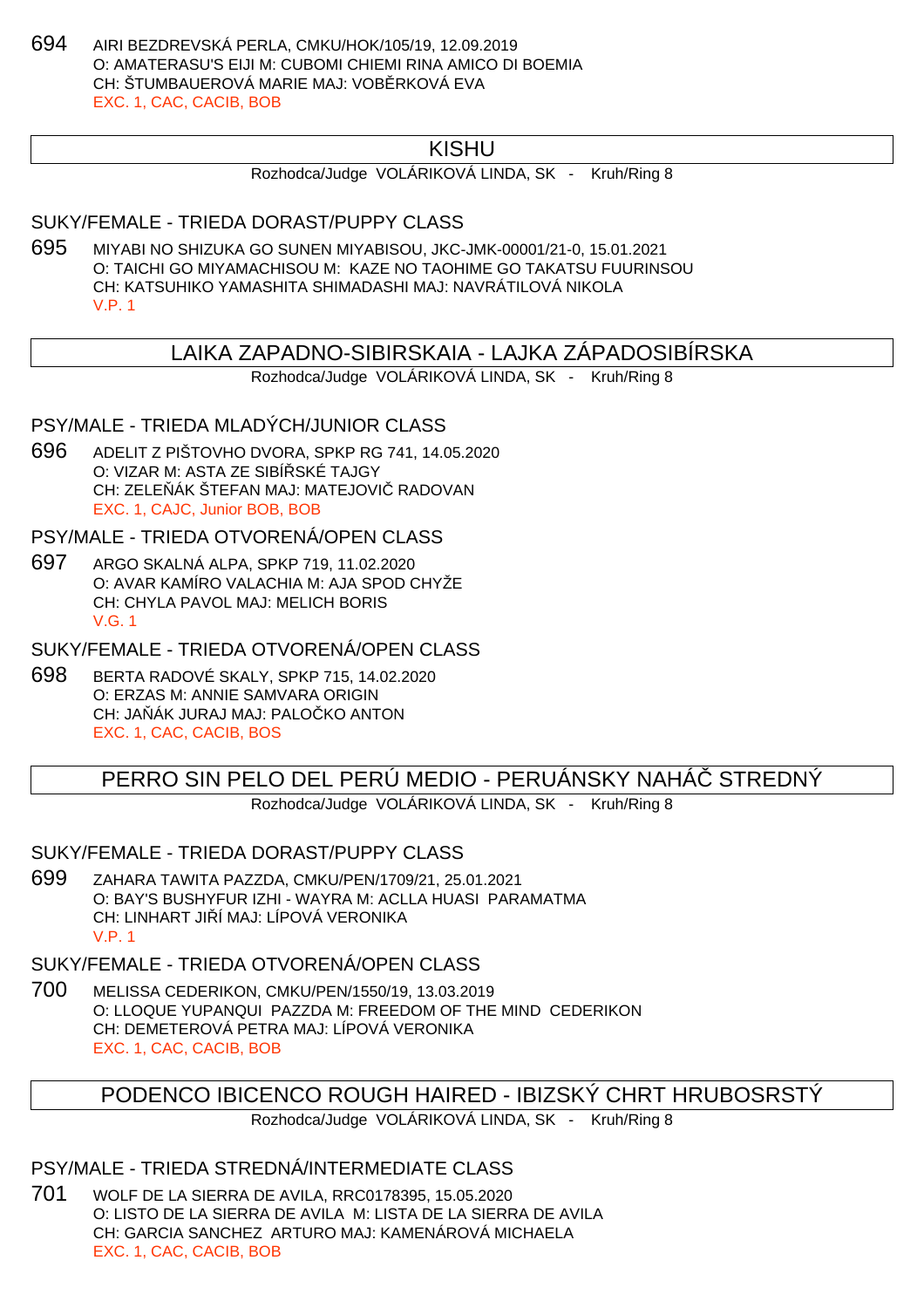# SAMOYED

#### Rozhodca/Judge VOLÁRIKOVÁ LINDA, SK - Kruh/Ring 8

### PSY/MALE - TRIEDA DORAST/PUPPY CLASS

702 PRINCE OF MOSCOW XSARA´S HOPE, SPKP 946, 13.02.2021 O: ULTIMATE PRINCE YOSHI AND US M: RADOST ZHIZNI SAKURA BLOSSOM CH: MÚDRA EMILY MAJ: GAŽOVÁ IVANA + FUERNKRANZ FULIEROVÁ JANA V.P. 1

### PSY/MALE - TRIEDA MLADÝCH/JUNIOR CLASS

703 LUCKY LOVE BE MINE, RKF 6054505, 17.11.2020 O: DE VILLAODON ZACKARY M: RADOST ZHIZNI YANIKA CH: OZHEGOVA OLGA MAJ: GALLYOVÁ LAURA EXC. 1, CAJC, Junior BOB, BOB

### PSY/MALE - TRIEDA OTVORENÁ/OPEN CLASS

- 704 BIENVENIDAS BONACHÓN LA TORRE ROJA, CMKU/S/3056/-19/18, 30.10.2018 O: RIGHT HERE FOR YOU YOSHI AND US M: DAYDREAM DAKOTA XSARA'S HOPE CH: PETRUŠOVÁ VERONIKA MAJ: ŠT RBOVÁ MICHAELA EXC. 2, Res.CAC
- 705 ZORRO RIDES AGAIN YOSHI AND US, SPKP 682, 07.02.2018 O: WHITESPIRIT ABSALON M: WINTERDAY´S I´M PIECE OF YOSHI CH: FULIEROVÁ JANA MAJ: FUERNKRANZ FULIEROVÁ JANA EXC. 1, CAC, CACIB

### PSY/MALE - TRIEDA ŠAMPIÓNOV/CHAMPION CLASS

706 MOMO MATHIAS AIASKIMA, SPKP 643, 19.05.2017 O: KAMERON KIRK WINTER QUEEN M: GRACEKELLY AIASKIMA CH: PEŠKOVÁ ALENA MAJ: JÁNOŠÍKOVÁ MARTINA EXC. 1, CAC, Res.CACIB

## SUKY/FEMALE - TRIEDA MLADŠÍ DORAST/MINOR PUPPY CLASS

707 GENESIS IS THE ONE YOSHI AND US, SPKP 962, 22.03.2021 O: WHITESPIRIT ABSALON M: VIBURNUM LANTANA OF YOSHI AND US CH: FULIEROVÁ JANA MAJ: FUERNKRANZ FULIEROVÁ JANA V.P. 1

## SUKY/FEMALE - TRIEDA STREDNÁ/INTERMEDIATE CLASS

708 DINABURG PEARL ELFA BEAUTIFUL STAR, LV-48963/20, 13.01.2020 O: SILVERWHITE SHINE KENVENTAKI BOSS M: KENVENTAKI NEVER FAILING FRIEND CH: GOLUBEVA JULIJA MAJ: GOLUBEVA JULIJA EXC. 1, CAC, CACIB, BOS

#### SUKY/FEMALE - TRIEDA OTVORENÁ/OPEN CLASS

709 MATYELLA GOLDEN EYE, SPKP 822, 08.02.2020 O: AKLARO LORD MAXIAN M: MATYELLA EIFFEL ROMANCE CH: OKÁNIKOVÁ ERIKA MAJ: OKÁNIKOVÁ ERIKA EXC. 1, CAC

## SUKY/FEMALE - TRIEDA ŠAMPIÓNOV/CHAMPION CLASS

710 LUMEINGEL LUMEPILVEKE, EST-01454/16, 03.10.2016 O: SNOWMIST ACROBAT M: LUMEINGEL PRINTSESS MEELESPEA CH: OINITŠ KATRIN, MARGUS MAJ: KALLASTE-KARJUS MARE EXC. 1, CAC, Res.CACIB

## **SHIBA**

#### Rozhodca/Judge VOLÁRIKOVÁ LINDA, SK - Kruh/Ring 8

PSY/MALE - TRIEDA MLADÝCH/JUNIOR CLASS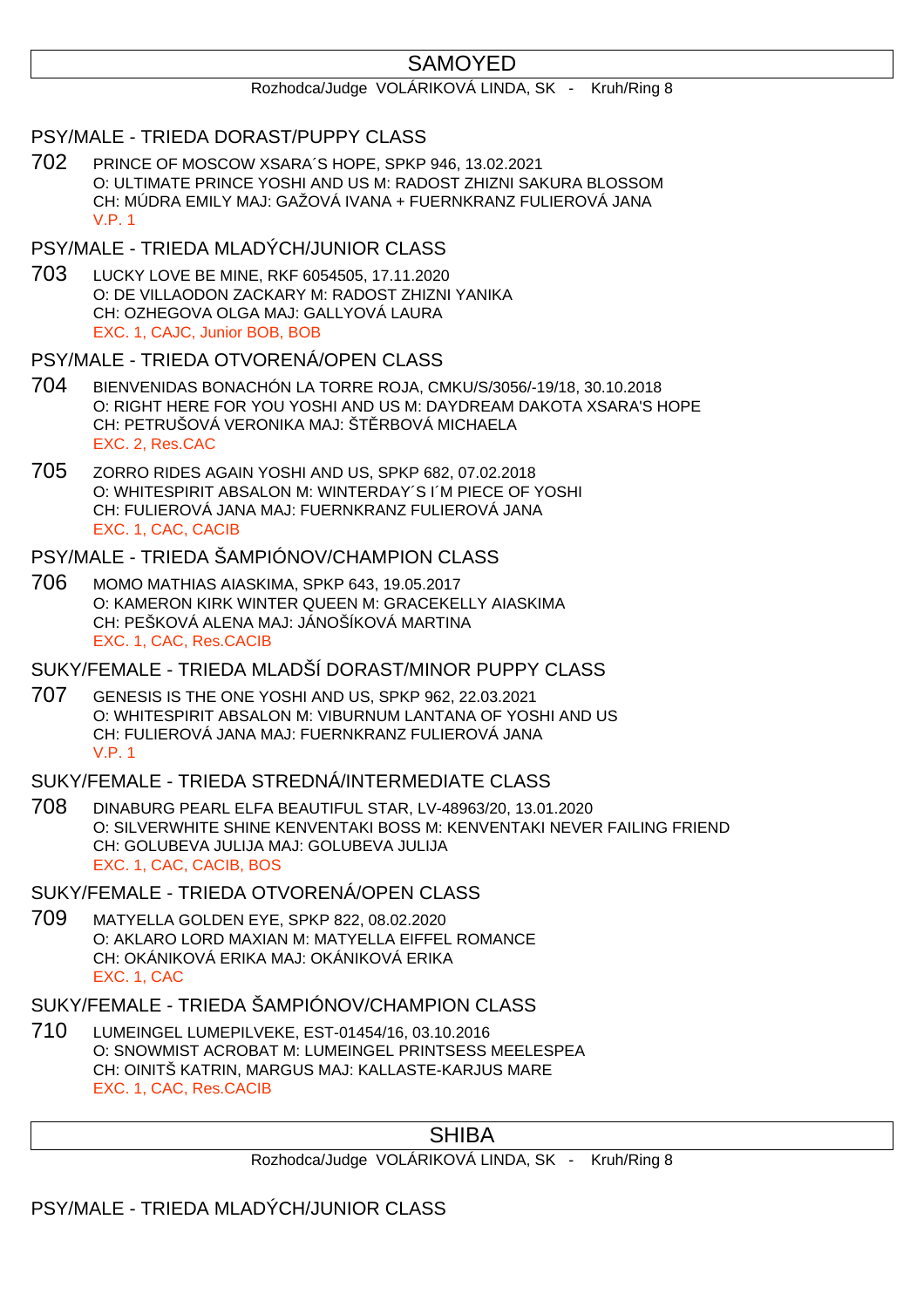711 LYURUA DYURING EDZI TANAKA, RKF 5778112, 01.10.2020 O: TRIUMF SIBIRI AKI NO RINGO M: LYRURYA DYURING TOMOTI ITANO CH: VAZHENINA O. V. MAJ: KEREŠKÉNIYOVÁ RADKA EXC. 1, CAJC, Junior BOB

### PSY/MALE - TRIEDA STREDNÁ/INTERMEDIATE CLASS

712 G-AKIKO DORBRUMIA, SPKP 483, 09.10.2019 O: AKARYU INCIPITA VITA M: BORA DORBRUMIA CH: DEDIK PETER MAJ: REVÁK MARTIN V.G. 1

## PSY/MALE - TRIEDA OTVORENÁ/OPEN CLASS

- 713 AKIHIRO KAWAAKARI, RKF 5555654, 16.02.2019 O: AWA NO RIKIOU GO ASHUU OOTANISOU M: AKATSUKI ICHIOKU CH: BAYKOV ALEXANDER MAJ: SMOLIKOVÁ V RA + SMOLIKOVÁ KRISTYNA EXC. 1, CAC, CACIB, BOB
- 714 DASSO Z VOLENSKÉHO DVORA, SPKP 614, 13.01.2020 O: BENJI-GO SAMURAI YASHIKI M: QUMO-LEE Z VOLENSKÉHO DVORA CH: HALEŠOVÁ JARMILA MAJ: DICHTLEROVÁ ZUZANA EXC. 2, Res.CAC, Res.CACIB

## SUKY/FEMALE - TRIEDA STREDNÁ/INTERMEDIATE CLASS

715 MIYA OD TROCH TABIEL, SPKP 520, 19.03.2020 O: C´CHIKO AKA CZECH JAKOBÍN M: DOYUBI MATAGIINU CH: ŠPAK VLADIMÍR MAJ: KEREŠKÉNIYOVÁ RADKA EXC. 1, CAC, CACIB, BOS

### SUKY/FEMALE - TRIEDA ŠAMPIÓNOV/CHAMPION CLASS

716 NANI PRIMA NOVA, CMKU/SI/2424/17, 30.04.2017 O: CONVERSE BENJIRO FOR HAKONE IDZU M: BIANN ASHIBA CAMORO CH: HALBRŠTÁTOVÁ SVOBODOVÁ JANA MAJ: SOLOVSKÝ MILOŠ ABS.

# SHIKOKU

Rozhodca/Judge VOLÁRIKOVÁ LINDA, SK - Kruh/Ring 8

# PSY/MALE - TRIEDA ŠAMPIÓNOV/CHAMPION CLASS

717 ISSHIN GO FUKASOU, CMKU/SHK/1/-18/18, 20.02.2018 O: JUKAI NO GANRYUU GO FUKASOU M: RYUUHIHIME GO FUKASOU CH: KAMATA TADASHI MAJ: CRAIG ADRIANA EXC. 1, CAC, CACIB, BOB

## SIBERIAN HUSKY

Rozhodca/Judge VOLÁRIKOVÁ LINDA, SK - Kruh/Ring 8

## PSY/MALE - TRIEDA MLADÝCH/JUNIOR CLASS

718 THOR GRAND FORJANA, SPKP 3924, 22.05.2020 O: FORJANA SLOVAKIA CHRISTIAN GREY M: FORJANA SLOVAKIA NELLY GREY CH: BAKALÁR MARTIN MAJ: CHURÝ VLADIMÍR V.G. 1

PSY/MALE - TRIEDA OTVORENÁ/OPEN CLASS

- 719 NORD HEART BOYARIN, SPKP 3742, 15.09.2017 O: NORD HEART NONPARELE COUDY M: ARGENTINA BLACK STAR FOR NORD HEART CH: RODIONOVA NATALIA V. MAJ: ONDRÍK PAVOL EXC. 2, Res.CAC
- 720 ORIGINAL BEAUTY MILKY WAY, SPKP 3799, 17.09.2017 O: IMPLORER OF INNER VISION M: FLAI DRIM BALT IN HEART CH: KUZORA ELENA MAJ: IL ÍK MICHAL EXC. 1, CAC, CACIB, BOS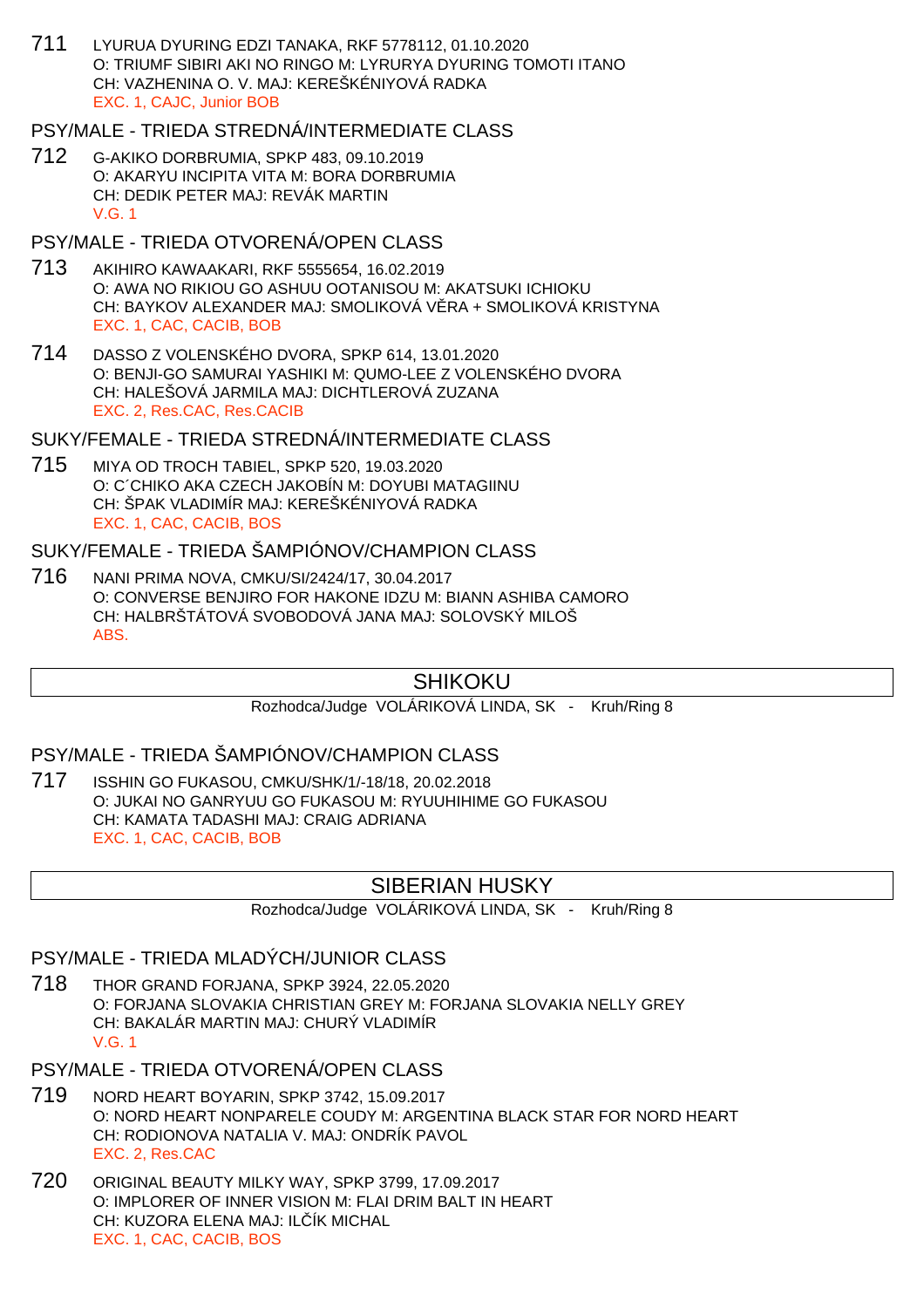## PSY/MALE - TRIEDA ŠAMPIÓNOV/CHAMPION CLASS

- 721 BEAUTY OF SIBERIA DARWY SMART, SPKP 3583, 19.12.2016 O: ANGEL FOR FORJANA ICEE STAR M: FORJANA SLOVAKIA CHARLOTTE BRÖNTE CH: BÍLIKOVÁ LUCIA MAJ: BÍLIKOVÁ LUCIA EXC. 1, CAC, Res.CACIB
- SUKY/FEMALE TRIEDA DORAST/PUPPY CLASS
- 722 BEAUTY OF SIBERIA KATHERINE HEART, SPKP 3989, 12.02.2021 O: KANE BLACK GRAND FORJANA M: FORJANA SLOVAKIA CHARLOTTE BRÖNTE CH: BÍLIKOVÁ LUCIA MAJ: BÍLIKOVÁ LUCIA V.P. 1
- SUKY/FEMALE TRIEDA MLADÝCH/JUNIOR CLASS
- 723 CORNELLIE SYMPHONY OF ARCTIC, SPKP 3966, 10.09.2020 O: KRISTARI'S AMERICAN DREAM M: OLIVIA ROSE KINGDOM NAVJORD CH: ZATROCH PATRICIA MAJ: ZATROCH PATRICIA EXC. 1, CAJC, Junior BOB

### SUKY/FEMALE - TRIEDA STREDNÁ/INTERMEDIATE CLASS

- 724 BEATRICE SYMPHONY OF ARCTIC, SPKP 3907, 14.01.2020 O: KRISTARI'S AMERICAN DREAM M: WALKING ON SUNSHINE ARTICO ENCANTO CH: ZATROCH PATRÍCIA MAJ: ZATROCH PATRICIA EXC. 1, CAC
- 725 CRAZY IN LOVE KOSTRÍNSKE VYTIE, SPKP 3880, 01.12.2019 O: GET THE CARAMEL OUT DEL REY LA MONTANA BLANCA M: ADA KOSTRÍNSKE VYTIE CH: PAULÍK JURAJ MAJ: MARUŠKOVÁ GABRIELA V.G. 3
- 726 ROYALSANS DEDICATED TO INDIGO, VDH/DCNH SH 17055/20, 20.03.2020 O: INDIGO'S ISAAC M: DORATI SIBERIANS COME ON EVERYBODY CH: SANDWEGER LEA MAJ: SANDWEGER LEA + QUALLS DAVID K. EXC. 2, Res.CAC

# SUKY/FEMALE - TRIEDA OTVORENÁ/OPEN CLASS

- 727 INDIANA RORY MARTINSKÝ ZDROJ, SPKP 3610, 17.11.2016 O: KRISTARI´S CHINOOK AT JEDNICKA M: CHER MARTINSKÝ ZDROJ CH: FABIAN JAROSLAV MAJ: VEVERI ÍKOVÁ MONIKA V.G. 2
- 728 NORD HEART INSITE PERFECT, SPKP 3875, 18.01.2019 O: NORD HEART KING STYLE M: NORD HEART BRITANIA CH: RODIONOVA NATALIA V. MAJ: ONDRÍK PAVOL EXC. 1, CAC, Res.CACIB

SUKY/FEMALE - TRIEDA ŠAMPIÓNOV/CHAMPION CLASS

729 GRIPPING LOVE STORY PERFECT TO ME, SPKP 3846, 20.08.2019 O: LIBERTY'S HAVE IT YOUR WAY M: CONTAGIOUS TOUCH'LUV PERFECT TO ME CH: IL ÍK MICHAL MAJ: IL ÍK MICHAL EXC. 1, CAC, CACIB

# SUKY/FEMALE - TRIEDA VETERÁNOV/VETERAN CLASS

730 EKAJA OF SNIEGO ŠUNYS, LSVK SH 0347/13, 25.04.2013 O: NANOOKS PURPLE HAZE OF THE SUN M: BALASANDHYA OF SNIEGO ŠUNYS CH: GUDMONIENE INGRIDA MAJ: GUDMONIENÉ INGRIDA EXC. 1, BOB

# XOLOITZCUINTLE MINIATURE - MEXICKÝ NAHÁ MALÝ

Rozhodca/Judge VOLÁRIKOVÁ LINDA, SK - Kruh/Ring 8

## PSY/MALE - TRIEDA OTVORENÁ/OPEN CLASS

731 GUCCI OD REMETKY, CMKU/MEN/157/19, 29.01.2019 O: FERNANDO QUERIDO DE XOCONOCHCO M: SOMBRA LANGARICA CH: KUBOŠOVÁ DANUŠE MAJ: BRUNNER ŠÁRKA EXC. 1, CAC, CACIB, BOB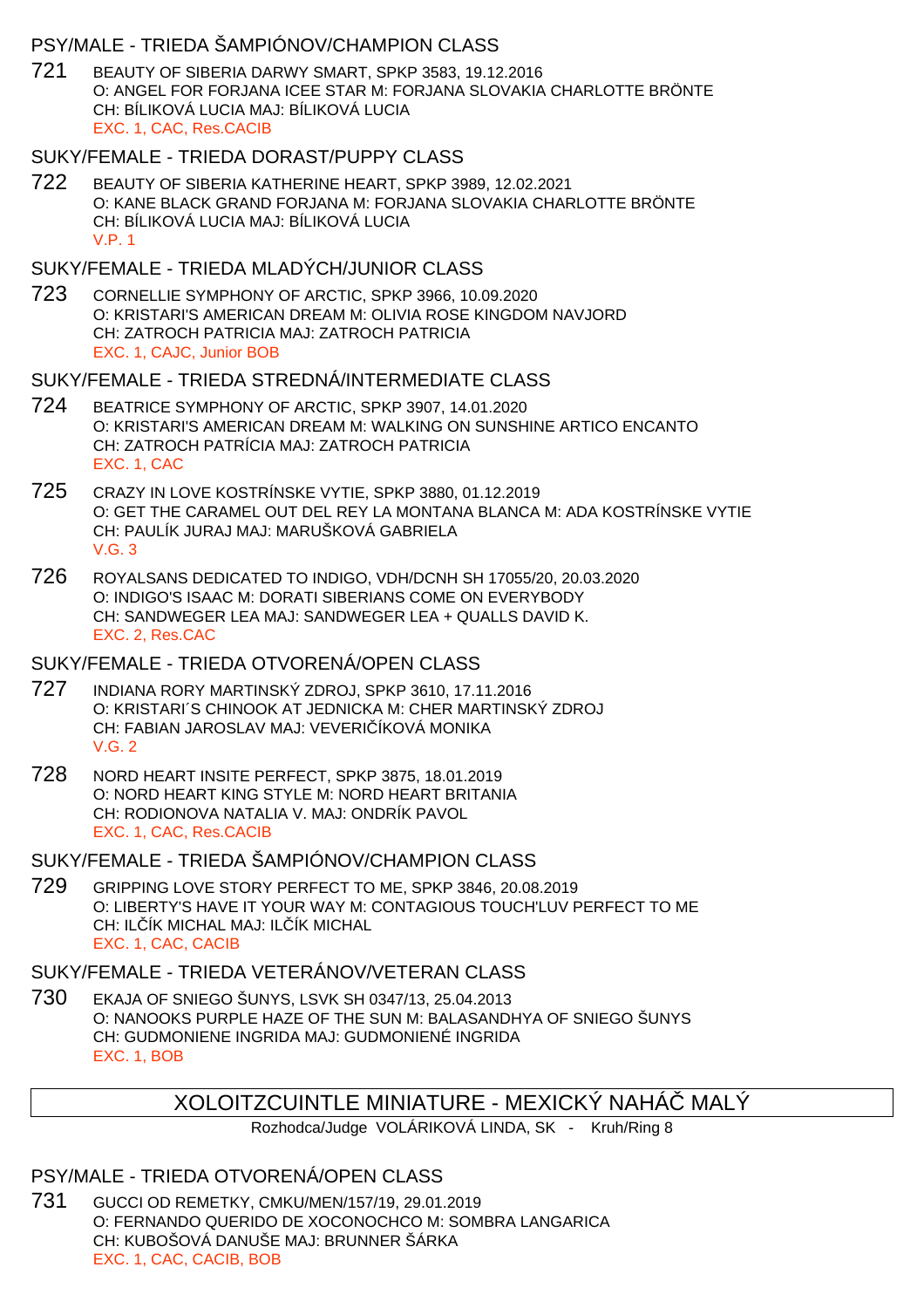# XOLOITZCUINTLE STANDARD - MEXICKÝ NAHÁ $\;$  ve KÝ

Rozhodca/Judge VOLÁRIKOVÁ LINDA, SK - Kruh/Ring 8

# PSY/MALE - TRIEDA MLADÝCH/JUNIOR CLASS

732 CARLOS INYA'S RAINBOW, CMKU/MEN/190/20, 08.04.2020 O: GARDIAN VINCE GOLD EMILIEN M: ZHAKLIN MEREDIT IZ KANEKSO CH: VRÁTNÍKOVÁ IVANA MAJ: JACKWERTHOVÁ PETRA EXC. 1, CAJC, Junior BOB, BOS

### PSY/MALE - TRIEDA OTVORENÁ/OPEN CLASS

733 TOTOMOXTLE (ALVAREZ/ALATORRE), CMKU/MEN/166/-19/19, 15.05.2019 O: COYOL (RETANA) M: JAROCHA (ALVAREZ) CH: ALVAREZ VICTOR MAJ: BRUNNER ŠÁRKA G.

### PSY/MALE - TRIEDA ESTNÁ/HONOUR CLASS

734 LOCAL HERO´S OXOMOCO, CMKU/MEN/122/-17/16, 13.12.2016 O: CIB CAMOTE ALVAREZ M: LOCAL HERO´S FARHA CH: FRIBERG MONA MAJ: BRUNNER ŠÁRKA EXC. 1

# SUKY/FEMALE - TRIEDA MLADÝCH/JUNIOR CLASS

735 RND HAIRLESS ULRIKE, RKF 6016504, 21.07.2020 O: ALMAZ M: RND HAIRLESS BONA REIA CH: PODOLYAK ANASTASIA MAJ: KUBOVÁ BARBORA + KUBOVÁ EVA V.G. 1

## SUKY/FEMALE - TRIEDA STREDNÁ/INTERMEDIATE CLASS

736 ESTAT DYNAST CERSEI, ÖHZB/XOL 13, 29.02.2020 O: YUCHI YUM-KAAS M: VIENTO SOLAR BERENIKA CH: FOMIN TATJANA MAJ: GOLDMANN JENNIFER V.G. 1

## SUKY/FEMALE - TRIEDA OTVORENÁ/OPEN CLASS

737 BIARMIA INYA'S RAINBOW, CMKU/MEN/162/19, 07.07.2019 O: DOGGNATIONS A'THOR TALES M: ARABELLA PRINCESS INYA'S RAINBOW CH: VRÁTNÍKOVÁ IVANA MAJ: LANGROVÁ EVA EXC. 1, CAC, CACIB, BOB

skupina/group FCI - 6

# BASSET BLEU DE GASCOGNE - MODRY GASKO SKY BASET

Rozhodca/Judge MARIÁN KONE NÝ, SK - Kruh/Ring 5

# SUKY/FEMALE - TRIEDA MLADÝCH/JUNIOR CLASS

738 REVEUSE D'AMBRE DE CHASSAGNE, LOF 6 BBG 7860/0, 24.07.2020 O: ORIENT D' AMBRE DE CHASSAGNE M: NAYA CH: LAMARCHE RENE MAJ: BÁRTA JI Í EXC. 1, CAJC, Junior BOB, BOB

# BASSET HOUND

Rozhodca/Judge MARIÁN KONE NÝ, SK - Kruh/Ring 5

PSY/MALE - TRIEDA PRACOVNÁ/WORKING CLASS

739 YOU AND ME DI CASA DAL PINO, CLP/BH/6820, 21.03.2019 O: GEROGE WINDSOR DI CASA DAL PINO M: NHABIRA QUEEN BEE CH: DAL PINO ANTONIO MAJ: K ÍŽOVÁ V RA EXC. 1, CAC, Res.CACIB

PSY/MALE - TRIEDA ŠAMPIÓNOV/CHAMPION CLASS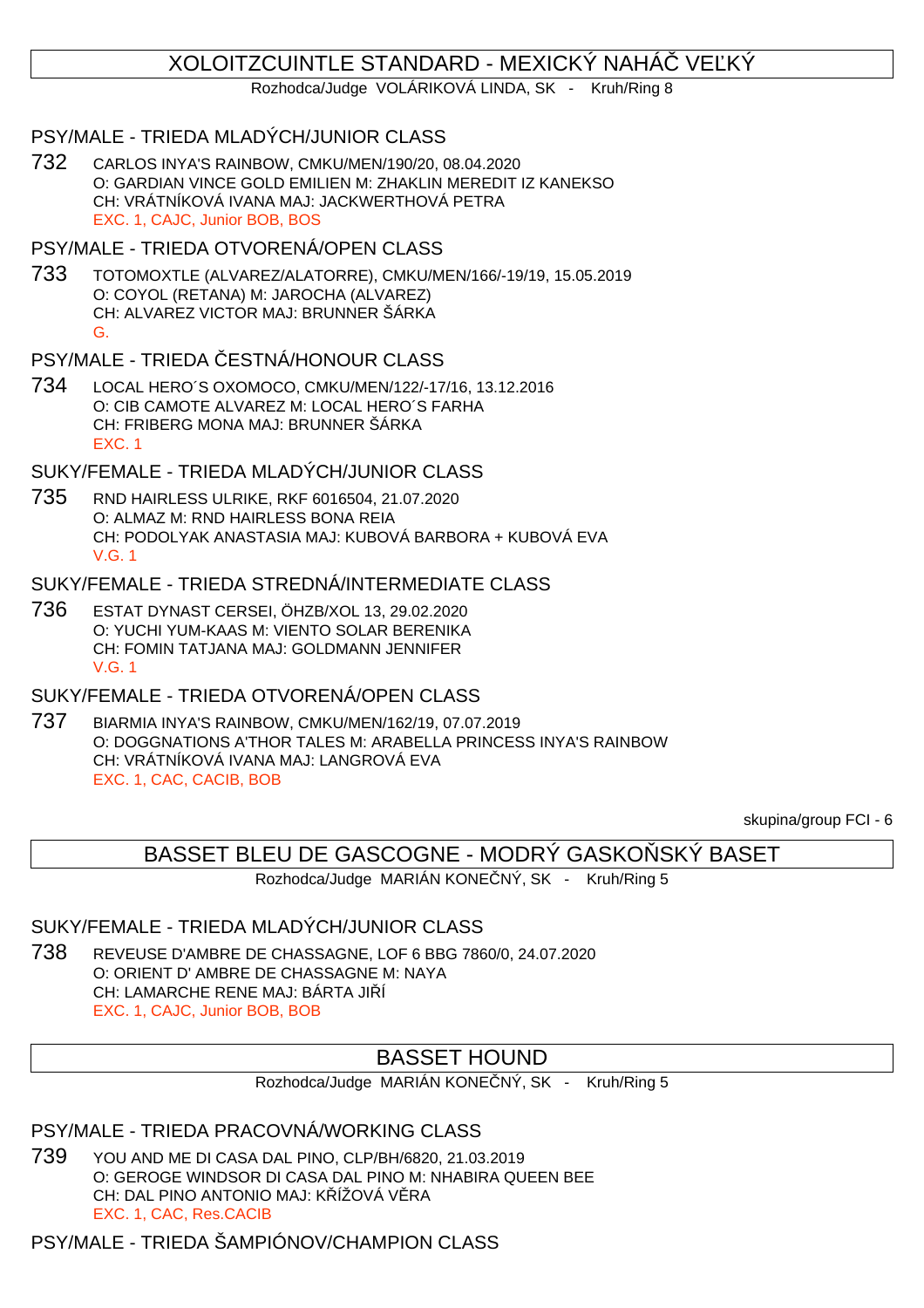740 YURI LADY BARNETT'S, CLP/BH/6707, 18.06.2018 O: THORIN LADY BARNETT'S M: ODETA LADY BARNETT'S CH: ZITOVÁ LENKA MAJ: PENOSILOVÁ MICHAELA EXC. 1, CAC, CACIB, BOB

## SUKY/FEMALE - TRIEDA STREDNÁ/INTERMEDIATE CLASS

741 TIRTAEL QUEEN´S HERMELÍN, CLP/BH/6874, 02.11.2019 O: SHORT-LEGGED HANNIBAL FRIENDSHIP WITH THE M: ORINOKO QUEEN´S HERMELÍN CH: K ÍŽOVÁ V RA MAJ: BENÁ KOVÁ SIMONA EXC. 1, CAC, Res.CACIB

# SUKY/FEMALE - TRIEDA ŠAMPIÓNOV/CHAMPION CLASS

742 TAMSIN QUEEN´S HERMELÍN, CLP/BH/6870, 02.11.2019 O: HANNIBAL FRIENDSHIP WITH THE SHORT LEGGED M: ORINOKO QUEEN´S HERMELÍN CH: K<sup></sup>ÍŽOVÁ V RA MAJ: K<sup></sup>ÍŽOVÁ V RA EXC. 1, CAC, CACIB, BOS

# BAYRISCHER GEBIRGSSCHWEISSHUND - BAVORSKÝ FARBIAR

Rozhodca/Judge MARIÁN KONE NÝ, SK - Kruh/Ring 5

### PSY/MALE - TRIEDA OTVORENÁ/OPEN CLASS

743 AMIR DOMČICA, SKPK 12710, 03.06.2018 O: CANTOR Z IVETKINHO DVORA M: AŠA KOŠARYSKÁ CH: VANDLÍK RADOSLAV MAJ: GABAJ JAKUB ABS.

## PSY/MALE - TRIEDA PRACOVNÁ/WORKING CLASS

744 CRIS VLK-SOLCAR, SPKP 12993, 15.05.2019 O: ARGOS KARPATIA LINDENBACH M: SÁRA DRAVECKÁ DOLINA CH: GUŠTAFÍK JAROSLAV MAJ: MATEJOVI ADRIÁN EXC. 1, CAC, CACIB

## PSY/MALE - TRIEDA VETERÁNOV/VETERAN CLASS

745 ARGOS KARPATIA LINDENBACH, SPKP 10499, 10.08.2012 O: BOJAR MATEJOVA DOLINA M: ISKRA Z DOLINY DOJCY CH: KOLLEGA MARIÁN A KATARÍNA MAJ: KRÍŽIK VILIAM EXC. 1, BOS

### SUKY/FEMALE - TRIEDA MLADÝCH/JUNIOR CLASS

- 746 FREA Z MIHÁLIKOVHO DVORA, SPKP 13388, 28.06.2020 O: ARGOS KARPATIA LINDENBACH M: DORA JURÁ OVA DOLINA CH: MIHÁLIK JOZEF MAJ: KOLLEGOVÁ KATARÍNA  $V$  G  $2$
- 747 YLLANA OD STANOVSKÉHO, SPKP 13283, 23.05.2020 O: ERON KRÁLOVA HOĽA M: MAXA OD STANOVSKÉHO CH: STANOVSKÝ MIROSLAV MAJ: ZALESAK MARIAN EXC. 1, CAJC, Junior BOB

### SUKY/FEMALE - TRIEDA STREDNÁ/INTERMEDIATE CLASS

748 DINA ZAK U. SPKP 13176, 03.04.2020 O: DAG ŠIBENI NÁ M: GABY SPOD HRADNEJ VEŽE CH: MELIŠKO MATÚŠ MAJ: JÁNOŠÍK MARTIN EXC. 1, CAC, CACIB, BOB

SUKY/FEMALE - TRIEDA PRACOVNÁ/WORKING CLASS

749 CORA KAMENNÝ VRCH, SPKP 11899, 03.04.2016 O: BRUNO Z IVETKINHO DVORA M: AFRA KAMENNÝ VRCH CH: TISO DOMINIK MAJ: DEDÁ KOVÁ MONIKA EXC. 1, CAC, Res.CACIB

# BEAGLE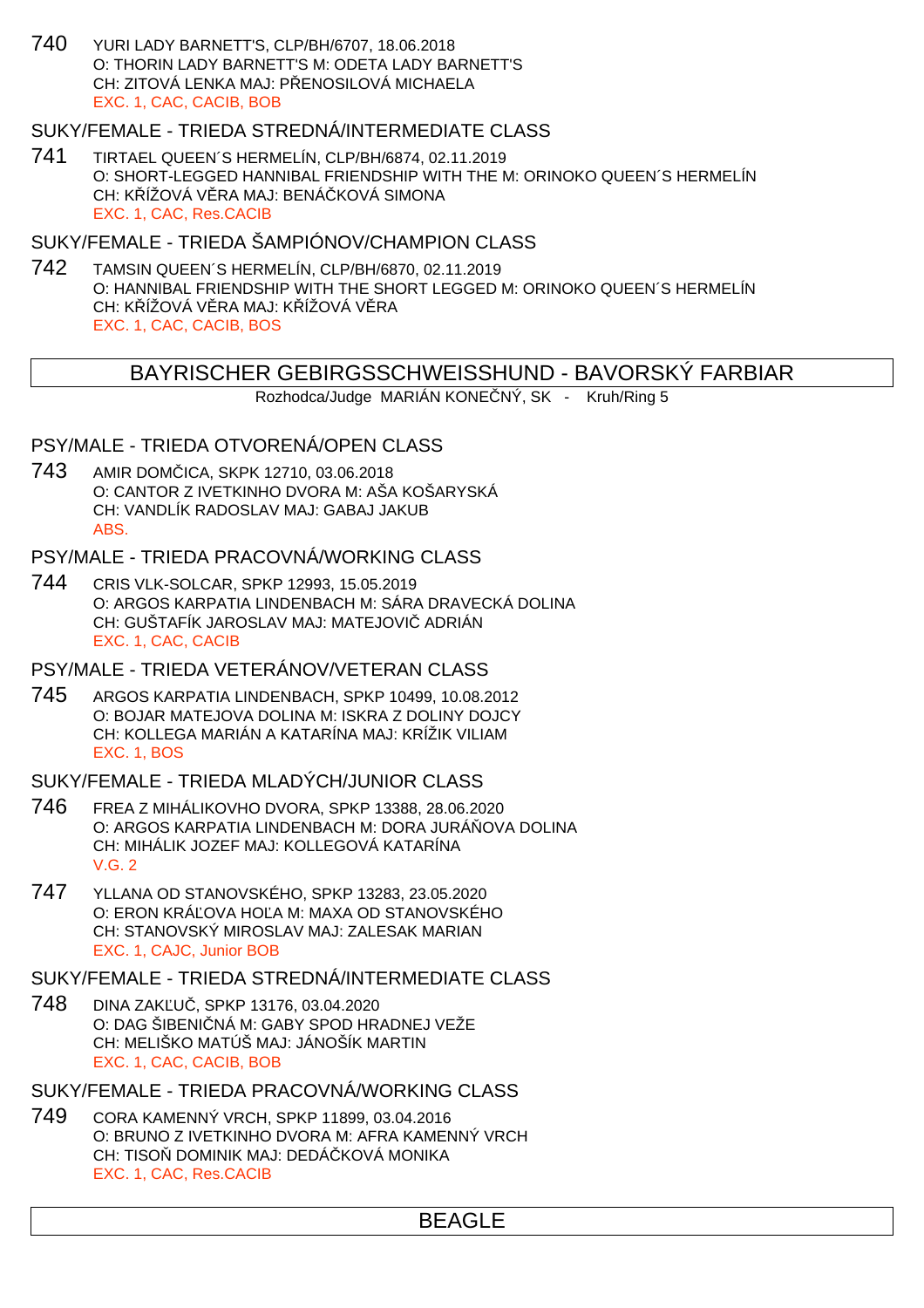# PSY/MALE - TRIEDA MLADŠÍ DORAST/MINOR PUPPY CLASS

750 RINGO STARR LA CASA DEMIANI, UKU.0515335, 29.03.2021 O: VALSI NEW-YORK M: INSIDE I´M DANCING LA CASA DERMIANI CH: DEMIANENKO NATALIA MAJ: ŠPAK VLADIMÍR V.P. 1

PSY/MALE - TRIEDA DORAST/PUPPY CLASS

751 BISCUIT LITTLE CARPATHIANS, SPKP 2045, 14.02.2021 O: MOPSOS OF VULCANO COTOPAXI M: BIGSMITHY CHEESECAKE CH: POTROK MILAN MAJ: SUSKOVÁ MONIKA V.P. 1

### PSY/MALE - TRIEDA MLADÝCH/JUNIOR CLASS

- 752 CUBBY BEABBY, CLP/BEA/9054, 23.06.2020 O: BOB MARLEY BE-GLAMOROUS M: ADELE BEABBY CH: PODIVINSKÁ KATEJINA MAJ: KRAVCOVÁ ZUZANA + FILIP LUBOŠ EXC. 2
- 753 PRIDE OF GOD'S BALOUBET DU ROUET, SHSB/LOS 780492, 23.07.2020 O: SHEMSU SOTIS PLUTOS PONT M: PRIDE OF GOD'S NEGA CH: GOTSERIDZE OLGA MAJ: RUPPRECHTER CHRISTINE EXC. 1, CAJC, Junior BOB

## PSY/MALE - TRIEDA STREDNÁ/INTERMEDIATE CLASS

- 754 KALVERO OD TROCH TABIEL, SPKP 2010, 17.12.2019 O: TISON OD TROCH TABIEL M: ARABELLA LACIATA SFORA CH: ŠPAK VLADIMÍR MAJ: HORVÁTH ARNOLD EXC. 2, Res.CAC
- 755 VIENNA CALLING YOUNG MERLIN, VDH/BCD 21-172, 15.05.2020 O: VIENNA CALLING DOLLARS TO DONUTS M: VIENNA CALLING ORIENTAL PEARL CH: TOMKAHAZY-HAJEK HELENA UND THOMAS MAJ: ECKRICH PETRA UND DOMINIQUE EXC. 1, CAC, Res.CACIB

### PSY/MALE - TRIEDA OTVORENÁ/OPEN CLASS

- 756 JOKER POKER TERGYAN, CLP/BEA8670, 01.01.2019 O: DIALYNNE BREAKING NEWS M: ANEMONE OD HLUBOKÉHO POTOKA CH: KREJZKOVÁ ANNA MAJ: ŠVÁBOVÁ MICHAELA EXC. 1, CAC
- 757 SPIDER MAN DI TORRIMPIETRA, SHSB/LOS 769981, 13.05.2019 O: FONTEPOSCA'S DOWN UNDER M: FONTEPOSCA'S MIDNIGHT STAR CH: BALDI RUDI MAJ: RUPPRECHTER CHRISTINE EXC. 2, Res.CAC

## PSY/MALE - TRIEDA PRACOVNÁ/WORKING CLASS

758 CAPITAN AMERICA DI TORRIMPIETRA, ROI 19/141546, 13.05.2019 O: FONTEPOSCA´S DOWN UNDER M: FONTEPOSCA´S MIDNIGHT STAR CH: BALDI RUDI MAJ: MAURER MICHAELA EXC. 1, CAC, CACIB, BOB

## PSY/MALE - TRIEDA ŠAMPIÓNOV/CHAMPION CLASS

759 ASLAN LITTLE CARPATHIANS, SPKP 1970, 14.02.2019 O: FONTEPOSCA´S FACE TO FACE M: AIRYN OF AMBALAND CH: POTROK MILAN MAJ: POTROK MILAN EXC. 1, CAC

## SUKY/FEMALE - TRIEDA OTVORENÁ/OPEN CLASS

760 AMIRA LITTLE CARPATHIANS, SPKP 1973, 14.02.2019 O: FONTEPOSCA´S FACE TO FACE M: AIRYN OF AMBALAND CH: POTROK MILAN MAJ: POTROK MILAN EXC. 2, Res.CAC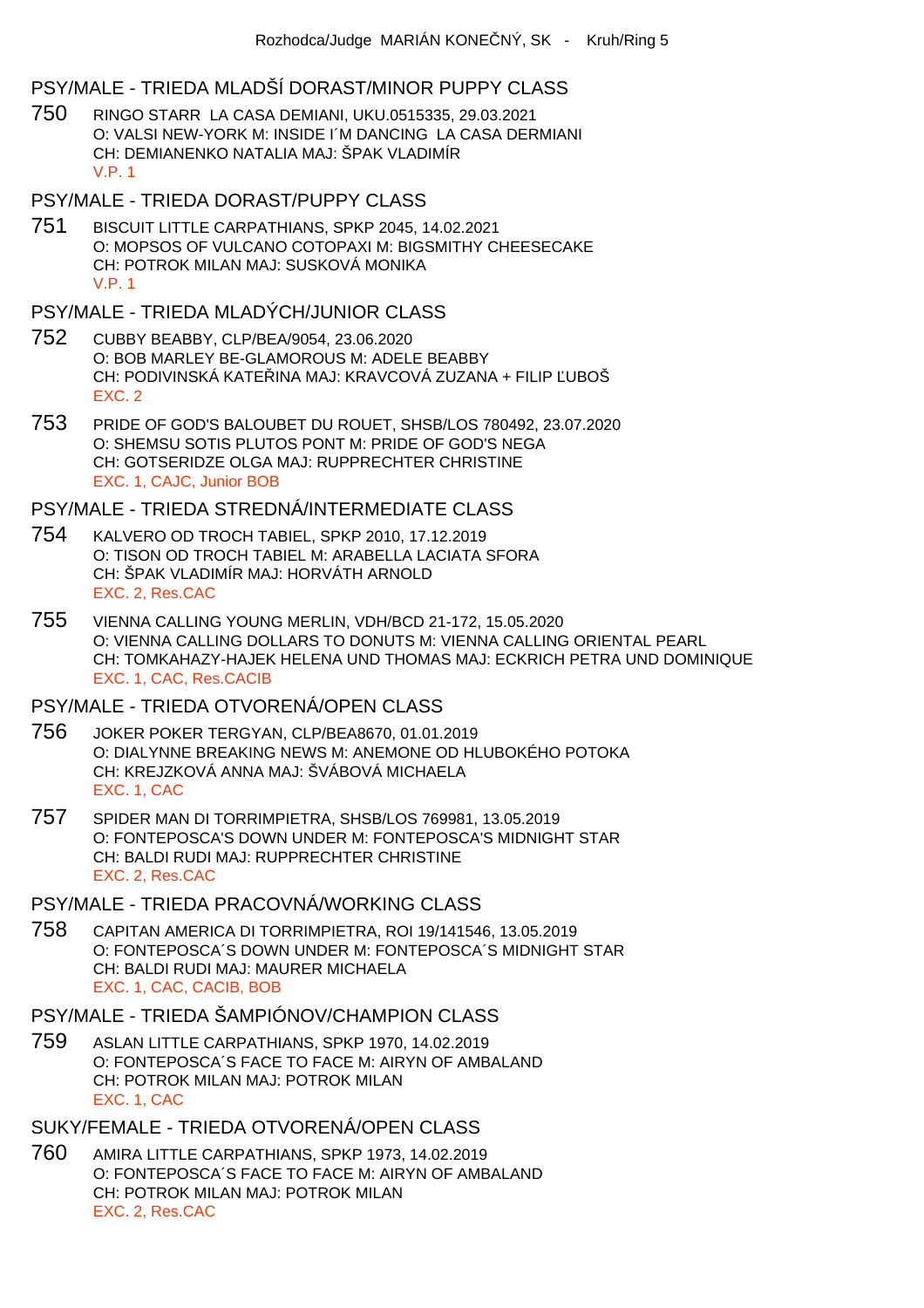- 761 BELLA BEAUTHY ALKIN DVOR, SPKP 1900, 19.06.2017 O: KRISTIAN MANTIS M: JANJA VAJADO CH: BRAMBURÁKOVÁ JANA MAJ: BAMBURÁKOVÁ JANA EXC. 3
- 762 SAYANAH INDIGO SKY OF JACK'S CONNECTION, ÖHZB/BG 5726, 15.05.2019 O: LITTLE BROTHER LOUIE OF JACK'S CONNECTION M: KAYAH AMY KEEPER OF JACK'S CONNECTION CH: ZWIERCAN-KOCIUBA MALGORZATA MAJ: ZWIERCAN-KOCIUBA MALGORZATA EXC. 1, CAC, CACIB, BOS

SUKY/FEMALE - TRIEDA PRACOVNÁ/WORKING CLASS

- 763 QUI VIVE Z VRBOVÉ LHOTY, CLP/BEA/8387, 19.09.2017 O: ITS A SNIP Z VRBOVÉ LHOTY M: JUST FORTUNE Z VRBOVÉ LHOTY CH: BUDKA JAN MAJ: ŠVÁBOVÁ MICHAELA EXC. 1, CAC
- 764 VIENNA CALLING QUESTION OF TIME, ÖHZB/BG 5530, 18.04.2018 O: CH ABSOLUTELY SPOTLESS INSERT M: CH BEYONCE SPOTTY FRIEND CH: TOMKAHAZY-HAJEK HELENA&THOMAS MAJ: TOMKAHAZY-HAJEK THOMAS & HELENA EXC. 2, Res.CAC

SUKY/FEMALE - TRIEDA ŠAMPIÓNOV/CHAMPION CLASS

765 SARAH LEE'S PACK THE RISING SUN, ÖHZB/BG 5424, 18.04.2017 O: MCH CHERRY CREEK ON VICTORY LANE M: MCH STONE MEADOW WHAT CHILD IS THIS AT LIGHTFACH: TASOVAC-BURI ANA MAJ: ZWIERCAN-KOCIUBA MALGORZATA

EXC. 1, CAC, Res.CACIB

# BLACK AND TAN COONHOUND

Rozhodca/Judge MARIÁN KONE NÝ, SK - Kruh/Ring 5

PSY/MALE - TRIEDA OTVORENÁ/OPEN CLASS

766 WINDBOURNE TIMELESS, SPKP 5, 12.01.2019 O: WINDBOURNE LIKE A ROCK M: WINDBOURNE DIXIE DELIGHT CH: CAMPBELL SHELLEY MAJ: ŠKORUPA JOZEF + ŠKORUPOVÁ LENKA EXC. 1, CAC, CACIB, BOS

SUKY/FEMALE - TRIEDA OTVORENÁ/OPEN CLASS

767 ARETHA FAJN PES, SPKP 15, 14.06.2019 O: AROW ERNÉ ESO M: BRIE ERNÉ ESO CH: ŠKORUPOVÁ LENKA MAJ: ŠKORUPOVÁ LENKA + ŠKORUPA JOZEF EXC. 1, CAC, CACIB, BOB

# CHIEN DE SAINT-HUBERT - BLOODHOUND

Rozhodca/Judge MARIÁN KONE NÝ, SK - Kruh/Ring 5

# PSY/MALE - TRIEDA STREDNÁ/INTERMEDIATE CLASS

768 DON CHESTEROV PODHÁJ, SKPK 501, 05.04.2020 O: JOLLIE'S JOKER SPIRIT OF BLOODHOUND M: ITTA Z PODJE MANSKÉ SKÁLY CH: RICHTER IVAN MAJ: ZVOLENSKÝ RICHARD EXC. 1, CAC, CACIB, BOB

PSY/MALE - TRIEDA OTVORENÁ/OPEN CLASS

769 AX KINGS OF ROYALS, SPKP 475, 06.05.2019 O: ARONB RASPBERRY HOUSE M: LARA SPIRIT OF BLOODHOUND CH: ERNEKOVÁ ZUZANA MAJ: BORLOK MATEJ EXC. 1, CAC, Res.CACIB

SUKY/FEMALE - TRIEDA MLADŠÍ DORAST/MINOR PUPPY CLASS

770 BRUGGE ŠT PÁNA Z KOTR OVA MLÝNA, CLP/BL/1806, 15.03.2021 O: CHARLES Z KLIVOKLÁTSKÝCH HVOZDU M: AJKA OD ŽIVÁNSKEJ STUDNI CH: ŠEDOVÁ LEA MAJ: ŠEDOVÁ LEA + ŠEDA ŠTIPÁN V.P. 1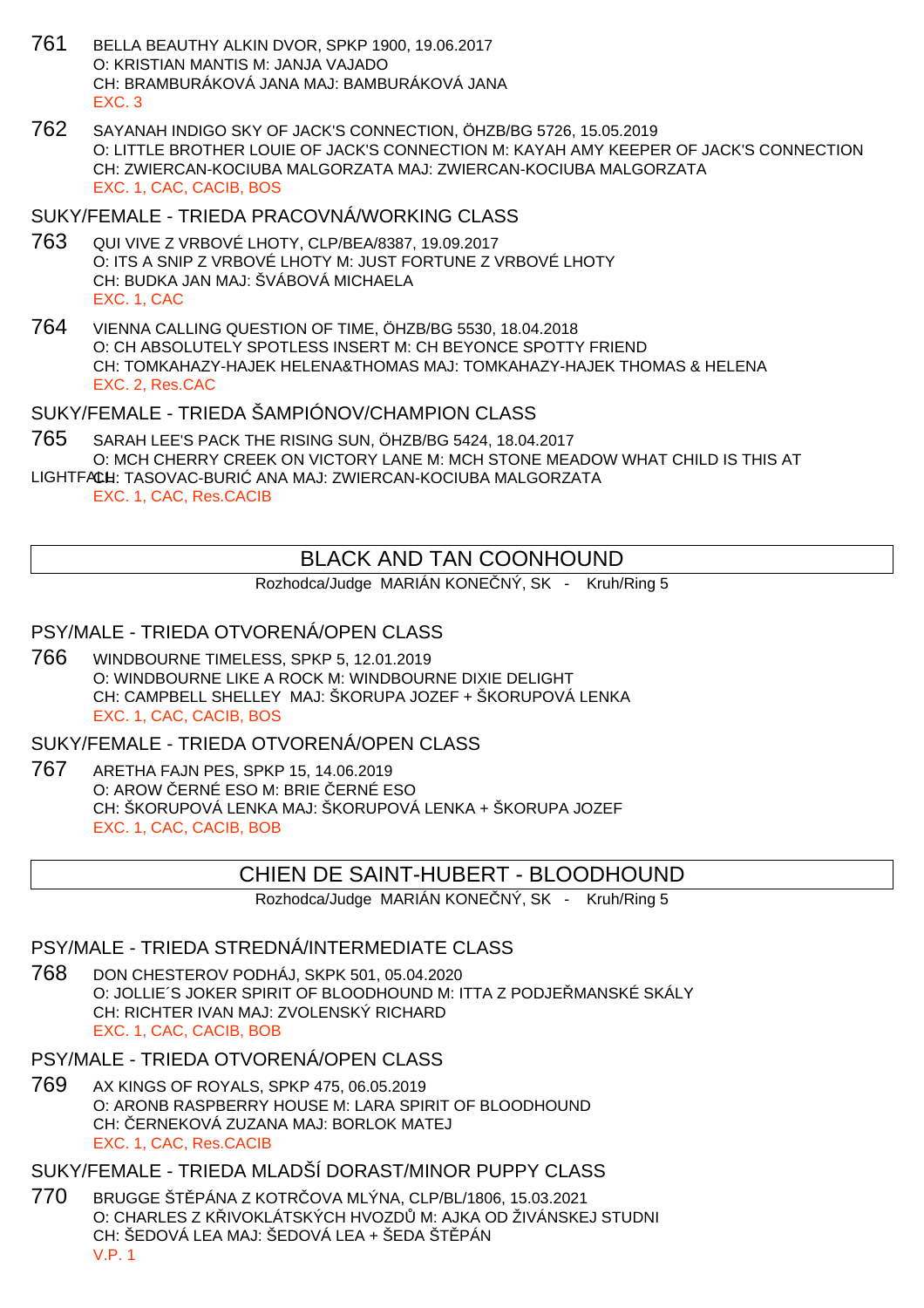## SUKY/FEMALE - TRIEDA OTVORENÁ/OPEN CLASS

771 KMETTY-HÁZI KEJSY, SPKP 481, 21.03.2019 O: ARGO RASPBERRY HOUSE M: CHOCOLATA Z KRIVOKLÁTSKYCH HVOZD CH: LOVAS FERENC MAJ: OLBERT MARTIN + OLBERTOVÁ PETRA EXC. 1

# DALMATINSKI PAS - DALMATÍNSKY PES

Rozhodca/Judge FINTOROVÁ UDMILA, SK - Kruh/Ring 15

## PSY/MALE - TRIEDA MLADŠÍ DORAST/MINOR PUPPY CLASS

772 LACRIMA CHRISTI CHAIRMAN, HR 12542 DA, 01.03.2021 O: O'ZONE SANDMAN M: LACRIMA CHRISTI CENTER OF ATTENTION CH: RADI ŽELJKO MAJ: ROZLACH KAROLINA V.P. 1

### PSY/MALE - TRIEDA MLADÝCH/JUNIOR CLASS

773 CEDRIC DIGGORY WEREWOLVES CASCADE, SPKP 1513, 05.03.2020 O: ADRIATIC KONTRADOMINO M: USHUAIA UMA URSULLA ROYAL HERMELIN CH: CHRENOVÁ MICHAELA MAJ: CHRENOVÁ MICHAELA + VYBOCHOVÁ VERONIKA ABS.

## PSY/MALE - TRIEDA STREDNÁ/INTERMEDIATE CLASS

- 774 CROSLEY CALLTES, SPKP 1494, 21.08.2019 O: ALASTOR MOODY WEREWOLVES CASCADE M: VIOLINE VOLGA ROYAL HERNELIN CH: VAVROVÁ ZDENKA MAJ: PTÁ KOVÁ JANA EXC. 2
- 775 GARDIAN ENZHEL BALU YOGGIBEAR, SPKP 1548, 20.05.2020 O: GARDIAN ENZHEL HARD BOY M: GARDIAN ENZHEL TSENNAYA MONETKA CH: ARTEMYEVA KSENIA MAJ: CADROVÁ VANESA + CHRENOVÁ MICHAELA EXC. 1

## PSY/MALE - TRIEDA OTVORENÁ/OPEN CLASS

- 776 CINNAMONE DI ASSONANZA, CLP/DA/7473, 27.03.2019 O: KALOKAIRIEˇS CARBON COPY M: BRIXI DI ASSONANZA CH: FULÍNOVÁ LIANA MAJ: ZÁME NÍKOVÁ SIMONA ABS.
- 777 HADES SPOTTY MEMORIES, SPKP 1478, 19.07.2019 O: SPOTDOG´S FREAKY FRIDAY M: STORIES OF DREAMS ALEXANDRA SPOILED MISS CH: PÓDAOVÁ ALEXANDRA MAJ: HAMADOVÁ MARIE ABS.

# PSY/MALE - TRIEDA ŠAMPIÓNOV/CHAMPION CLASS

- 778 BUCCO DI ASSONANZA, CLP/DA/7076, 13.04.2015 O: JAMELSLEY PYRACANTHA AT DAKATA M: ARGIA DI ASSONANZA CH: FULÍNOVÁ LIANA MAJ: STEMMEROVÁ DANA + FULÍNOVÁ LIANA ABS.
- 779 CALLISTO DI ASSONANZA, CLP/DA/7471, 27.03.2019 O: JW KALOKARIE´S CARBON COPY M: CIB BRIXI DI ASSONANZA CH: FULÍNOVÁ LIANA MAJ: FULÍNOVÁ LIANA ABS.
- 780 YVES ROYAL HERMELIN U MIECHNI TA WIELOC TKA, SPKP 1359, 05.09.2015 O: F´MURHY´S LAW OF WOLFCUBS M: PHOENIX´S BLACK PEARL ROYAL HERMELIN CH: ZAWADZKA JOLANTA MAJ: CHRENOVÁ MICHAELA EXC. 1, CAC, CACIB, BOS

# SUKY/FEMALE - TRIEDA MLADŠÍ DORAST/MINOR PUPPY CLASS

781 ATHENA ASSONANZA ROYAL CANIS DYNASTY, SPKP 1572, 12.05.2021 O: CALLISTO DI ASSONANZA M: CRELLA DE NELARI CH: DÁVIDEKOVÁ SO A MAJ: DÁVIDEKOVÁ SO A V.P. 1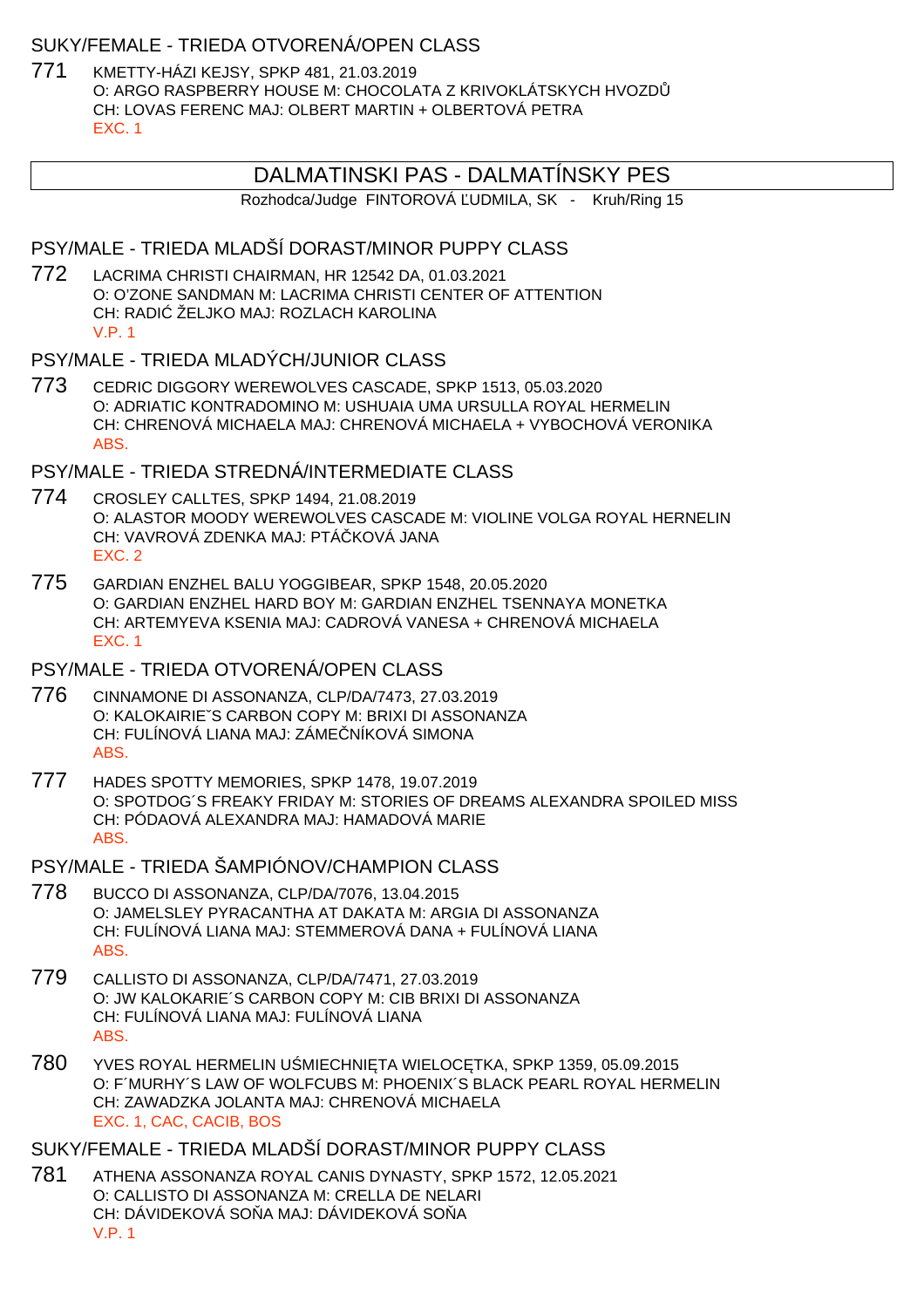782 AURA ASSONANZA ROYAL CANIS DYNASTY, SPKP 1576, 12.05.2021 O: CALLISTO DI ASSONANZA M: CRUELLA DE NELARI CH: DÁVIDEKOVÁ SO A MAJ: HOMOLA VLASTIMIL ABS.

# SUKY/FEMALE - TRIEDA MLADÝCH/JUNIOR CLASS

- 783 BELOE ZOLOTO ARIA , SPKP 1569, 02.11.2020 O: HEPPI SEMBO MAKES MY WORLD M: BELOE ZOLOTO HERITAGE OF EPOCH CH: VOLKOVÁ TATJANA MAJ: PÓDAOVÁ ALEXANDRA EXC. 1, CAJC, Junior BOB
- 784 LACRIMA CHRISTI COCKTA, HR 12527 DA, 21.09.2020 O: O'ZONE SANDMAN M: UNIVERSE IZ TERLETSKOY DUBRAVY CH: RADI ŽELJKO MAJ: ROZLACH KAROLINA V.G. 2

### SUKY/FEMALE - TRIEDA STREDNÁ/INTERMEDIATE CLASS

785 CALLAWAY CALLTESS, SPKP 1496, 21.08.2019 O: ALASTOR MOODY WEREWOLVES CASCADE M: VIOLINE VOLGA ROYAL HERMELIN CH: VAVROVÁ ZDENKA MAJ: NĚMCOVÁ LUCIE EXC. 1

# SUKY/FEMALE - TRIEDA OTVORENÁ/OPEN CLASS

786 HONEY SPOTTY MEMORIES, SPKP 1486, 19.07.2019 O: SPOTDOG'S FREAKY FRIDAY M: STORIES OF DREAM ALEXANDRA SPOILED MISS CH: PÓDAOVÁ ALEXANDRA MAJ: PÓDAOVÁ ALEXANDRA EXC. 1, CAC, CACIB, BOB

# SUKY/FEMALE - TRIEDA ŠAMPIÓNOV/CHAMPION CLASS

787 CRUELLA DE NELARI, SPKP 1471, 12.03.2018 O: HERMES DANAMY M: ANGELS WOOD NELARI CH: STÍBRNÁ ROMANA MAJ: DÁVIDEKOVÁ SOŇA EXC. 1, CAC, Res.CACIB

## SUKY/FEMALE - TRIEDA ESTNÁ/HONOUR CLASS

788 MERCEDES STRACIATELLA, SPKP 1401, 05.09.2017 O: JCH FLIGHT IN TIME DUKLINS DONUT M: CH LUCREZIA STRACIATELLA CH: GÜRTLEROVÁ JANA MAJ: GÜRTLEROVÁ JANA EXC. 1

# SUKY/FEMALE - TRIEDA VETERÁNOV/VETERAN CLASS

789 LANCIA S. STRACIATELLA, SPKP 1349, 24.06.2013 O: JCH FULFILLED PROMISE OF NAIRE M: C.I.B. KAHIRA STRACIATELLA CH: GÜRTLEROVÁ JANA MAJ: GÜRTLER ANDREJ EXC. 1

# GONCZI POLSKI - POĽSKÝ POĽOVNÝ PES

Rozhodca/Judge MARIÁN KONE NÝ, SK - Kruh/Ring 5

## SUKY/FEMALE - TRIEDA PRACOVNÁ/WORKING CLASS

790 WYDRA Z ROGU TRZECH KSIĄŻĄT, PKR.VI-23711, 07.05.2019 O: BONAR NUNARAK M: IGNIS Z ROGU TRZECH KSI T CH: BONK DOROTA MAJ: BONK DOROTA EXC. 1, CAC, Res.CACIB

SUKY/FEMALE - TRIEDA ŠAMPIÓNOV/CHAMPION CLASS

791 IGNIS Z ROGU TRZECH KSI T. PKR.WU.VI-16203, 03.03.2012 O: ABACTOR PETRUS ET LUPUS M: TRUFLA ŁOWCZA PASJA CH: BONK DOROTA MAJ: BONK DOROTA EXC. 1, CAC, CACIB, BOB

GRAND BASSET GRIFFON VENDÉEN - VEĽKÝ HRUBOSRSTÝ VENDÉNSKY BASET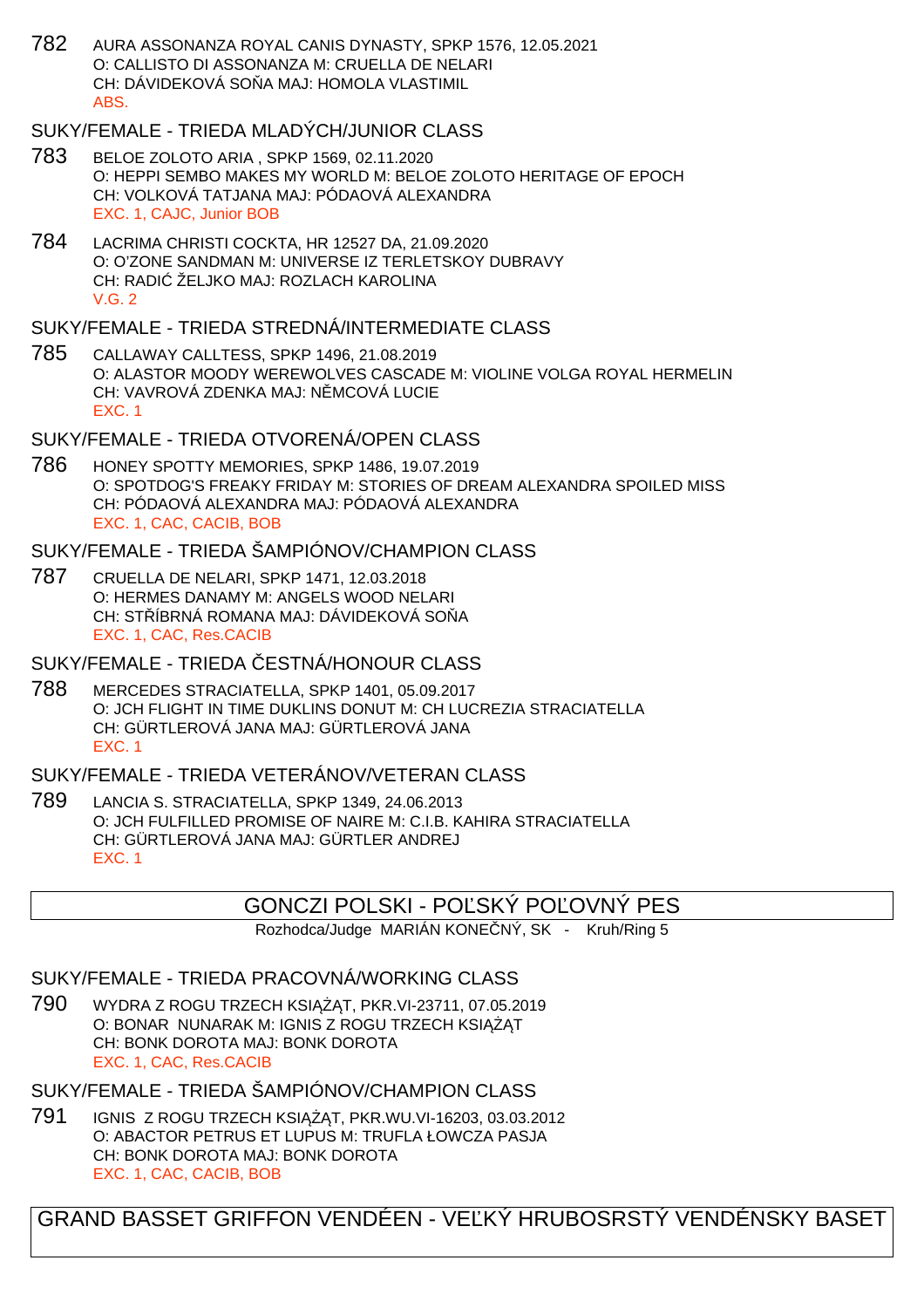## SUKY/FEMALE - TRIEDA ŠAMPIÓNOV/CHAMPION CLASS

792 DEBUCHER OBSESSION, CLP/GBG/260, 27.12.2018 O: LACROIX DO CASAL DOS CHOUPOS M: DEBUCHER GAIRSIDE FAIT ACCOMPLI CH: PHILLIPS V.E. MAJ: KRATINOVÁ RENATA EXC. 1, CAC, CACIB, BOB

# PETIT BLEU DE GASCOGNE - MALÝ MODRÝ GASKONSKÝ DURIČ

Rozhodca/Judge MARIÁN KONE NÝ, SK - Kruh/Ring 5

## SUKY/FEMALE - TRIEDA OTVORENÁ/OPEN CLASS

793 ROXY DES RESTANQUES DE LA CIGALIERE, CLP/MMG/166, 18.03.2020 O: LOBO DES COLLINES DE MANTAILLE M: OPALE CH: FONTANA CHRISTOPHE MAJ: ŠLOSAR JAN EXC. 1, CAC, CACIB, BOB

# PORCELAINE

Rozhodca/Judge MARIÁN KONE NÝ, SK - Kruh/Ring 5

SUKY/FEMALE - TRIEDA ŠAMPIÓNOV/CHAMPION CLASS

794 PARIS DES COLLINES DE PAGNOL, CLP/POR/209, 30.04.2019 O: LEONARD DE L´OUARI DE COMBESCURE M: NIKI CH: KORNEKAUER RENE MAJ: POKORNÁ ŽANETA EXC. 1, CAC, CACIB, BOB

# RHODESIAN RIDGEBACK - RODÉZSKY RIDŽBEK

Rozhodca/Judge FINTOROVÁ UDMILA, SK - Kruh/Ring 15

## PSY/MALE - TRIEDA MLADŠÍ DORAST/MINOR PUPPY CLASS

795 CASSIDY JABALY OF NYAKATI NZURI, CMKU/RR/11089/21, 05.03.2021 O: RIDGEBACK´S HIARI JOEY M: ABIGAIL OF NYAKATI NZURI CH: ŠKARKOVÁ ŠÁRKA MAJ: RÄBIGER NINA V.P. 1

PSY/MALE - TRIEDA MLADÝCH/JUNIOR CLASS

- 796 BIG SANNY KHALASARI, SPKP 2527, 24.05.2020 O: HOT´N WILD BY LUANDA M: PURE ELLEN RIPLEY HELYA RIDGE CH: BOMBAROVÁ NA A MAJ: VARGOVÁ NATÁLIA V.G. 3
- 797 HUNTER'S PRIDE ARTE CASSARI, SPKP 2499, 29.02.2020 O: KANGELANI'S SADIKI BY RED M: COCO CHANEL ARTE CASSARI CH: LIKIEROVCI ZUZANA A MARTIN MAJ: KRAJNÝ DANIEL EXC. 1, CAJC, Junior BOB
- 798 TROY LAKOTA LOWENSCHWANZ, SPKP 2542, 25.07.2020 O: LASHAWN LAKOTA LOWENSCHWANZ M: NKOSAZANA LAKOTA LOWENSCHWANZ CH: LAKOTOVÁ LIVIA MAJ: STIERANKA MAREK + PATOPRSTA JANINA EXC. 2
- PSY/MALE TRIEDA STREDNÁ/INTERMEDIATE CLASS
- 799 AVE PERUN MONAMIDOG, SPKP 2464, 07.01.2020 O: MAANHAAR PRIMO-CREATUS FATEFUL BENJAMIN M: O´HARA SCARLETT OD CYKASU CH: KOZICOVÁ IVANA MAJ: VARGA PETER EXC. 2, Res.CAC
- 800 MANZILI MALIIK SLUNCE ŽIVOTA, SPKP 2538, 27.01.2020 O: IRIGO FIFTH ELEMENT QWANDOYA M: KINYEMI AT INKIRU VALLEY´S INDIANA CH: KLÁPOVÁ IVETA MAJ: LAKOTOVÁ LÍVIA EXC. 1, CAC, CACIB, BOB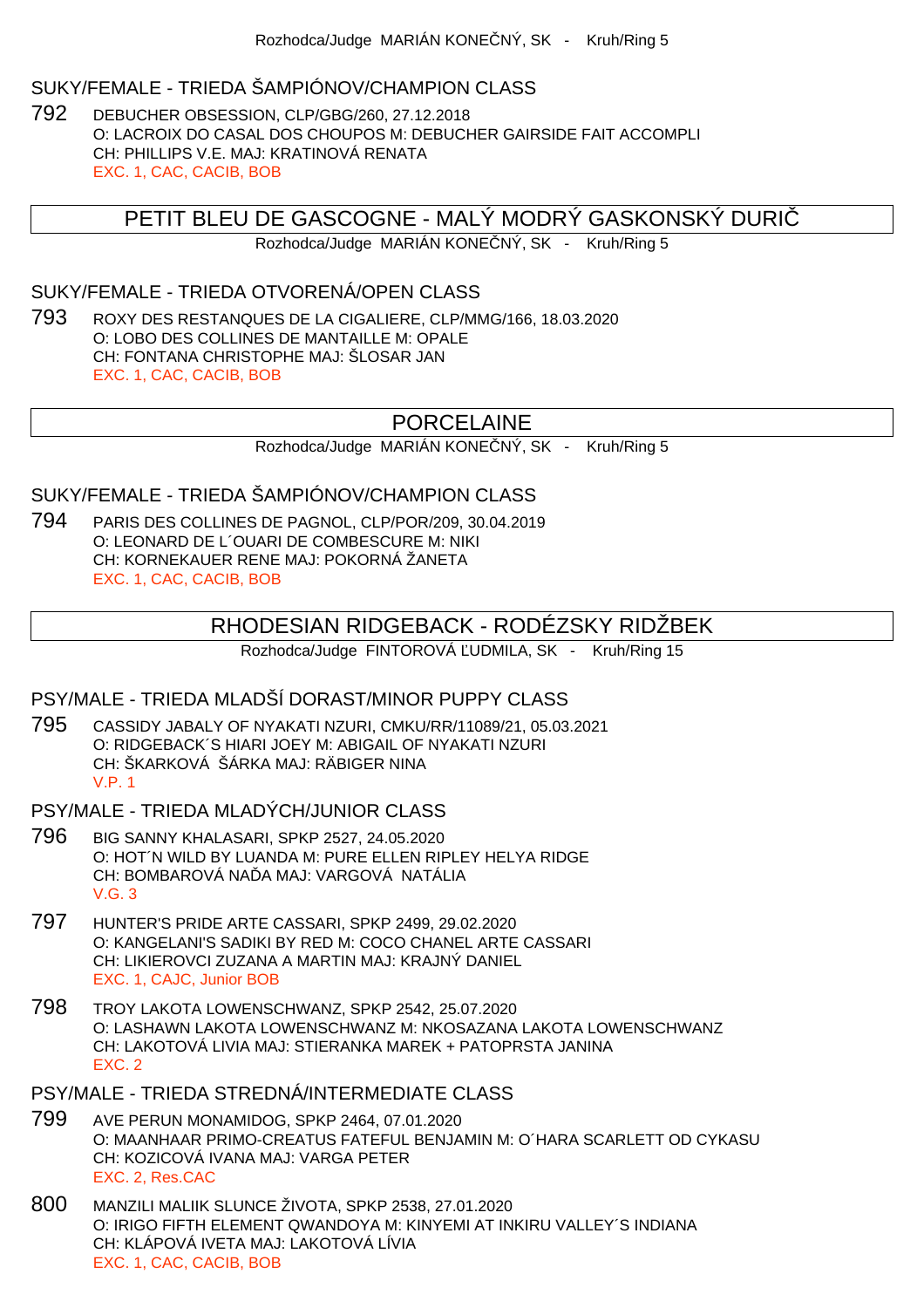# PSY/MALE - TRIEDA OTVORENÁ/OPEN CLASS

- 801 MARLEY Z TIKOVICKÉHO VRŠKU, SPKP 2370, 10.02.2018 O: EQUINOÍX IN MY SOUL QWANDOYA M: KIMI Z TIKOVICKÉHO VRŠKU CH: HUMLÍČKOVÁ EVA MAJ: BUKOVSKÁ INGRID EXC. 1
- 802 ZALIWA NDOTO PURPLE RAIN, SPKP 2414, 05.03.2018 O: SHAYELA KIMONI NGWANI RAVIRA M: NDOTO AILA ADHAMA OFF CH: DIRKS H. A. MAJ: PAPÁNKOVÁ VIERA + MODROVSKÝ BRANISLAV V.G. 2

## PSY/MALE - TRIEDA ŠAMPIÓNOV/CHAMPION CLASS

- 803 CHAKA KAN ARTE CASSARI, SPKP 2188, 17.09.2017 O: KANGELANI'S PERFECT CHOISE M: RED HOT LINE KERRI-BELLA CH: LIKIEROVÁ ZUZANA MAJ: LACO JURAJ + LACOVÁ MILUŠE EXC. 3
- 804 MOHAGET'S MAJOR MADDOX, HR 10729 RR, 29.05.2017 O: RIDGEBOW'S UTAH OF WASCO M: MOHAGET'S MISS MANDY CH: SEGERLUND JOHANNA MAJ: KLJAIC MAJA EXC. 2, Res.CAC
- 805 RAMI LAKOTA LÖWENSCHWANZ, SPKP 2311, 13.12.2018 O: CHILOLO IMK MIRROR IMAGE M: KABISA PERLA AFRIKY LÖWENSCHWANZ CH: LAKOTOVÁ LÍVIA MAJ: FESZTY KATARINA EXC. 4
- 806 RIDGEBACK´S HIARI JOEY, SPKP 2000, 07.03.2016 O: SELRIDGE AUSSIE REBEL M: RIDGEBACK´S HIARI CHANYA CH: MACHO JOZEF MAJ: SLANINOVÁ SIMONA EXC. 1, CAC, Res.CACIB

# SUKY/FEMALE - TRIEDA MLADŠÍ DORAST/MINOR PUPPY CLASS

- 807 AYLEEN ASALLY OF RIDGELOVE, SPKP 2595, 18.03.2021 O: AVE CAESAR GREAT GALAXY M: GRACEFUL G. GEISHA TATRANSKÁ AFRIKA CH: SZABOVÁ HENRIETA MAJ: FAJLEROVA IVANA V.P. 2
- 808 CARMEN OF NYAKATI NZURI, CMKU/RR/11094/21, 05.03.2021 O: RIDGEBACK´S HIARI JOEY M: ABIGAIL OF NYAKATI NZURI CH: ŠKARKOVÁ ŠÁRKA MAJ: ŠKARKOVÁ ŠÁRKA  $V.P. 3$
- 809 CHARMING TOP´S ZIWA LOOWYONS, SPKP 2619, 30.05.2021 O: AFRIKAN MAKWANGWALA ABUBAKAR JELANI TO M: ANGEL NALLA MUNGU CH: KOLLÁROVÁ LENKA MAJ: KOLLÁROVÁ LENKA V.P. 1

SUKY/FEMALE - TRIEDA DORAST/PUPPY CLASS

810 JUST LIKE A DREAM OF LUANDA, SPKP 2578, 13.01.2021 O: KANGELANI´S SADIKI BY RED M: HENNESSEY SUNRISE BY LUANDA CH: KRCH AVÁ MILADA MAJ: KRCH AVÁ MILADA V.P. 1

#### SUKY/FEMALE - TRIEDA MLADÝCH/JUNIOR CLASS

- 811 BANSHEE BAILEY HVĚZDY NA STRÁŽI, CMKU/RR/10790/20, 02.07.2020 O: AGGY FOGGY OF PRESSBURGERS´PAWS M: ADILLA STAR MUNGU CH: VESELÁ AGNIESZKA MAJ: MILETICHOVÁ IVONA EXC. 2
- 812 HOLLY ROMANCE ANGEL ENERGY OF AFRICA, CLP/RR/10758, 11.06.2020 O: JOHNY DEPP SLUNCE ZAMBEZI M: CATHERINE ANGEL ENERGY OF ARICA CH: MASA ÍK JAROSLAV MAJ: BENCOVÁ VIERA EXC. 1, CAJC
- 813 JASSMYN JUNO ARTE CASSARI, SPKP 2570, 13.11.2020 O: MAANHAAR PRIMO-CREATUS FATEFUL BENJAMIN M: BELL´S-JOY ARTE CASSARI CH: LIKIEROVCI ZUZANA A MARTIN MAJ: LUKAČÍN MILAN ABS.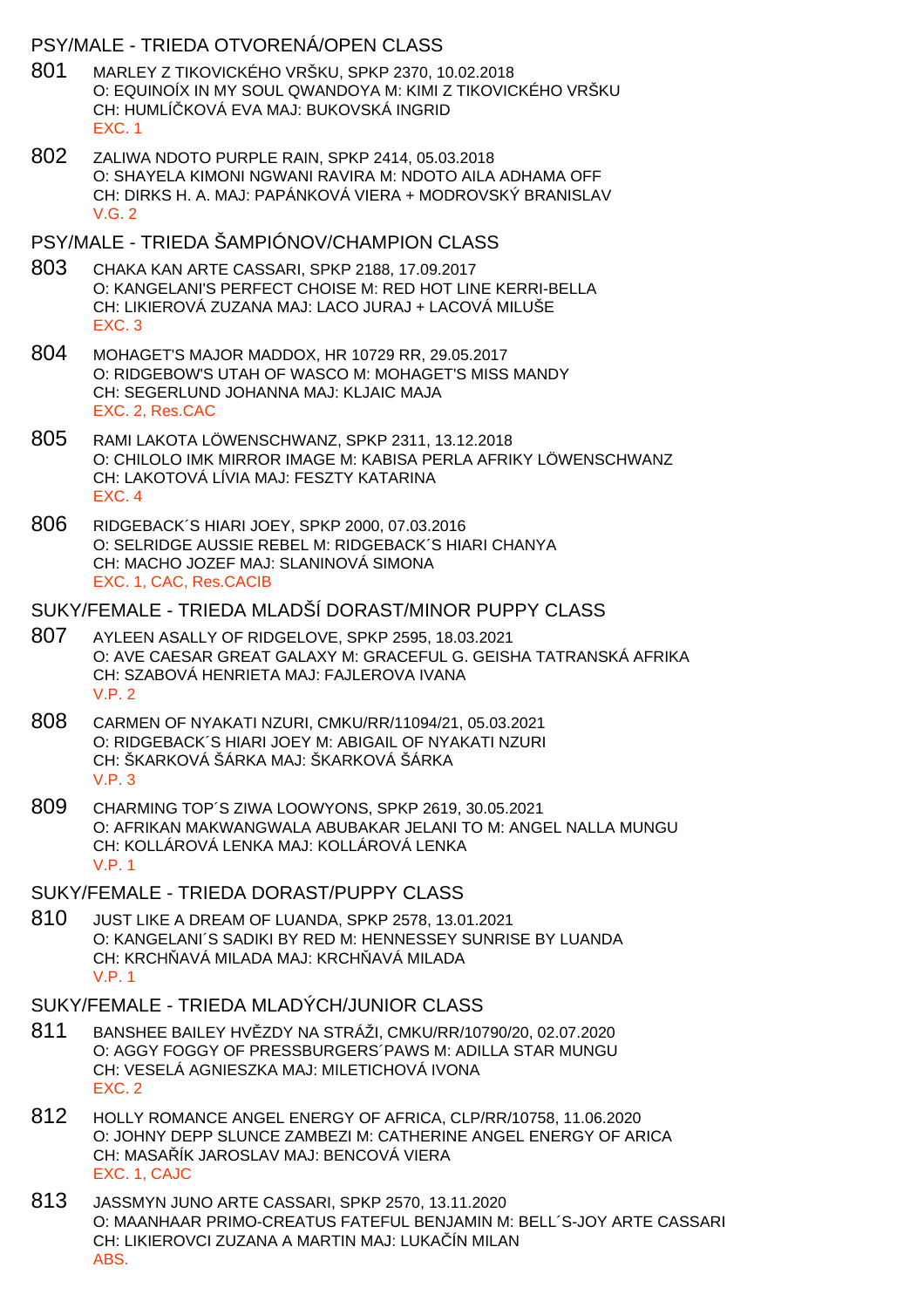814 MILLINDIR AIM HIGH TANZANITE, MET RHOD.R. 356/20, 15.09.2020 O: MOHAGET'S MISTER MASAI M: ELE TORI JAMALI NADIRA CH: MILOTAY MELINDA MAJ: MILOTAY MELINDA EXC. 3

# SUKY/FEMALE - TRIEDA STREDNÁ/INTERMEDIATE CLASS

- 815 APPLE Z MALÉHO RAJA, SPKP 2459, 18.01.2020 O: ESPECIAL NELSON OF PERLA AFRIKY M: AIMY Z DAŠICKÉHO ZÁMOSTÍ CH: ONDROVI OVÁ STANISLAVA MAJ: ONDROVI OVÁ STANISLAVA EXC. 4
- 816 AVE EVITA MONAMIDOG, SPKP 2470, 07.01.2020 O: MAANHAAR PRIMO-CREATUS FATEFUL BENJAMIN M: O'HARA SCARLETT OD CYKASU CH: KOZICOVÁ IVANA MAJ: KOZICOVÁ IVANA EXC. 3
- 817 BEATRIS THE BRAVE KENTANI, SPKP 2481, 19.01.2020 O: ADDY JONAS NYAMBE M: FOLLOW MY HEART BY LUANDA CH: GABRIELOVÁ MARIE MAJ: ASTALOŠOVÁ LENKA EXC. 2, Res.CAC
- 818 HARMAKHIS WISDOM AMBER WILD FOR DARMA, CMKU/RR/10642/-20/19, 26.10.2019 O: HARMAKHIS WISDOM AURORA FLOYD M: HARMAKHIS WISDOM ARIEL BRIKA BEA CH: VENTURELLI SARA MAJ: DLOUHÁ DAGMAR EXC. 1, CAC, CACIB, BOS

### SUKY/FEMALE - TRIEDA OTVORENÁ/OPEN CLASS

- 819 AURORA GODDESS OF LEARRINA, SPKP 2413, 05.06.2019 O: AKIN ST ÍBRNÝ VRCH KÆMEŠNÍK M: A'ONE ALECIA BETH MALAWI WAY CH: KOLLÁROVÁ KATARÍNA MAJ: KRAMARI KRISTÍNA EXC. 3
- 820 AZIZI AMARA ZULULAND, SPKP 2252, 29.03.2018 O: TUSANI X-CALIBUR RR M: TUSANI WINNING WINNIE CH: KRAJ ÍROVÁ ZUZANA MAJ: HOMOLOVÁ PETRA V.G.
- 821 EKHAYA AISHA KAVANGO RIVER, OHZB RHR 1856, 26.05.2018 O: YE JAPHA ISIPHO GATHII M: AMATONGA SHANI KAVANGO RIVER CH: FIAND ANJA MAJ: WIMMER EVA-MARIA EXC. 4
- 822 MY TARA Z TIKOVICKÉHO VRŠKU, CLP/RR/9834, 10.02.2018 O: EQUINOX IN MY SOUL QWANDOYA M: KIMI Z TIKOVICKÉHO VRŠKU CH: HUMLÍ KOVÁ EVA MAJ: HUMLÍ KOVÁ EVA EXC. 1, CAC
- 823 RHIANNA LAKOTA LÖWENSCHWANZ, SPKP 2316, 13.12.2018 O: CHILOLO IMK MIRROR IMAGE M: KABISA PERLA AFRIKY LÖWENSCHWANZ CH: LAKOTOVÁ LÍVIA MAJ: LAKOTOVÁ LÍVIA EXC. 2, Res.CAC

## SUKY/FEMALE - TRIEDA ŠAMPIÓNOV/CHAMPION CLASS

- 824 HAWANYA HIARI ARTE CASSARI, SPKP 2508, 29.02.2020 O: SADIKI BY RED NO41805/17 M: COCO CHANEL ARTE CASSARI CH: LIKIÉROVÁ ZUZANA MAJ: ZIMÁNYI PAVOL EXC. 3
- 825 INDIANA REEVA GIULIA Z VALDŠTEJNSKÝCH LIP, CLP/RR/9764, 17.11.2017 O: KISANGANI HIGH-FIVE SYDNEY M: GIULIA ELIVIANN Z VALDŠTEJNSKÝCH LIP CH: NOVÁKOVÁ MARKÉTA MAJ: AUBRECHTOVÁ LUCIE EXC. 1, CAC, Res.CACIB
- 826 SAFRANE LAKOTA LÖWENSCHWANZ, SPKP 2405, 16.05.2019 O: GIACOBBE AKONO Z VALDŠTEJNSKÝCH LIP M: CORCA "HABEEBAH" OF SHINGAMONGA CH: LAKOTOVÁ LÍVIA MAJ: JAŠKOVÁ VERONIKA EXC. 2, Res.CAC

SUKY/FEMALE - TRIEDA ESTNÁ/HONOUR CLASS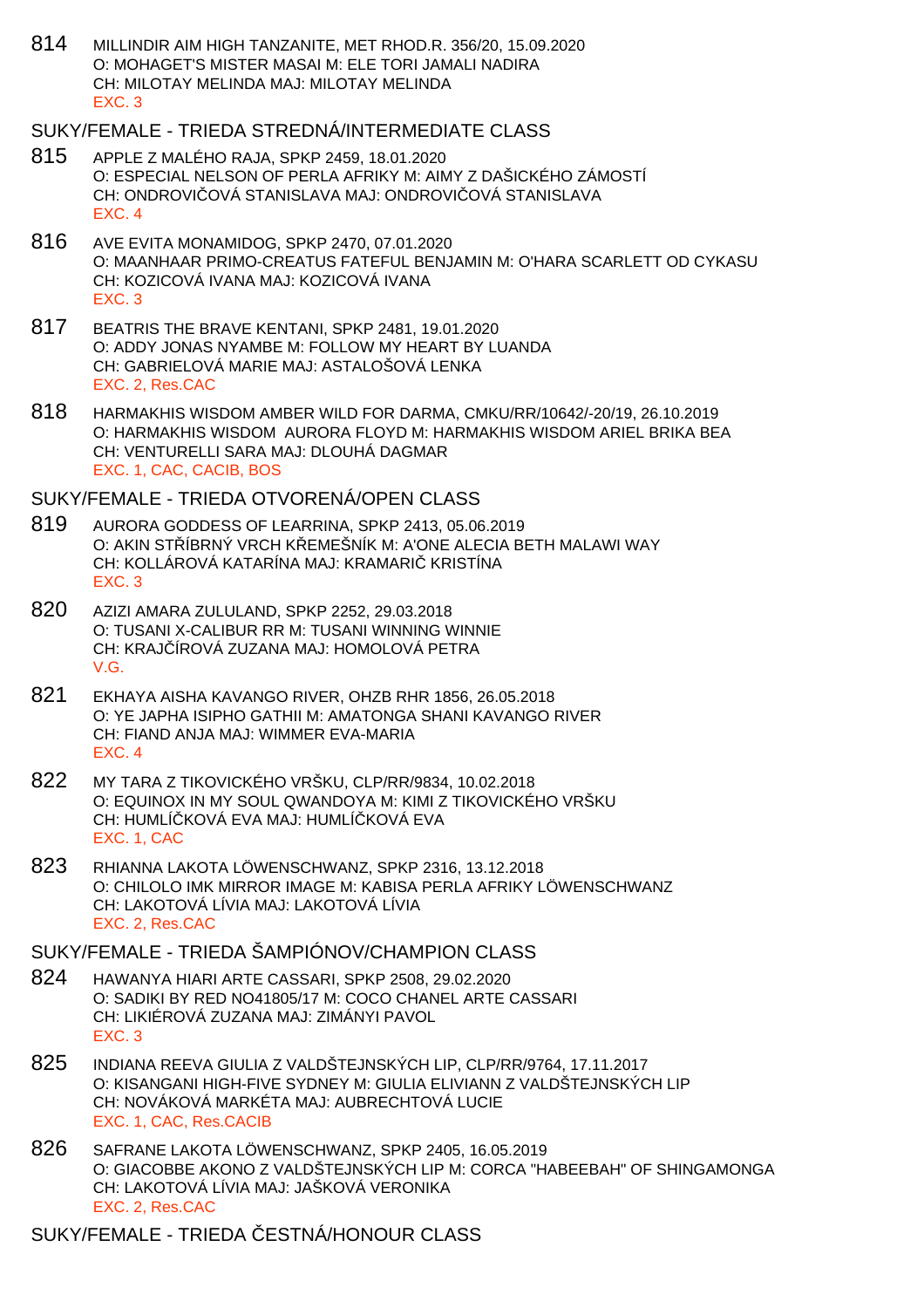827 BAILEY MEGANN MUNGU, SPKP 1939, 01.06.2015 O: ADDY JONAS NYAMBE M: C´CHINARA BAHATI JENY´S ZAKINI CH: TROJANOVÁ ŽANETA MAJ: KOLLÁROVÁ LENKA EXC. 1

# SUKY/FEMALE - TRIEDA VETERÁNOV/VETERAN CLASS

- 828 NDOKI FIRST IN FLIGHT FEYONA, SPKP 1775, 20.06.2013 O: ARESVUMA ZULU ZUKA M: NDOKI DJANGANA TAROU CH: KÖRNER CLAUDIA MAJ: PÁDIVÁ ALEXANDRA EXC. 1
- 829 ZURIMAHALI FIONA, ÖHZB/RHR 1313, 03.03.2012 O: AMAZING LITTLE SHANE OF EKONGO KAROSS M: MAKENA CH: FEDERSPIEL WALTER MAJ: LICHTENAUER KARIN EXC. 2

# SLOVENSKÝ KOPOV

Rozhodca/Judge MARIÁN KONE NÝ, SK - Kruh/Ring 5

### PSY/MALE - TRIEDA MLADÝCH/JUNIOR CLASS

830 AGAR OF SLOVAKIA VINEYARD, SPKP 19225, 29.05.2020 O: SULTÁN Z PRIEVANY M: BORA BUKOV DIEL CH: BÁLINT LUKÁŠ MAJ: ŠIPULA LADISLAV EXC. 1, CAJC, BOS

SUKY/FEMALE - TRIEDA MLADÝCH/JUNIOR CLASS

831 ANNY OF SLOVAKIA VINEYARD, SPKP 19228, 29.05.2020 O: SULTÁN Z PRIEVRANY M: BORA BUKOV DIEL CH: BÁLINT LUKÁŠ MAJ: BÁLINT LUKÁŠ + ASTALOŠOVÁ ERIKA EXC. 1, CAJC, Junior BOB, BOB

skupina/group FCI - 7

BRAQUE D´AUVERGNE - AUVERNEJSKÝ STAVAČ

Rozhodca/Judge VÍTKOVÁ VIERA, SK - Kruh/Ring 6

## PSY/MALE - TRIEDA PRACOVNÁ/WORKING CLASS

832 AARON PIAF ARTEDINAH, CLP/BA/233, 09.04.2019 O: MARQUIS DU RUISSEAU DE MONTBRUN M: DIXI PIAF DAMA HUNTING DOG CH: FIALOVÁ MARKÉTA MAJ: PE INKOVÁ ALICE EXC. 1, CAC, CACIB, BOB

SUKY/FEMALE - TRIEDA MLADÝCH/JUNIOR CLASS

- 833 DEANA AKIBON, SPKP 7, 24.05.2020 O: NICOLAS DI MARGHERITA M: ARYA Z KAMENNÉ KOLONIE CH: HORÁ EK MIROSLAV MAJ: KRIŠTOFI ROBERT EXC. 1, CAJC, Junior BOB, BOS
- 834 GARA DI MARGHERITA DE SÉVREVILLE, CLP/BA/312, 22.10.2020 O: E APAČ DI MARGHERITA DE SÉVREVILLE M: DARA DI MARGHERITA DE SÉVREVILLE CH: JAVAŠOVÁ MARKÉTA MAJ: PETRIĽAK ROMAN EXC. 2

DEUTSCHER DRAHTHAAR. VORSTEHHUND - NEMECKÝ DRÔTOSRSTÝ STAVAČ

Rozhodca/Judge VÍTKOVÁ VIERA, SK - Kruh/Ring 6

PSY/MALE - TRIEDA OTVORENÁ/OPEN CLASS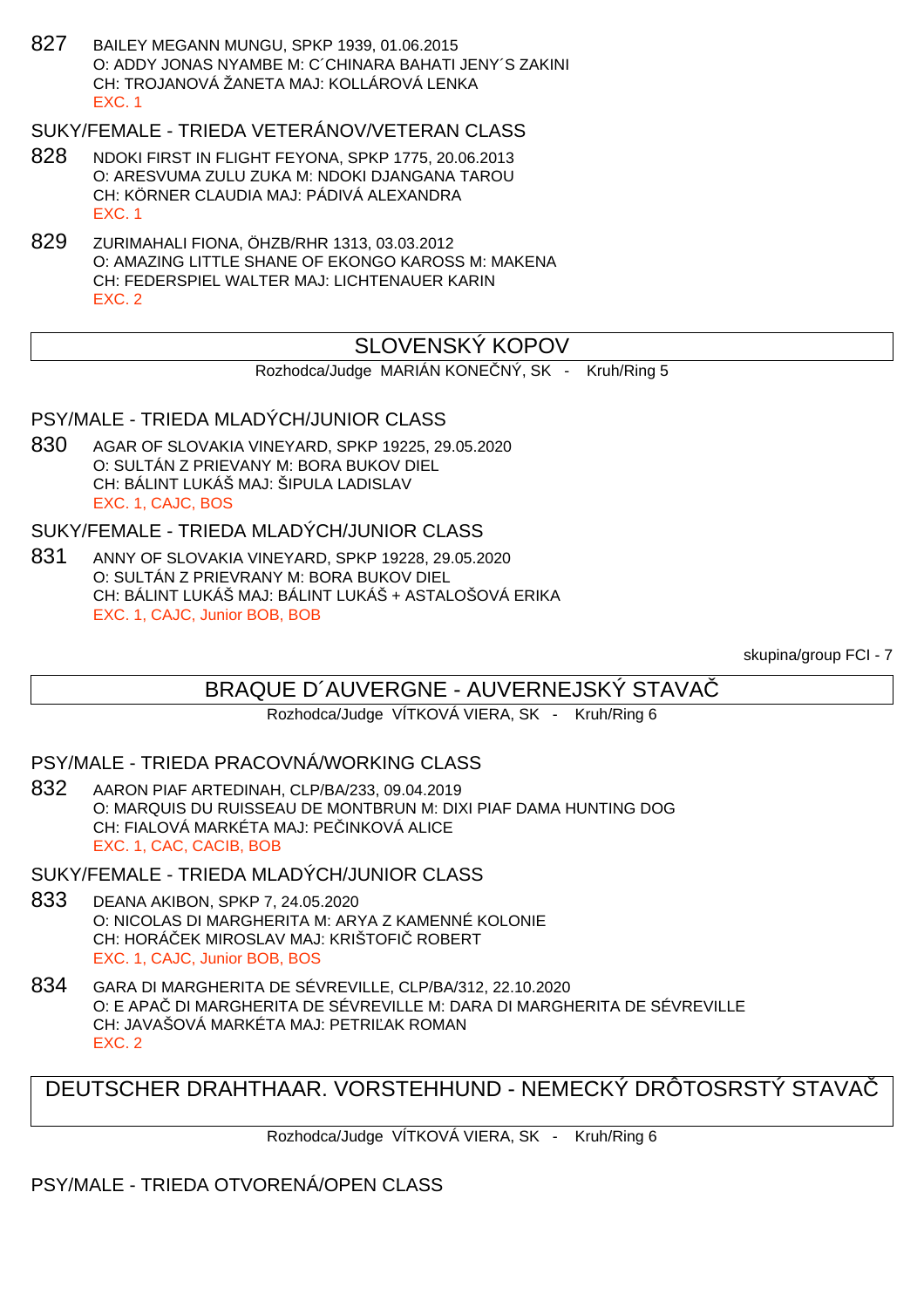835 ARES OD ZÚGOVA, SPKP 5254, 09.06.2019 O: BENN VOM ERIBACHTAL M: GRACE OD KLISKÉHO CH: MIČEK SLAVOMÍR MAJ: ŽIDULIAK PAVOL EXC. 1, CAC, CACIB, BOS

#### SUKY/FEMALE - TRIEDA MLADÝCH/JUNIOR CLASS

- 836 ARANYSZEGI EASY TOUCH, MET.DSZNV.693/20, 26.03.2020 O: TRNOV VII BRUNNO M: TRNOV VII FANNY CH: PETROVICS IMRE MAJ: STEIGER JUDIT ABS.
- 837 CSERENCI KARINA, MET.DSZNV.790/20, 27.05.2020 O: FRITZ VOM KÁRPÁTHEGYI VADÁSZ M: CIETA VOM COPRAYERHOF CH: KONYECSNI KÁROLY MAJ: SKLADAN GABRIEL EXC. 1, CAJC, Junior BOB, BOB

# DEUTSCHER KURZHAAR. VORSTEHHUND - NEMECKÝ KRÁTKOSRSTÝ STAVAČ

Rozhodca/Judge VÍTKOVÁ VIERA, SK - Kruh/Ring 6

#### PSY/MALE - TRIEDA MLADÝCH/JUNIOR CLASS

- 838 BERRY Z LAUKOVHO DVORA, SPKP 7859, 15.10.2020 O: MARKO KS VON NEUARENBERG M: LARA Z DUBOVSKÝCH LUHOV CH: LAUKO DOMINIK MAJ: BEZÁKOVÁ DOMINIKA V.G. 4
- 839 DURAN NORD BOHEMIA SHERAN, CLP/KO/84633, 14.05.2020 O: GERO VOM LANGEN BERG M: ASSIRA OD JIZERSKÉHO SPLAVU CH: MAREŠOVÁ ANDREA MAJ: KOVÁCS JOZEF EXC. 1, CAJC
- 840 INFERNO VOM LORDHOFF, JR 735914 NKD, 26.08.2020 O: ULTIMO VON ICHENHEIM M: GRACE VOM LORDHOFF CH: KOSANI LENKA A MILOŠ MAJ: KOSANI MILOŠ & LENKA EXC. 2
- 841 IVAR VOM LORDHOFF, JR 735913 NKD, 26.08.2020 O: ULTIMO VON ICHENHEIM M: GRACE VOM LORDHOFF CH: KOSANIC MILOŠ A LENKA MAJ: ROLKO DOMINIK V.G. 3

# SUKY/FEMALE - TRIEDA MLADÝCH/JUNIOR CLASS

842 SAMUHÁZI VADÁSZ F NIX, MET.RSZNV.1108/20, 25.07.2020 O: KS SAMUHÁZI VADÁSZ CELEB M: NINA Z DROPIEHO DVORA CH: TÓTH ISTVÁN MAJ: BARTALOS VIKTOR EXC. 1, CAJC, Junior BOB, BOB

## SUKY/FEMALE - TRIEDA STREDNÁ/INTERMEDIATE CLASS

- 843 HERA ARRUBIA FIELD, PKR.VII-18928, 07.02.2020 O: ARES Z WLODZIMIERZOWA M: JAGA ZE SNU NEMRODA CH: JEDRZEJCZYK PRZEMYSLAW MAJ: JEDRZEJCZYK PRZEMYSLAW EXC. 1, CAC, Res.CACIB
- SUKY/FEMALE TRIEDA OTVORENÁ/OPEN CLASS
- 844 COCO VOM GRÖSSEN EICHENWALD, SPKP 7763, 13.06.2017 O: XANDO VOM GÖTTLESBRUNNERHOF M: BESSY VOM HAUTZENTAL CH: DAMJANOVI TOMISLAV MAJ: PELIKÁNOVÁ MARTINA EXC. 1, CAC, CACIB, BOS
- 845 NIGHT FORCE AND YOU, SPKP 7715, 22.04.2019 O: TÉGLÁSMENTI-DUVAD VADÁSZ MARCI M: NIGHT FORCE TAKE IT EASY CH: MÁTÉ DÁVID MAJ: MOLNÁROVÁ ŠTEFÁNIA ABS.

SUKY/FEMALE - TRIEDA PRACOVNÁ/WORKING CLASS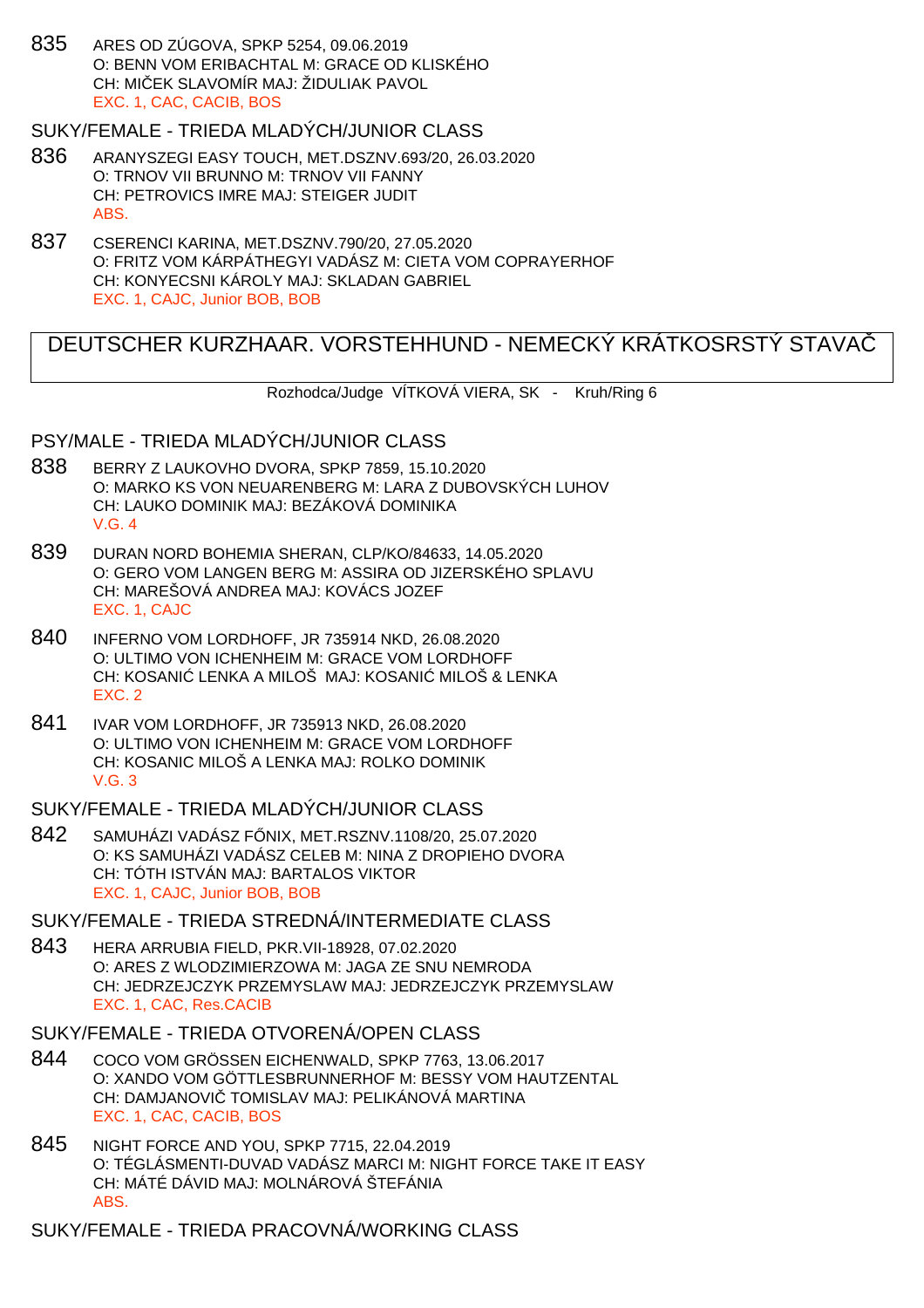- 846 JOHANNISBEERE HASTRMÁNEK, SPKP 7555, 10.05.2018 O: WHISKY VON GÖTTLESBRUNNERHOF M: MAJA AUS DEM KÖNIGSWALD CH: GRATCL JAROMÍR MAJ: PELIKÁNOVÁ MARTINA  $V$  G  $2$
- 847 POLLY Z POTÔ SKEJ LÚKY, SPKP 7609, 26.02.2019 O: JACK VON NEUARENBERG M: GINA LL Z POTÔ SKEJ LÚKY CH: KOVÁCS JOZEF MAJ: MÉSZÁROS IGOR V.G. 1

DRÓTSZÖRÜ MAGYAR VIZSLA - MA ÞARSKÝ DRÔTOSRSTÝ STAVA

Rozhodca/Judge VÍTKOVÁ VIERA, SK - Kruh/Ring 6

# SUKY/FEMALE - TRIEDA OTVORENÁ/OPEN CLASS

848 HEPA Z BILICE, SPKP 1283, 15.10.2018 O: FÜREDI VADÁSZ BÁRÓ M: XARA Z BILICE CH: ZEICHMEISTER ONDREJ MAJ: IVÁN JESSICA + IVÁN DÁVID EXC. 1, CAC, CACIB, BOB

# ENGLISH SETTER - ANGLICKÝ SETER

Rozhodca/Judge VÍTKOVÁ VIERA, SK - Kruh/Ring 6

# PSY/MALE - TRIEDA MLADÝCH/JUNIOR CLASS

849 GORDON HALL VANCOUVER, RKF 6150996, 09.11.2020 O: SHERADIN´S STAR MARTINI BIANCO M: GORDON HALL FAIRY TALE CH: SHALYGINA E.YU. MAJ: Š UDLOVÁ MARTA EXC. 1, CAJC, Junior BOB

# PSY/MALE - TRIEDA ŠAMPIÓNOV/CHAMPION CLASS

850 LUCKSHERAY PURE SOUL, CLP/AS/6461, 18.04.2019 O: SET´R RIDGE´S NATIONAL RECKONING M: FAIRRAY NIGHTMARE CH: CHERNYSHEVA TATIANA MAJ: DA KOVÁ HELENA EXC. 1, CAC, CACIB, BOS

## SUKY/FEMALE - TRIEDA MLADÝCH/JUNIOR CLASS

- 851 RAPHIA STARRING IN SIMARILION, CLP/AS/6520, 25.07.2020 O: SHERADIN 'S STAR MANHATTAN M: LIMBA AMAZES ME SIMARILION CH: NAJSAREK EWA A ALEKSANDER & GRABOWSCI MALGORZATA A RICHARD MAJ: LEPA  $\overline{O}$ VÁ R $\overline{O}$ ZENA EXC. 1, CAJC
- SUKY/FEMALE TRIEDA STREDNÁ/INTERMEDIATE CLASS
- 852 INES OD MLÁZOVICKÉ TVRZE, CLP/AS/6465, 10.04.2020 O: GARIS OD MLÁZOVICKÉ TVRZE M: HONEY OD MLÁZOVICKÉ TVRZE CH: VOTRUBOVÁ JANA MAJ: P IBÁ OVÁ MICHAELA V.G. 1

## SUKY/FEMALE - TRIEDA PRACOVNÁ/WORKING CLASS

- 853 TENNESSEE MORRISON, CLP/AS/6398, 13.09.2018 O: KHYANNES BUCKSHOT M: JANIS JOPLIN MORRISON CH: FABOVÁ SO A MAJ: LEPA OVÁ RŽENA V.G. 1
- SUKY/FEMALE TRIEDA ŠAMPIÓNOV/CHAMPION CLASS
- 854 EXPENSIVE STONE ACHÁT, MET.AS.6526/19, 06.07.2019 O: FAIRRAY GIVE ME FIVE M: FAIRRAY KEEP ON DANCING CH: PÁLOCSKA HENRIETT MAJ: MELICHER JÁN EXC. 1, CAC, CACIB, BOB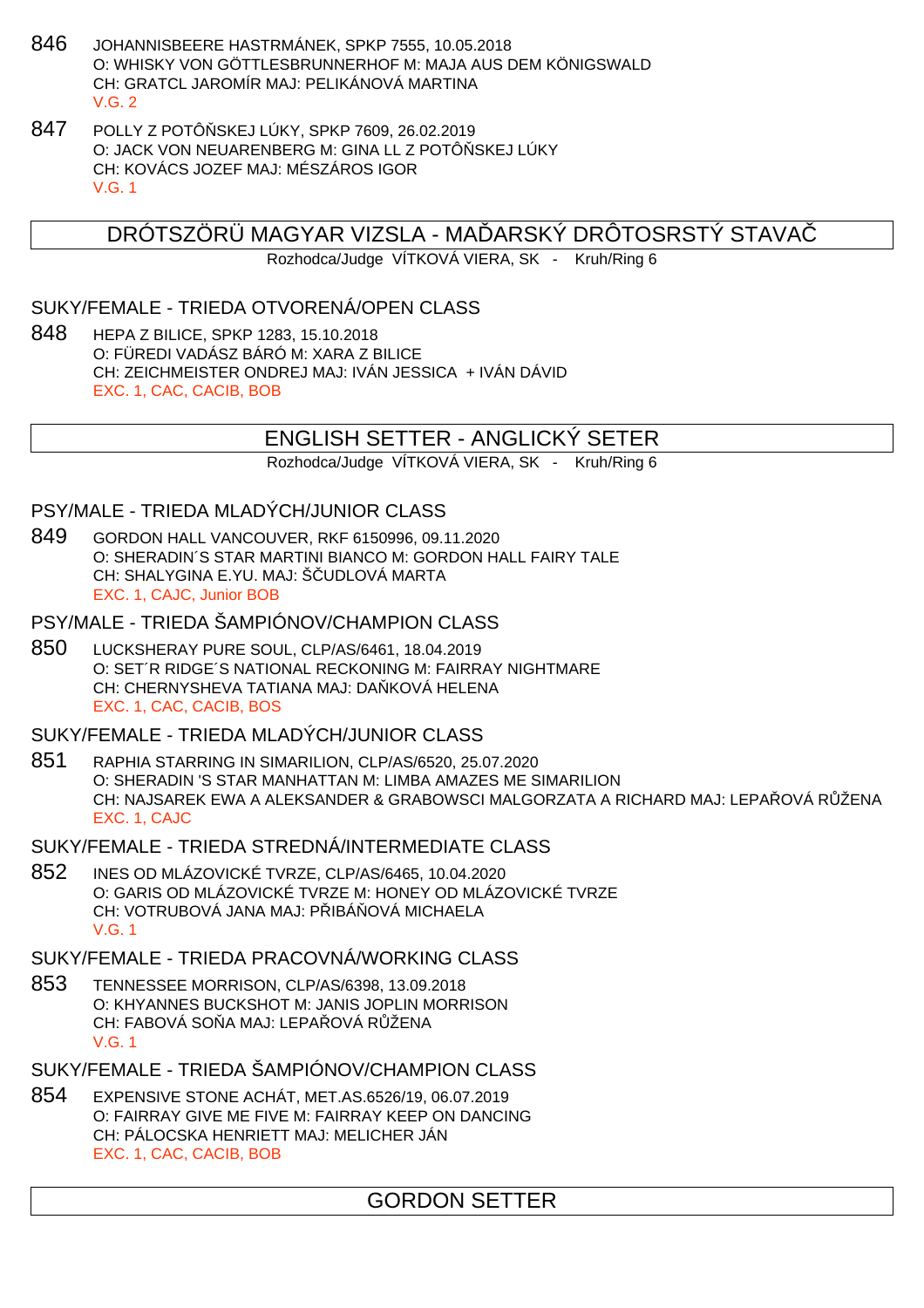### PSY/MALE - TRIEDA MLADÝCH/JUNIOR CLASS

- 855 DEXTROUS GUY DARK HOUSE OF GORDONS, SPKP 474, 06.10.2020 O: EMIL Z WENYTRY M: AMELLIE DARK HOUSE OF GORDONS CH: BENKOVSKÁ NA A MAJ: HERÁKOVÁ KRISTÍNA V.G. 1
- PSY/MALE TRIEDA OTVORENÁ/OPEN CLASS
- 856 BRESTWOOD´S ARTHUR THE LEGEND, SPKP 443, 14.07.2018 O: TARANSAY ALEXANDER M: BERENICA BLACKMOOR´S SHADOW CH: MILEKOVÁ ALŽBETA MAJ: KUŠÍK PETER EXC. 1, CAC, Res.CACIB

#### PSY/MALE - TRIEDA PRACOVNÁ/WORKING CLASS

- 857 KING OF BLACK STYLE ÁRES ŠAMARKAN, CLP/GS/6887, 14.04.2019 O: BLACK SCOTTISCH GIN SHADOW DOG M: EBONY PEARL ÁRES ŠAMARKAN CH: Š UDLOVÁ MARTA MAJ: EHULKA PETR EXC. 1, CAC, CACIB, BOS
- SUKY/FEMALE TRIEDA MLADÝCH/JUNIOR CLASS
- 858 QUITE A MIRACLE IN LOVE WITH DOREA, ÖHZB/GS 1561, 28.03.2020 O: CELTIC CHAOS KOCHANEJ EMILKI M: JAI´S TOFFEE FOR DOREA BLACK IVY CH: ARCHAM DORIS MAJ: ARCHAM DORIS ABS.

## SUKY/FEMALE - TRIEDA OTVORENÁ/OPEN CLASS

- 859 I´M BLACK MAMBA ÁRES ŠAMARKAN, CLP/GS/6782, 03.10.2017 O: JASPER BLACK IVY M: EBONY PEARL ÁRES ŠAMARKAN CH: Š UDLOVÁ MARTA MAJ: Š UDLOVÁ MARTA EXC. 1, CAC, Res.CACIB
- 860 PEPPER IN LOVE WITH DOREA, ÖHZB/GS 1534, 04.08.2018 O: FORESTER´S DEVILS ANSWER OF DARKMOOR M: JAI´S TOFFEE FOR DOREA BLACK IVY CH: ARCHAM DORIS MAJ: ARCHAM DORIS ABS.

#### SUKY/FEMALE - TRIEDA PRACOVNÁ/WORKING CLASS

- 861 GORDON-SETT STYLE LOLLIPOP, CLP/GS/6908, 04.11.2018 O: GOANGO BLACK FULL OF LIFE M: GORDON-SETT STYLE HONEY FUNNY CH: ORLYK KATERYNA MAJ: ŠÕUDLOVÁ MARTA + ORLYK KATERYNA EXC. 1, CAC
- SUKY/FEMALE TRIEDA ŠAMPIÓNOV/CHAMPION CLASS
- 862 OLDMANSION AVALON DAZZLE, CLP/GS/6775, 24.05.2017 O: DRUMDAROCH BEAMERS RUN M: MY OH MY BLACK LOFTY CH: HALLAP TRIIN MAJ: Š UDLOVÁ MARTA + HLLAP TRIIN EXC. 1, CAC, CACIB, BOB

## IRISH RED AND WHITE SETTER - ÍRSKY SETER ČERVENO-BIELY

Rozhodca/Judge VÍTKOVÁ VIERA, SK - Kruh/Ring 6

# PSY/MALE - TRIEDA ŠAMPIÓNOV/CHAMPION CLASS

863 ATHOS Z DRVÁLOVSKÉHO REVÍRU, CLP/RWS/351, 19.03.2018 O: ROLF Z LUKOVSKÝCH LÁN M: MC GILLICUDDY´S LUCY CH: SEDLÁKOVÁ JANA MAJ: HV ZDOVÁ KATE INA EXC. 1, CAC, CACIB, BOB

# SUKY/FEMALE - TRIEDA MLADÝCH/JUNIOR CLASS

864 LANAMORE HUGE HOPE HONESTY, SPKP 55, 21.08.2020 O: ESHARE EXPLORER ARTEGERD M: REDMORE DEBBIE CH: KRU AYOVÁ IVETA MAJ: KRU AYOVÁ IVETA V.G. 1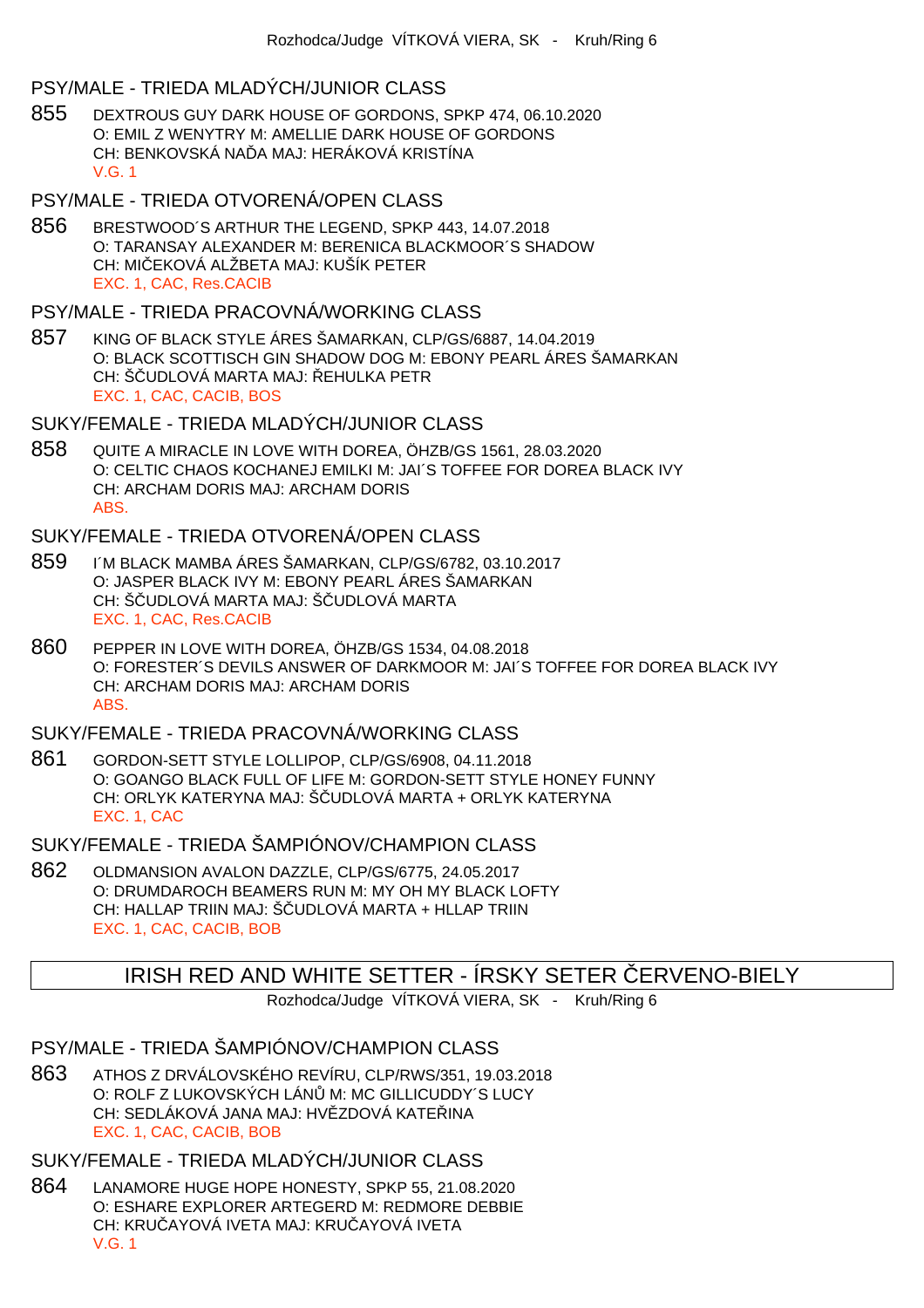## SUKY/FEMALE - TRIEDA STREDNÁ/INTERMEDIATE CLASS

865 RHIANNON DE LA COUR SAINT FLORENT, SPKP 50, 22.02.2020 O: LARGO DU VAL DES MORDORÉES M: MITSOUKO DE LA COUR SAINT FLORENT CH: FORSTER CATHY MAJ: JEDLIČKOVÁ PETRA V.G. 1

# IRISH RED SETTER - ÍRSKY SETER ČERVENÝ

Rozhodca/Judge VÍTKOVÁ VIERA, SK - Kruh/Ring 6

### PSY/MALE - TRIEDA OTVORENÁ/OPEN CLASS

866 COLLEEN'S BUMBLEBEE BOWIE'S LET'S DANCE, ÖHZB/IS 3775, 02.11.2018 O: RIVERWOOD JUNGLEROCK M: GWENDARIFF GOOD THYME GIRL CH: WEISSENGRUBER MARKUS MAJ: CHERNIKOV SERGEY + CHERNIKOVA TATIANA EXC. 1, CAC

### PSY/MALE - TRIEDA ŠAMPIÓNOV/CHAMPION CLASS

- 867 TREASURE ISLAND FROM CRAWFORD LAND, MET.IS.8584/18, 18.03.2018 O: PRIVILEGE FROM CRAWFORD LAND M: MON CHERIE FROM CRAWFORD LAND CH: STÁJER ÉVA MAJ: BOGLÁRKA TAMÁS EXC. 1, CAC, CACIB, BOS
- 868 UNIVERSE OF DOUBTLESS JUSTICE ALL IRISH GOLD, PKR.VII-17904, 05.01.2019 O: OAKDENE QUE DU BONHEUR M: OAKDENE PUZZLES`N CRISPS CH: CICHO HANNA MAJ: CICHO HANNA EXC. 2, Res.CAC, Res.CACIB

### SUKY/FEMALE - TRIEDA MLADÝCH/JUNIOR CLASS

869 XULIA JAY SLOVAK BASE, SPKP 2007, 09.05.2020 O: ANAKIN SKYWALKER FROM CRAWFORD LAND M: UK VICTORY JAY SLOVAK BASE CH: SOJKOVÁ DAGMAR MAJ: SOJKOVÁ DAGMAR EXC. 1, CAJC, Junior BOB

## SUKY/FEMALE - TRIEDA STREDNÁ/INTERMEDIATE CLASS

870 ESSENTIA RUDE ZIÓŁKO, PKR.VII-18447, 22.08.2019 O: UK PASSION DEGLI ANGELI ROSSI M: SETERDAY JONA CH: BARTOSZEWICZ HELENA MAJ: KLIMKIEWICZ KAMILA EXC. 1, CAC, Res.CACIB

# SUKY/FEMALE - TRIEDA OTVORENÁ/OPEN CLASS

- 871 FAIRHAVEN IVORY, MET.IS.8640/H/19, 26.01.2019 O: APPLEGROVE I AM THE DRAGON'S AID M: FAIRHAVEN TWILIGHT SAGA CH: HOLM LOUISE MAJ: BOGLÁRKA TAMÁS EXC. 2, Res.CAC
- 872 WINNIE JAY SLOVAK BASE, SPKP 1973, 16.04.2019 O: RIVERWOOD PLEASED AS PUNCH M: SAPHIRE JAY SLOVAK BASE CH: SOJKOVÁ DAGMAR MAJ: SOJKOVÁ DAGMAR EXC. 1, CAC, CACIB, BOB

## SUKY/FEMALE - TRIEDA PRACOVNÁ/WORKING CLASS

873 ELLIE ELIMAR DOUBRAVA, CLP/IS/16532, 06.02.2018 O: ABANDINUS ELIMAR DOUBRAVA M: EMILY FROM AVON FARM CH: BUREŠOVÁ LENKA MAJ: BOREK ALEŠ EXC. 1, CAC

KLEINER MÜNSTERLÄNDER VORSTEHHUND - MALÝ MÜNSTERLANDSKÝ STAVAČ

Rozhodca/Judge VÍTKOVÁ VIERA, SK - Kruh/Ring 6

# SUKY/FEMALE - TRIEDA PRACOVNÁ/WORKING CLASS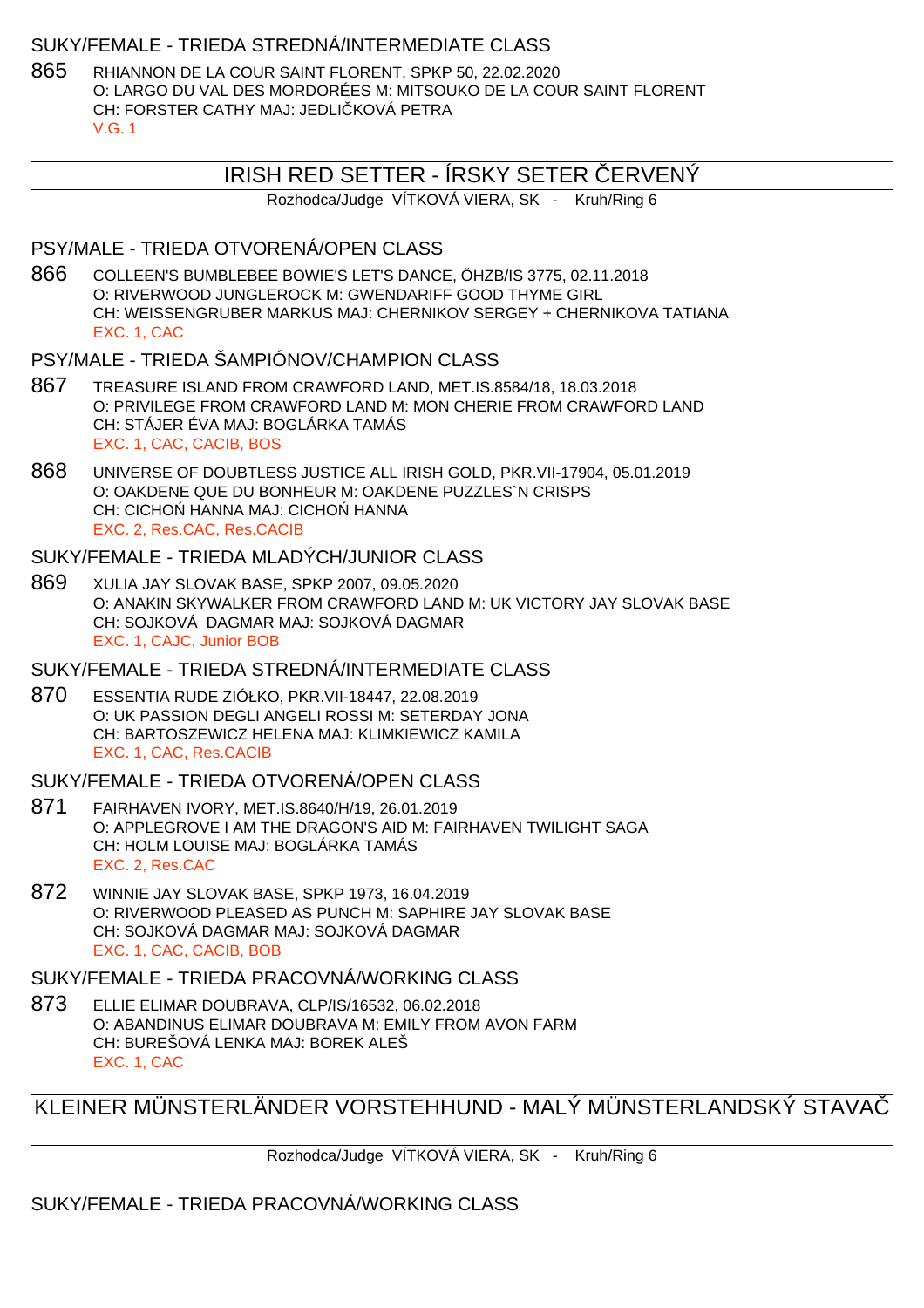874 ELLA Z LESA KRÁLOVCE, SPKP 408, 09.06.2018 O: ADAR OD NEZDIEVSKÉHO RYBNÍKA M: AGORA BADAINE CH: MIDRLOVÁ STANISLAVA MAJ: KULIFAJ ROMAN EXC. 1, CAC

# SUKY/FEMALE - TRIEDA ŠAMPIÓNOV/CHAMPION CLASS

875 EMA Z ROMANOVA CHOVU, SPKP 407, 18.01.2018 O: ART ZIMNÍ VRCH M: DARA ERNÁ H RKA CH: TROJKA ROMAN MAJ: MELKNEROVÁ BARBORA EXC. 1, CAC

RÖVIDSZÖRÜ MAGYAR VIZSLA - MA ÞARSKÝ KRÁTKOSRSTÝ STAVA

Rozhodca/Judge VÍTKOVÁ VIERA, SK - Kruh/Ring 6

## PSY/MALE - TRIEDA MLADÝCH/JUNIOR CLASS

- 876 JACK BERTONI PRAGUE, CLP/MOK/7621, 16.08.2020 O: CESAR DELONGA BOHEMIA M: FLEURETTE BERTONI PRAGUE CH: MUNŽILOVÁ DAGMAR MAJ: MUNŽILOVÁ DAGMAR EXC. 2
- 877 MAGASPARTI RUTINOS BAJNOK, MET.MV.4190/20, 19.08.2020 O: MAGASPARTI RUTINOS ELNÖK M: BABÉR CH: MÁRMAROSI ANNA MAJ: MÁRMAROSI ANNA EXC. 1, CAJC

# PSY/MALE - TRIEDA OTVORENÁ/OPEN CLASS

878 FRENCH TANGO VIVA LA VIZSLA, SPKP 3831, 09.06.2019 O: ANTARESI-LÁNG MERÉSZ M: LINA JANTAR DEVIL CH: ERNÁK DOMINIK MAJ: STRA ÁROVÁ ZUZANA EXC. 1, CAC, Res.CACIB

### PSY/MALE - TRIEDA PRACOVNÁ/WORKING CLASS

879 MOHOSK I URÁN, MET.MV.2426/18, 26.03.2018 O: MAGASPARTI RUTINOS IVÁN M: MAGASPARTI RUTINOS MACA CH: MARÓTI BÉLA MAJ: MÁRMAROSI ANNA EXC. 1, CAC, CACIB, BOB

# SUKY/FEMALE - TRIEDA MLADŠÍ DORAST/MINOR PUPPY CLASS

- 880 KEREI KÖRISES EMMA, SPKP 4126, 03.04.2021 O: BEN ALEKŠINSKÁ DOLINA M: ALLY PRESBURG HONEY CH: MARTON TIBOR MAJ: JÁNOŠOVÁ ANNA V.P. 1
- SUKY/FEMALE TRIEDA DORAST/PUPPY CLASS
- 881 STELA ROYAL DE HUNTER, SPKP 4111, 15.02.2021 O: HARRY Z HORNÝCH SALÍB M: JUKA ROYAL DE HUNTER CH: MACKYOVÁ LUJZA MAJ: DOBIAŠOVÁ MARTINA V.P. 1

#### SUKY/FEMALE - TRIEDA MLADÝCH/JUNIOR CLASS

- 882 BONNIE RUSTY ARK, PKR.VII-19014, 10.05.2020 O: SHILLA LINE EURO M: ARKA GONIEC MAŁOPOLSKI CH: SZYLDEROWICZ RENATA MAJ: PEREK ANASTAZJA EXC. 1, CAJC, Junior BOB
- 883 MAGASPARTI RUTINOS ZINGER, MET.MV.3861/20, 21.05.2020 O: MAGASPARTI RUTINOS OKOS M: MAGASPARTI RUTINOS ABBA CH: MÁRMAROSI ANNA MAJ: MÁRMAROSI ANNA EXC. 2

#### SUKY/FEMALE - TRIEDA STREDNÁ/INTERMEDIATE CLASS

884 CHELSEA GURDAU, SPKP 3999, 31.12.2019 O: XI-XAO GURDAU M: DELICIOUS DÍVA VIVA LA VIZSLA CH: UNVERDORBEN PAVEL MAJ: BUJDAK PETER EXC. 1, CAC, CACIB, BOS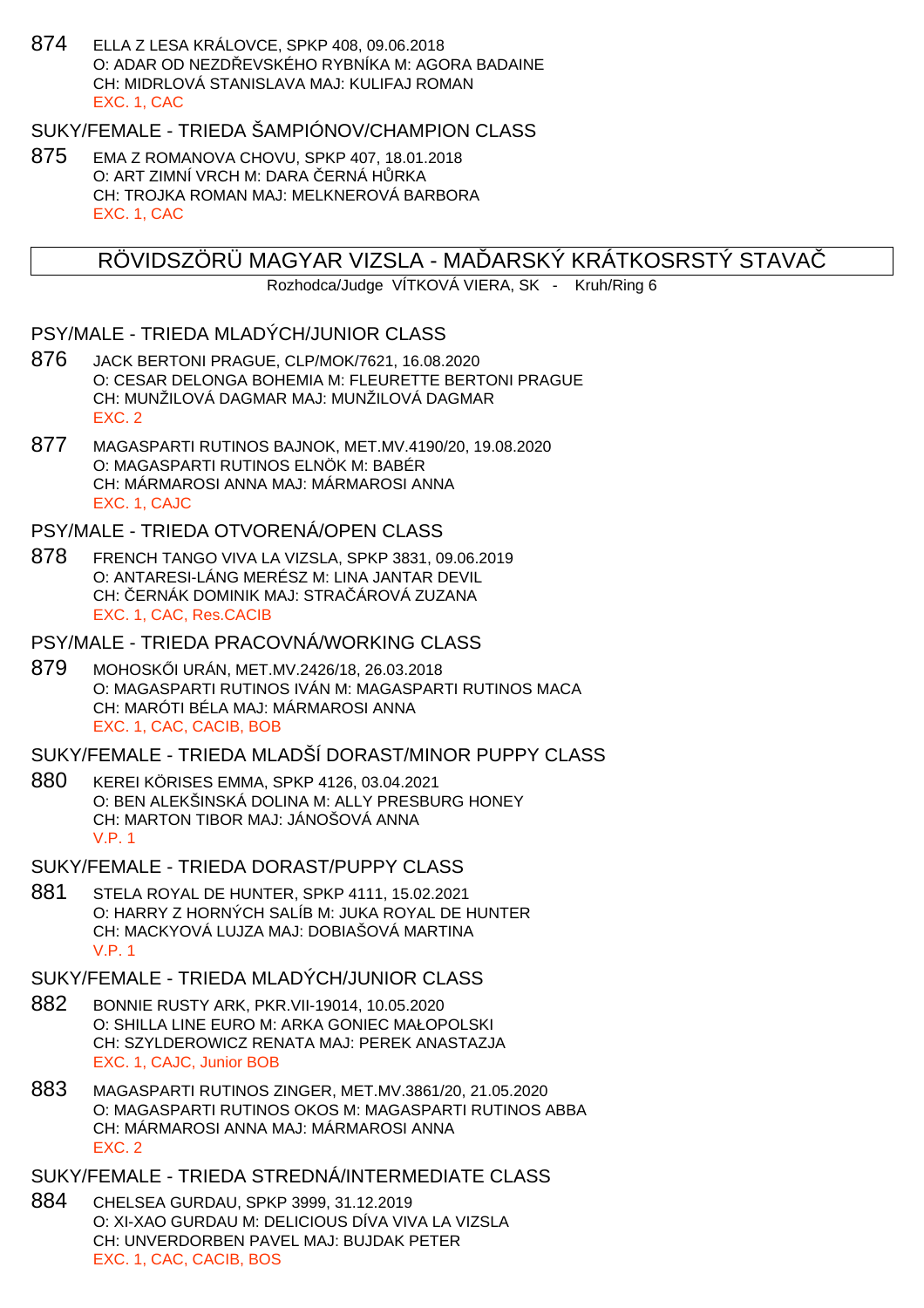885 NIKA ROYAL DE HUNTER, SPKP 3924, 18.03.2020 O: VIDRA VADÁSZFAI M: HENESI ROYAL DE HUNTER CH: MACKYOVÁ LUJZA MAJ: TÓTHOVÁ VIKTÓRIA  $V$  G  $2$ 

# SUKY/FEMALE - TRIEDA OTVORENÁ/OPEN CLASS

886 MAGASPARTI RUTINOS OSTYA, MET.MV.3136/19, 15.03.2019 O: ARANYVADÁSZ ORKÁN M: MAGASPARTI RUTINOS JACKPOT PANKA CH: MÁRMAROSI ANNA MAJ: MÁRMAROSI ANNA EXC. 1, CAC, Res.CACIB

#### SUKY/FEMALE - TRIEDA PRACOVNÁ/WORKING CLASS

- 887 KEREI KRISES BABÓCA, SPKP 3658, 06.05.2018 O: MAGASPARTI RUTINOS IVÁN M: ALLY PRESSBURG HONEY CH: MARTON TIBOR MAJ: MARTON TIBOR V.G. 2
- 888 PORTA Z PANSKÝCH LES, SPKP 3733, 07.11.2018 O: SAJAN Z TALCHEJÓW M: FIZZI Z BOLATIC CH: LEPIČOVÁ SYLVA MAJ: TOMÁŠOVÁ MARTA V.G. 1

## SUKY/FEMALE - TRIEDA ŠAMPIÓNOV/CHAMPION CLASS

- 889 FLEURETTE BERTONI PRAGUE, CLP/MOK/5801/20, 02.08.2016 O: MAGASPARTI RUTINOS ADU M: CLAUDIE BERTONI PRAGUE CH: MUNŽILOVÁ DAGMAR MAJ: MUNŽILOVÁ DAGMAR V.G. 2
- 890 LEONTÝNKA TAJEMSTVÍ KARPAT, CLP/MOK/6726, 30.01.2019 O: AMBRAVITTORIYA AMADEUS M: DAFNE BOGLARCA CH: LATINOVÁ MIL ULKOVÁ PAVLA MAJ: ŠKRABAL MICHAL V.G. 1

# SLOVENSKÝ HRUBOSRSTÝ STAVAČ

Rozhodca/Judge VÍTKOVÁ VIERA, SK - Kruh/Ring 6

#### PSY/MALE - TRIEDA MLADÝCH/JUNIOR CLASS

- 891 DJANGO DANIBULL, SPKP 1930, 08.05.2020 O: ZINO KAMENNÝ MOST M: BROWNIE DANIBULL CH: HREŽÍK DANIEL MAJ: HREŽÍK DANIEL + TISOCZKY ĽUDOVÍT EXC. 1, CAJC, Junior BOB
- 892 GORAX KEMKOV DVOR, SPKP RG 1976, 26.08.2020 O: FARGO KEMKOV DVOR M: ELZA KEMKOV DVOR CH: KEMKA PAVOL MAJ: ULMAN IGOR EXC. 2
- PSY/MALE TRIEDA ŠAMPIÓNOV/CHAMPION CLASS
- 893 CASH DANIBULL, SPKP RG 1814, 07.05.2019 O: ALAN Z PRANDORFA M: DANIBULL ASILLYA SILVERTINA CH: HREŽÍK DANIEL MAJ: URDINA DUŠAN EXC. 1, CAC, CACIB, BOB

### SUKY/FEMALE - TRIEDA STREDNÁ/INTERMEDIATE CLASS

- 894 VANILA ACTA NON VERBA, SPKP RG 1870, 03.02.2020 O: GANDALF ACTA NON VERBA M: IKEA ACTA NON VERBA CH: BÍLY PETER MAJ: URDINA DUŠAN EXC. 1, CAC, Res.CACIB
- SUKY/FEMALE TRIEDA ŠAMPIÓNOV/CHAMPION CLASS
- 895 CONEY DANIBULL, SPKP RG 1816, 07.05.2019 O: ALAN Z PRANDORFA M: DANIBULL ASILLYA SILVERTINA CH: HREŽÍK DANIEL MAJ: ZAJÍ EK MAREK EXC. 1, CAC, CACIB, BOS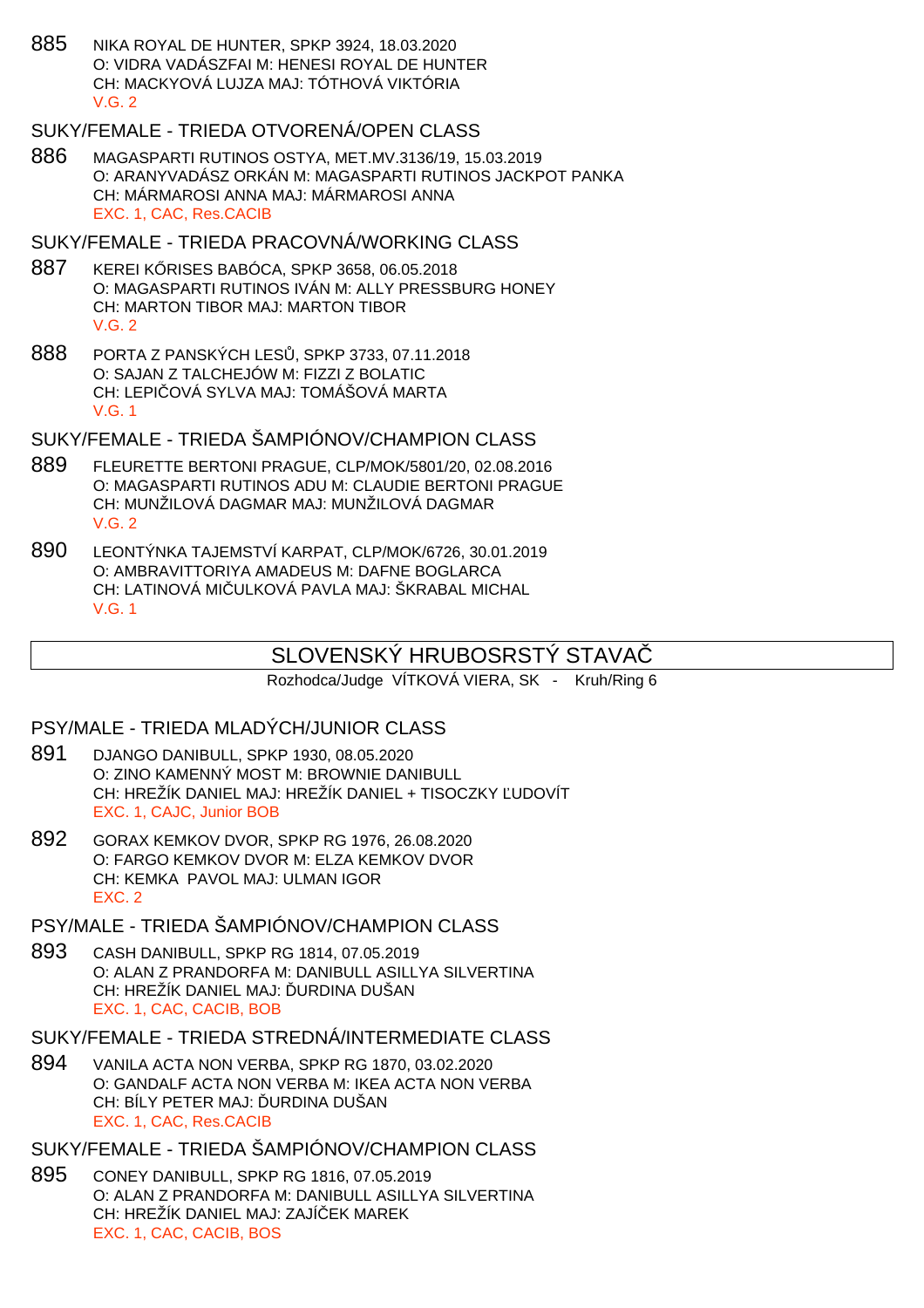# SPINONE ITALIANO

#### Rozhodca/Judge VÍTKOVÁ VIERA, SK - Kruh/Ring 6

### PSY/MALE - TRIEDA OTVORENÁ/OPEN CLASS

896 ARCHIBALD MOJA LÁSKA, SPKP 75, 22.09.2019 O: JOSHUA THEOGONIA BLACK M: XANTIPA ROSS CYNOPOLIS CH: MANDÍKOVÁ LEA MAJ: MANDÍKOVÁ LEA EXC. 1, CAC, CACIB, BOS

### SUKY/FEMALE - TRIEDA MLADÝCH/JUNIOR CLASS

897 SKERLI LATHRISSIA ROS'S CYNOPOLIS, RKF 5989854, 11.09.2020 O: XANTOS ROSS CYNOPOLIS M: SKERLI AZALEA STELLA MARIS CH: UKRAINTSEVA SVETLANA MAJ: LETKOVÁ IVANA EXC. 1, CAJC, Junior BOB

### SUKY/FEMALE - TRIEDA OTVORENÁ/OPEN CLASS

898 AIWA MOJA LÁSKA, SPKP 80, 22.09.2019 O: JOSHUA THEOGONIA BLACK M: XANTIPA ROSS CYNOPOLIS CH: MANDÍKOVÁ LEA MAJ: MANDÍKOVÁ LEA EXC. 1, CAC, CACIB, BOB

WEIMARANER KURZHAAR - WEIMARSKÝ KRÁTKOSRSTÝ STAVAČ

Rozhodca/Judge VÍTKOVÁ VIERA, SK - Kruh/Ring 6

### PSY/MALE - TRIEDA MLADÝCH/JUNIOR CLASS

899 VIS A VIS ALIVE SILVER, PKR.VII-19465, 07.06.2020 O: LISTEN TO YOUR HEART ALIVE SILVER M: FOREST LADY ALIVE SILVER CH: SEKULAR-ŁUCZAK MAGDALENA MAJ: SEKULAR-ŁUCZAK MAGDALENA + PO DZIOCH MAGDALENA EXC. 1, CAJC, Junior BOB, BOB

#### PSY/MALE - TRIEDA STREDNÁ/INTERMEDIATE CLASS

900 CIS FROM SCHWARZENBERK PARK, SPKP 2061, 18.11.2019 O: CARAMEL LOVE DE DONAWITZ M: HUNSWEIMARANER KICK UP A DUST FOR S.N. CH: BALÁŽ RASTISLAV MAJ: BALÁŽ RASTISLAV ABS.

### PSY/MALE - TRIEDA OTVORENÁ/OPEN CLASS

901 FREDDIE HUMAN TOUCH, SPKP 2023, 03.05.2019 O: WEISUP ROYAL FLUSH AT BROMHUND M: ALLEMANDE HUMAN TOUCH CH: TEDLOVÁ IVANA MAJ: ŠUGÁR MICHAL EXC. 1, CAC, CACIB

# PSY/MALE - TRIEDA PRACOVNÁ/WORKING CLASS

902 DONNYBROOK DREAM ATAGORA, CLP/VOK/11081, 20.08.2018 O: CANIS FORTUNA WAZNIAK M: COREEN LOVE DE DONAWITZ CH: KLOHNOVÁ IVETA MAJ: MILETÍNOVÁ JANA EXC. 1, CAC

# PSY/MALE - TRIEDA ŠAMPIÓNOV/CHAMPION CLASS

- 903 EVERLASTING ORCAN OF GREYNIE, SPKP 2058, 13.02.2019 O: ALL-STAR ALONSO ATAGORA M: A WILD BLOSSOM ARRYA GREYNIE CH: PÍCHOVÁ JANA MAJ: VARGA SAMUEL + KOSTKOVÁ NATÁLIA EXC. 2, Res.CAC
- 904 KING SHEFIS, CLP/VOK/9780, 15.03.2015 O: HOWZAT HARRY ASHLAREN M: CYNTHIA SHEFIS CH: PIFKOVÁ VERONIKA MAJ: SUDOLSKÝ VÍT EXC. 1, CAC, Res.CACIB

SUKY/FEMALE - TRIEDA MLADŠÍ DORAST/MINOR PUPPY CLASS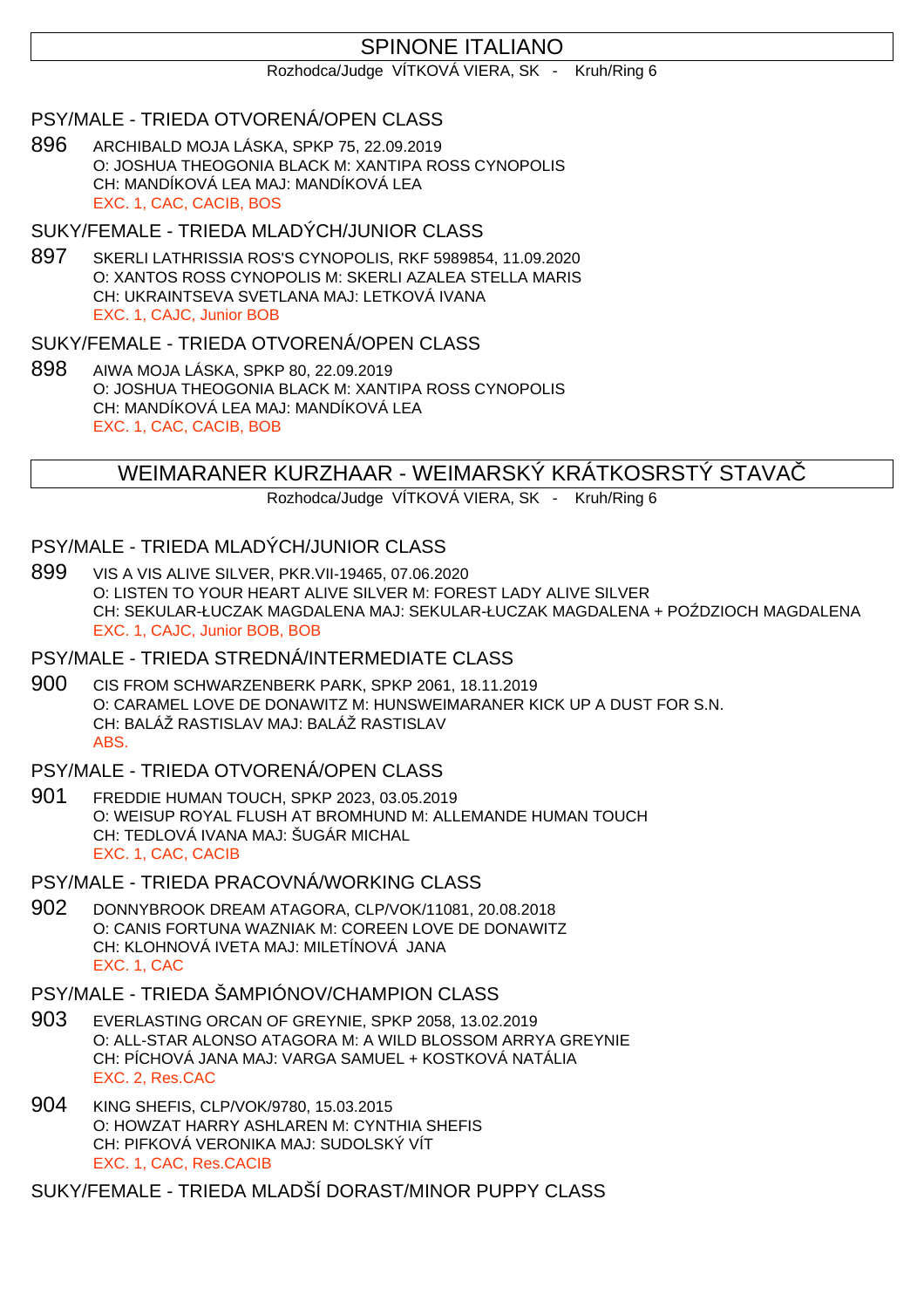905 DELTA FROM SCHWARZENBERK PARK, CLP/VOK/11956, 28.05.2021 O: FATEFUL PHOENIX OD POTOKA KAČÁKU M: HUNSWEIMARANER KICK UP A DUST FOR S:N CH: ZEGERMACHER ZDEN K MAJ: ZEGERMACHER ZDEN K ABS.

### SUKY/FEMALE - TRIEDA DORAST/PUPPY CLASS

906 GAVOTTA HUMAN TOUCH, SPKP 2180, 11.02.2021 O: LIFE IS AN ILLUSION JUST WEIMARANER M: ALLEMANDE HUMAN TOUCH CH: TEDLOVÁ IVANA MAJ: JAN ÍKOVÁ UBOMÍRA V.P. 1

### SUKY/FEMALE - TRIEDA MLADÝCH/JUNIOR CLASS

907 WEIMDREAM BRIXIE BAILEY, SPKP 2116, 30.08.2020 O: CLIFFORD HUMAN TOUCH M: KLAUDIA SHEFIS CH: ARTZOVÁ ZUZANA MAJ: KAŠICKÝ FRANTIŠEK EXC. 1, CAJC

### SUKY/FEMALE - TRIEDA STREDNÁ/INTERMEDIATE CLASS

908 AKIRA ŠEDÁ RADOST, CLP/VOK/11565, 01.05.2020 O: A WILD AND FREE OF GREYNIE M: ALMA OD PANSKÉHO CH: KAŠPÁRKOVÁ PAVLÍNA MAJ: KAŠPÁRKOVÁ PAVLÍNA EXC. 1, CAC

### SUKY/FEMALE - TRIEDA OTVORENÁ/OPEN CLASS

- 909 AMY Z MARGÓČOVEJ OSADY, SPKP 2052, 25.08.2019 O: DAVIK STEEL-CRAZY DOG M: GABIE Z MARIANSKEJ ZÁHRADY CH: ALÁ PETER MAJ: ALÁ PETER V.G. 3
- 910 HANKA GREYSI OD PTÁ KOVÝCH RYBNÍKA, SPKP 1986, 09.02.2019 O: GRMADSKI WEIMARANER GREY RAIDER M: DANKA BUDAFA CH: PTÁ KOVÁ JULIANA MAJ: PTÁ KOVÁ JULIANA V.G. 2
- 911 NIRVANA ALIVE SILVER, PKR.VII-18416, 26.06.2019 O: GREYGHOST ESPERACCHIUS M: INCREDIBLE INDYA ALIVE SILVER CH: LUCZAK-SEKULAR MAGDALENA MAJ: LUCZAK-SEKULAR MAGDALENA EXC. 1, CAC, CACIB, BOS

# SUKY/FEMALE - TRIEDA PRACOVNÁ/WORKING CLASS

912 EVERLASTING HOPE FOR GREYNIE, CLP/VOK/11232, 13.02.2019 O: ALL-STAR ALONSO ATAGORA M: A WILD BLOSSOM ARRYA GREYNIE CH: PÍCHOVÁ JANA MAJ: MARKOVÁ ROMANA EXC. 1, CAC

SUKY/FEMALE - TRIEDA ŠAMPIÓNOV/CHAMPION CLASS

913 ANGELA MONTENEGRO TATRA ROCKET, SPKP 1771, 26.04.2016 O: DEEP FOREST JUST WEIMARANER M: DREW ROCKET FAUST´S BLUE SYMPHONY CH: JAN ÍKOVÁ UBOMÍRA MAJ: GODŽÁKOVÁ NANCY EXC. 1, CAC, Res.CACIB

# WEIMARANER LANGHAAR - WEIMARSKÝ DLHOSRSTÝ STAVAČ

Rozhodca/Judge VÍTKOVÁ VIERA, SK - Kruh/Ring 6

## PSY/MALE - TRIEDA MLADÝCH/JUNIOR CLASS

914 ECCO CRAZY FOREVER, CLP/VOD/11737, 01.10.2020 O: BE THUNDER OS SABLE'S GREY PASSION M: COOKIE CRAZY FOREVER CH: SLOUPENSKÝ PAVEL MAJ: SLOUPENSKÝ PAVEL EXC. 1, CAJC, Junior BOB, BOB

### PSY/MALE - TRIEDA PRACOVNÁ/WORKING CLASS

915 ARTY Z BABICKÉHO DVORA, CLP/VOD/11212, 18.02.2019 O: ANGUS CRAZY FOREVER M: AJDA Z RAMAŠKY CH: ZENÁHLÍK DAVID MAJ: ÍŠECKÁ LACINOVÁ MICHAELA EXC. 1, CAC, CACIB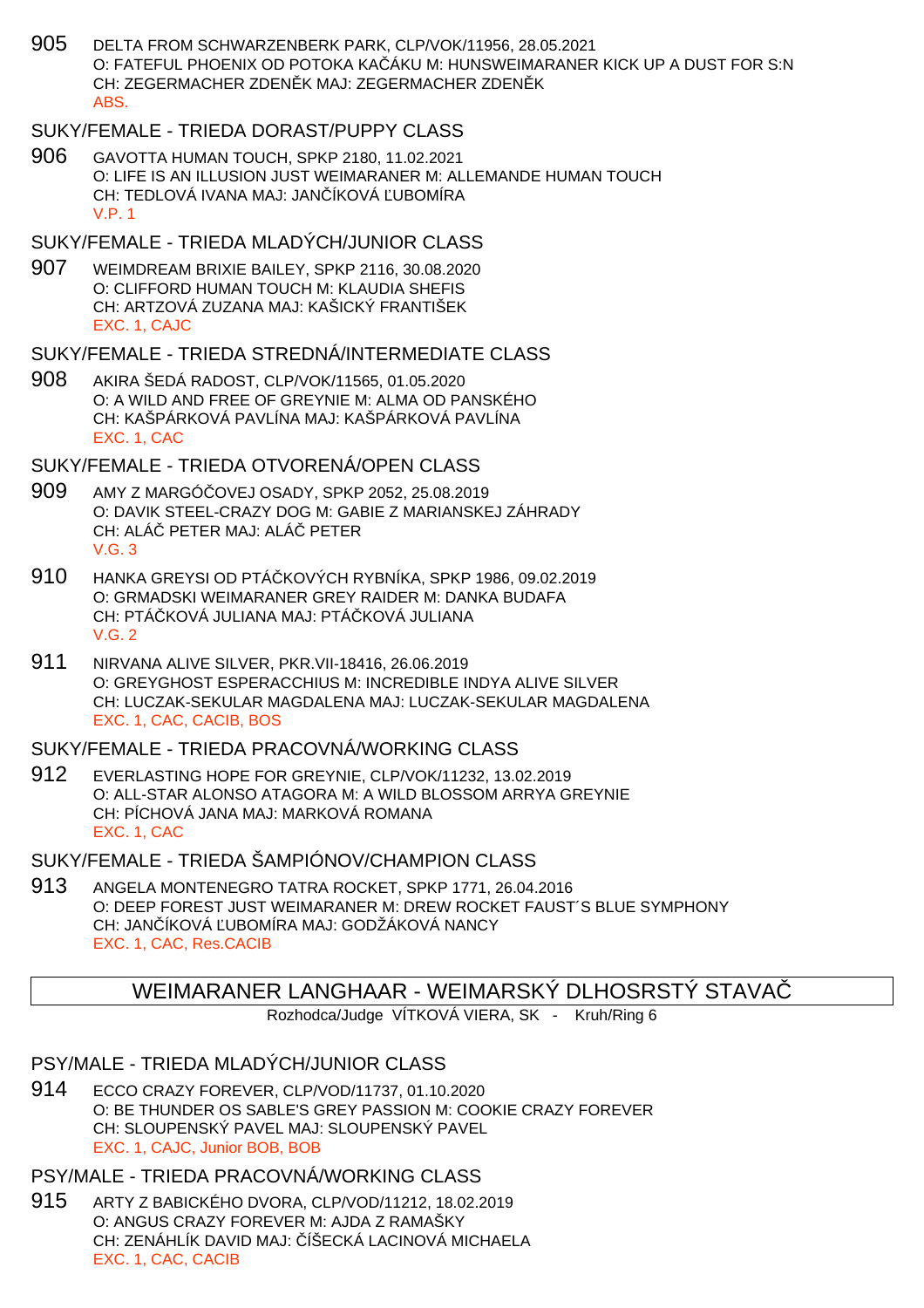# SUKY/FEMALE - TRIEDA MLADÝCH/JUNIOR CLASS

916 ELLY CRAZY FOREVER, CLP/VOD/11743, 01.10.2020 O: BE THUNDER OF SABLE'S GREY PASSION M: COOKIE CRAZY FOREVER CH: SLOUPENSKÝ PAVEL MAJ: SLOUPENSKÝ PAVEL V.G. 1

skupina/group FCI - 8

# AMERICAN COCKER SPANIEL BLACK - AMERICKÝ KOKERŠPANIEL IERNY

Rozhodca/Judge BEKE JUDIT, HU - Kruh/Ring 11

# PSY/MALE - TRIEDA ŠAMPIÓNOV/CHAMPION CLASS

917 ICH.LAYTON BECAUSE I SAID SO, SPKP 2008, 26.04.2017 O: CH POINTBREAK WITH ALL THAT STRIKING M: ICH LAYTON YOU BET CH: VOLÁRIKOVÁ LINDA MAJ: CAISOVA SILVIA EXC. 1, CAC, CACIB, BOS

# AMERICAN COCKER SPANIEL COLOURS - AMERICKÝ KOKERŠPANIEL VIACFAREBNÝ

Rozhodca/Judge BEKE JUDIT, HU - Kruh/Ring 11

### PSY/MALE - TRIEDA STREDNÁ/INTERMEDIATE CLASS

918 BLACK AND TAN BERRY`S RASTA ROCKET, CLP/AK/9554, 14.01.2020 O: XLNT BOLD EAGLE M: STELLARSKAY ABSOLUTE LADY STYLE CH: LE STRAT VERONIQUE MAJ: TOMEŠEK PETR EXC. 1, CAC

### PSY/MALE - TRIEDA ŠAMPIÓNOV/CHAMPION CLASS

919 LE R'Y DE CAMPAGNE SOPRANO, CLP/AK/9477, 26.05.2019 O: LE R'Y DE CAMPAGNE LEADER M: KOUN'S SHOU URSULA CH: DECROLIER MARYLINE MAJ: TOMEŠEK PETR EXC. 1, CAC, Res.CACIB

#### SUKY/FEMALE - TRIEDA DORAST/PUPPY CLASS

- 920 SUBLIME BEAUTY SILVER MOON, CLP/AK/9701, 11.02.2021 O: VERY VIGIE NOBODY ASK WHY M: VERY SWEET O´ISEULT CH: SIMO FIONA MAJ: TOMEŠEK PETR V.P. 1
- SUKY/FEMALE TRIEDA MLADÝCH/JUNIOR CLASS
- 921 KAJAL CHARMING LINE, SPKP 2139, 14.10.2020 O: RÄUBERLEIN´S I BELIEVE IN MIRACLES M: TSVETNAJA MECHTA MIDNIGHT MOON CH: VÁCLAVOVI ONDŘEJ MAJ: LEŠKOVÁ KATARÍNA EXC. 1, CAJC

SUKY/FEMALE - TRIEDA OTVORENÁ/OPEN CLASS

922 APHRODITE YUDZIN NOBLE DOG, CLP/AK/9418, 28.01.2018 O: TSVETNAJA MECHTA HIT-SHOW M: TSVETNAJA MECHTA KLIO GIVER OF GLORY CH: KILAT OKSANA MAJ: TOMEŠEK PETR EXC. 1

AMERICAN COCKER SPANIEL UNICOLOUR - AMERICKÝ KOKERŠPANIEL JEDNOFAREBNÝ

Rozhodca/Judge BEKE JUDIT, HU - Kruh/Ring 11

PSY/MALE - TRIEDA OTVORENÁ/OPEN CLASS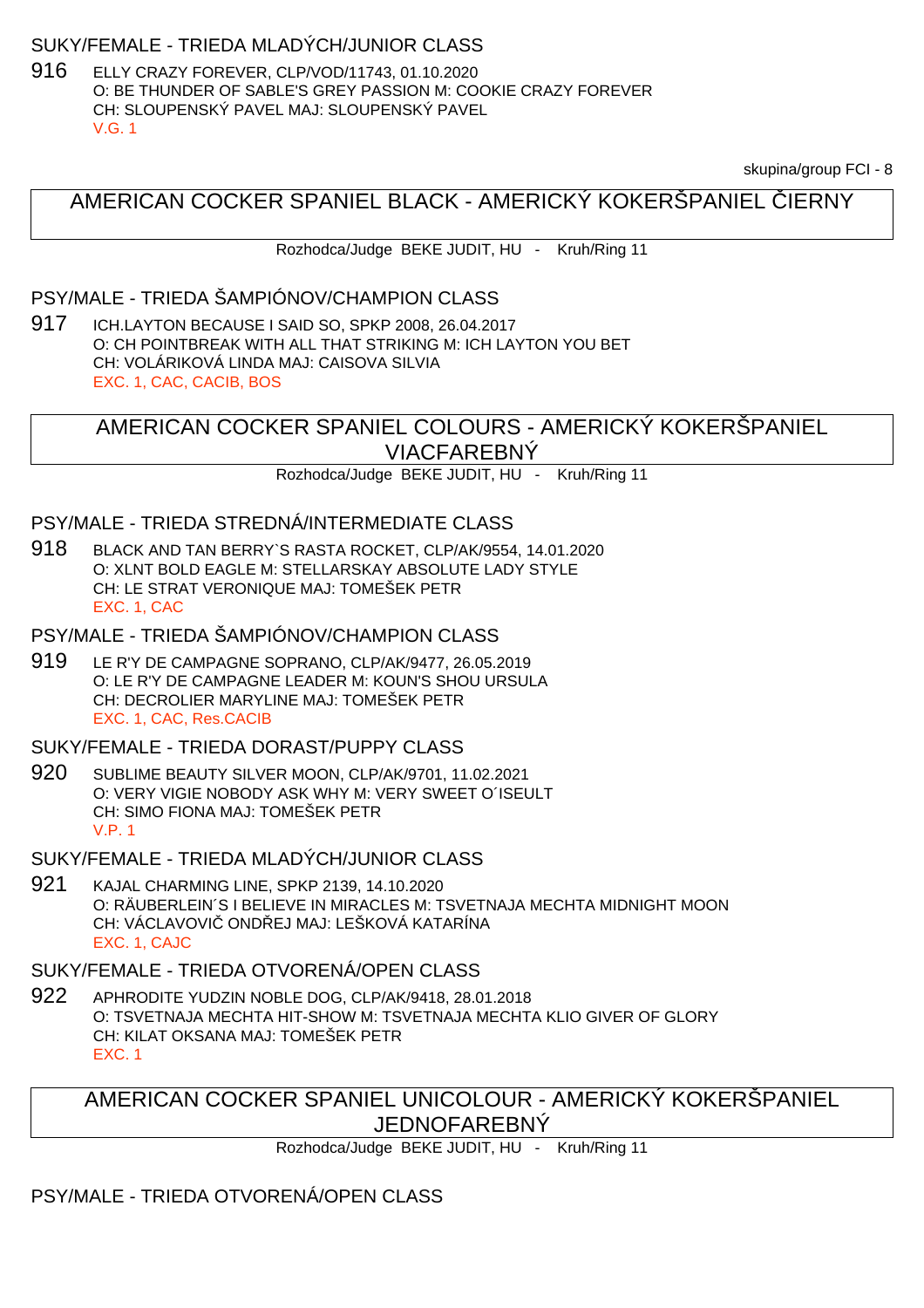923 BELMOND GOLD MYSTERY LA INOGGY, CLP/AK/9406, 08.03.2019 O: TEDDY TISS ZE SLOVANSKÉ TVRZE M: ZITA BABY CHARMING LINE CH: KODETOVÁ PETRA MAJ: LEŠKOVÁ KATARÍNA EXC. 1, CAC

# SUKY/FEMALE - TRIEDA MLADÝCH/JUNIOR CLASS

924 LAYTON GOOD GIRL GONE BAD, SPKP 2118, 31.07.2020 O: LAYTON ZERO HOUR MOSER DOG M: LAYTON EMOTION IN MOTION CH: VOLÁRIKOVÁ LINDA MAJ: BLAŽKOVÁ MARCELA + STRÁNSKA DIANA EXC. 1, CAJC, Junior BOB, BOB

SUKY/FEMALE - TRIEDA ŠAMPIÓNOV/CHAMPION CLASS

925 LAYTON BLAST FROM THE PAST, SPKP 2010, 26.04.2017 O: POINTBREAK WITH ALL THAT STRICKING M: LAYTON YOU BET CH: VOLÁRIKOVÁ LINDA MAJ: BLAŽKOVÁ MARCELA + STRÁNSKA DIANA EXC. 1, CAC, CACIB

# CAO DE AQUA PORTUGUÉS - PORTUGALSKÝ VODNÝ PES

Rozhodca/Judge BEKE JUDIT, HU - Kruh/Ring 11

# PSY/MALE - TRIEDA ŠAMPIÓNOV/CHAMPION CLASS

926 CLAIRCREEK SPECIAL VERO, PKR.VIII-34277, 07.04.2016 O: CLAIRCREEK REFLETS DE PISSARRO M: CLAIRCREEK WILLOW NOIR CH: GOTTDENKER DONNA MAJ: GWARDY SKA IZABELA EXC. 1, CAC, CACIB, BOB

SUKY/FEMALE - TRIEDA MLADŠÍ DORAST/MINOR PUPPY CLASS

927 AMBEREYES`MAGIC JUST FOR YOU, MET.PORT.VIZI.114/21, 27.03.2021 O: CLAIRCREEK SPECIAL VERO M: AMBEREYES`MAGIC ARANDA FOR DAD CH: STEINER BEÁTA MAJ: GWARDY SKA IZABELA V.P. 1

### SUKY/FEMALE - TRIEDA MLADÝCH/JUNIOR CLASS

- 928 AARARA AGUA E SOL, ÖHZB/CAP 3094, 02.11.2020 O: AURELIUS MAXIMUS CHEIA DE VIDA M: LUZIA DA CASA DA BUBA CH: HERMANN NINA ELISABETH MAJ: HERMANN NINA ELISABETH EXC. 2
- 929 CLAIRCREEK CATALEYA, CKC HG4012429, 26.04.2020 O: CLAIRCREEK FSRO DO ATLANTICO M: CLAIRCREEK LIMITESS DREAMS CH: GOTTDENKER DONNA MAJ: GWARDY SKA IZABELA EXC. 1, CAJC, Junior BOB, BOS

SUKY/FEMALE - TRIEDA OTVORENÁ/OPEN CLASS

930 LUZIA DA CASA DA BUBA, OHZB/CAP 332, 07.01.2018 O: HATVAOS ROLEX MITO M: EVA DA CASA DA BUBA CH: PINTO JOAO RODRIGO OSORIO CASTANHEIRA MAJ: HERMANN NINA ELISABETH EXC. 1, CAC, CACIB

## CHESAPEAKE BAY RETRIEVER

Rozhodca/Judge BEKE JUDIT, HU - Kruh/Ring 11

SUKY/FEMALE - TRIEDA MLADÝCH/JUNIOR CLASS

931 DREAM DAISY OD HOŠÁLKY, CLP/CBR/1636, 27.10.2020 O: CHES-SHORES GERONIMO M: ANGIEE OD HOŠ ÁLKY CH: KUCHA QVÁ JANA MAJ: KUCHA QVÁ JANA EXC. 1, CAJC, Junior BOB, BOB

SUKY/FEMALE - TRIEDA PRACOVNÁ/WORKING CLASS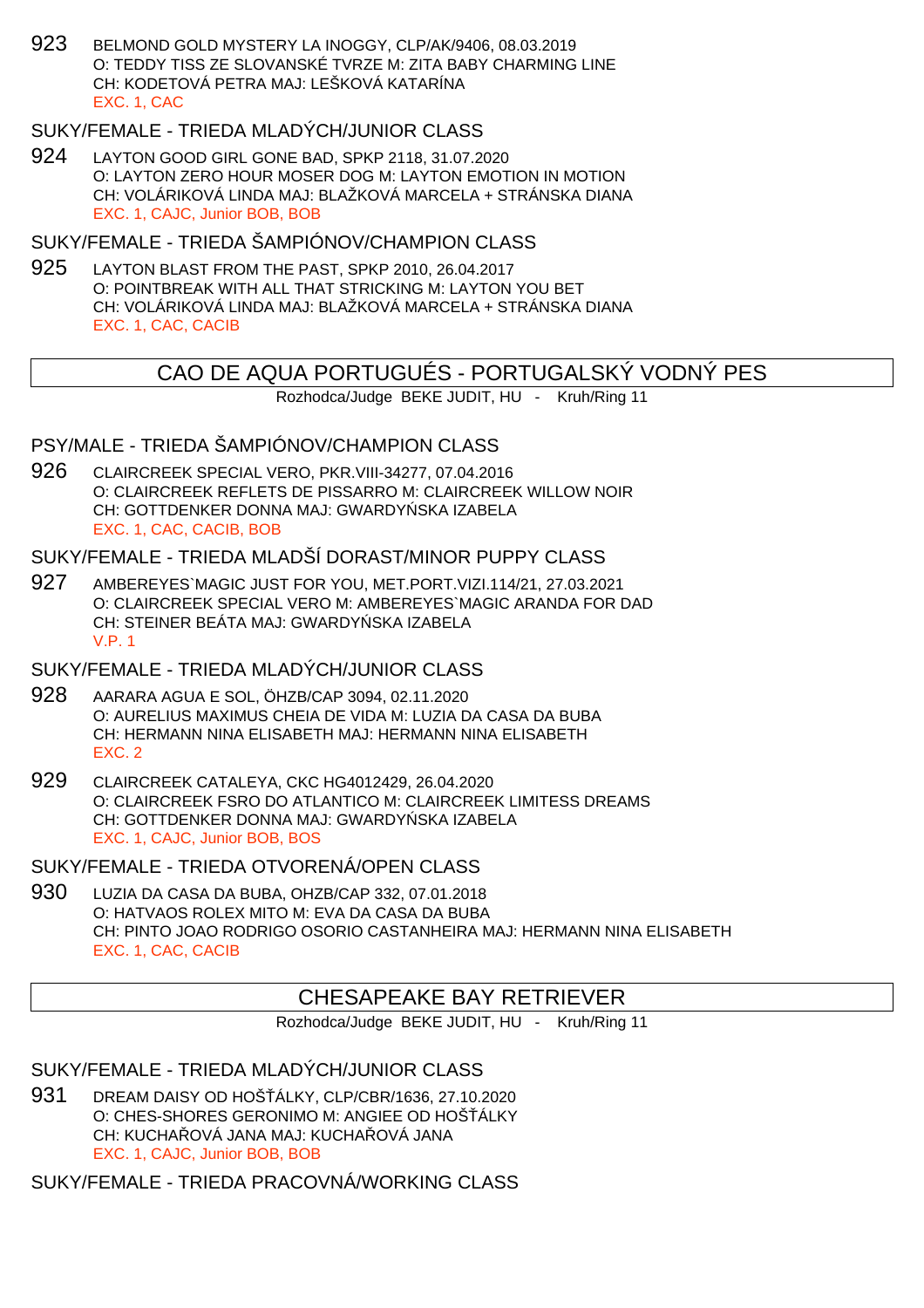932 NEXT DREAM PRINCESS KELE SKÝ POKLAD, CLP/CBR/1496, 21.09.2018 O: ZODIAC SILVER BOY KELEČSKÝ POKLAD M: PRINCESS OF COCO KELEČSKÝ POKLAD CH: SEHNALÍKOVÁ SO A MAJ: KUCHA OVÁ JANA EXC. 1, CAC, CACIB

# CLUMBER SPANIEL

Rozhodca/Judge BEKE JUDIT, HU - Kruh/Ring 11

# PSY/MALE - TRIEDA STREDNÁ/INTERMEDIATE CLASS

933 BATANGA GIN WHITE ROLL, MET.CLUMB.SP.11/H/20, 10.02.2020 O: SPICE TWICE HOBGOBLIN M: BIMBIK'S TIARA CH: KRAKOWSKA-DOLIASZ MAGDALENA MAJ: VÉRTESI ANDREA EXC. 1, CAC, CACIB, BOB

# CURLY COATED RETRIEVER

Rozhodca/Judge BEKE JUDIT, HU - Kruh/Ring 11

SUKY/FEMALE - TRIEDA STREDNÁ/INTERMEDIATE CLASS

934 BLACK SWAN CALADANS, CLP/CCR/304, 17.10.2019 O: ANAKIN SKYWALKER CALADANS M: TESSMENE SHIMMERING SPARKLE CH: ONDRÁ EK PETR MAJ: HORNÁ IVANA EXC. 1, CAC, CACIB, BOB

# DEUTSCHER WACHTELHUND - NEMECKÝ PREPELI JAR

Rozhodca/Judge BEKE JUDIT, HU - Kruh/Ring 11

SUKY/FEMALE - TRIEDA MLADÝCH/JUNIOR CLASS

935 DOKIE Z OKOUNOVSKÉHO DVORA, SPKP 544, 04.08.2020 O: YASON LÍŠKUV LIOL M: AMYRA Z OKOUNOVSKÉHO DVORA CH: FIŠER ROMAN MAJ: BÍRO GABRIEL EXC. 1, CAJC, Junior BOB

SUKY/FEMALE - TRIEDA ŠAMPIÓNOV/CHAMPION CLASS

936 DINA OD ERNÉ T N, CLP/NK/5250, 28.03.2018 O: RADUN VOM RÄBERSPRING M: CORA OD ERNÉ T N CH: HAN JI Í MAJ: POKORNÁ JARMILA EXC. 1, CAC, CACIB, BOB

# ENGLISH COCKER SPANIEL BLACK - ANGLICKÝ KOKERŠPANIEL IERNY

Rozhodca/Judge BEKE JUDIT, HU - Kruh/Ring 11

# PSY/MALE - TRIEDA MLADÝCH/JUNIOR CLASS

- 937 JOEL ANDRASTE, CLP/AC/39940, 21.09.2020 O: X-CLUSIVE SANT TULIP M: FRANCESKA ANDRASTE CH: NAJMANOVÁ IVANA MAJ: KO ÍNKOVÁ ALENA EXC. 1, CAJC
- PSY/MALE TRIEDA ŠAMPIÓNOV/CHAMPION CLASS
- 938 LA SCALE QUIET DIGNITY, MET.CSP.716/20, 07.01.2020 O: AMORE AMERICA BIG CITY LIFE M: CH CIKLON VEIL OF MYSTERY CH: SZLÁVY-KOVÁCS LAURA MAJ: SZLÁVY-KOVÁCS LAURA EXC. 1, CAC, CACIB, BOB

# PSY/MALE - TRIEDA ESTNÁ/HONOUR CLASS

939 FISKAL Z BOJNICKÝCH ÚDOLOV, SPKP 2375, 08.04.2015 O: FILON RICCI CLUB M: OCTAVIA BLACK PETRS CH: LEVICKÝ PAVOL MAJ: ŠKRABÁK VLADIMÍR EXC. 1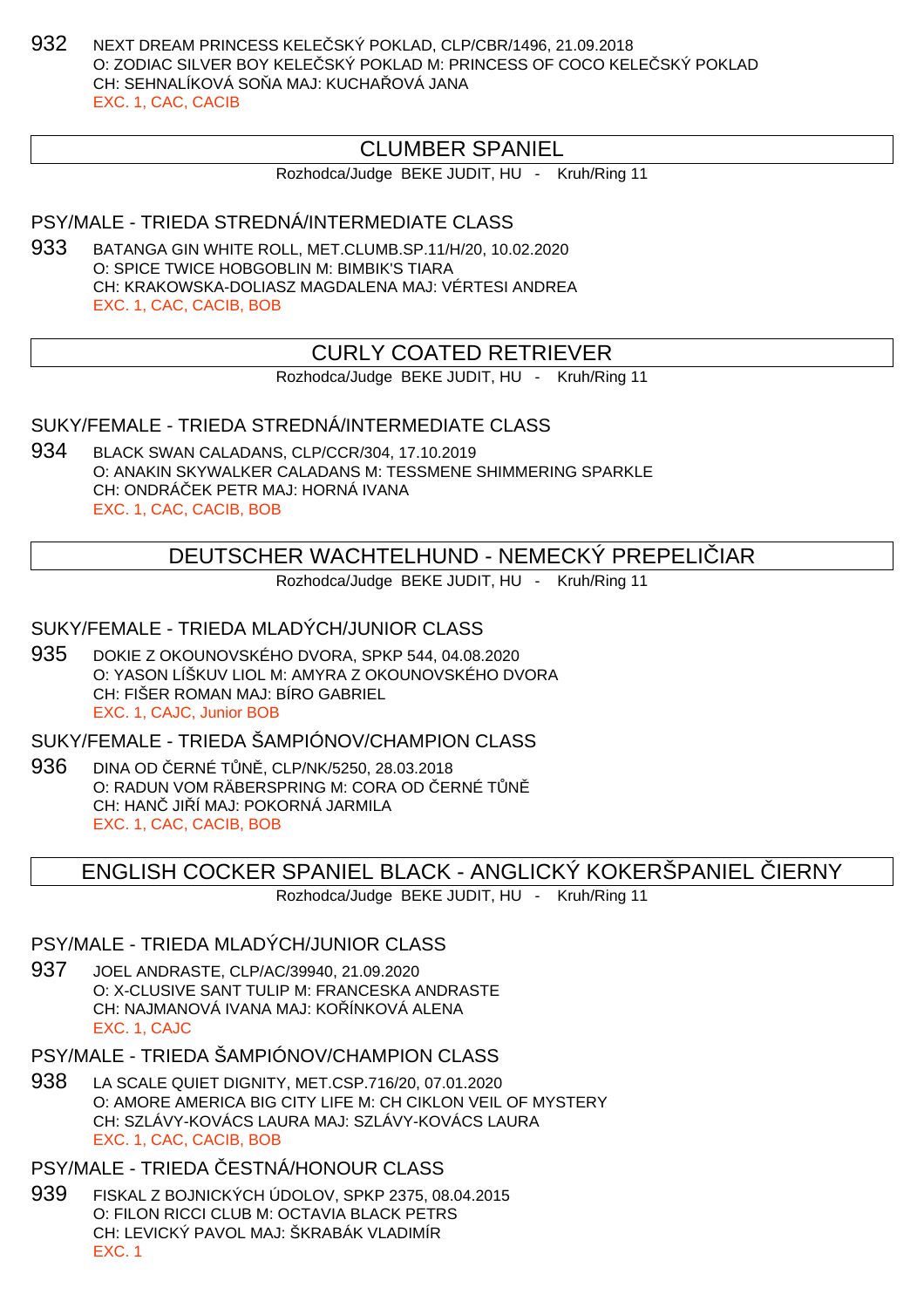# SUKY/FEMALE - TRIEDA MLADÝCH/JUNIOR CLASS

940 JACQUELINE ANDRASTE, CLP/AC/39941, 21.09.2020 O: X-CLUSIVE SANT TULIP M: FEANCESKA ANDRASTE CH: NAJMANOVÁ IVANA MAJ: NAJMANOVÁ IVANA EXC. 1, CAJC

# SUKY/FEMALE - TRIEDA STREDNÁ/INTERMEDIATE CLASS

941 DOUBLE GLOW FALEDO, CLP/AC/39488, 22.10.2019 O: BEAUTY SPOT FALEDO M: ZAZA Z VEJMINKU CH: DVO ÁKOVÁ MARTINA MAJ: DVO ÁKOVÁ MARTINA EXC. 1, CAC, CACIB, BOS

## SUKY/FEMALE - TRIEDA OTVORENÁ/OPEN CLASS

942 ARWEN Z KRÁLOVSKEJ VYHLIADKY, SPKP 2474, 09.02.2019 O: FISKAL Z BOJNICKÝCH ÚDOLOV M: DOROTHEA Z VEJMINKU CH: ŠKRABÁK VLADIMÍR MAJ: ŠKRABÁK VLADIMÍR EXC. 1, CAC

## SUKY/FEMALE - TRIEDA ŠAMPIÓNOV/CHAMPION CLASS

943 DOROTHEA Z VEJMINKU, SPKP 2412, 05.05.2016 O: ORLANDO Z VEJMINKU M: VICTORIA Z VEJMINKU CH: ŠULCEK PAVEL MAJ: ŠKRABÁK VLADIMÍR EXC. 1, CAC

# ENGLISH COCKER SPANIEL COLOURS - ANGLICKÝ KOKERŠPANIEL VIACFAREBNÝ

Rozhodca/Judge BEKE JUDIT, HU - Kruh/Ring 11

# PSY/MALE - TRIEDA DORAST/PUPPY CLASS

944 POKER FACE OF PEARL LAGOON, MET.CSP.951/21, 06.01.2021 O: RIZI- BIZI A-LIVER CHOSTER M: ONLY YOU OF PEARL LAGOON CH: KÁLDINÉ SZAKÁCS ANNAMÁRIA MAJ: KÁLDINÉ SZAKÁCS ANNAMÁRIA V.P. 1

# PSY/MALE - TRIEDA MLADÝCH/JUNIOR CLASS

945 CHEEF DASTY SKAR-LINE COLOUR RANGE, CLP/AC/39707, 27.03.2020 O: CH MEFISTO ORANGE SKAR-LINE COLOUR RANGE M: VICTORIA SKAR-LINE COLOUR RANGE CH: ŠKAREK LADISLAV MAJ: ŠKAREK LADISLAV EXC. 1, CAJC, Junior BOB

# PSY/MALE - TRIEDA OTVORENÁ/OPEN CLASS

946 EVERY DAY WIN SKAR-LINE COLOUR RANGE, CLP/AC/39227, 06.02.2019 O: ICH JIMMY SKAR-LINE C.R. M: CHANEL NO.5 SKAR-LINE C.R. CH: ŠKAREK LADISLAV MAJ: ŠKAREK LADISLAV EXC. 1, CAC

## PSY/MALE - TRIEDA PRACOVNÁ/WORKING CLASS

947 ZEUS SKAR-LINE COLOUR RANGE, CLP/AC/38794, 11.01.2018 O: CIB QUENTIN SKAR-LINE COLOUR RANGE M: CIB NIRVANA SKAR-LINE COLOUR RANGE CH: ŠKAREK LADISLAV MAJ: ŠKAREK LADISLAV EXC. 1, CAC

# PSY/MALE - TRIEDA ŠAMPIÓNOV/CHAMPION CLASS

948 AARON SKAR-LINE COLOUR RANGE, CLP/AC/38927, 23.05.2018 O: CIB ELDORADO SKAR-LINE COLOUR RANGE M: CH ZITA SKAR-LINE COLOUR RANGE CH: ŠKAREK LADISLAV MAJ: ŠKAREK LADISLAV EXC. 1, CAC, Res.CACIB

# SUKY/FEMALE - TRIEDA MLADÝCH/JUNIOR CLASS

949 SMART COCKER IMOLLY, MET.CSP.849/20, 22.05.2020 O: MACAMBO PASCHAL M: MARIA DE PORTUGAL OF BLACK MILK CH: SÁNDORFI EDINA MAJ: SÁNDORFI EDINA + SÁNDORFI EDINA EXC. 1, CAJC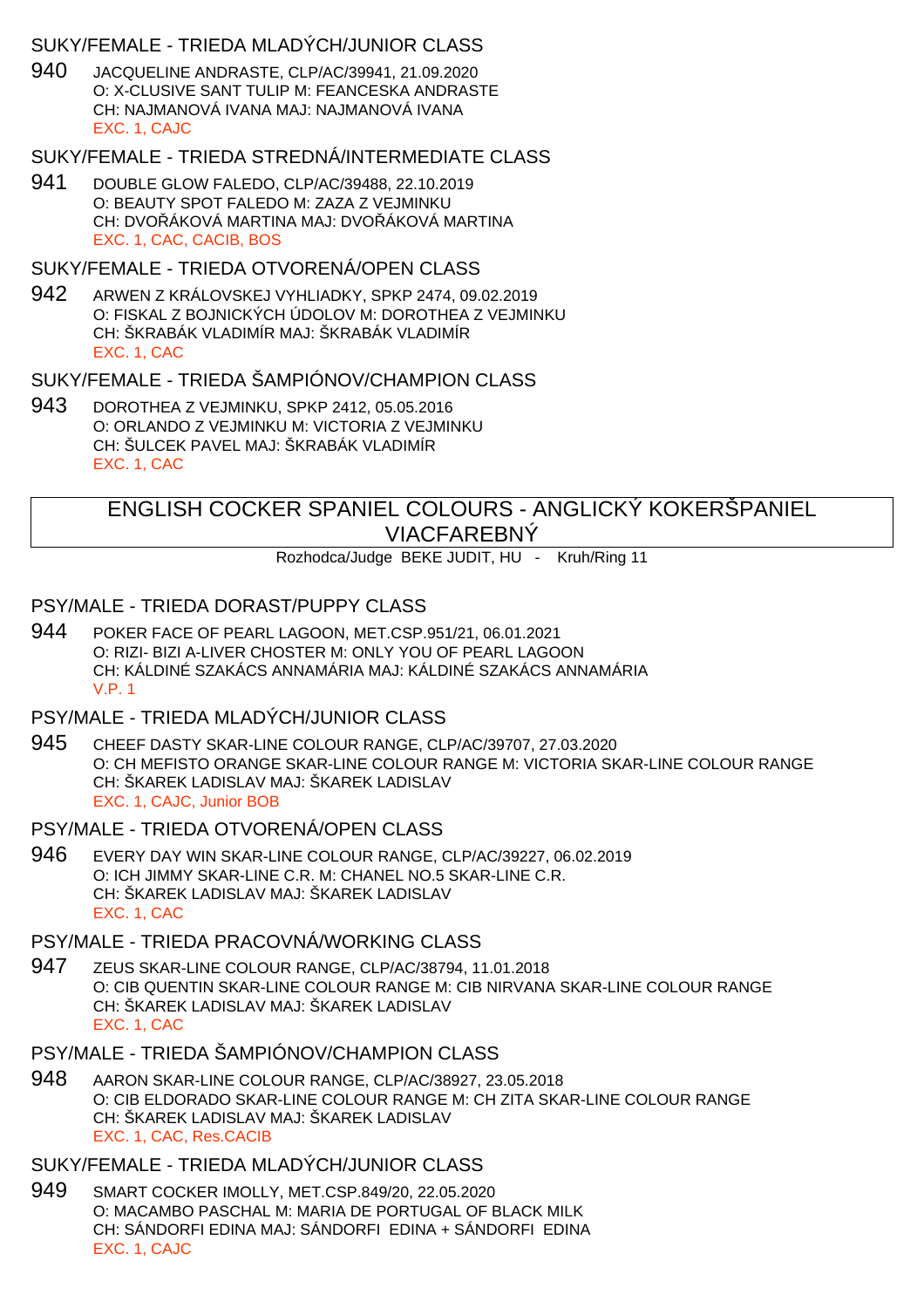## SUKY/FEMALE - TRIEDA ŠAMPIÓNOV/CHAMPION CLASS

- 950 DORABELLA MANDOLINA, CLP/AC/38822, 01.02.2018 O: WINTER DAY PERFEKT PARTNER M: BLACK BERRY EBONIRA CH: VA ÁKOVÁ ALENA MAJ: KAŠNÁ KATE INA + BEDNA ÍKOVÁ RADANA EXC. 2, Res.CAC
- 951 KASSANDRA SKAR-LINE COLOUR RANGE, CLP/AC/37251, 01.05.2014 O: ICH LYNWAER STICKY MOMENT M: CH YSSY SKAR-LINE OLOUR RANGE CH: ŠKAREK LADISLAV MAJ: ŠKAREK LADISLAV EXC. 1, CAC, Res.CACIB

# ENGLISH COCKER SPANIEL UNICOLOR - ANGLICKÝ KOKERŠPANIEL JEDNOFAREBNÝ

Rozhodca/Judge BEKE JUDIT, HU - Kruh/Ring 11

## PSY/MALE - TRIEDA OTVORENÁ/OPEN CLASS

952 KOCEL Z BOJNICKÝCH ÚDOLOV, SPKP 2461, 25.10.2018 O: ROBIN HOOD Z VEJMINKU M: XANTHIC BLACK PETRS CH: LEVICKÝ PAVOL MAJ: STUDENÁ IVANA EXC. 1, CAC

# PSY/MALE - TRIEDA ŠAMPIÓNOV/CHAMPION CLASS

953 LUDWIG Z VEJMINKU, SPKP 2440, 10.09.2017 O: ROBIN HOOD Z VEJMINKU M: JAKARTA Z VEJMINKU CH: ŠULCEK PAVEL MAJ: ŠKRABÁK VLADIMÍR EXC. 1, CAC

# SUKY/FEMALE - TRIEDA MLADŠÍ DORAST/MINOR PUPPY CLASS

954 ICONA OFELIE ZE ZEMĚ PIPIKEL, CLP/AC/40228, 20.04.2021 O: ROB OF ROSMERY RICCI CLUB M: DEBI Z D ÍNOVÉHO KOPCE CH: LUKUVKOVÁ DANIELA MAJ: LUKUVKOVÁ DANIELA V.P. 1

# SUKY/FEMALE - TRIEDA STREDNÁ/INTERMEDIATE CLASS

955 SILVERY-SNOWBALL SWING, SPKP 2503, 11.01.2020 O: AMORE AMERICA BIG CITYLIFE M: SILVERY-SNOWBALL PRUE CH: BAUMAN ANITA MARIA MAJ: LEVICKÝ PAVOL EXC. 1, CAC

# ENGLISH SPRINGER SPANIEL - ANGLICKÝ ŠPRINGERŠPANIEL

Rozhodca/Judge BEKE JUDIT, HU - Kruh/Ring 11

## PSY/MALE - TRIEDA MLADŠÍ DORAST/MINOR PUPPY CLASS

- 956 TIMUR KAICUL, SPKP 2142, 24.03.2021 O: CLEMATIS OF KLAMAR GARDEN M: HERA Z KRIVÍNSKEJ SKALY CH: LUCIAK IVAN MAJ: MIKOVÁ KATARÍNA V.P. 1
- PSY/MALE TRIEDA MLADÝCH/JUNIOR CLASS
- 957 PASSWORD TO YOUR HEART THREE PONDS WALLEY, CLP/ASS/7299, 07.08.2020 O: CHARLESCROFT COVER UP M: SWEET HARMONY THREE PONDS WALLEY CH: STANISZEWSKA-NOGA IWONA MAJ: BALOGOVÁ STANISLAVA EXC. 1, CAJC, Junior BOB

#### PSY/MALE - TRIEDA STREDNÁ/INTERMEDIATE CLASS

958 U GOT THE LOOK TAMAAM PL, PKR.VIII-40331, 24.11.2019 O: BERESFORD AS GOOD AS IT GETS M: BERESFORD SIMPLE PLEASURE CH: BANASZAK-KULKA AGNIESZKA MAJ: IGLÓDYOVÁ ADRIANA EXC. 1, CAC, Res.CACIB

### PSY/MALE - TRIEDA ŠAMPIÓNOV/CHAMPION CLASS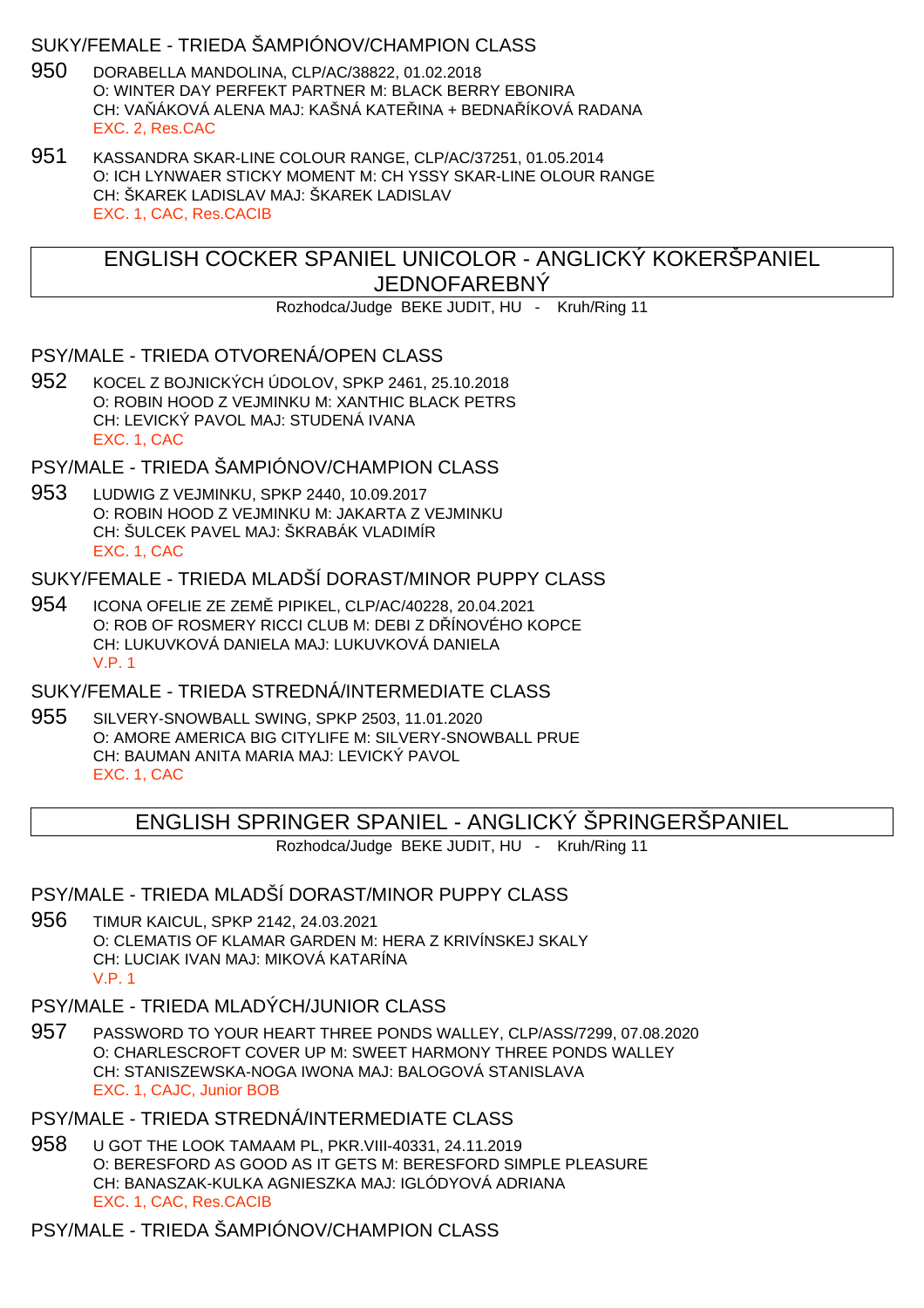959 MR.HOLMES TAMAAM PL, SPKP 2049, 01.03.2017 O: INCOGNITO TAMAAM PL M: BERESFORD SIMPLE PLEASURE CH: BANASZAK-KULKA AGNIESZKA MAJ: IGLÓDYOVÁ ADRIANA EXC. 1, CAC, CACIB, BOS

### SUKY/FEMALE - TRIEDA MLADÝCH/JUNIOR CLASS

960 IKY IRIS ARVANSIS, SPKP 2116, 02.05.2020 O: CALVDALE ROBSON M: TAMII BOHEMIA JEWELLERY CH: KRUPA TOMÁŠ MAJ: MUDRON ÍKOVÁ LUCIA EXC. 1, CAJC

SUKY/FEMALE - TRIEDA STREDNÁ/INTERMEDIATE CLASS

961 FERGIE RUTHLESS, CMKU/ASS/7274/20, 10.05.2020 O: ROQFOLLY FOR YOUR EYES ONLY M: YOHANNAH RUTHLESS CH: MADZIOVÁ EVA MAJ: CHVOJKOVÁ MARYNA EXC. 1, CAC, CACIB, BOB

# FLAT COATED RETRIEVER

Rozhodca/Judge BEKE JUDIT, HU - Kruh/Ring 11

### PSY/MALE - TRIEDA OTVORENÁ/OPEN CLASS

962 LET IT BE OASIS OF PEACE, SPKP 286, 29.03.2017 O: MISS MALLORYS SOONER OR LATER M: I WAS BORN ON EASTER OASIS OF PEACE CH: VRUBEL PAVEL MAJ: GREISINGEROVÁ DOMINIKA EXC. 1, CAC

### PSY/MALE - TRIEDA ŠAMPIÓNOV/CHAMPION CLASS

- 963 CACI´S JUST NEED SWEETS, SPKP 299, 24.08.2018 O: CACI´S JUST ONE LOOK M: CACI´S SWEETS-TO-THE-SWEET CH: ÖSTMAN CARINA MAJ: MAN ÍK GABRIEL EXC. 1, CAC, CACIB, BOB
- 964 LIVE LAUGH LOVE OASIS OF PEACE, SPKP 241, 29.03.2017 O: MISS MALLORYS SOONER OR LATER M: I WAS BORN ON EASTER OASIS OF PEACE CH: VRUBEL PAVEL MAJ: ŠIŠKA IVAN EXC. 2, Res.CAC, Res.CACIB

SUKY/FEMALE - TRIEDA MLADÝCH/JUNIOR CLASS

965 BROADEN LIMITS EREŠ A LIPOV, CLP/FCR/6439, 04.04.2020 O: DIAMANTE BLU OCCAMY M: ARWEN TIA VRBOVECKÉ STRÁN CH: ŠVARCOVÁ KATEŘINA MAJ: ŠVARCOVÁ KATEŘINA EXC. 1, CAJC, Junior BOB

SUKY/FEMALE - TRIEDA STREDNÁ/INTERMEDIATE CLASS

- 966 DAISY BOHEMIA LUXYVETT, SPKP 305, 12.10.2019 O: BILLY BOY FALAKSA M: UMA LUXYVETT Z KOSTELCE U JIHLAVY CH: HOLÍKOVÁ YVETTA MAJ: GAÁLOVÁ MAGDALÉNA EXC. 2, Res.CAC
- 967 EMPIRE OF THE SUN BADAINE, CLR/FCR/6314, 11.01.2020 O: ALMANZA PIRATE OF THE CARIBBEAN M: ALL THE WONDERWALL BADAINE CH: KOLÍNKOVÁ KATE INA MAJ: HANKOVÁ ZUZANA EXC. 1, CAC
- SUKY/FEMALE TRIEDA OTVORENÁ/OPEN CLASS
- 968 ACTIVE FLAVOUR EREŠ A LIPOV, CLP/FCR/5625, 13.06.2018 O: CACI'S DARK CHOCOLATE OF LOVE M: ARWEN TIA VRBOVECKÉ STRÁN CH: ŠVARCOVÁ KATE INA MAJ: ŠVARCOVÁ KATE INA EXC. 1, CAC, CACIB, BOS

SUKY/FEMALE - TRIEDA ŠAMPIÓNOV/CHAMPION CLASS

969 ANGELUSPARKS V MON AMOUR, CLP/FCR/5798, 23.05.2018 O: ALL TRUE MAN VOM PARADIESGARTL M: ANGELUSPARKS IV BEL´S JEWEL CH: NEVES ANA FILIPA CUNHA COSTEIRA MAJ: KALINOVÁ HANA EXC. 1, CAC, Res.CACIB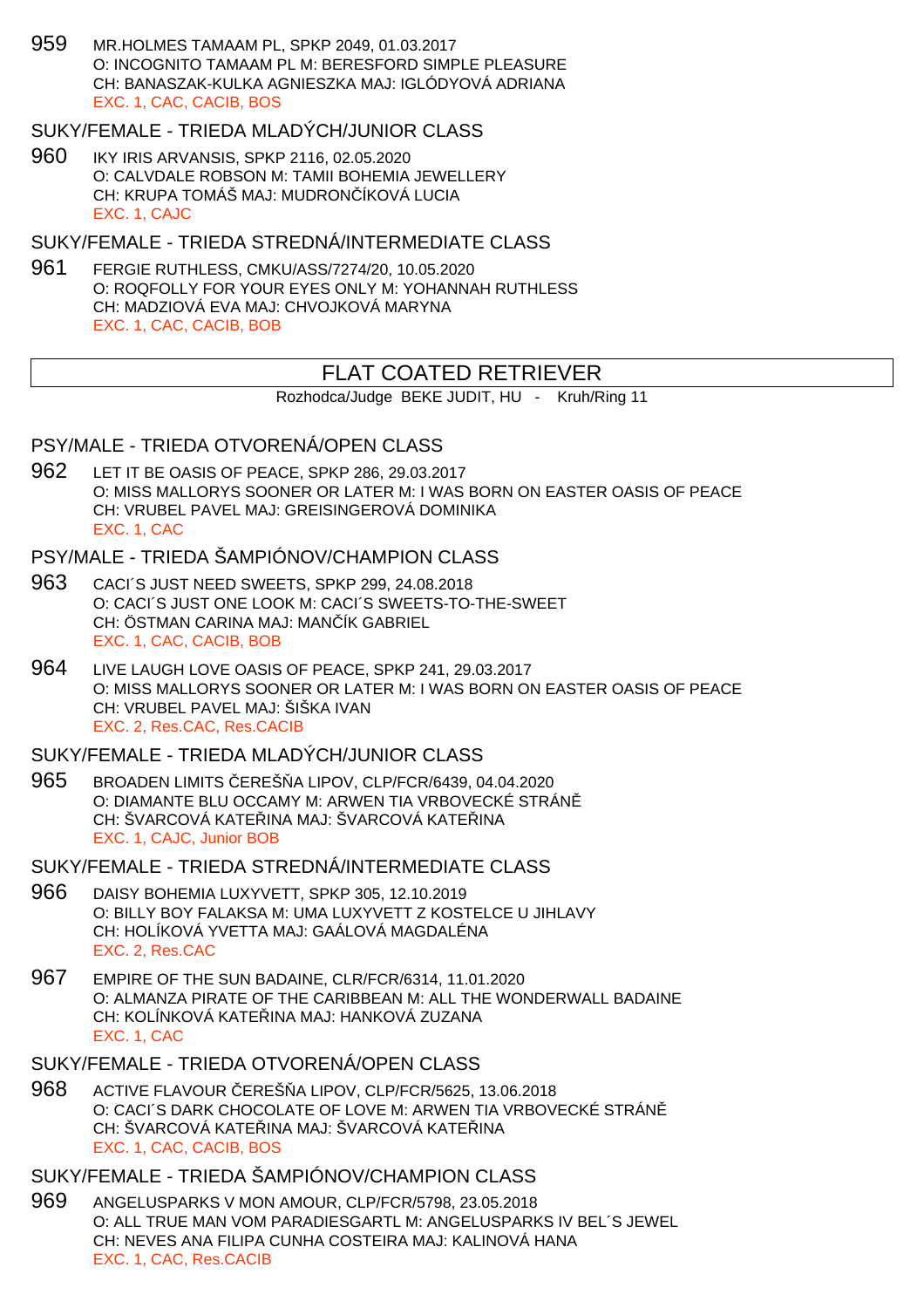# GOLDEN RETRIEVER - ZLATÝ RETRIEVER

Rozhodca/Judge FINTOROVÁ UDMILA, SK - Kruh/Ring 15

### PSY/MALE - TRIEDA MLADÝCH/JUNIOR CLASS

- 970 ASK ME SIMBA MILLION REASONS, CLP/GR/21577, 13.03.2020 O: HARRY POTTER AUREA ROSA M: CAROLINE MORAVIA GOLD HEART CH: SUCHOPÁROVÁ KRISTÝNA MAJ: LEDENOVÁ NAD ŽDA EXC. 2
- 971 FOUR SEASONS CANIS REGNUM, SPKP 3944, 17.09.2020 O: BOURBON VANILLE CHARMEUR JEAN-LOUIS M: CROWN ROYAL CANIS REGNUM CH: HANULIAKOVÁ IVANA MAJ: BRIŠKA MICHAL EXC. 3
- 972 GLITTERS TO THE TOP, NHSB 3219096, 06.10.2020 O: BENTON BACK TO BASE CAMP M: GLITTERS REGAL ROSE CH: BRAECKMAN KATHY MAJ: BLAAUWENDRAAT GLORIA EXC. 1, CAJC, Junior BOB
- 973 UNIKÁT HENRY GOLD HEART, SPKP 3921, 24.07.2020 O: CHRISTOPH GOLD HEART CANIS REGNUM M: NOBLE ADIDAS GOLD HEART CH: KOCÁNOVÁ OLGA MAJ: NÁSADA MILAN + NÁSADOVÍ KATARÍNA EXC. 4
- 974 WONDER DIAMOND IN THE HEART, SPKP 3915, 23.07.2020 O: IRON DIAMOND IN THE HEART M: O'PARIS DES JARDINS D'EPONA CH: NÁSADOVÁ KATARÍNA MAJ: ŠIŠKA IVAN V.G.

# PSY/MALE - TRIEDA STREDNÁ/INTERMEDIATE CLASS

- 975 CHURCHILL MY JOY, SPKP 3825, 09.03.2020 O: NEVERLAND SMILE FULL OF MAGIC M: DRUPPI MY JOY CH: KÚDELOVÁ ANDREA MAJ: BUDA MAGDALÉNA EXC. 1, CAC
- 976 COFFEY ANGELIC SOUL, SPKP 3731, 04.10.2019 O: NADIR DES JARDINS DÉPONA M: JULIETTE DIAMOND IN THE HEART CH: BADINKOVÁ PETRA MAJ: BOROVSKÁ MICHAELA EXC. 3
- 977 SKY PRIDE BAIKAL, SPKP 3874, 06.11.2019 O: FANTASY FLY MALLARD THUNDER M: SKY PRIDE MOONLIGHT SHINE CH: PETROVSKAYA ALEXANDRA MAJ: BADINKOVÁ PETRA EXC. 2, Res.CAC

PSY/MALE - TRIEDA OTVORENÁ/OPEN CLASS

- 978 BRUNO TAMARIN DVOR, SPKP 3607, 02.05.2019 O: THEVENET PURE PASSION M: XANTY Z M
SÍ NÍCH PLÁNÍ CH: WEINER MARTIN MAJ: SELECKÁ ZUZANA EXC. 3
- 979 GERRY SLNKO UNÍNA, SPKP 3457, 29.05.2018 O: CHESTER DIAMOND IN THE HEART M: AYKE OD PROPASTI MACOCHA CH: ŠIŠKA IVAN MAJ: PÖTHE KRISZTINA EXC. 2, Res.CAC
- 980 GOLDEN GLENN VOM KRÄMERWALD, VDH-GRC 18-0276, 15.04.2018 O: ELYSIAN BLONDS DENZEL M: GOLDEN COOKIE VOM KRÄMERWALD CH: BRÜSSEL SABINE MAJ: FRIEDBERG SVEN + FRIEDBERG DOROTA EXC. 1, CAC

PSY/MALE - TRIEDA PRACOVNÁ/WORKING CLASS

981 ACORNION PER OROLES, COR A 5416-18/111, 10.12.2017 O: TRAMIN ARNI JOY M: JUST LIKE HEAVEN OF CLEAR PASSION CH: CAIA CORINA MAJ: CAIA CIPRIAN + CIPRIAN CAIA EXC. 1, CAC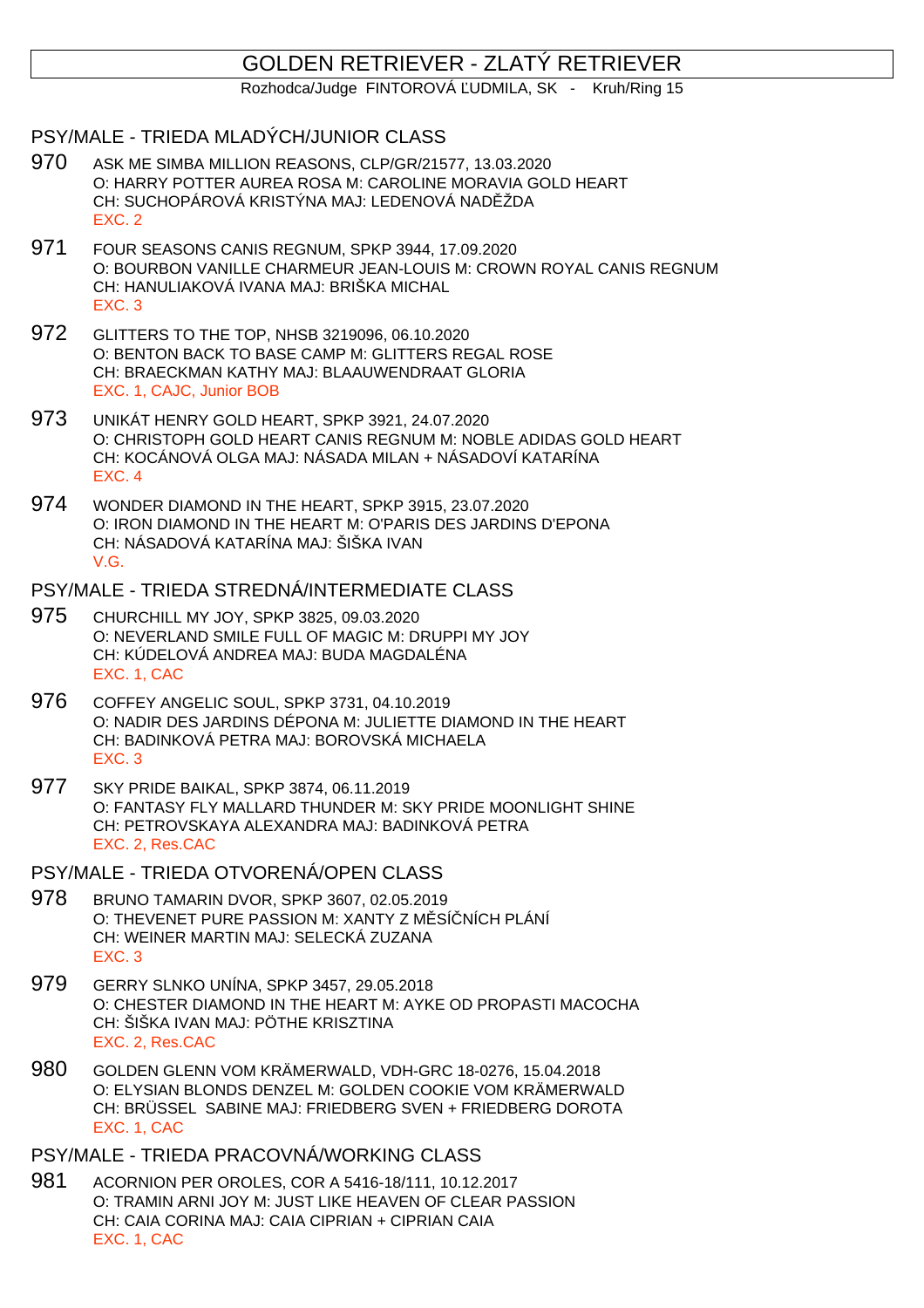- 982 ALABASTER EBELLINI, SPKP 3026, 22.01.2016 O: BUDDY GODD AUGURY M: BEAU ROSE PRÉMA SHANTI NAVARO CH: NOHAVICOVÁ EVA MAJ: CEBOVÁ MONIKA  $V$  G  $3$
- 983 IRISPRIDE OSKAR WILD, SPKP 3358, 31.12.2016 O: ZAMPANZAR HEMINGWAY DAIQUIRI M: JUNMAR AIRIS CH: IORDANOVA IRINA MAJ: NÁSADA FILIP EXC. 2

### PSY/MALE - TRIEDA ŠAMPIÓNOV/CHAMPION CLASS

- 984 GOLDEN EISBÄR BALOU VOM KRÄMERWALD, VDH-GRC 16-0651, 19.09.2016 O: ELYSIAN BLONDS DENZEL M: GOLDEN COOKIE VOM KRÄMERWALD CH: BRÜSSEL GOLDEN VOM KRÄMERWALD MAJ: FRIEDBERG SVEN + FRIEDBERG DOROTA EXC. 2, Res.CAC, Res.CACIB
- 985 LITTLE VIOLET'S TARANTINO QUENTIN, OHZB/GR 8564, 15.03.2019 O: PRINCE CHARMING QDORE OF LABGOLD M: LITTLE VIOLET'S UNCHAIN MY HEART CH: ARMINGER VERENA MAJ: MÜLLER SUSAN EXC. 1, CAC, CACIB, BOS
- 986 NADIR DES JARDINS D´EPONA, SPKP 3362, 14.06.2017 O: ZAMPANZAR TAM TAM GO M: GOGO DANCEUSE DES JARDINS D´EPONA CH: M. MULLER BOYER SEBASTIEN MAJ: BADINKOVÁ PETRA + BADINKA PAVEL EXC. 3
- 987 TANISHTAGH IN TOO DEEP, VDH-GRC 18-0160, 25.05.2017 O: CIE SNOWJAR`S TRENDMAKER M: CIE TANISHTAGH CALM AFTER THE STORM CH: BLAAUWENDRAAT GLORIA MAJ: LÜCK SUSANNE EXC. 4

### SUKY/FEMALE - TRIEDA MLADŠÍ DORAST/MINOR PUPPY CLASS

- 988 VELVET ZARA GOLD HEART, SPKP 4094, 01.03.2021 O: CHRISTOPH GOLD HEART CANIS REGNUM M: NOBLE ADIDAS GOLD HEART CH: KOCÁNOVÁ OĽGA MAJ: CEBOVÁ MONIKA V.P. 2
- 989 ZARA DIAMOND IN THE HEART, SPKP 4057, 28.02.2021 O: IRON DIAMOND IN THE HEART M: LAILA DES JARDINS D´EPONA CH: NÁSADOVÁ KATARÍNA MAJ: NÁSADOVÁ KATARÍNA V.P. 1

### SUKY/FEMALE - TRIEDA DORAST/PUPPY CLASS

990 SKY PRIDE PELAGEYA NATASHA, SPKP 4104, 23.11.2020 O: FANTASY FLY MALLARD THUNDER M: SKY PRIDE MIDNIGHT MAGIC CH: PETROVSKAYA ALEXANDRA MAJ: BADINKOVÁ PETRA V.P. 1

## SUKY/FEMALE - TRIEDA MLADÝCH/JUNIOR CLASS

- 991 BONETT BRIDE QUEEN OF MAGIC, SPKP 4011, 13.09.2020 O: MAGIC MADNESS LOVE TO LOVE M: BONETT BRIDE JINGLE VOICE CH: SÜLI KRISZTINA MAJ: ŠIŠKA IVAN EXC. 1, CAJC
- 992 TANISHTAGH MAKES PEOPLE TALK, NHSB 3213879, 09.10.2020 O: BRIGHT SKY ROZMACHANY OGON M: TANISHTAGH MOMENT TO SHINE CH: BLAAUWENDRAAT GLORIA MAJ: BLAAUWENDRAAT GLORIA EXC. 2
- 993 UNIQUE NINA DIAMOND IN THE HEART, SPKP 3899, 11.07.2020 O: CHRISTOPH GOLD HEART CANIS REGNUM M: LAILA DES JARDINS D´EPONA CH: NÁSADOVÁ KATARÍNA MAJ: NÁSADOVÁ KATARÍNA ABS.
- 994 WENDY SACRED TALISMAN, CLP/GR/22466, 22.08.2020 O: NECTAR OF DIVINITY SACRED TALISMAN M: TOMIRIEL EMPHATIC ELANA CH: PETUKHOVA IRYNA MAJ: ZUKALOVÁ IVANA EXC. 3

## SUKY/FEMALE - TRIEDA STREDNÁ/INTERMEDIATE CLASS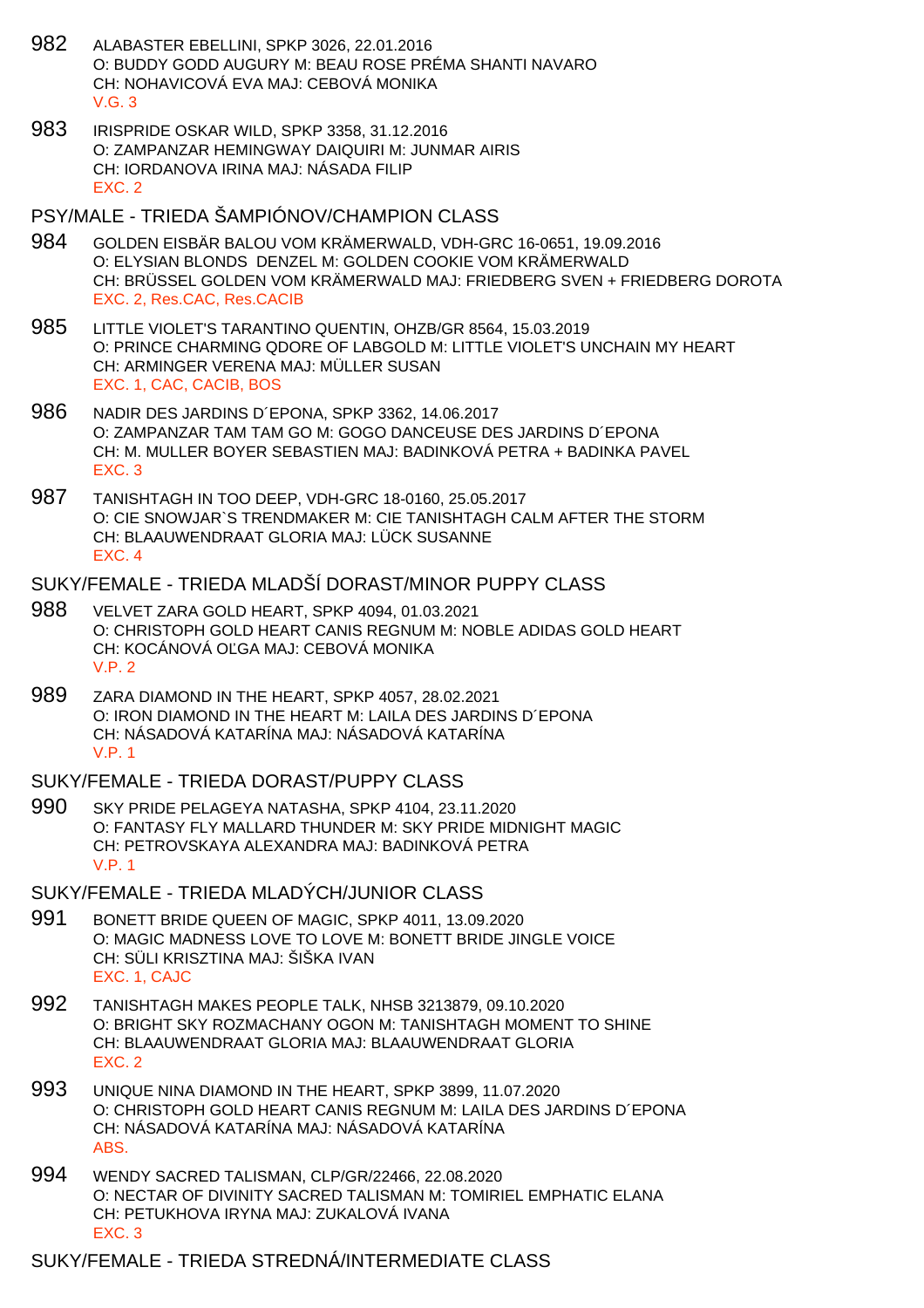- 995 TANISHTAGH MUPPETS MOST WANTED, NHSB 3180084, 10.11.2019 O: GIDDYGOLD SILVER AND GOLD SWEET NOTE M: SECRET STAR OF THE MORNING VALLEY CH: BLAAUWENDRAAT GLORIA MAJ: VAN HESE LILIAN EXC. 2, Res.CAC
- 996 TANISHTAGS MUPPETS TONIGHT, NHSB 3180083, 10.11.2019 O: CH GIDDYGOLD SILVER & GOLD SWEET NOTE M: SECRET STAR OF THE MORNINGVALLEY CH: BLAAUWENDRAAT GLORIA MAJ: LÜCK SUSANNE EXC. 1, CAC
- SUKY/FEMALE TRIEDA OTVORENÁ/OPEN CLASS
- 997 CLEOPATRA DOBRÉ SRDCE KOSMÍK , CLP/GR/20530, 27.03.2019 O: ERWIN TADEAS AUREA ROSA M: ARIA DOBRÉ SRDCE KOSMÍK CH: KOSMÁKOVÁ SIMONA MAJ: KOSMÁKOVÁ SIMONA V.G.
- 998 FOREIGN AFFAIR ANARCHIA BOX, VDH-GRC 20-0826, 31.05.2019 O: WINNIE THE POOH ANARCHIA BOX M: UNDER THE PRESSURE ANARCHIA BOX CH: NILSSON LUZIA MAJ: PIELSTICKER TUBBESING SABINE EXC. 4
- 999 LITTLE VIOLET`S UNSTOPPABLE, ÖHZB/GR 8697, 24.05.2019 O: I'M TERRA ANTYDA GOLD FASHION M: LITTLE VIOLET`S ALL I WANT CH: ARMINGER VERENA & JOHN KATHARINE MAJ: HESOUN NABILA EXC. 1, CAC, Res.CACIB
- 1000 NANCY Z KARPENTNÉ, CLP/GR/20404, 07.01.2019 O: DIRECT HIT IZ DOLINY SOLNCA M: ELLIE Z KARPENTNÉ CH: KU EROVÁ IVANA MAJ: ZUKALOVÁ IVANA EXC.
- 1001 QUEEN DIAMOND IN THE HEART, SPKP 3652, 25.05.2019 O: IRON DIAMOND IN THE HEART M: LAILA DES JARDINS D´EPONA CH: NÁSADOVÁ KATARÍNA MAJ: NÁSADOVÁ KATARÍNA EXC. 3
- 1002 TANISHTAGH MOMENT TO SHINE, NHSB 3123110, 21.05.2018 O: SILK AND SATIN VAN DE GOLDEN ANGELS M: CIE TANISHTAGH KEEP ON WALKING CH: VELDHUIZEN M. A. MAJ: BLAAUWENDRAAT GLORIA EXC. 2, Res.CAC

# SUKY/FEMALE - TRIEDA PRACOVNÁ/WORKING CLASS

- 1003 ARIA DOBRÉ SRDCE KOSMÍKŮ, CLP/GR/17806/19, 13.10.2015 O: ATHOS LUEUR DORÉE M: BUMBLE-BEE NEPOSLUŠNÉ ŠTÅN CH: KOSMÁKOVÁ SIMONA MAJ: KOSMÁKOVÁ SIMONA EXC. 3
- 1004 BELLINDA MAGIC DANDELION, SPKP 3581, 14.03.2019 O: CHEEK TO CHEEK JACK THE BEAR M: MAGGIE LINEA AUREA CH: SONDOROVÁ ANTÓNIA MAJ: BLŠTÁKOVÁ STANISLAVA EXC. 2, Res.CAC
- 1005 CHEERFULL MISSI MY JOY, SPKP 3830, 09.03.2020 O: NEVERLAND SMILE FULL OF MAGIC M: DRUPPI MY JOY CH: KÚDELOVÁ ANDREA MAJ: KÚDELOVÁ ANDREA EXC. 4
- 1006 CRAZY SWEET ALBIPOLIS, CLP/GR/18467, 30.07.2016 O: ARMÓNS GOLDEN HEVANAR M: AGATHA SWEET ALBIPOLIS CH: MATOUŠKOVÁ PETRA MAJ: MATOUŠKOVÁ PETRA EXC. 1, CAC

SUKY/FEMALE - TRIEDA ŠAMPIÓNOV/CHAMPION CLASS

1007 ANGELONATOMFRANCISCA, CLP/GR/21790, 29.10.2019 O: ANGELONATO MAKES PEOPLE-TALK M: ANGELONATO QUEEN OF´HEARTS CH: BORISEVICH N. MAJ: BLAHOUTOVÁ SERBUSOVÁ LENKA EXC. 2, Res.CAC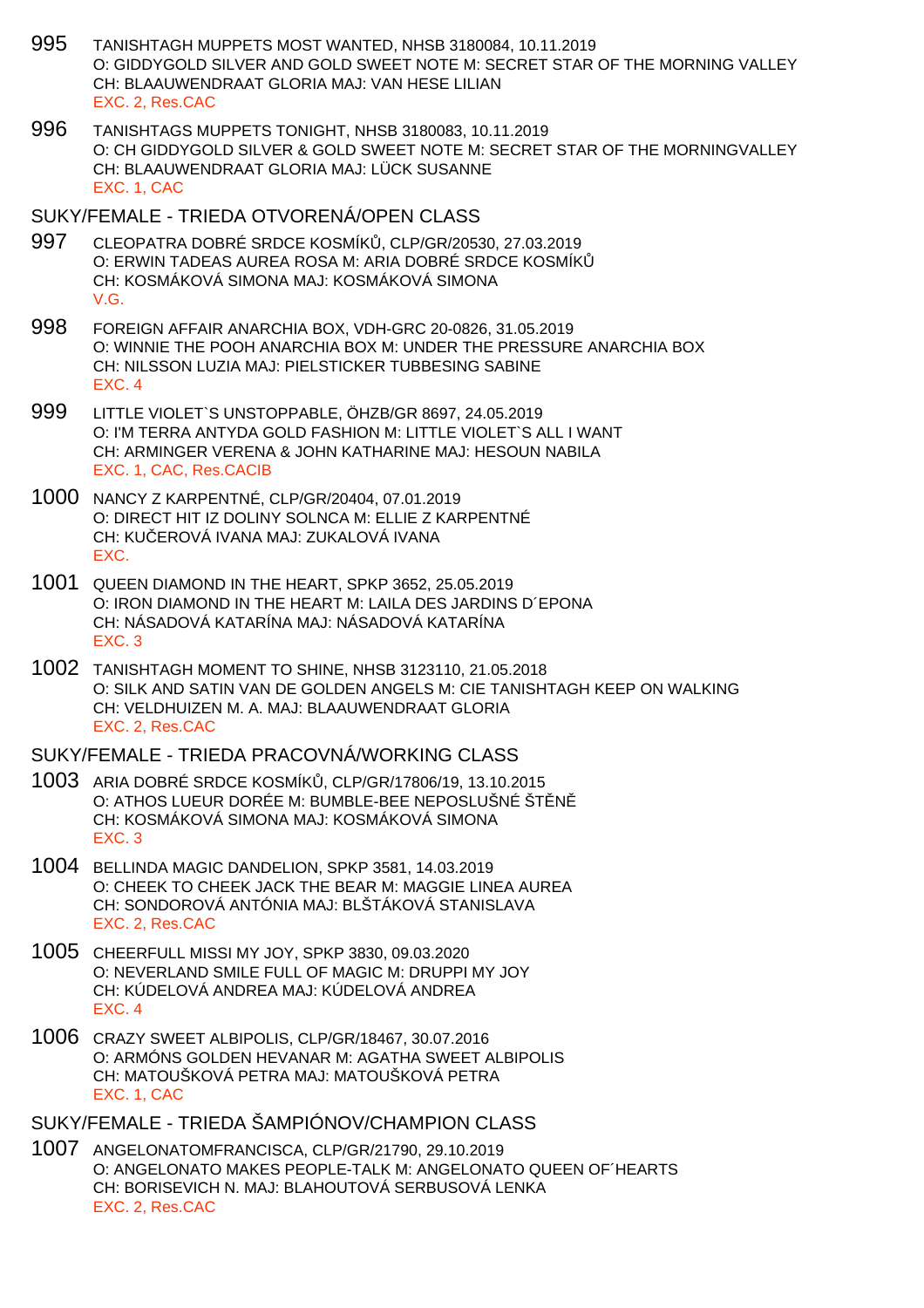- 1008 AZANE DE LA MANET GOLDEN CLAUDIE LOVE, CLP/GR/18997, 23.05.2017 O: IKER DU BOIS DE LA RAYERE M: CLAUDIE LOVE GOLDEN MARTHA CH: KRÁLOVÁ DANA MAJ: KRÁLOVÁ DANA  $V$  G  $3$
- 1009 TRUBLISS LOVIN' YOU, PKR.VIII-39462, 07.05.2019 O: MAYBE FOREVER THE ONE AND ONLY M: FENPINQUE PRADA PERFECT CH: WOJTALA AGNIESZKA MAJ: WOJTALA AGNIESZKA EXC. 1, CAC, CACIB, BOB

SUKY/FEMALE - TRIEDA VETERÁNOV/VETERAN CLASS

1010 CLAUDIE LOVE GOLDEN MARTHA, CLP/GR/16054, 27.05.2013 O: EGOISTE DU BOIS DE LA RAYERE M: VELVET CHARM SUPREME STAR CH: JANÁKOVÁ ALENA MAJ: KRÁLOVÁ DANA EXC. 1

# KOOIKERHONDJE

Rozhodca/Judge BEKE JUDIT, HU - Kruh/Ring 11

PSY/MALE - TRIEDA MLADÝCH/JUNIOR CLASS

1011 BASTIEN BILLY KAMALI DE BELLASOL, SPKP 9, 18.09.2020 O: FALCO Z PLOUŽNICKÉ STÁJE M: DAISSY DUCKIE BELLAMOON CH: ŠR TOVÁ KAMILA MAJ: DIVÉKYOVÁ TÁ A EXC. 1, CAJC, Junior BOB, BOB

PSY/MALE - TRIEDA ŠAMPIÓNOV/CHAMPION CLASS

1012 JASON Z PLOUŽNICKÉ STÁJE, CLP/KOO/315, 06.11.2018 O: DOUGLAS OF GRANNY'S ROSE M: CLEOPATRA Z PLOUŽNICKÉ STÁJE CH: BEKROVÁ GABRIELA MAJ: VOLNÁ BARBORA ABS.

# LABRADOR RETRIEVER

Rozhodca/Judge BEKE JUDIT, HU - Kruh/Ring 11

PSY/MALE - TRIEDA MLADÝCH/JUNIOR CLASS

1013 SWISSKING CHICAGO, NHSB 3212612, 12.10.2020 O: ROBERT SUPER START M: KONSUL LAB NUMMER ONE POOPOOPIDOO CH: MEIER PHILIPPE MAJ: BARTOŠOVÁ DANIELA EXC. 1, CAJC, Junior BOB

PSY/MALE - TRIEDA STREDNÁ/INTERMEDIATE CLASS

- 1014 WAHNAHNISH SECRET PASSION, ROI 20/150675, 31.10.2019 O: WAHNAHNISH SILVER SECRET M: WAHNAHNISH LUCKY YOU CH: CANDEL P.M.J.M. MAJ: ZABRSOVÁ ANETA EXC. 1, CAC, CACIB, BOS
- 1015 X.SIMBA STAR Z ČESKOMORAVSKÉ VYSOČINY, CLP/LR/36262, 26.12.2019 O: MASTER DU TAILLIS MADAME M: HERMÍNA STAR Z ČESKOMORAVSKÉ VYSOČINY CH: HORKÁ MICHAELA MAJ: KONCZ DAVID EXC. 2, Res.CAC

PSY/MALE - TRIEDA OTVORENÁ/OPEN CLASS

- 1016 BY NATURE CRIMSON CREEK, PKR.VIII-38775, 21.11.2018 O: ROCHEBY TOWN CRYER M: ADVENTURE AHEAD CRIMSON CREEK CH: KOSOWSKA-MIZERA KATARZYNA MAJ: KOSOWSKA-MIZERA KATARZYNA EXC. 1, CAC
- 1017 JAMAL BELIEVEME, SPKP 6924, 18.10.2018 O: HOTTI-TOTTI DAN COOL DAY M: PLAY MOR SWEET SENSATION CH: SCHMIDT PETER MAJ: SCHMIDT PETER EXC. 4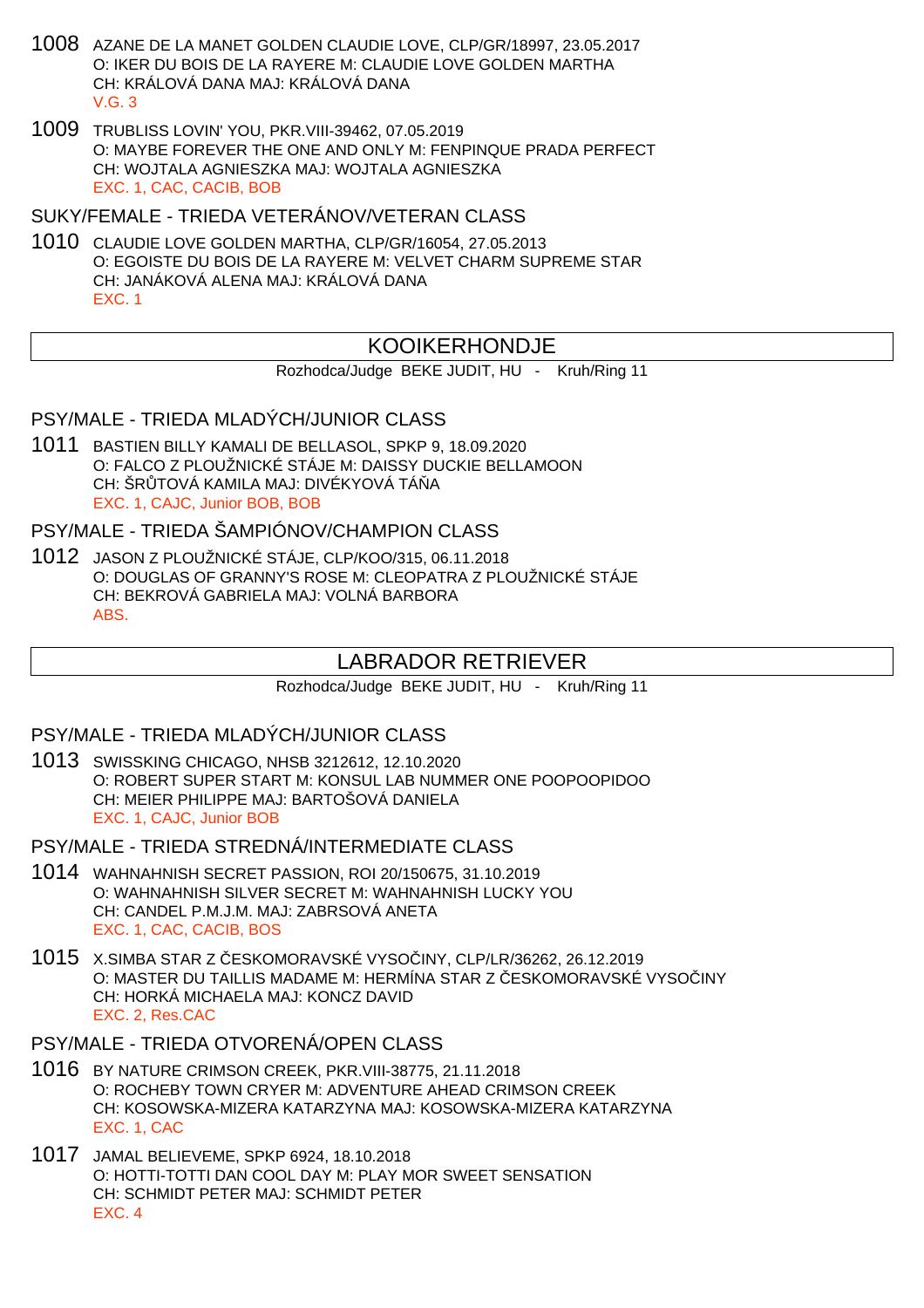- 1018 JUPITERS FIRST LOVE SWAN IO ALEF, MET.LABR.1970/20, 03.12.2019 O: BRILLIAND BIRD´S SUPER TROUPER M: LIGHT OF EYES BONJOUR CH: STEIGER JUDIT MAJ: STEIGER JUDIT + MERK KATALIN EXC. 2, Res.CAC
- 1019 LORETTA KING OF HEARTS, ÖHZB/LR 14306A, 17.07.2018 O: LORETTA LOBUFF ONE KNIGHT STAND M: LORETTA'S BETTER THAN POCKET ACES CH: CARBONELL JUAN MAJ: PERKMANN THOMAS EXC. 3
- PSY/MALE TRIEDA PRACOVNÁ/WORKING CLASS
- 1020 JUDD AGUZANNIS, SPKP 7459, 06.05.2020 O: WATERFRIEND CARTHAGO M: ABENTHAN BRIGHT CH: GUZANOVÁ ANASTÁZIA MAJ: GUZANOVÁ ANASTÁZIA EXC. 1
- 1021 KONSUL LAB ROLLING STONES, CLP/LR/35050, 10.04.2018 O: CHILLOUT SARRACENIA M: KONSUL LAB LADY FIDDLE CH: KONOREV EDUARD MAJ: KUHOVÁ PETRA EXC. 2
- PSY/MALE TRIEDA ŠAMPIÓNOV/CHAMPION CLASS
- 1022 AKIM FOR DAIS BY CHOCOLATE DIAMOND, SPKP 6772, 26.03.2018 O: LINDERMANN´S BEST FRIENDS FACE M: RAINRIVER REINA DEL MAR CH: SZABOVÁ HOSTA NÁ MARTINA MAJ: PAVLOVOVÁ MARTINA EXC. 1, CAC, Res.CACIB

SUKY/FEMALE - TRIEDA MLADŠÍ DORAST/MINOR PUPPY CLASS

- 1023 BIANCA HUNTER'S SONG , SPKP 7764, 10.03.2021 O: VILLOV KATIE'S LABRADOR YARD M: AUDREY WIND STARS KELEČSKÝ POKLAD CH: HARŠÁNIOVÁ ŠTEFÁNIA MAJ: HARŠÁNIOVÁ ŠTEFÁNIA V.P. 1
- 1024 PEGGY DEIZIGOLD, SPKP 7842, 04.05.2021 O: JAGUAR JACKPOT V.D. WEEWARD M: ROSE QUEEN´S JOY CH: SIVECKÝ MILAN MAJ: SIVECKÝ MILAN V.P. 2
- SUKY/FEMALE TRIEDA DORAST/PUPPY CLASS
- 1025 LUMERISSI BLASSER, SPKP 7757, 16.02.2021 O: ROYAL GLAD M: UMA FOR LUMERISSI CH: KOVÁ OVÁ ANDREA MAJ: NAGY RÓBERT ABS.

SUKY/FEMALE - TRIEDA MLADÝCH/JUNIOR CLASS

- 1026 ALDAMITY LARA CROFT, SPKP 7520, 26.05.2020 O: DOLBIA INKY M: ALDAMITY DEEP IN MY HEART CH: BARTOŠOVÁ DANIELA MAJ: JONIAKOVÁ MONIKA EXC. 3
- 1027 DOLCE AMORE BY EMY´S BUTTERFLIES, ROI 20/133559, 05.07.2020 O: MALLORN´S BAD LEROY BROWN M: ELETTA DELLA SCIARANERA CH: ZABRSOVÁ ANETA MAJ: ZABRSOVÁ ANETA EXC. 1, CAJC
- 1028 KISS MY MISSY CHOCO QUEEN'S JOY, SPKP 7493, 07.05.2020 O: CLAUSWEB FELLOW FOR QUEEN'S JOY M: MAGIC CHOCCO QUEEN'S JOY CH: ORLOVSKÁ ZUZANA MAJ: ALŠTOCK LADISLAV EXC. 4
- 1029 VENERA STAR FANTASE BLACKFLOWERS, MET.LABR.2584/H/21, 11.09.2020 O: SOLDALENS CIRQUE FERNANDO M: FELIZ ESTRELLA FANTASE BLACKFLOWERS CH: IZILJANOVA O.M. MAJ: KISS AGNES EXC. 2

SUKY/FEMALE - TRIEDA STREDNÁ/INTERMEDIATE CLASS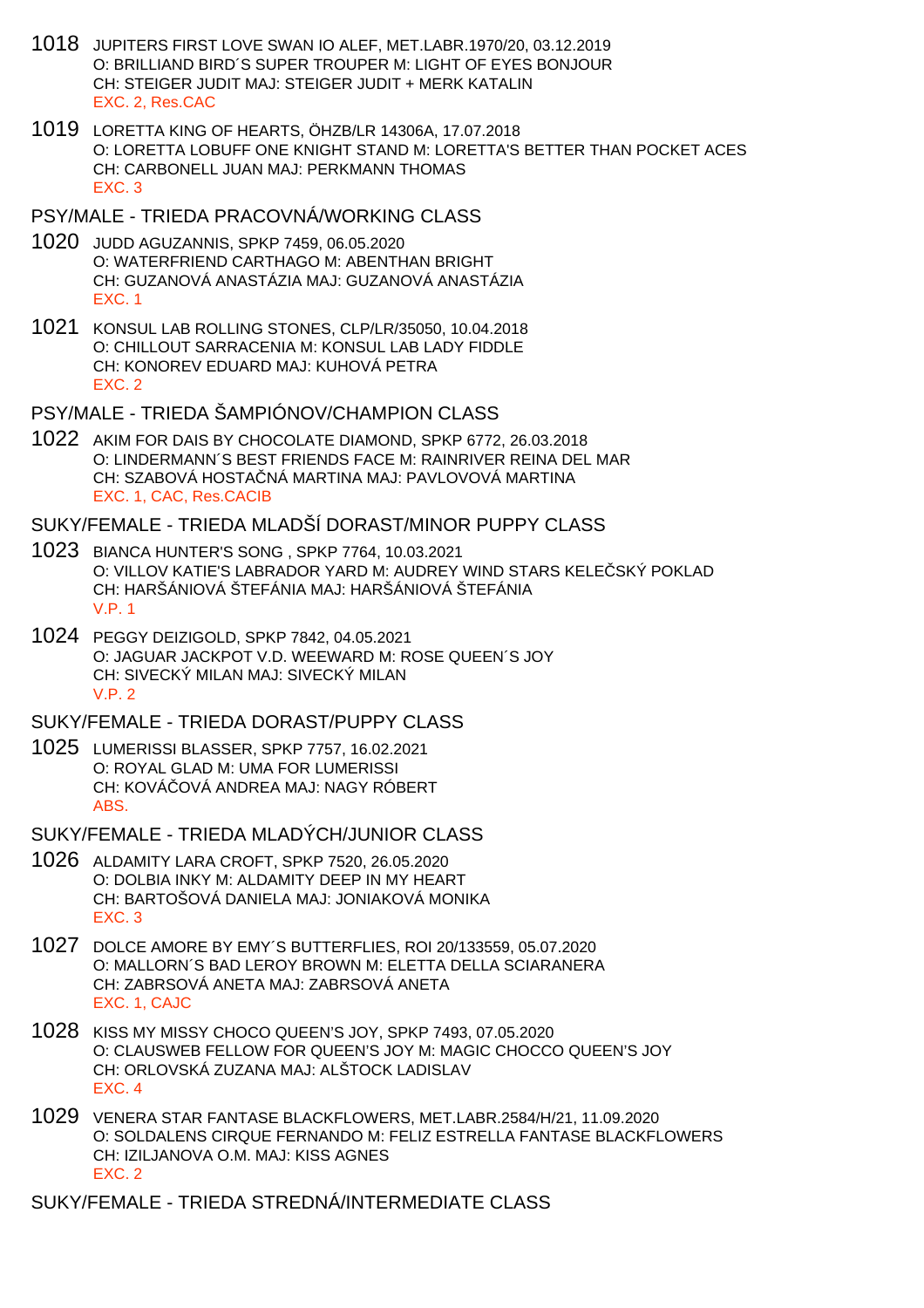- 1030 ALDAMITY I'AM IN LOVE, SPKP 7255, 30.10.2019 O: SINDIA'S FLASH MOB M: ALDAMITY X-ACTLY LIKE ME CH: BARTOŠOVÁ DANIELA MAJ: IZSAK LADISLAV EXC. 4
- 1031 BERRY Z FARMY LYMA, SPKP 7438, 08.05.2020 O: QUINTANA QUEEN´S JOY M: ALEXA Z FARMY LYMA CH: HEGED S CSABA MAJ: NAGY ŠTEFAN EXC. 3
- 1032 BORA Z FARMY LYMA, SPKP 7436, 08.05.2020 O: QUINTANA QUEEN´S JOY M: ALEXA Z FARMY LYMA CH: HEGED S CSABA MAJ: HEGED S CSABA V.G.
- 1033 EGOLINK DAIMOND RED HEART, SPKP 7402, 21.03.2020 O: ALDAMITY WHY NO AT QUEENS JOY M: VANILLA SUGAR QUEEN´S JOY CH: BOTKOVÁ JAROSLAVA MAJ: BOHÁTOVÁ ALENA EXC. 2, Res.CAC
- 1034 EVERYDAY´S MIRACLE ATTIKA FOR ALDAMITY, RFK 5805774, 10.10.2019 O: BRAVO MESSI M: GREIS MERILEN ROKSOLANA PF THE PRINCE CH: KUTEPOVA ELENA MAJ: BARTOŠOVÁ DANIELA EXC. 1, CAC, CACIB, BOB
- 1035 JOY AGUZANNIS, SPKP 7465, 06.05.2020 O: WATERFRIEDN CARTHAGO M: ABENTHAN BRIGHT CH: GUZANOVÁ ANASTÁZIA MAJ: SUCIKOVÁ TIMEA V.G.
- 1036 NELLY DEIZIGOLD, SPKP 7347, 17.03.2020 O: ALDAMITY WHY NO AT QUEENS JOY M: ROSE QUEEN´S JOY CH: SIVECKÝ MILAN MAJ: SIVECKÝ MILAN V.G.

SUKY/FEMALE - TRIEDA OTVORENÁ/OPEN CLASS

- 1037 FAIR LADY QUEEN'S JOY, SPKP 6945, 29.09.2018 O: JAGUAR JACKPOT V. D. WEEWARD M: TRACI MY HEART QUEEN'S JOY CH: ORLOVSKÁ ZUZANA MAJ: ALŠTOCK LADISLAV + KARKUSZ LUCIA EXC. 2, Res.CAC
- 1038 GREEN RIVER LAB MATILDE, ÖHZB/LR 13948, 10.11.2019 O: LOCH MOR ETTORE M: RUSMAIRAS LEGENDA CH: BURATTINI MARCO MAJ: PERKMANN THOMAS EXC. 3
- 1039 K'DORRY BELIEVEME, SPKP 7173, 25.06.2019 O: PLAY MOR WORTH WAITING FOR M: PLAY MOR SWEET SENSATION CH: SCHMIDT PETER MAJ: SCHMIDTOVÁ ANDREA V.G. 4
- 1040 VITTORIA MISTERIOSA Z CHOČE, SPKP 7291, 09.11.2019 O: STRETLAW YELLOW CAMARO M: NIGHT LIMITEDITION Z CHOČE CH: PALUŠKOVÁ KATKA MAJ: PALUŠKOVÁ KATARÍNA EXC. 1, CAC

## SUKY/FEMALE - TRIEDA PRACOVNÁ/WORKING CLASS

- 1041 DIAMOND FASHION CRYSTAL OF TATRAS, SPKP 7080, 02.04.2019 O: MALLORN´S CHOCOLATE BALOO M: ABBEY ROSE JUST BEAUTIFUL CH: ILAVSKÝ IVAN MAJ: PALUŠKOVÁ KATARÍNA EXC. 1, CAC
- 1042 TRENDY LABS A STAR IS BORN, SPKP 6585, 02.06.2017 O: LA CASA DE MARIA JASON KRIS M: NIGHT SINGLE JUST A LITTLE SMILE CH: KUZNYETSOVA YULIA MAJ: SVITNI MARTINA SOFIA EXC. 2, Res.CAC

SUKY/FEMALE - TRIEDA ŠAMPIÓNOV/CHAMPION CLASS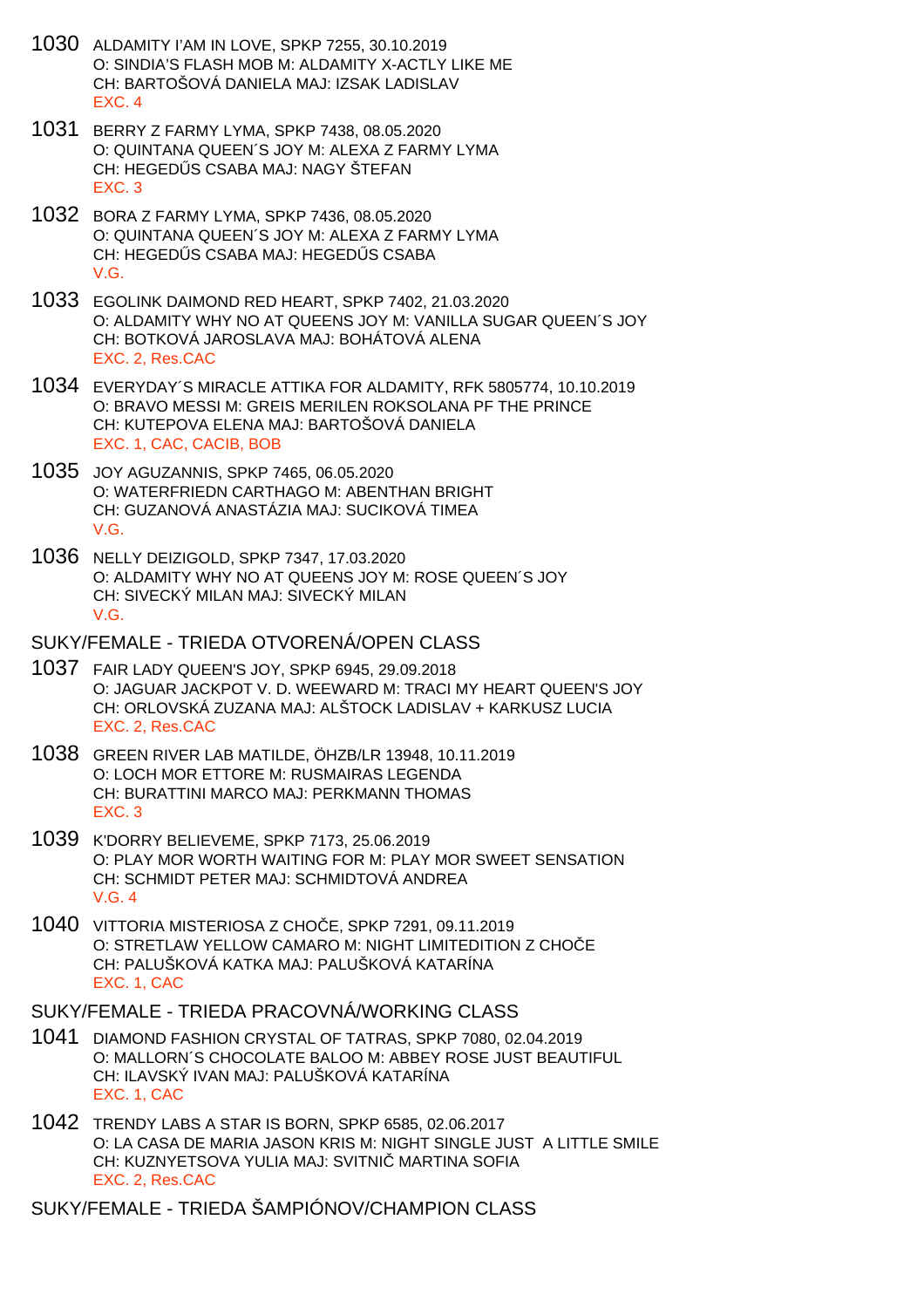1043 FACE OF ANGEL VON DER KAISERLEITEN, ÖHZB/LR 10657A, 19.12.2015 O: A SENSE OF PLEASURE'S SNOWSTORM M: BAILEYS CASTLE BONITA CH: MÜHRINGER MANUEL MAJ: PERKMANN THOMAS EXC. 1, CAC, Res.CACIB

# LAGOTTO ROMAGNOLO

Rozhodca/Judge BEKE JUDIT, HU - Kruh/Ring 11

# PSY/MALE - TRIEDA OTVORENÁ/OPEN CLASS

1044 PONGO DEL CARPINO NERO, PKR.VIII-40778, 05.02.2019 O: GRINGO DEL CARPINO NERO M: ALTEA DEL CARPINO NERO CH: LANGIANNI ANDREA MAJ: MUCHA DOROTA EXC. 1, CAC

## SUKY/FEMALE - TRIEDA MLADÝCH/JUNIOR CLASS

- 1045 CALINECZKA LAS KSIEZNICZEK, PKR.VIII-41036, 10.07.2020 O: CIB PICOBELLO GÓRSKA FANTAZJA M: JCH OUPS DU MAS DE ROGNARD CH: MUCHA DOROTA MAJ: MUCHA DOROTA EXC. 3
- 1046 LOTTIE CRNA IZMICA, SPKP 517, 04.08.2020 O: IDEAL F-TITO M: GLORIA ESTEFAN CRNA IZMICA CH: TAPAVI KI MILORAD MAJ: DULIK MARTIN EXC. 2
- 1047 THESTRUP´S SPECIAL WHITE ROSE, SPKP 556, 09.06.2020 O: LAPINLUMON IMMANUEL M: SOLIPSE SANTA FIORE CH: THESTRUP JETTE MAJ: KADNÁROVÁ JANA EXC. 1, CAJC, Junior BOB, BOB

# SUKY/FEMALE - TRIEDA STREDNÁ/INTERMEDIATE CLASS

1048 SOLIPSE ECCOLA MODICA, SPKP 468, 01.04.2020 O: LAKI KING OF THE TRUFFLES M: SOLIPSE TI AMO LAURA CH: KADNÁROVÁ JANA MAJ: KADNÁROVÁ JANA EXC. 1, CAC, CACIB

# NOVA SCOTIA DUCK TOLLING RETRIEVER

Rozhodca/Judge BEKE JUDIT, HU - Kruh/Ring 11

## PSY/MALE - TRIEDA STREDNÁ/INTERMEDIATE CLASS

1049 BE LOVE ABLE RUSTYFOX, CLP/NSR/1400, 12.05.2020 O: GOLD STAR´S MARSHALL DUCKER M: CAROL FREN RED TREASURE CH: ŠVACHULOVÁ SIMONA MAJ: LANGROVÁ HANA EXC. 1, CAC

## PSY/MALE - TRIEDA OTVORENÁ/OPEN CLASS

1050 DREAM FIRST LOKE GARONERA, CLP/NSR/1218, 02.07.2018 O: RIVERBREEZE DREAM TEAM KIOWA M: ABSOLUT FIRST IZOLDA GARONERA CH: GAROVÁ MARTINA MAJ: KOVÁ DVÁ PETRA EXC. 1, CAC, CACIB, BOB

### PSY/MALE - TRIEDA PRACOVNÁ/WORKING CLASS

1051 EVENING LAND OF INDIANS JACY DOMEK ZA MIASTEM, CLP/NSR/1037, 15.04.2016 O: SHAGGY TOLLER'S WHITE BANJO BOY M: ABSOLUT FIRST SOFIA GARONERA CH: GRZE KOWIAK DANIEL MAJ: KRÁLÍKOVÁ ANETA EXC. 1, CAC

# PSY/MALE - TRIEDA ŠAMPIÓNOV/CHAMPION CLASS

1052 ARCUS TRIUMPHALIS RUSTYFOX, CLP/NSR/1233, 04.09.2018 O: LITTLERIVER´S PRINCE DUCKINSON M: CAROL FREN RED TREASURE CH: ŠVACHULOVÁ SIMONA MAJ: ŠVACHULOVÁ SIMONA EXC. 1, CAC, Res.CACIB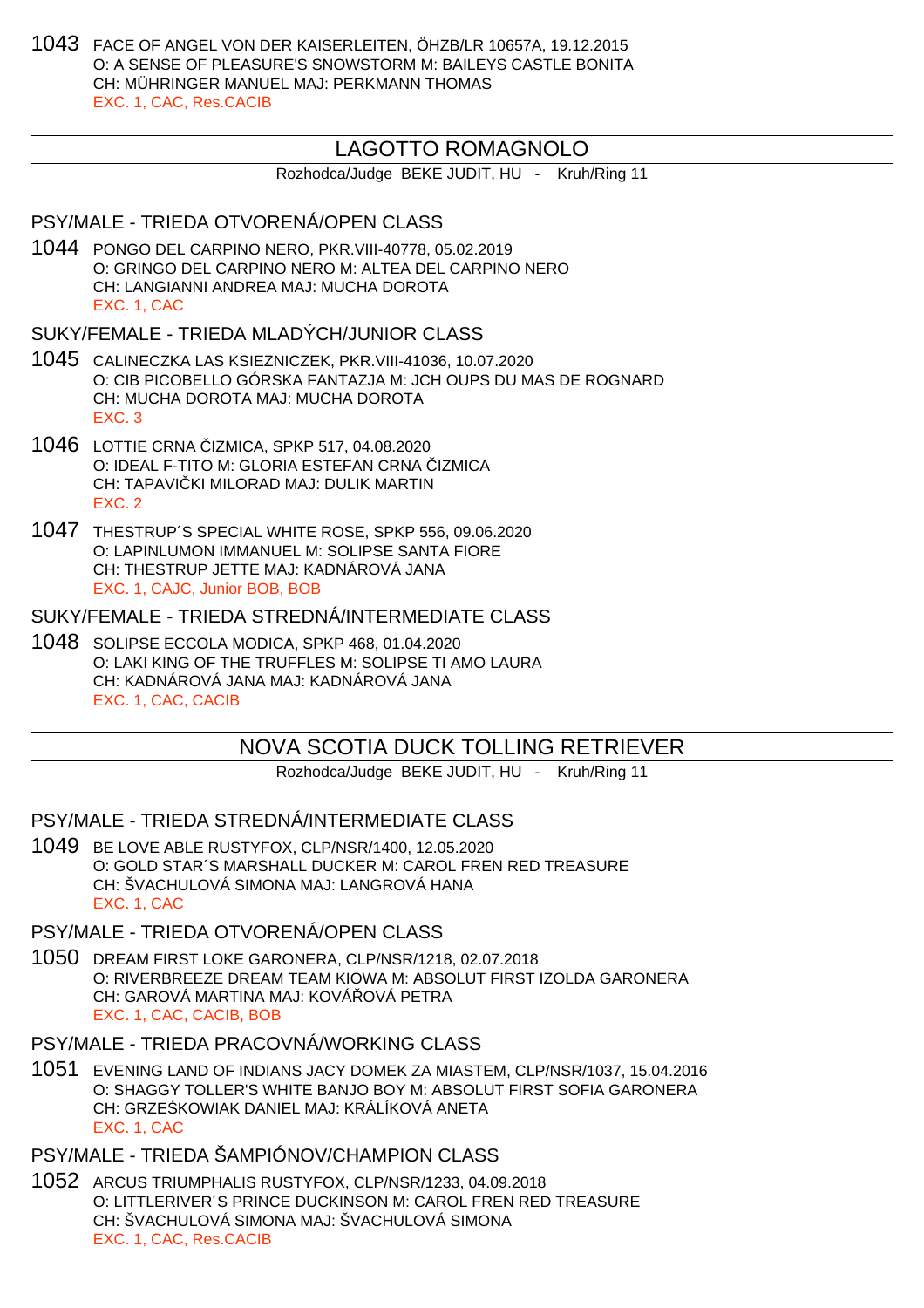# SUKY/FEMALE - TRIEDA MLADÝCH/JUNIOR CLASS

1053 AWINITA SHA TOKALA, CLP/NSR/1413, 24.05.2020 O: APPLE CHILLI´S GINGER GROUP M: SHA WINYAN POD JABLONIA CH: FOLVAR NÁ SO A MAJ: BERÁNKOVÁ ŠÁRKA EXC. 1, CAJC, Junior BOB

# SUKY/FEMALE - TRIEDA ŠAMPIÓNOV/CHAMPION CLASS

1054 AITOC'S AVON HELIGE STELLAM DE CAELO, FI30228/18, 22.04.2018 O: SHAGGY TOLLER'S WHITE BANJO BOY M: DRAGONFLAME'S MASTERPIECE CH: PALLASKORPI SONJA MAJ: KRÁLÍKOVÁ ANETA EXC. 1, CAC, CACIB, BOS

# PERRO DE AGUA ESPANOL - ŠPANIELSKY VODNÝ PES

Rozhodca/Judge BEKE JUDIT, HU - Kruh/Ring 11

PSY/MALE - TRIEDA OTVORENÁ/OPEN CLASS

1055 TODDINI VIKING EXPRESS, PKR.VIII-40226, 17.12.2016 O: SANTONJA BORN TO BE AGUAGRUAZ M: DEMA CANIS MARINUS CH: SOJKA KATARZYNA MAJ: SOJKA-FLAGA KATARZYNA EXC. 1, CAC, CACIB, BOS

SUKY/FEMALE - TRIEDA MLADÝCH/JUNIOR CLASS

1056 TODDINI SENORITA ESTRELLA, PKR.VIII-40552 D, 03.03.2020 O: RAYARAGUA BILLABONG M: DEMA CANIS MARINUS CH: SOJKA KATARZYNA MAJ: SOJKA-FLAGA KATARZYNA EXC. 1, CAJC, Junior BOB, BOB

# SUSSEX SPANIEL - SUSSEX ŠPANIEL

Rozhodca/Judge BEKE JUDIT, HU - Kruh/Ring 11

# SUKY/FEMALE - TRIEDA ŠAMPIÓNOV/CHAMPION CLASS

1057 LADDIE ALESSI ANGELS, PKR.VIII-38555, 27.07.2018 O: EALD VILLAGE KEEPER M: LABRY BERRY DYNASTY QUEEN MARGO CH: MOLCHANOVA ANNA MAJ: GWARDY SKA IZABELA EXC. 1, CAC, CACIB, BOB

WELSH SPRINGER SPANIEL - WELŠSKÝ ŠPRINGERŠPANIEL

Rozhodca/Judge BEKE JUDIT, HU - Kruh/Ring 11

## SUKY/FEMALE - TRIEDA PRACOVNÁ/WORKING CLASS

1058 BENTON CALIFORNIA STORM, SPKP 1374, 15.10.2018 O: BENTON WHITE HOUSE M: BENTON RUMOUR HAS IT CH: JAKKOLA+SERGUSKIN MARJO+PIIA MAJ: JANEKOVÁ VIERA + JANEK LUDOVIT EXC. 1, CAC, CACIB, BOB

# SUKY/FEMALE - TRIEDA ESTNÁ/HONOUR CLASS

1059 BOBA JANKINA ZÁHRADA, SPKP 1335, 25.07.2016 O: EASTFARM´S PHOENIX M: ZARA JANKINA ZÁHRADA CH: JANEKOVCI ĽUDOVÍT A JANA MAJ: JANEKOVÁ VIERA EXC. 1

skupina/group FCI - 9

# BICHON Á POIL FRISÉ - FRANCÚZSKY BIŠON

Rozhodca/Judge DANKOVÁ PATRÍCIA, SK - Kruh/Ring 12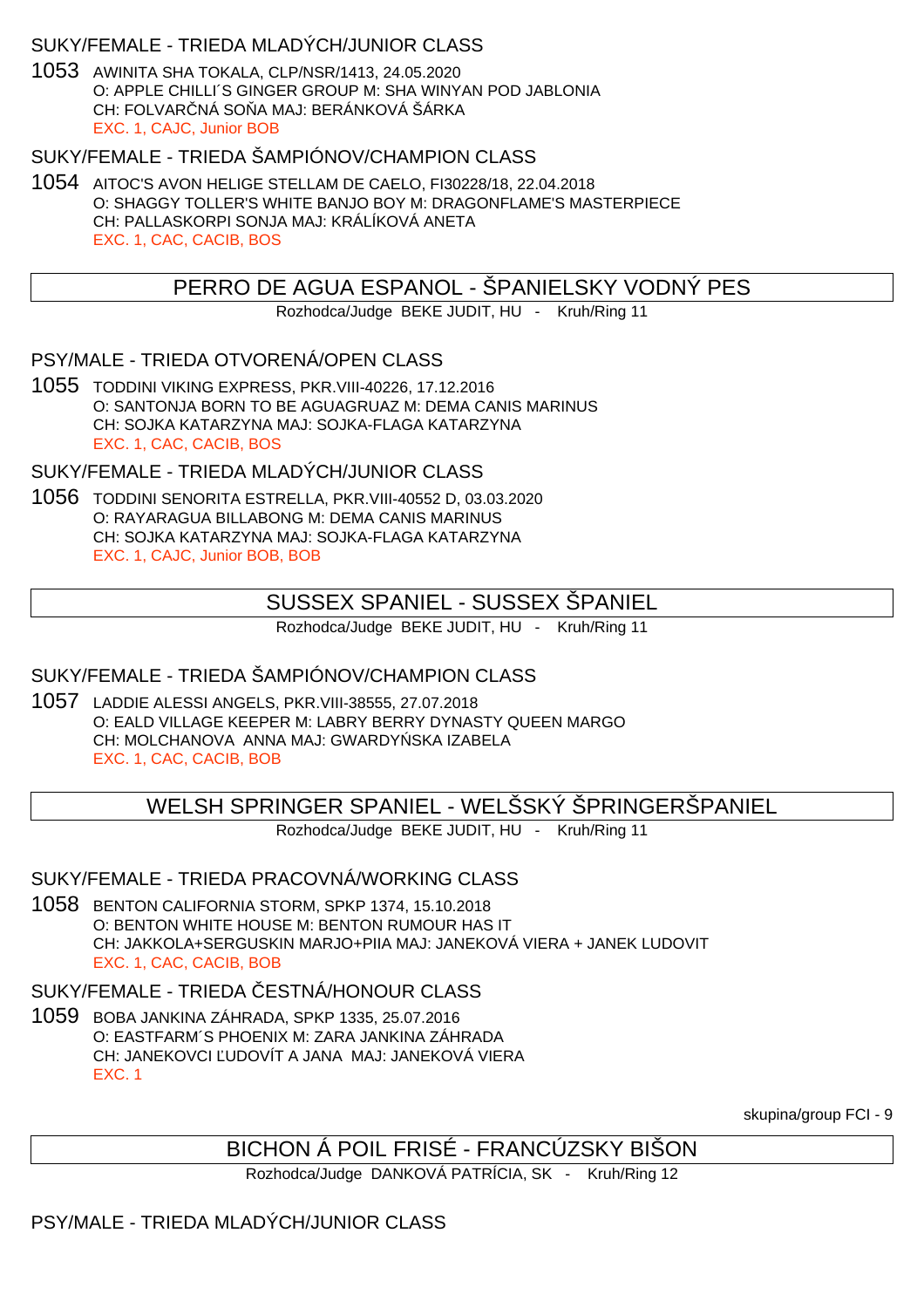- 1060 BIRD SETFREE SILEAH Z PODCHOTUCÍ, CMKU/BF/8569/20, 31.10.2020 O: MANOIR´S READ ALL ABOUT IT M: E ALAHAN ALIPAMP Z PODCHOTUCÍ CH: SENOHRÁBKOVÁ KAMILA MAJ: CHLÁDOVÍ ZDEN. K A ZDENKA EXC. 2
- 1061 FLYNN CHARMANT SOURIRE, SPKP 769, 07.03.2020 O: PRETTY WALKER WOMANIZER M: BRILLIANCE CHARMANT SOURIRE CH: KOZÁ IKOVÁ R ŽENA MAJ: MOTÚZOVÁ DANIELA EXC. 1, CAJC
- PSY/MALE TRIEDA STREDNÁ/INTERMEDIATE CLASS
- 1062 TEMONI SILVIRA Z PODCHOTUCÍ, CMKU/BF/8219/19, 22.11.2019 O: MANOIR´S READ ALL ABOUT IT M: VIRACLE ALIPAMP Z PODCHOTUCÍ CH: SENOHRÁBKOVÁ KAMILA MAJ: CHLÁD ZDEN K EXC. 1, CAC, Res.CACIB
- PSY/MALE TRIEDA OTVORENÁ/OPEN CLASS
- 1063 YUWELLIUS BOLERO HAŠČÍKOVÁ, SPKP 673, 17.07.2018 O: WHITE LIFE'S GO THE DISTANCE M: QUENNIE BUTERFLY HAŠ ÍKOVÁ CH: STAROVSKÁ MÁRIA MAJ: STAROVSKÁ MÁRIA EXC. 1, CAC, CACIB, BOB

SUKY/FEMALE - TRIEDA MLADÝCH/JUNIOR CLASS

1064 FANTGHIRO EVOLETT HAŠČÍKOVÁ, SPKP 789, 04.06.2020 O: WHITE LIFE'S GO THE DISTANCE M: JASMINE CINTIA BABY HAŠ ÍKOVÁ CH: STAROVSKÁ MÁRIA MAJ: STAROVSKÁ MÁRIA EXC. 1, CAJC, Junior BOB, BOS

# BICHON HAVANAIS - HAVANSKÝ PSÍK

Rozhodca/Judge CHRPOVÁ VERONIKA, CZ - Kruh/Ring 13

# PSY/MALE - TRIEDA ŠAMPIÓNOV/CHAMPION CLASS

1065 QUANTUM FROM BOHEMICA LAND, CLP/HAV/4041, 10.10.2017 O: TELZARO BILLY HAVANA M: LEILA FROM BOHEMICA LAND CH: SMEJKALOVÁ JANA MAJ: SMEJKALOVI JANA A DAVID EXC. 1, CAC, CACIB, BOB

SUKY/FEMALE - TRIEDA MLADÝCH/JUNIOR CLASS

1066 MAURA FOX BELLEZA HABANERO, SPKP 532, 05.07.2020 O: DAPPER DAN HAVANA ZIPETIK M: FERGIE PILOSUS CH: MADROVÁ JANA MAJ: MADROVÁ JANA EXC. 1, CAJC, Junior BOB, BOS

SUKY/FEMALE - TRIEDA STREDNÁ/INTERMEDIATE CLASS

- 1067 HERMIONA TEMPERANCE STAR ST.MARTIN, SPKP 539, 12.05.2020 O: DEPP JOHNY MOJITO CLUB M: CHARLOTTE TEMPERANCE STAR ST.MARTIN CH: KAPRÁLIKOVÁ LENKA MAJ: ŠIMO BRA EXC. 1, CAC
- 1068 MIA OD CÍSAŘSKÉHO MOSTU, CLP/HAV/4937, 08.01.2020 O: ALMENDARES IZMIR M: EMA OD CÍSA SKÉHO MOSTU CH: MÚČKA JAN MAJ: SMEJKALOVI JANA A DAVID EXC. 2, Res.CAC

SUKY/FEMALE - TRIEDA OTVORENÁ/OPEN CLASS

1069 ILKLEY MOOR GIN'N'TONIC , ÖHZB/HAV 1184, 15.03.2018 O: ILKLEY MOOR FLUPSIE M: ILKLEY MOOR RAGAMUFFIN CH: GARHÖFER CAROLE MAJ: GARHÖFER CAROLE V.G. 1

SUKY/FEMALE - TRIEDA ŠAMPIÓNOV/CHAMPION CLASS

1070 ILKLEY MOOR WISHFUL THINKING, ÖHZB/HAV 706, 15.12.2013 O: IZMIR FROM HERSHEY BIELY LÚČ M: ILKLEY MOOR QUILTING BEE CH: GARHÖFER CAROLE MAJ: GARHÖFER CAROLE EXC. 2, Res.CAC, Res.CACIB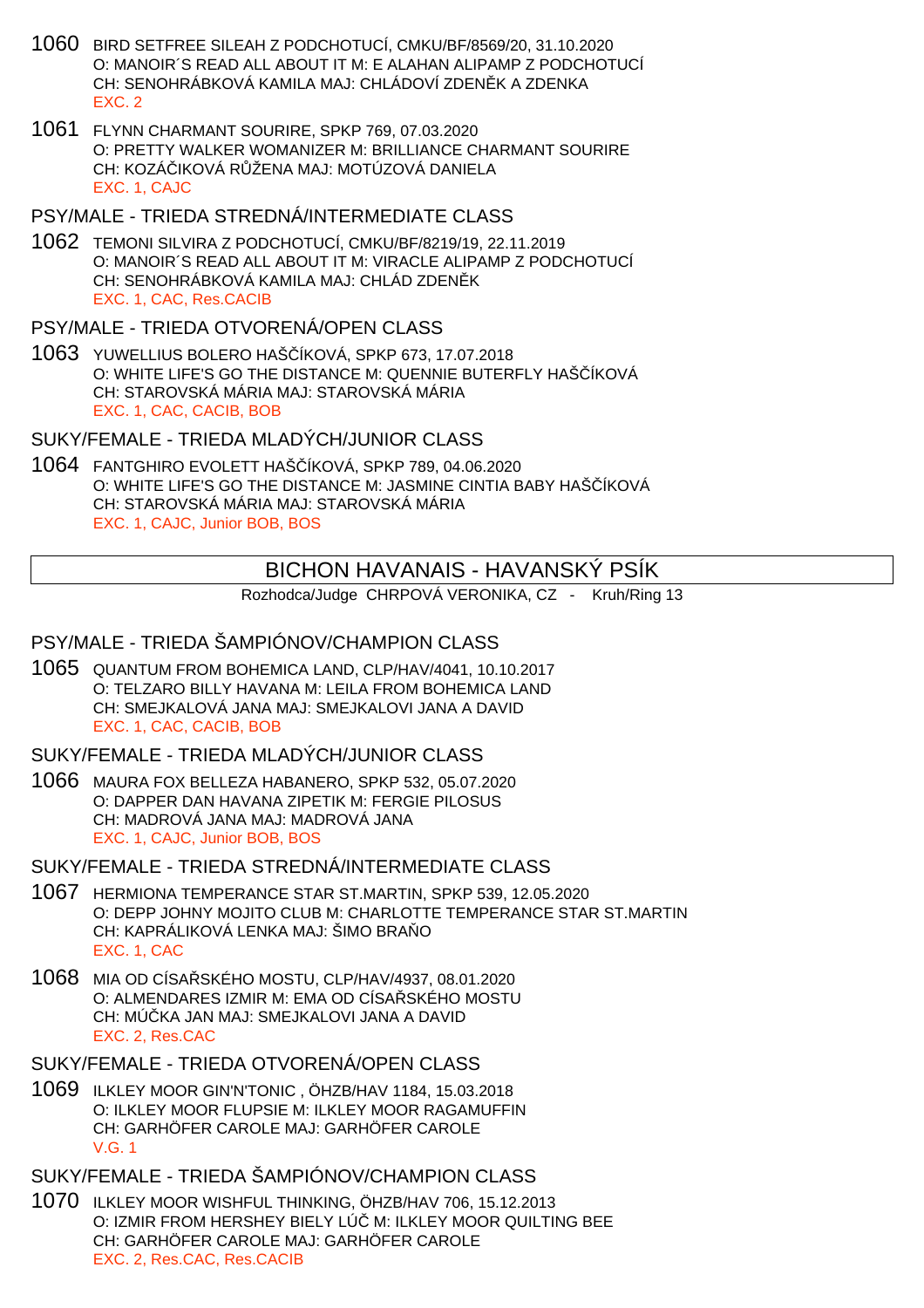1071 IWORY INSIGNIA BELLEZA HABANERO, SPKP 450, 11.04.2018 O: NIKO FANTASY CETYA M: BIANCA PILOSUS CH: MADROVÁ JANA MAJ: MADROVÁ JANA EXC. 1, CAC, CACIB

# BOLOGNESE - BOLO SKÝ PSÍK

Rozhodca/Judge DANKOVÁ PATRÍCIA, SK - Kruh/Ring 12

# PSY/MALE - TRIEDA MLADÝCH/JUNIOR CLASS

1072 KŐBÁNYAI PELYHES JANNE, SPKP 500, 06.11.2020 O: KÖBÁNYAI PELYHES ASGARD M: KÖBÁNYAI PELYHES GINERVA CH: ANDREJCSIK TIBOR & TIBORNÉ MAJ: PRÁZNOVSKÁ KLAUDIA EXC. 1, CAJC, Junior BOB, BOB

PSY/MALE - TRIEDA STREDNÁ/INTERMEDIATE CLASS

1073 HAPPY PICCOLO AMORE, SPKP 485, 31.12.2019 O: BASTIEN BEL DIAMOND M: EDRIEN PICCOLO AMORE CH: GALANSKÁ DAGMAR MAJ: BARÁNKOVÁ ANDREA EXC. 1, CAC, CACIB

SUKY/FEMALE - TRIEDA DORAST/PUPPY CLASS

1074 K BÁNYAI PELYHES KIRA, SPKP 501, 11.12.2020 O: K BÁNYAI PELYHES ALEX M: JOLIE DI CHIESANVA CH: ANDREJCSIK TIBORNÉ MAJ: PRÁZNOVSKÁ KLAUDIA V.P. 1

### SUKY/FEMALE - TRIEDA MLADÝCH/JUNIOR CLASS

1075 ULYSSIA LUMA TOMIO, SPKP 489, 13.07.2020 O: PHILLIPPO DELLA FIORAVANTA VECCHIA M: MAYA PRINCESS LUMA TOMIO CH: LUPA QVÁ MARIE MAJ: CIGÁNIKOVÁ ALENA EXC. 1, CAJC

SUKY/FEMALE - TRIEDA STREDNÁ/INTERMEDIATE CLASS

1076 VECELLIO ALBACHIARA, CMKU/BP/5053/-20/20, 31.03.2020 O: ELIA DEL VIALE DEI PLATANI M: RADAMANTINO AIKO CH: FARINA ALESSANDRO MAJ: KOR ÍKOVÁ MARTA EXC. 1, CAC, Res.CACIB

### SUKY/FEMALE - TRIEDA OTVORENÁ/OPEN CLASS

1077 TERRY PRINCESS LUMA TOMIO, SPKP 484, 05.08.2019 O: PHILIPPO DELLA FIORAVANTA VECCHIA M: MAYA PRINCESS LUMA TOMIO CH: LUPAČOVÁ MARIE MAJ: CIGÁNIKOVÁ ALENA EXC. 1, CAC, CACIB, BOS

# BOSTON TERRIER

Rozhodca/Judge DANKOVÁ PATRÍCIA, SK - Kruh/Ring 12

# PSY/MALE - TRIEDA MLADÝCH/JUNIOR CLASS

- 1078 ABSOLUTELY CHARMING KAMIL, CMKU/BOS/5163/-21/20, 25.08.2020 O: IOWANA EQ COWBOY'S LAST STAND AT MT M: ABSOLUTELY CHARMING ALL I NEED CH: VESKOVI SAŠA MAJ: TRÝZUBSKÁ GABRIELA EXC. 2
- 1079 BOSTON STYLE T´BURST OF APPLAUSE, CMKU/BOS/1564/-21/20, 08.08.2020 O: CAMPBELL CLAN´S SMOOTH CRIMONAL M: BOSTON STYLE DARLING UNIQUE BEAUTY CH: SAFRONOVA SVETLANA V. MAJ: DOLEŽALOVÁ RENATA EXC. 1, CAJC

PSY/MALE - TRIEDA ŠAMPIÓNOV/CHAMPION CLASS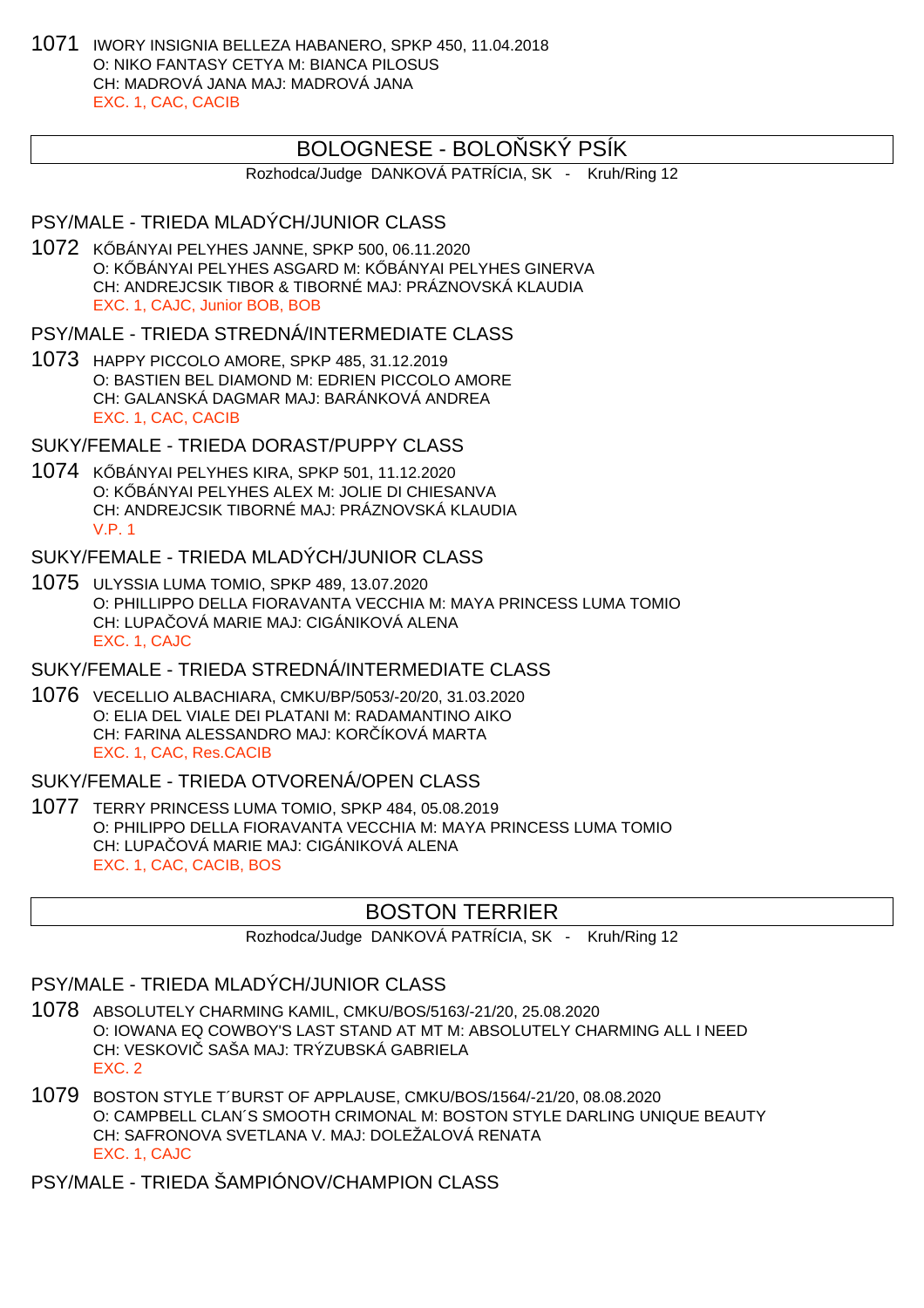- 1080 EXTREMLY RUDE KID BALOONEK, CMKU/BOS/3199/17, 10.02.2017 O: GUNTHER'S OH HENRY! M: INFERIOR SILESIA CANIS CHLOE CH: KOŠINA PETR MAJ: KOŠINA PETR EXC. 2, Res.CAC, Res.CACIB
- 1081 HERRY Z LEJANCU, CMKU/BOS/3872/18, 05.05.2018 O: CAMERON BEAUTY GREMLINS M: ROYAL EMPIRE DE MANDRAKA CH: JAN ÍK LEOŠ MAJ: MUSIL ZDEN K EXC. 1, CAC, CACIB, BOB

#### SUKY/FEMALE - TRIEDA MLADÝCH/JUNIOR CLASS

1082 AURORIA MINEO, CMKU/BOS/4925/20, 20.11.2020 O: HEAVENLY BANDIT BOSTBOX OF VUK´S M: DORKIS MINEO MANOR BOHEMIA CH: KOZÁKOVÁ NIKOLA MAJ: KOZÁKOVÁ NIKOLA EXC. 1, CAJC, Junior BOB

#### SUKY/FEMALE - TRIEDA STREDNÁ/INTERMEDIATE CLASS

1083 YAKUBA OD KOPCE ZEBÍNA, SPKP 1124, 26.10.2019 O: BOSTON STYLE AGAIN THE FIRST M: HARRA OD KOPCE ZEBÍNA CH: TRÝZUBSKÁ GABRIELA MAJ: KYSELOVÁ BUŠOVÁ MARCELA EXC. 1, CAC

# SUKY/FEMALE - TRIEDA ŠAMPIÓNOV/CHAMPION CLASS

- 1084 DORKIS MINEO MANOR BOHEMIA, CMKU/BOS/3975/18, 07.10.2018 O: WILD LEGEND BEAUTY GREMLINS M: CHICHIRIPA ANABELLE "THE SCALPER" INGALLS CH: CARVOVÁ ZUZANA MAJ: KOZÁKOVÁ NIKOLA EXC. 1, CAC, CACIB, BOS
- 1085 HEDDY BLACK Z LEJANCU, CMKU/BOS/3874/18, 05.05.2018 O: CAMERON BEAUTY GREMLINS M: ROYAL EMPIRE DE MANDRAKA CH: JAN IK LEOŠ MAJ: MUSIL ZDEN K EXC. 2, Res.CAC, Res.CACIB

# BOULEDOGUE FRANCAIS - FRANCÚZSKY BULDOČEK

Rozhodca/Judge CHRPOVÁ VERONIKA, CZ - Kruh/Ring 13

### PSY/MALE - TRIEDA MLADÝCH/JUNIOR CLASS

- 1086 GREY CLASSIC´S SPARKLING DIAMOND, SPKP 7688, 15.05.2020 O: SPARKLING PRIDE JE´TAIME TELLEMENT M: SPARKLING PRIDE ÉTOILLE BRILLANTE CH: LENAERTS EDWIN MAJ: JANUŠKOVÁ IVANA EXC. 2
- 1087 LUCA FRANCUSKI PAPILOT, CMKU/FB/11725/-20/20, 01.09.2020 O: A´VIGDORS PONTIUS PILATUS M: ROSE FRANCUSKI PAPILOT CH: SKORUPSKA KAROLINA MAJ: BLAHUŠ SCHEFFLEROVÁ JAROSLAVA EXC. 1, CAJC, Junior BOB

#### PSY/MALE - TRIEDA STREDNÁ/INTERMEDIATE CLASS

- 1088 CANON MOUDOVO SRDCE, CMKU/FB/11195/20, 20.02.2020 O: ZEUS ANJELSKÝ DAR BELINIEC M: NANA AMBEA CH: WEISSOVÁ STANISLAVA MAJ: SOTTNEROVÁ IVANA EXC. 2, Res.CAC
- 1089 DARCLEE EXTREME SATISFACTION, COR A 3860-20/101, 16.03.2020 O: BULL RANCH MX PREDADOR M: CRUELA DE ARONUI CH: LUCAN CRISTIAN AND EUGENIA MAJ: TIBAY NORBERT + CONSTANTINESCU CIPRIAN GAVRIL CONSTARNIN 1, CAC, CACIB, BOB

### PSY/MALE - TRIEDA OTVORENÁ/OPEN CLASS

1090 AARON MOUDOVO SRDCE, CMKU/FB/10367/18, 11.11.2018 O: JACOB DE LA VILLARENSE M: XANTIPA MOUDOVO SRDCE CH: WEISSOVÁ STANISLAVA MAJ: WEISS MILOSLAV EXC. 2, Res.CAC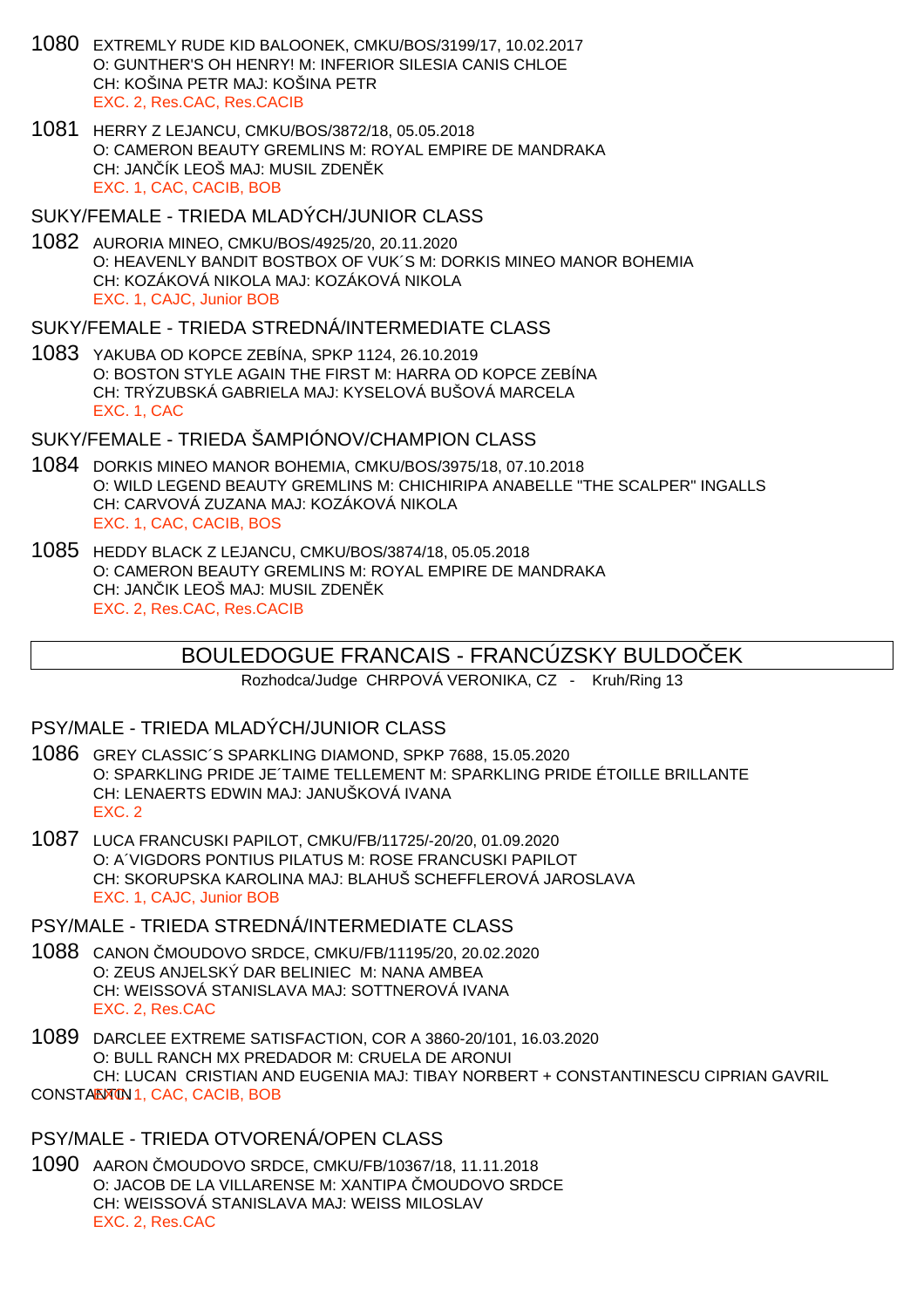- 1091 APOLLO BABY SUN HAWORTIA, SPKP 7039, 06.08.2019 O: A´VIGDORS PLATONE M: EL DOCE MAS UNO RED RED WINE CH: SCHERHAUFEROVÁ EDITA MAJ: HOŠAK EVA EXC. 1, CAC
- 1092 DANTE LARGE-GARDEN BULLS, SPKP 6635, 29.04.2018 O: I NEED YOU BULLY ROYAL CLUB M: NISTALGIA LARGE-GARDEN BULLS CH: BENKOVSKÝ MILAN MAJ: NAGY TÜNDE ABS.
- PSY/MALE TRIEDA ŠAMPIÓNOV/CHAMPION CLASS
- 1093 CHIEF BOMBALA BULL, SPKP 6983, 21.06.2019 O: BUFFALO V.D ELCHTRANKE M: FANNY BOMBALA BULL CH: BOMBOŠOVÁ ALENA MAJ: BOMBOŠOVÁ ALENA EXC. 2, Res.CAC
- 1094 SANTO I DE GARRAS BULL, SPKP 7531, 20.04.2017 O: MILAN DE AROUNI M: CAROLA I DE GARRAS BULL CH: BOCANEGRA NATALIA MAJ: VAŠÍ EK MAREK EXC. 1, CAC, Res.CACIB
- SUKY/FEMALE TRIEDA MLADŠÍ DORAST/MINOR PUPPY CLASS
- 1095 ELLA COCO BULL-CUP-JANNY, SPKP 7711, 08.05.2021 O: CAPPO WHITE BULL-CUP-JANNY M: ALEXANDRA ALEXIESS AOKI EKA CH: CUPÁKOVÁ JANA MAJ: CUPÁKOVÁ JANA V.P. 1

SUKY/FEMALE - TRIEDA MLADÝCH/JUNIOR CLASS

- 1096 BAGETTE SLAVIC STORM, SPKP 7405, 30.08.2020 O: GOLD IN SIERRA D´ATREP ROUGE M: MADEMOISELLE PARIS SLAVIC STORM CH: VAŠÍ EK MAREK MAJ: VAŠÍ EK MAREK EXC. 1, CAJC, BOS
- 1097 LOVE ME TOMORROW ISABEL, CMKU/FB/12093/-21/20, 26.07.2020 O: A´VIGDORS GABEN M: A´VIGDORS JOELINE CH: JANJI I MARKO DŽAJA MAJ: BLAHUŠ SCHEFFLEROVÁ JAROSLAVA EXC. 2
- 1098 UMIDA KALI MON MEILLEUR AMI, UKU.0500537, 14.10.2020 O: WINNER BOY PETROPAVLOVSKIY LUKS M: ADELE GUZO MAGNIFIQUE MON MEILLEUR AMI CH: MAZURAK VOLODYMYR MAJ: VALACHOVÁ VERONIKA EXC. 3

SUKY/FEMALE - TRIEDA STREDNÁ/INTERMEDIATE CLASS

- 1099 PAVLÍNA LARGE-GARDEN BULLS, SPKP 7249, 21.04.2020 O: NARUTO MADBULL FARM M: EVELIN LARGE-GARDEN BULLS CH: BENKOVSKÝ MILAN MAJ: NAGY LUDOVIT ABS.
- 1100 ZOE SLAVIC STORM, SPKP 7079, 30.09.2019 O: FRUSTYLE WIN A GAME M: MADEMOISELLE PARIS SLAVIC STORM CH: VAŠÍ EK MAREK MAJ: HAJTMÁNKOVÁ DENISA EXC. 1, CAC, Res.CACIB

#### SUKY/FEMALE - TRIEDA OTVORENÁ/OPEN CLASS

- 1101 ARABELA ETTER BOHEMIA, CMKU/FB/11091/19, 22.12.2019 O: SANTO I DE GARRAS BULL M: ROSE SLAVIC STORM CH: JAROCHOVÁ ETTER INES RENATA MAJ: BLAHUŠ SCHEFFLEROVÁ JAROSLAVA EXC. 1, CAC, CACIB
- 1102 DONA LEE VAN-BULL, SPKP 6997, 01.07.2019 O: ORWELL VAN-BULL M: WINATTI LARGE-GARDEN BULLS CH: VANKOVÁ IVANA MAJ: NAGY TÜNDE ABS.

SUKY/FEMALE - TRIEDA ŠAMPIÓNOV/CHAMPION CLASS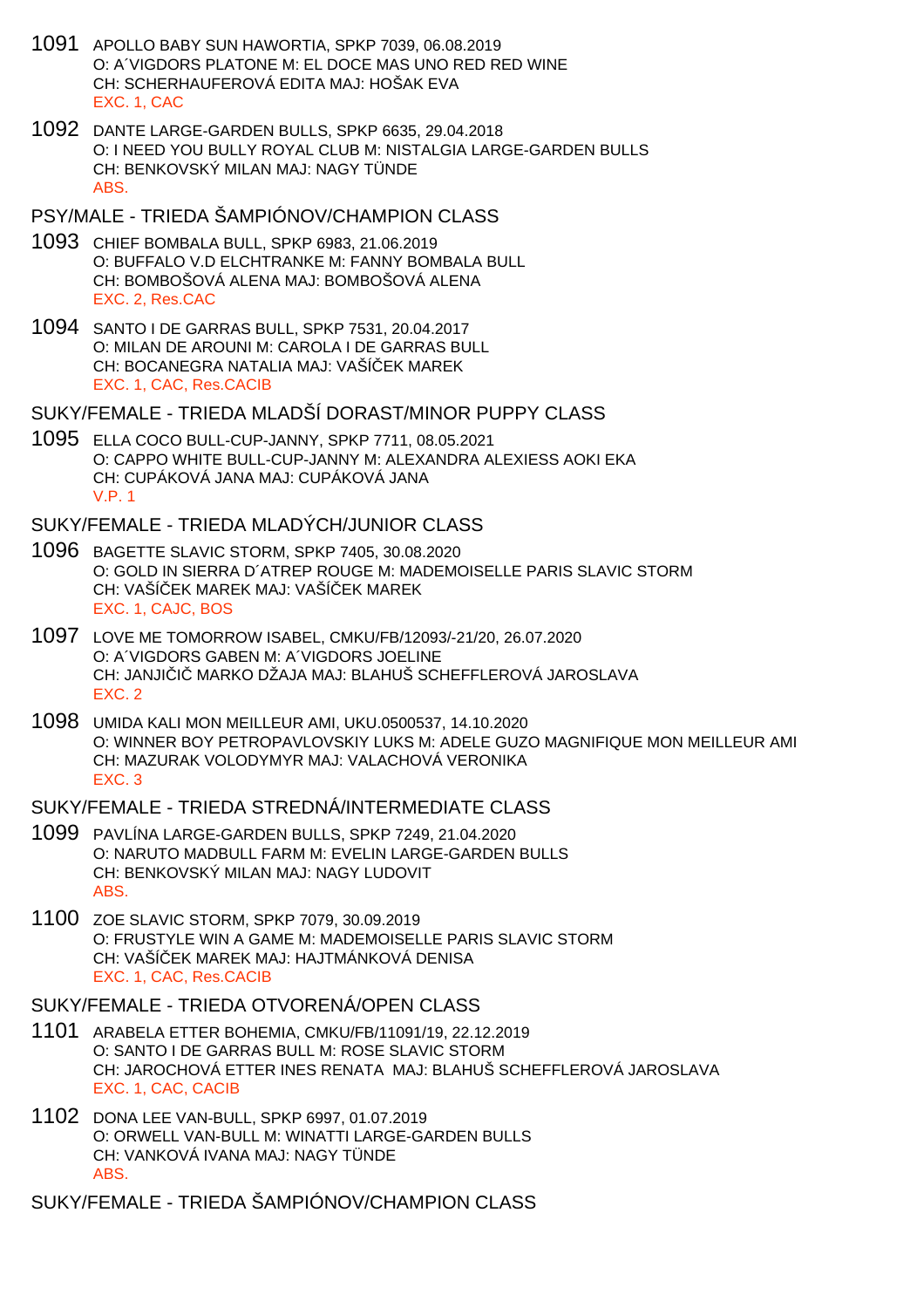1103 JUSTINA AGLAOS, PKR.IX-82352, 19.06.2018 O: YORO DEL GORMO ACTION ALET M: LA SCALA BELLA AGLAOS CH: KREPLOVÁ JANA MAJ: SOBCZYK MICHAŁ + KOSMALA ŁUKASZ EXC. 1, CAC

# CANICHE GRAND BLANC - PUDEL VE KÝ BIELY

Rozhodca/Judge CHRPOVÁ VERONIKA, CZ - Kruh/Ring 13

#### SUKY/FEMALE - TRIEDA DORAST/PUPPY CLASS

1104 CHERRY LADY FROM WONDERLAND FRENCHIES, MET.Ó.U.165/21, 14.01.2021 O: SMART CONNECTION RANAWAY M: ATAMI CIAO BELLA CH: ISZLAY ANITA MAJ: LEŠKOVÁ BARBORA V.P. 1

## SUKY/FEMALE - TRIEDA VETERÁNOV/VETERAN CLASS

1105 KAYLEN´S CRYSTAL QUEEN OF THE DRAGON, SPKP 252, 05.06.2012 O: NANHALLS CASENOVA DA MAYA M: KAYLEN´S A NIGHT ON THE TOWN CH: PEISER & RIVENBURGH MAJ: PROCHOTSKÁ KATARÍNA EXC. 1

# CANICHE GRAND FAWN - PUDEL VE KÝ PLAVÝ

Rozhodca/Judge CHRPOVÁ VERONIKA, CZ - Kruh/Ring 13

## PSY/MALE - TRIEDA ŠAMPIÓNOV/CHAMPION CLASS

1106 REDFORD VERY-MERRY, CLP/P/20238, 23.02.2018 O: HELLFIRE VERY-MERRY M: ODESSA FROM QUINDONMIERTIEK CH: PIZÚROVÁ JITKA MAJ: DAUBNEROVÁ RADOSLAVA EXC. 1, CAC, CACIB, BOS

SUKY/FEMALE - TRIEDA MLADÝCH/JUNIOR CLASS

1107 CECILIE JUMPING CHILLI ANGEL, SPKP 780, 15.07.2020 O: REDFORD VERY-MERRY M: GIRL ON FILM MINARETT CH: GAJDOŠÍKOVÁ MARCELA MAJ: JURÍKOVÁ KATARÍNA + ALBERT VLADIMÍR EXC. 1, CAJC, Junior BOB

# CANICHE GRAND GRIS - PUDEL VEĽKÝ STRIEBORNÝ

Rozhodca/Judge CHRPOVÁ VERONIKA, CZ - Kruh/Ring 13

PSY/MALE - TRIEDA ŠAMPIÓNOV/CHAMPION CLASS

1108 FERRARI CLAMOR CORONA REGNI, ROI 19/9284, 04.07.2018 O: SAMARCANDA STERLING COW BOY-G M: COLETTA Z HALMOVA DVORA CH: MAJKA ALEKSANDRA MAJ: DE LUCA VINCENZO EXC. 1, CAC, Res.CACIB

# SUKY/FEMALE - TRIEDA MLADÝCH/JUNIOR CLASS

1109 EPONINE MY WAIMEA, SPKP 789, 05.09.2020 O: CRISTOBAL ULMINESCO M: AUDREY MY WAIMEA CH: TRAGNEROVÁ JANA MAJ: FURDÍKOVÁ LUCIA EXC. 1, CAJC

SUKY/FEMALE - TRIEDA STREDNÁ/INTERMEDIATE CLASS

1110 KARMA CORONA REGNI, SPKP 777, 04.03.2020 O: SAMARCANDA FLASHING STEEL TALISMAN-G M: COLETTA Z HALMOVA DVORA CH: MAJKA ALEKSANDRA MAJ: PAVLÍK BEZÁKOVÁ ZUZANA EXC. 1, CAC, CACIB, BOB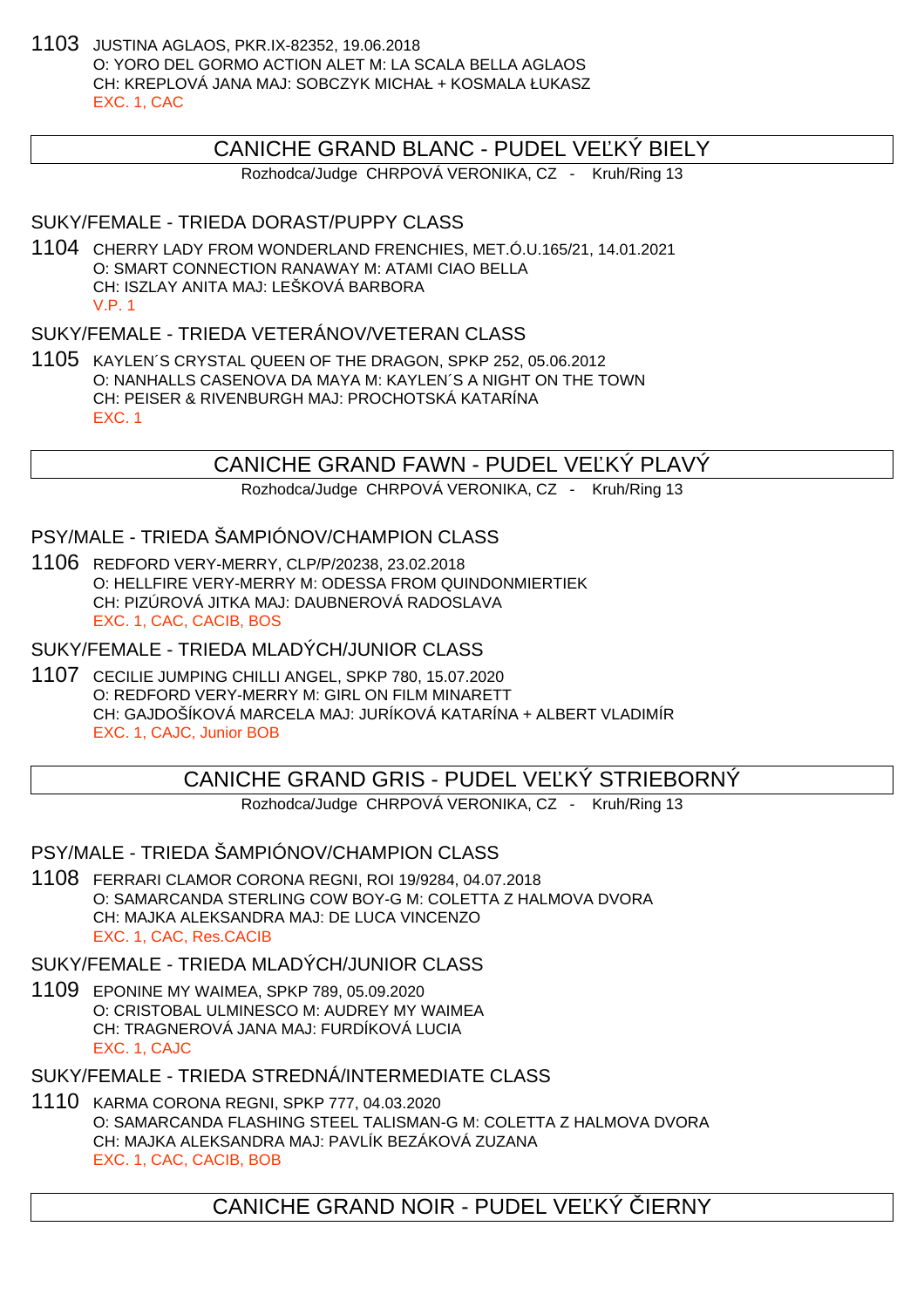#### SUKY/FEMALE - TRIEDA ŠAMPIÓNOV/CHAMPION CLASS

1111 ABIGAIL MORAVIAN FELICITY , CMKU/P/20494/18, 23.07.2018 O: HIGH HOPES CATWALK M: ASHLEY BOHEMIA BLACK ANGEL CH: FRIÇOVÁ ALENA MAJ: KOLÁ LOVÁ ILONA EXC. 1, CAC, CACIB, BOB

## CANICHE MINIATURE (TOY) BLANC - PUDEL MINIATÚRNY (TOY) BIELY

Rozhodca/Judge CHRPOVÁ VERONIKA, CZ - Kruh/Ring 13

### PSY/MALE - TRIEDA OTVORENÁ/OPEN CLASS

1112 VIN DIESEL EARL´S LEGEND, SPKP 740, 28.09.2015 O: MERINO´S FAVORITE ICE-STORM M: T´ISOLDA EARL´S LEGEND CH: ULRICHOVÁ PLÍSKOVÁ PETRA MAJ: LEŠKOVÁ KATARÍNA G.

# PSY/MALE - TRIEDA ŠAMPIÓNOV/CHAMPION CLASS

1113 DAVINCI´S GV NOTORIOUS, SPKP 669, 05.04.2015 O: KALIAN C RODIUS M: DAVINCI´S GV GIVE ME ALL YOUR LOVE CH: VALDEZ GABRIEL MAJ: GALLINA KATARINA ABS.

SUKY/FEMALE - TRIEDA MLADÝCH/JUNIOR CLASS

1114 WANNA KISS YOU DANCO OF AMBER, SPKP 781, 26.10.2020 O: MISSION IMPOSSIBLE EARL S LEGEND M: OCTAVIA EARL´S LEGEND CH: DANKOVÁ PATRICIA MAJ: CUPÁKOVÁ JANA EXC. 1, CAJC, Junior BOB

### CANICHE MINIATURE (TOY) FAWN - PUDEL MINIATÚRNY (TOY) PLAVÝ

Rozhodca/Judge CHRPOVÁ VERONIKA, CZ - Kruh/Ring 13

#### SUKY/FEMALE - TRIEDA OTVORENÁ/OPEN CLASS

1115 POAROTT LÍVIA, SPKP 717, 14.03.2019 O: POAROTT BURBERRY M: TOSCANIA RACIBORSKI PUCH CH: MAJDLENOVÁ&GALLINA M.&K. MAJ: PODMANICKÁ MÁRIA EXC. 1, CAC, Res.CACIB

CANICHE MINIATURE (TOY) NOIR - PUDEL MINIATÚRNY (TOY) ČIERNY

Rozhodca/Judge CHRPOVÁ VERONIKA, CZ - Kruh/Ring 13

#### SUKY/FEMALE - TRIEDA OTVORENÁ/OPEN CLASS

1116 UNIKA P ELOU SKÁ PE E, CMKU/P/20672/18, 01.11.2018 O: BEBELLA´S O´BAMA M: LEONTINA PŘELOUČSKÁ PEČE CH: PAROUBKOVÁ JIND IŠKA MAJ: KOLÁ NÁ ANNA EXC. 1, CAC, CACIB, BOB

# CANICHE MOYEN BLANC - PUDEL STREDNÝ BIELY

Rozhodca/Judge CHRPOVÁ VERONIKA, CZ - Kruh/Ring 13

### SUKY/FEMALE - TRIEDA ŠAMPIÓNOV/CHAMPION CLASS

1117 REVOLUTION IN WHITE YRTEP, CLP/P/20578, 10.09.2018 O: GLOW TANGERINE FOR OH IDEA M: OPPIUM WHITE YRTEP CH: KU EROVÁ PETRA MAJ: RAKOVCOVÁ TEREZA EXC. 1, CAC, CACIB, BOS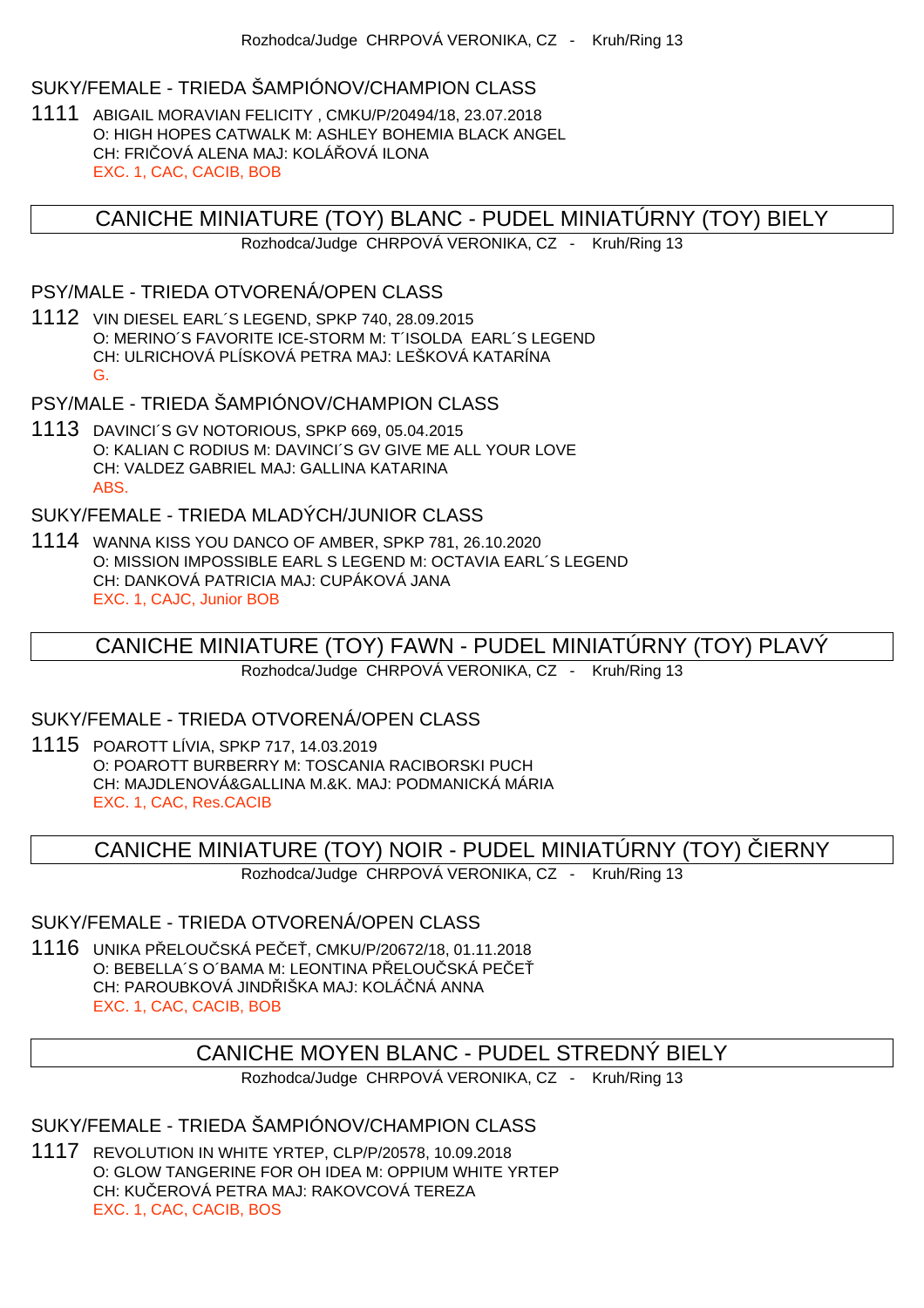# CANICHE MOYEN FAWN - PUDEL STREDNÝ PLAVÝ

Rozhodca/Judge CHRPOVÁ VERONIKA, CZ - Kruh/Ring 13

# PSY/MALE - TRIEDA ŠAMPIÓNOV/CHAMPION CLASS

1118 FRANKIE FARON CARSKÝ MONARCHA, CMKU/P/20776/19, 24.02.2019 O: WOLFGANG WILOSON REGENFIELD M: DIANA DESIRÉ AUREA CARSKÝ MONARCHA CH: KUŽELOVÁ IRENA MAJ: DAUBNEROVÁ RADOSLAVA EXC. 1, CAC, CACIB, BOB

### SUKY/FEMALE - TRIEDA OTVORENÁ/OPEN CLASS

- 1119 TIXOBAMBIXO'S BONNIE OF GUR-KHAMF, NO39560/19, 20.03.2019 O: TIXOBAMBIXO'S KHAMFER OF EL-ZANZ M: TIXOBAMBIXO'S GURO OF CASA-URIEL CH: HELSETH EVA ANNIE MAJ: PALME NICOLE + MOLNAR EDIT EXC. 2, Res.CAC
- 1120 XANTYPA AUREA YTANER, CMKU/P/19260/16, 15.05.2016 O: UNDERCOVER LOVER OF REGENFIELD M: VIOLETA VALÉRY AUREA YTANER CH: SMY KOVÁ RENATA MAJ: KASTLOVÁ PETRA EXC. 1, CAC, CACIB, BOS

### CANICHE MOYEN GRIS - PUDEL STREDNÝ STRIEBORNÝ

Rozhodca/Judge CHRPOVÁ VERONIKA, CZ - Kruh/Ring 13

#### PSY/MALE - TRIEDA ŠAMPIÓNOV/CHAMPION CLASS

- 1121 BASTIEN SILVER AURA MORAVIA, CMKU/P/19097/16, 09.03.2016 O: KENTUCKY VON KARAT M: AGNES SILVER AURA MORAVIA CH: SEDLÁČKOVÁ EVA MAJ: BOMBOŠOVÁ VIERA EXC. 1, CAC, Res.CACIB
- SUKY/FEMALE TRIEDA DORAST/PUPPY CLASS
- 1122 INAYA GRIS COEUR DE MORAVIE, CMKU/P/22052/21, 12.02.2021 O: YAMIT MUSKAT KOREA KASSEL M: CHLOÉ GRIS COEUR DE MORAVIE CH: WELTEROVÁ RENATA MAJ: HANZELOVÁ VERONIKA V.P. 1

# SUKY/FEMALE - TRIEDA STREDNÁ/INTERMEDIATE CLASS

1123 DARLING EVE AURA MORAVIA, CMKU/P/21366/20, 20.02.2020 O: IRTEN II SILVER ZE ŽLUTÉ MIMOZY M: BELISHA SILVER AURA MORAVIA CH: SEDLÁ KOVÁ EVA MAJ: SEDLÁ KOVÁ EVA EXC. 1, CAC, Res.CACIB

# CANICHE MOYEN MARRON - PUDEL STREDNÝ HNEDÝ

Rozhodca/Judge CHRPOVÁ VERONIKA, CZ - Kruh/Ring 13

#### SUKY/FEMALE - TRIEDA OTVORENÁ/OPEN CLASS

1124 ELEXIA LUX ESSENIA, SPKP 704, 06.11.2018 O: KLASSICHESKIY ALJANS PARIS BY NIGHT M: BRENDA BROWN BOHEMIA GLOBUS CH: GRÄCZER IVANA MAJ: GRÄCZER IVANA EXC. 1, CAC, Res.CACIB

# CANICHE MOYEN NOIR - PUDEL STREDNY IERNY

Rozhodca/Judge CHRPOVÁ VERONIKA, CZ - Kruh/Ring 13

PSY/MALE - TRIEDA MLADÝCH/JUNIOR CLASS

1125 ESTIQ ENDER BANZETTE, SPKP 778, 19.06.2020 O: BEDINGFIELD I AM WHAT I AM M: HAPPY BERENIKA STAR OF SILESIA CH: KAŠPAROVÁ HANA MAJ: PALUŠEKOVÁ BARBORA EXC. 1, CAJC, Junior BOB, BOB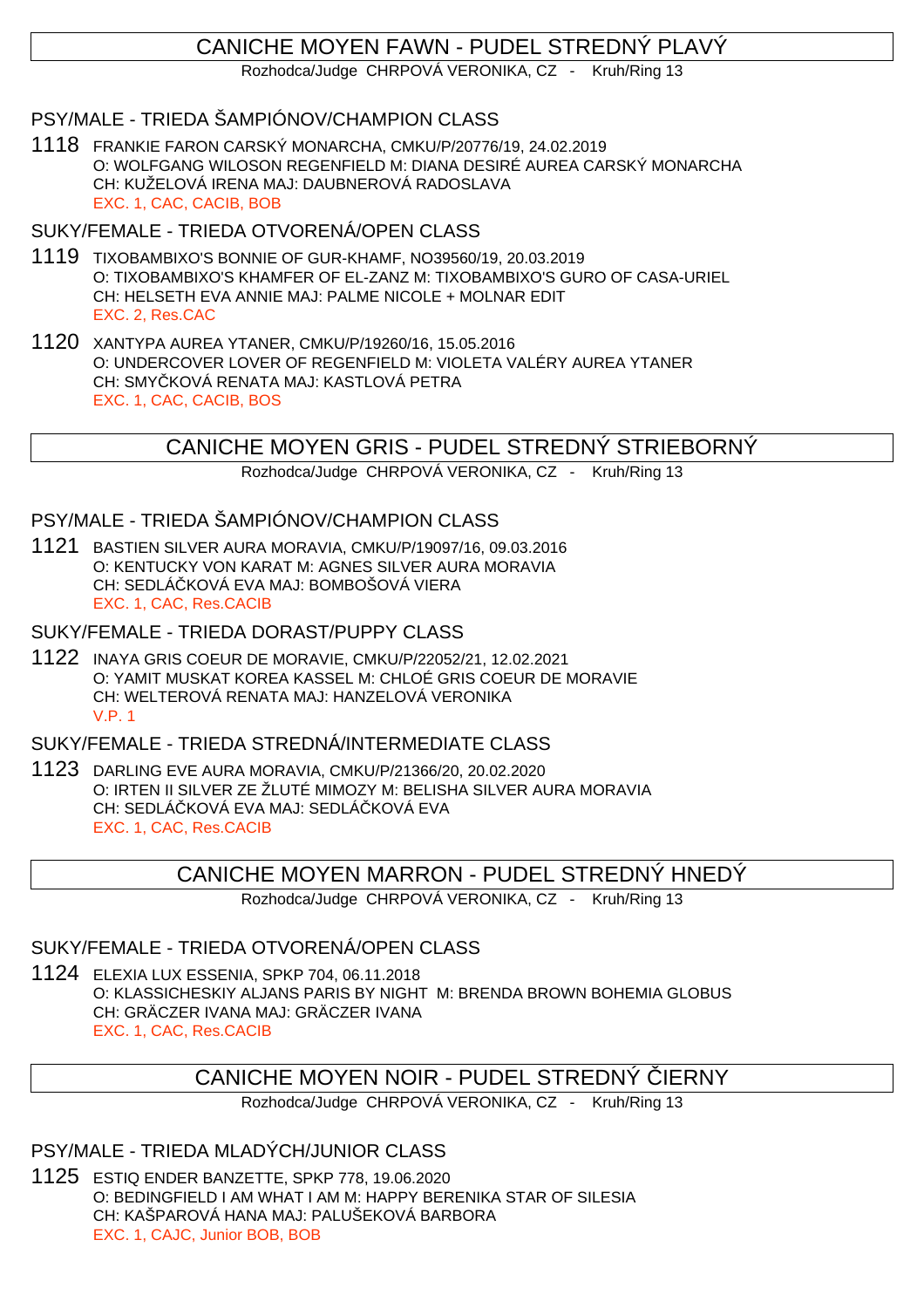# CANICHE NAIN BLANC - PUDEL TRPASLI Í BIELY

Rozhodca/Judge CHRPOVÁ VERONIKA, CZ - Kruh/Ring 13

# PSY/MALE - TRIEDA ŠAMPIÓNOV/CHAMPION CLASS

1126 ALEX SOUMRAK, CMKU/P/19533/17, 22.01.2017 O: CLARK WHITE SIR OLEŠNICKÁ HV. ZDI KA M: ALMA ROYAL DANCER CH: CHRÁSTKOVÁ KAROLÍNA MAJ: KONE NÁ DAGMAR EXC. 1, CAC

SUKY/FEMALE - TRIEDA ŠAMPIÓNOV/CHAMPION CLASS

1127 FLORENTINA MIO AMORE BI-BI, PKR.IX-72776, 03.12.2015 O: RAINBOW'S LEADING MAN M: ROSANGELA MIO AMORE BI-BI CH: CISOWSKA ANETA MAJ: CISOWSKA ANETA EXC. 1, CAC, Res.CACIB

# CANICHE NAIN FAWN - PUDEL TRPASLI Í PLAVÝ

Rozhodca/Judge CHRPOVÁ VERONIKA, CZ - Kruh/Ring 13

PSY/MALE - TRIEDA OTVORENÁ/OPEN CLASS

1128 GERRY PAGANINIHO SYMFONIE, CMKU/P/20769/19, 12.02.2019 O: CHANSON D ETE COMPLIMENT M: ISIS DREAMY LADY TESCHIRO CH: KASTLOVA PETRA MAJ: JELÍNKOVÁ IRENA EXC. 1, CAC, Res.CACIB

SUKY/FEMALE - TRIEDA OTVORENÁ/OPEN CLASS

1129 FREYA PAGANINIHO SYMFONIE, CMKU/P/20761/19, 07.02.2019 O: MAXIMUS MON L'AMI M: PINBARKS JP PAGANINIHO SYMFONIE AI CH: KASTLOVÁ PETRA MAJ: KASTLOVÁ PETRA EXC. 1, CAC, CACIB, BOB

# CANICHE NAIN GRIS - PUDEL TRPASLI Í STRIEBORNÝ

Rozhodca/Judge CHRPOVÁ VERONIKA, CZ - Kruh/Ring 13

PSY/MALE - TRIEDA STREDNÁ/INTERMEDIATE CLASS

1130 OLIVER AVEVA MAMOMIMI, CMKU/P/21217/19, 12.10.2019 O: KEEPER TOP NARCIA M: BESS AVEVA MAMOMIMI CH: FUXOVÁ EVA MAJ: MACHÁLEKOVÁ VLADIMÍRA + JURKOVIČOVÁ MARTINA EXC. 1, CAC, CACIB, BOS

SUKY/FEMALE - TRIEDA MLADŠÍ DORAST/MINOR PUPPY CLASS

1131 SPARKLE GLITTER SILVER PARADISE, CMKU/P/22338/21, 20.05.2021 O: MAT J ADIA AVI M: NEFELÉ SILVER PARADISE CH: OHNHÄUSEROVÁ ALENA MAJ: ŠKRKOVÁ ADRIÁNA V.P. 1

# CANICHE NAIN MARRON - PUDEL TRPASLI Í HNEDÝ

Rozhodca/Judge CHRPOVÁ VERONIKA, CZ - Kruh/Ring 13

PSY/MALE - TRIEDA STREDNÁ/INTERMEDIATE CLASS

1132 ELMO VACOS LOCOS, ÖHZB/PU 11236, 24.11.2019 O: SMART CONNECTION CALIFORNICATION M: DANCING LINE DARK ROSE CH: MAZUR MAGDALENA MAJ: PALME NICOLE EXC. 1, CAC, CACIB, BOB

### PSY/MALE - TRIEDA OTVORENÁ/OPEN CLASS

1133 CEN CLARENCE'S HIBISCUS, ÖHZB/PU 11153, 15.06.2019 O: LITVIKS INFINITY M: SJARMTROLLET'S VALENTINE GIRL CH: SIIL INGA MAJ: PALME NICOLE EXC. 1, CAC, Res.CACIB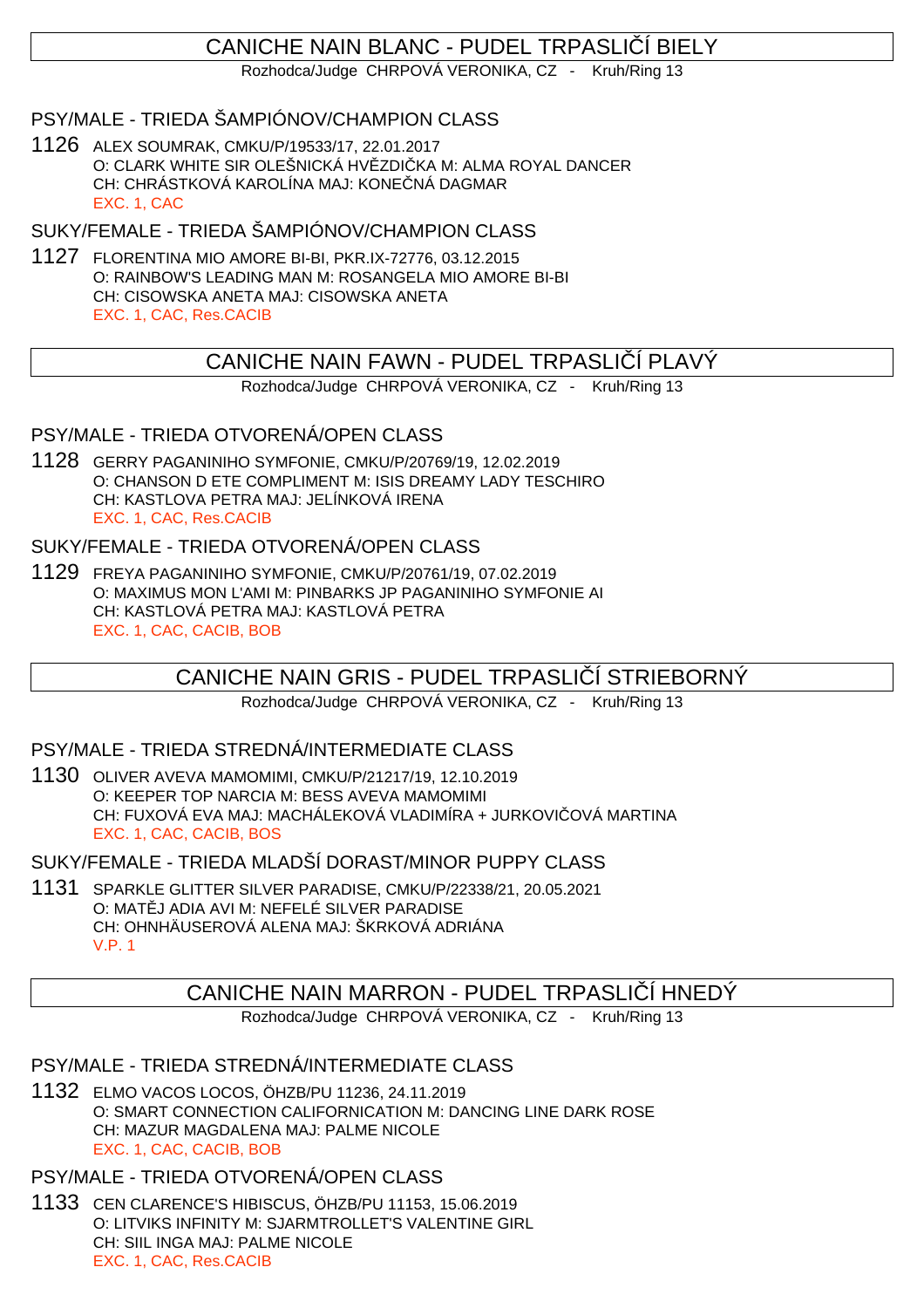# CANICHE NAIN NOIR - PUDEL TRPASLI Í JERNY

Rozhodca/Judge CHRPOVÁ VERONIKA, CZ - Kruh/Ring 13

#### PSY/MALE - TRIEDA DORAST/PUPPY CLASS

1134 JULLIEN EARL'S LEGEND, CMKU/P/21893/20, 22.11.2020 O: PAUL MCCARTNEY EARL'S LEGEND M: WEST WIZARD EARL'S LEGEND CH: ULRICHOVÁ PLISKOVÁ PETRA MAJ: BUDAY TOMAS V.P. 1

#### SUKY/FEMALE - TRIEDA OTVORENÁ/OPEN CLASS

1135 BARBARANTI'S O'LALA, MET.U.186/19, 08.05.2019 O: SMART CONNECTION BELIEVE IT OR NOT M: BARBARANTI'S J&B CH: BURI ANTAL MAJ: MITYOK BARBARA EXC. 1, CAC, CACIB, BOS

### CAVALIER KING CHARLES SPANIEL (BLACK AND TAN)

Rozhodca/Judge DANKOVÁ PATRÍCIA, SK - Kruh/Ring 12

### PSY/MALE - TRIEDA MLADÝCH/JUNIOR CLASS

- 1136 ORRY MAGIC MAGPIE, SPKP 4116, 22.07.2020 O: TORRY-TALII MINOWARA M: GARIA MAGIC MAGPIE CH: VYBIHALOVÁ HANA MAJ: KVETAKOVÁ LUCIA EXC. 2
- 1137 TECUMSEH CHILLI KOLIBA, SPKP 3952, 03.06.2020 O: BEST OF CHILLI KOLIBA M: ZENNESIE ELI BIELY DÉMON CH: JANKOVI OVÁ UBICA MAJ: POTHEOVÁ ZLATICA EXC. 1, CAJC

#### PSY/MALE - TRIEDA ŠAMPIÓNOV/CHAMPION CLASS

1138 BODIE CORI SWEETHEART FROM LENTI, CMKU/CKC/16104/18, 29.05.2018 O: ELLECK ELI BIELY DÉMON M: CÁCORKA KOPIDLENSKÝ KAVALÍR CH: KAŠNÝ FRANTIŠEK MAJ: KAŠNÝ FRANTIŠEK EXC. 1, CAC

## SUKY/FEMALE - TRIEDA MLADÝCH/JUNIOR CLASS

1139 ŠARLOTA FOON CHARMANDER, ÖHZB/CA 2760 A, 11.06.2020 O: MELROSE SMARTY M: ULMA FOON CHARMANDER CH: VYKOUKALOVÁ DANA MAJ: HAUSHAMMER PETRA EXC. 1, CAJC

# CAVALIER KING CHARLES SPANIEL (BLENHEIM)

Rozhodca/Judge DANKOVÁ PATRÍCIA, SK - Kruh/Ring 12

### PSY/MALE - TRIEDA MLADÝCH/JUNIOR CLASS

1140 FRENCH KISS SCARLETT TEAM, SPKP 3925, 10.05.2020 O: L'AMOUR NIGHT SCARLETT TEAM M: STAR IS BORN SCARLETT TEAM CH: PREDNÁ MÁRIA MAJ: HIRSCH TATIANA EXC. 1, CAJC

PSY/MALE - TRIEDA STREDNÁ/INTERMEDIATE CLASS

- 1141 ASSANTI BARYON CAVALIER, CLP/CKC/17204, 16.03.2020 O: AXISS ELI BIELY DÉMON M: PRISELIA TWE BIELY DÉMON CH: HAVLENOVÁ TEREZA MAJ: HAVLENA DAVID V.G. 2
- 1142 AUTUMN LEAVES SOLE DI MEZZANOTTE, SPKP 3825, 07.11.2019 O: NORBERT LOVE ME M: LUNA MAGNOLIA PASSCO CH: SCHIFFEROVÁ KLAUDIA MAJ: SCHIFFEROVÁ KLAUDIA V.G. 1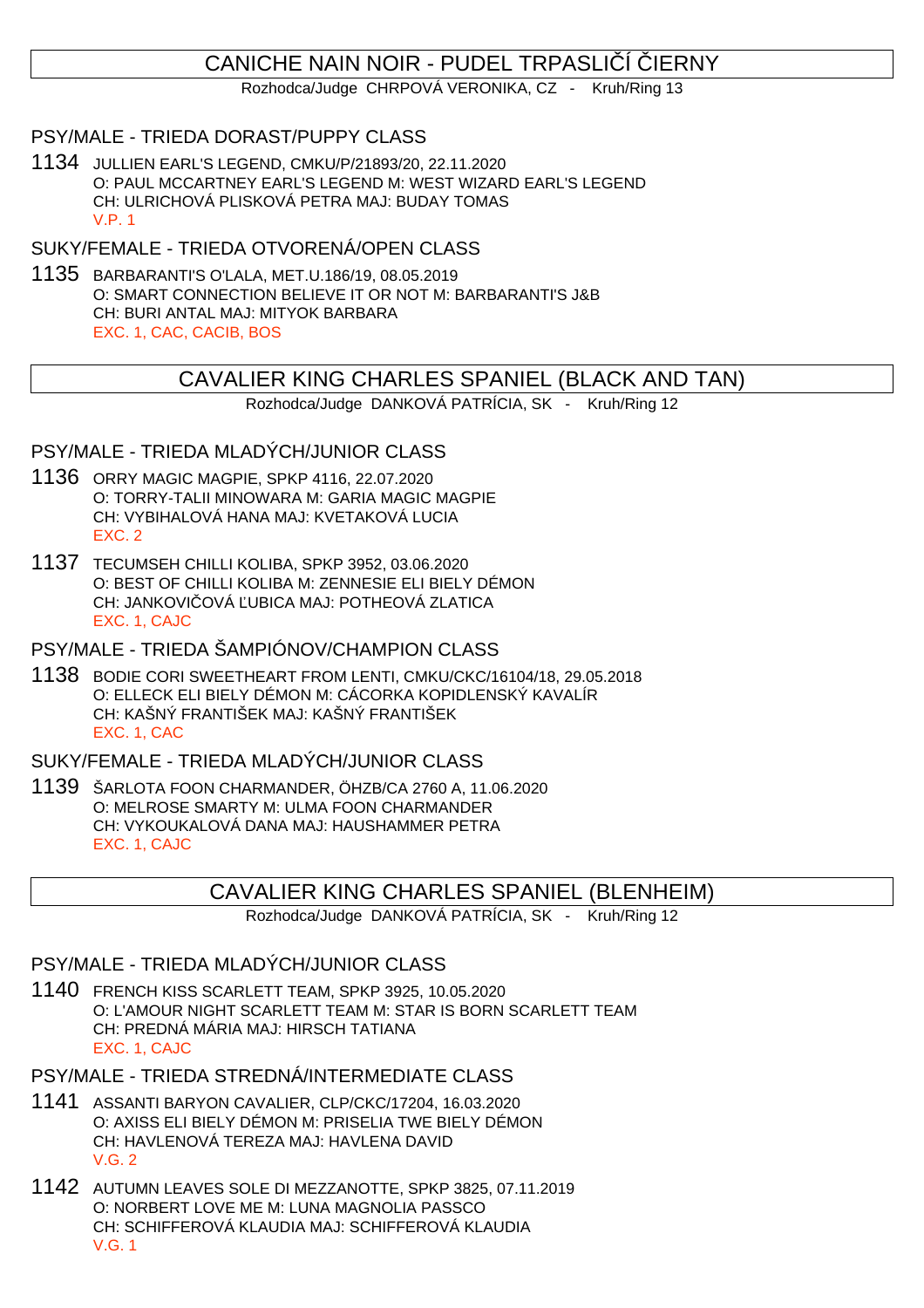### PSY/MALE - TRIEDA OTVORENÁ/OPEN CLASS

1143 FRODO Z MALÉHO MAJERA, SPKP 3737, 14.04.2019 O: NATHAN MARADECO KING M: ARTEMIS Z MALÉHO MAJERA CH: LACIÍKOVÁ BEATA MAJ: LACÍKOVÁ BEATA + MAĽOVÁ EMA V.G. 1

### PSY/MALE - TRIEDA ŠAMPIÓNOV/CHAMPION CLASS

- 1144 RUSSMIC READY TEDDY, SPKP 3908, 21.09.2019 O: CASTLEWYTCH RAVE ON WITH RUSSMIC M: HARANA MICA PARIS WITH RUSSMIC CH: SEDGBEER ANDREA MAJ: MIKULÁŠOVÁ INGRID EXC. 1, CAC
- SUKY/FEMALE TRIEDA MLADÝCH/JUNIOR CLASS
- 1145 CASTLEVILLE KIMBERLY, OHZB/CA 2797 REG, 04.07.2020 O: CASTLEVILLE JUST LIKE A KING M: CASTLEVILLE A LITTLE SECRET CH: BLESSMANN MARLEN MAJ: HAUSHAMMER PETRA EXC. 1, CAJC
- 1146 ENNABLE SIXI BIELY DÉMON, SPKP 3972, 27.06.2020 O: SWEETBRIAR SHAKESPEARE M: SAXANNA NINI BIELY DÉMON CH: MIKULÁŠOVÁ INGRID MAJ: MIKULÁŠOVÁ INGRID EXC. 2
- 1147 GAIA Z MALÉHO MAJERA, SPKP 3976, 19.08.2020 O: JALAPE OS CHILLI KOLIBA M: ICH ARTEMIS Z MALÉHO MAJERA CH: LACÍKOVÁ BEATA MAJ: LACÍKOVÁ BEATA EXC. 4
- 1148 REESE MORAVIA EDEN, CMKU/CKC/17320/20, 04.05.2020 O: ROYAL TIMES DARLINGTON M: NEFERTITI MORAVIA EDEN CH: KRISTOVÁ LIBUŠE MAJ: KRISTOVÁ LIBUŠE EXC. 3

SUKY/FEMALE - TRIEDA STREDNÁ/INTERMEDIATE CLASS

- 1149 ATHERA BARYON CAVALIER, CLP/CKC/17207, 16.03.2020 O: AXISS ELI BIELY DÉMON M: PRISELIA TWE BIELY DÉMON CH: HAVLENOVÁ TEREZA MAJ: HAVLENA DAVID EXC. 1, CAC, Res.CACIB
- 1150 AYLLIN MAGIC BLENANGEL, SPKP 3897, 08.04.2020 O: NATHAN MARADECO KING M: ABBYGAIL PAWS A KISSES CH: SOLDANOVÁ ŠARLOTA MAJ: SOLDANOVÁ ŠARLOTA EXC. 2, Res.CAC

#### SUKY/FEMALE - TRIEDA OTVORENÁ/OPEN CLASS

- 1151 ANNABELLA CAROLINA SWEETS, SPKP 3765, 09.08.2019 O: LIANE´S CLEVELAND M: MISIA K CAROLINA CH: JUR OVÁ PETRA MAJ: JUR OVÁ PETRA EXC. 2, Res.CAC
- 1152 SARAH CHILLI KOLIBA, SPKP 3877, 01.03.2020 O: WOMANIZER OF AN EXCELLENT CHOICE M: JOLLY JOKER CHILLI KOLIBA CH: JANKOVI OVÁ UBICA MAJ: JANKOVI OVÁ UBICA + STLOUKALOVÁ VIERA EXC. 1, CAC

# CAVALIER KING CHARLES SPANIEL (RUBY)

Rozhodca/Judge DANKOVÁ PATRÍCIA, SK - Kruh/Ring 12

### PSY/MALE - TRIEDA OTVORENÁ/OPEN CLASS

1153 ELCRIS FIRI BIELY DÉMON, SPKP 3761, 08.07.2019 O: ECLIPSE OKTI BIELY DÉMON M: ZIWA ELI BIELY DÉMON CH: MIKULÁŠOVÁ INGRID MAJ: MIKULÁŠOVÁ INGRID EXC. 1, CAC

PSY/MALE - TRIEDA ŠAMPIÓNOV/CHAMPION CLASS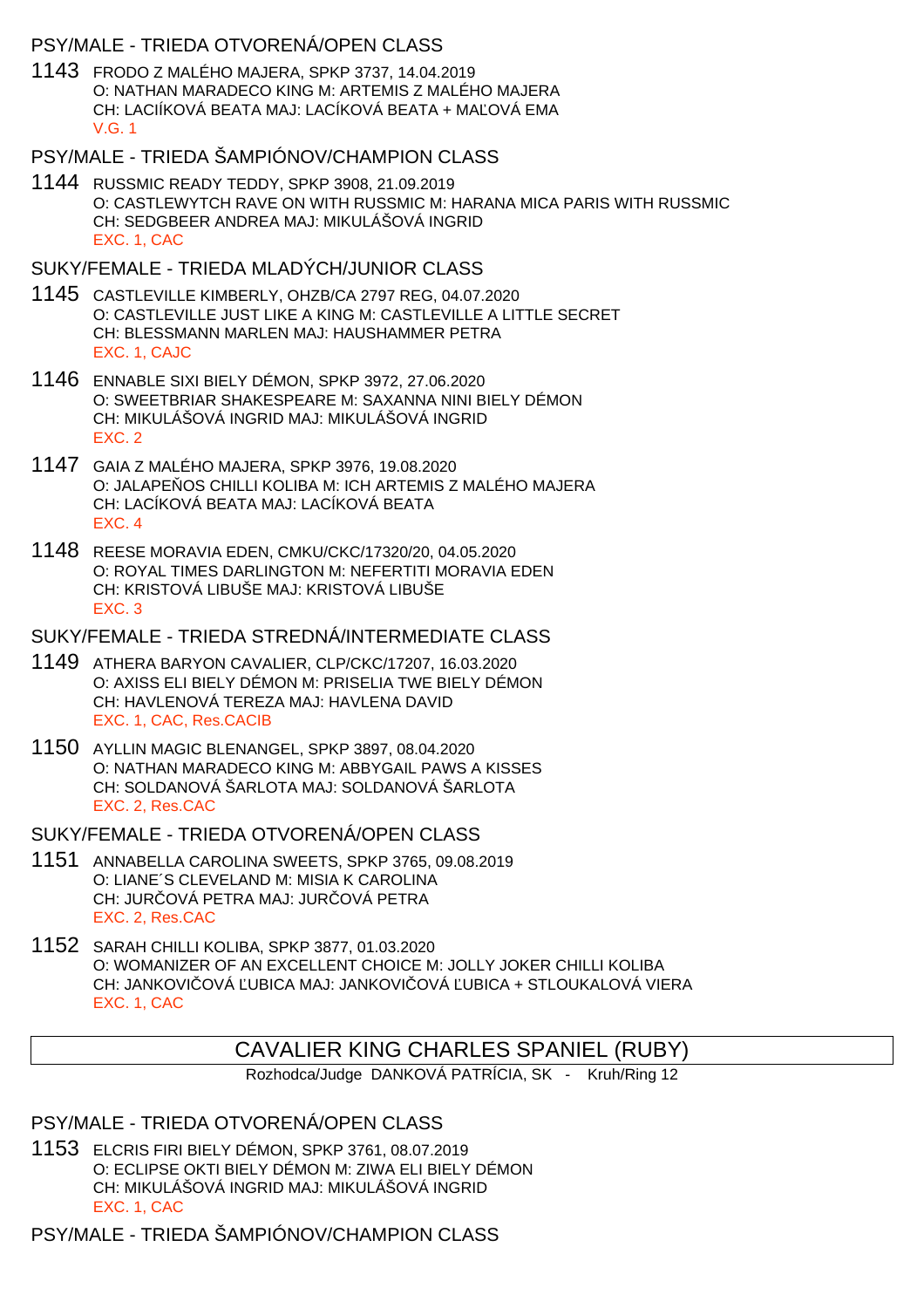1154 KLEMENT RED CHILLI KOLIBA, SPKP 3386, 09.05.2017 O: BONITOS COMPANEROS YES WE CAN RED M: CELESTÍNKA BOU CHILLI KOLIBA CH: JANKOVI OVÁ UBICA MAJ: POTHEOVÁ ZLATICA EXC. 1, CAC

# SUKY/FEMALE - TRIEDA MLADÝCH/JUNIOR CLASS

1155 BELLATRIX ULI ZE SOUHVĚZDÍ LYRY, CMKU/CKC/17413/20, 03.06.2020 O: CINDERAIC KING OF THE ROAD M: ARIENNE ULI SWEETHEART FROM LENTI CH: CHYTILOVÁ ANETA MAJ: KAŠNÝ FRANTIŠEK EXC. 1, CAJC

# SUKY/FEMALE - TRIEDA STREDNÁ/INTERMEDIATE CLASS

- 1156 ANNIE QUCK-QUCK YAS, CMKU/CKC/17058/20, 17.01.2020 O: MAVERICK ROYAUME DES CAVALIERS VALAISANS M: CELESTÝNA AURI Z PANSTVÍ LOMNICE CH: Š ASTNÁ MARIANA MAJ: KUPKOVÁ PETRA EXC. 1, CAC
- 1157 PRIXIE FIRI BIELY DÉMON, SPKP 3855, 21.01.2020 O: UNIKAT TWE BIELY DÉMON M: BEYRIS ELI BIELY DÉMON CH: MIKULÁŠOVÁ INGRID MAJ: MIKULÁŠOVÁ INGRID EXC. 2, Res.CAC

# CAVALIER KING CHARLES SPANIEL (TRICOLOUR)

Rozhodca/Judge DANKOVÁ PATRÍCIA, SK - Kruh/Ring 12

### PSY/MALE - TRIEDA DORAST/PUPPY CLASS

- 1158 CHRISBELL SIXI BIELY DÉMON, SPKP 4027, 02.12.2020 O: TOMIS TRI BIELY DÉMON M: VIXXIE TWE BIELY DÉMON CH: MIKULÁŠOVÁ INGRID MAJ: HAVLENA DAVID V.P. 1
- PSY/MALE TRIEDA MLADÝCH/JUNIOR CLASS
- 1159 XCELLENTE RIO MAGNOLIA PASSCO, SPKP 3901, 12.04.2020 O: PASCAVALE DOUGLAS M: LEONTINKA MAGNOLIA PASSCO CH: DOMANÍKOVÁ KATARÍNA MAJ: DOMANÍKOVÁ KATARÍNA V.G. 1

#### PSY/MALE - TRIEDA STREDNÁ/INTERMEDIATE CLASS

- 1160 MISIA K GOOFY, SPKP 3798, 01.10.2019 O: NAZZ JAZZ MORAVIA EDEN M: MISIA K ANI KA CH: KLÁTIKOVÁ SIMONA MAJ: KLÁTIKOVÁ SIMONA EXC. 2, Res.CAC
- 1161 NIGHT FEVER VANMAR MAJESTY, SPKP 3788, 24.09.2019 O: ELLEMICH ICONIC M: JOLLY GOO VANMAR MAJESTY CH: LACKOVI OVÁ PETRA MAJ: MIKULÁŠOVÁ INGRID EXC. 1, CAC

## PSY/MALE - TRIEDA OTVORENÁ/OPEN CLASS

- 1162 MON AMI LEMNA MINOR, SPKP 3772, 31.07.2019 O: WOMANIZER OF AN EXCELLENT CHOICE M: LIANE´S WILD ANGEL CH: STLOUKALOVÁ VIERA MAJ: STLOUKALOVÁ VIERA EXC. 1, CAC, CACIB, BOB
- 1163 ODIN GERI SANTANA GWELLIAN, SPKP 3758, 29.03.2019 O: EASY PEASY DU CHATEAU NOBLESSE M: MISSOURI SANTANA GWELLIAN CH: ŠVÉDÍKOVÁ JITKA MAJ: ŠTEFÁNKOVÁ KAROLÍNA EXC. 2, Res.CAC

# PSY/MALE - TRIEDA ŠAMPIÓNOV/CHAMPION CLASS

1164 BONITOS COMPANEROS ZEAL WOMANIZER, CMKU/CKC/6830/-19/19, 24.02.2019 O: WOMANIZER OF AN EXCELLENT CHOICE M: BONITOS COMPANEROS RAVENNA CH: KIRSCHBAUM MARKUS MAJ: TO ÍKOVÁ JANKA EXC. 2, Res.CAC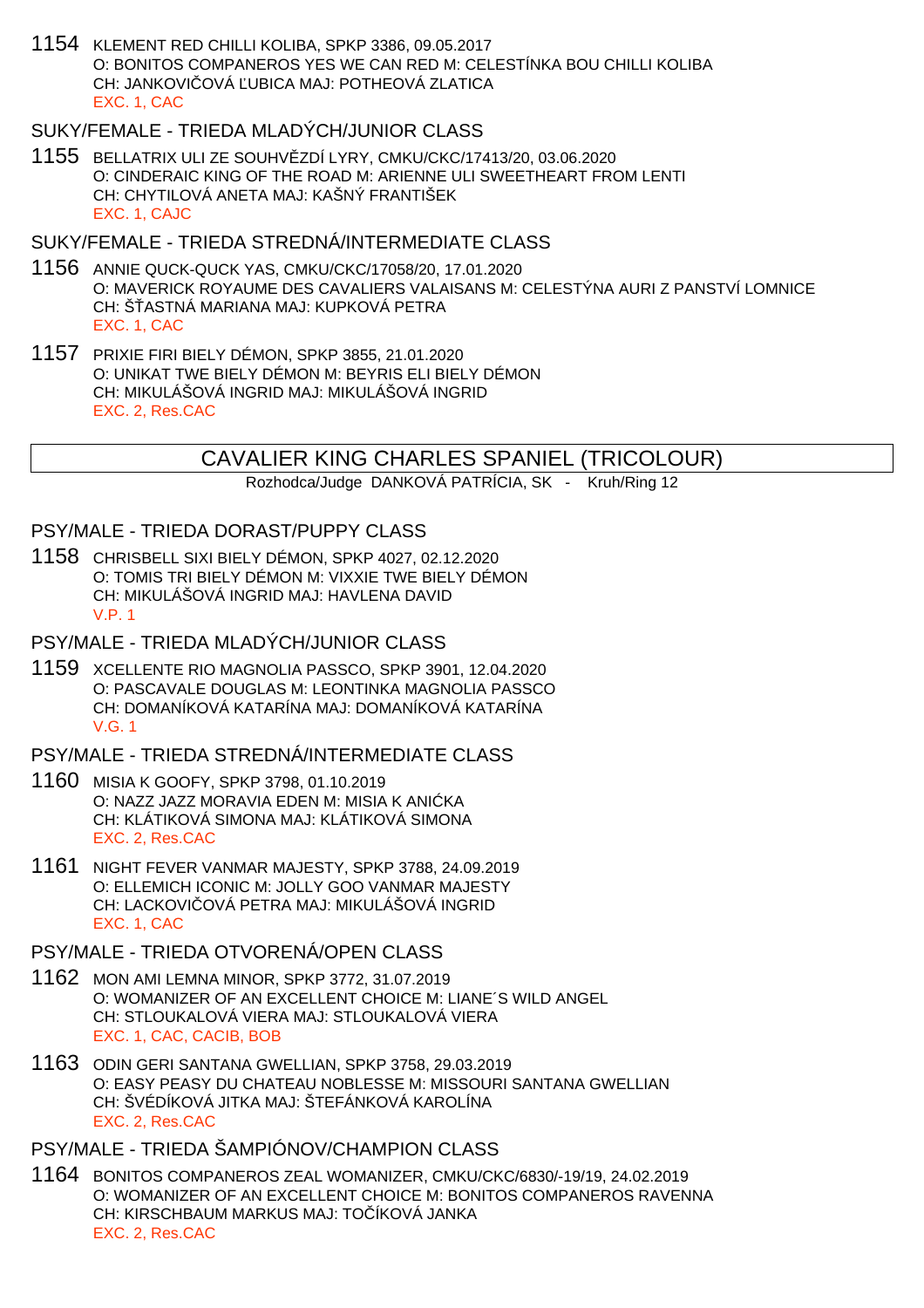1165 TOMIS TRI BIELY DÉMON, SPKP 3697, 06.01.2019 O: BONITOS COMPANEROS CONQUESTADOR M: QISMEEN NINI BIELY DÉMON CH: MIKULÁŠOVÁ INGRID MAJ: MIKULÁŠOVÁ INGRID EXC. 1, CAC, Res.CACIB

## SUKY/FEMALE - TRIEDA MLADÝCH/JUNIOR CLASS

- 1166 BELIEVE IN DESTINY SOLE DI MEZZANOTTE, SPKP 3960, 23.06.2020 O: WOMANIZER OF AN EXCELLENT CHOICE M: LUNA MAGNOLIA PASSCO CH: SCHIFFEROVÁ KLAUDIA MAJ: SCHIFFEROVÁ KLAUDIA EXC. 2
- 1167 SAEBYE FIRI BIELY DÉMON, SPKP 3879, 28.02.2020 O: AXISS ELI BIELY DÉMON M: AIBIKKE TINI BIELY DÉMON CH: MIKULÁŠOVÁ INGRID MAJ: MIKULÁŠOVÁ INGRID EXC. 1, CAJC, Junior BOB

#### SUKY/FEMALE - TRIEDA STREDNÁ/INTERMEDIATE CLASS

1168 PETRUSHKA MORAVIA EDEN, CMKU/CKC/17054/20, 14.01.2020 O: ROYAL TIMES DARLINGTON M: NEFERTARI MORAVIA EDEN CH: KRISTOVÁ LIBUŠE MAJ: KRISTOVÁ LIBUŠE EXC. 1, CAC

### SUKY/FEMALE - TRIEDA OTVORENÁ/OPEN CLASS

- 1169 LYUMATE SANDO ROMANOVS PLESSIS NOBLESSE, SPKP 3842, 13.08.2019 O: GIN TONIC MAGIC NOBLESSE M: BONITOS COMAPANEROS WAJOMI CH: MATVEEVA LUDMILA MAJ: BOBRÍKOVÁ ANGÉLIQUE + JURČOVÁ PETRA EXC. 1, CAC, CACIB, BOS
- 1170 QUEEN OF FORTUNE DE LOS URSIDOS KODIAK, LOE2474836, 21.07.2019 O: KAMELOT KNIGHT DE LOS URSIDOS KODIAK M: JO MARCH DE LOS URSIDOS KODIAK CH: GALOFRE CAMBRELENG ARTURO MARIA MAJ: SCHIFFEROVÁ KLAUDIA + OPREA NICOLETA EXC. 2, Res.CAC

#### SUKY/FEMALE - TRIEDA ŠAMPIÓNOV/CHAMPION CLASS

1171 NOBLESSE NAOMI VANMAR MAJESTY, SPKP 3793, 24.09.2019 O: CH ELLEMICH ICONIC M: CIB CH JOLLY GOO VANMAR MAJESTY CH: LACKOVI OVÁ PETRA MAJ: LACKOVI OVÁ PETRA EXC. 1, CAC

# CHIHUAHUA LONG-HAIRED - VAVA DLHOSRSTÁ

Rozhodca/Judge DANKOVÁ PATRÍCIA, SK - Kruh/Ring 12

### PSY/MALE - TRIEDA MLADŠÍ DORAST/MINOR PUPPY CLASS

1172 JUPITER OF FAIDRA CIA POD VRÁŽÍ, CMKU/CHI/26674/21, 12.05.2021 O: SPECIAL GUEST LUKE DANES M: FAIDRA OF RIA CIA POD VRÁŽÍ CH: PLOUHAROVÁ REGINA MAJ: PLOUHAROVÁ REGINA V.P. 1

## PSY/MALE - TRIEDA MLADÝCH/JUNIOR CLASS

- 1173 DIOR CHRISTIAN ROYAL CORIVIA, CMKU/CHI/25219/20, 10.04.2020 O: DRESSED BY MICHAEL KORS-PC DI SAN GIMIGNANO M: SPECIAL GUEST MELISSA CH: ŠKULTÉTYOVÁ NIKOL MAJ: ŠKULTÉTYOVÁ NIKOL EXC. 1, CAJC
- 1174 ZEN ZUZKIN SEN, SPKP 9412, 01.06.2020 O: OLIVER TIPICH.CHIHUAHUA M: QUINSY TIPICH.CHIHUAHUA CH: TÓTHOVÁ ZUZANA MAJ: VIDOVÁ MIROSLAVA EXC. 2

# PSY/MALE - TRIEDA STREDNÁ/INTERMEDIATE CLASS

1175 DIEGO THE BEST OF, SPKP 9193, 16.12.2019 O: ECLIPSE VIDA PERRA M: ULTIMA THE BEST OF CH: SCHVARZBACHEROVI B+M MAJ: SCHVARZBACHER MILAN EXC. 1, CAC

# PSY/MALE - TRIEDA OTVORENÁ/OPEN CLASS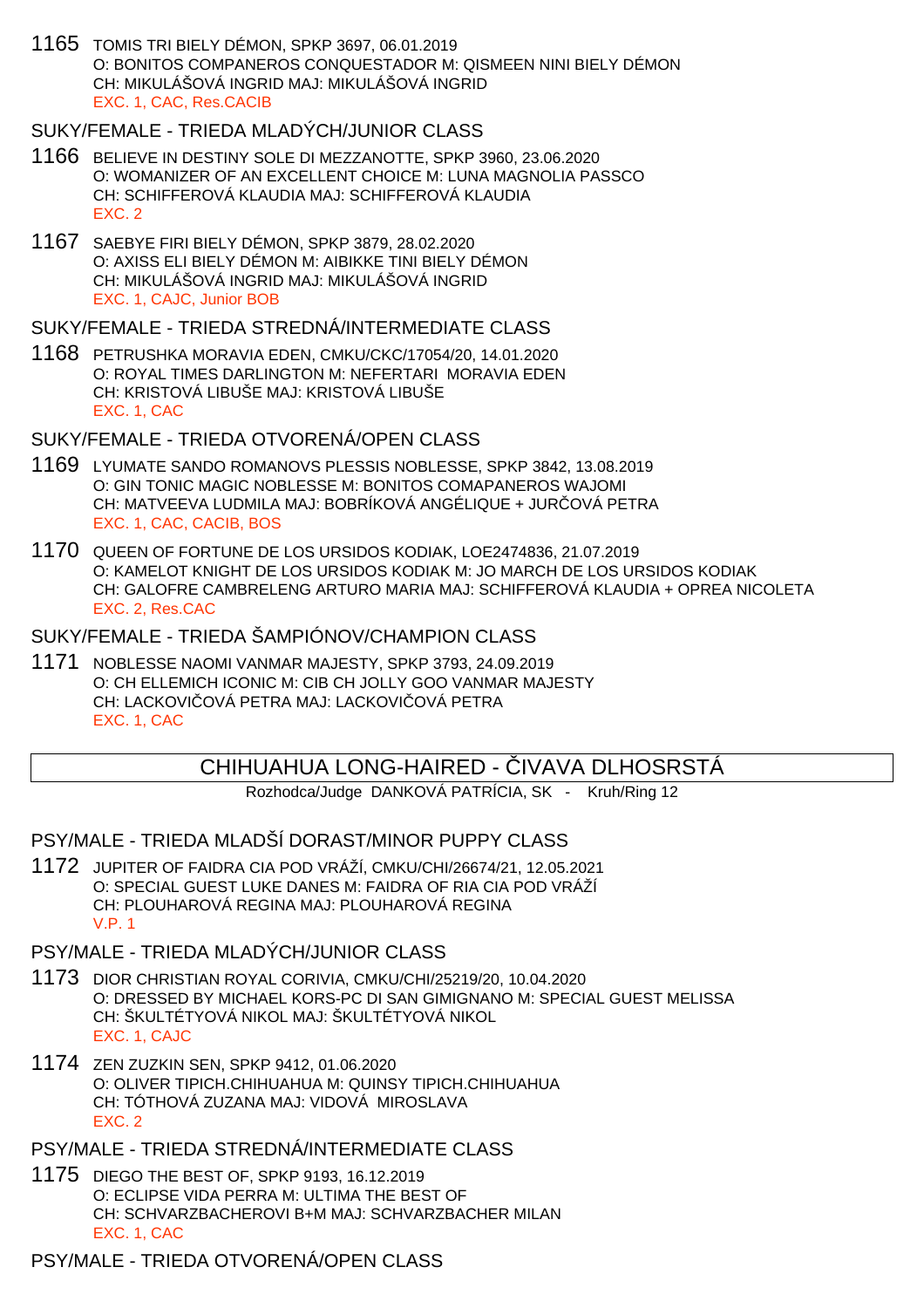- 1176 LEON LEO VALENTINA, SPKP 8976, 13.06.2019 O: VAH HELSING MAJOKO ORYS M: CANDY VIDA PERRA CH: KAPECOVÁ OLENA MAJ: KAPECOVÁ OLENA EXC. 3
- 1177 PLATINUM KID MASTER LOVE, CMKU/CHI/25266/-20/20, 09.01.2020 O: LAYMINGAS-SHORI SHOWMAN M: PLATINUM KID EMILIYA FORTUNA CH: HODUNOVA ELENA MAJ: BARANOVA JEKAT RINA EXC. 2, Res.CAC
- 1178 SHAH ARPILIN SAMARITH, RKF 5407130, 12.07.2018 O: SHAH ARPILIN AH-HO KUBANITE M: SHAH ARPILIN JAZIRA PONYO CH: ANDROSENKO LINA MAJ: ANTAL ALEXANDRA EXC. 1, CAC, Res.CACIB

#### PSY/MALE - TRIEDA ŠAMPIÓNOV/CHAMPION CLASS

- 1179 MY PRECIOUS MAKE LOVE, SE18575/2017, 13.03.2017 O: MY PRECIOUS MAXIMUZ M: MY PRECIOUS I LOVE YOU CH: PEEKER IRENE MAJ: FLOBERGSETER LINE EXC. 2, Res.CAC
- 1180 PLATINUM KID IMPERATOR, CMKU/CHI/23816/-19/18, 23.11.2018 O: NOBBI NEIL SHUMAHER M: GYUREN CH: HODUNOVA ELENA MAJ: BARANOVA JEKAT RINA EXC. 1, CAC, CACIB, BOS

# SUKY/FEMALE - TRIEDA MLADŠÍ DORAST/MINOR PUPPY CLASS

1181 AIRA ANGELS SOLUBIST DOG, SPKP 9814, 07.03.2021 O: KARLOS MINI BIG DOG M: HANNAH II. HENRIET´S GARDEN CH: BISTÁKOVÁ SO A MAJ: BEB ÁKOVÁ ZUZANA V.P. 1

#### SUKY/FEMALE - TRIEDA DORAST/PUPPY CLASS

1182 DOVANES PATRISHA, CMKU/CHI/26635/21, 16.01.2021 O: DUMAS MALKANORAH M: DOVANES OXFORD STAR CH: DOVÄNE OLGA MAJ: SOU KOVÁ ŠÁRKA V.P. 1

# SUKY/FEMALE - TRIEDA MLADÝCH/JUNIOR CLASS

- 1183 CELTIC ROSE AVE BENGAL, CMKU/CHI/25422/20, 10.06.2020 O: AMATO AZZURRO BENVENUTO M: JOLLY MISS GOLD SAFFRON CH: KU EROVÁ ZDENA MAJ: KU EROVÁ ZDENA EXC. 1, CAJC, Junior BOB
- 1184 RENESMEE PORTA CASSOVIA, SPKP 9498, 12.08.2020 O: KNIGHT RIDER CHILARIOUS M: AMMERON SANTA BARBARA CH: TKA IKOVÁ MIRIAM MAJ: TKA IKOVÁ MIRIAM EXC. 2

# SUKY/FEMALE - TRIEDA STREDNÁ/INTERMEDIATE CLASS

- 1185 HARMONIA OF JULY CIA POD VRÁŽÍ, CMKU/CHI/24401/19, 07.09.2019 O: NARATOR DA MINHA QUINTA M: SPECIAL GUEST JULIET CAPULET CH: PLOUHAROVÁ REGINA MAJ: PLOUHAROVÁ REGINA EXC. 2, Res.CAC
- 1186 YAMAHA AVE BENGAL, CMKU/CHI/25130/20, 07.04.2020 O: GRANDEUR SOUL GOLD SAFFRON M: PLAYFUL RICH CETA JONES CATHERINE CH: KU EROVÁ ZDENA MAJ: KU EROVÁ ZDENA EXC. 1, CAC

# SUKY/FEMALE - TRIEDA OTVORENÁ/OPEN CLASS

1187 JOLLY BERRY LEO VALENTINA, SPKP 8971, 26.05.2019 O: VAH HELSING MAKOKO ORYS M: GEM LEO VALENTINA CH: KAPECOVÁ OLENA MAJ: KAPECOVÁ OLENA EXC. 2, Res.CAC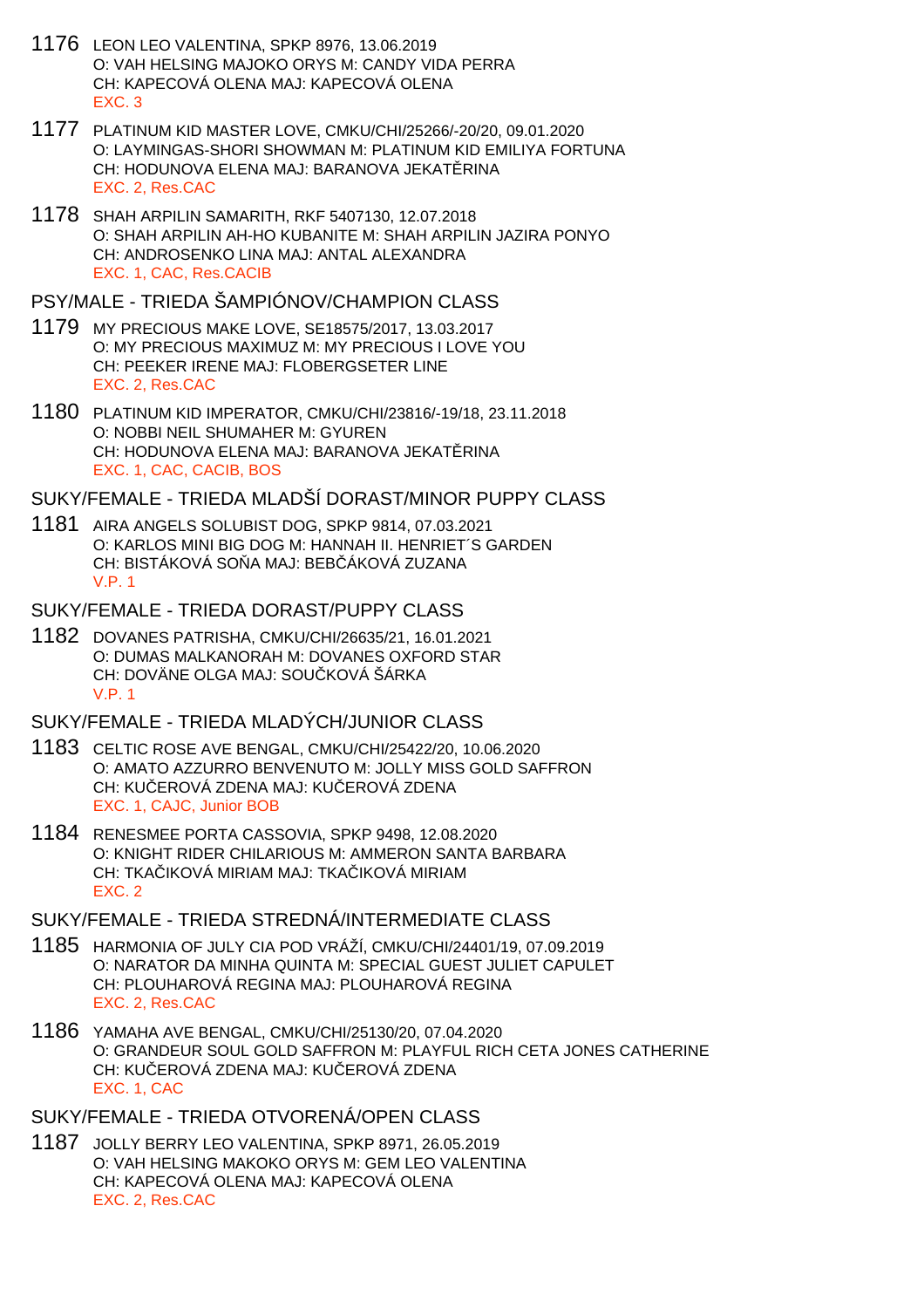- 1188 LOLITTA PORTA CASSOVIA, SPKP 8736, 01.12.2018 O: LUCKY WINNERS NOBLE BLOOD M: HETTIE PORTA CASSOVIA CH: TKA IKOVÁ MIRIAM MAJ: TKA IKOVÁ MIRIAM EXC. 3
- 1189 MADE IN HEAVEN Z JANTÁROVEJ CESTY, SPKP 8721, 04.11.2018 O: FIRE OPAL LEO VALENTINA M: HEAVEN ON EARTH Z JANTÁROVEJ CESTY CH: ŠRAMKOVÁ JANKA MAJ: ŠRAMKOVÁ ZUZANA EXC. 1, CAC, CACIB, BOB

SUKY/FEMALE - TRIEDA ŠAMPIÓNOV/CHAMPION CLASS

1190 WONDERFUL PRINCESS THE BEST OF, SPKP 8691, 22.10.2018 O: FIRE OPAL LEO VALENTINA M: OLIVIA THE BEST OF CH: SCHVARZBACHEROVI B+M MAJ: SCHVARZBACHER MILAN EXC. 1, CAC, Res.CACIB

# CHIHUAHUA SMOOTH-HAIRED - IVAVA KRÁTKOSRSTÁ

Rozhodca/Judge DANKOVÁ PATRÍCIA, SK - Kruh/Ring 12

#### PSY/MALE - TRIEDA STREDNÁ/INTERMEDIATE CLASS

1191 SPECIAL GUEST TWEETY, CMKU/CHI/25399/-20/19, 06.11.2019 O: BRAMERITA BOYDISIN DAPPER M: SPECIAL GUEST KNITTED HOLLY CH: ŠVECOVÁ VIERA MAJ: NEDOROSTOVÁ BARBORA EXC. 1, CAC, CACIB, BOS

# PSY/MALE - TRIEDA OTVORENÁ/OPEN CLASS

1192 EAGLE IN A STORM Z D DINSKÉHO VALU, CMKU/CHI/24345/19, 28.08.2019 O: OVER THE STORM HAPPY GANG M: GAIA SONG QUEEN'S DIAMOND CH: WOLLEROVÁ RENATA MAJ: KRÁLÍKOVÁ JANA EXC. 1, CAC, Res.CACIB

### PSY/MALE - TRIEDA ŠAMPIÓNOV/CHAMPION CLASS

- 1193 DADIE Z LEJANCU, CMKU/CHI/20502/16, 22.01.2016 O: NEW SANTIAGO LEO Z LEJANCU M: WIKTORIA Z LEJANCU CH: JAN ÍK LEOŠ MAJ: MUSIL ZDEN K EXC. 2, Res.CAC
- 1194 PLAYFUL RICH SHERIFF KELLY, CMKU/CHI/24078/-19/19, 23.02.2019 O: DZHANELITI STAR LUNTIK M: PLAYFUL RICH SOFI LOU CH: POTASHOVA R. E. MAJ: KU EROVÁ ZDENA EXC. 1, CAC

#### SUKY/FEMALE - TRIEDA MLADÝCH/JUNIOR CLASS

1195 MISTY MEADOW´S CATWOMAN-PC, CMKU/CHI/25886/-20/20, 06.04.2020 O: MISTY MEADOW´S ORLANDO FURIOSO-PC M: MM´S ALICE ROI-PC DI SAN GIMIGNANO CH: LEHTINEN-COCHETTI TUULA RIITTA MAJ: ŠKULTÉTYOVÁ NIKOL EXC. 1, CAJC, Junior BOB, BOB

#### SUKY/FEMALE - TRIEDA STREDNÁ/INTERMEDIATE CLASS

- 1196 LA CORONA LUXARDO STAR, CMKU/CHI/25215/20, 29.03.2020 O: NERO OD JITKOVSKÉHO POTOKA M: QUINCHITTA Z DĚDINSKÉHO VALU CH: KRÁLÍKOVÁ JANA MAJ: KRÁLÍKOVÁ JANA EXC. 1, CAC
- SUKY/FEMALE TRIEDA OTVORENÁ/OPEN CLASS
- 1197 FAIDRA OF RIA CIA POD VRÁŽÍ, CMKU/CHI/23237/18, 20.08.2018 O: SPECIAL GUEST FINNISH WINTER M: ISTORIA SVAJONIU ANGELAS CH: PLOUHAROVÁ REGINA MAJ: PLOUHAROVÁ REGINA EXC. 1, CAC, Res.CACIB

#### SUKY/FEMALE - TRIEDA ŠAMPIÓNOV/CHAMPION CLASS

1198 BUBBLE BORN TO BE STAR, CMKU/CHI/24506/19, 06.10.2019 O: FUJISTAR FOR ANGELS S LIPETSKIH OZER M: WHITE MAGIC MINEO CH: SOU KOVÁ ŠÁRKA MAJ: SOU KOVÁ ŠÁRKA EXC. 1, CAC, CACIB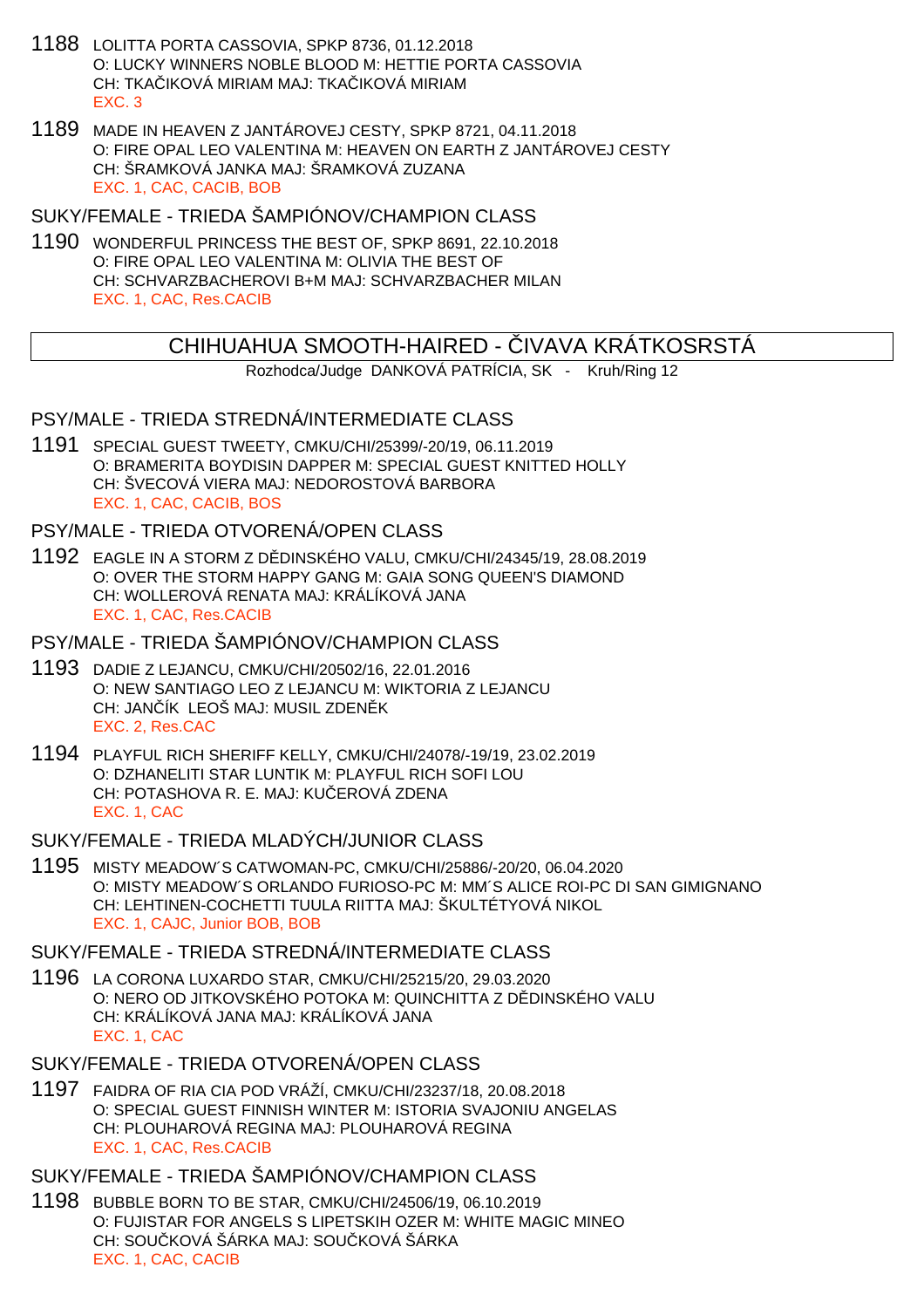# CHINESE CRESTED DOG HAIRLESS - ÍNSKY CHOCHOLATÝ PES BEZ SRSTI

Rozhodca/Judge DANKOVÁ PATRÍCIA, SK - Kruh/Ring 12

#### PSY/MALE - TRIEDA STREDNÁ/INTERMEDIATE CLASS

- 1199 MANO PONIS VIKINGAS, CMKU/CIN/7074/-20/20, 06.01.2020 O: MOON HARBOUR FREE STYLE M: MANO PONIS PRINCESITA CH: GUDABSKIENE ALMA MAJ: PROCHÁZKOVÁ KATE INA EXC. 1, CAC
- 1200 XANTHIM Z JASNÉ HVĚZDY, CMKU/CIN/7019/20, 13.05.2020 O: NEXUS JEMALLE M: JULIETT Z JASNÉ HV ZDY CH: SZURMANOVÁ MICHAELA MAJ: NAVRÁTILOVÁ MARKÉTA EXC. 2, Res.CAC

# PSY/MALE - TRIEDA OTVORENÁ/OPEN CLASS

1201 CZECH GILAR ANKADI, CMKU/CIN/6574/18, 22.02.2018 O: VOLSHEBNAJA LOSHADKA GILAR M: RINA POWDER ANKADI CH: PROCHÁZKOVÁ KATEŘINA MAJ: PROCHÁZKOVÁ KATEŘINA EXC. 1, CAC, Res.CACIB

### PSY/MALE - TRIEDA ŠAMPIÓNOV/CHAMPION CLASS

1202 EVER CLEVER WINNING SMILE, SPKP 2131, 04.06.2019 O: LA LALAND WINNING SMILE M: ZENDY WINNING SMILE CH: PAPKOUSKAJA ANASTASIA MAJ: OLBERTOVÁ ZUZANA + LIEGL CHRISTINE EXC. 1, CAC, CACIB, BOB

#### SUKY/FEMALE - TRIEDA STREDNÁ/INTERMEDIATE CLASS

1203 XANNA Z JASNÉ HVĚZDY, CMKU/CIN/7022/20, 13.05.2020 O: NEXUS JEMALLE M: JULIETT Z JASNÉ HV ZDY CH: SZURMANOVÁ MICHAELA MAJ: SZURMANOVÁ MICHAELA EXC. 1, CAC, Res.CACIB

# SUKY/FEMALE - TRIEDA OTVORENÁ/OPEN CLASS

- 1204 INGRID BERGMAN MILFRA-MORAVIA, CMKU/CIN/6830/19, 25.05.2019 O: NOAM TOP MODEL DE RAMA M: GRETA GARBO MILFRA-MORAVIA CH: KOTASOVÁ MILENA MAJ: GALLA BARBARA EXC. 1, CAC, CACIB, BOS
- 1205 POAROTT MOOLI, SPKP 2100, 17.04.2019 O: G-STAR MONGOSHI M: JEANETTE MONGOSHI CH: MAJDLENOVÁ&GALLINA M.&K. MAJ: GALLINA KATARINA ABS.
- 1206 XANTI Z JASNÉ HVĚZDY, CMKU/CIN/7023/20, 13.05.2020 O: NEXUS JEMALLE M: JULIETT Z JASNÉ HV ZDY CH: SZURMANOVÁ MICHAELA MAJ: SZURMANOVÁ MICHAELA EXC. 2, Res.CAC

SUKY/FEMALE - TRIEDA ŠAMPIÓNOV/CHAMPION CLASS

1207 ATALI MODRÝ KVĚT, CMKU/CIN/6503/18, 01.01.2018 O: LANDKRIS MANGO M: YASI MODRÝ KV. T CH: POSPÍŠIL JI Í MAJ: PROCHÁZKOVÁ KATE INA EXC. 1, CAC

> CHINESE CRESTED DOG POWDERPUFF - ÍNSKY CHOCHOLATÝ PES **DLHOSRSTÝ**

> > Rozhodca/Judge DANKOVÁ PATRÍCIA, SK - Kruh/Ring 12

SUKY/FEMALE - TRIEDA STREDNÁ/INTERMEDIATE CLASS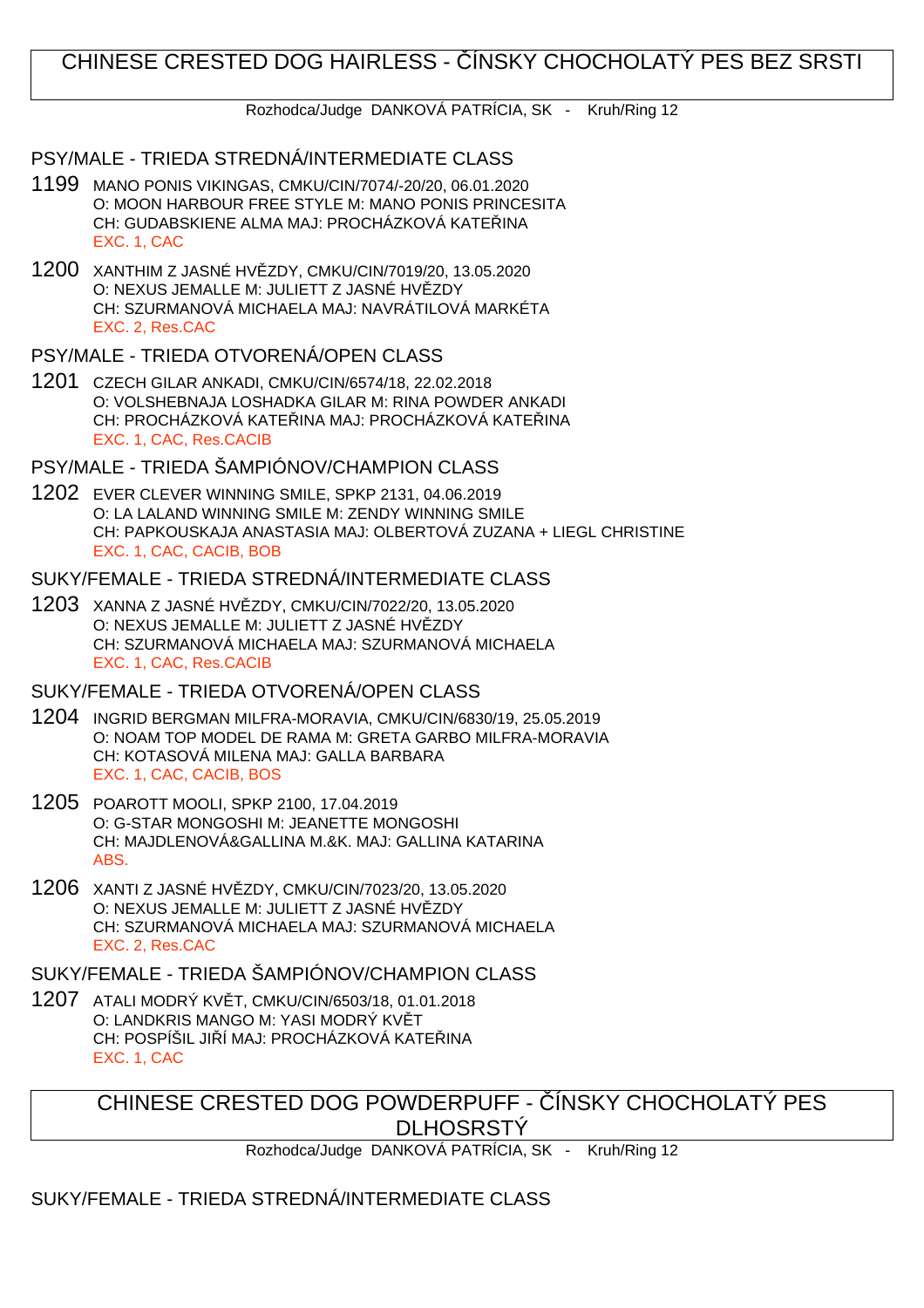1208 GALADRIEL FREUHARTANG, CMKU/CIN/7002/20, 02.03.2020 O: KARAKUSH NOTHING UP MY SLEEVE M: DAKOTA DEI FREUHARTANG CH: KUBINOVÁ HANA MAJ: KUBINOVÁ HANA EXC. 1, CAC

# COTON DE TULÉAR

Rozhodca/Judge DANKOVÁ PATRÍCIA, SK - Kruh/Ring 12

#### PSY/MALE - TRIEDA OTVORENÁ/OPEN CLASS

1209 ONE LOVE DU HAUT MARAIS, CMKU/CTU/2605/-18/18, 07.03.2018 O: LARGO WINCH DU HAUT MARAIS M: LIBERTE CHERIE DU HAUT MARAIS CH: POLET PLACES VERONIQUE MAJ: SALVÉTOVÁ RADANA EXC. 1, CAC, CACIB, BOS

#### SUKY/FEMALE - TRIEDA DORAST/PUPPY CLASS

1210 SI-DOUCE-STELLA DU CASTEL DE LA ROCHE AUX FEES, CMKU/CTU/2895/-21/21, 29.01.2021 O: POLAIRE DU CLOS D´EMMA M: MY-WAY-TO-HAPPINESS DU CASTEL DE LA ROCHE AUX FEES CH: FAUREZ SYLVIO & FLORANCE MAJ: SCHAFFEROVÁ PAVLÍNA V.P. 1

## SUKY/FEMALE - TRIEDA STREDNÁ/INTERMEDIATE CLASS

1211 RIVER DIAMOND DU CASTEL DE LA ROCHE AUX FEES, CMKU/CTU/2811/-20/20, 20.05.2020 O: IPSO-FACTO DU CASTEL DE LA ROCHE AUX FEES M: IVANA DU CASTEL DE LA ROCHE AUX FEES CH: FAUREZ SYLVIO&FLORENCE MAJ: SCHAFEROVÁ LUDMILA EXC. 1, CAC, CACIB, BOB

## SUKY/FEMALE - TRIEDA OTVORENÁ/OPEN CLASS

1212 CHARLOTTE RÁJ KARPAT, CMKU/CTU/2226/15, 09.07.2015 O: ZOUAVE RÁJ KARPAT M: BRILLIANT DIAMONT RÁJ KARPAT CH: KR ŽELOVÁ ŠÁRKA MAJ: SALVÉTOVÁ RADANA EXC. 1, CAC

# SUKY/FEMALE - TRIEDA ŠAMPIÓNOV/CHAMPION CLASS

- 1213 ELYSEE RÁJ KARPAT, CMKU/CTU/2001/14, 03.02.2014 O: JABORANO PÁTELÉ JETYNKY M: MADAME AVELAINE RÁJ KARPAT CH: KR ŽELOVÁ ŠÁRKA MAJ: SALVÉTOVÁ RADANA EXC. 2, Res.CAC
- 1214 GRAND COCONUT OF CUTEBERRY, SPKP 275, 25.01.2020 O: JESPERSEN'S CHIEF M: COOL TO BE CUTEBERRY CH: HARSÁNYIOVÁ ANNA MAJ: HARSÁNYIOVÁ ANNA EXC. 1, CAC, Res.CACIB

# GRIFFON BELGE - BELGICKÝ GRIFON

Rozhodca/Judge DANKOVÁ PATRÍCIA, SK - Kruh/Ring 12

### SUKY/FEMALE - TRIEDA MLADŠÍ DORAST/MINOR PUPPY CLASS

1215 CHRISTINA OD HUNKOVSKÉHO RYBNÍKA, CMKU/BEG/5192/21, 14.03.2021 O: VITA GRIFF GLENN HUGHES M: TIFFANY Z LOVECKÉHO ZÁMEČKU CH: MACÍKOVÁ MARCELA MAJ: MACÍKOVÁ MARCELA V.P. 1

SUKY/FEMALE - TRIEDA OTVORENÁ/OPEN CLASS

1216 YULIETTE FRANCOUZSKÁ LILIE, SPKP 375, 02.08.2019 O: KENZO PETR V PES M: JULIETT BLACK BEAUTY FRANCOUZSKÁ LILIE CH: NEVŠÍMALOVÁ KAMILA MAJ: PRUŽINOVÁ CARMEN EXC. 1, CAC, CACIB, BOB

# GRIFFON BRUXELLOIS - BRUSELSKÝ GRIFON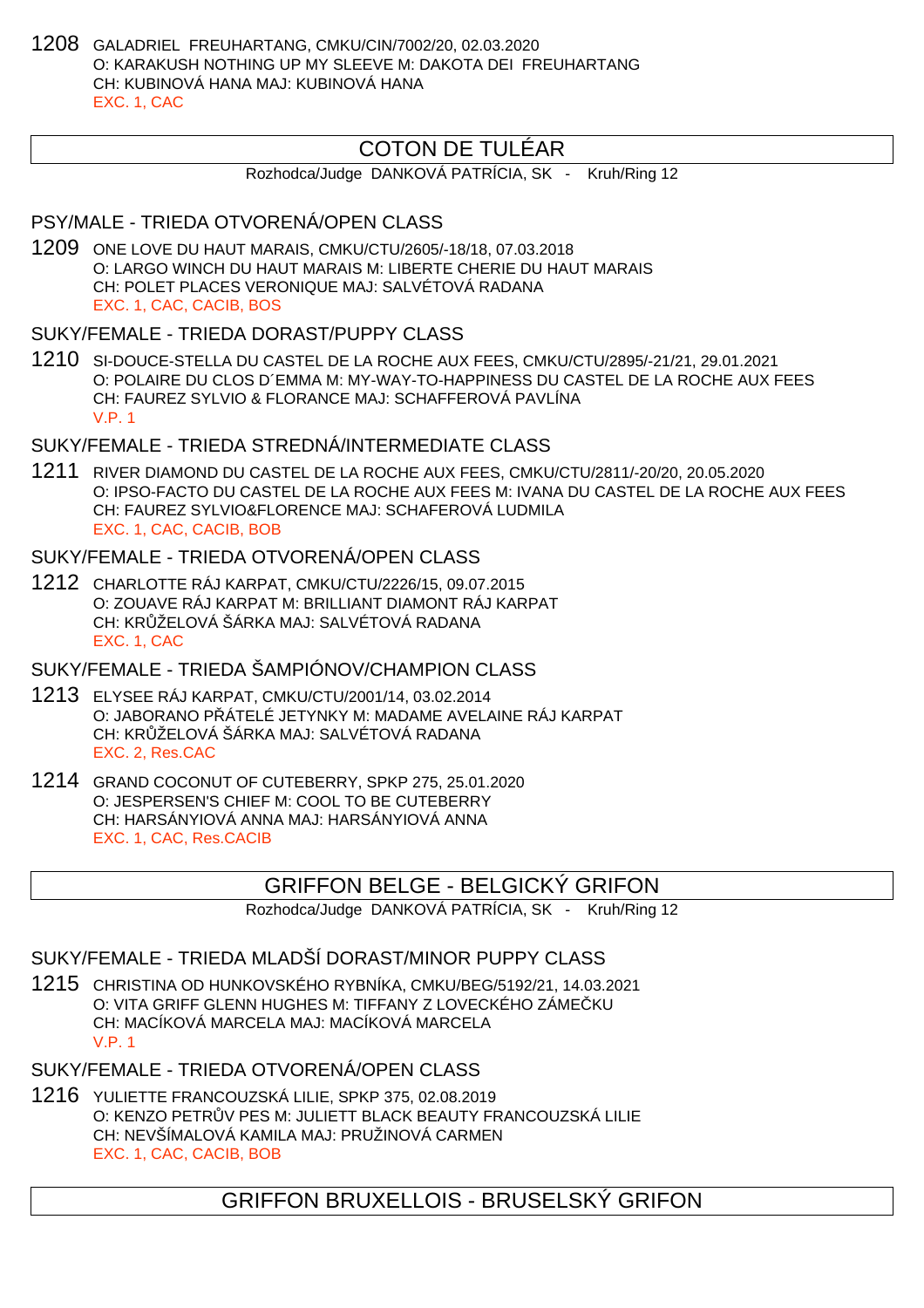### PSY/MALE - TRIEDA MLADÝCH/JUNIOR CLASS

1217 FREDERIK VON ANTOANET, SPKP 402, 23.10.2020 O: EDIE TRAMP PRIMA GRICHIA M: ADELA VON ANTOANET CH: HOVORKOVÁ TERÉZIA MAJ: URKECHOVÁ DIANA EXC. 1, CAJC

SUKY/FEMALE - TRIEDA OTVORENÁ/OPEN CLASS

1218 ELLENA VON ANTOANET, SPKP 365, 18.07.2019 O: FOXFLY RED AND ROCKY M: ADELA VON ANTOANET CH: HOVORKOVÁ TERÉZIA MAJ: MIHÁLIKOVÁ SIMONA EXC. 1, CAC

SUKY/FEMALE - TRIEDA ŠAMPIÓNOV/CHAMPION CLASS

1219 PALLAS MAWPET, CMKU/BRG/4518/19, 05.01.2019 O: ELMO DRAGON BOHEMIA HAPET M: CAROLINA MAWPET CH: PETR MILOŠ MAJ: DVO ÁKOVÁ PETRA EXC. 1, CAC, CACIB, BOB

SUKY/FEMALE - TRIEDA VETERÁNOV/VETERAN CLASS

1220 FANTASY BOHEMIA HAPET, CMKU/BRG/2798/13, 05.08.2013 O: SHEVILAN O"HENRY BOHEMIA HAPET M: BESINKA MAWPET CH: PETROVÁ HANA MAJ: MACÍKOVÁ MARCELA EXC. 1

# LHASA APSO

Rozhodca/Judge CHRPOVÁ VERONIKA, CZ - Kruh/Ring 13

#### PSY/MALE - TRIEDA OTVORENÁ/OPEN CLASS

1221 UTAR GEMA - ROSES, SPKP 704, 12.11.2017 O: DARTAGNAN IVEPET M: MOIRA GEMA - ROSES CH: GERŠI QVÁ MARIE MAJ: GERŠI QVÁ MÁRIA EXC. 1, CAC, CACIB, BOB

## SUKY/FEMALE - TRIEDA VETERÁNOV/VETERAN CLASS

1222 MOIRA GEMA-ROSES, SPKP 470, 23.11.2011 O: CARMIN CASCADE ZÁMOCKÁ ZÁHRADA M: JAŠKA GEMA-ROSES CH: GERŠI QVÁ MARIE MAJ: GERŠI QVÁ MÁRIA EXC. 1, BOS

# MALTESE - MALTÉZSKY PSÍK

Rozhodca/Judge CHRPOVÁ VERONIKA, CZ - Kruh/Ring 13

#### PSY/MALE - TRIEDA STREDNÁ/INTERMEDIATE CLASS

1223 DIAMOND BOY SWEET DEVIL, SPKP 556, 02.05.2020 O: TI AMO SWEET DEVIL M: UNDOUBTEDLY I'M YOUR SWEET DEVIL CH: JUSTOVÁ IVONA MAJ: KRUPOVÁ LÍVIA V.G. 1

# PSY/MALE - TRIEDA OTVORENÁ/OPEN CLASS

1224 OH MY LOVE MONWHITE STAR, CMKU/MA/10859/18, 01.12.2018 O: CARMIDANICK I´M BLOWN AWAY M: MY DREAM OF BEAUTY MONWHITE STAR CH: KUPICOVI MONIKA A SIMONA MAJ: KUPICOVA MONIKA A SIMONA + KUPICOVA MONIKA EXC. 1, CAC, Res.CACIB

# PSY/MALE - TRIEDA ŠAMPIÓNOV/CHAMPION CLASS

1225 OH MY PERFECT BOY MONWHITE STAR, CMKU/MA/10860/18, 01.12.2018 O: CARMIDANICK I´M BLOWN AWAY M: MY DREAM OF BEAUTY MONWHITE STAR CH: KUPICOVÁ MONIKA MAJ: KUPICOVA MONIKA A SIMONA EXC. 1, CAC, CACIB, BOS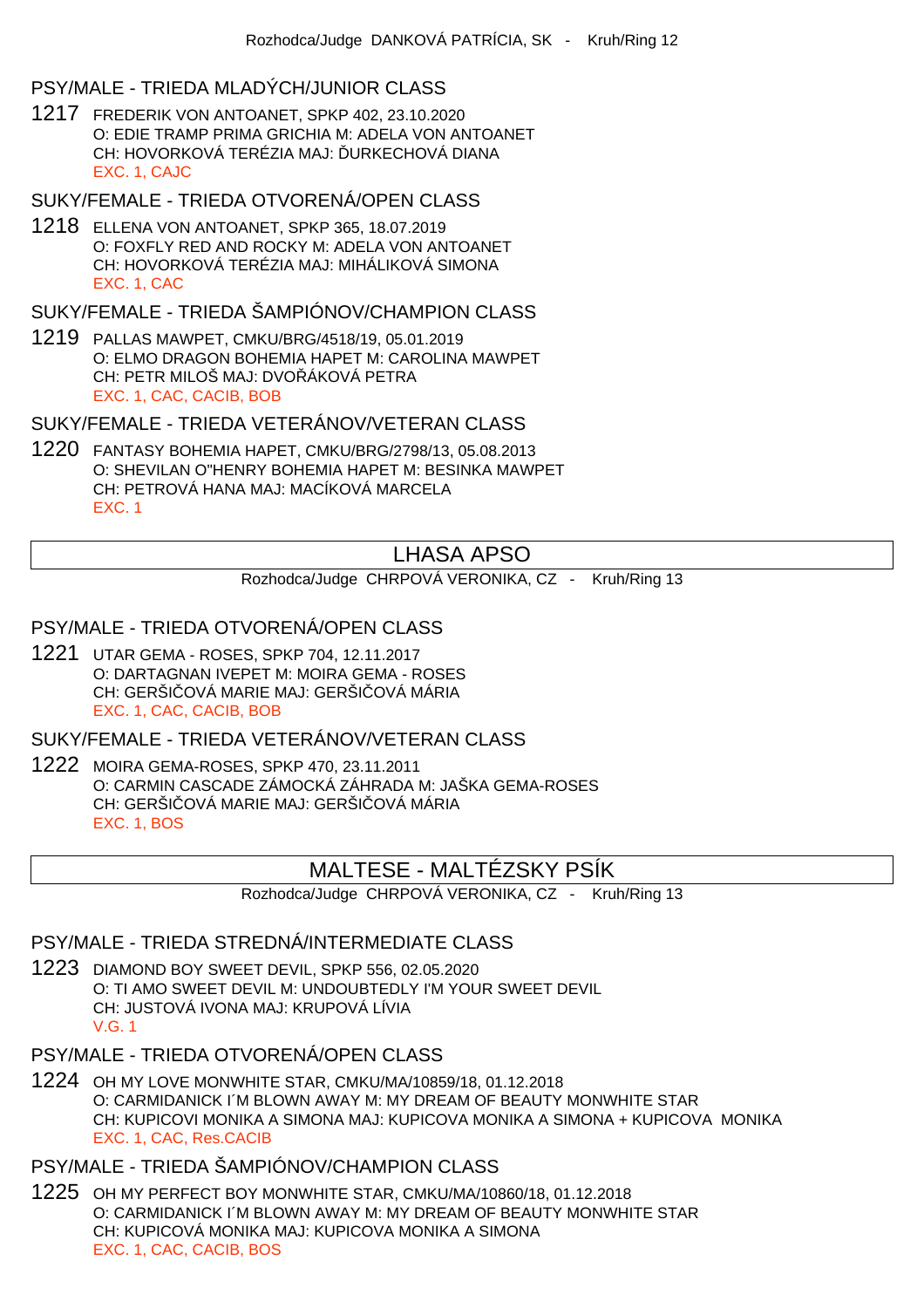### SUKY/FEMALE - TRIEDA MLADÝCH/JUNIOR CLASS

- 1226 DÁŠENKA KARLOS NAJOBA, CMKU/MA/11166/20, 14.09.2020 O: MARK OREGON INA JIMIDO M: CECILIE CURRY NAJOBA CH: BALCÁRKOVÁ JOLANA MAJ: BALCÁRKOVÁ JOLANA EXC. 1, CAJC, Junior BOB
- 1227 FEMME FATALE SWEET DEVIL, SPKP 568, 03.10.2020 O: DIAMOND GEMINI BISCUIT II M: ROLLY-POLLY SWEET DEVIL CH: JUSTOVÁ IVONA MAJ: JUSTOVÁ IVONA EXC. 2
- 1228 PAMELA ATHENA VY-MIA, CMKU/MA/11172/20, 03.10.2020 O: MARK OREGON INA JIMIDO M: ATHENA STAR MAGIC MALTESE CH: SLA ÍKOVÁ ANDREA MAJ: BALCÁRKOVÁ JOLANA EXC. 3

# SUKY/FEMALE - TRIEDA ŠAMPIÓNOV/CHAMPION CLASS

1229 PARTY GIRL MONWHITE STAR, CMKU/MA/11030/19, 24.12.2019 O: WHITE FIELD RICHELIEU RIO M: YVEMMA´S HELLO KITTY CH: KUPICOVI MONIKA A SIMONA MAJ: KUPICOVA MONIKA A SIMONA EXC. 1, CAC, CACIB, BOB

# MOPS (PUG)

Rozhodca/Judge CHRPOVÁ VERONIKA, CZ - Kruh/Ring 13

#### SUKY/FEMALE - TRIEDA MLADÝCH/JUNIOR CLASS

- 1230 CATTY TENUTO, SPKP 3892, 07.10.2020 O: VELLYURS DE OFRI STAR DRAGON M: ABSOLUT MAD-MOPS CH: DIÓSI LADISLAV MAJ: DIÓSI LADISLAV EXC. 2
- 1231 TALISMAN MAD-MOPS, SPKP 3851, 20.03.2020 O: CH SUPREME TRIUMPH VANGUISHER M: CH FANTASY MAD-MOPS CH: NAGY KORNÉL MAJ: NAGY KORNÉL EXC. 1, CAJC, Junior BOB, BOB

#### SUKY/FEMALE - TRIEDA STREDNÁ/INTERMEDIATE CLASS

1232 ORNELLA MUTI MAD-MOPS, SPKP 3803, 25.08.2019 O: CH GROF LEGEND PATON GOLD SHOT M: JCH DORYAN MAD-MOPS CH: NAGY KORNÉL MAJ: NAGY KORNÉL EXC. 1, CAC, CACIB

# PAPILLON

Rozhodca/Judge CHRPOVÁ VERONIKA, CZ - Kruh/Ring 13

### PSY/MALE - TRIEDA OTVORENÁ/OPEN CLASS

- 1233 MEFATH´S SNOWMAN, CMKU/PAP/4307/-18/16, 21.09.2016 O: AMBER BEAUTY JOKER M: MEFATH´S ODD MOLLY WITH STYLE CH: GERHARDSSON MARIA MAJ: DRAHUSKÁ HANA EXC. 1, CAC, CACIB, BOS
- 1234 RUGBY BOY NUEVA SORPRESA, SPKP 1394, 22.09.2016 O: CH CASPIANS X-FILES M: CH LIMITED EDITION FOR NUEVA SORPRESA CH: HANESOVÁ MARCELA MAJ: HANESOVÁ MARCELA EXC. 2, Res.CAC, Res.CACIB

### PSY/MALE - TRIEDA VETERÁNOV/VETERAN CLASS

1235 ARNOLD ČERVENOHRADECKÁ PERLA, CMKU/PAP/3261/12, 12.12.2012 O: MAC KINLEY VOM CAVALIERCHEN M: FERGIA MONTEKA CH: HOUDKOVÁ ALENA MAJ: DRAHUSKÁ HANA EXC. 2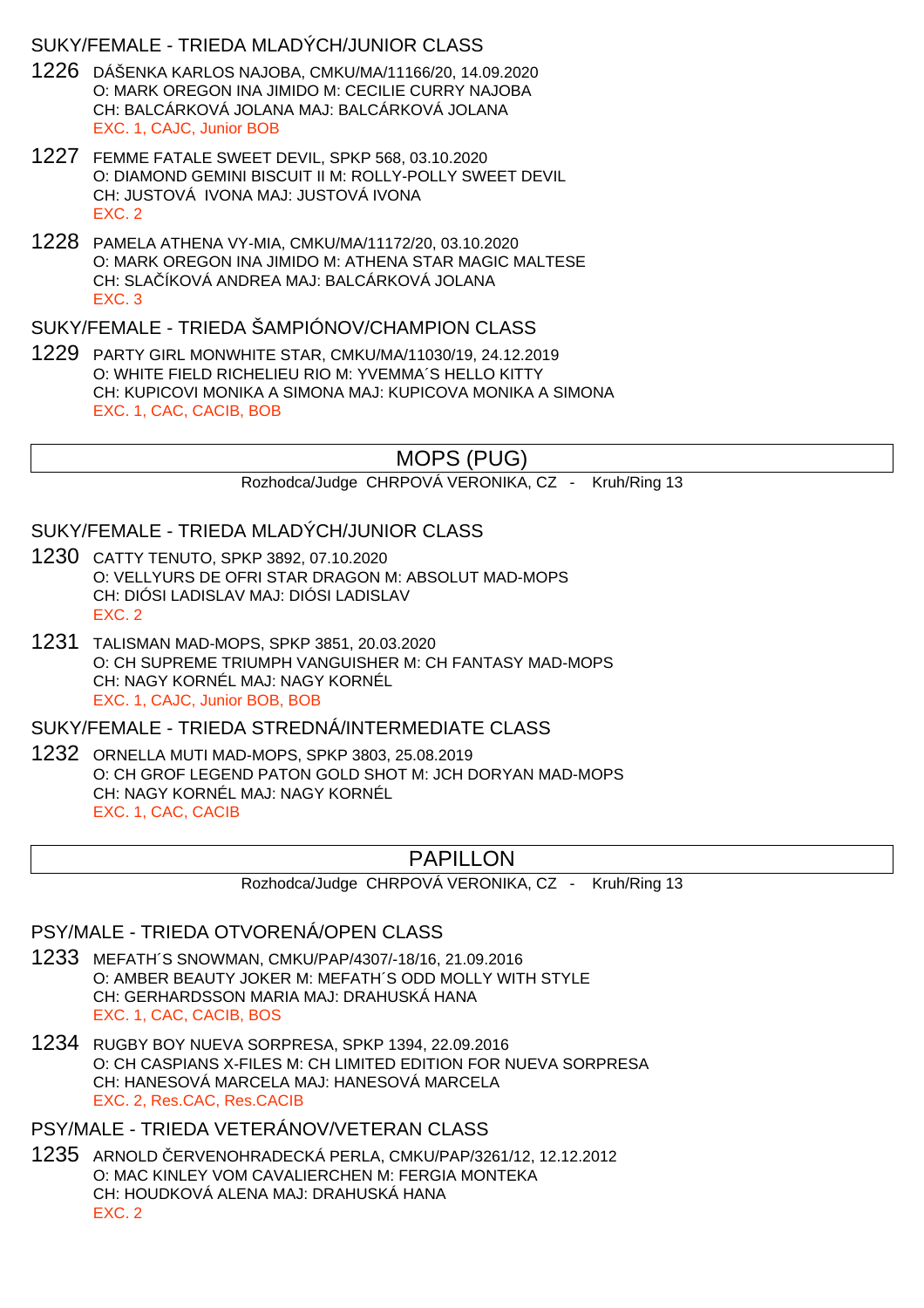1236 WILD BILL NUEVA SORPRESA, SPKP 593, 02.07.2008 O: ICH.RINGLANDS SOCIETY PAGE M: GCH QUEEN STAR NUEVA SORPRESA CH: HANESOVÁ MARCELA MAJ: HANESOVÁ MARCELA EXC. 1

#### SUKY/FEMALE - TRIEDA DORAST/PUPPY CLASS

1237 EMILY´S JOY DOUBLE TROUBLE, SPKP 2006, 03.02.2021 O: TOP SECRET NUEVA SORPRESA M: NIGHT VISION NUEVA SORPRESA CH: CHYNORADSKÁ ANNAMÁRIA MAJ: SVOZÍLKOVÁ SABINA V.P. 1

#### SUKY/FEMALE - TRIEDA MLADÝCH/JUNIOR CLASS

1238 BEAUTY JABLONECKÉ VRCHY, CMKU/PAP/4680/20, 05.04.2020 O: WHISPERING VALLEY MIDNIGHT MAN M: IKIKI BELL FILA CASTELO CH: DONHOFOVÁ ROMANA MAJ: EZNÍ KOVÁ LJUBA EXC. 1, CAJC, Junior BOB, BOB

#### SUKY/FEMALE - TRIEDA STREDNÁ/INTERMEDIATE CLASS

- 1239 ELITE LOOK NUEVA SORPRESA, SPKP 1848, 27.11.2019 O: WOW EFFECT NUEVA SORPRESA M: NIGHT VISION NUEVA SORPRESA CH: HANESOVÁ MARCELA MAJ: PUŠKÁROVÁ KLAUDIA EXC. 2, Res.CAC
- 1240 FLIRT WITH ME NUEVA SORPRESA, SPKP 1916, 07.03.2020 O: ALPEN FLOWER NOEL LE GRAND M: PRINCESSE NUEVA SORPRESA CH: HANESOVÁ MARCELA MAJ: EZNÍ KOVÁ LJUBA EXC. 1, CAC, Res.CACIB

#### SUKY/FEMALE - TRIEDA OTVORENÁ/OPEN CLASS

- 1241 CLOUDINE CAMILLE BELLE PAW, CMKU/PAP/4268/-18/18, 18.02.2018 O: IDOL LOVELY TINA M: ANTOINETTE ALICE BELLE PAW CH: KANDROVÁ NATÁLIA MAJ: BEDNA ÍKOVÁ RADANA EXC. 2, Res.CAC
- 1242 XTRA DRIVE NUEVA SORPRESA, SPKP 1622, 14.03.2018 O: RINGLANDS SOCIETY PAGE M: NIGHT VISION NUEVA SORPRESA CH: HANESOVÁ MARCELA MAJ: CHYNORADSKÁ ANNAMÁRIA EXC. 1, CAC, CACIB

#### SUKY/FEMALE - TRIEDA VETERÁNOV/VETERAN CLASS

1243 ARSY-AGILITY BOHEMIA ALKÉ, SPKP 756, 09.01.2008 O: CHAKMANI´S BLACK DIAMOND OF NORWAY M: CH INACHIS IO SOL EDO CH: GRYGAROVÁ ALEXANDRA MAJ: HANESOVÁ MARCELA EXC. 1

# PEKINGESE - PEKINSKÝ PALÁCOVÝ PSÍK

Rozhodca/Judge CHRPOVÁ VERONIKA, CZ - Kruh/Ring 13

#### PSY/MALE - TRIEDA STREDNÁ/INTERMEDIATE CLASS

- 1244 CHERISHED CHARLEA JOLIOT, CMKU/PPP/4991/20, 22.01.2020 O: LIN-PEARL´S NOBLESSE OBLIGE M: FRDERICA FRIDA JOLIOT CH: SCHREIBOVÁ KATE<sub>INA MAJ: SCHREIBOVÁ KATE<sub>INA</sub></sub> EXC. 1, CAC, CACIB, BOB
- PSY/MALE TRIEDA OTVORENÁ/OPEN CLASS
- 1245 AMERICAN DREAM ASTARTE GOLD, PKR.IX-83745, 05.12.2018 O: STSANJA ROMEO OF LIVANDA ASTARTE GOLD M: PRINCESS ALFONSA ASTARTE GOLD CH: SOWI SKI MACIEJ MAJ: LEŠKOVÁ KATARÍNA ABS.

#### SUKY/FEMALE - TRIEDA ŠAMPIÓNOV/CHAMPION CLASS

1246 DUCHESS G MING MIRA, CMKU/PPP/4847/16, 03.10.2016 O: LIVANDA MOLINARI M: SIBIRSKAYA KORONA KALIFORNIA CH: HEJL RADEK MAJ: HEJL RADEK EXC. 1, CAC, CACIB, BOS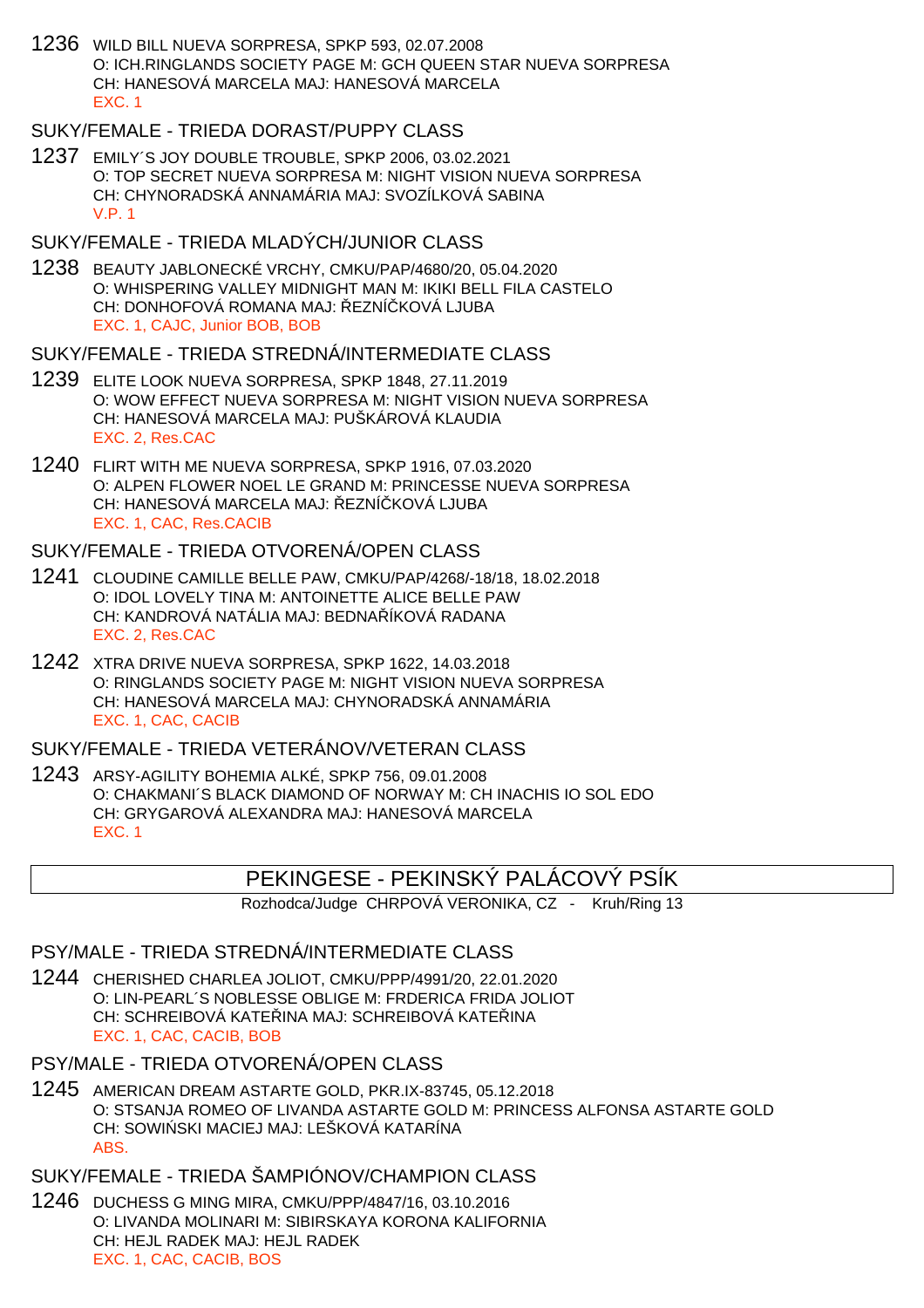# PETIT BRABANCON - BRABANTSKÝ GRIFON

Rozhodca/Judge DANKOVÁ PATRÍCIA, SK - Kruh/Ring 12

#### SUKY/FEMALE - TRIEDA STREDNÁ/INTERMEDIATE CLASS

1247 FLEA FLY FLO TOO MUCH LOVE, SPKP 374, 10.02.2020 O: ROTTER GRIFF UP-TO-DATE M: XTRA BOMB DE LA TORMENTA DEL MAR CH: BALOGHOVÁ LUCIA MAJ: PRUŽINOVÁ CARMEN EXC. 1, CAC, Res.CACIB

SUKY/FEMALE - TRIEDA ŠAMPIÓNOV/CHAMPION CLASS

1248 GAVERLINE SASHA, CMKU/BAG/4483/-18/18, 13.05.2018 O: GOLDENE HORDE X'SHOW MAN M: GAVERLINE TASHA CH: VERNIK GALINA MAJ: MACÍKOVÁ MARCELA EXC. 1, CAC, CACIB, BOB

# PETIT CHIEN LION - LEVÍ EK

Rozhodca/Judge CHRPOVÁ VERONIKA, CZ - Kruh/Ring 13

## PSY/MALE - TRIEDA MLADÝCH/JUNIOR CLASS

1249 WANTED AS KINSMAN, ÖHZB/LÖ 194, 01.04.2020 O: GOLBOURNE´S DIAMOND NOIR AVEC DEBRI M: WANTED THE SALUTATION CH: PARTANEN JARI MAJ: TRÖSTL KLAUS EXC. 1, CAJC, Junior BOB

#### PSY/MALE - TRIEDA STREDNÁ/INTERMEDIATE CLASS

1250 GRAND HUGH TEMPERANCE STAR ST. MARTIN, SPKP 139, 05.11.2019 O: COSSU´S ORLANDO BLOOM M: LIONS OF DENMARK PASSION OF LOVE CH: KAPRÁLIKOVÁ LENKA MAJ: JANOVIAK MILOŠ EXC. 1, CAC, CACIB, BOB

### PSY/MALE - TRIEDA ŠAMPIÓNOV/CHAMPION CLASS

1251 FIGARO TEMPERANCE STAR ST. MARTIN, SPKP 135, 27.03.2018 O: COSSU´S ORLANDO BLOOM M: LIONS OF DENMARK PASSION OF LOVE CH: KAPRÁLIKOVÁ LENKA MAJ: JELÍNKOVÁ MONIKA EXC. 1, CAC, Res.CACIB

#### SUKY/FEMALE - TRIEDA OTVORENÁ/OPEN CLASS

1252 CLEEVIEW VITAL DREAMS, ÖHZB/LÖ 191, 14.03.2019 O: WANTED THE VITALIZER M: CLEEVIEW THE MAGIC OF DREAMS CH: EDWARDS JANET MAJ: TRÖSTL KLAUS EXC. 1, CAC, Res.CACIB

### SUKY/FEMALE - TRIEDA ŠAMPIÓNOV/CHAMPION CLASS

1253 MIRABELLA MIO AMORE BI-BI, PKR.IX-84497, 27.04.2019 O: HARDY ALWARO M: TRUSTY FRIENDS TINKERBELL CH: CISOWSKA ANETA MAJ: KRUCZEK KARINA + CISOWSKA ANETA EXC. 1, CAC, CACIB, BOS

# PRAŽSKÝ KRYSA ÍK BLACK & TAN - PRAŽSKÝ KRYSA ÍK IERNY S PÁLENÍM

Rozhodca/Judge CHRPOVÁ VERONIKA, CZ - Kruh/Ring 13

## PSY/MALE - TRIEDA STREDNÁ/INTERMEDIATE CLASS

1254 ARTUSCH ČEKANKA, CMKU/PK/6377/20, 15.04.2020 O: BAMBI FRELIN M: VICKY EKANKA CH: HRUŠKOVÁ EVA MAJ: JELÍNKOVÁ MONIKA EXC. 1, CAC, BOB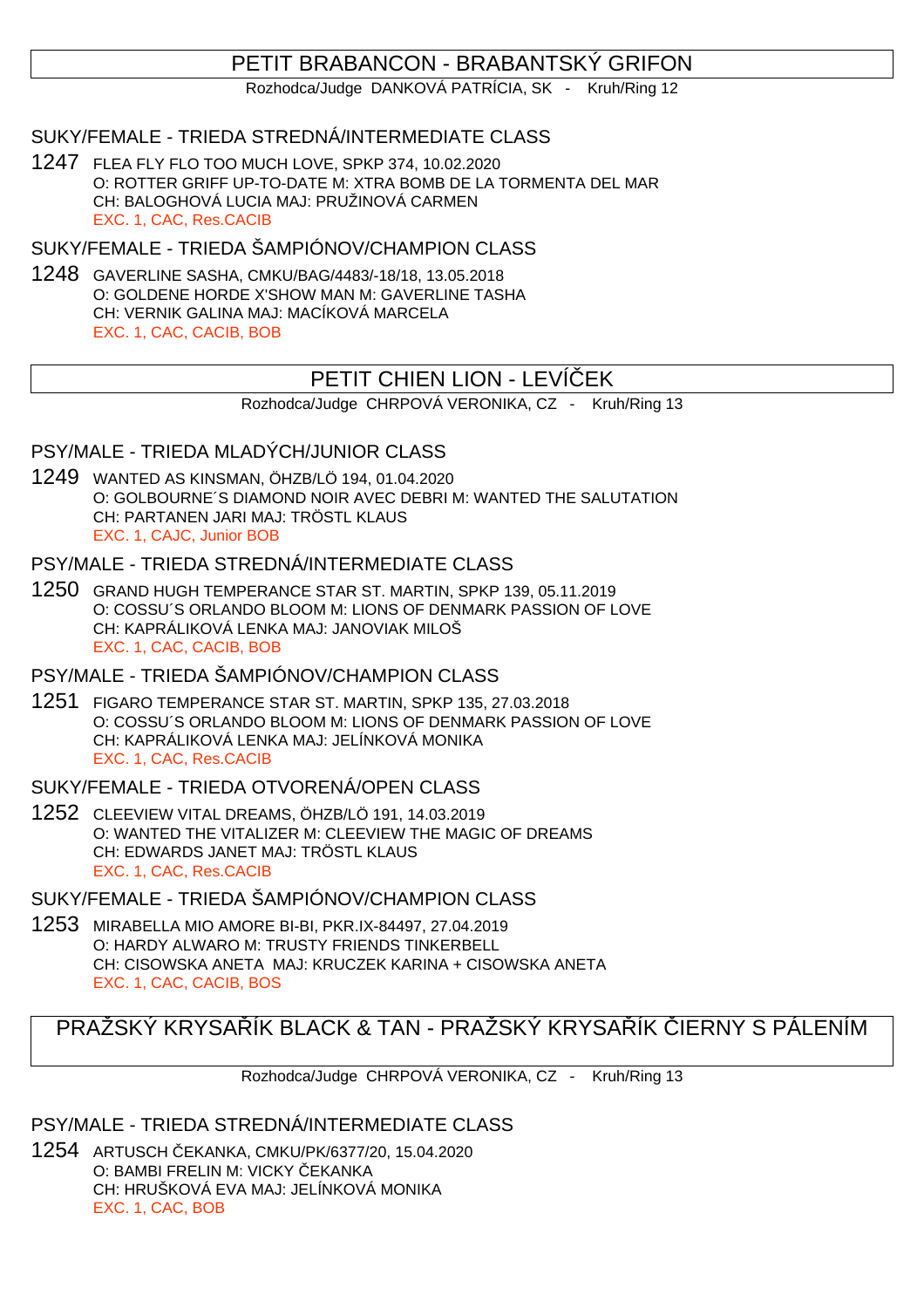# RUSSKIY TOY LONG-HAIRED - RUSKÝ TOY DLHOSRSTÝ

Rozhodca/Judge CHRPOVÁ VERONIKA, CZ - Kruh/Ring 13

SUKY/FEMALE - TRIEDA MLADÝCH/JUNIOR CLASS

1255 CLAIRE ZE CVRČOVIC, CMKU/MDT/862/20, 24.05.2020 O: KOLOMBO OLPEMI M: JILL SHULAMITH CH: STA KOVÁ HANA MAJ: STA KOVÁ HANA EXC. 1, CAJC, Junior BOB, BOB

SUKY/FEMALE - TRIEDA ŠAMPIÓNOV/CHAMPION CLASS

1256 MATYLDA MOOMOON, CMKU/MDT/789/18, 20.04.2018 O: VELIKIY KOMBINATOR OT VALLENCII M: CÉCILE BRAVO STAR CH: DOLEŽALOVÁ RENATA MAJ: DOLEŽALOVÁ RENATA EXC. 1, CAC, CACIB

# SHIH TZU

Rozhodca/Judge CHRPOVÁ VERONIKA, CZ - Kruh/Ring 13

PSY/MALE - TRIEDA MLADÝCH/JUNIOR CLASS

1257 ASTAIRE FIERY GLAMOUR, CMKU/SHI/6974/20, 19.04.2020 O: CAMERON ZE SLAVONÍNA M: EMMA Z TARGENU CH: PAVELCOVÁ ADÉLA MAJ: PAVELCOVÁ ADÉLA EXC. 1, CAJC, Junior BOB

PSY/MALE - TRIEDA ŠAMPIÓNOV/CHAMPION CLASS

1258 CAMERON ZE SLAVONÍNA, CMKU/SHI/6573/18, 31.05.2018 O: O'CONNOR ZE SLAVONÍNA M: RHAPSODY SIPOLY CH: HYNKOVÁ LENKA MAJ: PAVELCOVÁ ADÉLA EXC. 1, CAC, CACIB, BOB

SUKY/FEMALE - TRIEDA MLADÝCH/JUNIOR CLASS

1259 AMELIA FIERY GLAMOUR, CMKU/SHI/6975/20, 19.04.2020 O: CAMERON ZE SLAVONÍNA M: EMMA Z TARGENU CH: PAVELCOVÁ ADÉLA MAJ: PAVELCOVÁ ADÉLA EXC. 1, CAJC

SUKY/FEMALE - TRIEDA STREDNÁ/INTERMEDIATE CLASS

1260 HANAH ZE SLAVONÍNA, CMKU/SHI/6897/19, 18.11.2019 O: CINQUE PORTS ROBIN HOOD M: UWE ZE SLAVONÍNA CH: HYNKOVÁ LENKA MAJ: PAVELCOVÁ ADÉLA EXC. 1, CAC, Res.CACIB

SUKY/FEMALE - TRIEDA ŠAMPIÓNOV/CHAMPION CLASS

1261 CAIRITHY-KIM MAGIC ANALAND, SPKP 964, 01.12.2018 O: PRIDE LEON DERRIK M: FLORENTINA ATREI KIRABZER CH: URIŠOVÁ ZUZANA MAJ: URIŠOVÁ ZUZANA EXC. 1, CAC, CACIB, BOS

# TIBETAN TERRIER

Rozhodca/Judge CHRPOVÁ VERONIKA, CZ - Kruh/Ring 13

PSY/MALE - TRIEDA MLADÝCH/JUNIOR CLASS

1262 E'DGA-BAR OD VILZONKY, CMKU/TT/1839/20, 25.04.2020 O: NYAMS DOD-PA OD VILZONKY M: FABULOUS TEDDY'S LUCIANA MY LOVE CH: MACHA OVÁ MARTINA MAJ: SYCHROVÁ ANITA EXC. 1, CAJC, Junior BOB

PSY/MALE - TRIEDA OTVORENÁ/OPEN CLASS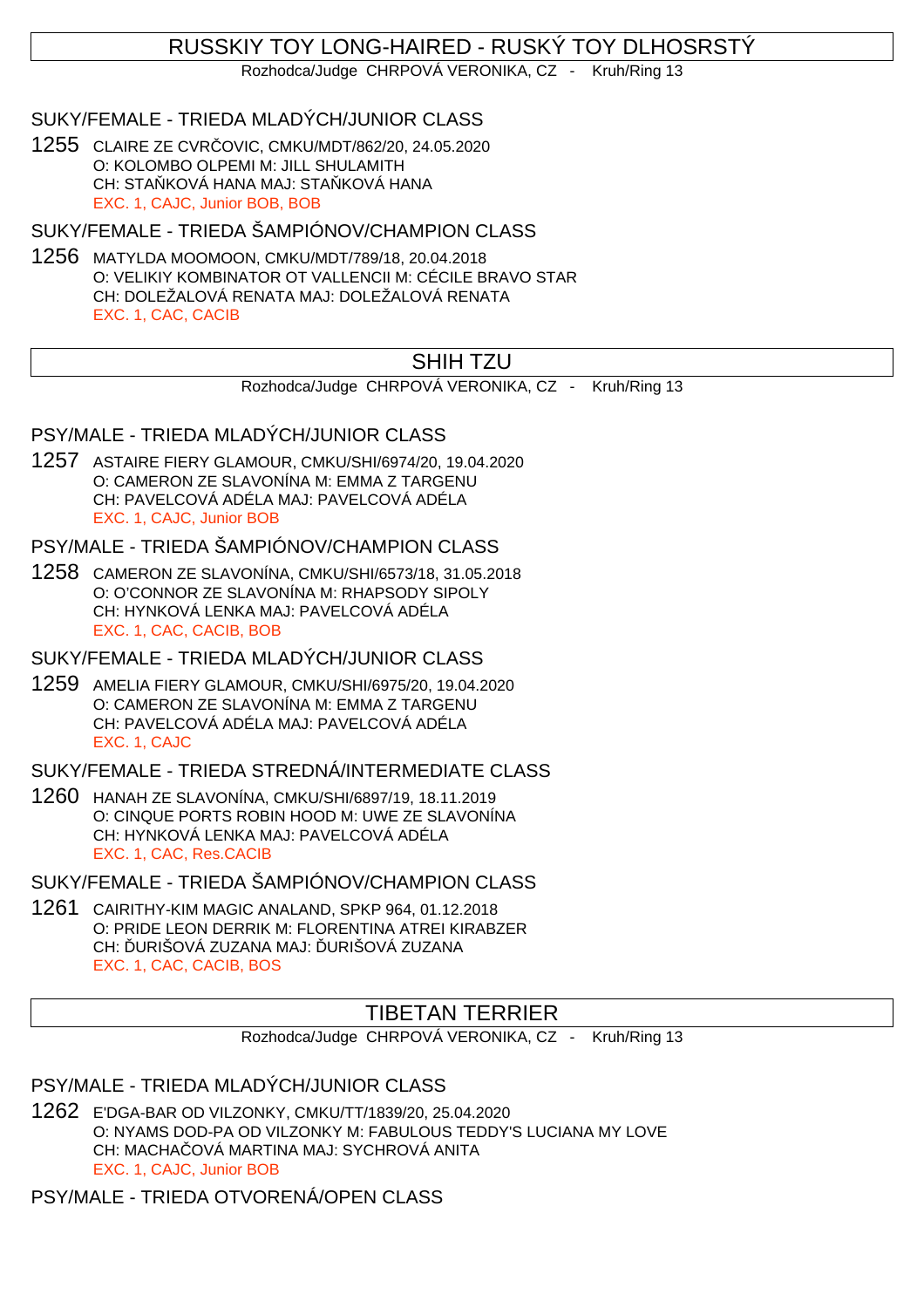- 1263 CHUGO KOLEKCJONERZY SZCZ CIA, PKR.IX-82561, 08.09.2018 O: RIN-CHEN DAM-PA OD VILZONKY M: ARABICA COFFE DALAJLAMAHERBS CH: WESOŁOWSKA PAULINA MAJ: WESOŁOWSKA PAULINA EXC. 1, CAC, Res.CACIB
- 1264 IDOMENEO KING DJOMO GANGKAR, CMKU/TT/1637/18, 19.04.2018 O: KANG RIMPOCHE TASHI BODJUL M: AN JOMO GARKANA CH: HRDINOVÁ DAGMAR MAJ: HRDINOVÁ DAGMAR EXC. 2, Res.CAC
- PSY/MALE TRIEDA ŠAMPIÓNOV/CHAMPION CLASS
- 1265 A HEARTBREAKER ERBOSEDITION, SPKP 328, 01.06.2015 O: FALAMANDUS SIR KICK-A-LOT M: ELLORA TINGRI CH: KU ERKOVÁ VERONIKA MAJ: DURANZIOVÁ BARBORA EXC. 1, CAC, CACIB, BOB

SUKY/FEMALE - TRIEDA OTVORENÁ/OPEN CLASS

1266 EKADZATI DONGYI SHEPA, CMKU/TT/1682/18, 14.07.2018 O: CIB KANG RIMPOCHE TASHI BODJUL M: CA-RE PO-NYA DONGYI SHEPA CH: ŠTEFANOVÁ BLANKA MAJ: HRDINOVÁ DAGMAR EXC. 1, CAC, Res.CACIB

SUKY/FEMALE - TRIEDA ŠAMPIÓNOV/CHAMPION CLASS

1267 BIRU MOCHA KOLEKCJONERZY SZCZĘŚCIA, PKR.IX-75445, 24.10.2016 O: KHYI-MI CO DO LAMLEH M: ARABICA COFFE DALAJLAMAHERBS CH: WESOŁOWSKA PAULINA MAJ: WESOŁOWSKA PAULINA EXC. 1, CAC, CACIB, BOS

skupina/group FCI - 10

# AFGHAN HOUND - AFGÁNSKY CHRT

Rozhodca/Judge POLGAR ANDRAŠ, RS - Kruh/Ring 14

### PSY/MALE - TRIEDA OTVORENÁ/OPEN CLASS

- 1268 APOLLO MISTERA BELECO, SPKP 379, 27.02.2017 O: CALAMUS PHOENIX M: ANIFE SARAH FAREH CH: MESZOVÁ PETRA MAJ: KIRCHNEROVÁ ADRIANA + KOTIAN MIROSLAV & PUKÁ OVÁ SYLVIA EXC. 1, CAC, CACIB, BOS
- 1269 KHAU CARRERAS PROMETEUS, SPKP 406, 17.11.2018 O: KHAU CARRERAS LEONIDAS M: CELESTIAN LOVE ITSELF CH: HALLER ZOLTÁN MAJ: SITÁNYIOVÁ SIMONA EXC. 2, Res.CAC, Res.CACIB

PSY/MALE - TRIEDA ŠAMPIÓNOV/CHAMPION CLASS

1270 XENOS YOSAI, OHZB/AH 1550, 21.11.2017 O: AGHA DJARI'S KARKATI'S COMEBACK M: XENOS CRUZ CH: BONGIOVANNI ROBERTO MAJ: MINISTROVA IVETA EXC. 1, CAC

SUKY/FEMALE - TRIEDA DORAST/PUPPY CLASS

- 1271 KHAU CARRERAS QUEEN OF EVERYTHING, MET.AF.AG.329/21, 05.02.2021 O: KHAU CARRERAS PETROS M: CELESTIAN HENKA OF KHAU CARRERAS CH: HALLER ZOLTÁN MAJ: KIRCHNEROVÁ ADRIANA V.P. 2
- 1272 MAALUM UZURI PRINCESSES DON'T CRY, MET.AF.AG 319/21, 11.12.2020 O: ISHARA THE WORLD IS MINE M: SERBET'S BASMAH CH: SZABO ZSOLT MAJ: MAYER DENISA V.P. 1

SUKY/FEMALE - TRIEDA ŠAMPIÓNOV/CHAMPION CLASS

1273 AUDREY HEPBURN GANDAMAK SLOVAKIA, SPKP 386, 11.06.2017 O: SHOU GERAT GIPNOZ M: WINNIE HARLOW GANDAMAK SLOVAKIA CH: VOJTEK VLASTISLAV A PETRA MAJ: MAYER DENISA EXC. 1, CAC, CACIB, BOB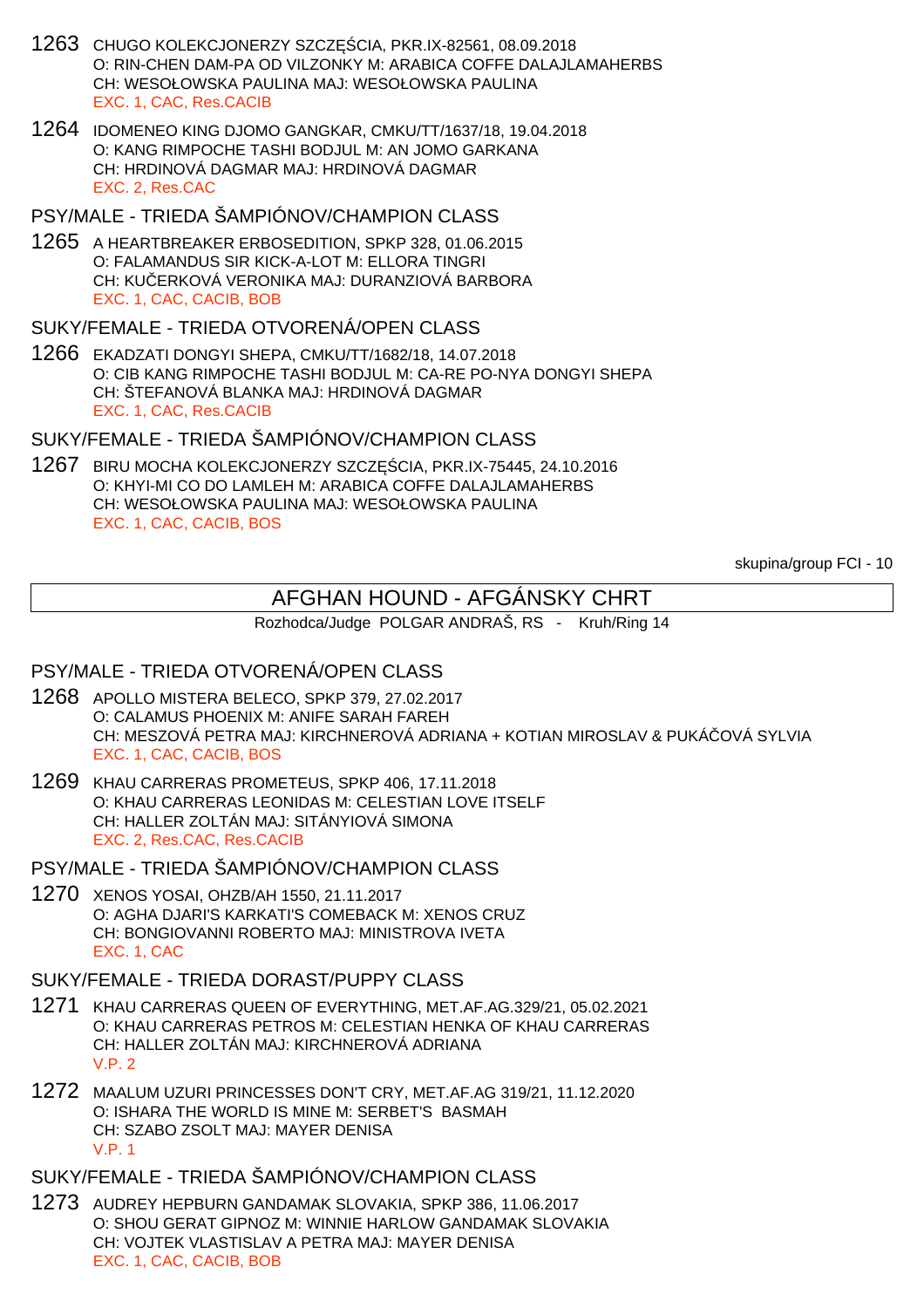# BORZOI - RUSKÝ CHRT

Rozhodca/Judge POLGAR ANDRAŠ, RS - Kruh/Ring 14

PSY/MALE - TRIEDA MLADÝCH/JUNIOR CLASS

- 1274 ESTET CLASSIC FILIPOK, CMKU/B/4305/-21/20, 19.04.2020 O: DONSKOI ASPOR M: JUBILEE CHRYSTALIS MISTRA AT ESTET CLASSIC CH: KASEMETS NATALIE & GORBATŠJOVA OLGA MAJ: BRUNNER ŠÁRKA EXC. 1, CAJC, Junior BOB
- 1275 LOVE'S EMBRANCE MATRIOSHKA, CMKU/B/4182/20, 07.08.2020 O: BEL ETUAL BALTAZAR M: GALACTIC POWER MATRIOSHKA CH: SVOBODOVÁ VENDULA MAJ: OLIVOVÁ UBA EXC. 2

PSY/MALE - TRIEDA STREDNÁ/INTERMEDIATE CLASS

1276 OLIVER´S CARAMAN CELKOVIY JANMAR, SPKP 554, 25.04.2020 O: DOM AS GOSCHA REI RASMUS M: STARDUST ZIGGY BIELIE NOČI CH: KOVAČEVIČ DEJAN MAJ: DOJČAN MARTIN EXC. 1, CAC, CACIB, BOB

PSY/MALE - TRIEDA OTVORENÁ/OPEN CLASS

1277 SIMPLE OBSESSION NO DOUBT, CMKU/B/4250/-21/19, 20.11.2019 O: MAJENKIR BLIZZARD II M: DERZHI VETER MAJA CH: GUBAEV GEORGY MAJ: PA ÍZKOVÁ MARCELA + STRNADOVÁ JANA EXC. 1, CAC, Res.CACIB

SUKY/FEMALE - TRIEDA MLADÝCH/JUNIOR CLASS

1278 SKAZKA SILENT ENIGMA, CMKU/B/4202/20, 15.09.2020 O: DION'S ZAMILOVANIY M: OSLAVA SILENT ENIGMA CH: KAPOVÁ MARTA MAJ: AHARON NATALYA EXC. 1

SUKY/FEMALE - TRIEDA STREDNÁ/INTERMEDIATE CLASS

1279 RHAPSODY IN RED SILENT ENIGMA, CMKU/B/4155/20, 06.05.2020 O: DION'S ZAMILOVANIY M: NADYESHDA SILENT ENIGMA CH: KAPOVÁ MARTA MAJ: AHARON NATALYA EXC. 1, CAC, Res.CACIB

# SUKY/FEMALE - TRIEDA OTVORENÁ/OPEN CLASS

1280 VARVARA Z BILMY, CLP/B/4011, 15.04.2019 O: MYSTICAL DARK VICTOR Z BILMY M: OPPORTUNITY Z BILMY CH: PA ÍZKOVÁ MARCELA MAJ: PA ÍZKOVÁ MARCELA EXC. 1, CAC, CACIB, BOS

# DEERHOUND - ŠKÓTSKY JELENÍ PES

Rozhodca/Judge POLGAR ANDRAŠ, RS - Kruh/Ring 14

SUKY/FEMALE - TRIEDA MLADÝCH/JUNIOR CLASS

1281 ROSALYN IZA SENSE OF BEAUTY, SPKP 33, 19.10.2020 O: LAMINGTON KASPAR SENSE OF BEAUTY M: KAYLEIGH DIVA SENSE OF BEAUTY CH: DE VOS-BRUGMAN INEKE MAJ: KAMENÁROVÁ MICHAELA + LELKESOVA ALEXANDRA EXC. 1, CAJC, Junior BOB, BOB

# GREYHOUND - ANGLICKÝ CHRT

Rozhodca/Judge POLGAR ANDRAŠ, RS - Kruh/Ring 14

PSY/MALE - TRIEDA MLADÝCH/JUNIOR CLASS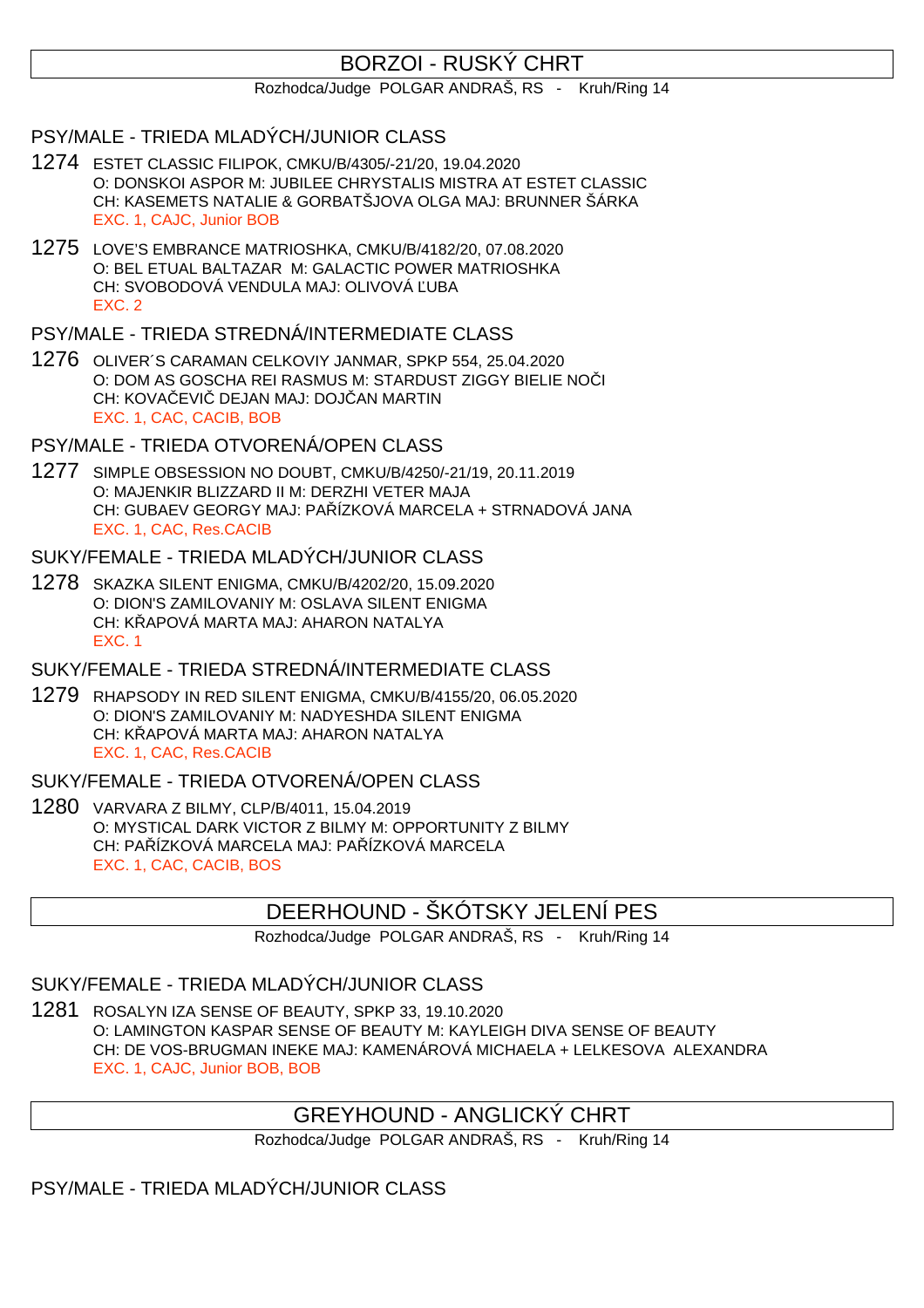1282 SOBERS GOYA, SPKP 222, 30.07.2020 O: SOBERS ULYSSES M: SOBERS ACHILLEA KARKATI CH: AHRENS PRIMAVERA BITTE MAJ: BACHANOVÁ KRISTÍNA EXC. 1, CAJC, Junior BOB, BOB

# IRISH WOLFHOUND - ÍRSKY VLKODAV

Rozhodca/Judge POLGAR ANDRAŠ, RS - Kruh/Ring 14

## PSY/MALE - TRIEDA MLADÝCH/JUNIOR CLASS

- 1283 CASPER SIDERIT, SPKP 773, 24.06.2020 O: GRETZKY VLÍ PÍSE M: BLAIR WITCH SIDERIT CH: ŠOTKOVSKÁ PETRA MAJ: PONGRÁCZ ANITA ABS.
- PSY/MALE TRIEDA OTVORENÁ/OPEN CLASS
- 1284 BADON MES AMIS DE MAFINNS, CMKU/IW/5283/18, 05.11.2018 O: OCOOLIO OF FIRST AVENUE M: ANNIE MES AMIS DE MAFINNS CH: TR ALOVÁ ESTER MAJ: TR ALOVÁ ESTER EXC. 1, CAC, CACIB, BOS

SUKY/FEMALE - TRIEDA MLADÝCH/JUNIOR CLASS

1285 CONNY OF IRISH WORLD, CMKU/IW/5558/20, 23.08.2020 O: JAMIROQUAI ROAN INISH M: HAPPY ROSARIE MATUSALEM CH: POLÁŠKOVÁ GABRIELA MAJ: POLÁŠEK DAVID EXC. 1, CAJC, Junior BOB

# SUKY/FEMALE - TRIEDA STREDNÁ/INTERMEDIATE CI ASS

1286 BEST OF IRISH WORLD, CMKU/IW/5520/20, 29.04.2020 O: ARTORIUS MES AMIS DE MAFINNS M: BE MY JULIETTE CHRISBOA NAIF CH: POLÁŠKOVÁ GABRIELA MAJ: POLÁŠKOVÁ GABRIELA EXC. 1, CAC

#### SUKY/FEMALE - TRIEDA OTVORENÁ/OPEN CLASS

- 1287 BIJOU MES AMIS DE MAFINNS, CMKU/IW/5290/18, 05.11.2018 O: OCOOLIO OF FIRST AVENUE M: ANNIE MES AMIS DE MAFINNS CH: TR ALOVÁ ESTER MAJ: MASÁROVÁ LUCIA + MASÁR ROBERT EXC. 1, CAC, CACIB, BOB
- 1288 CHAMPAGNE VLÍ PÍSE, CMKU/IW/5399/19, 14.07.2019 O: ARTORIUS MES AMIS DE MAFINNS M: GEORGIA VLÍPÍSE CH: VL KOVÁ R ŽENA MAJ: UZLOVÁ PAVLÍNA EXC. 2, Res.CAC
- SUKY/FEMALE TRIEDA ŠAMPIÓNOV/CHAMPION CLASS
- 1289 AZRA MAISON PLEINE D´AMOUR, SPKP 739, 28.09.2018 O: RAINSTER RORY M: AIMÉE MES AMIS DE MAFINNS CH: IL ÍKOVÁ ADRIANA MAJ: ŠINKOVÁ ADELA EXC. 1, CAC, Res.CACIB
- 1290 REALLY IRISH HAUTE COUTURE, CMKU/IW/5095/-17/17, 02.07.2017 O: ASCENDING´S QUITE A MAN M: WOLFHOUSE YAXEKA CH: BÉRESOVÁ EDITA MAJ: TR ALOVÁ ESTER EXC. 2, Res.CAC

# PICCOLO LEVRIERO ITALIANO - TALIANSKY CHRTÍK

Rozhodca/Judge POLGAR ANDRAŠ, RS - Kruh/Ring 14

# PSY/MALE - TRIEDA STREDNÁ/INTERMEDIATE CLASS

1291 WIND FLOWER FERITTE BUGSY, SPKP 405, 10.10.2019 O: ALDO PUSTYNNY WIATR M: URŠULA FERITTE BUGSY CH: BAXOVÁ EVA MAJ: URIŠOVÁ JANA EXC. 1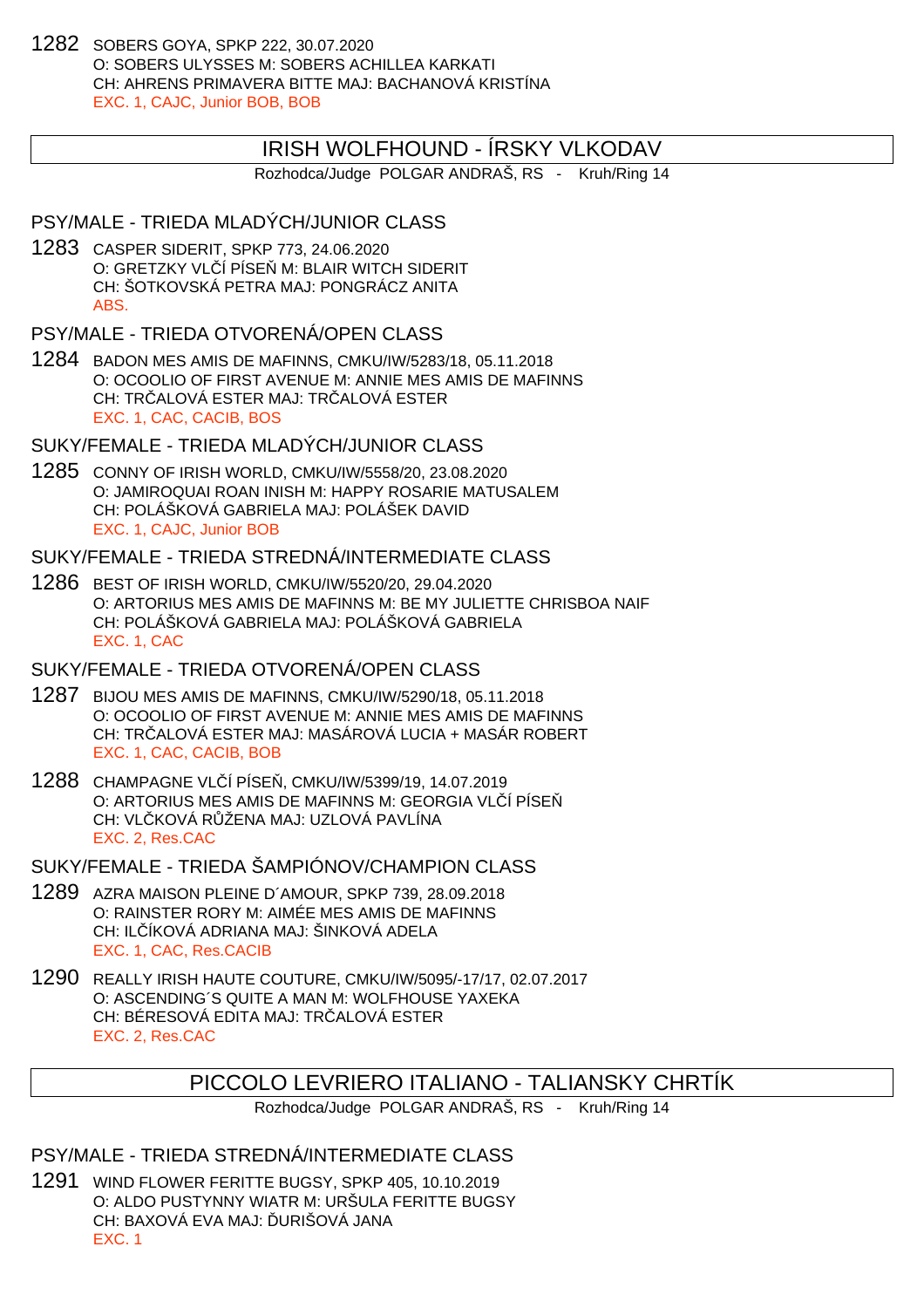### PSY/MALE - TRIEDA OTVORENÁ/OPEN CLASS

1292 SIRIUS NIKE QUINDICI, SPKP 385, 21.06.2019 O: DERVISCH DREAMWEAVER M: NIOBA NIKE QUINDICI CH: SLIVO OVÁ ZUZANA MAJ: SLIVO OVÁ ZUZANA + SEBÍ OVÁ JANA EXC. 1, CAC, CACIB, BOS

#### PSY/MALE - TRIEDA ŠAMPIÓNOV/CHAMPION CLASS

1293 GREYTODAY TIVON, MET.K.OL.AG.131/19, 21.01.2019 O: DERVISCH DAYDREAMER M: GALYA MRAJA CH: PATKO JÁN MAJ: PATKO JÁN & KRAJ OVI OVÁ ADRIANA EXC. 1, CAC, Res.CACIB

#### SUKY/FEMALE - TRIEDA DORAST/PUPPY CLASS

1294 BONITAS SPIRIT OUT-AND-OUTER CAPELLA, RKF 6144398, 24.12.2020 O: BONITAS SPIRIT BLACK VLAD M: GRACE HAUND ELIZABETH HER EXCELLENCE CH: NOGOTKOVA NATÁLIE MAJ: DÉMAROVÁ LENKA V.P. 1

#### SUKY/FEMALE - TRIEDA MLADÝCH/JUNIOR CLASS

1295 GREYTODAY ULLAYA, MET.K.OL.AG.194/20, 03.09.2020 O: BENITO VOM ROTEN SCHOPF M: GALYA MRAJA CH: PATKO JÁN MAJ: PATKO JÁN & KRAJ OVI OVÁ ADRIANA EXC. 1, CAJC, Junior BOB

### SUKY/FEMALE - TRIEDA STREDNÁ/INTERMEDIATE CLASS

1296 IT GREY BUTTERFLY DEA DRAGONHEART, SPKP 391, 04.09.2019 O: LANTANA DU DOMAINE DE CHANTELOUP M: IT GREY BUTTERFLY BELLA BANDITA CH: TOMOVÁ INGRID MAJ: TOMOVÁ INGRID EXC. 1, CAC

#### SUKY/FEMALE - TRIEDA OTVORENÁ/OPEN CLASS

- 1297 ULTRA GINETTA ANNAPERLA, CLP/IT/3268, 12.03.2019 O: QUIRINUS PUSTYNNY WIATR M: KERSEE ANNAPERLA CH: ŠEBESTOVÁ HELENA MAJ: VACHOVÁ ANDREA EXC. 2, Res.CAC
- 1298 ZULU WARRIOR LUNED, PK 42838/18, 27.08.2018 O: JOHNNYANGEL´S DELIGHTFUL AROMA OF KRINOS M: ZULU WARRIOR DARIA CH: PODHORSKÁ PAVLINA MAJ: HOLÁSEK ANDREJ EXC. 1, CAC

# SUKY/FEMALE - TRIEDA ŠAMPIÓNOV/CHAMPION CLASS

- 1299 ADINA VON SLIWOWITZ, CMKU/IT/3376/19, 26.08.2019 O: TALATA SHANEN M: BUGGY CAMINO BIANCA CH: ŠVESTKA JI Í MAJ: ŠVESTKA JI Í EXC. 1, CAC, CACIB, BOB
- 1300 DRESSED IN BLACK ROSANELLI, CMKU/IT/3482/20, 24.01.2020 O: ISO BACARDI M: TIRION GIL-ENDOR CH: VOKROUHLÍKOVÁ KRISTÝNA MAJ: DÉMAROVÁ LENKA EXC. 2, Res.CAC, Res.CACIB
- 1301 GREYTODAY THAYAH, MET.K.OL.AG.132/19, 21.01.2019 O: DERVISCH DAYDREAMER M: GALYA MRAJA CH: PATKO JÁN MAJ: PATKO JÁN & KRAJ OVI OVÁ ADRIANA EXC. 3

# **SALUKI**

#### Rozhodca/Judge POLGAR ANDRAŠ, RS - Kruh/Ring 14

#### PSY/MALE - TRIEDA STREDNÁ/INTERMEDIATE CLASS

1302 FAHD AL-FARIQ DHANGARHI, SPKP 250, 27.01.2020 O: ORHAN MONIET EL NEFOUS DJAAL LHILAL M: ARSHAN BEL BLANC CH: FAJEROVÁ ALENA MAJ: FAJEROVÁ ALENA EXC. 1, CAC, CACIB, BOS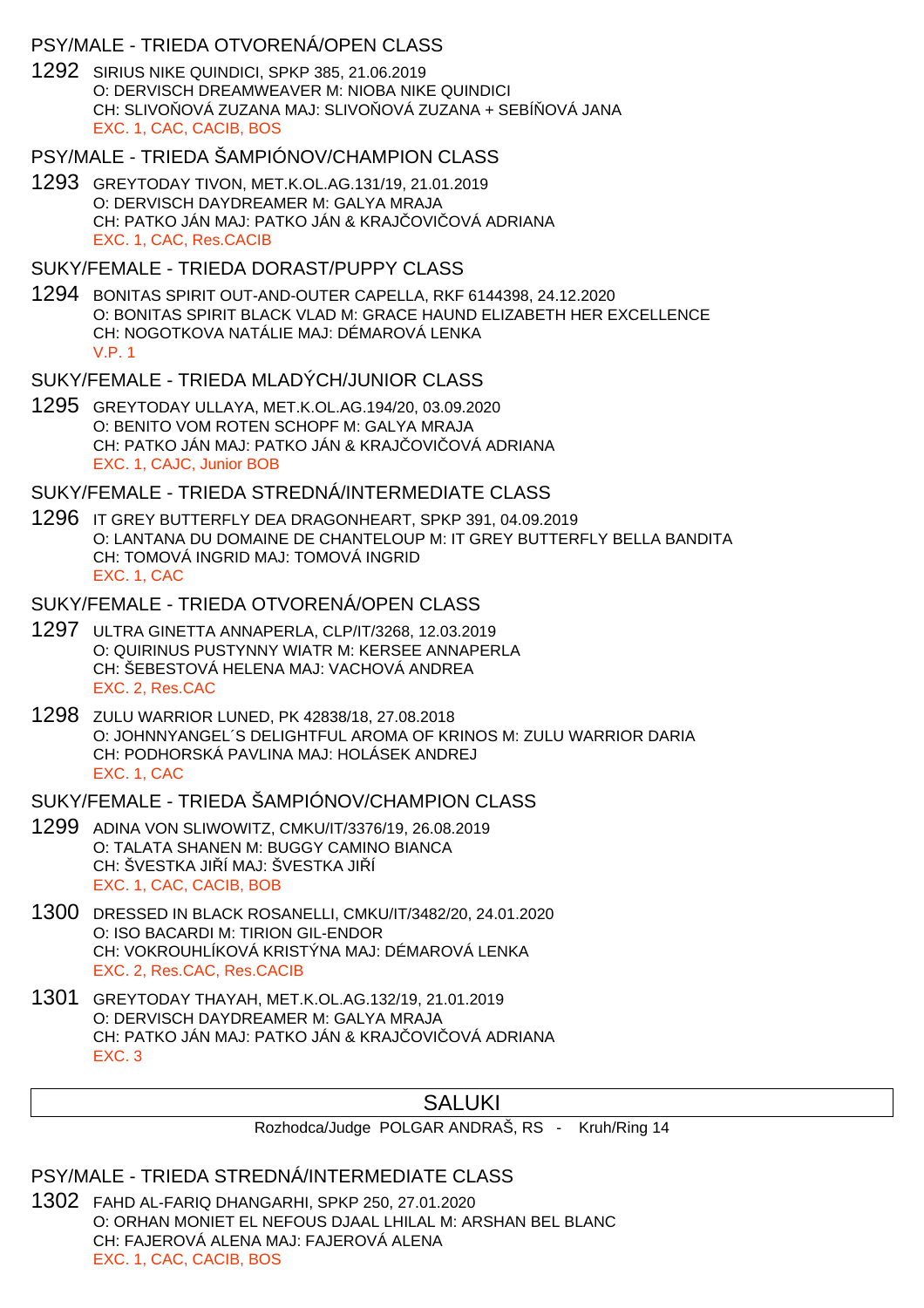### PSY/MALE - TRIEDA OTVORENÁ/OPEN CLASS

1303 FARIS DHANGARHI, SPKP 253, 27.01.2020 O: ORHAN MONIET EL NEFOUS DJAAL LHILAL M: ARSHAN BEL BLANC CH: FAJEROVÁ ALENA MAJ: VOJTI KOVÁ JANA EXC. 1, CAC, Res.CACIB

### SUKY/FEMALE - TRIEDA STREDNÁ/INTERMEDIATE CLASS

1304 AFRODITE VOM AMEISRIEGEL, OHZB/SAL 572, 28.08.2019 O: BENTLEY Z TRIPU M: ESHARA TALL AFAR CH: MINISTROVA IVETA MAJ: MINISTROVA IVETA EXC. 1, CAC

# SUKY/FEMALE - TRIEDA OTVORENÁ/OPEN CLASS

1305 CESSIAH Z TRIPU, CMKU/SA/1103/18, 28.09.2018 O: SAEED OF SHIKARAH'S M: BASHRAH AL ZAHRA CH: MATELOVÁ JITKA MAJ: BALUCHOVÁ ANDREA + STANKOVÁ GABRIELA EXC. 1, CAC, Res.CACIB

# SUKY/FEMALE - TRIEDA ŠAMPIÓNOV/CHAMPION CLASS

1306 ADELL LUMIJA, SPKP 240, 18.04.2019 O: CIB MOJTABA MUJALLIN DJAAL LHILAL M: CIB ASALI AURUM BOHEMIA CH: JAMRICHOVÁ MILADA MAJ: JAMRICHOVÁ MILADA EXC. 1, CAC, CACIB, BOB

## SUKY/FEMALE - TRIEDA VETERÁNOV/VETERAN CLASS

1307 ASALI AURUM BOHEMIA, SPKP 150, 12.10.2012 O: KHYRISMA ANISTANA AVATAR AT YARAN M: DABKA´S ISIS CH: EPSTEINOVÁ DANIELA MAJ: JAMRICHOVÁ MILADA + JAMRICH ĽUDOVÍT EXC. 1

# WHIPPET

Rozhodca/Judge POLGAR ANDRAŠ, RS - Kruh/Ring 14

### PSY/MALE - TRIEDA MLADŠÍ DORAST/MINOR PUPPY CLASS

1308 ANGELS DRAFT WHIPSARA, SPKP 895, 02.04.2021 O: MAJESTRIAN CASINO ROYALE M: KEIRA KNIGHTLEY CREDO CH: DLHOŠOVÁ ZORA MAJ: ŠULGANOVÁ SVETLANA V.P. 1

#### PSY/MALE - TRIEDA DORAST/PUPPY CLASS

- 1309 GOLDI KRAUND SHANNON DEL, RKF 6173351, 12.02.2021 O: SKRÄDDAREG?RDENS QANTAREL USAIN B M: MIRVA DE L'EDEN D'ISAWAN CH: GRIGORYEVA VALENTINA NIKOLAEVNA MAJ: SCHMÖGNER VLADIMÍRA V.P. 2
- 1310 STANGERS LAND VALDAY, RKF 6087869, 09.01.2021 O: GUY M: STANGERS LAND BRATISLAVA CH: ANDREEVA GALINA MAJ: KOZÁNKOVÁ MONIKA V.P. 1

## PSY/MALE - TRIEDA MLADÝCH/JUNIOR CLASS

1311 PISTACCHIO ZO ZÁMOCKÉHO PARKU, SPKP 848, 19.09.2020 O: NUGABE ADAGIO IN G MINOR M: DO NOT EVER IMAGINE CH: LAN ARI OVÁ JANA MAJ: MOGOROVÁ JANA EXC. 1, CAJC, Junior BOB

PSY/MALE - TRIEDA STREDNÁ/INTERMEDIATE CLASS

1312 ALIJAMO´S GAGARIN, SPKP 788, 02.05.2020 O: DANDY II OF GENTLE MIND M: ALIJAMO´S CALATHEA CH: KOZÁNKOVÁ MONIKA MAJ: KOZÁNKOVÁ MONIKA EXC. 1, CAC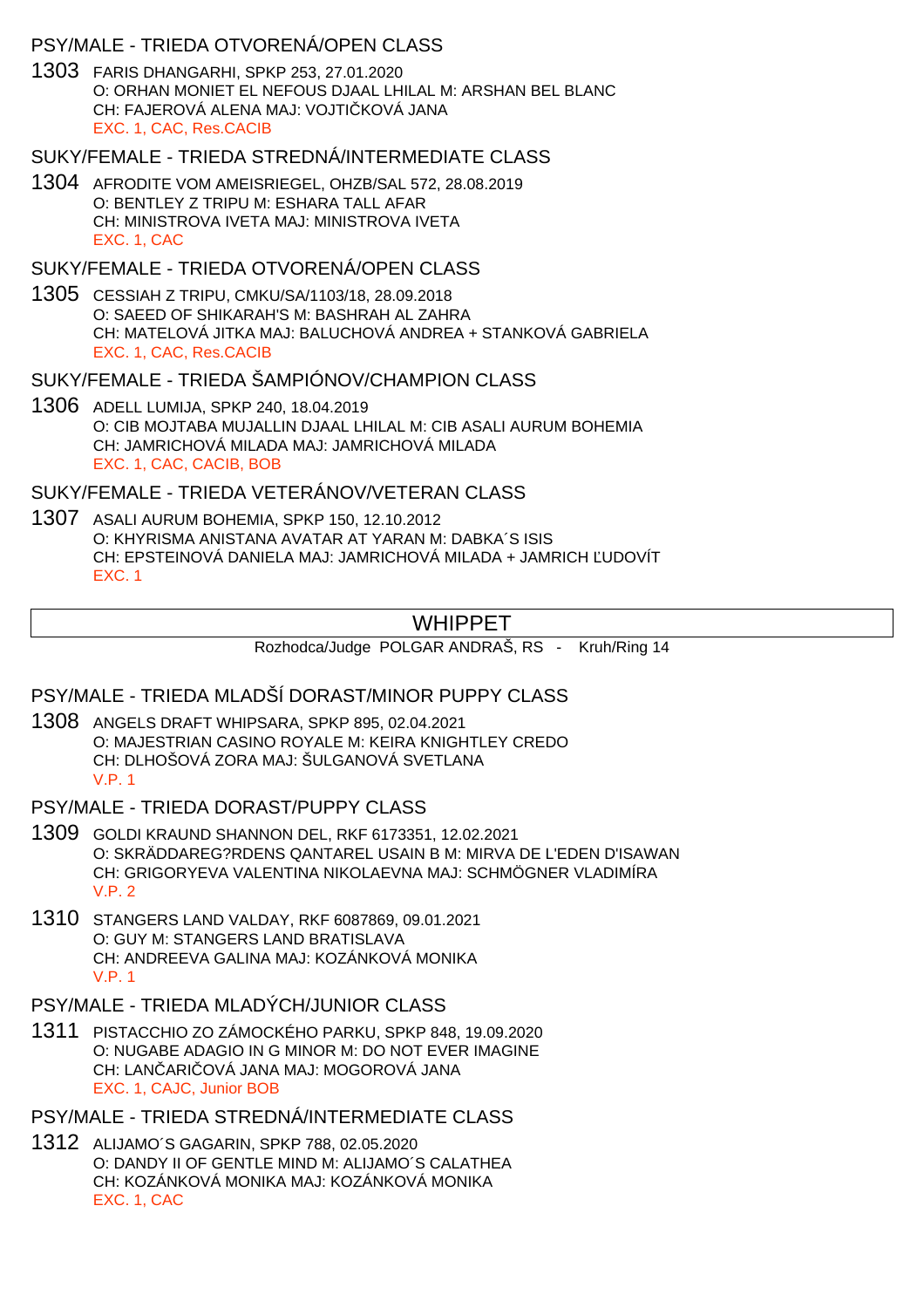1313 BOTTA BOTTA FIO SECCO, SPKP 886, 28.02.2020 O: MR. KISS KISS BANG BANG M: SOBRESALTO GUAPPARIA CH: GALLI ENRICO MAJ: DLHOŠOVÁ ZORA EXC. 2, Res.CAC

# PSY/MALE - TRIEDA OTVORENÁ/OPEN CLASS

1314 MY CAMELOT HERO OF THRONES, SLRWH-001215, 04.01.2020 O: JESRAE GAME OF THRONES M: MY CAMELOT NILE ECHO CH: SORDJAN ZORAN MAJ: DLHOŠOVÁ ZORA + KOZÁNKOVÁ MONIKA EXC. 1, CAC

### PSY/MALE - TRIEDA ŠAMPIÓNOV/CHAMPION CLASS

- 1315 EMILLIO GANDAMAK SLOVAKIA, SPKP 772, 02.09.2019 O: CAPPUCCINO ALMIR´S FAMILY M: SOBRESALTO OBLADI´OBLADA´ CH: VOJTEK VLASTISLAV MAJ: CSOGLEIOVÁ ANDREA EXC. 1, CAC, CACIB, BOB
- 1316 MAJESTRIAN CASINO ROYALE, PKR.X-11727, 16.04.2019 O: PINNACLE TENNESSEE WHISKEY M: RIVARCO IMPALA CH: PERNA & MAJESTRIAN MAURO MAJ: KURKOWSKI WOJCIECH - ALBERT EXC. 2, Res.CAC, Res.CACIB
- SUKY/FEMALE TRIEDA MLADŠÍ DORAST/MINOR PUPPY CLASS
- 1317 ALIJAMO´S INARI, SPKP 882, 20.03.2021 O: ALIJAMO´S CALLISTEMON M: ALIJAMO´S ANISETTE CH: SKLENÁR KOZÁNKOVÁ MONIKA MAJ: KOZÁNKOVÁ MONIKA + KESSLEROVÁ LUCIA V.P. 1

#### SUKY/FEMALE - TRIEDA MLADÝCH/JUNIOR CLASS

- 1318 DEW PEGASUS-FEATHER, PKR.X-12150, 22.08.2020 O: BOHEM DOUGLAS TODD M: PLAY A WHILE REMAINS OF THE DAY CH: KURKOWSKI WOJCIECH&ALBERT MAJ: KURKOWSKI WOJCIECH - ALBERT EXC. 1, CAJC
- 1319 PEPPERONI ZO ZÁMOCKÉHO PARKU, SPKP 849, 19.09.2020 O: NUGABE ADAGIO IN G MINOR M: DO NOT EVER IMAGINE CH: LAN ARI OVÁ JANA MAJ: MOGOROVÁ JANA EXC. 2

SUKY/FEMALE - TRIEDA STREDNÁ/INTERMEDIATE CLASS

1320 ALIJAMO´S GACRUX, SPKP 790, 02.05.2020 O: DANDY II OF GENTLE MIND M: ALIJAMO'S CALATHEA CH: KOZÁNKOVÁ MONIKA MAJ: MÁ UŠOVÁ PETRA EXC. 1, CAC

SUKY/FEMALE - TRIEDA OTVORENÁ/OPEN CLASS

- 1321 ALIJAMO´S GALAXY CORONA, SPKP 791, 02.05.2020 O: DANDY II OF GENTLE MIND M: ALIJAMO´S CALATHEA CH: KOZÁNKOVÁ MONIKA MAJ: KOZÁNKOVÁ MONIKA EXC. 1, CAC, CACIB, BOS
- 1322 DEW CAVALLI SHELLMA, PKR.X-10510, 07.09.2017 O: SKYBORNE TOUCHED BY AN ANGEL M: RIVARCO CARNIVAL SAMBA CH: KURKOWSKI ALBERT WOJCIECH MAJ: FULARA MICHALINA EXC. 2, Res.CAC

SUKY/FEMALE - TRIEDA ŠAMPIÓNOV/CHAMPION CLASS

- 1323 ALIJAMO´S DANGEROUS WOMAN, SPKP 681, 15.03.2018 O: OPAL OF GENTLE MIND M: ALICA ALMIR´S FAMLY CH: KOZÁNKOVÁ MONIKA MAJ: KOZÁNKOVÁ MONIKA + HOLLÁ STANISLAVA EXC. 3
- 1324 FAÍPÍ LA VIE ROSE CZECH SPRING, CMKU/WH/4877/19, 10.03.2019 O: GASTY FAST DUNDERRY M: AIREEN CZECH SPRING CH: HONZÍKOVÁ JITKA MAJ: PEKA ÍKOVÁ HANA EXC. 1, CAC, Res.CACIB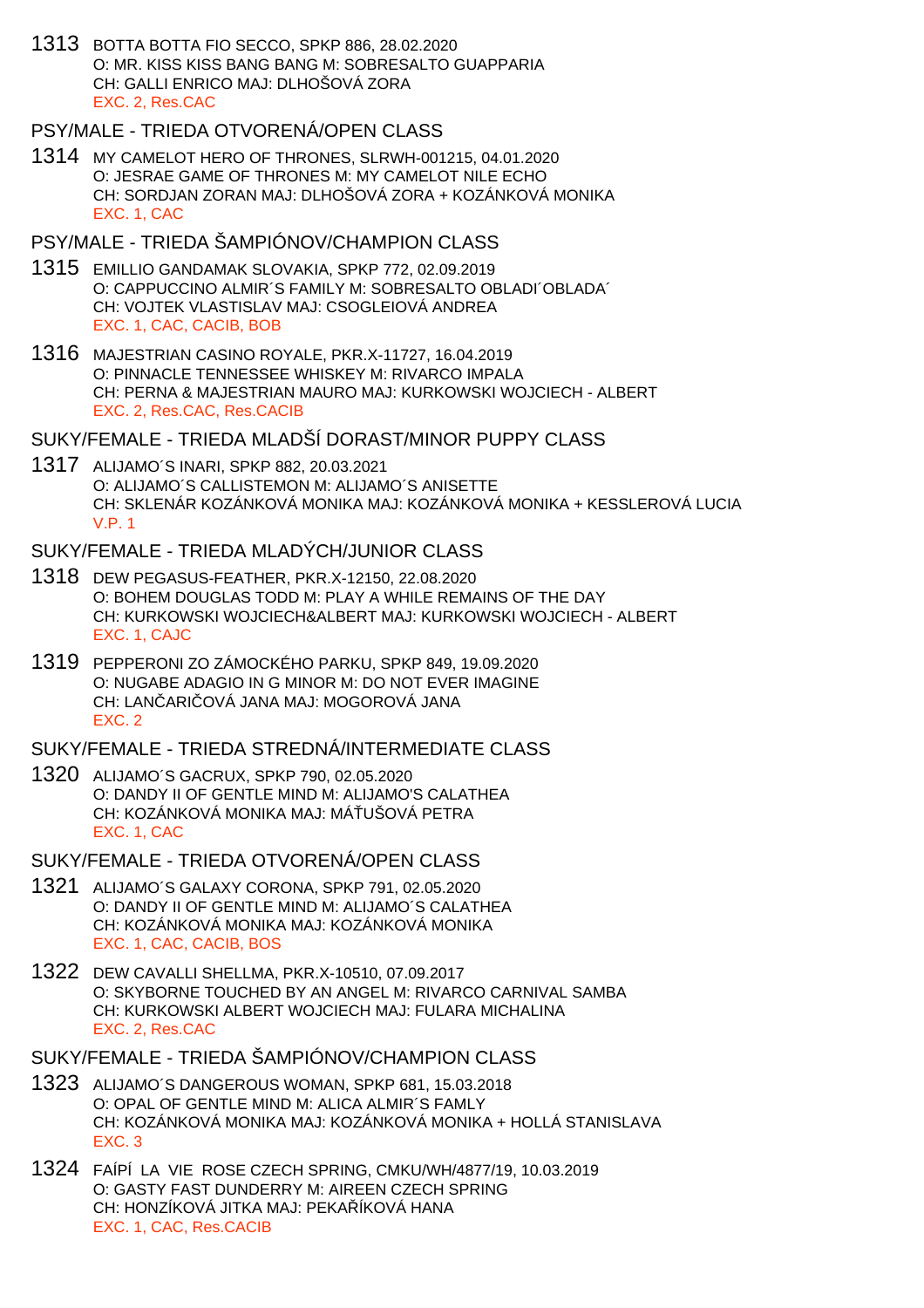1325 PLAY A WHILE REMAINS OF THE DAY, PKR.X-11130, 20.09.2018 O: SNOW HILL DAKOTA BAD SNEAKERS M: PLAY A WHILE LADY CLORINDA CH: HARLING HENRIK MAJ: KURKOWSKI WOJCIECH - ALBERT EXC. 2, Res.CAC

skupina/group FCI

# AMERICAN BULLDOG - AMERICKÝ BULLDOG

Rozhodca/Judge POLGAR ANDRAŠ, RS - Kruh/Ring 14

### PSY/MALE - TRIEDA OTVORENÁ/OPEN CLASS

1326 PUTIN TAJOMNÝ DVOR KOVÁLOV, SPKP RG355, 12.08.2019 O: GOMEZ TAJOMNÝ DVOR KOVÁLOV M: LARRA TAJOMNÝ DVOR KOVÁLOV CH: CABO MIROSLAV MAJ: HRBÁ EK MICHAL EXC. 1, CAC, BOB

# AMERICAN HAIRLESS TERRIER - AMERICKÝ BEZSRSTÝ TERIÉR

Rozhodca/Judge POLGAR ANDRAŠ, RS - Kruh/Ring 14

#### PSY/MALE - TRIEDA DORAST/PUPPY CLASS

1327 JASIUS VON SANTNER, SPKP RG 268, 14.01.2021 O: ORLANDO BLOOM VON SANTNER M: SUNDIAL BETTY DAVIS EYES CH: SANTNER MIKULÁŠ MAJ: DVORSKÁ NINA V.P. 1

## PSY/MALE - TRIEDA MLADÝCH/JUNIOR CLASS

- 1328 FARRUS VON SANTNER, SPKP RG 226, 20.05.2020 O: ORLANDO BLOOM VON SANTNER M: SUNDIAL BETTY DAVIS EYES CH: SANTNER MIKULÁŠ MAJ: DVORSKÁ NINA EXC. 2
- 1329 GULIVER PLEYER JOHANNA"S DOGS, N REG/ABT/1008/20, 16.10.2020 O: VOLODARSKKIY VERNISAZH DAG M: VOLODARSKKIY VERNISAZH TILDA CH: STEININGER JANA MAJ: PLEYEROVÁ IVETA EXC. 1, CAJC

### PSY/MALE - TRIEDA STREDNÁ/INTERMEDIATE CLASS

1330 CÉZAR VON SANTNER, SPKP RG 210, 26.12.2019 O: BLEU DIABLE JOGEŠÁMA M: OLIVE OYL VON SANTNER CH: SANTNER MIKULÁŠ MAJ: MINÁRIKOVÁ SIMONA EXC. 1, CAC

#### PSY/MALE - TRIEDA OTVORENÁ/OPEN CLASS

1331 VOLODARSKKIY VERNISAZH DAG, N.REG/ABT/783/-19/19, 22.02.2019 O: KIDSOLARUS ZINEDIN YAZID ZIDAN M: WUDNWAY NAOMI CH: FALMONOVA OLGA MAJ: STEININGER JANA EXC. 1, CAC

# PSY/MALE - TRIEDA ŠAMPIÓNOV/CHAMPION CLASS

1332 UMAR PUNTO VALENTINO, N REG/ABT/626/18, 01.10.2018 O: WUDNSHU ICEMAN M: WUDNWAY MIRABELLA CH: DYNTROVÁ ROMANA MAJ: PLEYEROVÁ IVETA EXC. 1, CAC, BOB

# SUKY/FEMALE - TRIEDA MLADÝCH/JUNIOR CLASS

1333 BAILEY MAY ANELLET, N REG/860/20, 22.03.2020 O: AMERICAN ANTRAX ROZTOCKÁ HVÍZDA M: ANGELL MIA DE BEATRIX BOHEMICA CH: KNIRSCHOVÁ EVA MAJ: NOVOTNÁ ZUZANA EXC.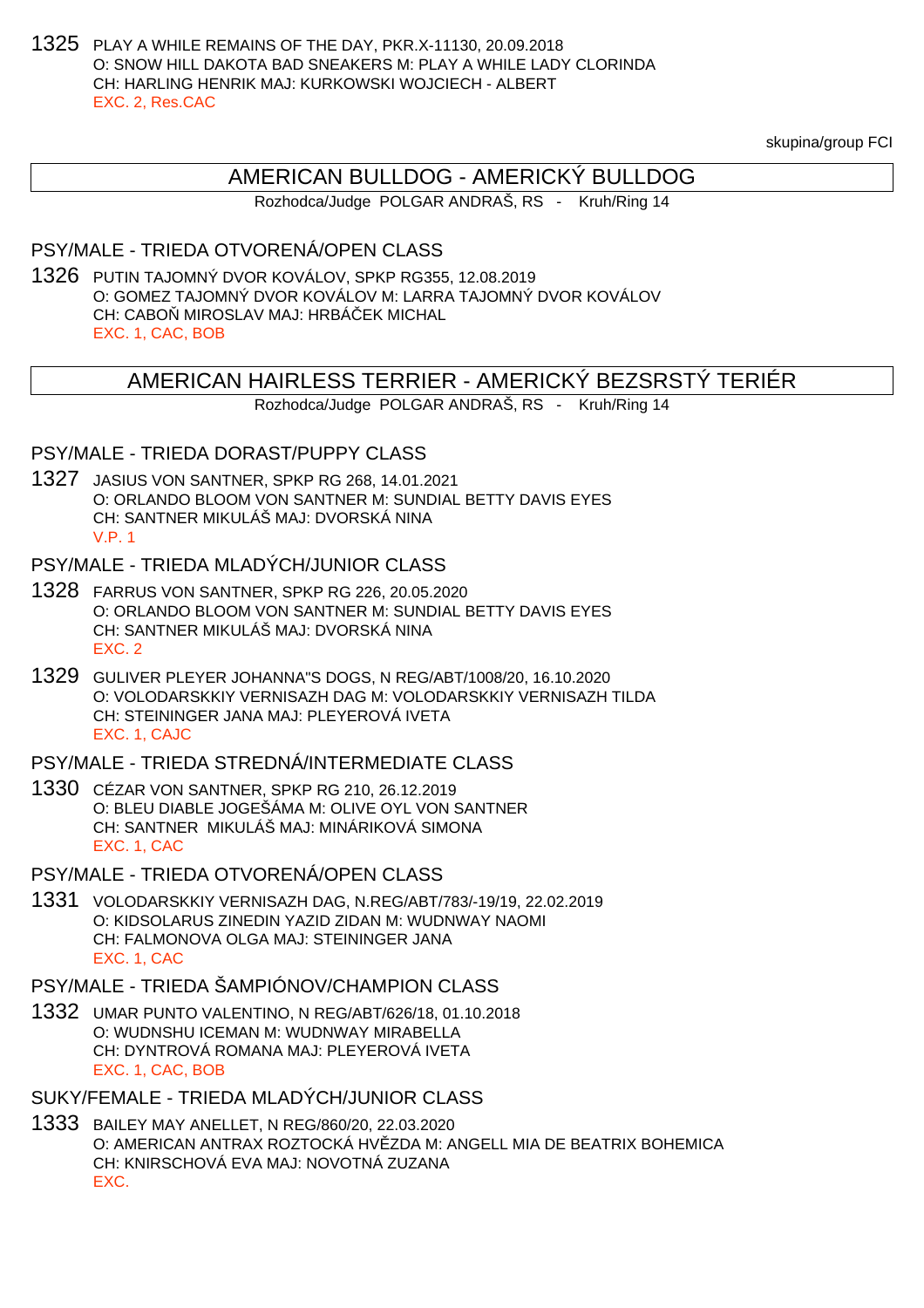- 1334 FRYDA VON SANTNER, SPKP RG 229, 20.05.2020 O: ORLANDO BLOOM VON SANTNER M: SUNDIAL BETTY DAVIS EYES CH: SANTNER MIKULÁŠ MAJ: SAALOVÁ KRISTÍNA EXC. 3
- 1335 GALAXY VON SANTNER, SPKP RG 247, 25.07.2020 O: OPTIMUS PRIME VON SANTNER M: PR BELLRIDGE´S MIKEY CH: SANTNER MIKULÁŠ MAJ: SLIMÁK LUCIA + SLIMÁK MARTIN EXC. 4
- 1336 GIPSIE JOHANNA"S DOGS, N REG/ABT/1012/20, 16.10.2020 O: VOLODARSKKIY VERNISAZH DAG M: VOLODARSKKIY VERNISAZH TILDA CH: STEININGER JANA MAJ: PLEYEROVÁ IVETA EXC. 2
- 1337 YOKO PUNTO VALENTINO, SPKP RG 284, 19.11.2020 O: KALON´S BLUE CHRISTMAS M: JESSIE PUNTO VALENTINO CH: DYNTROVÁ ROMANA MAJ: HABERMANOVÁ IVANA EXC. 1, CAJC, Junior BOB, BOS

# BIEWER YORKSHIRE TERRIER

Rozhodca/Judge POLGAR ANDRAŠ, RS - Kruh/Ring 14

#### PSY/MALE - TRIEDA OTVORENÁ/OPEN CLASS

1338 ZHASPIR PATRIK, RKF 5588490 R, 01.04.2019 O: GERBERT GOLDEN PRINC M: HOLD GOLD STAR EVANGELINA ONLY ONE CH: BESEDINA MARINA MAJ: VIRÁGOVÁ MARCELA EXC. 1, CAC

#### PSY/MALE - TRIEDA ŠAMPIÓNOV/CHAMPION CLASS

1339 NOEL BLACK BULL, RKF 5339461 R, 16.09.2018 O: SHOW KURAZH WINCHESTER M: WHITE BEAUTY OF WINNER TOPLINE CH: SHATOVA I.V. MAJ: ALIU ELZA EXC. 1, CAC, BOB

#### SUKY/FEMALE - TRIEDA MLADÝCH/JUNIOR CLASS

- 1340 GRAN DE KUERRO RUNA, RKF 6033648 RB, 27.09.2020 O: GRAN DE KUERRO SVITHET M: LIV TAJLER CH: GANNEVA LARISA MAJ: VIRÁGOVÁ MARCELA EXC. 2
- 1341 LARIS HAPPY STAR ALEANA FROM SOZVEZDIYA OF LOVE, UKU.R.0067293, 19.11.2020 O: DOMIANI-FARESSETTI FESTUS M: DAFFODIL MY FAVORITE CH: RUSANOVA LARYSA MAJ: ALIU ELZA EXC. 1, CAJC, Junior BOB, BOS

#### SUKY/FEMALE - TRIEDA OTVORENÁ/OPEN CLASS

1342 GRAN DE KUERRO ETNA, RKF 5459117 R, 15.01.2019 O: GRAN DE KUERRO UILL SMITT M: GRAN DE KUERRO MONIKA LIVE STORY CH: GANEEVA LARISA MAJ: VIRÁGOVÁ MARCELA ABS.

# BOERBOEL

Rozhodca/Judge POLGAR ANDRAŠ, RS - Kruh/Ring 14

SUKY/FEMALE - TRIEDA ŠAMPIÓNOV/CHAMPION CLASS

1343 BRAVO DOXY ELMAS KARA DENIS ASGARD, SPKP RG 61, 30.09.2018 O: AFRIKA PAULI OF ALWYNE M: ADEL BRAVEHEART BELARUS CH: SHEIKO OLENA MAJ: MED ANSKÝ KAROL EXC. 1, CAC, BOB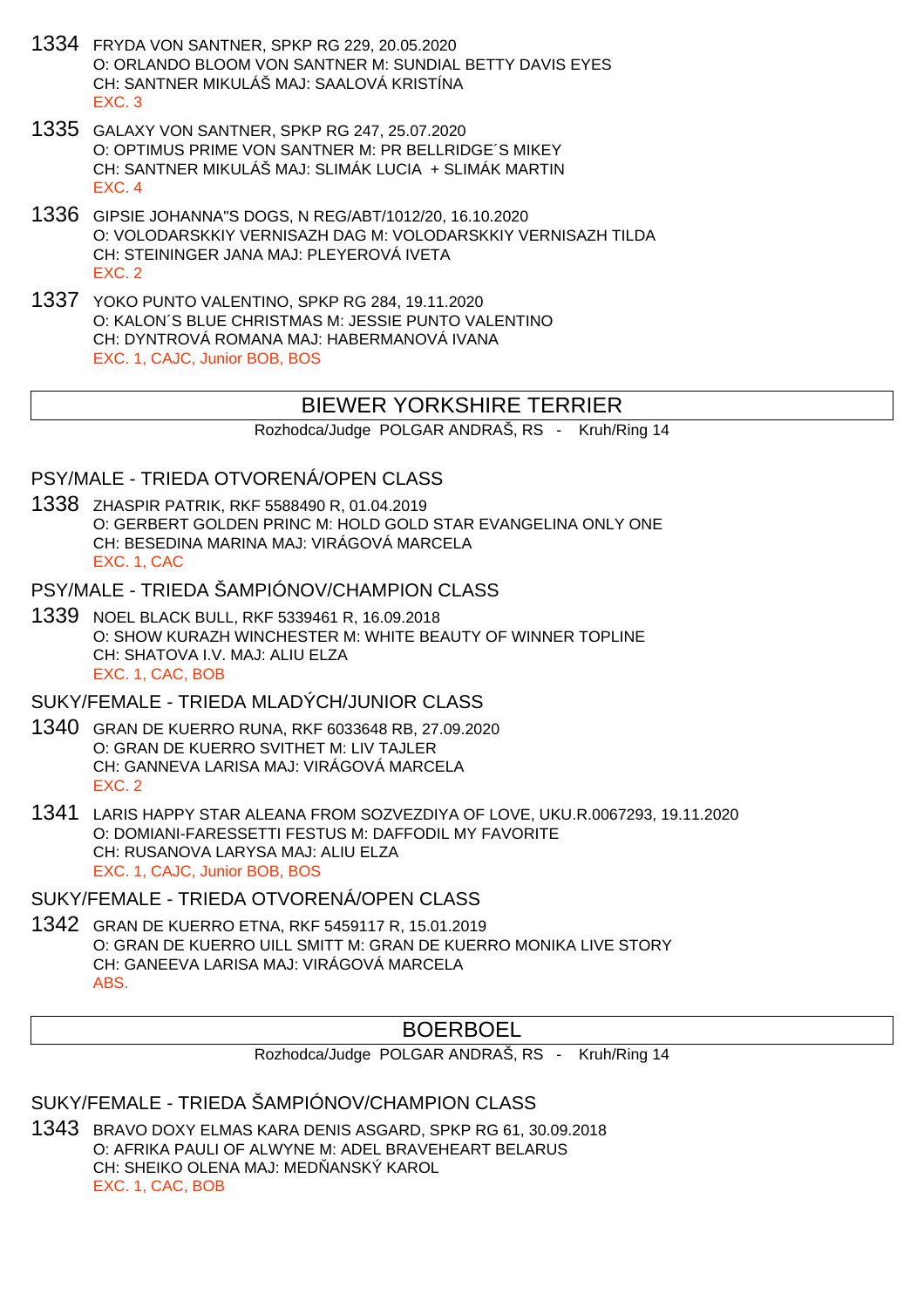# LOUISIANA CATAHOULA - LOUISIANSKÝ LEOPARDÍ PES

Rozhodca/Judge POLGAR ANDRAŠ, RS - Kruh/Ring 14

# PSY/MALE - TRIEDA MLADÝCH/JUNIOR CLASS

- 1344 ALLARD NAVARRE D'ANJOU, SPKP RG 751, 29.09.2020 O: COAHOMA XAVANTE M: ELZA OD BOJTÁROV CH: DÍT TOVÁ IDA MAJ: DVON OVÁ LUCIA EXC. 2
- 1345 BAUYRZHAN ARARIHUA, SPKP RG 772, 20.10.2020 O: COAHOMA FRANCISCO M: COAHOMA OLYMPIA CH: KLENOVI UDOVÍT MAJ: KLENOVI OVÁ JANA EXC. 1, CAJC

PSY/MALE - TRIEDA OTVORENÁ/OPEN CLASS

1346 AMREN QALETAQA, SPKP RG 662, 01.06.2019 O: COAHOMA XAVANTE M: ALAWA FARMALA CH: UROVSKÁ MONIKA MAJ: MIHÁLIKOVÁ MÁRIA EXC. 1, CAC, BOB

SUKY/FEMALE - TRIEDA MLADÝCH/JUNIOR CLASS

1347 ALETTE NAVARRE D'ANJOU, SPKP RG 756, 29.09.2020 O: COAHOMA XAVANTE M: ELZA OD BOJTÁROV CH: DÍT TOVÁ IDA MAJ: DÍT TOVÁ IDA EXC. 1, CAJC, Junior BOB

SUKY/FEMALE - TRIEDA STREDNÁ/INTERMEDIATE CLASS

1348 CACTUS ROSE'S DOLLY, SPKP RG 785, 08.12.2019 O: SALTY GUNNER M: CACTUS ROSE'S BONNIE CH: O'NEAL SHANNON MAJ: DÍT TOVÁ IDA EXC. 1, CAC

SUKY/FEMALE - TRIEDA OTVORENÁ/OPEN CLASS

1349 BONITA VERDADERO INFERNO, SPKP RG 708, 27.05.2019 O: WYANET´S BADAL M: CASCADA Z EVKINEJ ZÁHRADY CH: STOPYRA MALWINA MAJ: KARDIANOVÁ PETRA EXC. 1, CAC

SUKY/FEMALE - TRIEDA ŠAMPIÓNOV/CHAMPION CLASS

1350 APPYE ELZÍ DĚDICTVÍ, N REG/LC/842/15, 08.09.2015 O: KEANN ŠUMÍCÍ K ÍDLA M: ANGIE OD ROUBENÉ STUDNY CH: KRESTOVÁ ALENA MAJ: ŠVEC RICHARD EXC. 1, CAC, BOS

# MOSKOVSKAJA STOROŽEVAJA SOBAKA - MOSKOVSKÝ STRÁŽNY PES

Rozhodca/Judge POLGAR ANDRAŠ, RS - Kruh/Ring 14

# PSY/MALE - TRIEDA ŠAMPIÓNOV/CHAMPION CLASS

- 1351 DALAKHANI VANELISS DREAM, N REG/MSP/521/-19/19, 19.01.2019 O: AIVENGO RYTSAR ANGLII M: EREMEYA POSADSKAYA STRAZHA CH: KUBÍKOVÁ MARCELA MAJ: HOR Á EK MAREK ABS.
- 1352 DAMIR Z HASIŠTEJNSKÉHO PODHRADÍ, N REG/MSP/441/18, 13.05.2018 O: APOLLON VARJAG Z BUKOVÉ M: CLAIRE Z HASIŠTEJNSKÉHO PODHRADÍ CH: KÆSÁKOVÁ MONIKA MAJ: MATUŠOVÁ IVANA EXC. 1, CAC, BOB

# PUDLÍ PES TRPASLI Í VIACFAREBNÝ

Rozhodca/Judge POLGAR ANDRAŠ, RS - Kruh/Ring 14